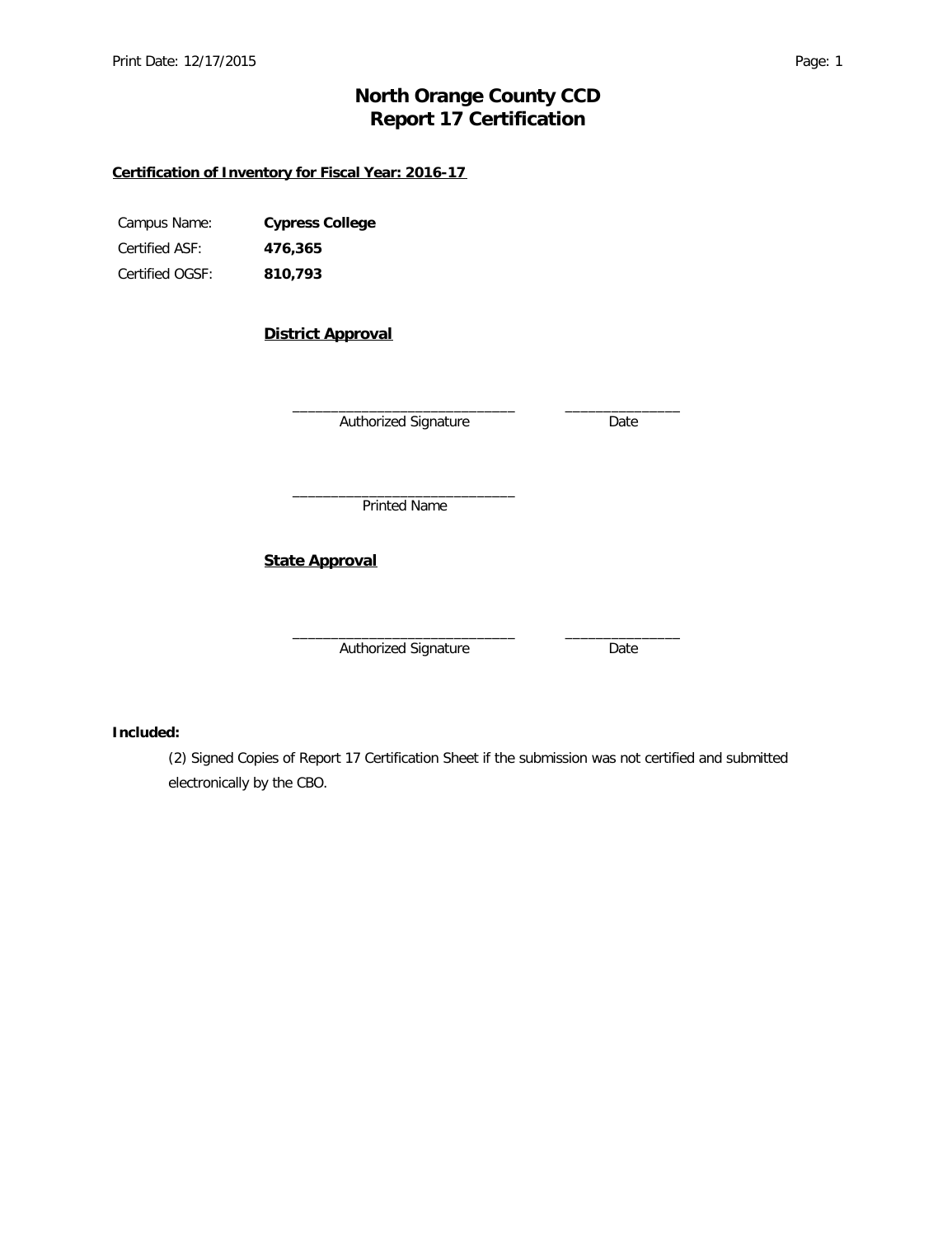### **Certification of Inventory for Fiscal Year: 2016-17**

| Campus Name:    | District Office at Anaheim* |  |
|-----------------|-----------------------------|--|
| Certified ASF:  | 154.036                     |  |
| Certified OGSF: | 224.099                     |  |

### **District Approval**

Authorized Signature Date

 $\_/-/-$ \_\_\_\_\_\_\_\_\_\_\_\_\_\_\_\_\_\_\_\_\_\_\_\_\_\_\_\_\_ \_\_\_\_\_\_\_\_\_\_\_\_\_\_\_

\_\_\_\_\_\_\_\_\_\_\_\_\_\_\_\_\_\_\_\_\_\_\_\_\_\_\_\_\_ Printed Name

### **State Approval**

Authorized Signature Date

\_\_\_\_\_\_\_\_\_\_\_\_\_\_\_\_\_\_\_\_\_\_\_\_\_\_\_\_\_ \_\_\_\_\_\_\_\_\_\_\_\_\_\_\_

### **Included:**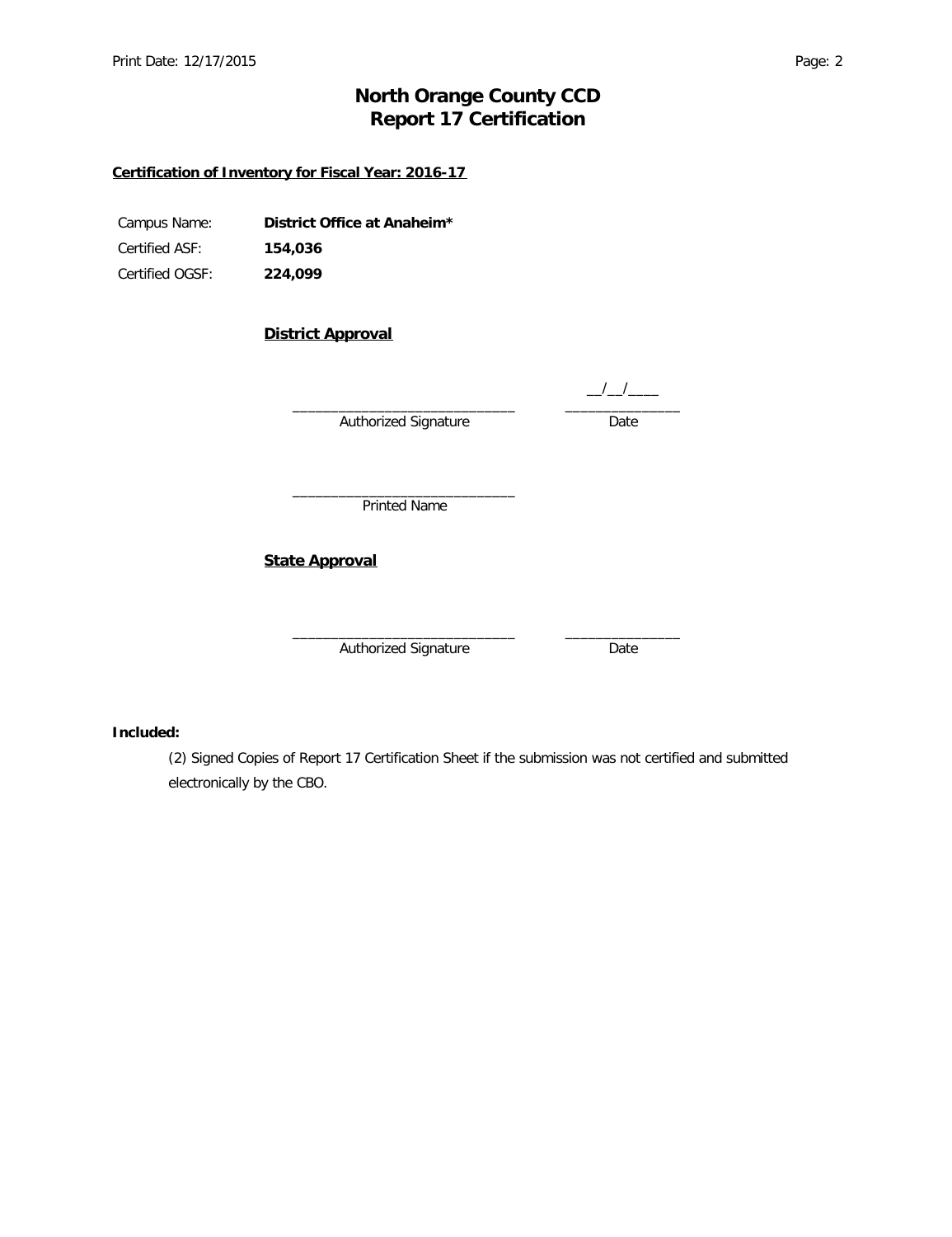### **Certification of Inventory for Fiscal Year: 2016-17**

| Campus Name:    | <b>Fullerton College</b> |  |
|-----------------|--------------------------|--|
| Certified ASF:  | 547.129                  |  |
| Certified OGSF: | 815,734                  |  |

**District Approval**

 $\_/-/-$ \_\_\_\_\_\_\_\_\_\_\_\_\_\_\_\_\_\_\_\_\_\_\_\_\_\_\_\_\_ \_\_\_\_\_\_\_\_\_\_\_\_\_\_\_

Authorized Signature Date

\_\_\_\_\_\_\_\_\_\_\_\_\_\_\_\_\_\_\_\_\_\_\_\_\_\_\_\_\_ Printed Name

### **State Approval**

Authorized Signature Date

\_\_\_\_\_\_\_\_\_\_\_\_\_\_\_\_\_\_\_\_\_\_\_\_\_\_\_\_\_ \_\_\_\_\_\_\_\_\_\_\_\_\_\_\_

### **Included:**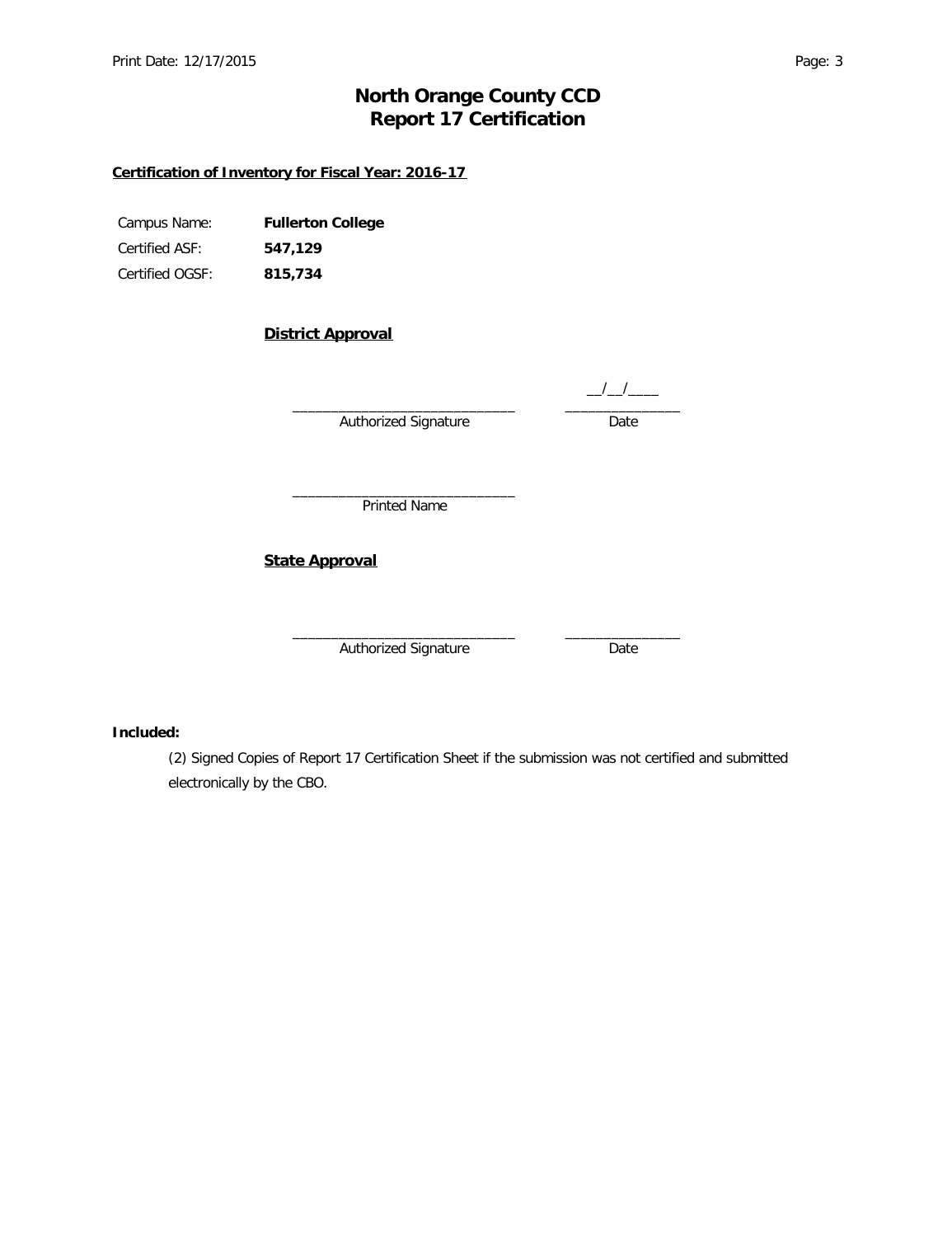### **Certification of Inventory for Fiscal Year: 2016-17**

| Campus Name:    | <b>School of Continuing Education</b> |
|-----------------|---------------------------------------|
| Certified ASF:  | 42.125                                |
| Certified OGSF: | 61.826                                |

### **District Approval**

Authorized Signature Date

\_\_\_\_\_\_\_\_\_\_\_\_\_\_\_\_\_\_\_\_\_\_\_\_\_\_\_\_\_ \_\_\_\_\_\_\_\_\_\_\_\_\_\_\_

 $\_/-/-$ 

\_\_\_\_\_\_\_\_\_\_\_\_\_\_\_\_\_\_\_\_\_\_\_\_\_\_\_\_\_ Printed Name

### **State Approval**

Authorized Signature Date

\_\_\_\_\_\_\_\_\_\_\_\_\_\_\_\_\_\_\_\_\_\_\_\_\_\_\_\_\_ \_\_\_\_\_\_\_\_\_\_\_\_\_\_\_

### **Included:**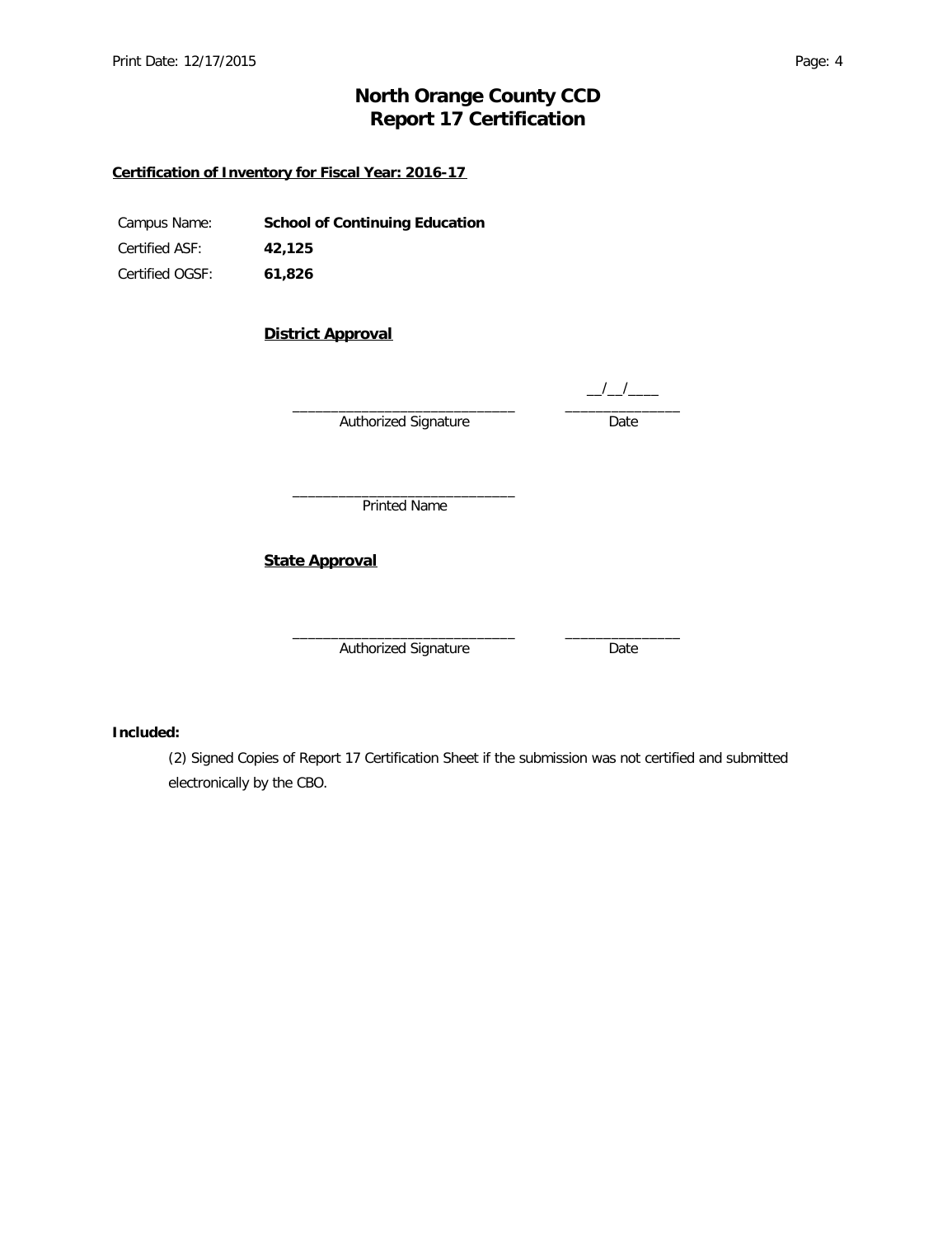| Calif. Comm. Colleges             | Space Inventory Report - Report 17 | 12/17/2015 |
|-----------------------------------|------------------------------------|------------|
| Room Use Summary Report           |                                    |            |
| North Orange County CCD<br>Page 5 |                                    |            |
|                                   |                                    |            |

# **861 Cypress College**

|                     | Room Use Group | <b>ASF</b> |
|---------------------|----------------|------------|
|                     | 000            | 25,124     |
|                     | 100            | 74,911     |
|                     | 200            | 133,255    |
|                     | 300            | 61,051     |
|                     | 400            | 40,632     |
|                     | 500            | 58,411     |
|                     | 600            | 54,539     |
|                     | 700            | 27,034     |
|                     | 800            | 1,408      |
| <b>Campus Total</b> |                | 476,365    |

# **862 Fullerton College**

|                     | Room Use Group | <b>ASF</b> |
|---------------------|----------------|------------|
|                     | 000            | 9,703      |
|                     | 100            | 104,733    |
|                     | 200            | 165,114    |
|                     | 300            | 72,007     |
|                     | 400            | 40,980     |
|                     | 500            | 78,389     |
|                     | 600            | 64,015     |
|                     | 700            | 11,314     |
|                     | 800            | 874        |
| <b>Campus Total</b> |                | 547,129    |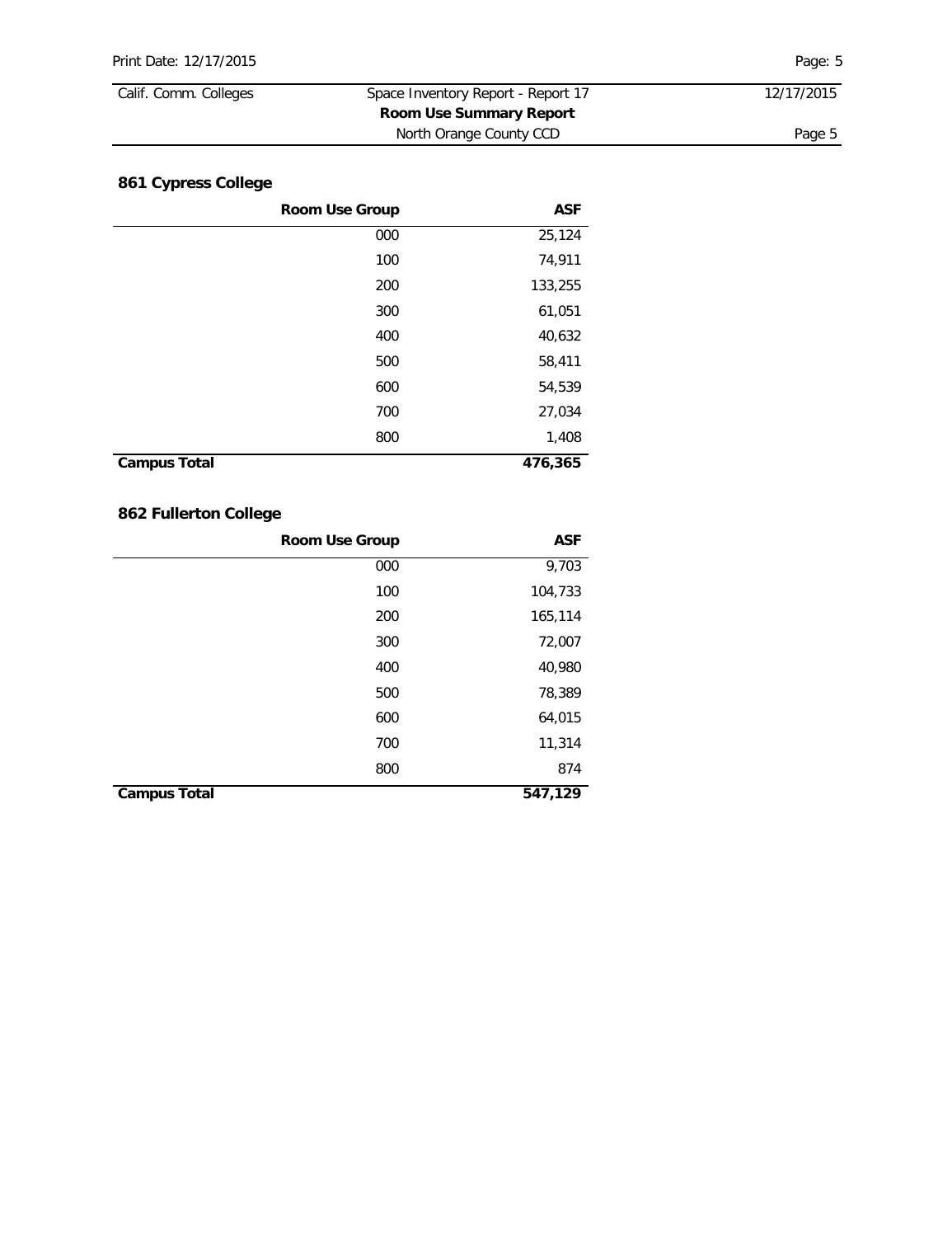### **863 School of Continuing Education**

|                     | <b>Room Use Group</b> |        |
|---------------------|-----------------------|--------|
|                     | 100                   | 21,285 |
|                     | 200                   | 11,624 |
|                     | 300                   | 8,051  |
|                     | 600                   | 855    |
|                     | 700                   | 310    |
| <b>Campus Total</b> |                       | 42,125 |

# **864 District Office at Anaheim\***

| <b>Room Use Group</b> | <b>ASF</b> |
|-----------------------|------------|
| 000                   | 28,454     |
| 100                   | 24,885     |
| 200                   | 18,562     |
| 300                   | 32,077     |
| 400                   | 2,698      |
| 500                   | 2,813      |
| 600                   | 17,409     |
| 700                   | 27,138     |
| <b>Campus Total</b>   | 154,036    |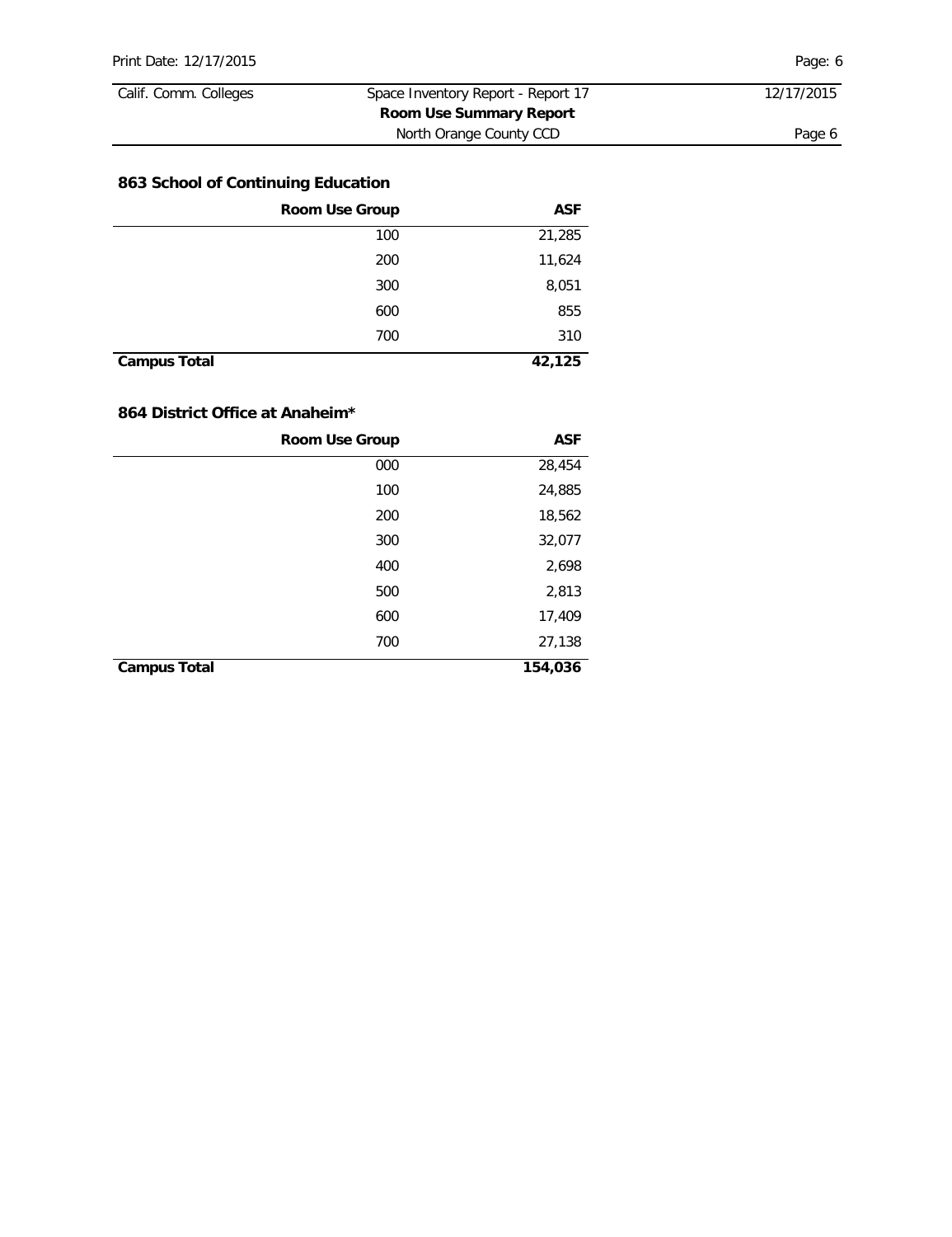| Calif. Comm. Colleges<br>Space Inventory Report - Report 17 |                         | 12/17/2015 |
|-------------------------------------------------------------|-------------------------|------------|
|                                                             | Room Use Summary Report |            |
|                                                             | North Orange County CCD | Page       |

### **District Totals**

| <b>Room Use Group</b> | <b>ASF</b> |  |
|-----------------------|------------|--|
| 000                   | 63,281     |  |
| 100                   | 225,814    |  |
| 200                   | 328,555    |  |
| 300                   | 173,186    |  |
| 400                   | 84,310     |  |
| 500                   | 139,613    |  |
| 600                   | 136,818    |  |
| 700                   | 65,796     |  |
| 800                   | 2,282      |  |

| Campus                         | ASF       | OGSF      |
|--------------------------------|-----------|-----------|
| Cypress College                | 476,365   | 810,793   |
| <b>Fullerton College</b>       | 547.129   | 815,734   |
| School of Continuing Education | 42.125    | 61,826    |
| District Office at Anaheim*    | 154,036   | 224,099   |
| <b>District Total</b>          | 1,219,655 | 1,912,452 |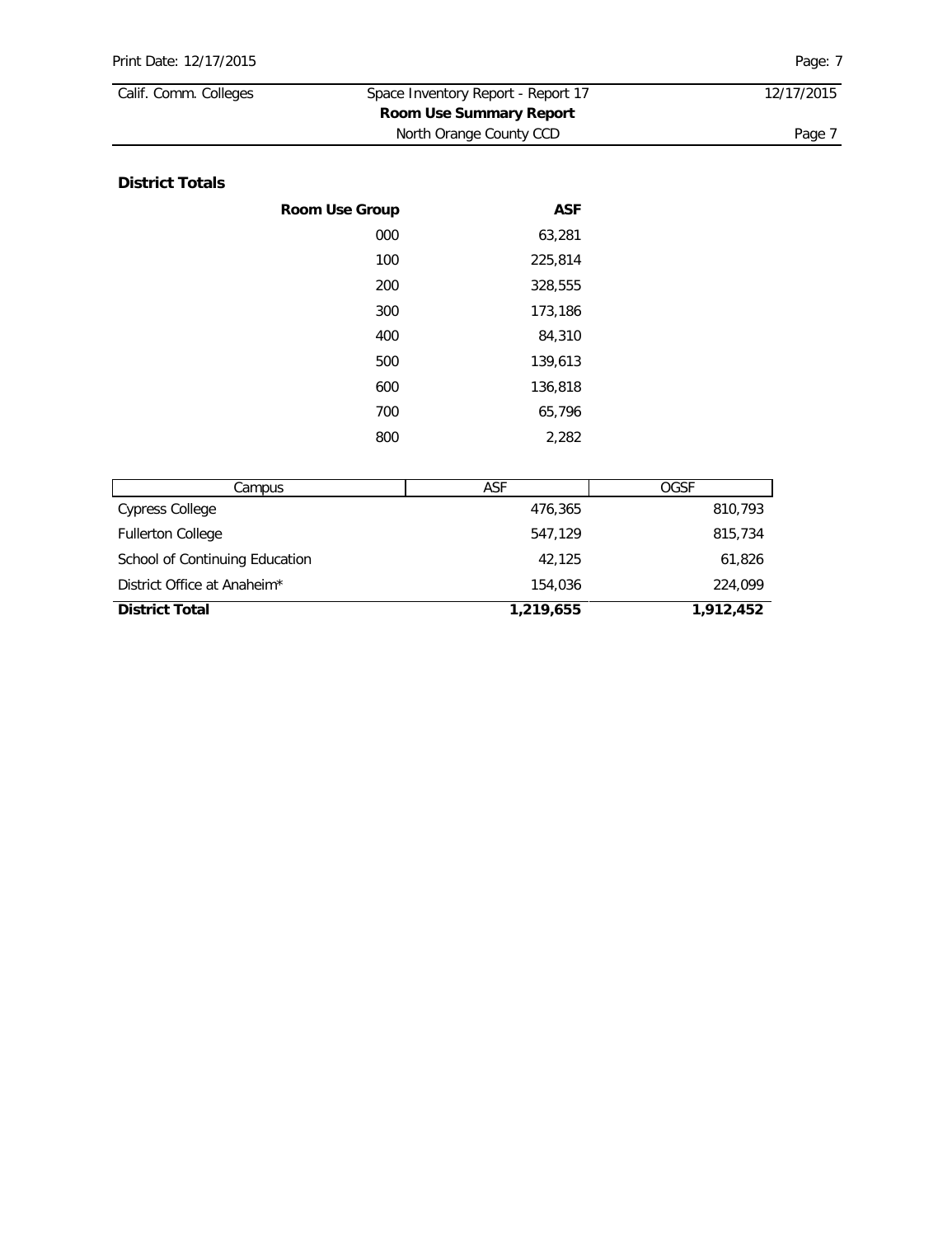|                     | Calif. Comm. Colleges            | Space Inventory Report - Report 17 |             | 12/17/2015    |  |  |
|---------------------|----------------------------------|------------------------------------|-------------|---------------|--|--|
|                     |                                  | Room Use Detail Report             |             |               |  |  |
|                     |                                  | North Orange County CCD            |             | Page 8        |  |  |
| 861 Cypress College |                                  |                                    |             |               |  |  |
|                     | Type Use Code / Description      | ASF                                | % of Campus | % of District |  |  |
|                     | 000 Room Use                     |                                    |             |               |  |  |
|                     | 050 Inactive Area                | 25,124                             | 5.274%      | 2.060%        |  |  |
|                     | 000 Room Use Total               | 25,124                             | 5.274%      | 2.060%        |  |  |
|                     | 100 Room Use                     |                                    |             |               |  |  |
|                     | 110 Classroom                    | 72,505                             | 15.220%     | 5.945%        |  |  |
|                     | 115 Classroom Service            | 2,406                              | 0.505%      | 0.197%        |  |  |
|                     | 100 Room Use Total               | 74,911                             | 15.726%     | 6.142%        |  |  |
|                     | 200 Room Use                     |                                    |             |               |  |  |
|                     | 210 Class Lab                    | 97,460                             | 20.459%     | 7.991%        |  |  |
|                     | 215 Class Lab Service            | 20,527                             | 4.309%      | 1.683%        |  |  |
|                     | 220 Spec Class Lab               | 582                                | 0.122%      | 0.048%        |  |  |
|                     | 225 Special Class Lab Service    | 583                                | 0.122%      | 0.048%        |  |  |
|                     | 230 Individual Study Lab         | 3,758                              | 0.789%      | 0.308%        |  |  |
|                     | 235 Individual Lab Service       | 796                                | 0.167%      | 0.065%        |  |  |
|                     | 250 Non-Class Lab                | 9,434                              | 1.980%      | 0.773%        |  |  |
|                     | 255 Non-Class Lab Service        | 115                                | 0.024%      | 0.009%        |  |  |
|                     | 200 Room Use Total               | 133,255                            | 27.973%     | 10.926%       |  |  |
|                     | 300 Room Use                     |                                    |             |               |  |  |
|                     | 310 Office                       | 55,324                             | 11.614%     | 4.536%        |  |  |
|                     | 315 Office Service               | 5,727                              | 1.202%      | 0.470%        |  |  |
|                     | 300 Room Use Total               | 61,051                             | 12.816%     | 5.006%        |  |  |
|                     | 400 Room Use                     |                                    |             |               |  |  |
|                     | 410 Read/Study Room              | 26,225                             | 5.505%      | 2.150%        |  |  |
|                     | 420 Stack                        | 461                                | 0.097%      | 0.038%        |  |  |
|                     | 430 Library - Electronic Carrels | 10,294                             | 2.161%      | 0.844%        |  |  |
|                     | 440 Processing Room              | 3,156                              | 0.663%      | 0.259%        |  |  |
|                     | 455 Study Service                | 496                                | 0.104%      | 0.041%        |  |  |
|                     | 400 Room Use Total               | 40,632                             | 8.530%      | 3.331%        |  |  |
|                     | 500 Room Use                     |                                    |             |               |  |  |
|                     | 520 Athletics/Physical Education | 37,912                             | 7.959%      | 3.108%        |  |  |
|                     | 525 Athletic/Physical Ed Service | 16,974                             | 3.563%      | 1.392%        |  |  |
|                     | 530 Audio/Visual, Radio, TV      | 1,213                              | 0.255%      | 0.099%        |  |  |
|                     | 535 A/V, Radio, TV Service       | 1,321                              | 0.277%      | 0.108%        |  |  |
|                     | 580 Greenhouse                   | 825                                | 0.173%      | 0.068%        |  |  |
|                     | 585 Greenhouse Service           | 45                                 | 0.009%      | 0.004%        |  |  |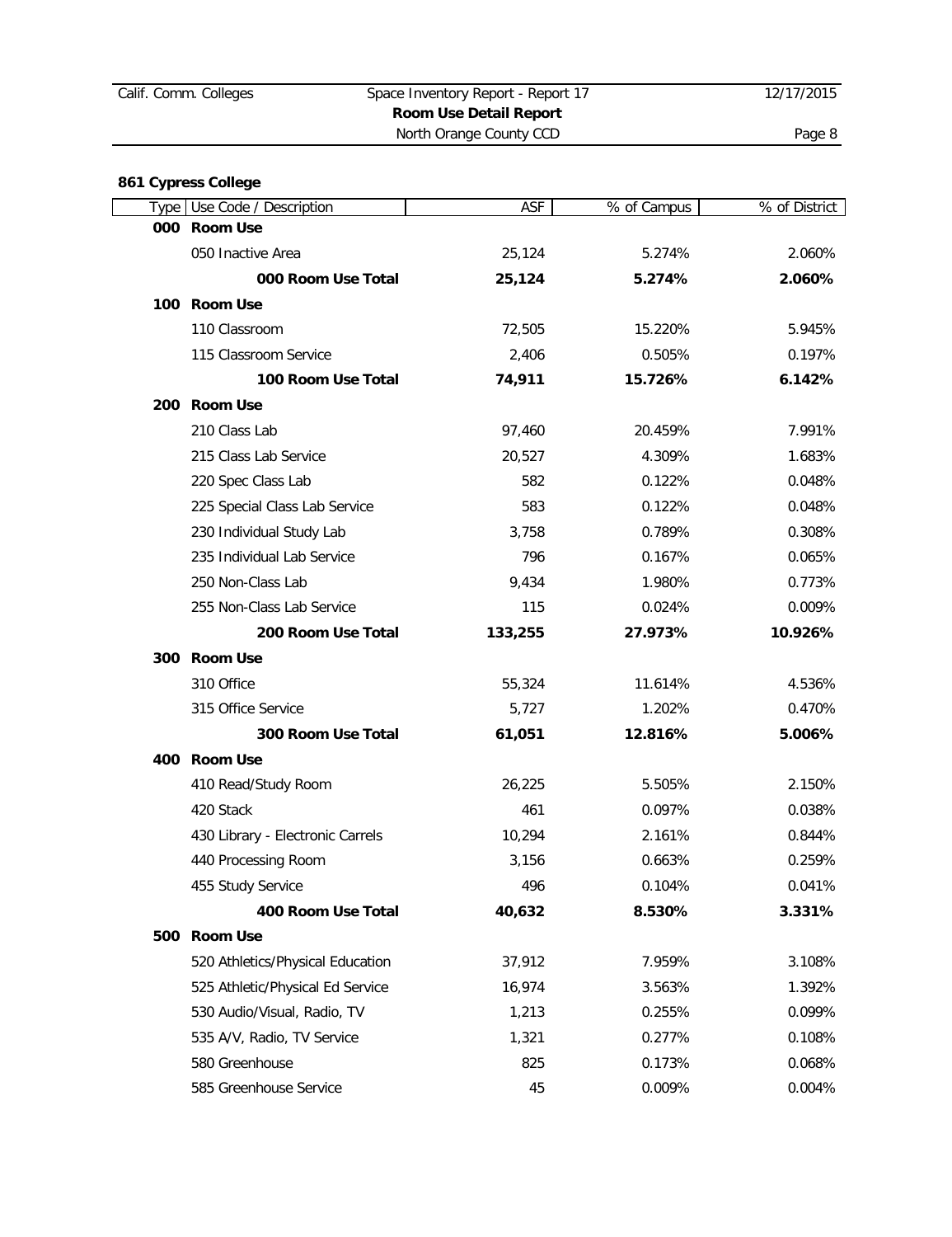| Calif. Comm. Colleges | Space Inventory Report - Report 17 | 12/17/2015 |
|-----------------------|------------------------------------|------------|
|                       | Room Use Detail Report             |            |
|                       | North Orange County CCD            | Page 9     |

# **861 Cypress College**

| Type Use Code / Description | <b>ASF</b> | % of Campus | % of District |
|-----------------------------|------------|-------------|---------------|
| 500 Room Use                |            |             |               |
| 590 Other                   | 121        | 0.025%      | 0.010%        |
| 500 Room Use Total          | 58,411     | 12.262%     | 4.789%        |
| 600 Room Use                |            |             |               |
| 610 Assembly                | 12,105     | 2.541%      | 0.992%        |
| 615 Assembly Service        | 9,336      | 1.960%      | 0.765%        |
| 620 Exhibition              | 3,100      | 0.651%      | 0.254%        |
| 625 Exhibition Service      | 80         | 0.017%      | 0.007%        |
| 630 Food Facilities         | 2,400      | 0.504%      | 0.197%        |
| 635 Food Facilities Service | 3,428      | 0.720%      | 0.281%        |
| 650 Lounge                  | 4,249      | 0.892%      | 0.348%        |
| 655 Lounge Service          | 75         | 0.016%      | 0.006%        |
| 660 Merchandise Facility    | 5,656      | 1.187%      | 0.464%        |
| 670 Recreation              | 1,655      | 0.347%      | 0.136%        |
| 675 Recreation Service      | 90         | 0.019%      | 0.007%        |
| 680 Meeting Room            | 11,527     | 2.420%      | 0.945%        |
| 685 Meeting Room Service    | 838        | 0.176%      | 0.069%        |
| 600 Room Use Total          | 54,539     | 11.449%     | 4.472%        |
| 700 Room Use                |            |             |               |
| 715 DP/Computer Service     | 3,739      | 0.785%      | 0.307%        |
| 720 Shop                    | 7,860      | 1.650%      | 0.644%        |
| 725 Shop Service            | 510        | 0.107%      | 0.042%        |
| 730 Storage                 | 7,696      | 1.616%      | 0.631%        |
| 770 Central Utility Plant   | 7,229      | 1.518%      | 0.593%        |
| 700 Room Use Total          | 27,034     | 5.675%      | 2.217%        |
| 800 Room Use                |            |             |               |
| 820 Patient Bath            | 20         | 0.004%      | 0.002%        |
| 830 Nurse Station           | 89         | 0.019%      | 0.007%        |
| 850 Treatment               | 455        | 0.096%      | 0.037%        |
| 860 Service Laboratory      | 89         | 0.019%      | 0.007%        |
| 870 Supplies                | 27         | 0.006%      | 0.002%        |
| 880 Public Waiting          | 625        | 0.131%      | 0.051%        |
| 895 Health Care Service     | 103        | 0.022%      | 0.008%        |
| 800 Room Use Total          | 1,408      | 0.296%      | 0.115%        |
| <b>Cypress College</b>      | 476,365    | 100.000%    | 39.057%       |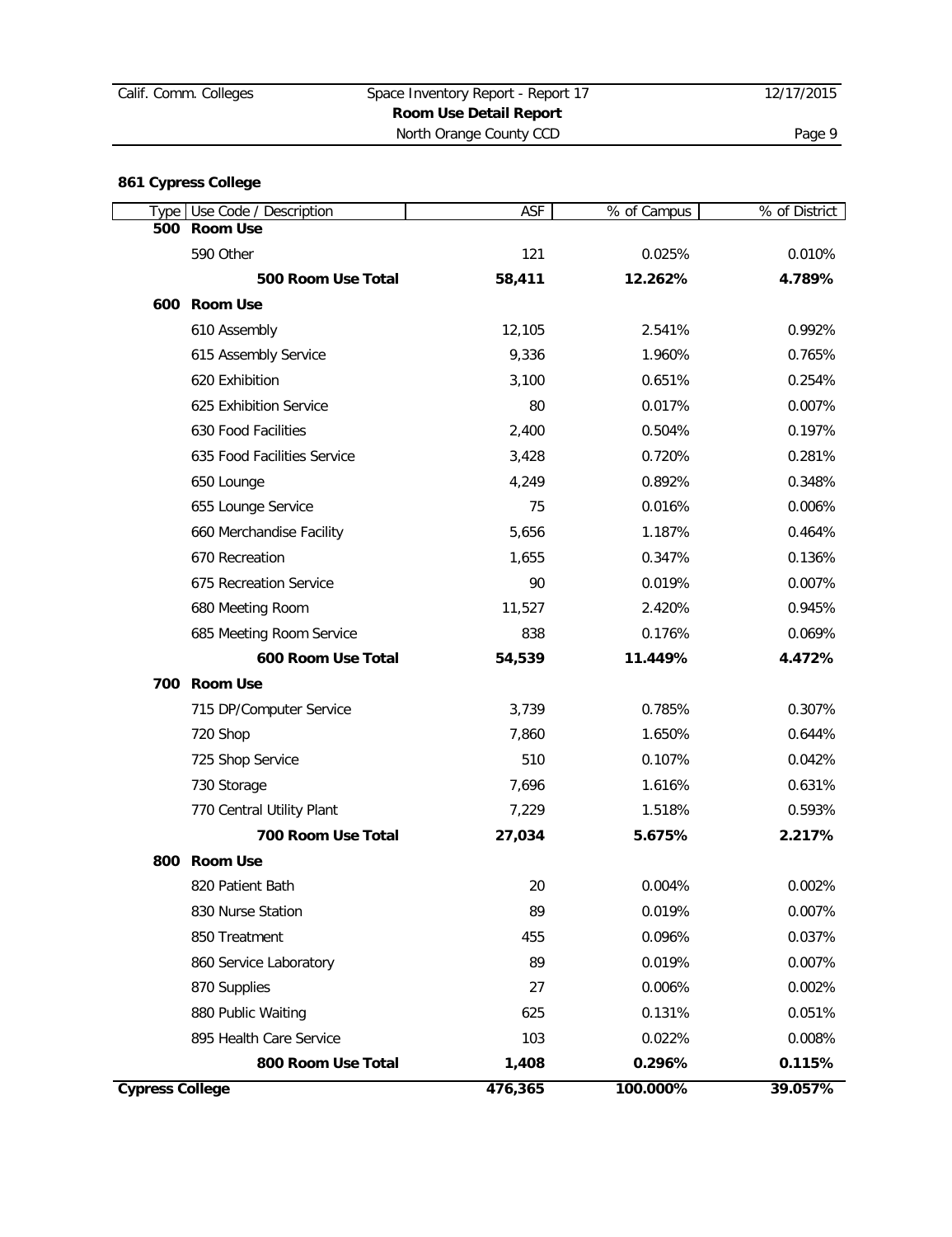| Calif. Comm. Colleges | Space Inventory Report - Report 17 | 12/17/2015 |
|-----------------------|------------------------------------|------------|
|                       | Room Use Detail Report             |            |
|                       | North Orange County CCD            | Page 10    |

# **862 Fullerton College**

| Type Use Code / Description      | <b>ASF</b> | % of Campus | % of District |
|----------------------------------|------------|-------------|---------------|
| 000 Room Use                     |            |             |               |
| 050 Inactive Area                | 9,703      | 1.773%      | 0.796%        |
| 000 Room Use Total               | 9,703      | 1.773%      | 0.796%        |
| 100 Room Use                     |            |             |               |
| 110 Classroom                    | 103,915    | 18.993%     | 8.520%        |
| 115 Classroom Service            | 818        | 0.150%      | 0.067%        |
| 100 Room Use Total               | 104,733    | 19.142%     | 8.587%        |
| 200 Room Use                     |            |             |               |
| 210 Class Lab                    | 124,394    | 22.736%     | 10.199%       |
| 215 Class Lab Service            | 22,954     | 4.195%      | 1.882%        |
| 220 Spec Class Lab               | 386        | 0.071%      | 0.032%        |
| 225 Special Class Lab Service    | 129        | 0.024%      | 0.011%        |
| 230 Individual Study Lab         | 3,318      | 0.606%      | 0.272%        |
| 235 Individual Lab Service       | 121        | 0.022%      | 0.010%        |
| 250 Non-Class Lab                | 13,102     | 2.395%      | 1.074%        |
| 255 Non-Class Lab Service        | 710        | 0.130%      | 0.058%        |
| 200 Room Use Total               | 165,114    | 30.178%     | 13.538%       |
| 300 Room Use                     |            |             |               |
| 310 Office                       | 64,614     | 11.810%     | 5.298%        |
| 315 Office Service               | 7,393      | 1.351%      | 0.606%        |
| 300 Room Use Total               | 72,007     | 13.161%     | 5.904%        |
| 400 Room Use                     |            |             |               |
| 410 Read/Study Room              | 22,990     | 4.202%      | 1.885%        |
| 420 Stack                        | 12,710     | 2.323%      | 1.042%        |
| 440 Processing Room              | 4,770      | 0.872%      | 0.391%        |
| 455 Study Service                | 510        | 0.093%      | 0.042%        |
| 400 Room Use Total               | 40,980     | 7.490%      | 3.360%        |
| 500 Room Use                     |            |             |               |
| 520 Athletics/Physical Education | 36,542     | 6.679%      | 2.996%        |
| 525 Athletic/Physical Ed Service | 22,584     | 4.128%      | 1.852%        |
| 530 Audio/Visual, Radio, TV      | 3,470      | 0.634%      | 0.285%        |
| 535 A/V, Radio, TV Service       | 2,976      | 0.544%      | 0.244%        |
| 550 Demonstration (Child Care)   | 3,803      | 0.695%      | 0.312%        |
| 555 Demonstration Service        | 508        | 0.093%      | 0.042%        |
| 580 Greenhouse                   | 7,023      | 1.284%      | 0.576%        |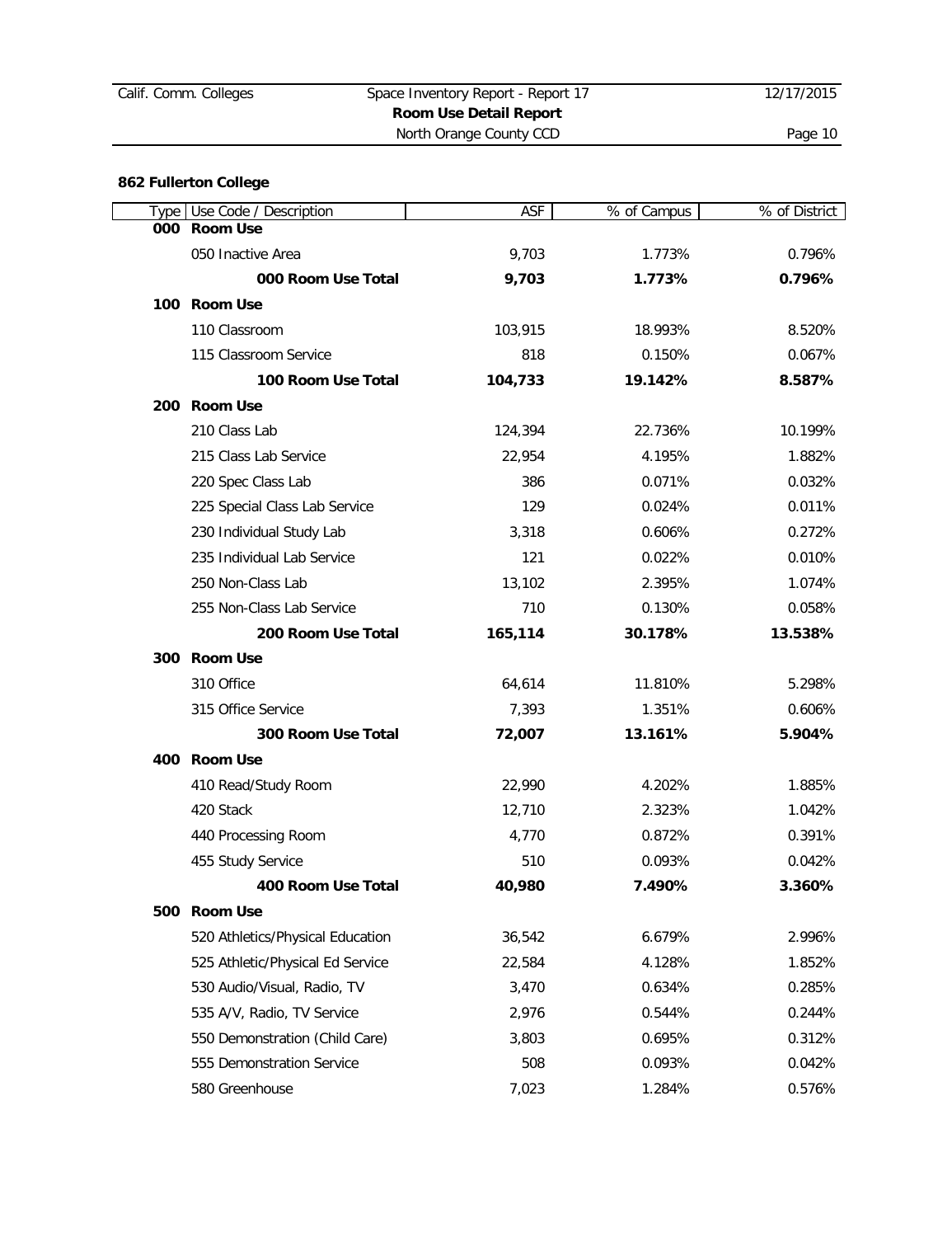| Calif. Comm. Colleges | Space Inventory Report - Report 17 | 12/17/2015 |
|-----------------------|------------------------------------|------------|
|                       | Room Use Detail Report             |            |
|                       | North Orange County CCD            | Page 11    |

# **862 Fullerton College**

| Type | Use Code / Description           | ASF     | % of Campus | % of District |
|------|----------------------------------|---------|-------------|---------------|
|      | 500 Room Use                     |         |             |               |
|      | 590 Other                        | 1,483   | 0.271%      | 0.122%        |
|      | 500 Room Use Total               | 78,389  | 14.327%     | 6.427%        |
|      | 600 Room Use                     |         |             |               |
|      | 610 Assembly                     | 13,139  | 2.401%      | 1.077%        |
|      | 615 Assembly Service             | 5,821   | 1.064%      | 0.477%        |
|      | 620 Exhibition                   | 1,745   | 0.319%      | 0.143%        |
|      | 625 Exhibition Service           | 552     | 0.101%      | 0.045%        |
|      | 630 Food Facilities              | 8,884   | 1.624%      | 0.728%        |
|      | 635 Food Facilities Service      | 7,276   | 1.330%      | 0.597%        |
|      | 650 Lounge                       | 5,548   | 1.014%      | 0.455%        |
|      | 655 Lounge Service               | 101     | 0.018%      | 0.008%        |
|      | 660 Merchandise Facility         | 4,171   | 0.762%      | 0.342%        |
|      | 665 Merchandise Facility Service | 2,011   | 0.368%      | 0.165%        |
|      | 670 Recreation                   | 2,177   | 0.398%      | 0.178%        |
|      | 675 Recreation Service           | 77      | 0.014%      | 0.006%        |
|      | 680 Meeting Room                 | 12,365  | 2.260%      | 1.014%        |
|      | 685 Meeting Room Service         | 148     | 0.027%      | 0.012%        |
|      | 600 Room Use Total               | 64,015  | 11.700%     | 5.249%        |
|      | 700 Room Use                     |         |             |               |
|      | 710 Data Processing/Computer     | 1,381   | 0.252%      | 0.113%        |
|      | 720 Shop                         | 5,589   | 1.022%      | 0.458%        |
|      | 725 Shop Service                 | 910     | 0.166%      | 0.075%        |
|      | 730 Storage                      | 3,434   | 0.628%      | 0.282%        |
|      | 700 Room Use Total               | 11,314  | 2.068%      | 0.928%        |
|      | 800 Room Use                     |         |             |               |
|      | 820 Patient Bath                 | 40      | 0.007%      | 0.003%        |
|      | 850 Treatment                    | 273     | 0.050%      | 0.022%        |
|      | 870 Supplies                     | 81      | 0.015%      | 0.007%        |
|      | 880 Public Waiting               | 170     | 0.031%      | 0.014%        |
|      | 895 Health Care Service          | 310     | 0.057%      | 0.025%        |
|      | 800 Room Use Total               | 874     | 0.160%      | 0.072%        |
|      | <b>Fullerton College</b>         | 547,129 | 100.000%    | 44.859%       |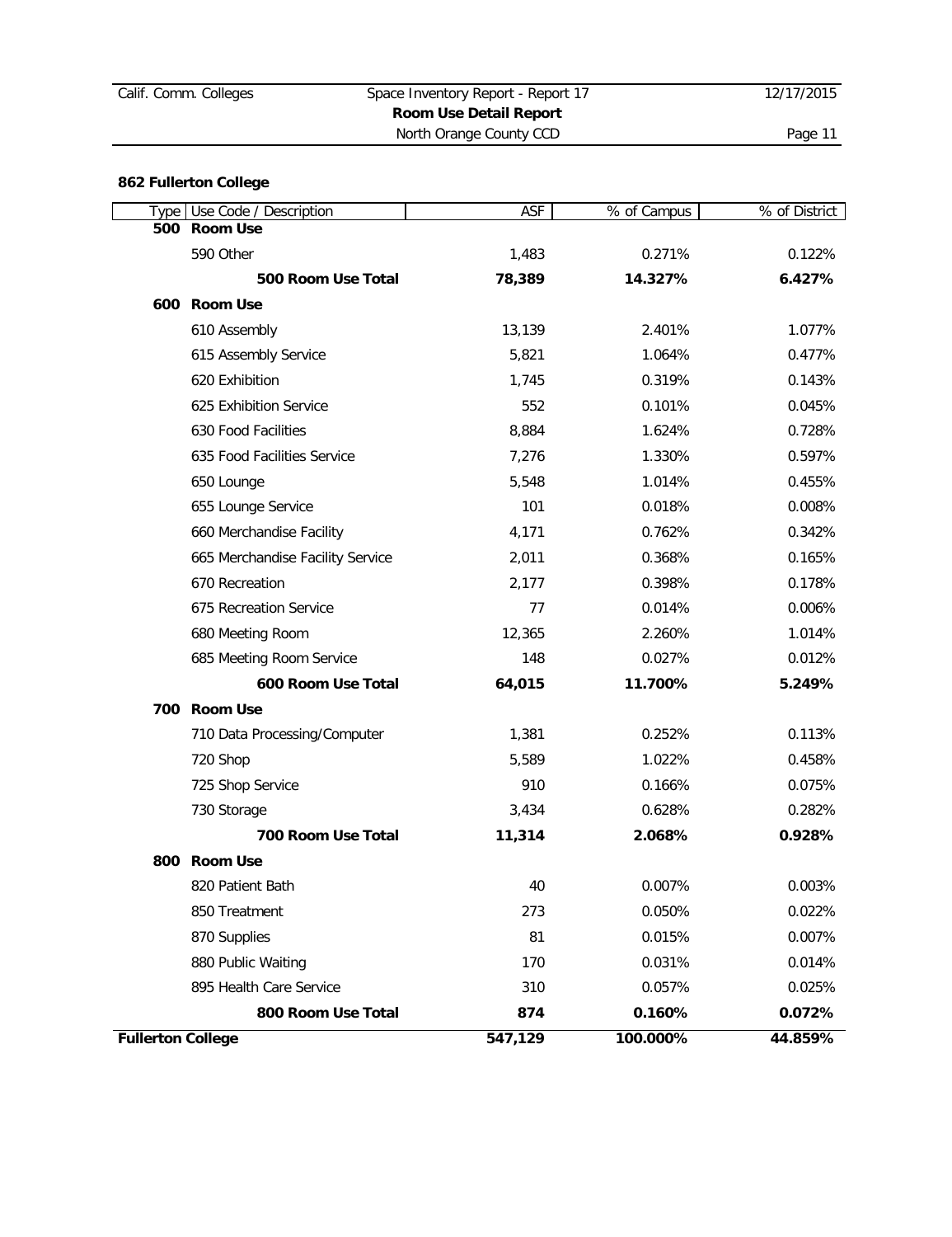| Calif. Comm. Colleges | Space Inventory Report - Report 17 | 12/17/2015 |
|-----------------------|------------------------------------|------------|
|                       | Room Use Detail Report             |            |
|                       | North Orange County CCD            | Page 12    |
|                       |                                    |            |

# **863 School of Continuing Education**

| Type | Use Code / Description                | <b>ASF</b> | % of Campus | % of District |
|------|---------------------------------------|------------|-------------|---------------|
|      | 100 Room Use                          |            |             |               |
|      | 110 Classroom                         | 21,148     | 50.203%     | 1.734%        |
|      | 115 Classroom Service                 | 137        | 0.325%      | 0.011%        |
|      | 100 Room Use Total                    | 21,285     | 50.528%     | 1.745%        |
|      | 200 Room Use                          |            |             |               |
|      | 210 Class Lab                         | 11,201     | 26.590%     | 0.918%        |
|      | 215 Class Lab Service                 | 233        | 0.553%      | 0.019%        |
|      | 220 Spec Class Lab                    | 190        | 0.451%      | 0.016%        |
|      | 200 Room Use Total                    | 11,624     | 27.594%     | 0.953%        |
|      | 300 Room Use                          |            |             |               |
|      | 310 Office                            | 6,180      | 14.671%     | 0.507%        |
|      | 315 Office Service                    | 1,871      | 4.442%      | 0.153%        |
|      | 300 Room Use Total                    | 8,051      | 19.112%     | 0.660%        |
|      | 600 Room Use                          |            |             |               |
|      | 650 Lounge                            | 548        | 1.301%      | 0.045%        |
|      | 680 Meeting Room                      | 307        | 0.729%      | 0.025%        |
|      | 600 Room Use Total                    | 855        | 2.030%      | 0.070%        |
|      | 700 Room Use                          |            |             |               |
|      | 730 Storage                           | 310        | 0.736%      | 0.025%        |
|      | 700 Room Use Total                    | 310        | 0.736%      | 0.025%        |
|      | <b>School of Continuing Education</b> | 42,125     | 100.000%    | 3.454%        |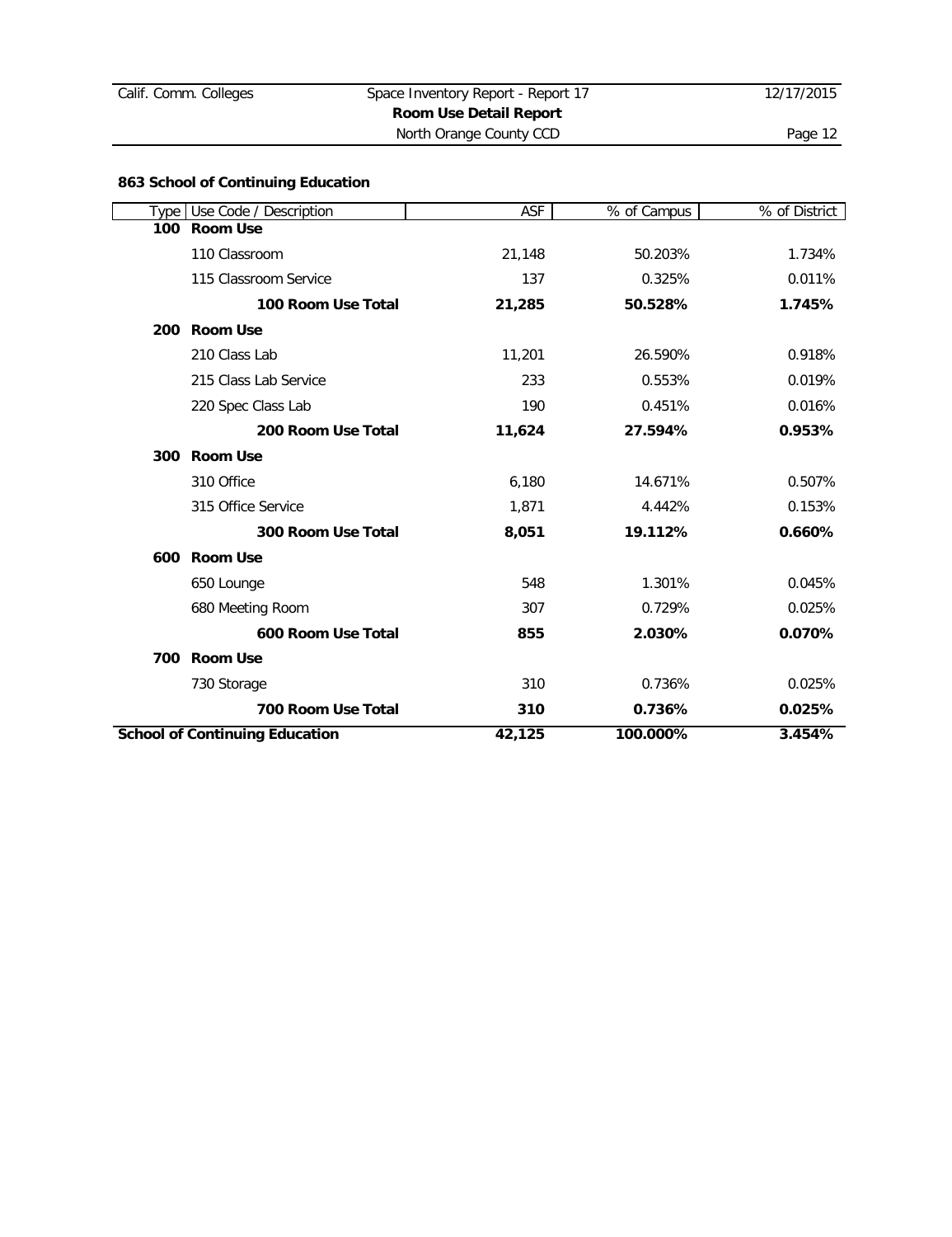| Calif. Comm. Colleges | Space Inventory Report - Report 17 | 12/17/2015 |
|-----------------------|------------------------------------|------------|
|                       | Room Use Detail Report             |            |
|                       | North Orange County CCD            | Page 13    |

# **864 District Office at Anaheim\***

| Type Use Code / Description      | <b>ASF</b> | % of Campus | % of District |
|----------------------------------|------------|-------------|---------------|
| 000 Room Use                     |            |             |               |
| 050 Inactive Area                | 28,454     | 18.472%     | 2.333%        |
| 000 Room Use Total               | 28,454     | 18.472%     | 2.333%        |
| 100 Room Use                     |            |             |               |
| 110 Classroom                    | 24,297     | 15.774%     | 1.992%        |
| 115 Classroom Service            | 588        | 0.382%      | 0.048%        |
| 100 Room Use Total               | 24,885     | 16.155%     | 2.040%        |
| 200 Room Use                     |            |             |               |
| 210 Class Lab                    | 17,037     | 11.060%     | 1.397%        |
| 215 Class Lab Service            | 1,152      | 0.748%      | 0.094%        |
| 220 Spec Class Lab               | 373        | 0.242%      | 0.031%        |
| 200 Room Use Total               | 18,562     | 12.050%     | 1.522%        |
| 300 Room Use                     |            |             |               |
| 310 Office                       | 28,524     | 18.518%     | 2.339%        |
| 315 Office Service               | 3,553      | 2.307%      | 0.291%        |
| 300 Room Use Total               | 32,077     | 20.824%     | 2.630%        |
| 400 Room Use                     |            |             |               |
| 410 Read/Study Room              | 2,511      | 1.630%      | 0.206%        |
| 455 Study Service                | 187        | 0.121%      | 0.015%        |
| 400 Room Use Total               | 2,698      | 1.752%      | 0.221%        |
| 500 Room Use                     |            |             |               |
| 520 Athletics/Physical Education | 2,128      | 1.381%      | 0.174%        |
| 535 A/V, Radio, TV Service       | 144        | 0.093%      | 0.012%        |
| 540 Clinic St Care               | 121        | 0.079%      | 0.010%        |
| 590 Other                        | 420        | 0.273%      | 0.034%        |
| 500 Room Use Total               | 2,813      | 1.826%      | 0.231%        |
| 600 Room Use                     |            |             |               |
| 630 Food Facilities              | 3,294      | 2.138%      | 0.270%        |
| 635 Food Facilities Service      | 520        | 0.338%      | 0.043%        |
| 650 Lounge                       | 2,612      | 1.696%      | 0.214%        |
| 660 Merchandise Facility         | 590        | 0.383%      | 0.048%        |
| 680 Meeting Room                 | 9,733      | 6.319%      | 0.798%        |
| 685 Meeting Room Service         | 483        | 0.314%      | 0.040%        |
| 690 Locker Room                  | 177        | 0.115%      | 0.015%        |
| 600 Room Use Total               | 17,409     | 11.302%     | 1.427%        |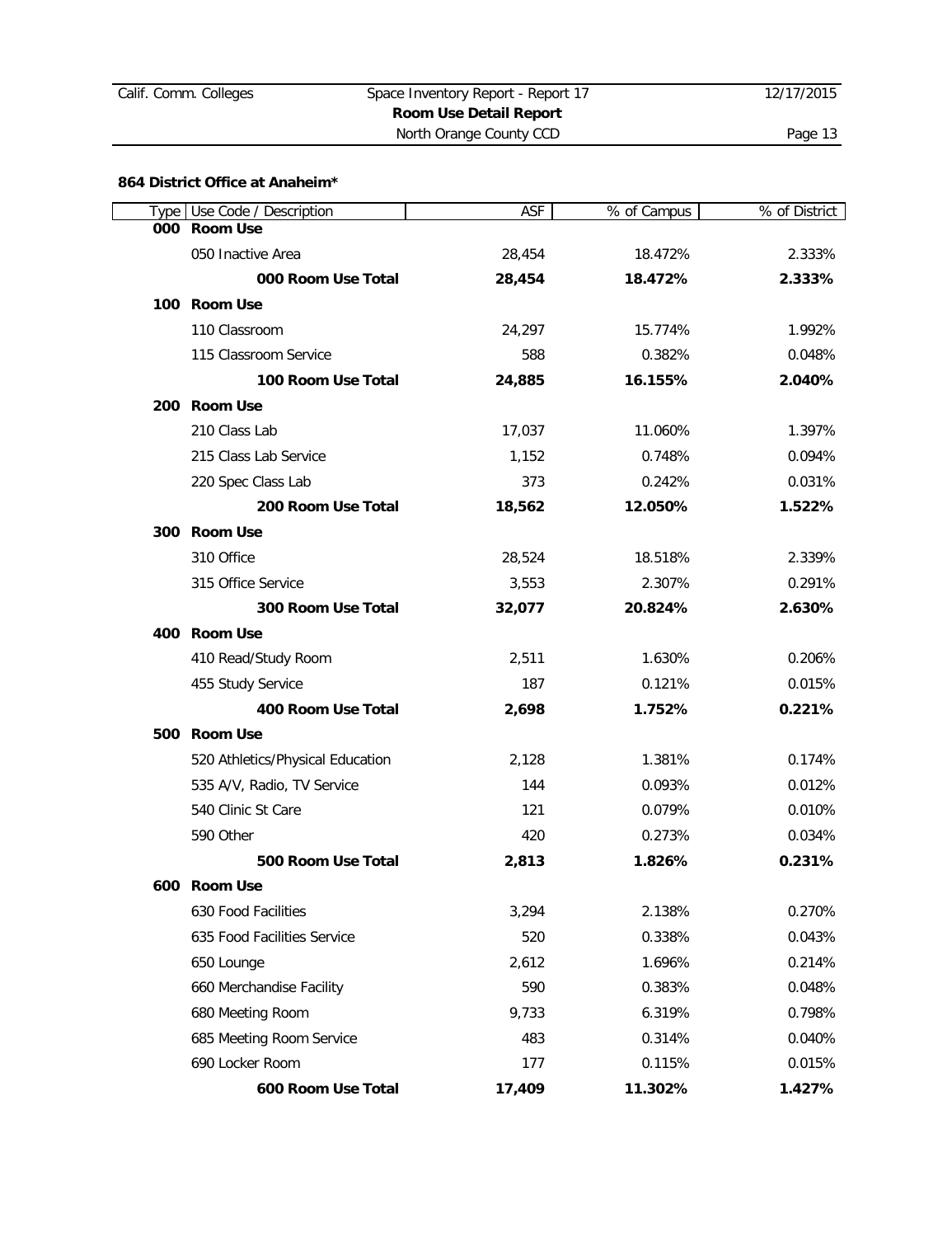| Calif. Comm. Colleges | Space Inventory Report - Report 17 | 12/17/2015 |
|-----------------------|------------------------------------|------------|
|                       | Room Use Detail Report             |            |
|                       | North Orange County CCD            | Page 14    |

# **864 District Office at Anaheim\***

| District Office at Anaheim <sup>*</sup> | 154,036    | 100.000%    | 12.629%       |
|-----------------------------------------|------------|-------------|---------------|
| 700 Room Use Total                      | 27,138     | 17.618%     | 2.225%        |
| 770 Central Utility Plant               | 5.836      | 3.789%      | 0.478%        |
| 730 Storage                             | 11.079     | 7.192%      | 0.908%        |
| 720 Shop                                | 7.597      | 4.932%      | 0.623%        |
| 715 DP/Computer Service                 | 1.422      | 0.923%      | 0.117%        |
| 710 Data Processing/Computer            | 1,204      | 0.782%      | $0.099\%$     |
| 700 Room Use                            |            |             |               |
| Type Use Code / Description             | <b>ASF</b> | % of Campus | % of District |
|                                         |            |             |               |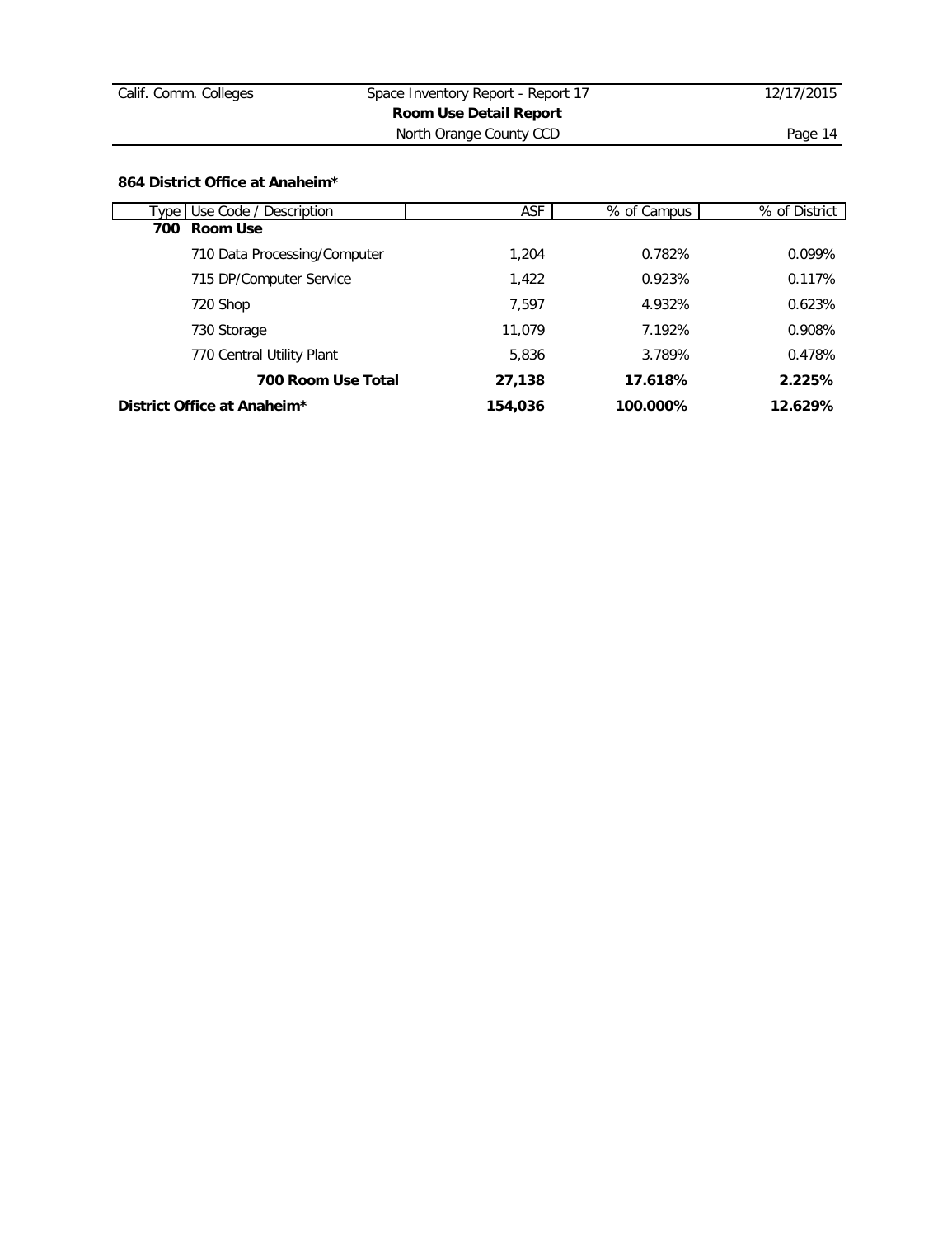| Calif. Comm. Colleges | Space Inventory Report - Report 17 | 12/17/2015 |
|-----------------------|------------------------------------|------------|
|                       | <b>Building Summary Report</b>     |            |
|                       | North Orange County CCD            | Page 15    |

# **861 Cypress College**

| Bldg |                           | Constr. | Total          | Total          | Total    | Total       | Percent    |
|------|---------------------------|---------|----------------|----------------|----------|-------------|------------|
| #    | <b>Building Name</b>      | Year    | Rooms          | Stations       | Room ASF | <b>OGSF</b> | Efficiency |
| 1    | HUMANITIES                | 1975    | 115            | 2,376          | 51,848   | 92,084      | 56.3%      |
| 2    | <b>FINE ARTS</b>          | 1969    | 106            | 673            | 36,804   | 66,765      | 55.1%      |
| 3    | SCIENCE-ENGINEERING-MATH  | 1972    | 117            | 1,379          | 55,520   | 100.681     | 55.1%      |
| 4    | THEATER ARTS              | 1975    | 32             | 791            | 30,293   | 48,393      | 62.6%      |
| 6    | CYPRESS COLLEGE COMPLEX   | 1969    | 82             | 631            | 28,813   | 85,130      | 33.8%      |
| 7    | <b>GYM I - WOMENS</b>     | 1969    | 13             |                | 19,795   | 26,854      | 73.7%      |
| 8    | STUDENT ACTIVITIES        | 1969    | 11             | 45             | 11,855   | 18,071      | 65.6%      |
| 9    | <b>BUSINESS EDUCATION</b> | 1972    | 81             | 756            | 28,098   | 52,663      | 53.4%      |
| 10   | TECH ED I                 | 1968    | 64             | 455            | 29,543   | 43,259      | 68.3%      |
| 11   | GYM II - MENS             | 1976    | 40             | 298            | 36,685   | 52,668      | 69.7%      |
| 12   | TECH ED II CYPRESS        | 1972    | 20             | 42             | 14,127   | 23,326      | 60.6%      |
| 13   | TECH ED III - HEALTH      | 1977    | 107            | 835            | 47,528   | 72,230      | 65.8%      |
| 19   | STUDENT CENTER            | 2008    | 50             | 345            | 20,210   | 38,207      | 52.9%      |
| 20   | <b>BOOKSTORE</b>          | 2008    | 13             | $\overline{2}$ | 6,687    | 8,791       | 76.1%      |
| 21   | DRAMA STORAGE             | 1982    | 1              |                | 1,795    | 2,041       | 87.9%      |
| 25   | FIELD STORAGE NO 2        | 1975    | 1              |                | 791      | 1,555       | 50.9%      |
| 26   | SB FIELD - 1              | 1972    | 1              |                | 219      | 235         | 93.2%      |
| 31   | FIELD STORAGE NO 1        | 1972    | 3              | 3              | 1,255    | 1,540       | 81.5%      |
| 32   | LIBRARY - LRC             | 2006    | 65             | 727            | 43,470   | 62,500      | 69.6%      |
| 34   | MAINT/OPERATIONS          | 2006    | 13             | 14             | 10,770   | 13,500      | 79.8%      |
| 59   | POOL OFFICE               | 1990    | $\overline{2}$ | 1              | 259      | 300         | 86.3%      |
|      | 21 Buildings on Campus    |         | 937            | 9,373          | 476,365  | 810,793     | 58.8%      |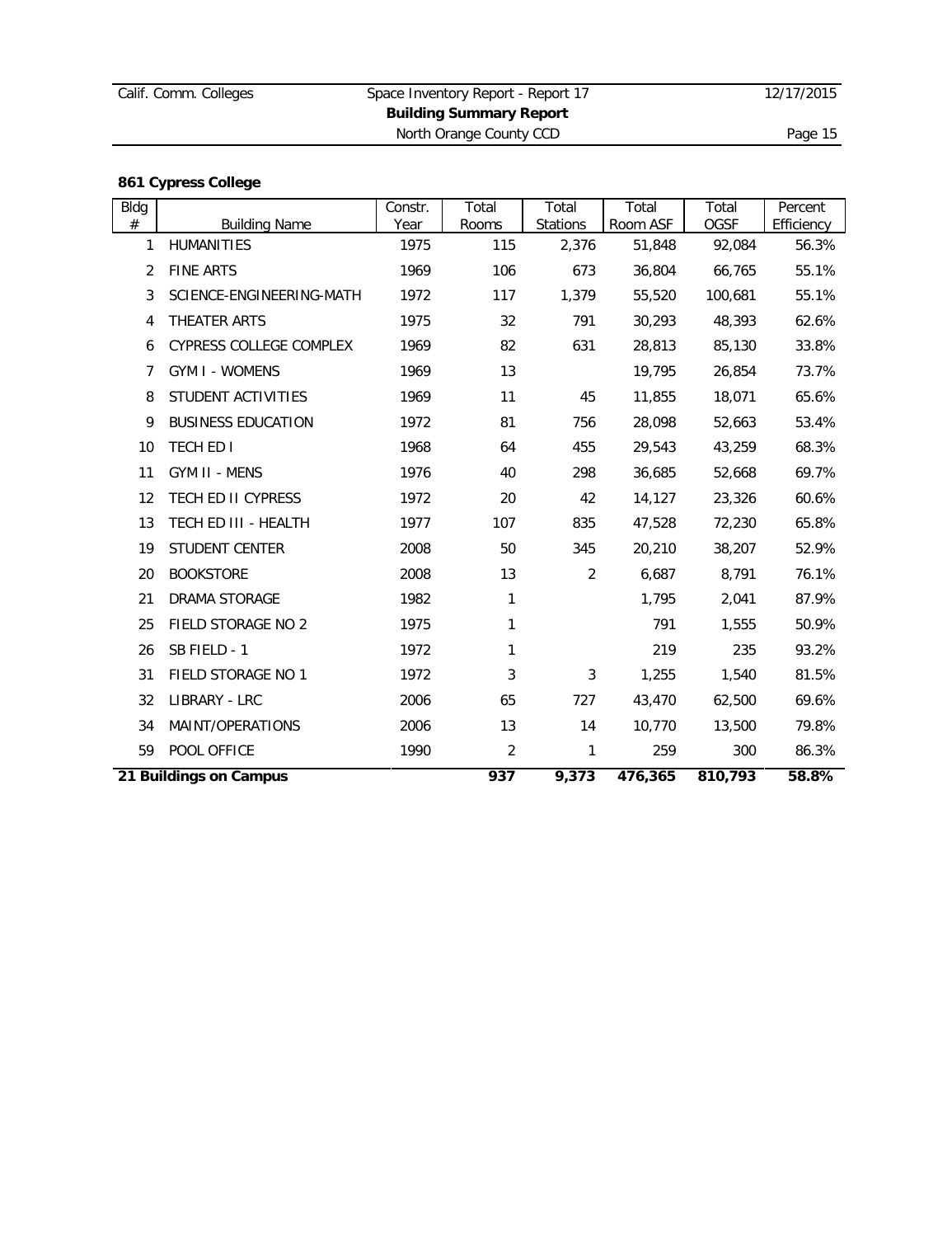| Calif. Comm. Colleges | Space Inventory Report - Report 17 | 12/17/2015 |
|-----------------------|------------------------------------|------------|
|                       | <b>Building Summary Report</b>     |            |
|                       | North Orange County CCD            | Page 16    |

# **862 Fullerton College**

| <b>Bldg</b><br>$\#$ | <b>Building Name</b>                | Constr.<br>Year | Total<br>Rooms | Total<br>Stations | Total<br>Room ASF | Total<br>OGSF | Percent<br>Efficiency |
|---------------------|-------------------------------------|-----------------|----------------|-------------------|-------------------|---------------|-----------------------|
| 100                 | ADMINISTRATION                      | 1938            | 62             | 519               | 16,624            | 27,925        | 59.5%                 |
| 200                 | COLLEGE CENTER                      | 2007            | 58             | 934               | 28,292            | 41,636        | 68.0%                 |
| 300                 | <b>BUSINESS &amp; COMPUTER INFO</b> | 1937            | 33             | 606               | 14,612            | 22,705        | 64.4%                 |
| 400                 | SOUTH SCIENCE                       | 2011            | 86             | 956               | 39,176            | 64,924        | 60.3%                 |
| 401                 | <b>BIOLOGICAL GREENHOUSE</b>        | 1971            | $\mathbf{1}$   |                   | 300               | 345           | 87.0%                 |
| 500                 | APPLIED ARTS/HUMANITIES             | 1962            | 70             | 915               | 22,228            | 32,746        | 67.9%                 |
| 600                 | NORTH SCIENCE                       | 1939            | 44             | 651               | 16,051            | 23,694        | 67.7%                 |
| 700                 | TECH-ENGR I                         | 2013            | 100            | 1,020             | 53,539            | 74,154        | 72.2%                 |
| 800                 | LIBRARY/LRC                         | 2005            | 75             | 1,051             | 54,630            | 67,680        | 80.7%                 |
| 840                 | CAMPUS SERVICES                     | 1940            | 21             | 55                | 7,615             | 12,949        | 58.8%                 |
| 900                 | TECH-ENGR II                        | 2013            | 30             | 212               | 22,886            | 31,688        | 72.2%                 |
| 1000                | <b>FINE ARTS</b>                    | 1959            | 56             | 611               | 28,656            | 39,408        | 72.7%                 |
| 1100                | <b>MUSIC</b>                        | 1966            | 66             | 558               | 20,278            | 32,619        | 62.2%                 |
| 1200                | PHYSICAL EDUCATION                  | 1955            | 102            | 470               | 61,802            | 98,249        | 62.9%                 |
| 1300                | THEATER ARTS                        | 1966            | 65             | 727               | 25,658            | 40,300        | 63.7%                 |
| 1400                | CLASSROOM OFFICE BLDG               | 2008            | 49             | 915               | 24,587            | 48,949        | 50.2%                 |
| 1500                | SECURITY BUILDING                   | 2004            | 6              | 6                 | 791               | 1,982         | 39.9%                 |
| 1600                | HORTICULTURE - MAIN                 | 1939            | 7              | 48                | 2,459             | 2,600         | 94.6%                 |
| 1607                | HORTICULTURE - AG LAB               | 1967            | 2              | 24                | 1,352             | 1,600         | 84.5%                 |
| 1608                | HORTICULTURE PROPAGATION            | 1967            | 1              | 20                | 1,332             | 1,500         | 88.8%                 |
| 1609                | HORTICULTURE GH 1                   | 1976            | 1              |                   | 180               | 183           | 98.4%                 |
| 1610                | HORTICULTURE GH 2                   | 1976            | 1              |                   | 180               | 183           | 98.4%                 |
| 1611                | HORTICULTURE GH 3                   | 1980            | 1              |                   | 700               | 705           | 99.3%                 |
| 1612                | HORTICULTURE LATH HOUSE             | 1986            | 1              |                   | 1,785             | 1,785         | 100.0%                |
| 1613                | HORTICULTURE GH 4                   | 1967            | 1              |                   | 2,000             | 2,038         | 98.1%                 |
| 1614                | <b>HORTICULTURE GH 5</b>            | 1990            | 1              |                   | 600               | 606           | 99.0%                 |
| 1615                | HORTICULTURE GH 6                   | 1990            |                |                   | 600               | 606           | 99.0%                 |
| 1616                | HORTICULTURE GH 7                   | 2000            | 1              |                   | 678               | 678           | 100.0%                |
| 1690                | <b>HORTICULTURE Restrooms</b>       | 1997            |                |                   |                   | 1,090         | 0.0%                  |
| 1691                | HORTICULTURE Connex Box             | 1995            |                |                   |                   | 160           | 0.0%                  |
| 1700                | FIELD HOUSE                         | 2010            | 48             | 160               | 12,924            | 20,940        | 61.7%                 |
| 1800                | CHILD CARE                          | 1981            | 6              | 46                | 3,806             | 4,784         | 79.6%                 |
| 1810                | CHILD CARE 2                        | 1990            | 5              |                   | 1,306             | 1,327         | 98.4%                 |
| 1820                | CHILD CARE 3                        | 1999            | 3              | 31                | 1,136             | 1,600         | 71.0%                 |
| 1830                | CHILD CARE 4                        | 2003            | 12             | 78                | 3,829             | 4,500         | 85.1%                 |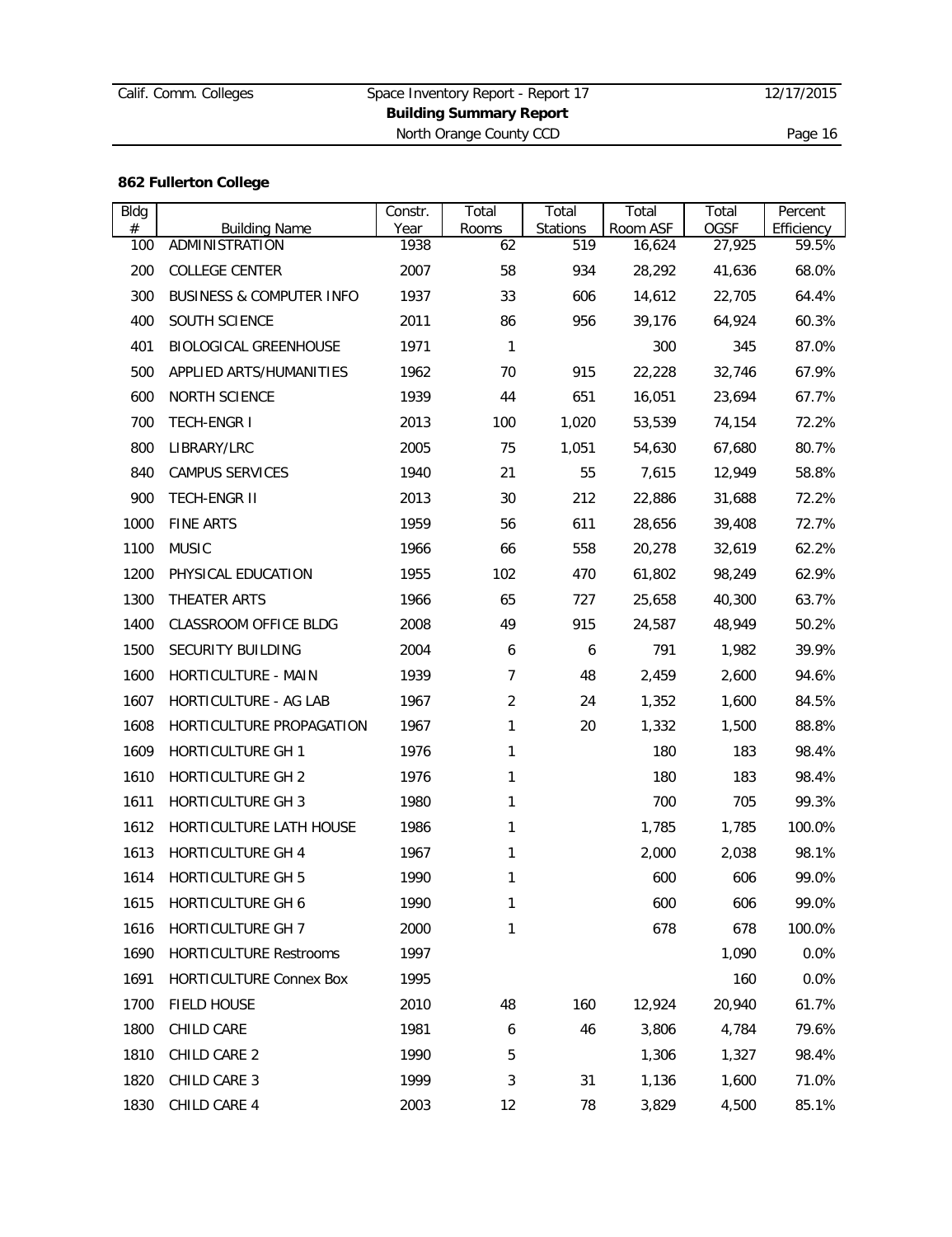North Orange County CCD Page 17

# **862 Fullerton College**

| <b>Bldg</b><br># |                                   | Constr.      | Total                 | Total                 | Total             | Total<br>OGSF | Percent             |
|------------------|-----------------------------------|--------------|-----------------------|-----------------------|-------------------|---------------|---------------------|
| 1901             | <b>Building Name</b><br>Classroom | Year<br>2001 | Rooms<br>$\mathbf{1}$ | <b>Stations</b><br>60 | Room ASF<br>1,575 | 1,680         | Efficiency<br>93.8% |
| 1902             | Classroom                         | 2001         | 1                     | 40                    | 898               | 960           | 93.5%               |
| 1903             | Classroom                         | 2001         | 1                     | 40                    | 898               | 960           | 93.5%               |
| 1904             | Classroom                         | 2001         | 1                     | 40                    | 898               | 960           | 93.5%               |
| 1911             | A Restroom                        | 2004         |                       |                       |                   | 480           | 0.0%                |
| 1912             | <b>B</b> Restroom                 | 2004         |                       |                       |                   | 480           | 0.0%                |
| 1955             | <b>FOOD BANK</b>                  | 2001         |                       |                       |                   | 960           | 0.0%                |
| 1956             | Classroom                         | 1998         | 1                     | 60                    | 1,796             | 1,920         | 93.5%               |
| 1957             | Classroom                         | 1998         | 1                     | 60                    | 1,796             | 1,920         | 93.5%               |
| 1958             | Classroom                         | 1998         | 1                     | 40                    | 898               | 960           | 93.5%               |
| 1959             | Classroom                         | 1998         | 1                     | 40                    | 898               | 960           | 93.5%               |
| 1960             | Classroom                         | 1998         | 1                     | 40                    | 898               | 960           | 93.5%               |
| 2000             | STUDENT SERVICES                  | 1984         | 86                    | 368                   | 25,139            | 39,084        | 64.3%               |
| 2100             | WILSHIRE AUDITORIUM               | 1932         | 22                    | 492                   | 8,804             | 13,903        | 63.3%               |
| 2200             | $T-7$                             | 1974         | 6                     |                       | 1,833             | 2,414         | 75.9%               |
| 2300             | T - 5 BUILDING                    | 1943         | 10                    | 79                    | 3,562             | 4,200         | 84.8%               |
| 2400             | CLASSROOM TEMP.                   | 1976         | $\overline{2}$        | 106                   | 1,845             | 1,920         | 96.1%               |
| 2500             | CHAPMAN/NEWELL COMPLEX            | 1925         | 1                     |                       | 6,214             | 6,783         | 91.6%               |
| 3000             | BERKELEY CENTER A                 | 1960         | 29                    | 222                   | 12,447            | 20,725        | 60.1%               |
| 3100             | ACADEMIC COMPUTING                | 1976         | 15                    | 20                    | 3,738             | 4,237         | 88.2%               |
|                  | <b>BIOLOGICAL STUDIES</b>         |              |                       |                       |                   |               |                     |
| 3104             | CLASSROOMS                        | 1985         | 1                     |                       | 400               | 430           | 93.0%               |
|                  | 56 Buildings on Campus            |              | 1,197                 | 12,320                | 547,129           | 815,734       | 67.1%               |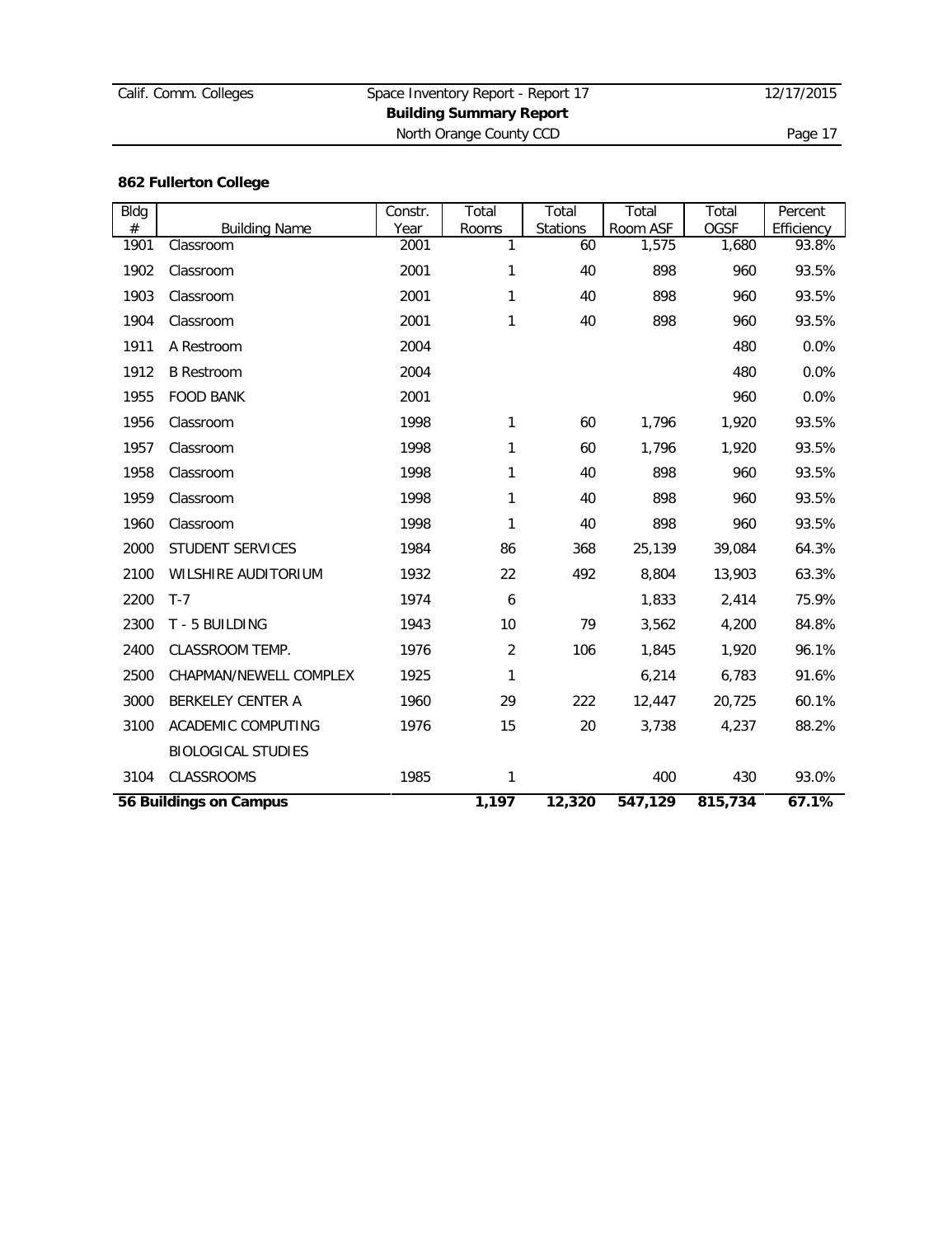# **863 School of Continuing Education**

| Bldg |                       | Constr. | Total | Total           | Total    | Total  | Percent    |
|------|-----------------------|---------|-------|-----------------|----------|--------|------------|
| #    | <b>Building Name</b>  | Year    | Rooms | <b>Stations</b> | Room ASF | OGSF   | Efficiency |
| 12   | TECH ED II SCE        | 1972    | 23    | 601             | 15,538   | 23,326 | 66.6%      |
| 18   | <b>SCE CYPRESS</b>    | 2008    | 22    | 192             | 8.293    | 12,500 | 66.3%      |
| 232  | WILSHIRE ADULT ED 100 | 1932    | 11    | 158             | 5.166    | 7.000  | 73.8%      |
| 233  | WILSHIRE ADULT ED 200 | 1932    | 14    | 460             | 9.957    | 14,000 | 71.1%      |
| 234  | WILSHIRE ADULT ED 300 | 2008    | 10    | 41              | 3.171    | 5,000  | 63.4%      |
|      | 5 Buildings on Campus |         | 80    | 1,452           | 42,125   | 61,826 | 68.1%      |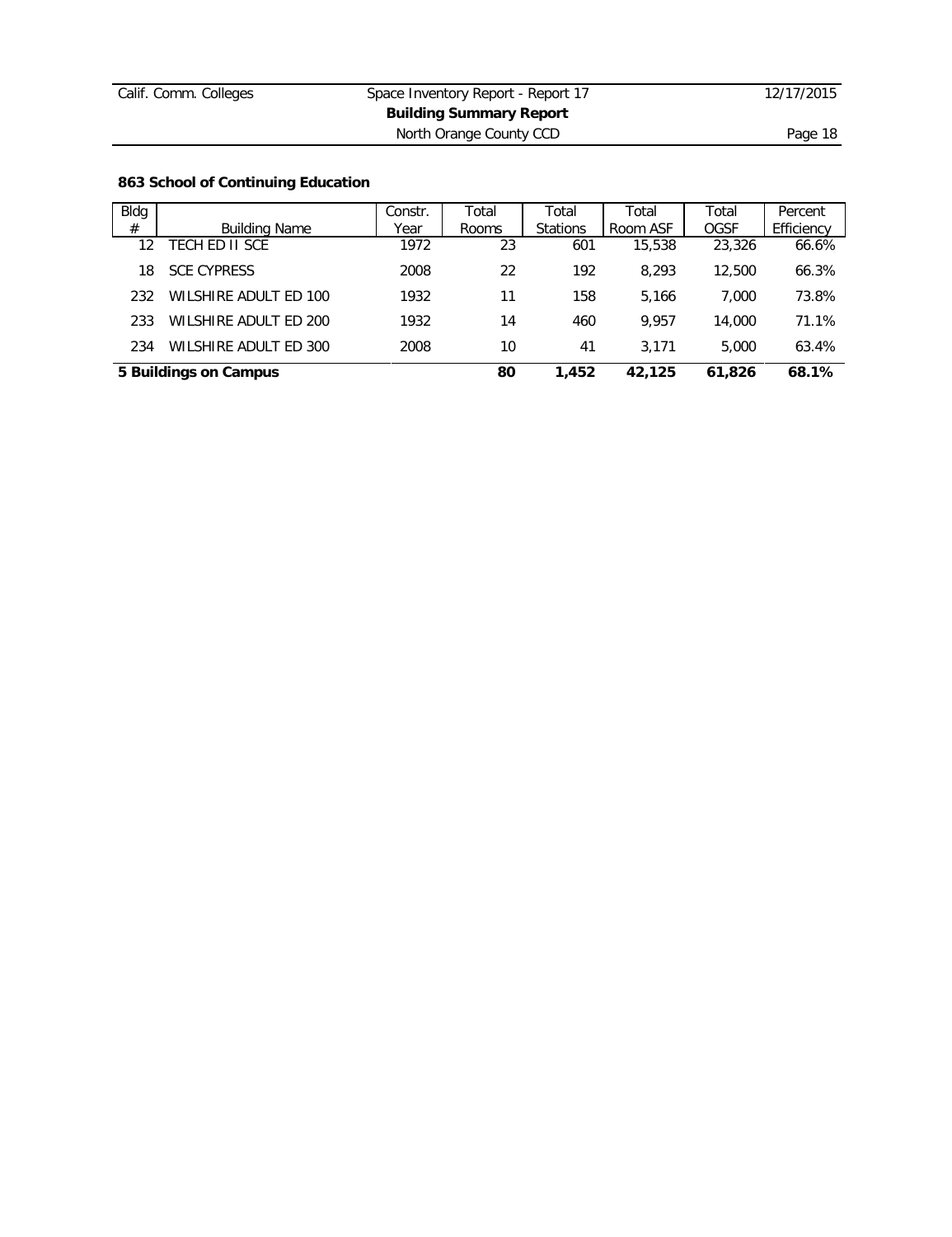| Space Inventory Report - Report 17 | 12/17/2015 |
|------------------------------------|------------|
| <b>Building Summary Report</b>     |            |
| North Orange County CCD            | Page 19    |
|                                    |            |

### **864 District Office at Anaheim\***

| <b>Bldg</b> |                           | Constr. | Total | Total           | Total    | Total       | Percent    |
|-------------|---------------------------|---------|-------|-----------------|----------|-------------|------------|
| #           | <b>Building Name</b>      | Year    | Rooms | <b>Stations</b> | Room ASF | <b>OGSF</b> | Efficiency |
| 5           | <b>MUSEUM</b>             | 1940    |       |                 | 13,245   | 16,595      | 79.8%      |
| 6           | <b>BEN FRANKLIN HOUSE</b> | 1930    | 13    | 30              | 1.979    | 3.016       | 65.6%      |
|             | ANAHEIM TOWER             | 1972    | 268   | 2.486           | 124,144  | 186,522     | 66.6%      |
| 8           | ANAHFIM PLANT             | 1972    | 9     | 2               | 10.087   | 10,487      | 96.2%      |
| 9           | ANAHEIM BLDG A            | 1984    |       | 5               | 1.144    | 2,280       | 50.2%      |
| 10          | ANAHEIM BLDG B            | 1984    | 15    | 25              | 3.437    | 5.199       | 66.1%      |
|             | 6 Building(s) on Campus   |         | 313   | 2,548           | 154,036  | 224.099     | 68.7%      |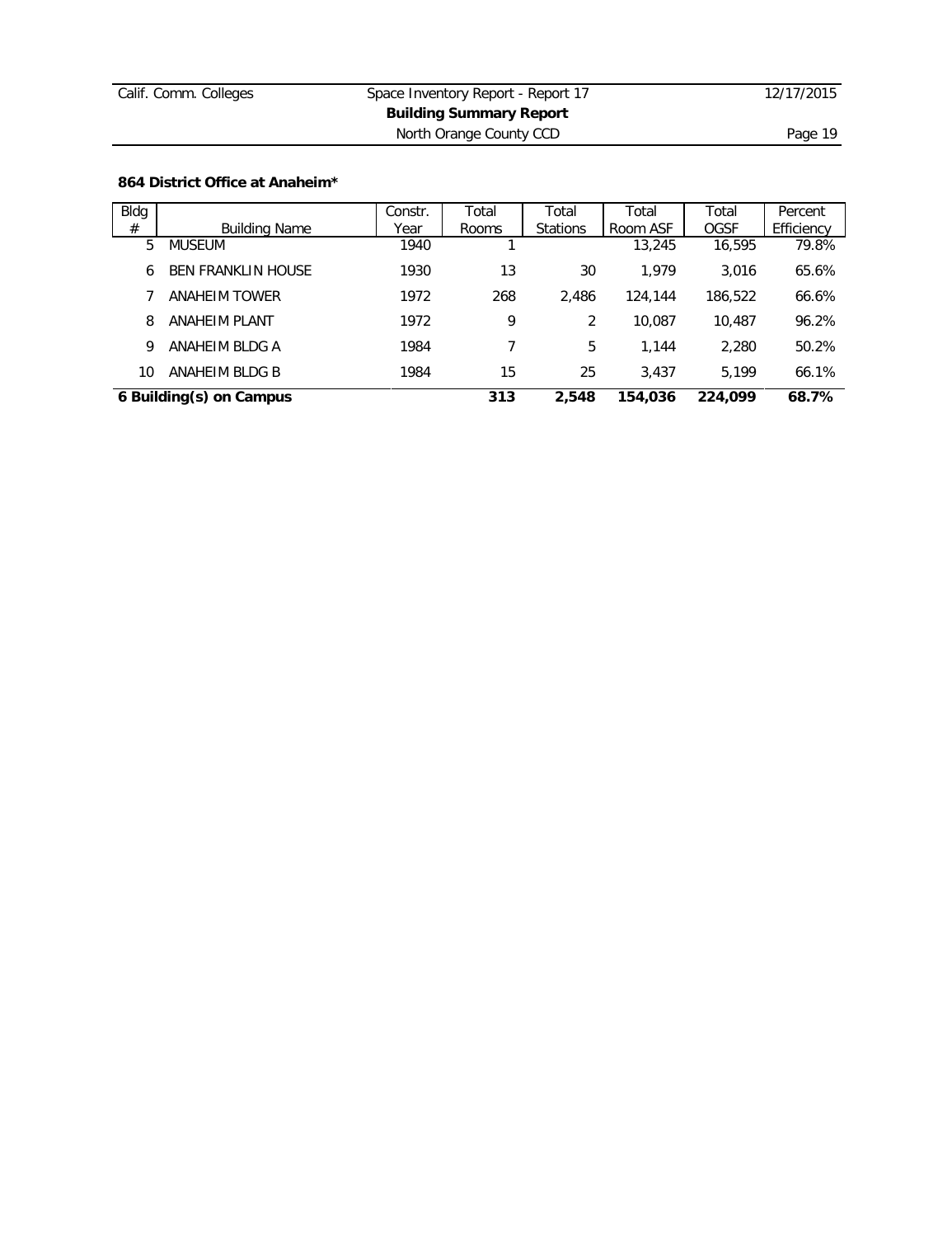| Calif. Comm. Colleges | Space Inventory Report - Report 17 | 12/17/2015 |
|-----------------------|------------------------------------|------------|
|                       | <b>Building Summary Report</b>     |            |
|                       | North Orange County CCD            | Page 20    |
|                       |                                    |            |

| Bldg |                            | Constr. | $\tau$ otal | Total    | $\tau$ otal | Total     | Percent    |
|------|----------------------------|---------|-------------|----------|-------------|-----------|------------|
| #    | Building Name              | Year    | Rooms       | Stations | Room ASF    | OGSF      | Efficiency |
|      | <b>District Totals</b>     |         |             |          |             |           |            |
|      | 88 Building(s) in District |         | 2.527       | 25,693   | 1,219,655   | 1.912.452 | 63.8%      |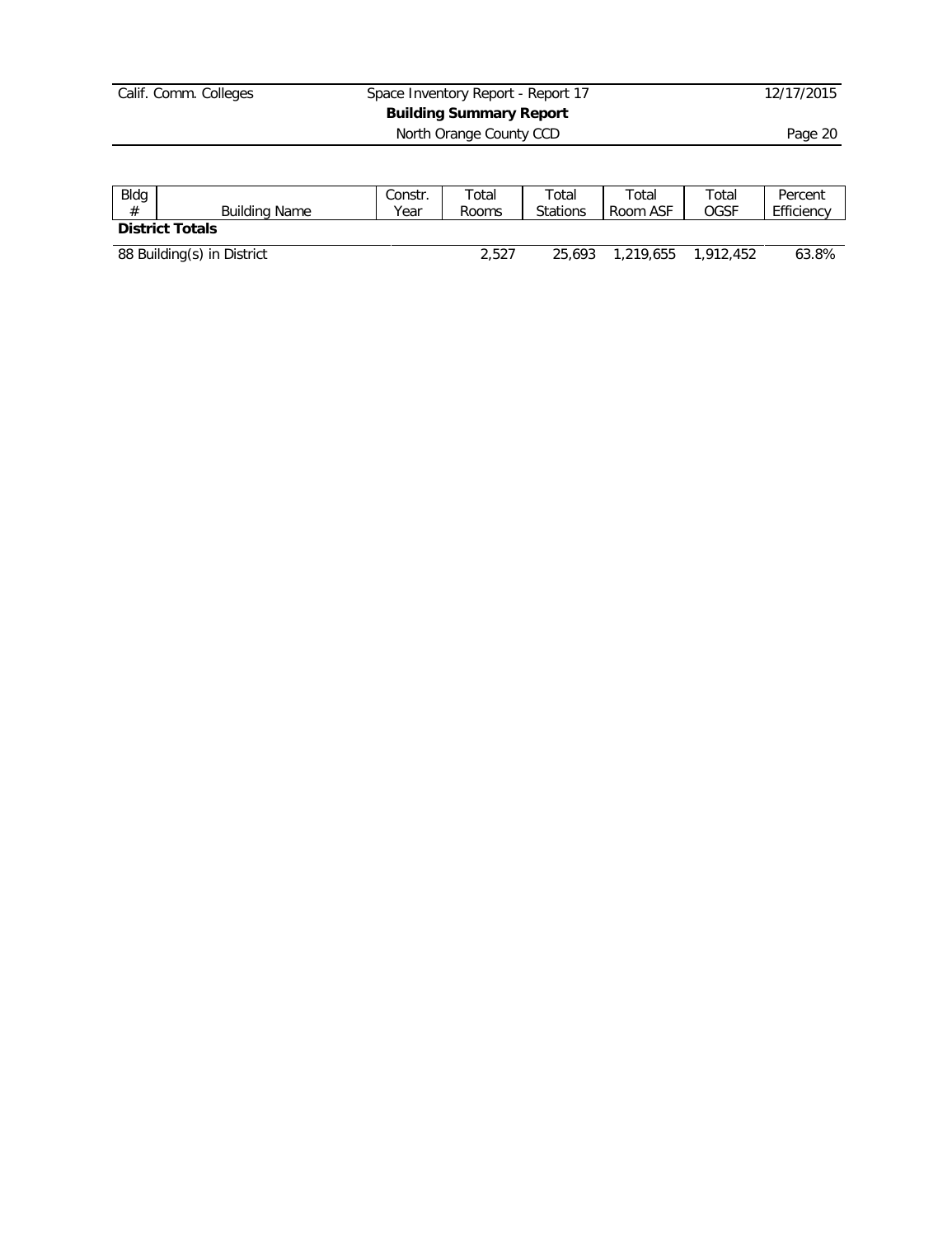| Calif. Comm. Colleges | Space Inventory Report - Report 17 | 12/17/2015 |
|-----------------------|------------------------------------|------------|
|                       | <b>Room Detail Report</b>          |            |
|                       | (by building)                      | Page 2     |

# **861 Cypress College**

**Building: 1 HUMANITIES**

| Room # | $A-Z$ | Room Type                  | <b>ASF</b> | Stations Dept |       | Prog | <b>TOP/Service and Support</b> | Record Status |
|--------|-------|----------------------------|------------|---------------|-------|------|--------------------------------|---------------|
| 101    |       | 110 Classroom              | 860        |               | 45 12 | 11   | 0099 General Assignment        | A             |
| 102    |       | 210 Class Lab              | 575        |               | 30 14 | 11   | 1506 Speech Communication      | А             |
| 103    |       | 110 Classroom              | 860        |               | 45 14 | 11   | 0099 General Assignment        | Α             |
| 104    |       | 535 A/V, Radio, TV Service | 95         |               | 14    | 43   | 6130 Media Services            | Α             |
| 105    |       | 110 Classroom              | 860        |               | 45 14 | 11   | 0099 General Assignment        | А             |
| 106    |       | 210 Class Lab              | 575        |               | 30 14 | 11   | 1506 Speech Communication      | Α             |
| 107    |       | 110 Classroom              | 860        |               | 45 14 | 11   | 0099 General Assignment        | Α             |
| 108    |       | 110 Classroom              | 720        |               | 35 14 | 11   | 0099 General Assignment        | Α             |
| 110    |       | 110 Classroom              | 720        |               | 35 14 | 11   | 0099 General Assignment        | Α             |
| 112    |       | 110 Classroom              | 720        |               | 35 14 | 11   | 0099 General Assignment        | Α             |
| 114    |       | 110 Classroom              | 720        |               | 35 14 | 11   | 0099 General Assignment        | Α             |
| 116    |       | 210 Class Lab              | 575        |               | 30 14 | 11   | 1506 Speech Communication      | А             |
| 118    |       | 535 A/V, Radio, TV Service | 95         |               | 14    | 43   | 6130 Media Services            | А             |
| 120    |       | 210 Class Lab              | 575        |               | 30 14 | 11   | 1506 Speech Communication      | Α             |
| 121    |       | 110 Classroom              | 860        |               | 45 12 | 11   | 0099 General Assignment        | Α             |
| 122    |       | 730 Storage                | 95         |               | 12    | 64   | 6770 Logistical Services       | Α             |
| 123    |       | 110 Classroom              | 860        |               | 45 12 | 11   | 0099 General Assignment        | А             |
| 124    |       | 110 Classroom              | 575        |               | 30 14 | 11   | 0099 General Assignment        | Α             |
| 126    |       | 110 Classroom              | 720        |               | 35 12 | 11   | 0099 General Assignment        | Α             |
| 128    |       | 110 Classroom              | 720        |               | 35 14 | 11   | 0099 General Assignment        | Α             |
| 130    |       | 730 Storage                | 95         |               | 14    | 64   | 6770 Logistical Services       | Α             |
| 131    |       | 110 Classroom              | 1,975      | 198 12        |       | 11   | 0099 General Assignment        | Α             |
| 131    | Α     | 115 Classroom Service      | 367        |               | 12    | 11   | 0099 General Assignment        | Α             |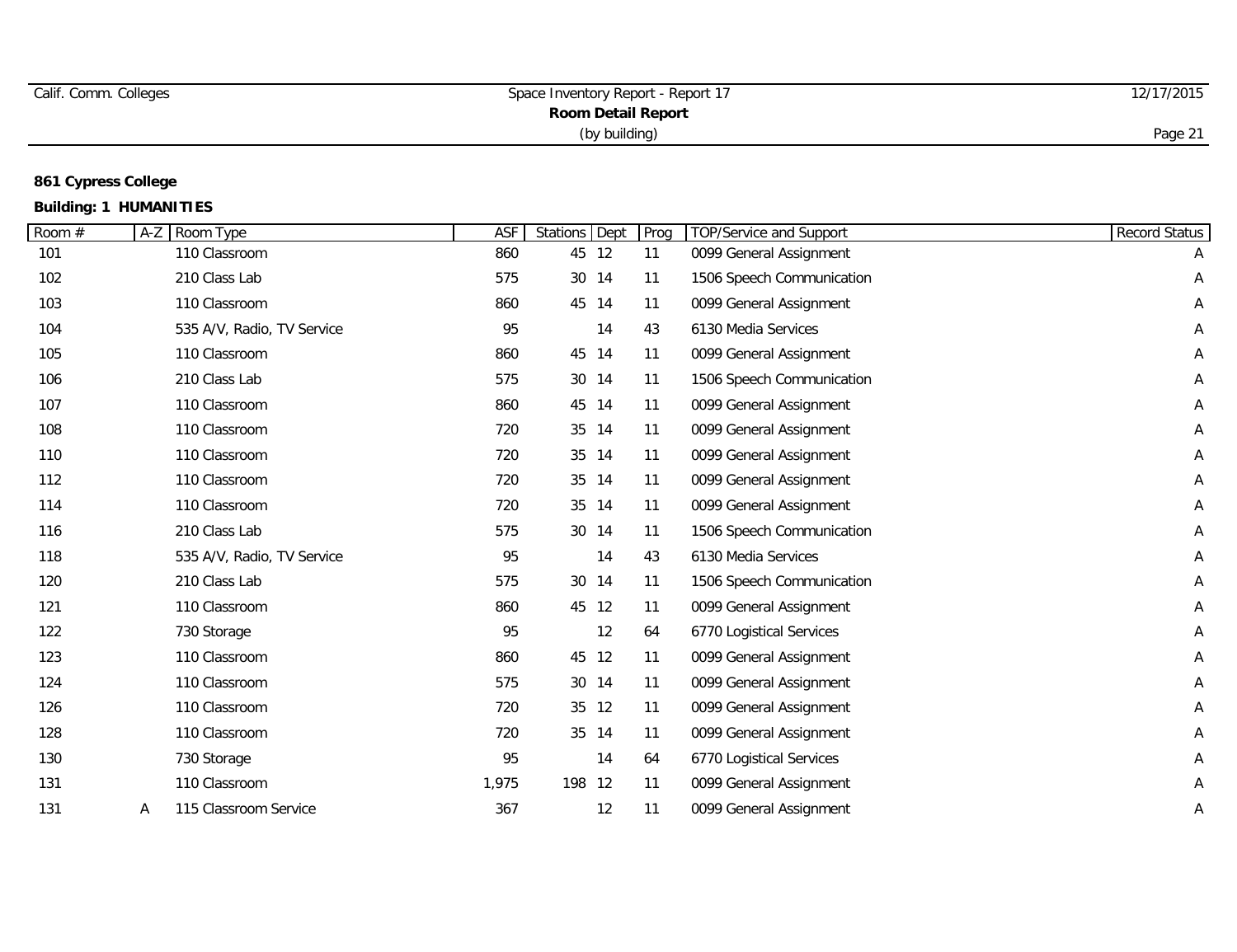| Calif. Comm. Colleges | Space Inventory Report - Report 17 | 12/17/2015 |
|-----------------------|------------------------------------|------------|
|                       | <b>Room Detail Report</b>          |            |
|                       | (by building)                      | Page 22    |

| Room # | $A-Z$ | Room Type             | <b>ASF</b> | <b>Stations</b> Dept |      | Prog | TOP/Service and Support              | Record Status |
|--------|-------|-----------------------|------------|----------------------|------|------|--------------------------------------|---------------|
| 136    |       | 110 Classroom         | 1,565      | 144 12               |      | 11   | 0099 General Assignment              | A             |
| 136    | Α     | 115 Classroom Service | 315        |                      | 12   | 11   | 0099 General Assignment              | Α             |
| 137    |       | 115 Classroom Service | 106        |                      | 12   | 11   | 0099 General Assignment              | Α             |
| 201    |       | 410 Read/Study Room   | 860        | 45 14                |      | 41   | 6120 Library                         | A             |
| 202    |       | 310 Office            | 120        |                      | 2 14 | 11   | 0099 General Assignment              | Α             |
| 203    |       | 410 Read/Study Room   | 575        | 30 14                |      | 41   | 6120 Library                         | Α             |
| 204    |       | 310 Office            | 120        |                      | 2 14 | 11   | 0099 General Assignment              | A             |
| 205    |       | 410 Read/Study Room   | 575        | 30 14                |      | 41   | 6120 Library                         | A             |
| 206    |       | 680 Meeting Room      | 120        |                      | 4 14 | 63   | 6791 General Administration Services | Α             |
| 207    |       | 410 Read/Study Room   | 575        | 30 14                |      | 41   | 6120 Library                         | A             |
| 208    | A     | 310 Office            | 120        |                      | 2 14 | 11   | 0099 General Assignment              | Α             |
| 208    | B     | 310 Office            | 120        |                      | 2 14 | 11   | 0099 General Assignment              | Α             |
| 208    | C     | 310 Office            | 120        |                      | 2 14 | 11   | 0099 General Assignment              | A             |
| 208    | D     | 310 Office            | 120        |                      | 2 14 | 11   | 0099 General Assignment              | A             |
| 208    | E     | 310 Office            | 120        |                      | 2 14 | 11   | 0099 General Assignment              | A             |
| 208    | F     | 310 Office            | 120        |                      | 2 14 | 11   | 0099 General Assignment              | Α             |
| 208    | G     | 310 Office            | 120        |                      | 2 14 | 11   | 0099 General Assignment              | Α             |
| 208    | H     | 310 Office            | 120        |                      | 2 14 | 11   | 0099 General Assignment              | A             |
| 208    |       | 310 Office            | 120        |                      | 2 14 | 11   | 0099 General Assignment              | Α             |
| 208    |       | 310 Office            | 120        |                      | 2 14 | 11   | 0099 General Assignment              | Α             |
| 208    | К     | 310 Office            | 120        |                      | 2 14 | 11   | 0099 General Assignment              | Α             |
| 208    |       | 310 Office            | 120        |                      | 2 14 | 11   | 0099 General Assignment              | Α             |
| 208    | M     | 310 Office            | 120        |                      | 2 14 | 11   | 0099 General Assignment              | Α             |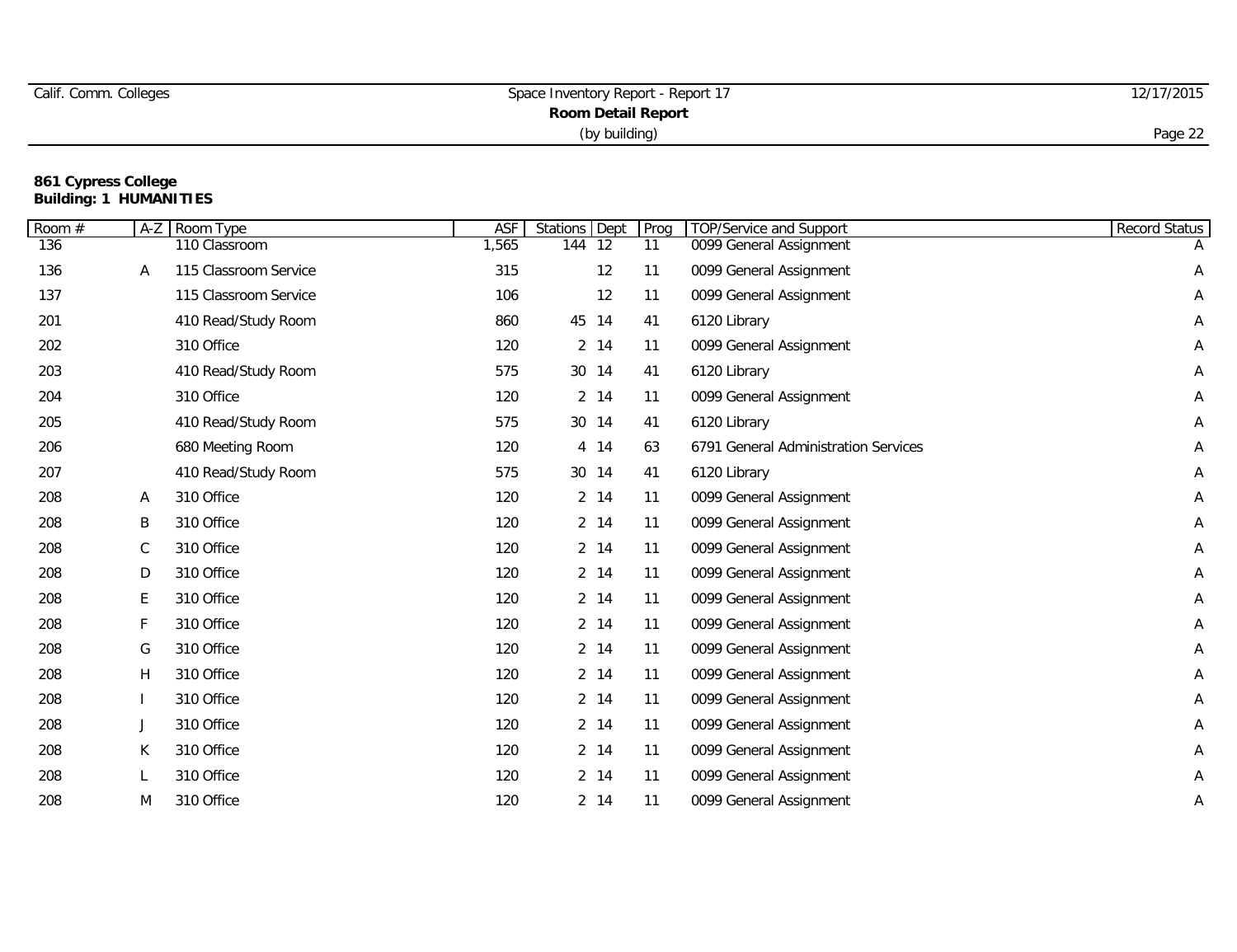| Calif. Comm. Colleges | Space Inventory Report - Report 17 | 12/17/2015 |
|-----------------------|------------------------------------|------------|
|                       | <b>Room Detail Report</b>          |            |
|                       | (by building)                      | Page 23    |

| Room # | $A-Z$       | Room Type           | ASF | Stations | Dept     | Prog | <b>TOP/Service</b> and Support       | Record Status |
|--------|-------------|---------------------|-----|----------|----------|------|--------------------------------------|---------------|
| 209    |             | 410 Read/Study Room | 860 | 45 14    |          | 41   | 6120 Library                         |               |
| 211    | Α           | 310 Office          | 120 |          | 2 14     | 11   | 0099 General Assignment              | Α             |
| 211    | B           | 310 Office          | 120 |          | 2 14     | 11   | 0099 General Assignment              | А             |
| 211    | $\mathsf C$ | 310 Office          | 120 |          | 2 14     | 11   | 0099 General Assignment              | Α             |
| 211    | D           | 315 Office Service  | 75  |          | 3 14     | 11   | 0099 General Assignment              | Α             |
| 217    | A           | 680 Meeting Room    | 300 | 10 14    |          | 66   | 6791 General Administration Services | Α             |
| 217    | B           | 680 Meeting Room    | 300 | 10 12    |          | 66   | 6791 General Administration Services | А             |
| 219    |             | 310 Office          | 400 | 13 14    |          | 11   | 0099 General Assignment              | Α             |
| 221    |             | 310 Office          | 200 |          | 2 12     | 11   | 0099 General Assignment              | Α             |
| 222    | Α           | 310 Office          | 120 |          | 2 12     | 11   | 0099 General Assignment              | Α             |
| 222    | B           | 310 Office          | 120 |          | 2 12     | 11   | 0099 General Assignment              | Α             |
| 222    | $\mathbb C$ | 310 Office          | 120 |          | 2 12     | 11   | 0099 General Assignment              | Α             |
| 222    | D           | 310 Office          | 120 |          | 2 12     | 11   | 0099 General Assignment              | А             |
| 222    | E           | 310 Office          | 120 |          | $2 \t12$ | 11   | 0099 General Assignment              | А             |
| 222    | F           | 310 Office          | 120 |          | 2 12     | 11   | 0099 General Assignment              | Α             |
| 222    | G           | 310 Office          | 120 |          | 2 12     | 11   | 0099 General Assignment              | А             |
| 222    | H           | 310 Office          | 120 |          | 2 12     | 11   | 0099 General Assignment              | Α             |
| 222    |             | 310 Office          | 120 |          | 2 14     | 11   | 0099 General Assignment              | А             |
| 222    | J           | 310 Office          | 120 |          | 2 12     | 11   | 0099 General Assignment              | A             |
| 222    | К           | 310 Office          | 120 |          | 2 14     | 11   | 0099 General Assignment              | Α             |
| 222    |             | 310 Office          | 120 |          | 2 14     | 11   | 0099 General Assignment              | Α             |
| 222    | M           | 310 Office          | 120 |          | 2 14     | 11   | 0099 General Assignment              | Α             |
| 222    | N           | 310 Office          | 120 |          | 2 14     | 11   | 0099 General Assignment              | Α             |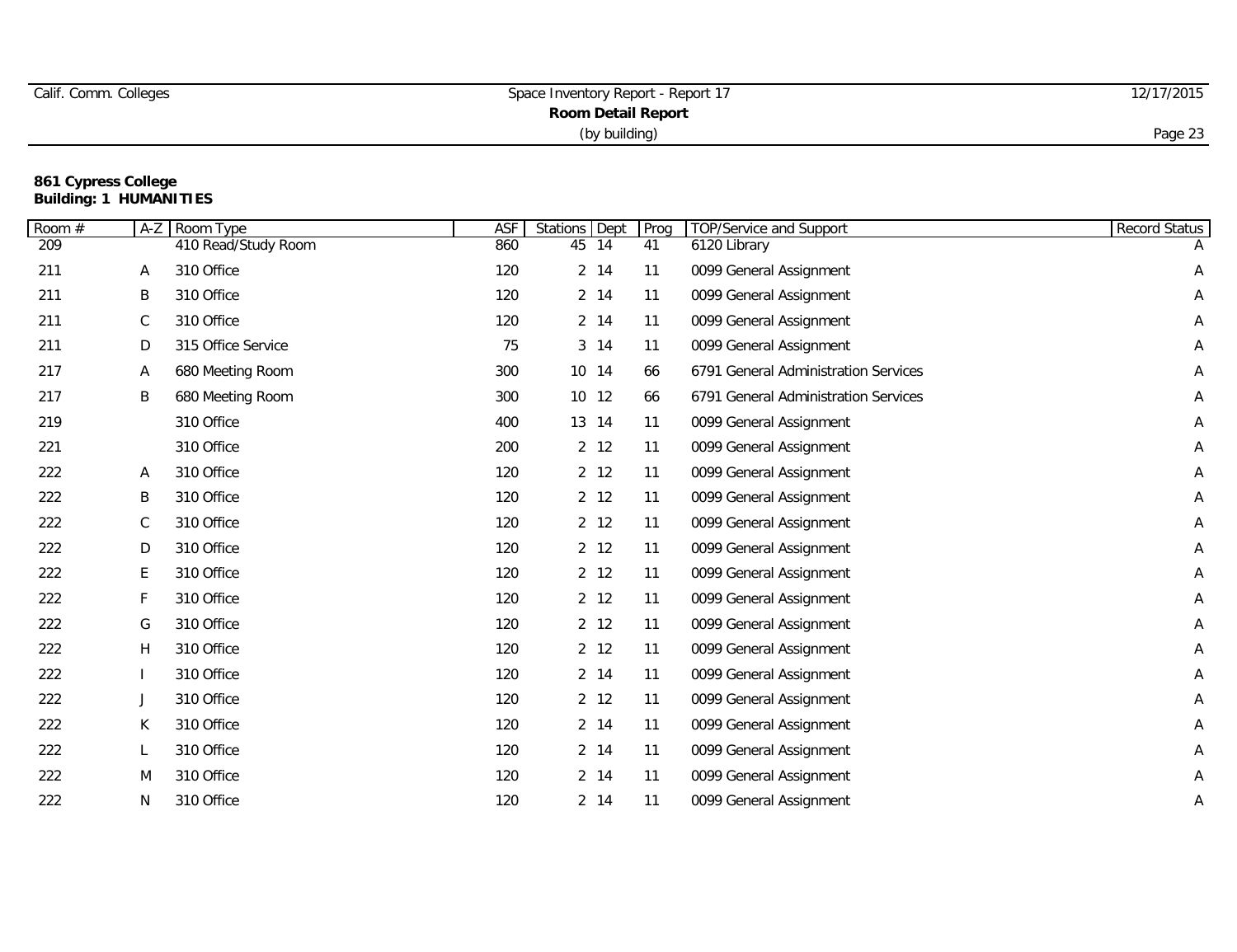| Calif. Comm. Colleges | Space Inventory Report - Report 17 | 12/17/2015 |
|-----------------------|------------------------------------|------------|
|                       | Room Detail Report                 |            |
|                       | (by building)                      | Page 24    |

| Room # | $A-Z$ | Room Type          | ASF   | <b>Stations</b> Dept |                 | Prog | <b>TOP/Service and Support</b> | Record Status |
|--------|-------|--------------------|-------|----------------------|-----------------|------|--------------------------------|---------------|
| 223    |       | 210 Class Lab      | 860   | $36 \t12$            |                 | 11   | 2001 Psychology, General       |               |
| 224    |       | 310 Office         | 120   |                      | 2 <sub>12</sub> | 11   | 0099 General Assignment        | Α             |
| 225    |       | 110 Classroom      | 860   | 45 12                |                 | 11   | 0099 General Assignment        | Α             |
| 226    |       | 310 Office         | 120   |                      | 2 12            | 11   | 0099 General Assignment        | Α             |
| 227    |       | 110 Classroom      | 860   | 45 12                |                 | 11   | 0099 General Assignment        | Α             |
| 228    |       | 310 Office         | 120   |                      | 2 12            | 11   | 0099 General Assignment        | Α             |
| 230    |       | 310 Office         | 120   |                      | 2 <sub>12</sub> | 11   | 0099 General Assignment        | Α             |
| 232    |       | 310 Office         | 120   |                      | $2$ 12          | 11   | 0099 General Assignment        | А             |
| 234    |       | 310 Office         | 120   |                      | 2 <sub>12</sub> | 11   | 0099 General Assignment        | Α             |
| 236    |       | 315 Office Service | 120   |                      | 12              | 46   | 6010 Academic Administration   | Α             |
| 238    |       | 310 Office         | 650   |                      | 4 12            | 46   | 6010 Academic Administration   | Α             |
| 238    | A     | 310 Office         | 320   |                      | $1 \quad 12$    | 46   | 6010 Academic Administration   | Α             |
| 238    | Β     | 315 Office Service | 350   |                      | 12              | 46   | 6010 Academic Administration   | Α             |
| 240    |       | 310 Office         | 650   |                      | 4 14            | 46   | 6010 Academic Administration   | Α             |
| 240    | A     | 310 Office         | 320   |                      | 114             | 46   | 6010 Academic Administration   | Α             |
| 240    | Β     | 310 Office         | 350   |                      | 4 14            | 46   | 6010 Academic Administration   | Α             |
| 242    |       | 315 Office Service | 120   |                      | 14              | 46   | 6010 Academic Administration   | Α             |
| 244    |       | 315 Office Service | 120   |                      | 14              | 46   | 6010 Academic Administration   | Α             |
| 246    |       | 310 Office         | 120   |                      | 2 14            | 11   | 0099 General Assignment        | А             |
| 248    |       | 310 Office         | 120   |                      | 2 14            | 11   | 0099 General Assignment        | Α             |
| 301    |       | 110 Classroom      | 860   | 45 12                |                 | 11   | 0099 General Assignment        | Α             |
| 302    |       | 110 Classroom      | 1,420 | 70 12                |                 | 11   | 0099 General Assignment        | Α             |
| 303    |       | 110 Classroom      | 860   | 45 12                |                 | 11   | 0099 General Assignment        | Α             |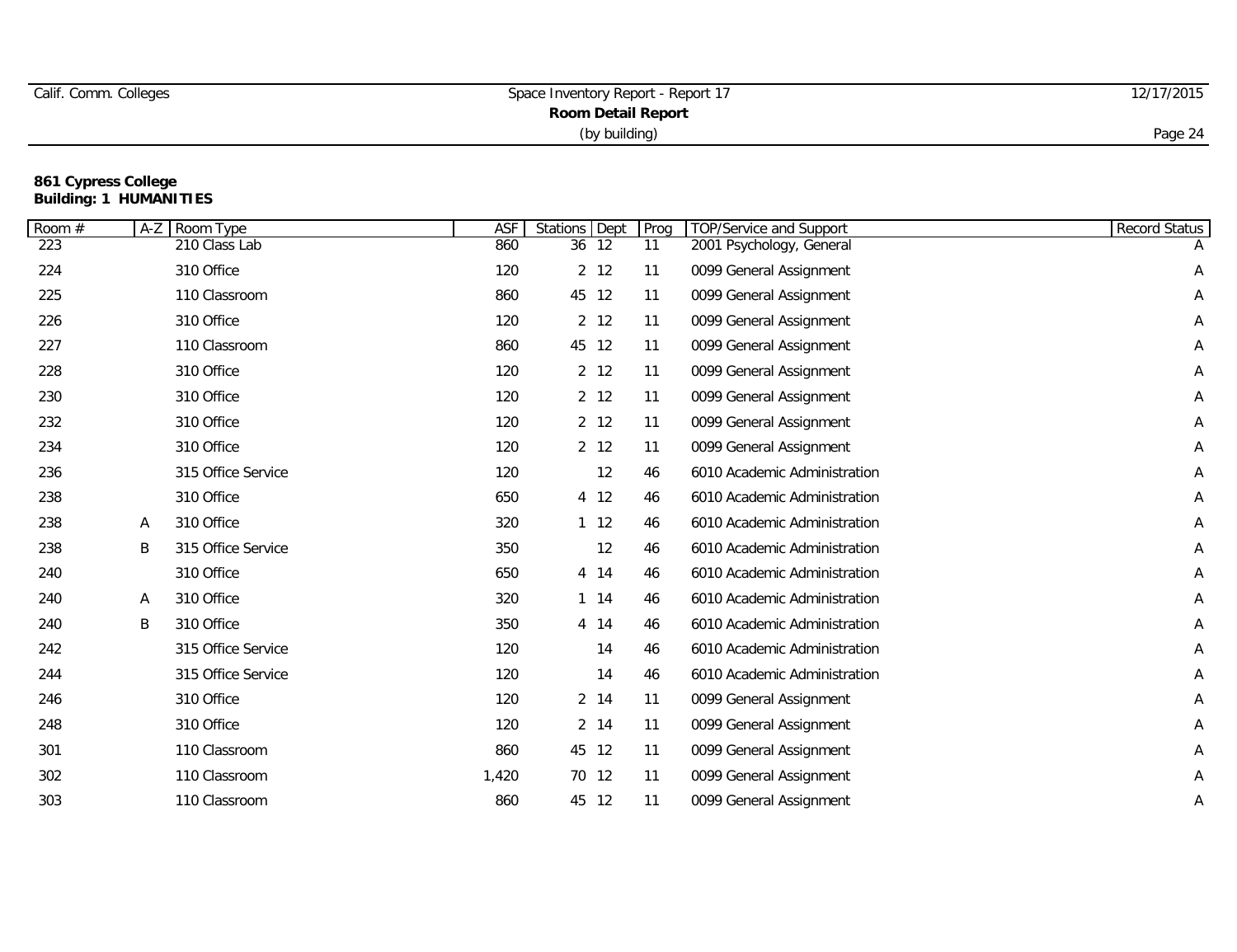| Calif. Comm. Colleges | Space Inventory Report - Report 17 | 12/17/2015 |
|-----------------------|------------------------------------|------------|
|                       | Room Detail Report                 |            |
|                       | (by building)                      | Page 25    |

| Room # | $A-Z$ | Room Type             | <b>ASF</b> | Stations Dept |    | Prog | <b>TOP/Service and Support</b> | Record Status |
|--------|-------|-----------------------|------------|---------------|----|------|--------------------------------|---------------|
| 305    |       | 110 Classroom         | 860        | 45 12         |    | 11   | 0099 General Assignment        |               |
| 306    |       | 110 Classroom         | 1,420      | 70 12         |    | 11   | 0099 General Assignment        | Α             |
| 307    |       | 110 Classroom         | 860        | 45 12         |    | 11   | 0099 General Assignment        | Α             |
| 311    |       | 110 Classroom         | 515        | 25 14         |    | 11   | 0099 General Assignment        | Α             |
| 311    | Α     | 115 Classroom Service | 40         |               | 14 | 11   | 0099 General Assignment        | Α             |
| 314    |       | 110 Classroom         | 860        | 45 12         |    | 11   | 0099 General Assignment        | Α             |
| 316    |       | 210 Class Lab         | 860        | 45 12         |    | 11   | 2206 Geography                 | Α             |
| 317    |       | 110 Classroom         | 600        | 30 14         |    | 11   | 0099 General Assignment        | Α             |
| 318    |       | 110 Classroom         | 1,420      | 70 12         |    | 11   | 0099 General Assignment        | Α             |
| 319    |       | 110 Classroom         | 575        | 30 14         |    | 11   | 0099 General Assignment        | A             |
| 321    |       | 110 Classroom         | 860        | 45 12         |    | 11   | 0099 General Assignment        | A             |
| 323    |       | 110 Classroom         | 860        | 45 12         |    | 11   | 0099 General Assignment        | Α             |
| 325    |       | 110 Classroom         | 860        | 45 12         |    | 11   | 0099 General Assignment        | Α             |
| 326    |       | 110 Classroom         | 860        | 45 12         |    | 11   | 0099 General Assignment        | Α             |
| 327    |       | 110 Classroom         | 575        | 30 14         |    | 11   | 0099 General Assignment        | Α             |
| 328    |       | 210 Class Lab         | 860        | 40 12         |    | 11   | 2206 Geography                 | Α             |
| 328    | Α     | 215 Class Lab Service | 260        |               | 12 | 11   | 2206 Geography                 | Α             |
| 329    |       | 110 Classroom         | 575        | 30 14         |    | 11   | 0099 General Assignment        | Α             |
| 331    |       | 110 Classroom         | 575        | 29 14         |    | 11   | 0099 General Assignment        | A             |
| 332    |       | 210 Class Lab         | 780        | 30 12         |    | 11   | 2202 Anthropology              | A             |
| 332    | Α     | 215 Class Lab Service | 200        |               | 12 | 11   | 2202 Anthropology              | Α             |
| 333    |       | 110 Classroom         | 575        | 29 14         |    | 11   | 0099 General Assignment        | Α             |
| 335    |       | 110 Classroom         | 575        | 29 14         |    | 11   | 0099 General Assignment        | Α             |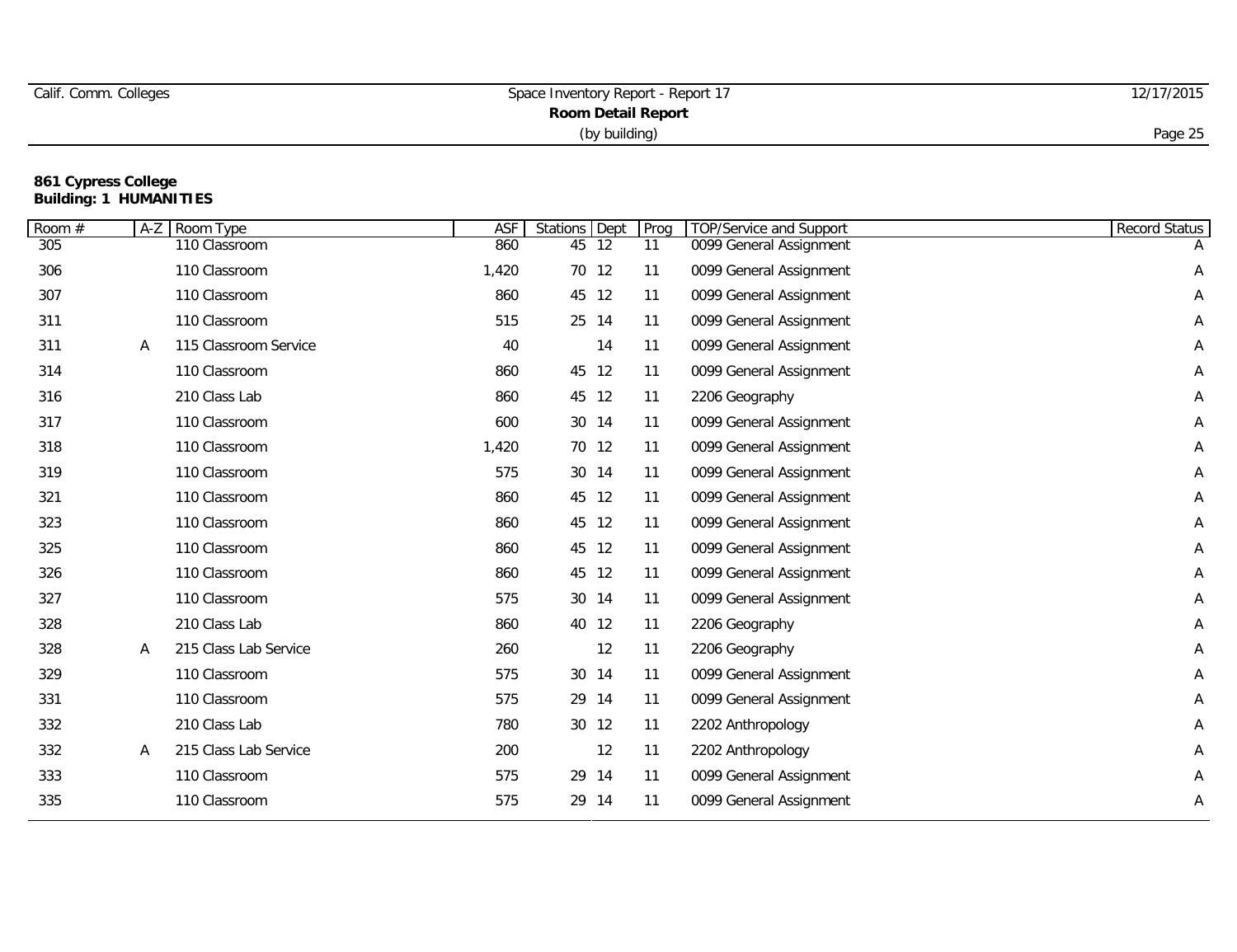| Calif. Comm. Colleges | Space Inventory Report - Report 17 | 12/17/2015 |
|-----------------------|------------------------------------|------------|
|                       | <b>Room Detail Report</b>          |            |
|                       | (by building)                      | Page 26    |

| Room                        |     | VDE<br>ROOM | ASI                | этаполь                       | -<br>. Dept | ' Prou | TOP/Service<br>-support<br>and | i Status<br>Record |
|-----------------------------|-----|-------------|--------------------|-------------------------------|-------------|--------|--------------------------------|--------------------|
| $\sim$<br>Total<br>' Rooms: | . . |             | - -<br>.848<br>J I | $\sim$ $\sim$ $\sim$<br>4,310 |             |        |                                |                    |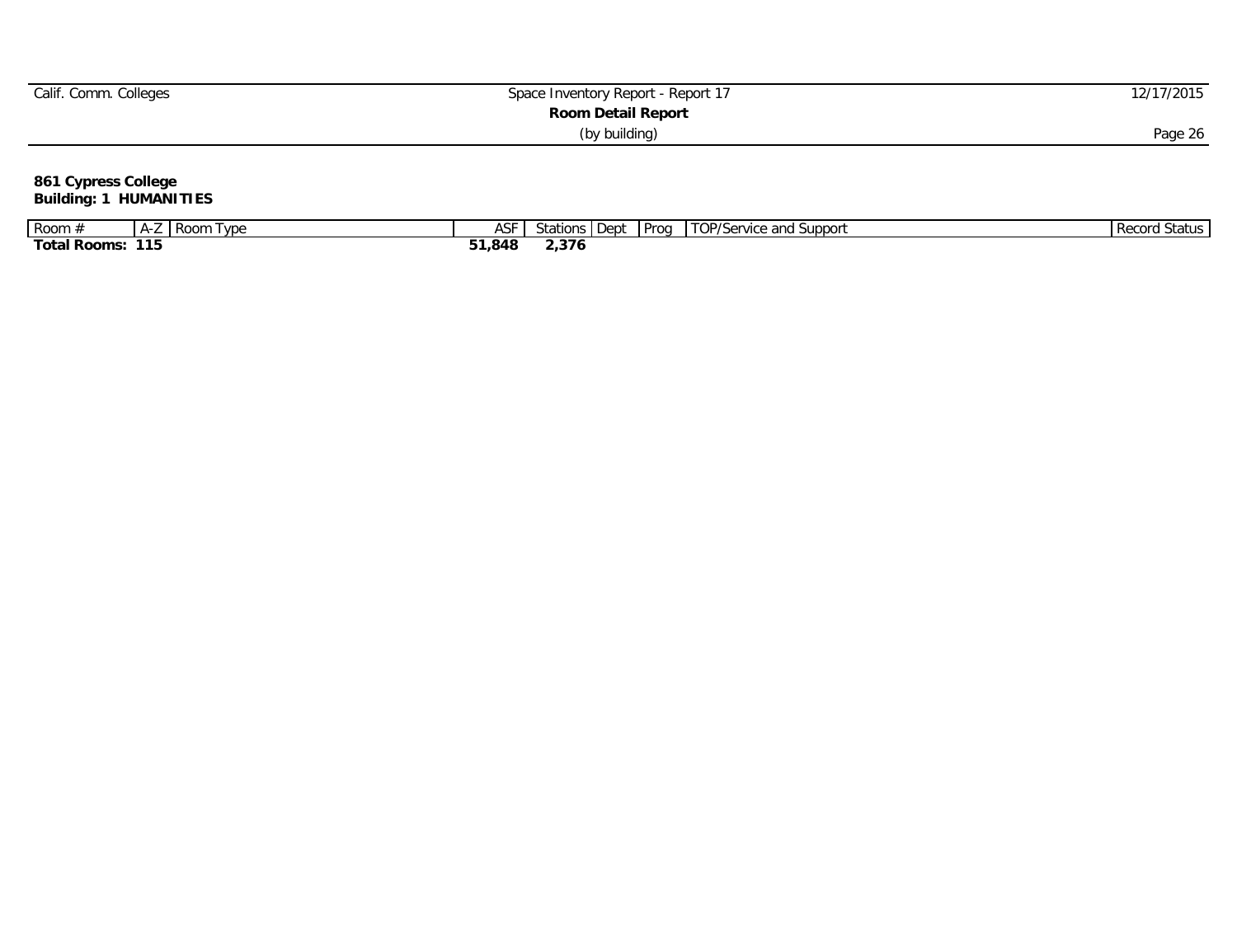| Calif. Comm. Colleges | Space Inventory Report - Report 17 | 12/17/2015 |  |  |
|-----------------------|------------------------------------|------------|--|--|
|                       | <b>Room Detail Report</b>          |            |  |  |
|                       | (by building)                      | Page 27    |  |  |

| Room # | $A-Z$ | Room Type             | <b>ASF</b> | Stations | Dept            | Prog | TOP/Service and Support                    | Record Status |
|--------|-------|-----------------------|------------|----------|-----------------|------|--------------------------------------------|---------------|
| F 100  |       | 050 Inactive Area     | 876        |          | 21              | 71   | 9600 Unassigned                            |               |
| F 100  | Α     | 050 Inactive Area     | 34         |          | 24              | 71   | 9600 Unassigned                            | Α             |
| F 101  |       | 050 Inactive Area     | 57         |          | 24              | 71   | 9600 Unassigned                            | Α             |
| F 102  |       | 050 Inactive Area     | 57         |          | 21              | 71   | 9600 Unassigned                            | Α             |
| F 103  |       | 050 Inactive Area     | 113        |          | 21              | 71   | 9600 Unassigned                            | Α             |
| F 104  |       | 050 Inactive Area     | 21         |          |                 | 71   | 9600 Unassigned                            | A             |
| F 105  |       | 050 Inactive Area     | 142        |          | 24              | 71   | 9600 Unassigned                            | A             |
| F 106  |       | 050 Inactive Area     | 138        |          |                 | 71   | 9600 Unassigned                            | Α             |
| F 107  |       | 050 Inactive Area     | 138        |          | 24              | 71   | 9600 Unassigned                            | Α             |
| F 108  |       | 310 Office            | 213        |          | 2 24            | 11   | 0099 General Assignment                    | Α             |
| F 108  | Α     | 315 Office Service    | 38         |          |                 | 64   | 6770 Logistical Services                   | Α             |
| F 109  |       | 310 Office            | 135        |          | $1 \quad 24$    | 11   | 0099 General Assignment                    | A             |
| F 110  |       | 310 Office            | 124        |          | 2 2 4           | 11   | 0099 General Assignment                    | Α             |
| F 111  |       | 310 Office            | 140        |          | 2 <sub>21</sub> | 51   | 0099 General Assignment                    | Α             |
| F 112  |       | 110 Classroom         | 887        |          | 49 14           | 11   | 0099 General Assignment                    | Α             |
| F 112  | A     | 310 Office            | 190        |          | 5 11            | 11   | 0099 General Assignment                    | Α             |
| F 121  |       | 050 Inactive Area     | 712        |          |                 | 71   | 9600 Unassigned                            | Α             |
| F 121  | Α     | 050 Inactive Area     | 385        |          |                 | 71   | 9600 Unassigned                            | A             |
| F 122  |       | 050 Inactive Area     | 300        |          |                 | 71   | 9600 Unassigned                            | Α             |
| F 125  |       | 050 Inactive Area     | 1,665      |          |                 | 71   | 9600 Unassigned                            | А             |
| F 126  |       | 050 Inactive Area     | 740        |          |                 | 71   | 9600 Unassigned                            | Α             |
| F 129  |       | 210 Class Lab         | 1,774      |          | 36 24           | 12   | 1002 Art (Painting, Drawing and Sculpture) | Α             |
| F 129  | A     | 215 Class Lab Service | 28         |          |                 | 12   | 1002 Art (Painting, Drawing and Sculpture) | A             |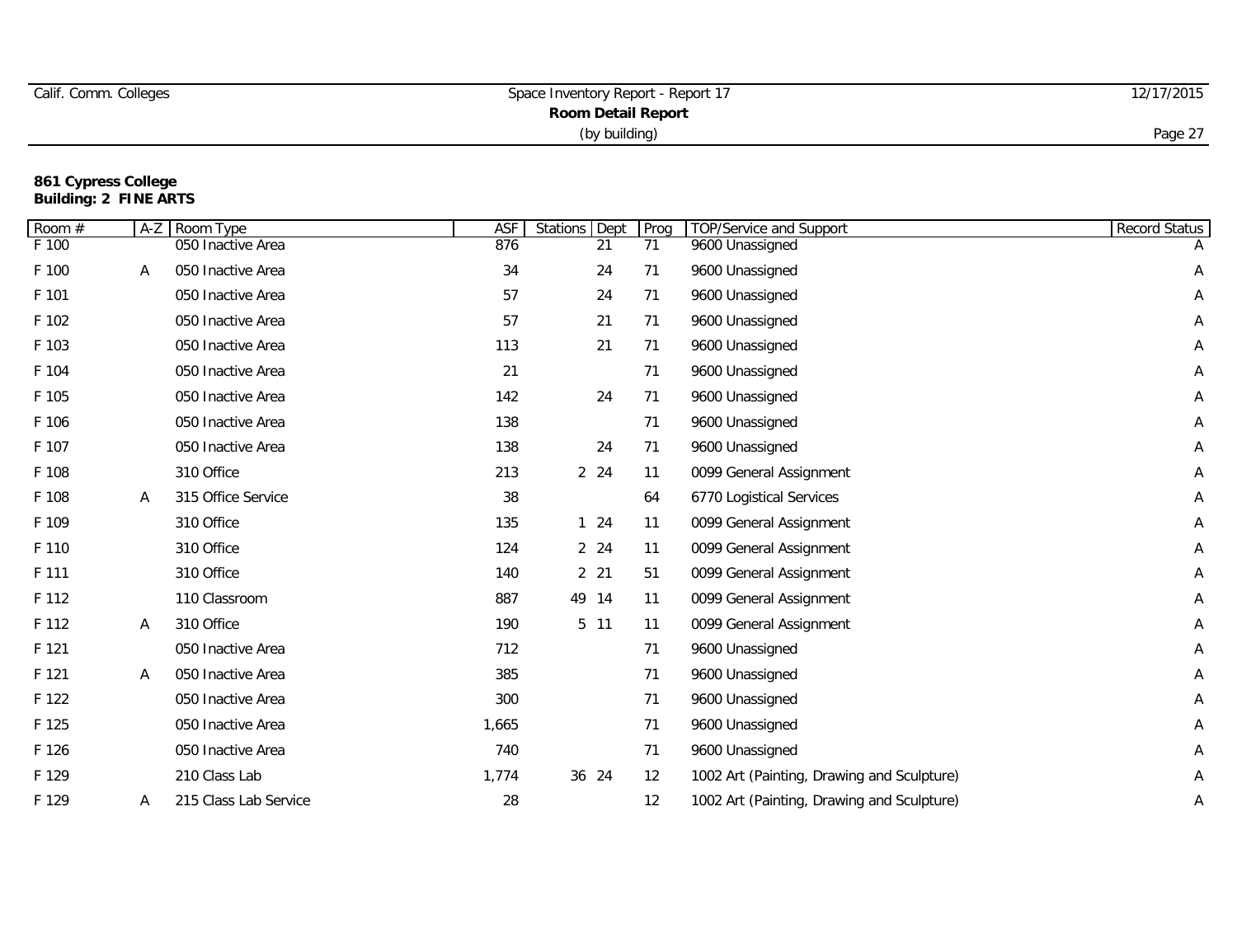| Calif. Comm. Colleges | Space Inventory Report - Report 17 | 12/17/2015 |
|-----------------------|------------------------------------|------------|
|                       | <b>Room Detail Report</b>          |            |
|                       | (by building)                      | Page 28    |

| Room # | $A-Z$ | Room Type                     | <b>ASF</b> | Stations Dept | Prog              | TOP/Service and Support                    | <b>Record Status</b> |
|--------|-------|-------------------------------|------------|---------------|-------------------|--------------------------------------------|----------------------|
| F 129  | B     | 215 Class Lab Service         | 28         |               | $12 \overline{ }$ | 1002 Art (Painting, Drawing and Sculpture) | A                    |
| F 129  | C     | 215 Class Lab Service         | 132        | 24            | 12                | 1002 Art (Painting, Drawing and Sculpture) | Α                    |
| F 129  | D     | 210 Class Lab                 | 247        | 24            | 12                | 1002 Art (Painting, Drawing and Sculpture) | A                    |
| F 129  | E     | 215 Class Lab Service         | 283        | 24            | 12                | 1002 Art (Painting, Drawing and Sculpture) | Α                    |
| F 129  | F     | 210 Class Lab                 | 144        | 24            | 12                | 1002 Art (Painting, Drawing and Sculpture) | Α                    |
| F 129  | G     | 215 Class Lab Service         | 135        | 24            | 12                | 1002 Art (Painting, Drawing and Sculpture) | Α                    |
| F 130  |       | 210 Class Lab                 | 1,347      | 22 24         | 12                | 1002 Art (Painting, Drawing and Sculpture) | Α                    |
| F 130  | Α     | 215 Class Lab Service         | 146        | 24            | 12                | 1002 Art (Painting, Drawing and Sculpture) | Α                    |
| F 200  |       | 310 Office                    | 90         | $1 \quad 24$  | 46                | 6010 Academic Administration               | Α                    |
| F 201  |       | 310 Office                    | 214        | $1 \quad 24$  | 46                | 6010 Academic Administration               | Α                    |
| F 202  |       | 310 Office                    | 141        | 124           | 46                | 6010 Academic Administration               | Α                    |
| F 203  |       | 315 Office Service            | 161        | 24            | 11                | 1001 Fine Arts, General                    | Α                    |
| F 204  |       | 225 Special Class Lab Service | 583        |               | 11                | 1004 Music                                 | A                    |
| F 205  |       | 310 Office                    | 136        | $1 \quad 24$  | 11                | 0099 General Assignment                    | Α                    |
| F 206  |       | 310 Office                    | 139        | $1 \quad 24$  | 11                | 0099 General Assignment                    | Α                    |
| F 207  |       | 310 Office                    | 139        | 2 24          | 11                | 0099 General Assignment                    | Α                    |
| F 208  |       | 310 Office                    | 139        | 2 2 4         | 11                | 0099 General Assignment                    | Α                    |
| F 209  |       | 310 Office                    | 135        | 2 24          | 11                | 0099 General Assignment                    | Α                    |
| F 210  |       | 210 Class Lab                 | 558        | 14 14         | 11                | 1004 Music                                 | A                    |
| F 211  |       | 210 Class Lab                 | 585        | 28 14         | 11                | 1004 Music                                 | Α                    |
| F 212  |       | 410 Read/Study Room           | 600        | 18            | 41                | 6120 Library                               | Α                    |
| F 213  |       | 220 Spec Class Lab            | 582        | 10 24         | 11                | 1004 Music                                 | Α                    |
| F 214  | Α     | 230 Individual Study Lab      | 66         | 124           | 11                | 1004 Music                                 | Α                    |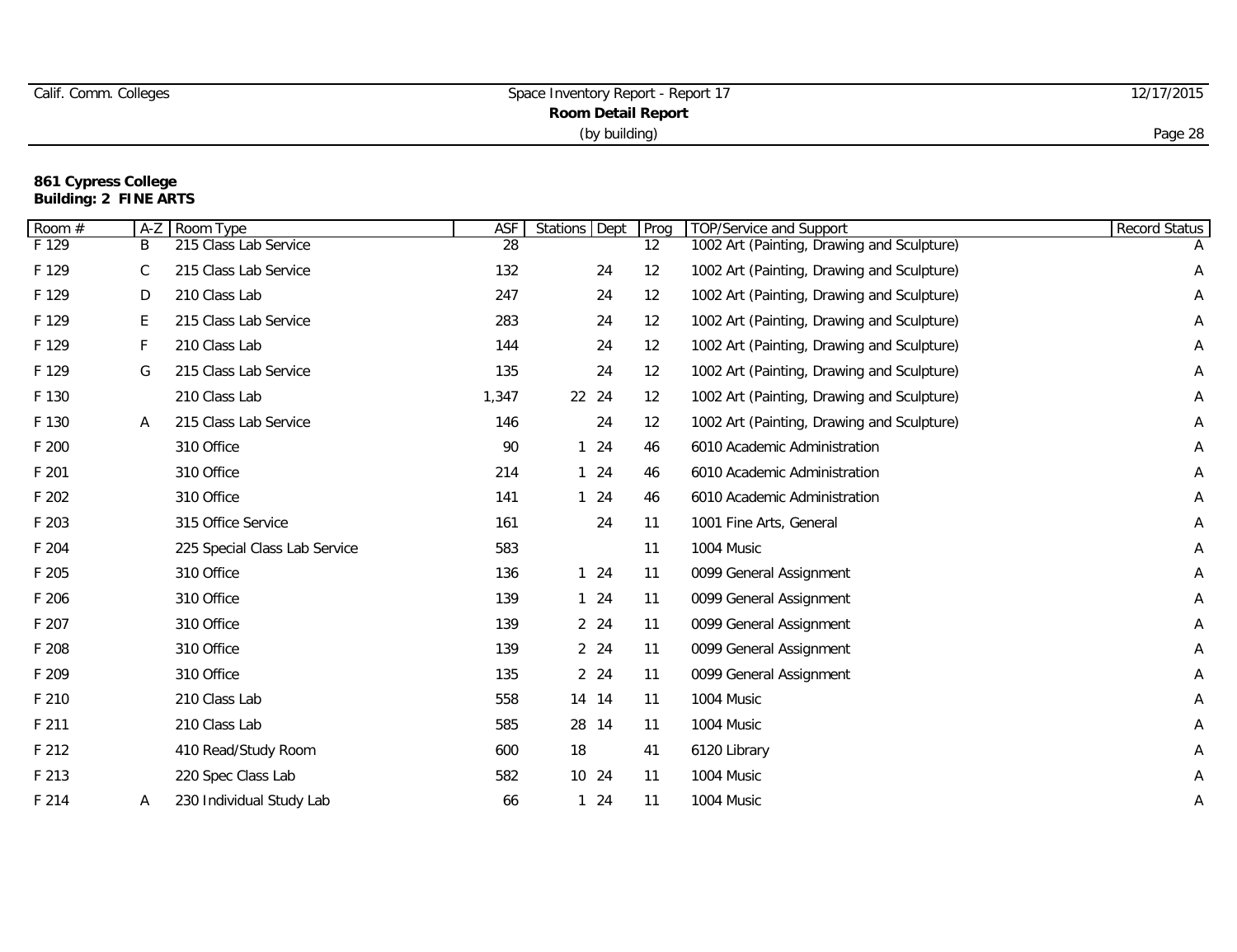| Calif. Comm. Colleges | Space Inventory Report - Report 17 | 12/17/2015 |
|-----------------------|------------------------------------|------------|
|                       | <b>Room Detail Report</b>          |            |
|                       | (by building)                      | Page 29    |

| Room #  | $A-Z$       | Room Type                | ASF   | <b>Stations</b> | Dept  | Prog | <b>TOP/Service and Support</b>             | Record Status |
|---------|-------------|--------------------------|-------|-----------------|-------|------|--------------------------------------------|---------------|
| $F$ 214 | B           | 230 Individual Study Lab | 46    |                 | 24    | 11   | 1004 Music                                 |               |
| F 214   | C           | 230 Individual Study Lab | 47    | $\mathbf{1}$    | 24    | 11   | 1004 Music                                 | Α             |
| F 214   | D           | 210 Class Lab            | 892   |                 | 23 24 | 11   | 1004 Music                                 | Α             |
| F 214   | E           | 230 Individual Study Lab | 49    |                 | $124$ | 11   | 1004 Music                                 | Α             |
| F 214   | F           | 230 Individual Study Lab | 49    |                 | $124$ | 11   | 1004 Music                                 | Α             |
| F 214   | G           | 230 Individual Study Lab | 67    |                 | $124$ | 11   | 1004 Music                                 | A             |
| F 215   | Α           | 230 Individual Study Lab | 49    |                 | $124$ | 11   | 1004 Music                                 | Α             |
| F 215   | B           | 230 Individual Study Lab | 49    |                 | $124$ | 11   | 1004 Music                                 | A             |
| F 215   | $\mathbb C$ | 230 Individual Study Lab | 49    |                 | $124$ | 11   | 1004 Music                                 | Α             |
| F 215   | D           | 310 Office               | 167   |                 | 124   | 11   | 1007 Dramatic Arts                         | Α             |
| F 215   | E.          | 310 Office               | 162   |                 | 124   | 11   | 1004 Music                                 | Α             |
| F 215   | F           | 230 Individual Study Lab | 47    |                 | $124$ | 11   | 1004 Music                                 | Α             |
| F 215   | G           | 230 Individual Study Lab | 47    |                 | $124$ | 11   | 1004 Music                                 | A             |
| F 215   | H           | 230 Individual Study Lab | 43    |                 | $124$ | 11   | 1004 Music                                 | Α             |
| F 220   |             | 210 Class Lab            | 1,407 |                 | 26 24 | 12   | 0614 Digital Media                         | Α             |
| F 220   | Α           | 215 Class Lab Service    | 288   |                 | 24    | 12   | 0614 Digital Media                         | Α             |
| F 221   |             | 210 Class Lab            | 1,377 |                 | 33 24 | 12   | 1030 Graphic Arts and Design               | Α             |
| F 221   | A           | 215 Class Lab Service    | 132   |                 | 24    | 12   | 1030 Graphic Arts and Design               | Α             |
| F 222   |             | 210 Class Lab            | 933   |                 | 24 24 | 12   | 1002 Art (Painting, Drawing and Sculpture) | A             |
| F 222   | Α           | 215 Class Lab Service    | 140   |                 | 24    | 12   | 1002 Art (Painting, Drawing and Sculpture) | Α             |
| F 223   |             | 215 Class Lab Service    | 143   |                 |       | 11   | 1002 Art (Painting, Drawing and Sculpture) | Α             |
| F 224   |             | 215 Class Lab Service    | 113   |                 | 24    | 12   | 1002 Art (Painting, Drawing and Sculpture) | Α             |
| F 225   |             | 210 Class Lab            | 1,519 |                 | 29 24 | 12   | 1002 Art (Painting, Drawing and Sculpture) | Α             |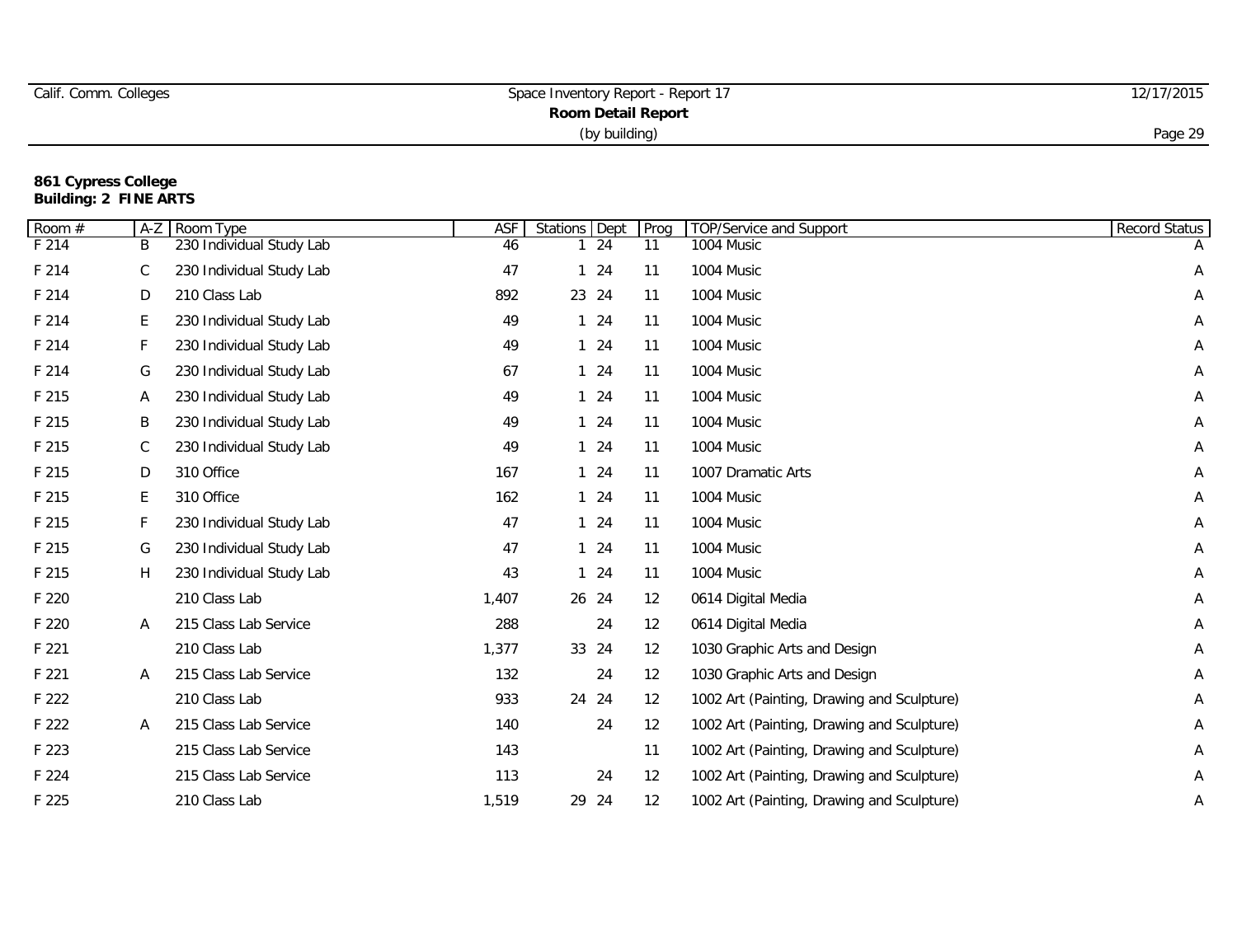| Calif. Comm. Colleges | Space Inventory Report - Report 17 | 12/17/2015 |
|-----------------------|------------------------------------|------------|
|                       | <b>Room Detail Report</b>          |            |
|                       | (by building)                      | Page 30    |

| Room # | $A-Z$ | Room Type             | <b>ASF</b> | Stations | Dept  | Prog              | <b>TOP/Service and Support</b>             | Record Status |
|--------|-------|-----------------------|------------|----------|-------|-------------------|--------------------------------------------|---------------|
| F 225  | Α     | 215 Class Lab Service | 143        |          | 24    | $12 \overline{ }$ | 1002 Art (Painting, Drawing and Sculpture) |               |
| F 225  | B     | 215 Class Lab Service | 72         |          | 24    | 12                | 1002 Art (Painting, Drawing and Sculpture) | Α             |
| F 301  |       | 310 Office            | 173        | 1.       | 24    | 11                | 0099 General Assignment                    | Α             |
| F 302  |       | 215 Class Lab Service | 186        |          |       | 11                | 1004 Music                                 | Α             |
| F 303  |       | 215 Class Lab Service | 132        |          | 24    | 11                | 1004 Music                                 | Α             |
| F 303  | A     | 215 Class Lab Service | 22         |          | 24    | 11                | 1004 Music                                 | Α             |
| F 304  |       | 210 Class Lab         | 2,539      | 140 24   |       | 11                | 1004 Music                                 | A             |
| F 304  | Α     | 215 Class Lab Service | 51         |          | 24    | 11                | 1004 Music                                 | Α             |
| F 305  |       | 210 Class Lab         | 283        |          | 5 24  | 11                | 1004 Music                                 | Α             |
| F 306  |       | 210 Class Lab         | 2,086      |          | 37 24 | 11                | 1004 Music                                 | Α             |
| F 307  |       | 215 Class Lab Service | 410        |          | 24    | 11                | 1004 Music                                 | Α             |
| F 308  | A     | 730 Storage           | 47         |          |       | 64                | 6770 Logistical Services                   | Α             |
| F 308  | Β     | 730 Storage           | 47         |          |       | 64                | 6770 Logistical Services                   | A             |
| F 308  | C     | 730 Storage           | 47         |          |       | 64                | 6770 Logistical Services                   | A             |
| F 308  | D     | 730 Storage           | 47         |          |       | 64                | 6770 Logistical Services                   | Α             |
| F 308  | E,    | 730 Storage           | 46         |          |       | 64                | 6770 Logistical Services                   | Α             |
| F 308  | F     | 730 Storage           | 42         |          |       | 64                | 6770 Logistical Services                   | Α             |
| F 308  | G     | 730 Storage           | 40         |          |       | 64                | 6770 Logistical Services                   | Α             |
| F 308  | H     | 730 Storage           | 40         |          |       | 64                | 6770 Logistical Services                   | A             |
| F 308  |       | 730 Storage           | 40         |          |       | 64                | 6770 Logistical Services                   | Α             |
| F 308  | J     | 730 Storage           | 41         |          |       | 64                | 6770 Logistical Services                   | Α             |
| F 309  |       | 110 Classroom         | 853        |          | 42 24 | 11                | 0099 General Assignment                    | Α             |
| F 310  | A     | 310 Office            | 182        | 1.       | 24    | 11                | 0614 Digital Media                         | Α             |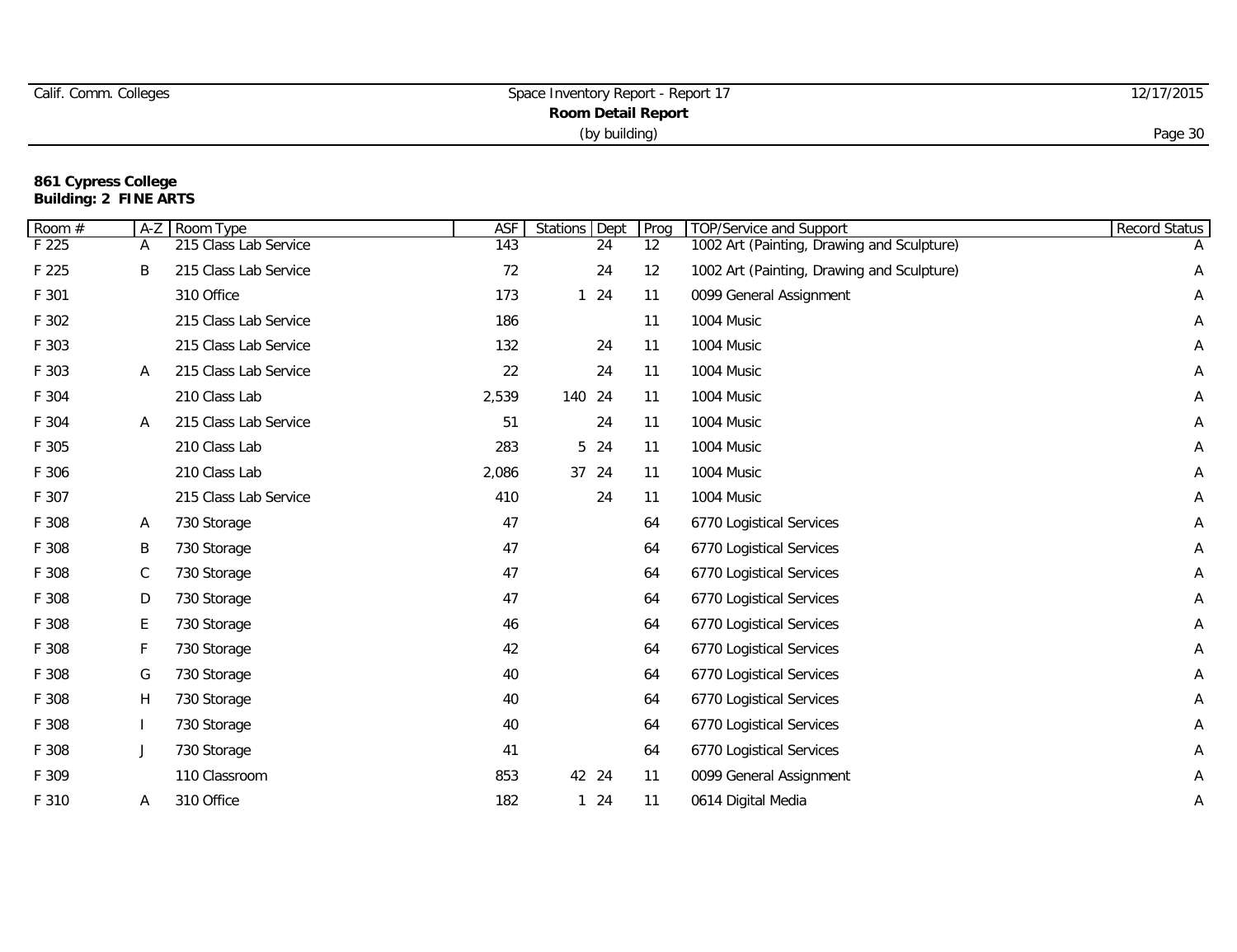| Calif. Comm. Colleges | Space Inventory Report - Report 17 | 12/17/2015 |
|-----------------------|------------------------------------|------------|
|                       | Room Detail Report                 |            |
|                       | (by building)                      | Page 3     |

| Room #           |   | A-Z Room Type         | ASF    | Stations Dept |       | Prog | <b>TOP/Service and Support</b>             | <b>Record Status</b> |
|------------------|---|-----------------------|--------|---------------|-------|------|--------------------------------------------|----------------------|
| F 310            | Β | 310 Office            | 178    |               | 24    | 11   | 1004 Music                                 | $\mathsf{A}$         |
| F 310            | C | 730 Storage           | 48     |               | 24    | 11   | 1004 Music                                 | A                    |
| F 311            |   | 210 Class Lab         | 1,385  |               | 49 24 | 11   | 0614 Digital Media                         | A                    |
| F 311            | A | 215 Class Lab Service | 142    |               | 24    | 11   | 0614 Digital Media                         | A                    |
| F 311            | B | 215 Class Lab Service | 142    |               |       | 11   | 0614 Digital Media                         | A                    |
| F 312            |   | 210 Class Lab         | 1,217  |               | 25 24 | 11   | 1002 Art (Painting, Drawing and Sculpture) | A                    |
| F 312            | A | 215 Class Lab Service | 143    |               | 24    | 11   | 1002 Art (Painting, Drawing and Sculpture) | Α                    |
| F 312            | B | 215 Class Lab Service | 179    |               |       | 11   | 1002 Art (Painting, Drawing and Sculpture) | A                    |
| F 313            |   | 210 Class Lab         | 1,388  |               | 23 24 | 11   | 1002 Art (Painting, Drawing and Sculpture) | Α                    |
| F 313            | A | 215 Class Lab Service | 144    |               | 24    | 11   | 1002 Art (Painting, Drawing and Sculpture) | Α                    |
| F 315            |   | 730 Storage           | 30     |               | 24    | 64   | 6770 Logistical Services                   | Α                    |
| F 400            |   | 730 Storage           | 436    |               | 24    | 64   | 6770 Logistical Services                   | A                    |
| F 401            |   | 730 Storage           | 213    |               | 24    | 64   | 6770 Logistical Services                   | A                    |
| F 404            |   | 730 Storage           | 138    |               | 24    | 64   | 6770 Logistical Services                   | A                    |
| Total Rooms: 106 |   |                       | 36,804 | 673           |       |      |                                            |                      |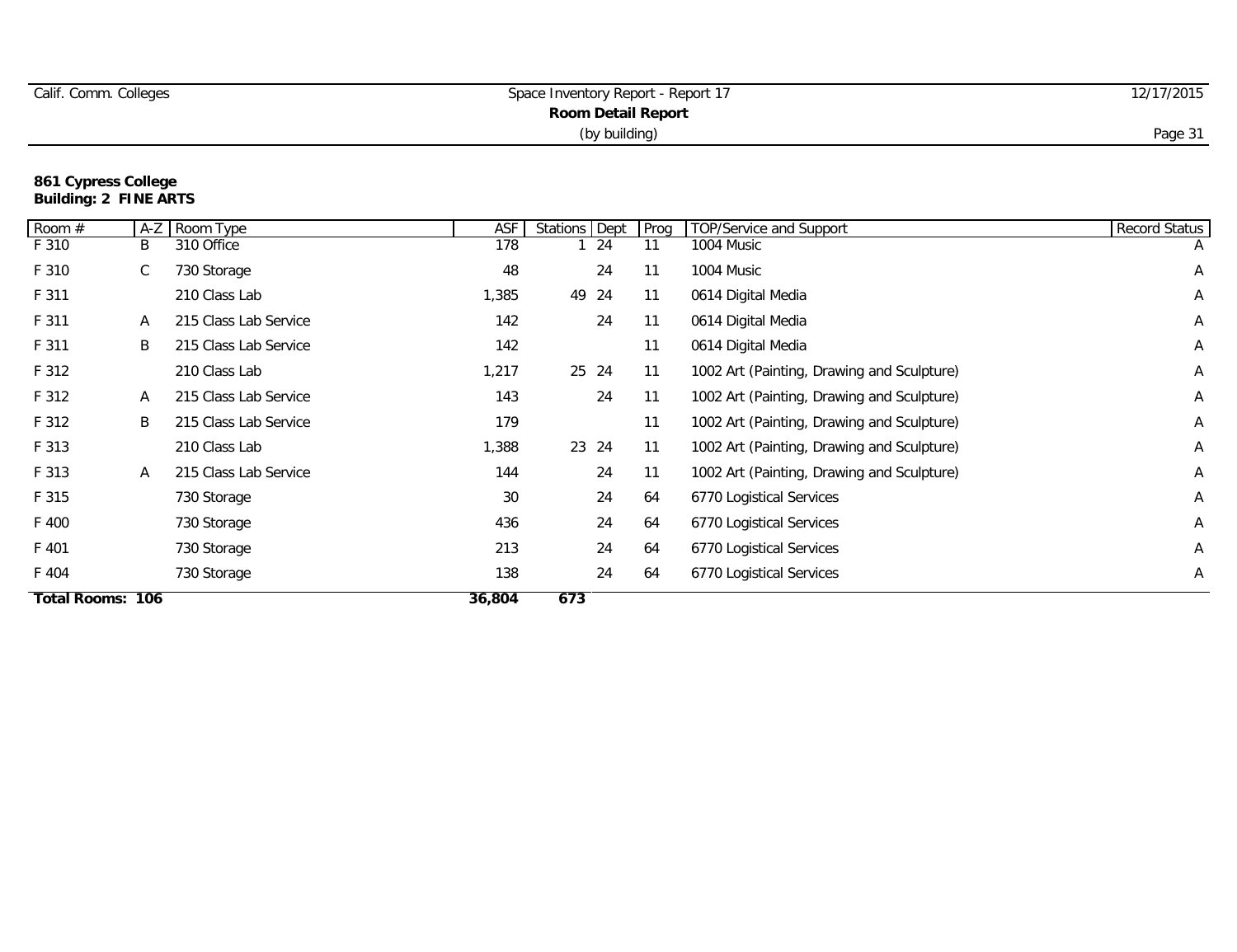|  | Calif. Comm. Colleges |
|--|-----------------------|
|  |                       |

| Room # | $A-Z$ | Room Type                 | <b>ASF</b> | <b>Stations</b> Dept | Prog | TOP/Service and Support         | Record Status |
|--------|-------|---------------------------|------------|----------------------|------|---------------------------------|---------------|
| S 102  |       | 215 Class Lab Service     | 578        | 17                   | 11   | 1901 Physical Sciences, General |               |
| S 103  |       | 310 Office                | 138        | $121$                | 11   | 0099 General Assignment         | Α             |
| S 104  |       | 210 Class Lab             | 1,274      | 24 17                | 12   | 1901 Physical Sciences, General | A             |
| S 105  |       | 210 Class Lab             | 999        | 32 17                | 11   | 1902 Physics, General           | Α             |
| S 106  |       | 210 Class Lab             | 927        | 28 17                | 11   | 1902 Physics, General           | Α             |
| S 107  |       | 215 Class Lab Service     | 470        | 17                   | 11   | 1901 Physical Sciences, General | A             |
| S 109  |       | 215 Class Lab Service     | 1,418      | 17                   | 11   | 1901 Physical Sciences, General | A             |
| S 110  |       | 310 Office                | 211        | 2 17                 | 11   | 1901 Physical Sciences, General | Α             |
| S 111  |       | 215 Class Lab Service     | 465        | 17                   | 11   | 1901 Physical Sciences, General | А             |
| S 112  |       | 210 Class Lab             | 934        | 28 17                | 11   | 1901 Physical Sciences, General | Α             |
| S 113  |       | 210 Class Lab             | 930        | 16 17                | 11   | 4930 General Studies            | Α             |
| S 114  |       | 110 Classroom             | 1,016      | 35 17                | 11   | 0099 General Assignment         | Α             |
| S 114  | A     | 255 Non-Class Lab Service | 115        | 21                   | 11   | 1911 Astronomy                  | A             |
| S 115  |       | 215 Class Lab Service     | 115        | 17                   | 11   | 1901 Physical Sciences, General | A             |
| S 116  |       | 110 Classroom             | 763        | 34 17                | 11   | 0099 General Assignment         | Α             |
| S 123  |       | 210 Class Lab             | 1,101      | 32 17                | 11   | 1914 Geology                    | Α             |
| S 123  | A     | 215 Class Lab Service     | 388        | 17                   | 11   | 1914 Geology                    | A             |
| S 123  | B     | 215 Class Lab Service     | 185        | 17                   | 11   | 1914 Geology                    | A             |
| S 124  |       | 110 Classroom             | 1,770      | 143 17               | 11   | 0099 General Assignment         | Α             |
| S 124  | A     | 115 Classroom Service     | 195        | 17                   | 11   | 0099 General Assignment         | Α             |
| S 125  |       | 115 Classroom Service     | 186        | 17                   | 11   | 0099 General Assignment         | Α             |
| S 126  |       | 110 Classroom             | 1,776      | 143 17               | 11   | 0099 General Assignment         | Α             |
| S 126  | Α     | 115 Classroom Service     | 186        | 17                   | 11   | 0099 General Assignment         | Α             |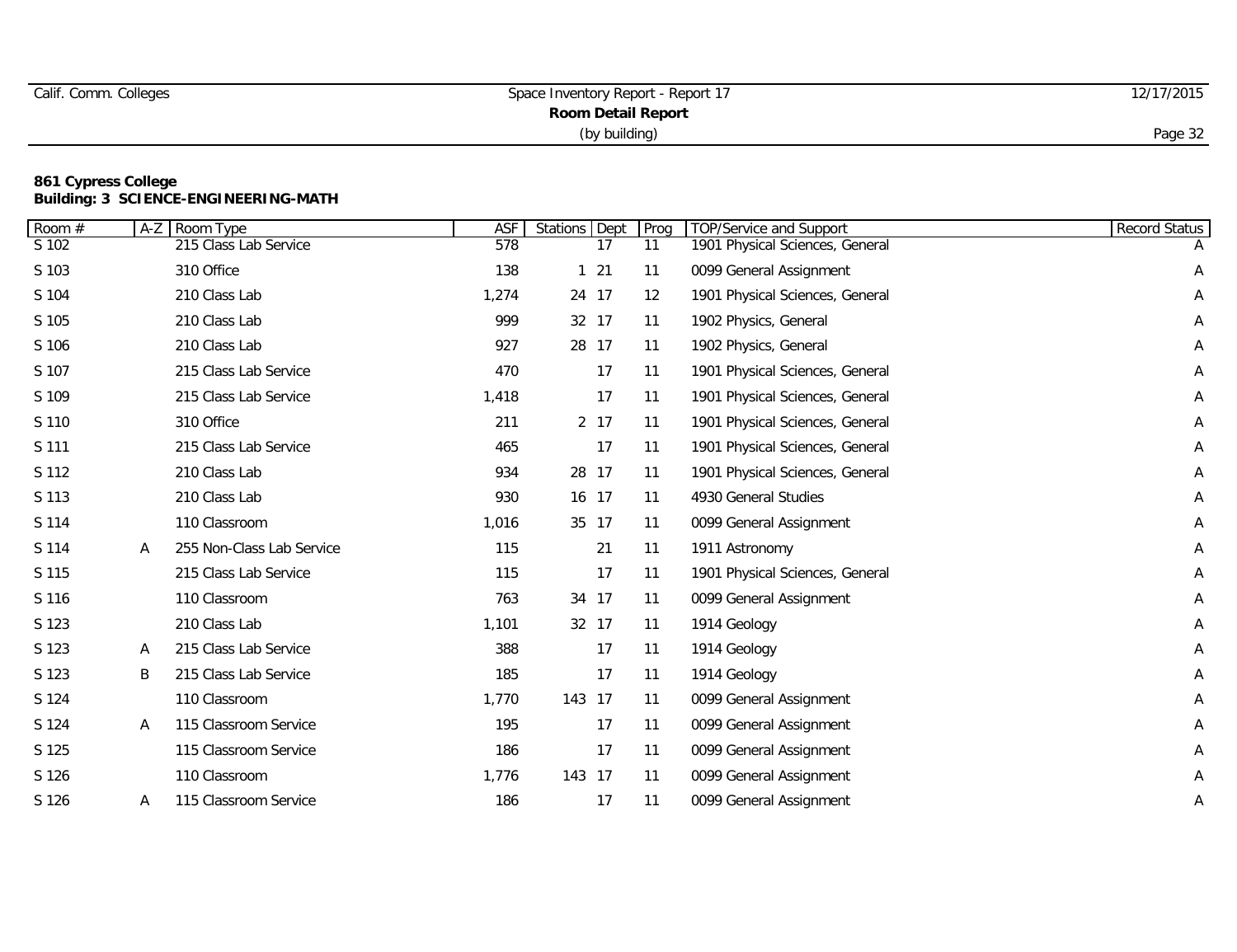|  | Calif. Comm. Colleges |
|--|-----------------------|
|  |                       |

| Room # | $A-Z$       | Room Type               | <b>ASF</b> | Stations<br>Dept | Prog | TOP/Service and Support              | Record Status |
|--------|-------------|-------------------------|------------|------------------|------|--------------------------------------|---------------|
| S 127  | Α           | 050 Inactive Area       | 98         | 21               | 71   | 9600 Unassigned                      |               |
| S 127  | Β           | 050 Inactive Area       | 107        | 17               | 71   | 9600 Unassigned                      | Α             |
| S 127  | $\mathsf C$ | 050 Inactive Area       | 188        | 21               | 71   | 9600 Unassigned                      | A             |
| S 127  | D           | 050 Inactive Area       | 123        | 21               | 71   | 9600 Unassigned                      | Α             |
| S 127  | E.          | 050 Inactive Area       | 102        | 17               | 71   | 9600 Unassigned                      | Α             |
| S 127  | F.          | 050 Inactive Area       | 167        | 21               | 71   | 9600 Unassigned                      | Α             |
| S 128  |             | 050 Inactive Area       | 474        |                  | 71   | 9600 Unassigned                      | A             |
| S 129  |             | 050 Inactive Area       | 1,145      |                  | 71   | 9600 Unassigned                      | A             |
| S 129  | A           | 050 Inactive Area       | 100        |                  | 71   | 9600 Unassigned                      | Α             |
| S 129  | B           | 050 Inactive Area       | 76         | 21               | 71   | 9600 Unassigned                      | Α             |
| S 202  |             | 110 Classroom           | 685        | 44 17            | 11   | 0099 General Assignment              | Α             |
| S 203  |             | 110 Classroom           | 873        | 49 17            | 11   | 0099 General Assignment              | A             |
| S 204  |             | 110 Classroom           | 676        | 40 17            | 11   | 0099 General Assignment              | Α             |
| S 205  |             | 110 Classroom           | 875        | 50 17            | 11   | 0099 General Assignment              | Α             |
| S 206  |             | 110 Classroom           | 601        | 38 17            | 11   | 0099 General Assignment              | Α             |
| S 208  |             | 310 Office              | 163        | $2 \t21$         | 46   | 6010 Academic Administration         | A             |
| S 208  | A           | 315 Office Service      | 139        | $1 \t17$         | 46   | 6010 Academic Administration         | A             |
| S 208  | B           | 315 Office Service      | 184        | 17               | 46   | 6010 Academic Administration         | Α             |
| S 208  | $\mathsf C$ | 715 DP/Computer Service | 84         | 17               | 64   | 6780 Management Information Services | Α             |
| S 209  |             | 110 Classroom           | 1,178      | 60 17            | 11   | 0099 General Assignment              | Α             |
| S 210  |             | 315 Office Service      | 124        | 0                | 11   | 0099 General Assignment              | Α             |
| S 211  |             | 310 Office              | 89         | $1 21$           | 11   | 0099 General Assignment              | Α             |
| S 212  |             | 310 Office              | 89         | $1 21$           | 53   | 6310 Counseling Services             | Α             |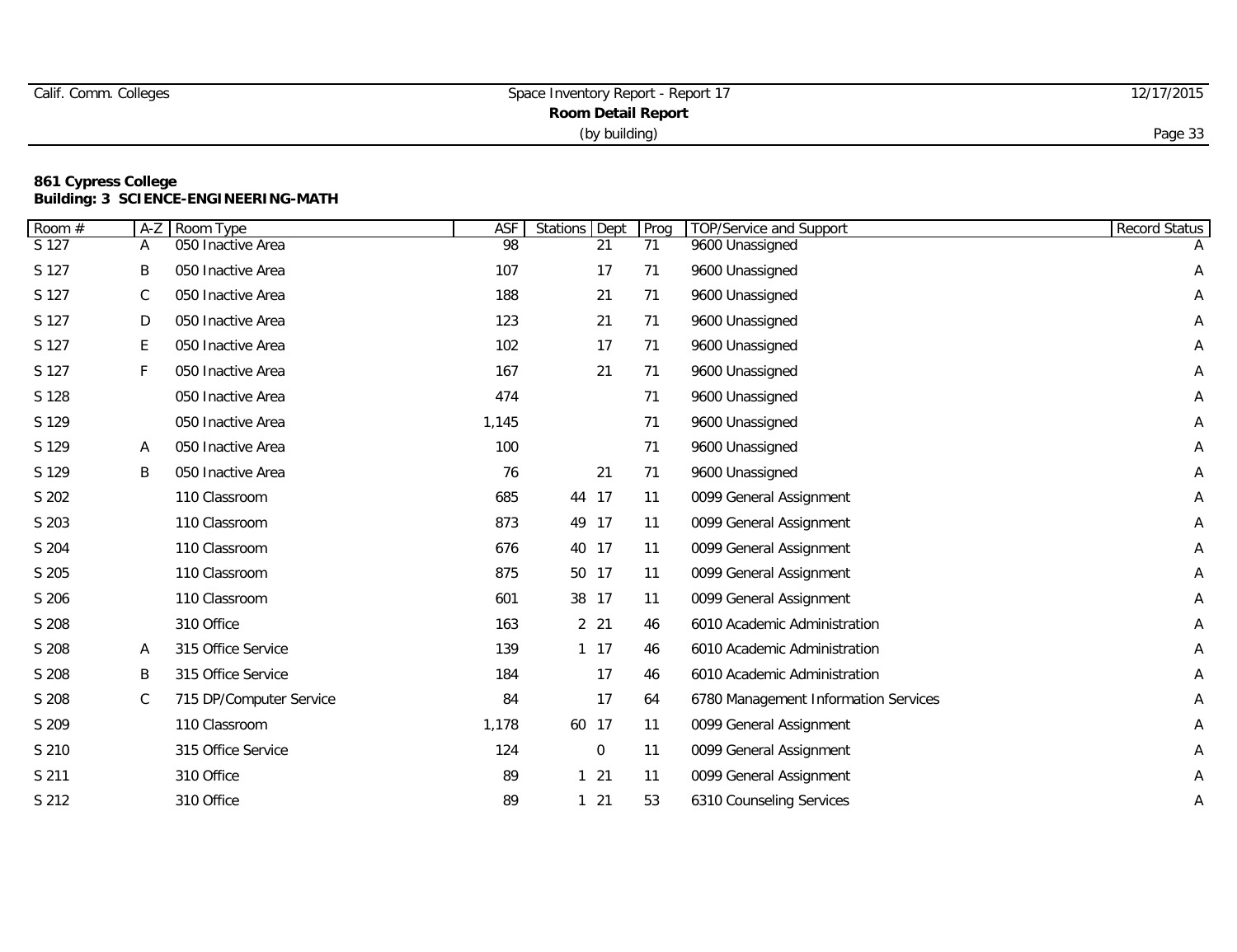|  | Calif. Comm. Colleges |
|--|-----------------------|
|  |                       |

| Room # | Room Type<br>$A-Z$ | <b>ASF</b> | Stations Dept |     | Prog | TOP/Service and Support                           | Record Status |
|--------|--------------------|------------|---------------|-----|------|---------------------------------------------------|---------------|
| S 213  | 310 Office         | 86         |               | 121 | 46   | 6010 Academic Administration                      |               |
| S 214  | 110 Classroom      | 885        | 48 17         |     | 11   | 0099 General Assignment                           | Α             |
| S 215  | 110 Classroom      | 855        | 48 17         |     | 11   | 0099 General Assignment                           | Α             |
| S 217  | 110 Classroom      | 664        | 36 17         |     | 11   | 0099 General Assignment                           | Α             |
| S 222  | 315 Office Service | 85         |               | 17  | 11   | 0099 General Assignment                           | Α             |
| S 223  | 315 Office Service | 86         |               | 17  | 11   | 0099 General Assignment                           | A             |
| S 224  | 650 Lounge         | 136        |               | 17  | 66   | 6799 Other General Institutional Support Services | A             |
| S 227  | 310 Office         | 75         | 111           |     | 11   | 0099 General Assignment                           | Α             |
| S 228  | 310 Office         | 112        | 2 27          |     | 11   | 0099 General Assignment                           | А             |
| S 229  | 310 Office         | 79         | $1 \t17$      |     | 11   | 0099 General Assignment                           | Α             |
| S 231  | 310 Office         | 112        | 2 27          |     | 11   | 0099 General Assignment                           | Α             |
| S 232  | 310 Office         | 112        | 2 27          |     | 11   | 0099 General Assignment                           | Α             |
| S 234  | 310 Office         | 112        | 2 17          |     | 11   | 0099 General Assignment                           | Α             |
| S 236  | 310 Office         | 113        | 2 17          |     | 11   | 0099 General Assignment                           | A             |
| S 237  | 310 Office         | 112        | 2 27          |     | 11   | 0099 General Assignment                           | Α             |
| S 242  | 310 Office         | 113        | 2 17          |     | 11   | 0099 General Assignment                           | Α             |
| S 243  | 310 Office         | 113        | 2 27          |     | 11   | 0099 General Assignment                           | A             |
| S 246  | 310 Office         | 109        | 2 12          |     | 11   | 0099 General Assignment                           | A             |
| S 247  | 310 Office         | 113        | 2 27          |     | 11   | 0099 General Assignment                           | Α             |
| S 249  | 050 Inactive Area  | 49         |               |     | 71   | 9600 Unassigned                                   | Α             |
| S 250  | 310 Office         | 113        | 2 17          |     | 11   | 0099 General Assignment                           | Α             |
| S 251  | 310 Office         | 100        | 2 17          |     | 11   | 0099 General Assignment                           | Α             |
| S 253  | 310 Office         | 109        | 2 17          |     | 11   | 0099 General Assignment                           | Α             |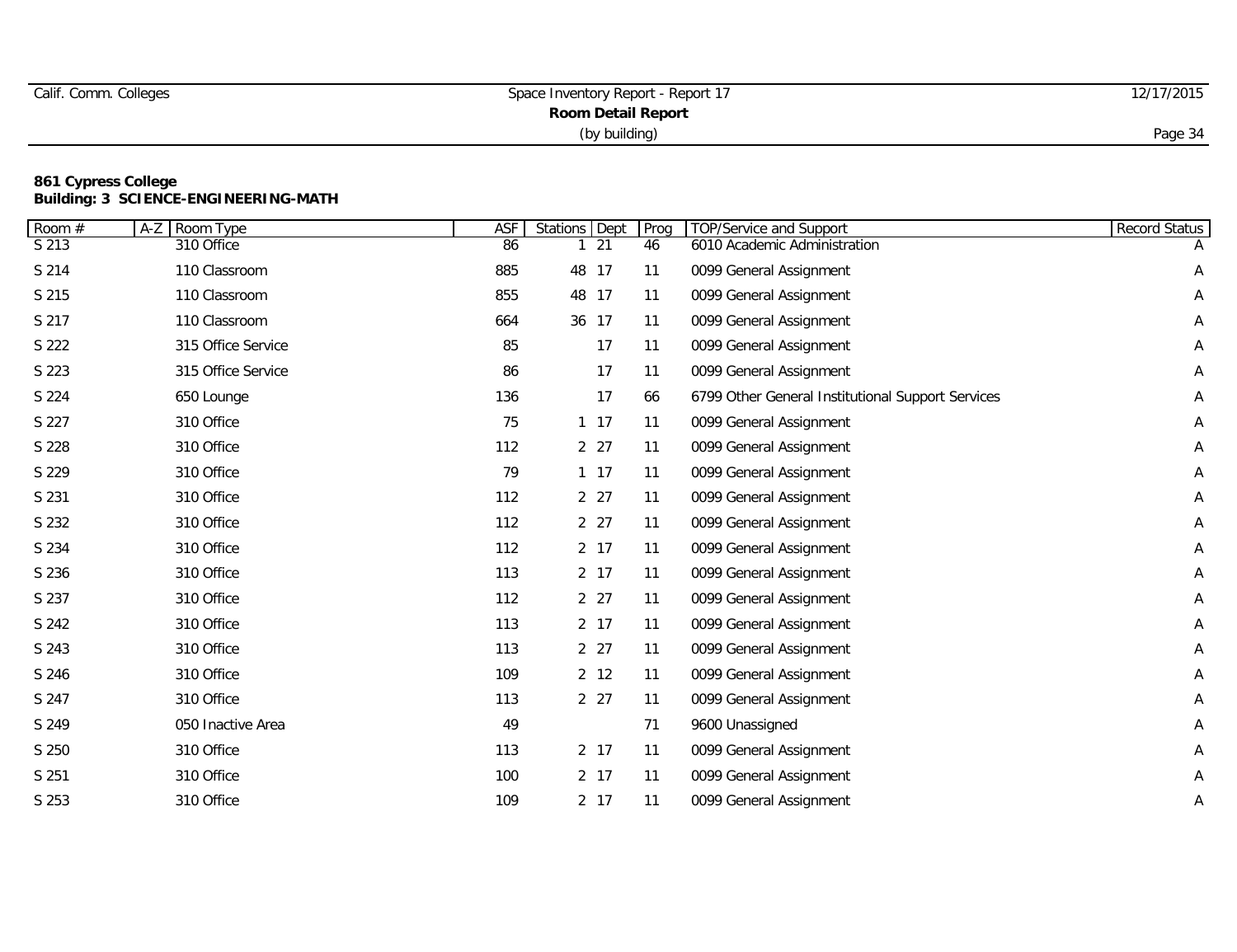| Calif. Comm. Colleges | Space Inventory Report - Report 17 | 12/17/2015 |  |
|-----------------------|------------------------------------|------------|--|
|                       | <b>Room Detail Report</b>          |            |  |
|                       | Page 35                            |            |  |

| Room # | $A-Z$ | Room Type             | <b>ASF</b> | <b>Stations</b> Dept |              | Prog | <b>TOP/Service and Support</b> | Record Status |
|--------|-------|-----------------------|------------|----------------------|--------------|------|--------------------------------|---------------|
| S 254  |       | 310 Office            | 92         |                      | 2 17         | 11   | 0099 General Assignment        |               |
| S 256  |       | 310 Office            | 148        |                      | 2 17         | 11   | 0099 General Assignment        | Α             |
| S 259  |       | 310 Office            | 126        |                      | 2 17         | 11   | 0099 General Assignment        | Α             |
| S 260  |       | 310 Office            | 55         |                      | $1 \t17$     | 11   | 0099 General Assignment        | Α             |
| S 262  |       | 310 Office            | 113        |                      | 2 17         | 11   | 0099 General Assignment        | Α             |
| S 263  |       | 310 Office            | 55         |                      | $1 \quad 17$ | 11   | 0099 General Assignment        | A             |
| S 264  |       | 310 Office            | 55         |                      | $1 \t17$     | 11   | 0099 General Assignment        | A             |
| S 265  |       | 310 Office            | 56         |                      | 111          | 11   | 0099 General Assignment        | A             |
| S 266  |       | 310 Office            | 56         |                      | $1 \quad 12$ | 11   | 0099 General Assignment        | Α             |
| S 267  |       | 310 Office            | 57         |                      | $1 \t17$     | 11   | 0099 General Assignment        | Α             |
| S 268  |       | 310 Office            | 56         |                      | $1 \quad 17$ | 11   | 0099 General Assignment        | Α             |
| S 269  |       | 310 Office            | 56         |                      | $1 \t17$     | 11   | 0099 General Assignment        | Α             |
| S 270  |       | 310 Office            | 56         |                      | $1 \quad 17$ | 11   | 0099 General Assignment        | A             |
| S 271  |       | 310 Office            | 55         |                      | 111          | 11   | 0099 General Assignment        | A             |
| S 272  |       | 310 Office            | 56         |                      | $1 \t17$     | 11   | 0099 General Assignment        | Α             |
| S 302  |       | 210 Class Lab         | 1,025      |                      | 19 17        | 11   | 0403 Microbiology              | Α             |
| S 303  |       | 215 Class Lab Service | 221        |                      | 17           | 11   | 0403 Microbiology              | Α             |
| S 304  |       | 250 Non-Class Lab     | 380        |                      | 10 17        | 11   | 1905 Chemistry, General        | A             |
| S 305  |       | 210 Class Lab         | 1,316      |                      | 22 17        | 11   | 1905 Chemistry, General        | Α             |
| S 306  |       | 215 Class Lab Service | 344        |                      | 17           | 11   | 1905 Chemistry, General        | A             |
| S 307  |       | 210 Class Lab         | 953        |                      | 16 17        | 11   | 1905 Chemistry, General        | Α             |
| S 307  | A     | 215 Class Lab Service | 238        |                      | 17           | 11   | 1905 Chemistry, General        | Α             |
| S 308  |       | 110 Classroom         | 962        |                      | 50 17        | 11   | 0099 General Assignment        | Α             |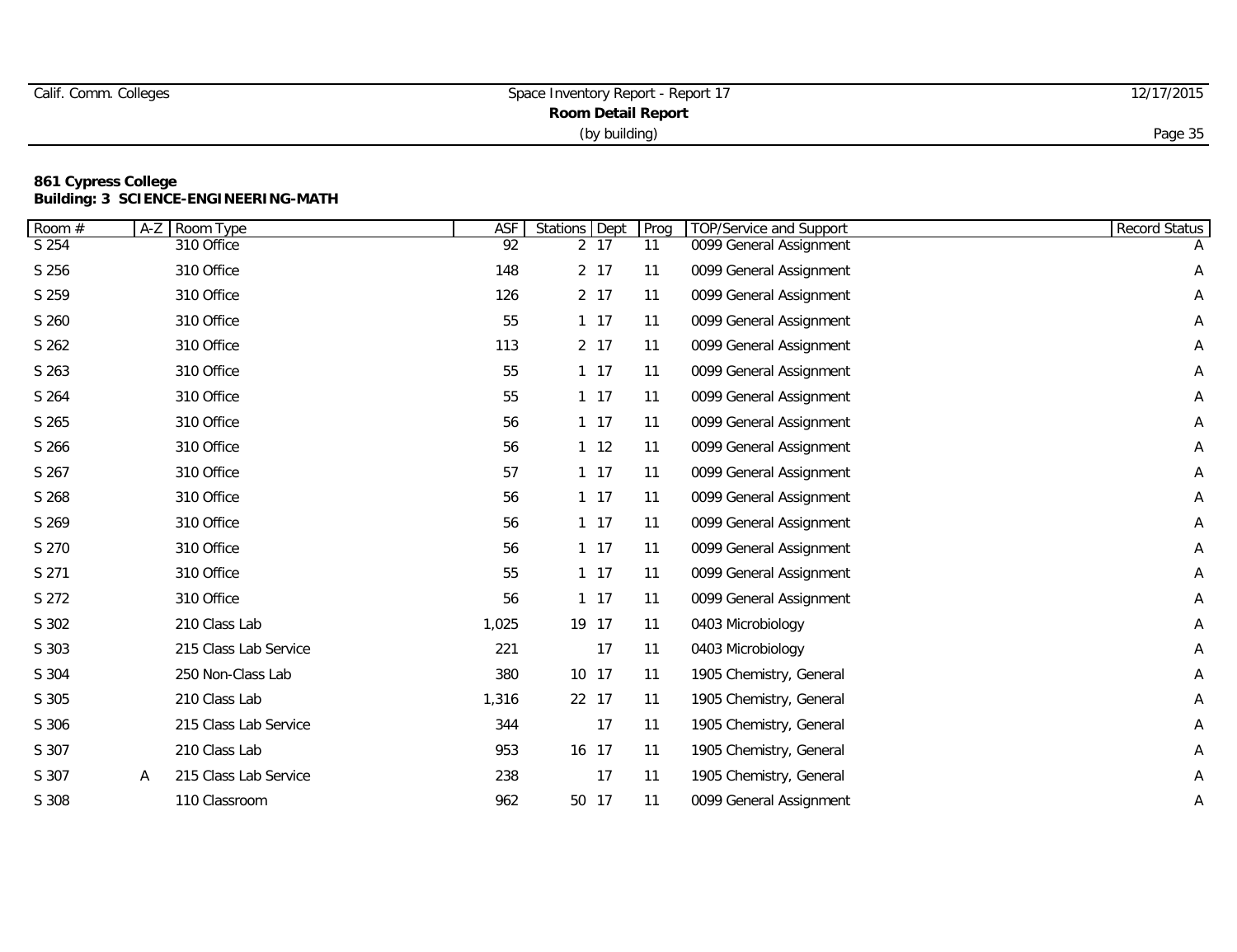|  | Calif. Comm. Colleges |
|--|-----------------------|
|  |                       |

| Room # | $A-Z$ | Room Type              | <b>ASF</b> | Stations | Dept | Prog | TOP/Service and Support     | Record Status |
|--------|-------|------------------------|------------|----------|------|------|-----------------------------|---------------|
| S 309  |       | 215 Class Lab Service  | 2,006      |          | 17   | 11   | 1905 Chemistry, General     |               |
| S 309  | Α     | 215 Class Lab Service  | 92         |          | 17   | 11   | 1905 Chemistry, General     | Α             |
| S 310  |       | 210 Class Lab          | 1,171      | 20 17    |      | 11   | 1905 Chemistry, General     | A             |
| S 311  |       | 210 Class Lab          | 1,123      | 21 17    |      | 11   | 0401 Biology, General       | Α             |
| S 312  |       | 215 Class Lab Service  | 140        | 4 17     |      | 11   | 0401 Biology, General       | Α             |
| S 313  |       | 215 Class Lab Service  | 188        |          | 17   | 11   | 1905 Chemistry, General     | A             |
| S 314  |       | 215 Class Lab Service  | 123        |          | 17   | 11   | 1905 Chemistry, General     | Α             |
| S 315  |       | 210 Class Lab          | 1,170      | 28 17    |      | 11   | 1905 Chemistry, General     | Α             |
| S 316  |       | 210 Class Lab          | 1,109      | 22 17    |      | 11   | 0401 Biology, General       | A             |
| S 317  |       | 210 Class Lab          | 1,128      | 22 17    |      | 11   | 0410 Anatomy and Physiology | Α             |
| S 318  |       | 215 Class Lab Service  | 291        |          | 17   | 11   | 0410 Anatomy and Physiology | Α             |
| S 319  |       | 210 Class Lab          | 1,170      | 20 17    |      | 11   | 1905 Chemistry, General     | A             |
| S 320  |       | 215 Class Lab Service  | 188        |          | 17   | 11   | 1905 Chemistry, General     | A             |
| S 321  |       | 215 Class Lab Service  | 141        |          | 17   | 11   | 1905 Chemistry, General     | A             |
| S 322  |       | 210 Class Lab          | 1,172      | 20 17    |      | 11   | 1905 Chemistry, General     | Α             |
| S 323  |       | 210 Class Lab          | 1,170      | 21 17    |      | 11   | 0410 Anatomy and Physiology | Α             |
| S 324  |       | 215 Class Lab Service  | 1,998      |          | 17   | 11   | 0401 Biology, General       | Α             |
| S 325  |       | 215 Class Lab Service  | 140        |          | 17   | 11   | 0401 Biology, General       | A             |
| S 326  |       | 250 Non-Class Lab      | 288        | 6 17     |      | 11   | 0410 Anatomy and Physiology | A             |
| S 327  |       | 050 Inactive Area      | 580        |          | 17   | 71   | 9600 Unassigned             | Α             |
| S 332  |       | 110 Classroom          | 962        | 45       |      | 11   | 0099 General Assignment     | Α             |
| S 333  |       | 580 Greenhouse         | 825        |          | 17   | 11   | 0401 Biology, General       | Α             |
| S 333  | A     | 585 Greenhouse Service | 45         |          | 21   | 11   | 0401 Biology, General       | Α             |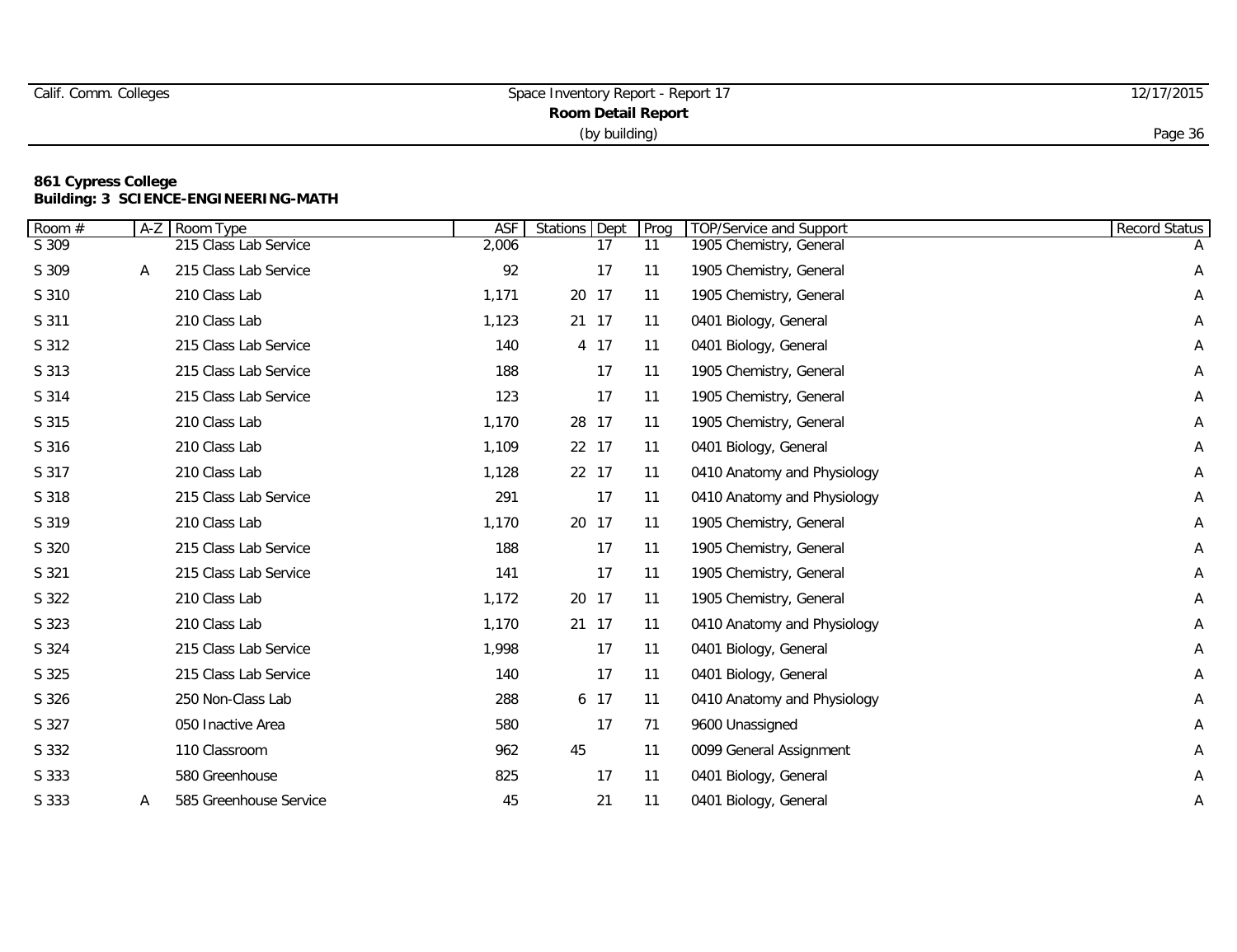| Space Inventory Report - Report 17 | 2/17/2015 |  |  |  |  |  |
|------------------------------------|-----------|--|--|--|--|--|
| Room Detail Report                 |           |  |  |  |  |  |
| (by building)                      | Page 3    |  |  |  |  |  |
|                                    |           |  |  |  |  |  |

#### **861 Cypress College Building: 3 SCIENCE-ENGINEERING-MATH**

| Room $#$         | A-Z Room Type | ASF    | Stations Dept | <b>Prog</b> TOP/Service and Support | Record Status |
|------------------|---------------|--------|---------------|-------------------------------------|---------------|
| S 334            | 210 Class Lab | .681   | 28            | 0401 Biology, General               |               |
| S 335            | 210 Class Lab | ,165   |               | 0410 Anatomy and Physiology         |               |
| Total Rooms: 117 |               | 55,520 | ,379          |                                     |               |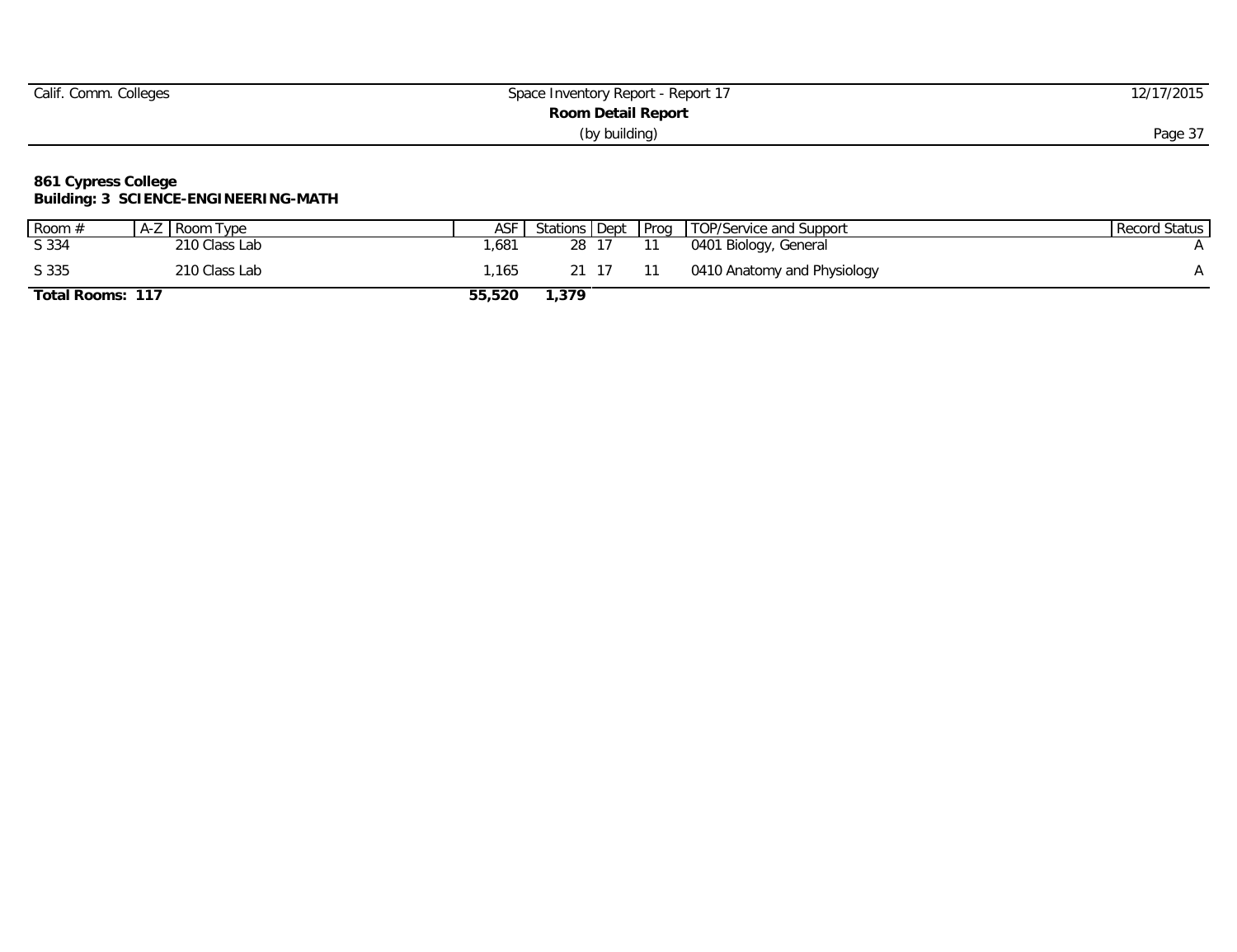| Calif. Comm. Colleges | Space Inventory Report - Report 17 | 12/17/2015 |
|-----------------------|------------------------------------|------------|
|                       |                                    |            |
|                       | (by building)                      | Page 38    |

## **861 Cypress College Building: 4 THEATER ARTS**

| Room # | $A-Z$ | Room Type               | ASF   | <b>Stations</b> | Dept         | Prog | TOP/Service and Support              | Record Status |
|--------|-------|-------------------------|-------|-----------------|--------------|------|--------------------------------------|---------------|
| 2      | X     | 615 Assembly Service    | 600   |                 | 21           | 67   | 6810 Community Recreation            |               |
| 101    |       | 615 Assembly Service    | 100   |                 | 24           | 67   | 6810 Community Recreation            | Α             |
| 102    |       | 610 Assembly            | 2,829 | 120             | 24           | 67   | 6810 Community Recreation            | Α             |
| 103    |       | 615 Assembly Service    | 40    |                 | 24           | 67   | 6810 Community Recreation            | Α             |
| 104    |       | 110 Classroom           | 1,200 | 60              | 24           | 11   | 0099 General Assignment              | Α             |
| 106    |       | 615 Assembly Service    | 520   |                 | 24           | 67   | 6810 Community Recreation            | A             |
| 108    |       | 615 Assembly Service    | 1,884 |                 | 24           | 67   | 6810 Community Recreation            | Α             |
| 108    | M     | 615 Assembly Service    | 528   |                 | 24           | 67   | 6810 Community Recreation            | Α             |
| 109    |       | 610 Assembly            | 4,301 |                 | 24           | 67   | 6810 Community Recreation            | Α             |
| 110    |       | 610 Assembly            | 4,975 | 580             | 24           | 67   | 6810 Community Recreation            | Α             |
| 111    |       | 615 Assembly Service    | 1,165 |                 | 24           | 67   | 6810 Community Recreation            | Α             |
| 112    |       | 620 Exhibition          | 3,100 |                 | 24           | 42   | 6140 Museums and Galleries           | Α             |
| 112    | A     | 625 Exhibition Service  | 80    |                 | 24           | 42   | 6140 Museums and Galleries           | A             |
| 113    |       | 310 Office              | 90    |                 | $1 \quad 24$ | 42   | 6140 Museums and Galleries           | Α             |
| 117    | A     | 310 Office              | 170   |                 | 162          | 62   | 6780 Management Information Services | Α             |
| 121    |       | 715 DP/Computer Service | 3,600 |                 | 62           | 62   | 6780 Management Information Services | Α             |
| 121    | A     | 310 Office              | 150   |                 | 162          | 62   | 6780 Management Information Services | Α             |
| 122    |       | 310 Office              | 85    |                 | 162          | 62   | 6780 Management Information Services | A             |
| 201    |       | 615 Assembly Service    | 61    |                 | 24           | 67   | 6810 Community Recreation            | A             |
| 202    |       | 615 Assembly Service    | 184   |                 | 24           | 67   | 6810 Community Recreation            | Α             |
| 203    |       | 310 Office              | 140   |                 | $1 \quad 24$ | 11   | 0099 General Assignment              | Α             |
| 204    |       | 615 Assembly Service    | 84    |                 | 24           | 67   | 6810 Community Recreation            | Α             |
| 205    |       | 615 Assembly Service    | 55    |                 | 24           | 67   | 6810 Community Recreation            | Α             |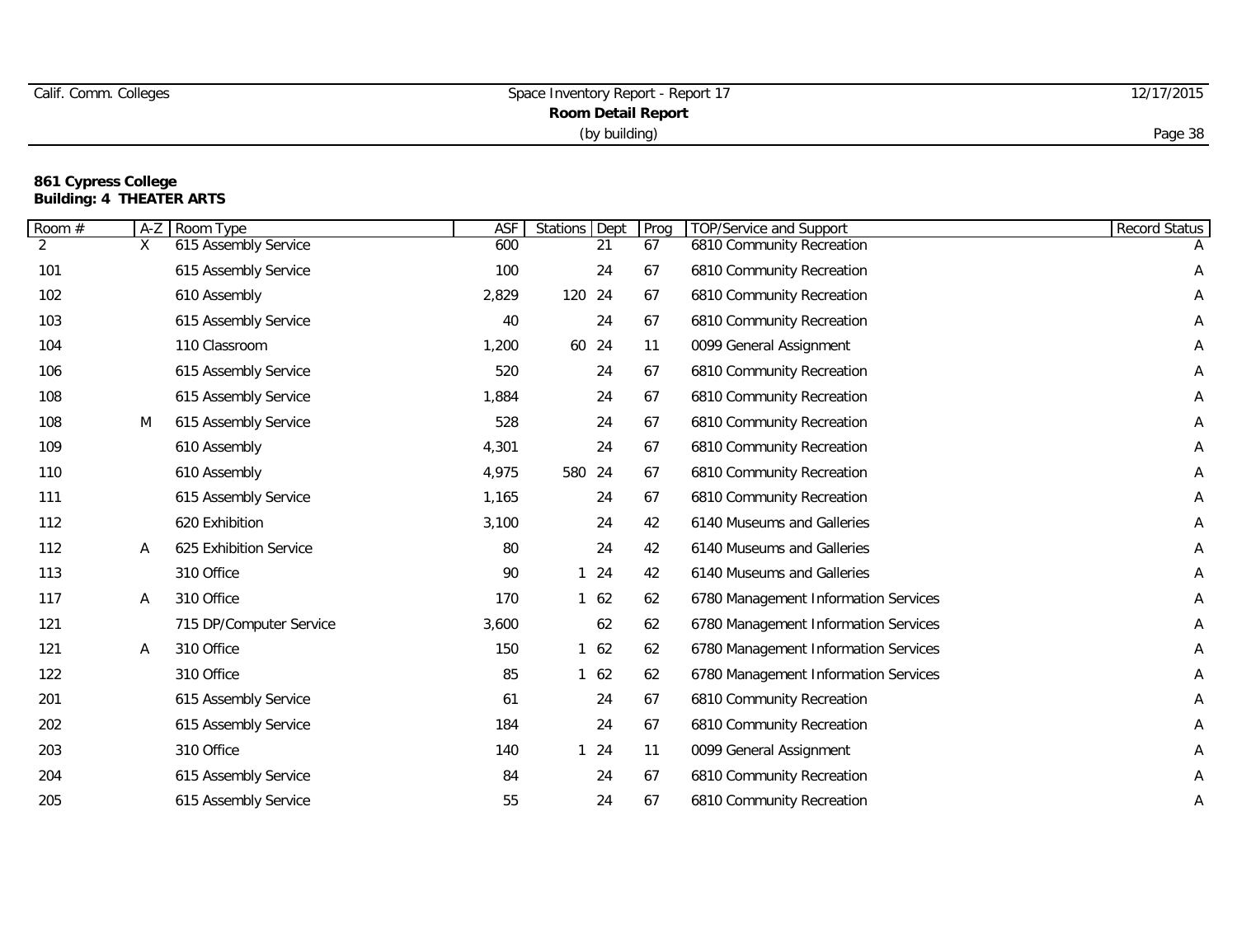| Calif. Comm. Colleges | Space Inventory Report - Report 17 | 12/17/2015 |  |  |  |  |
|-----------------------|------------------------------------|------------|--|--|--|--|
| Room Detail Report    |                                    |            |  |  |  |  |
|                       | (by building)                      | Page 39    |  |  |  |  |

#### **861 Cypress College Building: 4 THEATER ARTS**

| Room #                 | $A-Z$ | Noom Type             | ASF    | Stations Dept | Prog | <b>TOP/Service and Support</b> | Record Status  |
|------------------------|-------|-----------------------|--------|---------------|------|--------------------------------|----------------|
| 206                    |       | 615 Assembly Service  | 345    | 24            | 67   | 6810 Community Recreation      | $\overline{A}$ |
| 207                    |       | 615 Assembly Service  | 490    | 24            | 67   | 6810 Community Recreation      | A              |
| 208                    | M     | 615 Assembly Service  | 528    | 21            | 67   | 6810 Community Recreation      | A              |
| 209                    |       | 615 Assembly Service  | 348    | 24            | 67   | 6810 Community Recreation      | A              |
| 211                    |       | 615 Assembly Service  | 121    | 24            | 67   | 6810 Community Recreation      | A              |
| 220                    |       | 210 Class Lab         | 1,127  | 20 24         |      | 1008 Dance                     | A              |
| 221                    |       | 310 Office            | 668    | 621           |      | 1007 Dramatic Arts             | A              |
| 221                    | A     | 215 Class Lab Service | 237    | 19            |      | 1007 Dramatic Arts             | A              |
| 302                    |       | 615 Assembly Service  | 488    | 24            | 67   | 6810 Community Recreation      | A              |
| <b>Total Rooms: 32</b> |       |                       | 30,293 | 791           |      |                                |                |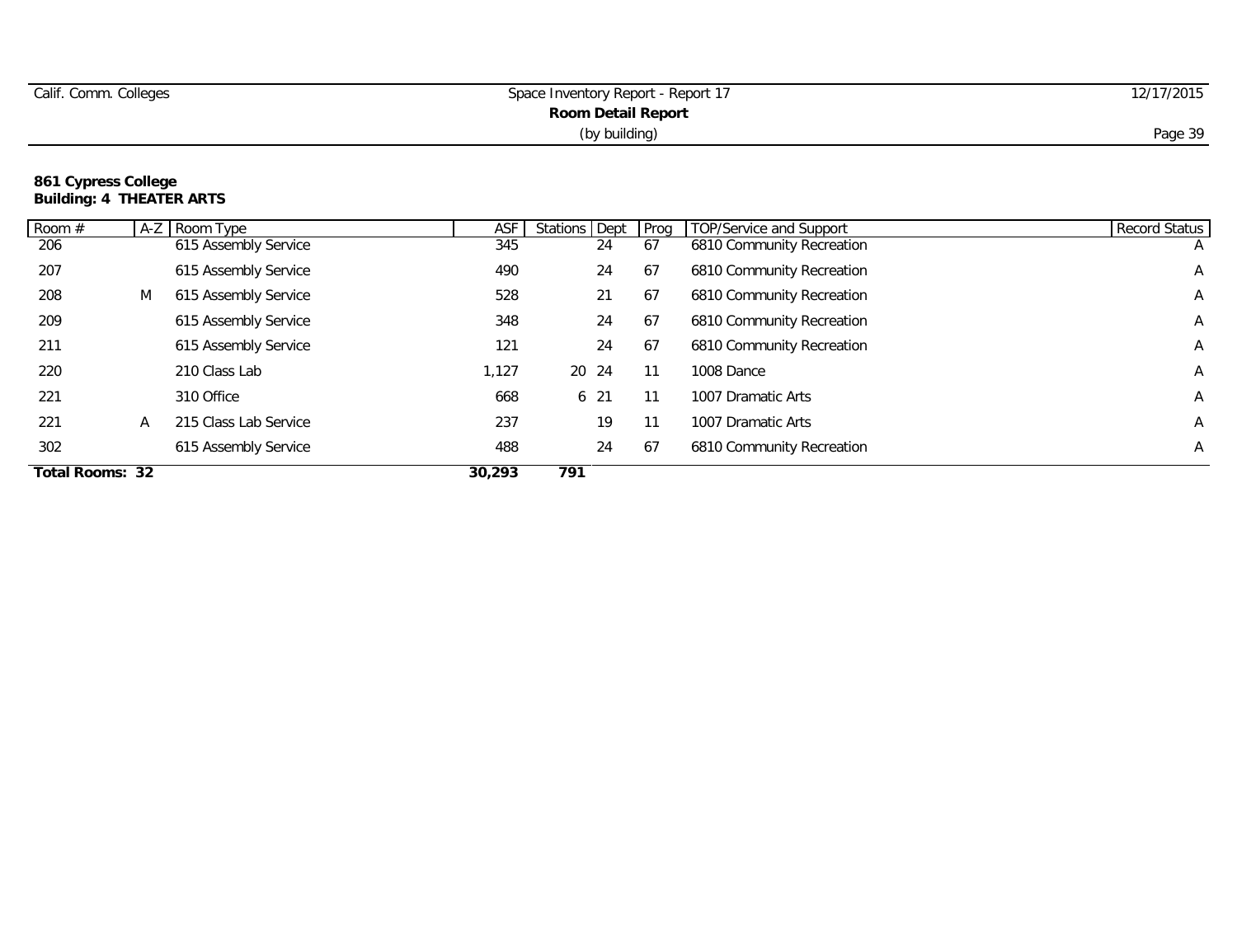# Calif. Comm. Colleges Space Inventory Report - Report 17 12/17/2015 **Room Detail Report** (by building) Page 40

| Room $#$ | $A-Z$ | Room Type           | <b>ASF</b> | Stations Dept |              | Prog | TOP/Service and Support                                | Record Status |
|----------|-------|---------------------|------------|---------------|--------------|------|--------------------------------------------------------|---------------|
| 100      |       | 310 Office          | 187        |               | 21           | 52   | 6420 Disabled Students Programs and Services (DSPS)    |               |
| 100      | A     | 310 Office          | 80         |               | $121$        | 52   | 6420 Disabled Students Programs and Services (DSPS)    | Α             |
| 100      | B     | 680 Meeting Room    | 115        |               | 321          | 52   | 6420 Disabled Students Programs and Services (DSPS)    | Α             |
| 101      |       | 310 Office          | 122        |               | $1 \t21$     | 52   | 6420 Disabled Students Programs and Services (DSPS)    | Α             |
| 102      |       | 410 Read/Study Room | 644        |               | 14 21        | 52   | 6420 Disabled Students Programs and Services (DSPS)    | Α             |
| 102      | A     | 590 Other           | 121        |               | 21           | 52   | 6420 Disabled Students Programs and Services (DSPS)    | A             |
| 104      |       | 310 Office          | 120        |               | $1 21$       | 52   | 6420 Disabled Students Programs and Services (DSPS)    | Α             |
| 105      |       | 310 Office          | 219        |               | $1 \t21$     | 52   | 6420 Disabled Students Programs and Services (DSPS)    | Α             |
| 106      |       | 315 Office Service  | 192        |               | $1 \t21$     | 52   | 6420 Disabled Students Programs and Services (DSPS)    | Α             |
| 107      |       | 310 Office          | 94         |               | $121$        | 52   | 6420 Disabled Students Programs and Services (DSPS)    | Α             |
| 108      |       | 310 Office          | 182        |               | $1 \quad 21$ | 52   | 6420 Disabled Students Programs and Services (DSPS)    | A             |
| 109      |       | 310 Office          | 144        |               | 2 21         | 52   | 6420 Disabled Students Programs and Services (DSPS)    | Α             |
| 110      |       | 410 Read/Study Room | 297        |               | 10 21        | 52   | 6420 Disabled Students Programs and Services (DSPS)    | Α             |
| 111      |       | 410 Read/Study Room | 338        |               | 12 21        | 52   | 6420 Disabled Students Programs and Services (DSPS)    | Α             |
| 114      |       | 730 Storage         | 222        |               | 21           | 52   | 6420 Disabled Students Programs and Services (DSPS)    | Α             |
| 115      |       | 410 Read/Study Room | 187        |               | 12 21        | 52   | 6420 Disabled Students Programs and Services (DSPS)    | Α             |
| 120      |       | 315 Office Service  | 311        |               | 01           | 54   | 6460 Financial Aid                                     | Α             |
| 121      |       | 650 Lounge          | 173        |               | 4 01         | 54   | 6460 Financial Aid                                     | Α             |
| 122      |       | 680 Meeting Room    | 103        |               | 4 01         | 54   | 6460 Financial Aid                                     | Α             |
| 123      |       | 310 Office          | 173        |               | 101          | 54   | 6460 Financial Aid                                     | Α             |
| 125      |       | 310 Office          | 1,367      |               | 11 01        | 54   | 6460 Financial Aid                                     | Α             |
| 126      |       | 315 Office Service  | 431        |               | 01           | 54   | 6460 Financial Aid                                     | Α             |
| 200      |       | 410 Read/Study Room | 293        |               | 14 21        | 52   | 6430 Extended Opportunity Programs and Services (EOPS) | Α             |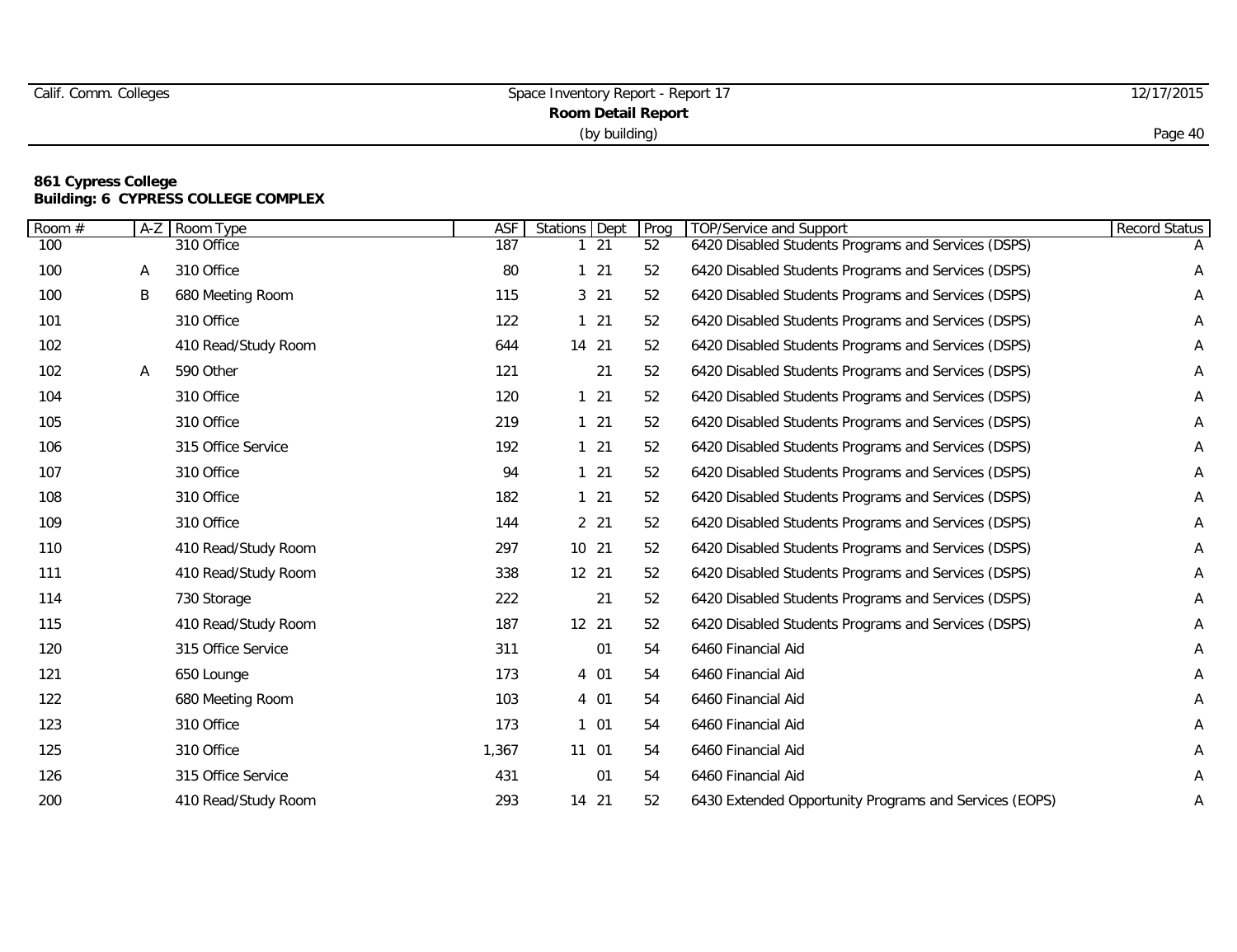|  | Calif. Comm. Colleges |
|--|-----------------------|
|  |                       |

Π

# Space Inventory Report - Report 17 12/17/2015 **Room Detail Report** (by building) Page 41

| Room # | $A-Z$ | Room Type             | ASF   | <b>Stations</b> Dept | Prog | TOP/Service and Support                                | Record Status |
|--------|-------|-----------------------|-------|----------------------|------|--------------------------------------------------------|---------------|
| 203    |       | 730 Storage           | 86    | 21                   | 52   | 6430 Extended Opportunity Programs and Services (EOPS) | A             |
| 204    |       | 310 Office            | 1,801 | 11 21                | 52   | 6430 Extended Opportunity Programs and Services (EOPS) | Α             |
| 204    | A     | 315 Office Service    | 192   | 21                   | 52   | 6430 Extended Opportunity Programs and Services (EOPS) | Α             |
| 205    |       | 310 Office            | 128   | $1 \t21$             | 52   | 6430 Extended Opportunity Programs and Services (EOPS) | Α             |
| 206    |       | 310 Office            | 82    | $121$                | 52   | 6430 Extended Opportunity Programs and Services (EOPS) | A             |
| 207    |       | 310 Office            | 111   | $121$                | 52   | 6430 Extended Opportunity Programs and Services (EOPS) | Α             |
| 208    |       | 310 Office            | 112   | 121                  | 52   | 6430 Extended Opportunity Programs and Services (EOPS) | Α             |
| 209    |       | 310 Office            | 115   | $1 \t21$             | 52   | 6430 Extended Opportunity Programs and Services (EOPS) | Α             |
| 210    |       | 310 Office            | 118   | $1 \t21$             | 52   | 6430 Extended Opportunity Programs and Services (EOPS) | Α             |
| 214    |       | 315 Office Service    | 101   | 10 21                | 52   | 6430 Extended Opportunity Programs and Services (EOPS) | A             |
| 215    |       | 650 Lounge            | 830   | 14                   | 52   | 6480 Veterans Services                                 | A             |
| 215    | -1    | 310 Office            | 308   | 30                   | 52   | 6480 Veterans Services                                 | Α             |
| 215    | Α     | 680 Meeting Room      | 423   | 6 14                 | 53   | 6399 Other Counseling and Guidance                     | Α             |
| 216    |       | 110 Classroom         | 1,974 | 200 19               | 11   | 0099 General Assignment                                | Α             |
| 216    | A     | 115 Classroom Service | 107   | 19                   | 11   | 0099 General Assignment                                | Α             |
| 217    |       | 680 Meeting Room      | 230   | 3 14                 | 53   | 6399 Other Counseling and Guidance                     | Α             |
| 218    |       | 310 Office            | 455   | 3 19                 | 61   | 6010 Academic Administration                           | Α             |
| 218    | A     | 315 Office Service    | 127   |                      | 61   | 6010 Academic Administration                           | Α             |
| 219    |       | 310 Office            | 151   | 1 19                 | 61   | 6010 Academic Administration                           | Α             |
| 220    |       | 310 Office            | 176   | 1 19                 | 61   | 6010 Academic Administration                           | Α             |
| 301    |       | 680 Meeting Room      | 294   | 12 13                | 63   | 6799 Other General Institutional Support Services      | Α             |
| 303    |       | 310 Office            | 257   | $121$                | 67   | 6710 Community Relations                               | A             |
| 304    |       | 310 Office            | 381   | $2^{2}$              | 67   | 6710 Community Relations                               | A             |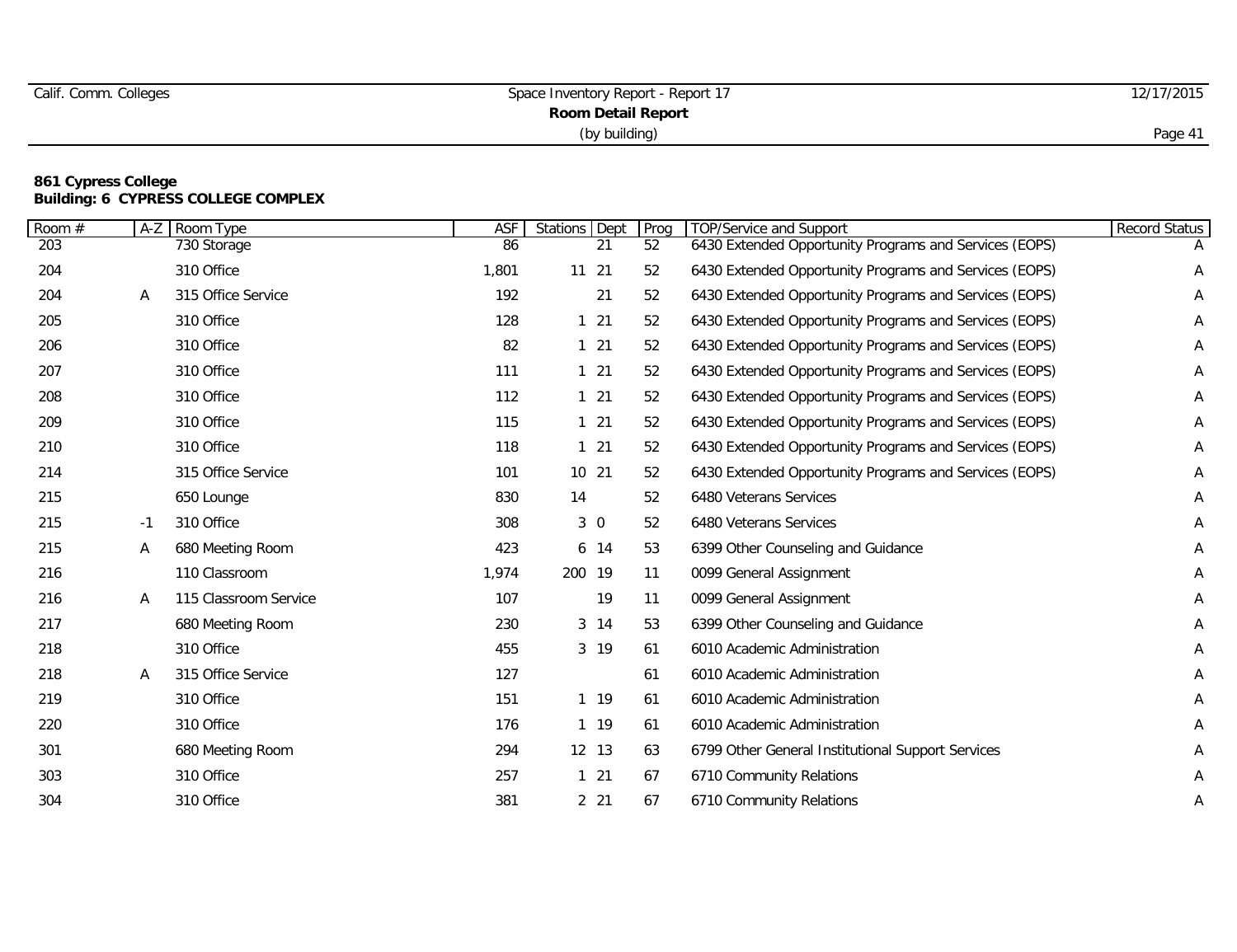|  | Calif. Comm. Colleges |
|--|-----------------------|
|  |                       |

Π

# Space Inventory Report - Report 17 12/17/2015 **Room Detail Report** (by building) Page 42

| Room # | $A-Z$ | Room Type          | ASF | Stations Dept   | Prog | TOP/Service and Support                           | Record Status |
|--------|-------|--------------------|-----|-----------------|------|---------------------------------------------------|---------------|
| 305    |       | 310 Office         | 209 | $\overline{21}$ | 67   | 6710 Community Relations                          |               |
| 306    |       | 310 Office         | 198 | 19              | 63   | 6610 Institutional Research                       | Α             |
| 307    |       | 310 Office         | 518 | 321             | 66   | 6799 Other General Institutional Support Services | Α             |
| 308    |       | 730 Storage        | 144 | 21              | 66   | 6799 Other General Institutional Support Services | Α             |
| 312    |       | 650 Lounge         | 310 | 21              | 66   | 6799 Other General Institutional Support Services | A             |
| 314    |       | 315 Office Service | 56  | 21              | 66   | 6799 Other General Institutional Support Services | Α             |
| 315    |       | 730 Storage        | 92  | 0               | 64   | 6770 Logistical Services                          | Α             |
| 316    |       | 315 Office Service | 149 | 0               | 64   | 6770 Logistical Services                          | Α             |
| 317    |       | 315 Office Service | 142 | 0               | 64   | 6770 Logistical Services                          | Α             |
| 318    |       | 310 Office         | 191 | $1 \quad 21$    | 62   | 6720 Fiscal Operations                            | Α             |
| 319    |       | 310 Office         | 642 | 4 21            | 62   | 6720 Fiscal Operations                            | Α             |
| 320    |       | 310 Office         | 534 | 321             | 62   | 6720 Fiscal Operations                            | A             |
| 322    |       | 310 Office         | 245 | $1 21$          | 46   | 6010 Academic Administration                      | A             |
| 323    |       | 310 Office         | 248 | 2 <sub>21</sub> | 46   | 6010 Academic Administration                      | A             |
| 326    |       | 310 Office         | 236 | $1 \quad 21$    | 46   | 6010 Academic Administration                      | Α             |
| 327    |       | 310 Office         | 260 | 2 21            | 46   | 6010 Academic Administration                      | Α             |
| 328    |       | 310 Office         | 265 | 2 21            | 46   | 6010 Academic Administration                      | Α             |
| 329    |       | 310 Office         | 312 | $1 \quad 21$    | 46   | 6010 Academic Administration                      | Α             |
| 330    | A     | 730 Storage        | 200 | 0               | 64   | 6770 Logistical Services                          | Α             |
| 332    |       | 680 Meeting Room   | 332 | 14              | 46   | 6010 Academic Administration                      | Α             |
| 400    | A     | 650 Lounge         | 310 |                 | 63   | 6799 Other General Institutional Support Services | Α             |
| 402    |       | 730 Storage        | 238 | 0               | 64   | 6770 Logistical Services                          | Α             |
| 403    |       | 730 Storage        | 363 | 0               | 64   | 6770 Logistical Services                          | Α             |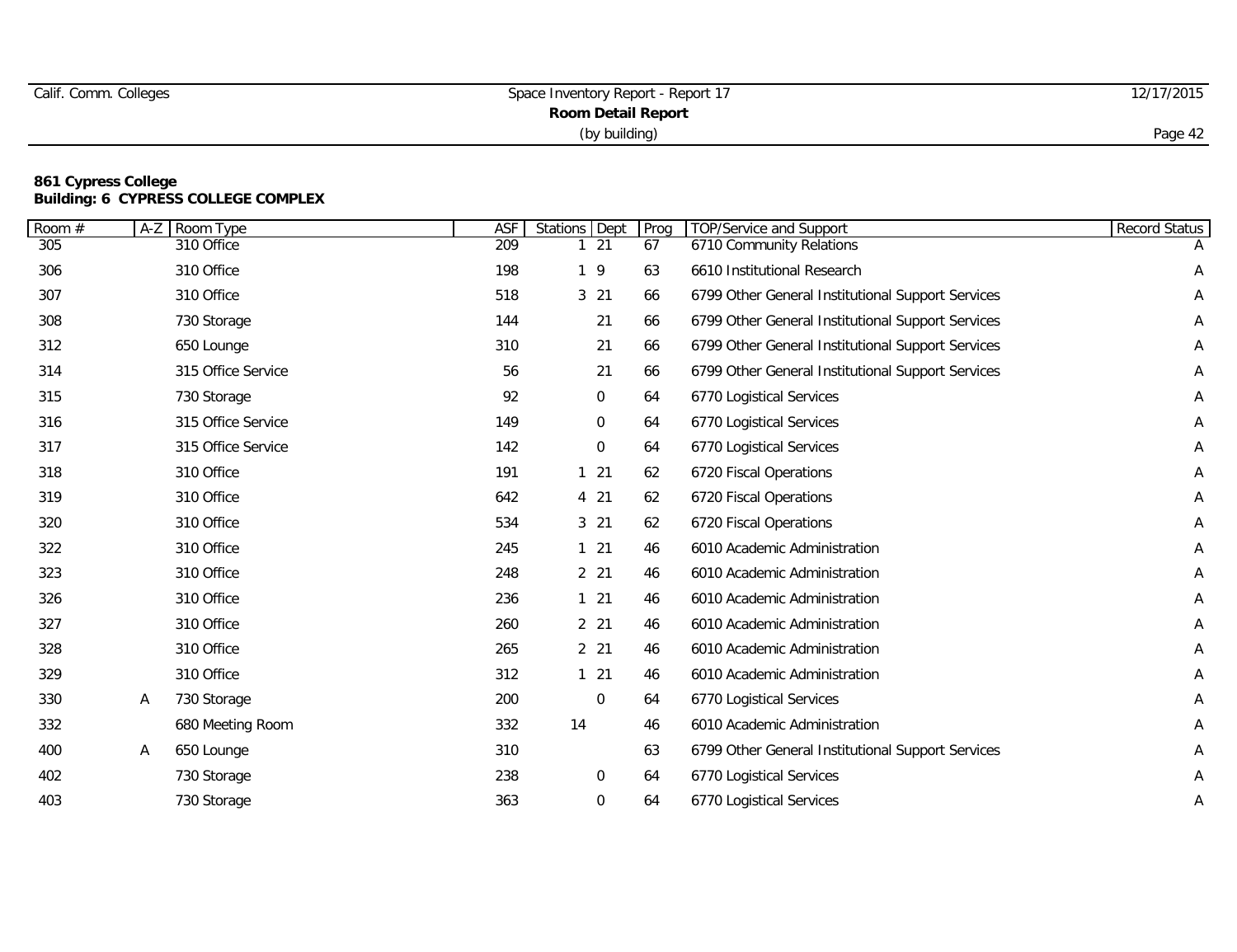# Calif. Comm. Colleges Space Inventory Report - Report 17 12/17/2015 **Room Detail Report** (by building) Page 43

| Room #                 | A-Z Room Type            | <b>ASF</b> | Stations Dept | Prog | TOP/Service and Support                           | Record Status  |
|------------------------|--------------------------|------------|---------------|------|---------------------------------------------------|----------------|
| 404                    | 680 Meeting Room         | 581        | 25            | 63   | 6791 General Administration Services              | $\overline{A}$ |
| 405                    | 680 Meeting Room         | 607        | 25            | 63   | 6791 General Administration Services              | Α              |
| 406                    | 680 Meeting Room         | 506        | 25 21         | 66   | 6799 Other General Institutional Support Services | Α              |
| 407                    | 680 Meeting Room         | 631        | 25 21         | 66   | 6799 Other General Institutional Support Services | A              |
| 408                    | 730 Storage              | 635        | 0             | 64   | 6770 Logistical Services                          | A              |
| 410                    | 650 Lounge               | 252        | 21            | 63   | 6799 Other General Institutional Support Services | Α              |
| 411                    | 310 Office               | 420        | 2 21          | 46   | 6010 Academic Administration                      | Α              |
| 412                    | 685 Meeting Room Service | 241        | 21            | 66   | 6799 Other General Institutional Support Services | Α              |
| 414                    | 680 Meeting Room         | 1,708      | 60 21         | 66   | 6799 Other General Institutional Support Services | A              |
| 415                    | 685 Meeting Room Service | 597        | 21            | 66   | 6799 Other General Institutional Support Services | A              |
| 417                    | 680 Meeting Room         | 579        | 25 21         | 66   | 6799 Other General Institutional Support Services | Α              |
| 418                    | 650 Lounge               | 338        | 21            | 63   | 6799 Other General Institutional Support Services | A              |
| 419                    | 680 Meeting Room         | 850        | 40 21         | 66   | 6799 Other General Institutional Support Services | Α              |
| <b>Total Rooms: 82</b> |                          | 28,813     | 631           |      |                                                   |                |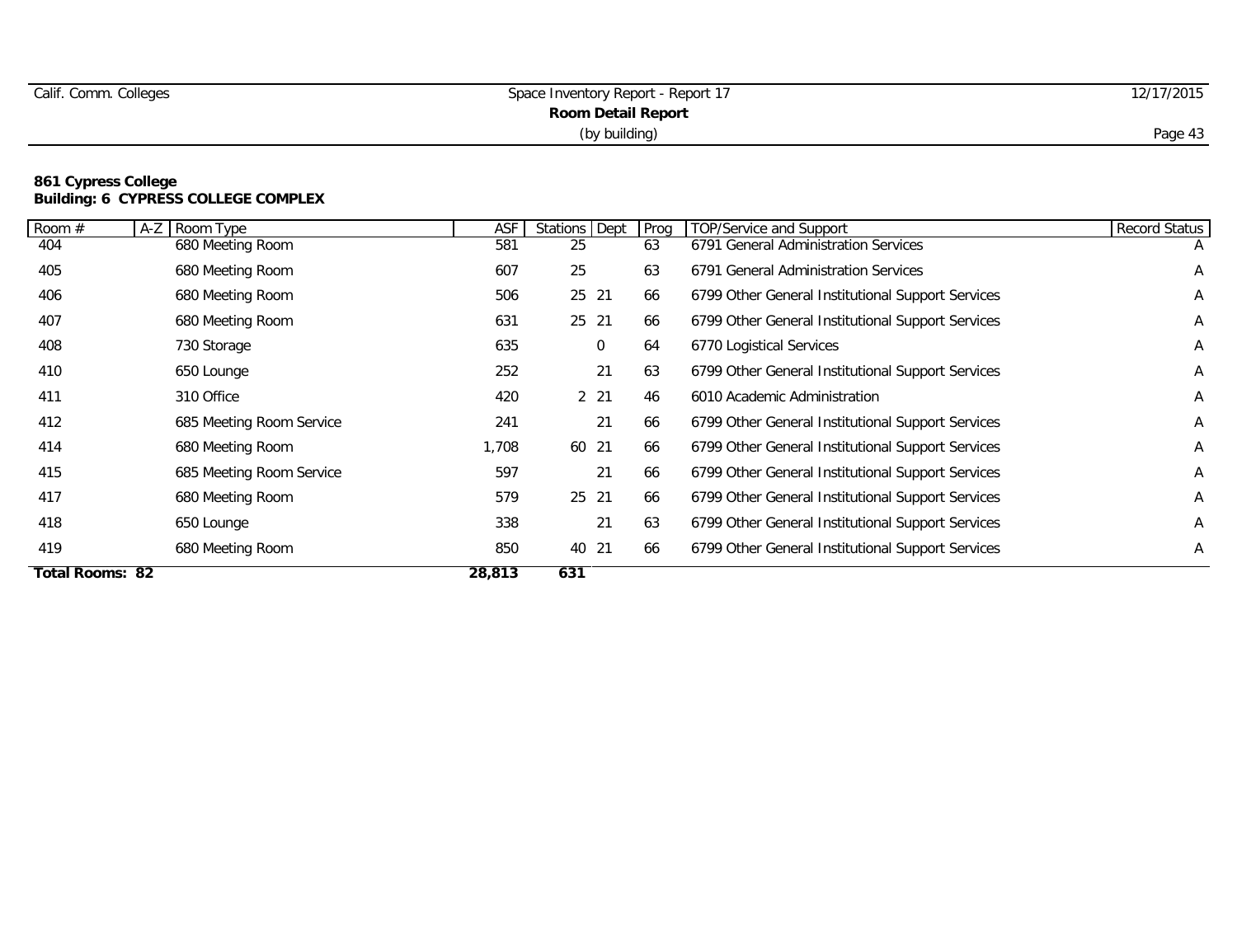| Calif. Comm. Colleges | Space Inventory Report - Report 17 | 12/17/2015 |
|-----------------------|------------------------------------|------------|
|                       |                                    |            |
|                       | (by building)                      | Page 44    |

## **861 Cypress College Building: 7 GYM I - WOMENS**

| Room #          |    | A-Z Room Type                    | <b>ASF</b> | Stations Dept | Prog              | <b>TOP/Service and Support</b> | <b>Record Status</b> |
|-----------------|----|----------------------------------|------------|---------------|-------------------|--------------------------------|----------------------|
| PE 101          |    | 520 Athletics/Physical Education | 11,106     | 25            | 12                | 0835 Physical Education        | $\overline{A}$       |
| PE 101          | A  | 525 Athletic/Physical Ed Service | 105        | 25            | 12                | 0835 Physical Education        | A                    |
| PE 101          | Β  | 525 Athletic/Physical Ed Service | 103        | 25            | 12                | 0835 Physical Education        | A                    |
| PE 101          | C  | 525 Athletic/Physical Ed Service | 103        | 25            | 12                | 0835 Physical Education        | Α                    |
| PE 101          | D  | 525 Athletic/Physical Ed Service | 61         | 25            | 12                | 0835 Physical Education        | Α                    |
| PE 101          | E. | 525 Athletic/Physical Ed Service | 103        | 25            | 12                | 0835 Physical Education        | Α                    |
| PE 101          |    | 525 Athletic/Physical Ed Service | 88         | 25            | 12                | 0835 Physical Education        | Α                    |
| PE 102          |    | 520 Athletics/Physical Education | 7,652      | 25            | $12 \overline{ }$ | 0835 Physical Education        | Α                    |
| PE 102          | A  | 525 Athletic/Physical Ed Service | 103        | 25            | $12 \overline{ }$ | 0835 Physical Education        | A                    |
| PE 102          | Β  | 525 Athletic/Physical Ed Service | 103        | 25            | 12                | 0835 Physical Education        | Α                    |
| PE 102          | C  | 525 Athletic/Physical Ed Service | 88         | 25            | 12                | 0835 Physical Education        | Α                    |
| PE 102          | D  | 525 Athletic/Physical Ed Service | 88         | 25            | 12                | 0835 Physical Education        | Α                    |
| PE 103          |    | 525 Athletic/Physical Ed Service | 92         | 25            | 12                | 0835 Physical Education        | A                    |
| Total Rooms: 13 |    |                                  | 19,795     |               |                   |                                |                      |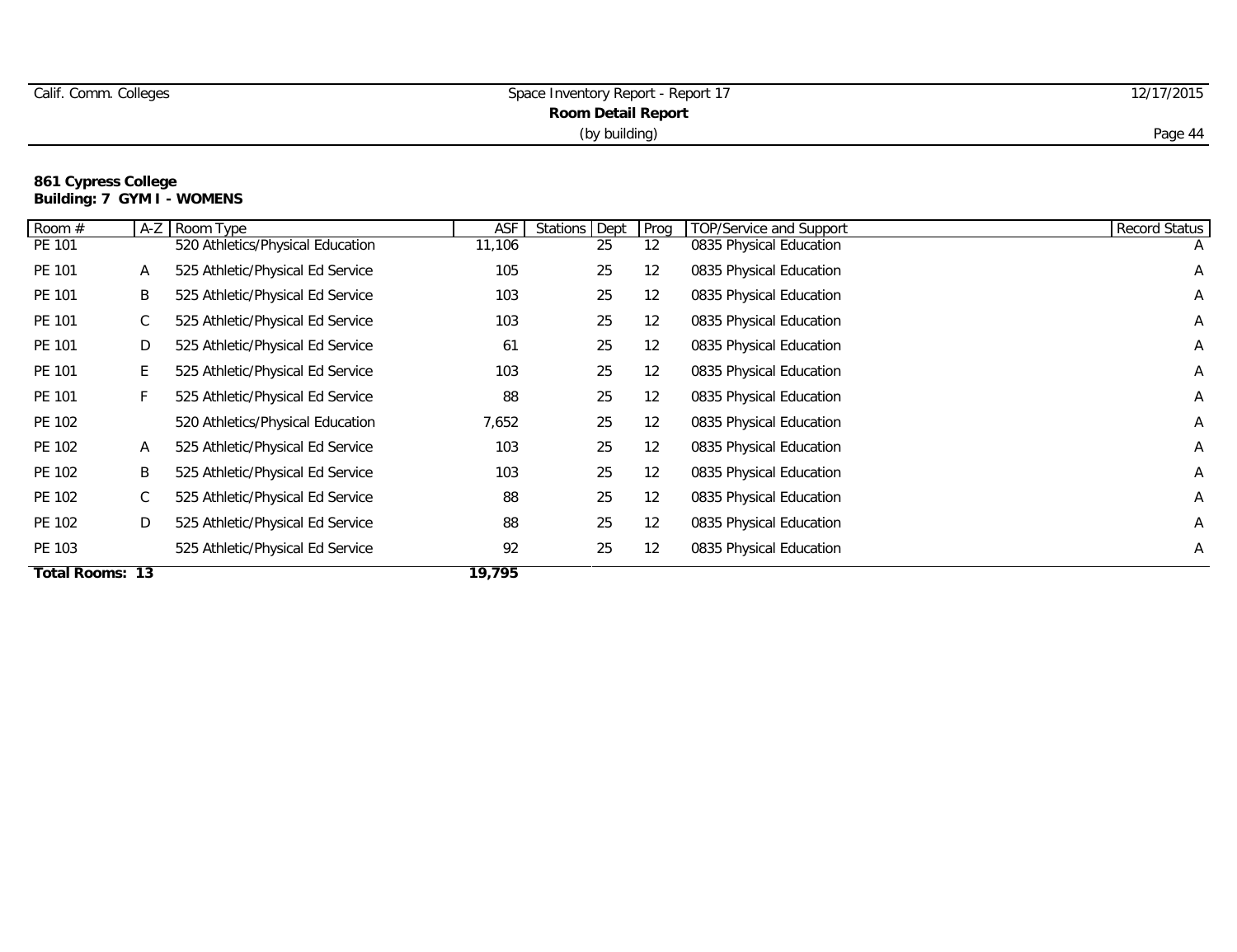| Calif. Comm. Colleges     | Space Inventory Report - Report 17 | 12/17/2015 |  |  |  |
|---------------------------|------------------------------------|------------|--|--|--|
| <b>Room Detail Report</b> |                                    |            |  |  |  |
|                           | (by building)                      | Page 45    |  |  |  |

## **861 Cypress College Building: 8 STUDENT ACTIVITIES**

| Room $#$               | A-Z Room Type             | ASF    | Stations Dept | Prog | <b>TOP/Service and Support</b> | <b>Record Status</b> |
|------------------------|---------------------------|--------|---------------|------|--------------------------------|----------------------|
| 101                    | 310 Office                | 104    | 21            | 51   | 6499 Other Student Services    | A                    |
| 102                    | 680 Meeting Room          | 822    | 24 21         | 51   | 6499 Other Student Services    | A                    |
| 103                    | 410 Read/Study Room       | 208    | 8 21          | 51   | 6499 Other Student Services    | A                    |
| 104                    | 650 Lounge                | 221    | 21            | 51   | 6499 Other Student Services    | A                    |
| 105                    | 670 Recreation            | 1,655  | 21            | 51   | 6499 Other Student Services    | A                    |
| 109                    | 675 Recreation Service    | 90     | 21            | 51   | 6499 Other Student Services    | A                    |
| 110                    | 310 Office                | 120    | - 21          | 51   | 6499 Other Student Services    | A                    |
| 111                    | 310 Office                | 1,169  | 10 21         | 51   | 6499 Other Student Services    | A                    |
| 112                    | 650 Lounge                | 123    | 21            | 51   | 6499 Other Student Services    | A                    |
| 113                    | 310 Office                | 114    | 21            | 51   | 6499 Other Student Services    | A                    |
| 115                    | 770 Central Utility Plant | 7,229  |               | 65   | 6570 Utilities                 | A                    |
| <b>Total Rooms: 11</b> |                           | 11,855 | 45            |      |                                |                      |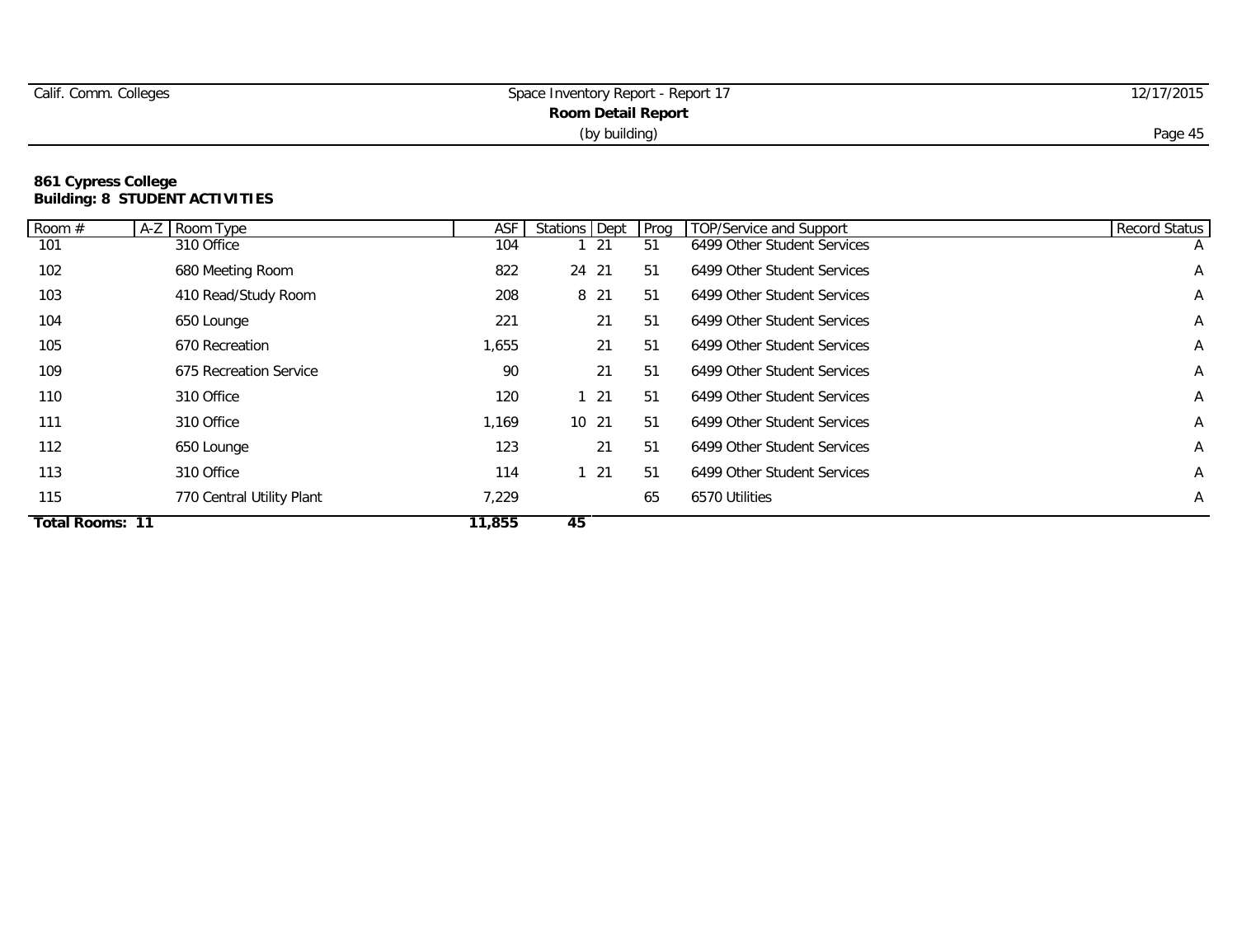| Calif. Comm. Colleges | Space Inventory Report - Report 17 | 12/17/2015 |
|-----------------------|------------------------------------|------------|
|                       |                                    |            |
|                       | (by building)                      | Page 46    |

| Room #       |             | A-Z Room Type      | <b>ASF</b> | <b>Stations</b><br>Dept | Prog | <b>TOP/Service and Support</b>       | Record Status |
|--------------|-------------|--------------------|------------|-------------------------|------|--------------------------------------|---------------|
| <b>B</b> 101 |             | 050 Inactive Area  | 430        |                         | 71   | 9600 Unassigned                      |               |
| B 102        |             | 050 Inactive Area  | 580        |                         | 71   | 9600 Unassigned                      | Α             |
| B 104        |             | 050 Inactive Area  | 100        |                         | 71   | 9600 Unassigned                      | А             |
| B 105        |             | 050 Inactive Area  | 100        |                         | 71   | 9600 Unassigned                      | Α             |
| B 107        |             | 050 Inactive Area  | 900        |                         | 71   | 9600 Unassigned                      | Α             |
| B 108        |             | 050 Inactive Area  | 580        |                         | 71   | 9600 Unassigned                      | Α             |
| B 109        |             | 680 Meeting Room   | 420        | 20                      | 66   | 6791 General Administration Services | Α             |
| B 109        | A           | 730 Storage        | 150        |                         | 64   | 6950 Parking Services                | Α             |
| B 110        |             | 310 Office         | 852        | 8                       | 64   | 6950 Parking Services                | Α             |
| B 110        | Α           | 310 Office         | 144        | $\mathbf{1}$            | 64   | 6950 Parking Services                | Α             |
| B 110        | Β           | 310 Office         | 119        | $\mathbf{1}$            | 64   | 6950 Parking Services                | Α             |
| B 110        | $\mathsf C$ | 310 Office         | 119        | $\mathbf{1}$            | 64   | 6950 Parking Services                | Α             |
| B 112        |             | 315 Office Service | 144        |                         | 64   | 6950 Parking Services                | Α             |
| B 116        |             | 210 Class Lab      | 900        | 23 12                   | 11   | 0701 Information Technology, General | А             |
| B 117        |             | 050 Inactive Area  | 560        |                         | 71   | 9600 Unassigned                      | А             |
| B 118        |             | 050 Inactive Area  | 900        |                         | 71   | 9600 Unassigned                      | А             |
| B 119        |             | 050 Inactive Area  | 580        |                         | 71   | 9600 Unassigned                      | Α             |
| B 120        |             | 050 Inactive Area  | 900        |                         | 71   | 9600 Unassigned                      | Α             |
| B 121        |             | 050 Inactive Area  | 580        |                         | 71   | 9600 Unassigned                      | Α             |
| B 201        |             | 050 Inactive Area  | 476        | 12                      | 71   | 9600 Unassigned                      | А             |
| B 202        |             | 210 Class Lab      | 1,060      | 31 09                   | 12   | 0701 Information Technology, General | Α             |
| B 202        | Α           | 310 Office         | 340        | 4 0 9                   | 12   | 0701 Information Technology, General | Α             |
| B 202        | Β           | 210 Class Lab      | 432        | 15 09                   | 12   | 0701 Information Technology, General | Α             |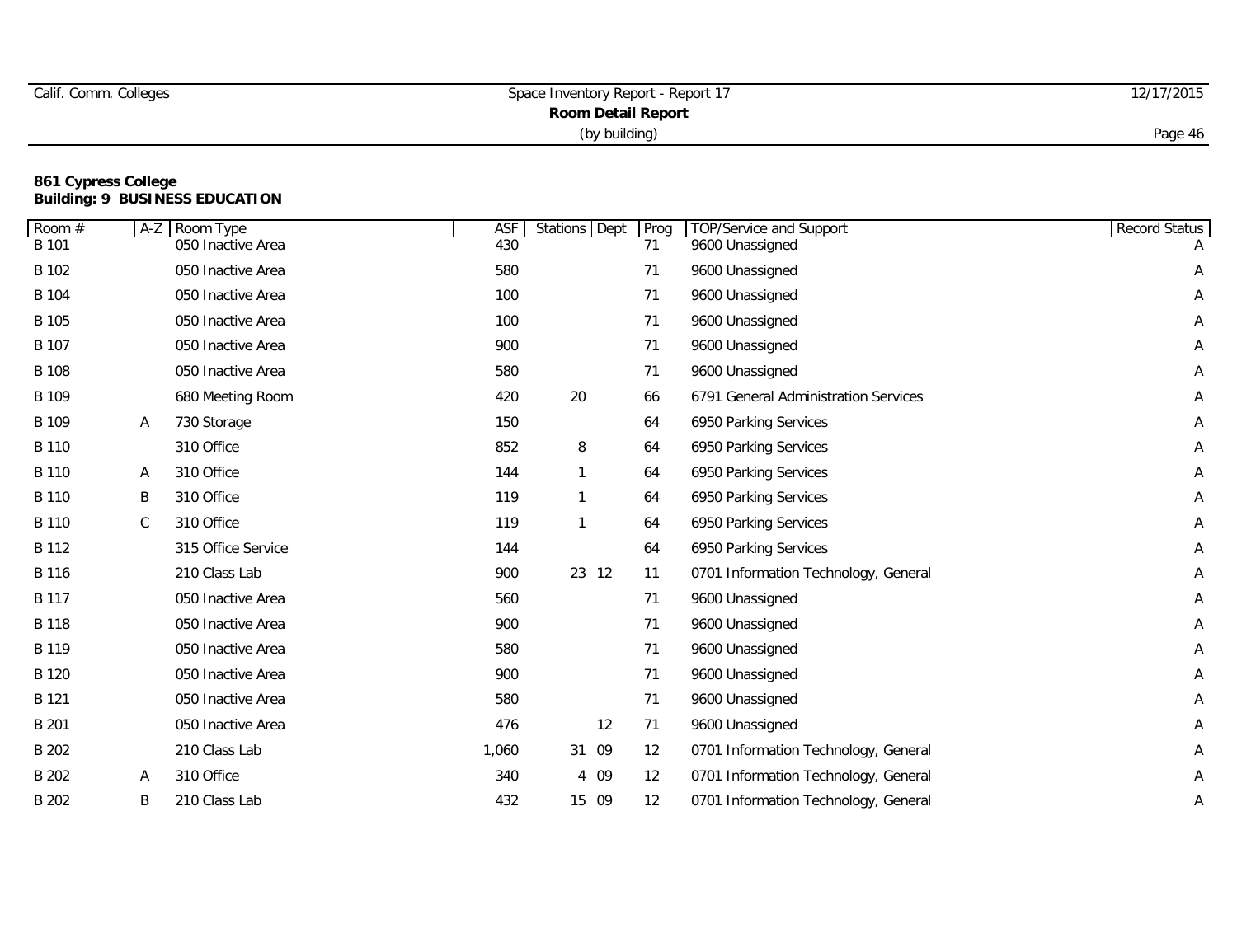| Calif. Comm. Colleges | Space Inventory Report - Report 17 | 12/17/2015 |
|-----------------------|------------------------------------|------------|
|                       | Room Detail Report                 |            |
|                       | (by building)                      | Page 47    |

| Room $#$ | $A-Z$ | Room Type               | <b>ASF</b> | Stations | Dept | Prog | TOP/Service and Support              | Record Status |
|----------|-------|-------------------------|------------|----------|------|------|--------------------------------------|---------------|
| B 203    |       | 110 Classroom           | 1,200      | 110 09   |      | 11   | 0099 General Assignment              |               |
| B 203    | Α     | 115 Classroom Service   | 92         |          | 09   | 11   | 0099 General Assignment              | Α             |
| B 203    | B     | 115 Classroom Service   | 192        |          | 09   | 11   | 0099 General Assignment              | А             |
| B 204    |       | 210 Class Lab           | 583        | 31 09    |      | 12   | 0701 Information Technology, General | Α             |
| B 205    |       | 210 Class Lab           | 445        | 19 09    |      | 12   | 0701 Information Technology, General | Α             |
| B 206    | 01    | 310 Office              | 113        | 2 12     |      | 11   | 0099 General Assignment              | A             |
| B 206    | 02    | 650 Lounge              | 168        |          | 09   | 11   | 0099 General Assignment              | Α             |
| B 206    | 05    | 310 Office              | 57         | 1 09     |      | 11   | 0099 General Assignment              | A             |
| B 206    | 06    | 310 Office              | 55         | 1 09     |      | 11   | 0099 General Assignment              | Α             |
| B 206    | 07    | 310 Office              | 58         | 1 09     |      | 11   | 0099 General Assignment              | Α             |
| B 206    | 08    | 310 Office              | 231        | 4 0 9    |      | 11   | 0099 General Assignment              | A             |
| B 206    | 09    | 310 Office              | 54         | 1 09     |      | 11   | 0099 General Assignment              | Α             |
| B 206    | 10    | 310 Office              | 55         | 1 09     |      | 11   | 0099 General Assignment              | Α             |
| B 206    | 11    | 310 Office              | 55         | 1 09     |      | 11   | 0099 General Assignment              | Α             |
| B 206    | 12    | 310 Office              | 55         | 1 09     |      | 11   | 0099 General Assignment              | Α             |
| B 206    | 13    | 310 Office              | 55         | 1 09     |      | 11   | 0099 General Assignment              | Α             |
| B 206    | 14    | 310 Office              | 55         | 1 09     |      | 11   | 0099 General Assignment              | Α             |
| B 206    | 15    | 310 Office              | 55         | 1 09     |      | 11   | 0099 General Assignment              | А             |
| B 206    | 16    | 310 Office              | 55         | 1 09     |      | 11   | 0099 General Assignment              | Α             |
| B 206    | 17    | 310 Office              | 56         | 1 09     |      | 11   | 0099 General Assignment              | Α             |
| B 206    | 18    | 315 Office Service      | 55         |          | 12   | 11   | 0099 General Assignment              | А             |
| B 206    | 19    | 310 Office              | 55         | 1 09     |      | 11   | 0099 General Assignment              | A             |
| B 206    | 20    | 715 DP/Computer Service | 55         |          | 09   | 64   | 6780 Management Information Services | Α             |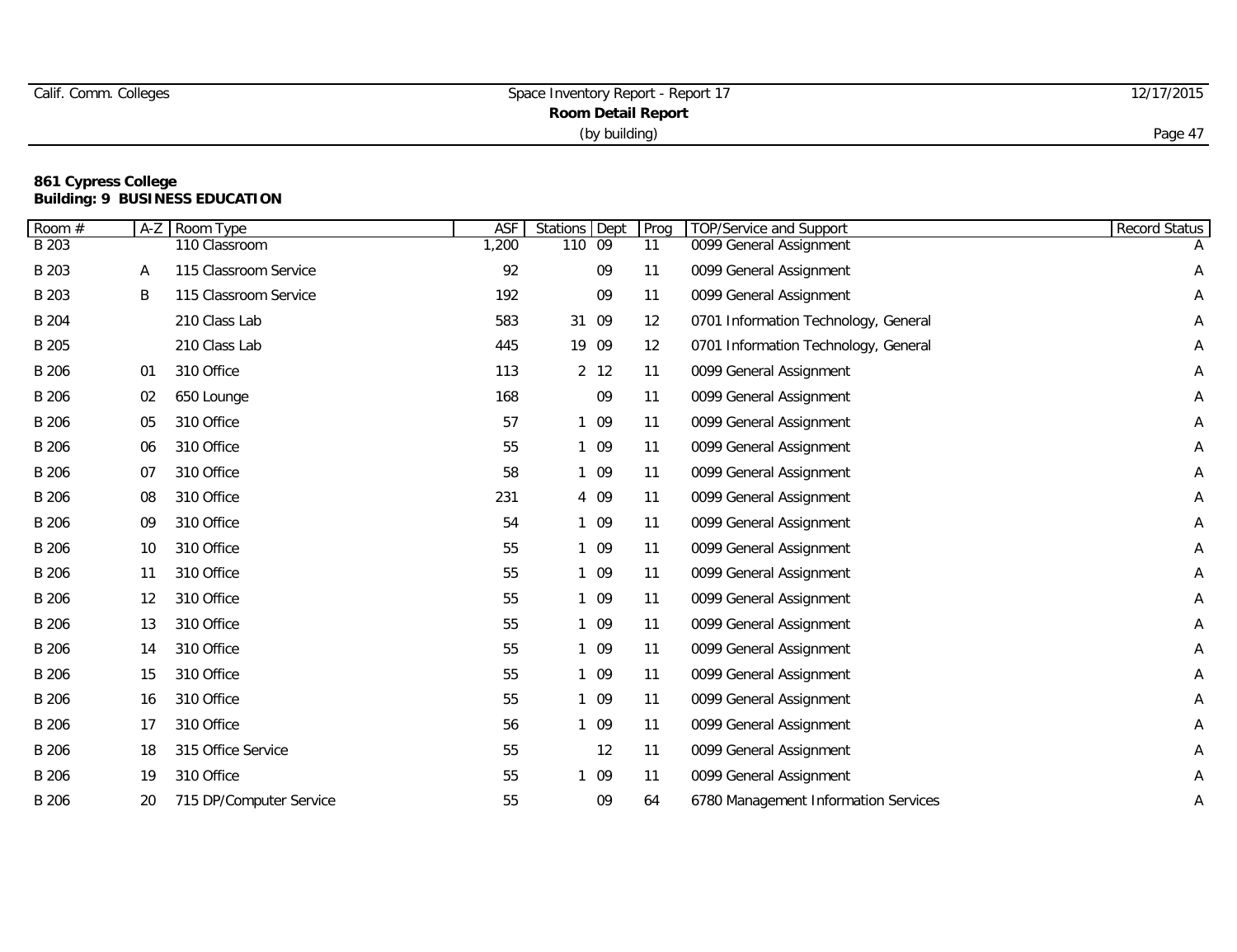| Calif. Comm. Colleges | Space Inventory Report - Report 17 | 12/17/2015 |
|-----------------------|------------------------------------|------------|
|                       |                                    |            |
|                       | (by building)                      | Page 48    |

| Room #       | $A-Z$ | Room Type             | ASF   | <b>Stations</b> | Dept  | Prog | <b>TOP/Service and Support</b>       | Record Status |
|--------------|-------|-----------------------|-------|-----------------|-------|------|--------------------------------------|---------------|
| B 206        | 21    | 310 Office            | 55    |                 | 09    | 11   | 0099 General Assignment              |               |
| B 206        | 22    | 310 Office            | 55    |                 | 1 09  | 11   | 0099 General Assignment              | Α             |
| B 206        | 23    | 310 Office            | 55    |                 | 1 09  | 11   | 0099 General Assignment              | Α             |
| B 206        | 24    | 315 Office Service    | 55    |                 | 1 09  | 11   | 0099 General Assignment              | Α             |
| B 206        | 25    | 315 Office Service    | 113   |                 | 2 09  | 11   | 0099 General Assignment              | Α             |
| B 206        | 26    | 310 Office            | 55    |                 | 1 09  | 11   | 0099 General Assignment              | Α             |
| B 206        | 27    | 310 Office            | 55    |                 | 1 09  | 11   | 0099 General Assignment              | Α             |
| B 206        | A     | 310 Office            | 88    |                 | 1 09  | 46   | 6010 Academic Administration         | Α             |
| B 206        | A1    | 310 Office            | 61    |                 | 1 09  | 46   | 6010 Academic Administration         | Α             |
| B 206        | A2    | 310 Office            | 69    |                 | 1 09  | 46   | 6010 Academic Administration         | Α             |
| B 206        | B     | 310 Office            | 139   |                 | 1 09  | 46   | 6010 Academic Administration         | Α             |
| B 206        | С     | 310 Office            | 68    |                 | 1 09  | 46   | 6010 Academic Administration         | А             |
| B 206        | Е     | 310 Office            | 68    |                 | $121$ | 53   | 6310 Counseling Services             | Α             |
| B 206        | F     | 310 Office            | 69    | 1               | 21    | 53   | 6310 Counseling Services             | Α             |
| B 206        | G     | 655 Lounge Service    | 75    |                 | 09    | 11   | 0099 General Assignment              | Α             |
| B 206        | H     | 680 Meeting Room      | 273   |                 | 8 0 9 | 11   | 0099 General Assignment              | Α             |
| B 304        |       | 110 Classroom         | 1,008 |                 | 40 09 | 11   | 0099 General Assignment              | Α             |
| B 305        |       | 210 Class Lab         | 1,015 |                 | 30 09 | 11   | 0701 Information Technology, General | Α             |
| B 306        |       | 110 Classroom         | 957   |                 | 40 09 | 11   | 0099 General Assignment              | Α             |
| B 306        | Α     | 115 Classroom Service | 100   |                 | 9     | 11   | 0099 General Assignment              | Α             |
| <b>B</b> 306 | Β     | 115 Classroom Service | 100   |                 | 9     | 11   | 0099 General Assignment              | Α             |
| B 307        |       | 730 Storage           | 385   |                 |       | 64   | 6770 Logistical Services             | Α             |
| B 308        |       | 110 Classroom         | 590   |                 | 35 09 | 11   | 0099 General Assignment              | Α             |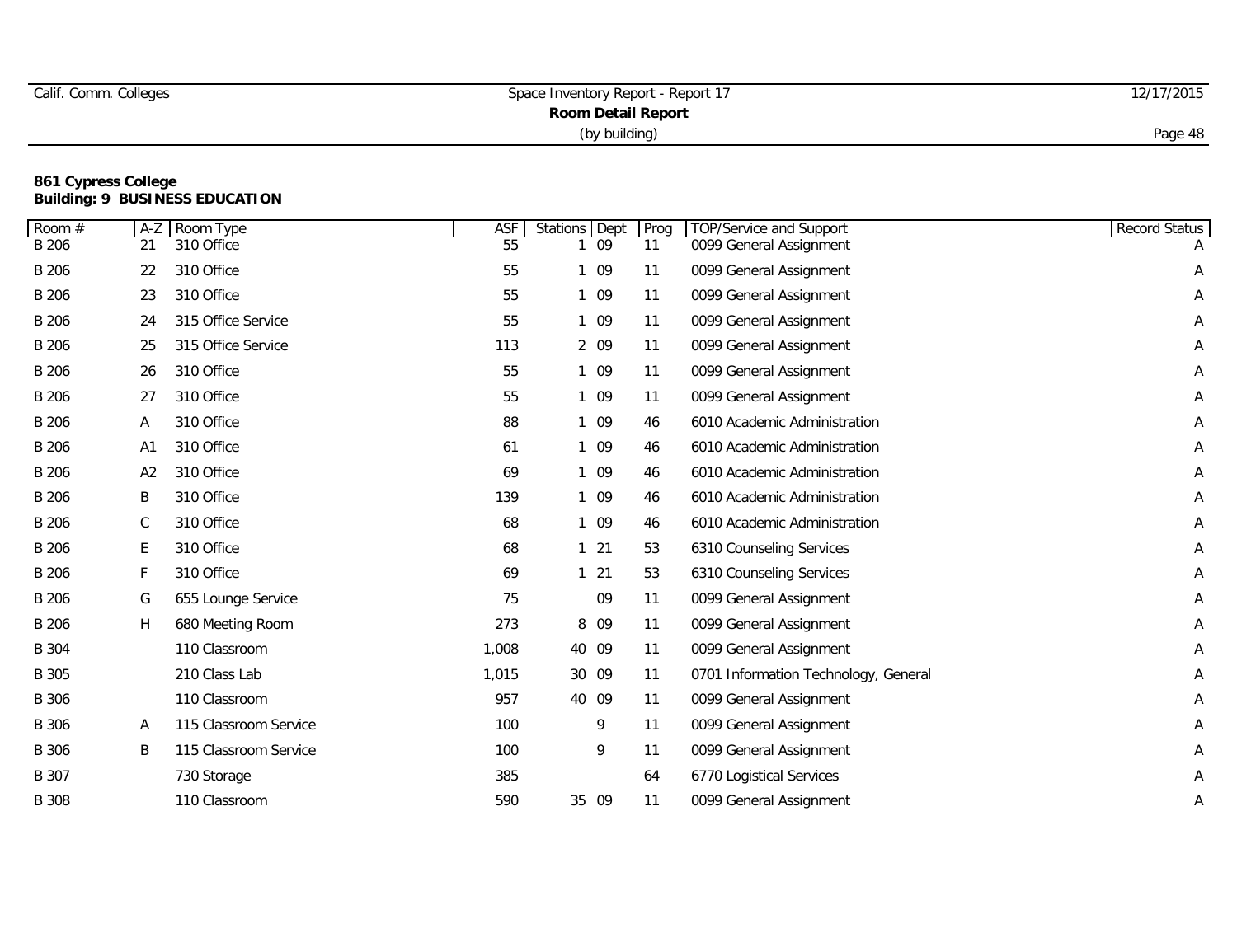| Calif. Comm. Colleges | Space Inventory Report - Report 17 | 12/17/2015 |
|-----------------------|------------------------------------|------------|
|                       | <b>Room Detail Report</b>          |            |
|                       | (by building)                      | Page 49    |

| Room #                 |   | A-Z Room Type         | ASF    | Stations Dept |       | Prog | TOP/Service and Support | <b>Record Status</b> |
|------------------------|---|-----------------------|--------|---------------|-------|------|-------------------------|----------------------|
| B 309                  |   | 050 Inactive Area     | 588    | 40 09         |       | 71   | 9600 Unassigned         | $\mathsf{A}$         |
| B 310                  |   | 410 Read/Study Room   | 385    |               | 25 23 | 41   | 6120 Library            | Α                    |
| B 311                  |   | 110 Classroom         | 740    |               | 30 09 | 11   | 0099 General Assignment | Α                    |
| B 316                  |   | 110 Classroom         | 1,172  |               | 47 09 | 11   | 0099 General Assignment | A                    |
| B 317                  |   | 110 Classroom         | 980    |               | 40 09 | 11   | 0099 General Assignment | A                    |
| B 317                  | A | 115 Classroom Service | 80     |               | 9     | 11   | 0099 General Assignment | Α                    |
| B 317                  | B | 115 Classroom Service | 80     |               | 9     | 11   | 0099 General Assignment | A                    |
| B 318                  |   | 110 Classroom         | 924    |               | 37 09 | 11   | 0099 General Assignment | A                    |
| B 319                  |   | 110 Classroom         | 985    |               | 39 09 | 11   | 0099 General Assignment | A                    |
| B 319                  | A | 115 Classroom Service | 130    |               | 9     | 11   | 0099 General Assignment | A                    |
| B 319                  | B | 115 Classroom Service | 130    |               | 9     | 11   | 0099 General Assignment | Α                    |
| B 320                  |   | 110 Classroom         | 1,176  | 47 09         |       | 11   | 0099 General Assignment | Α                    |
| <b>Total Rooms: 81</b> |   |                       | 28,098 | 756           |       |      |                         |                      |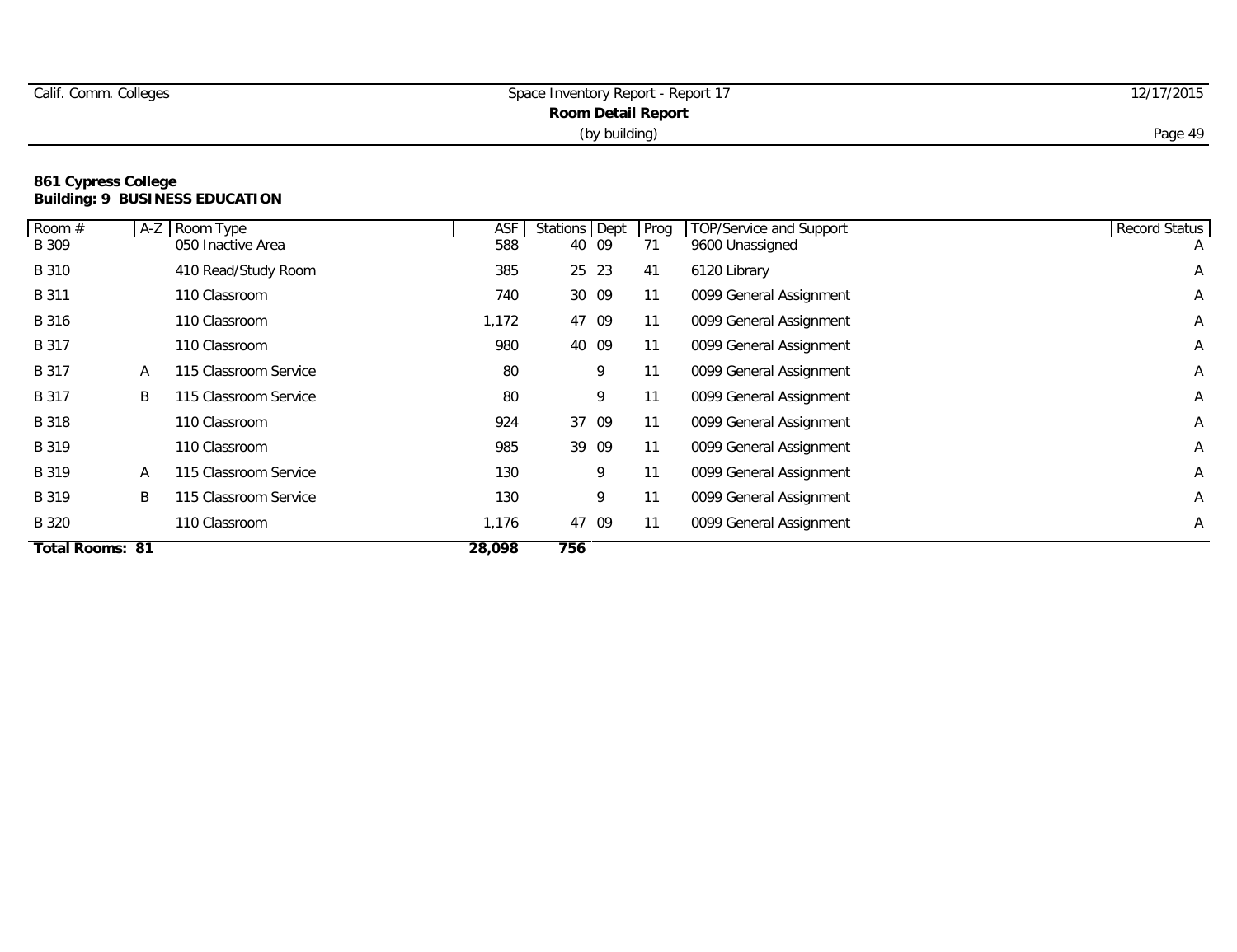| Calif. Comm. Colleges | Space Inventory Report - Report 17 | 12/17/2015 |
|-----------------------|------------------------------------|------------|
|                       |                                    |            |
|                       | (by building)                      | Page 50    |

#### **861 Cypress College Building: 10 TECH ED I**

| Room#         | $A-Z$ | Room Type             | ASF   | <b>Stations</b> | Dept  | Prog              | <b>TOP/Service and Support</b>  | Record Status |
|---------------|-------|-----------------------|-------|-----------------|-------|-------------------|---------------------------------|---------------|
| <b>TE 102</b> |       | 210 Class Lab         | 100   |                 | 26    | 12                | 0948 Automotive Technology      |               |
| <b>TE 104</b> |       | 210 Class Lab         | 481   |                 | 24 26 | 12                | 0948 Automotive Technology      | A             |
| <b>TE 105</b> |       | 210 Class Lab         | 5,351 |                 | 26 26 | 12                | 0948 Automotive Technology      | A             |
| TE 105        | A     | 210 Class Lab         | 724   |                 | 24 26 | 12                | 0948 Automotive Technology      | Α             |
| TE 105        | Β     | 210 Class Lab         | 782   |                 | 24 26 | 12                | 0948 Automotive Technology      | Α             |
| <b>TE 105</b> | С     | 730 Storage           | 125   |                 | 26    | 12                | 0948 Automotive Technology      | A             |
| TE 105        | D     | 215 Class Lab Service | 236   |                 | 26    | 12                | 0948 Automotive Technology      | A             |
| <b>TE 105</b> | E.    | 215 Class Lab Service | 515   |                 | 3 26  | 12                | 0948 Automotive Technology      | A             |
| <b>TE 105</b> | F     | 730 Storage           | 211   |                 | 26    | 64                | 0948 Automotive Technology      | A             |
| TE 105        | G     | 730 Storage           | 139   |                 | 26    | 12                | 0948 Automotive Technology      | Α             |
| <b>TE 105</b> | H     | 680 Meeting Room      | 282   |                 | 6 26  | 12                | 0948 Automotive Technology      | Α             |
| <b>TE 105</b> |       | 730 Storage           | 96    |                 | 26    | $12 \overline{ }$ | 0948 Automotive Technology      | A             |
| <b>TE 106</b> |       | 215 Class Lab Service | 215   |                 | 26    | 12                | 0948 Automotive Technology      | A             |
| <b>TE 107</b> |       | 315 Office Service    | 95    |                 | 26    | 12                | 0948 Automotive Technology      | A             |
| <b>TE 109</b> |       | 215 Class Lab Service | 160   |                 | 26    | 12                | 0948 Automotive Technology      | A             |
| <b>TE 110</b> |       | 210 Class Lab         | 5,912 |                 | 22 26 | 12                | 0949 Automotive Collison Repair | Α             |
| <b>TE 110</b> | B     | 730 Storage           | 96    |                 | 26    | 12                | 0949 Automotive Collison Repair | Α             |
| <b>TE 110</b> | С     | 215 Class Lab Service | 173   |                 | 26    | 12                | 0949 Automotive Collison Repair | A             |
| <b>TE 110</b> | F     | 215 Class Lab Service | 336   |                 | 26    | 12                | 0949 Automotive Collison Repair | A             |
| <b>TE 111</b> |       | 210 Class Lab         | 470   |                 | 24 26 | 12                | 0949 Automotive Collison Repair | A             |
| <b>TE 112</b> |       | 310 Office            | 205   |                 | 3 26  | 12                | 0949 Automotive Collison Repair | Α             |
| <b>TE 113</b> |       | 210 Class Lab         | 574   |                 | 15 26 | $12 \overline{ }$ | 0949 Automotive Collison Repair | Α             |
| <b>TE 200</b> |       | 110 Classroom         | 973   |                 | 44 26 | 12                | 0099 General Assignment         | Α             |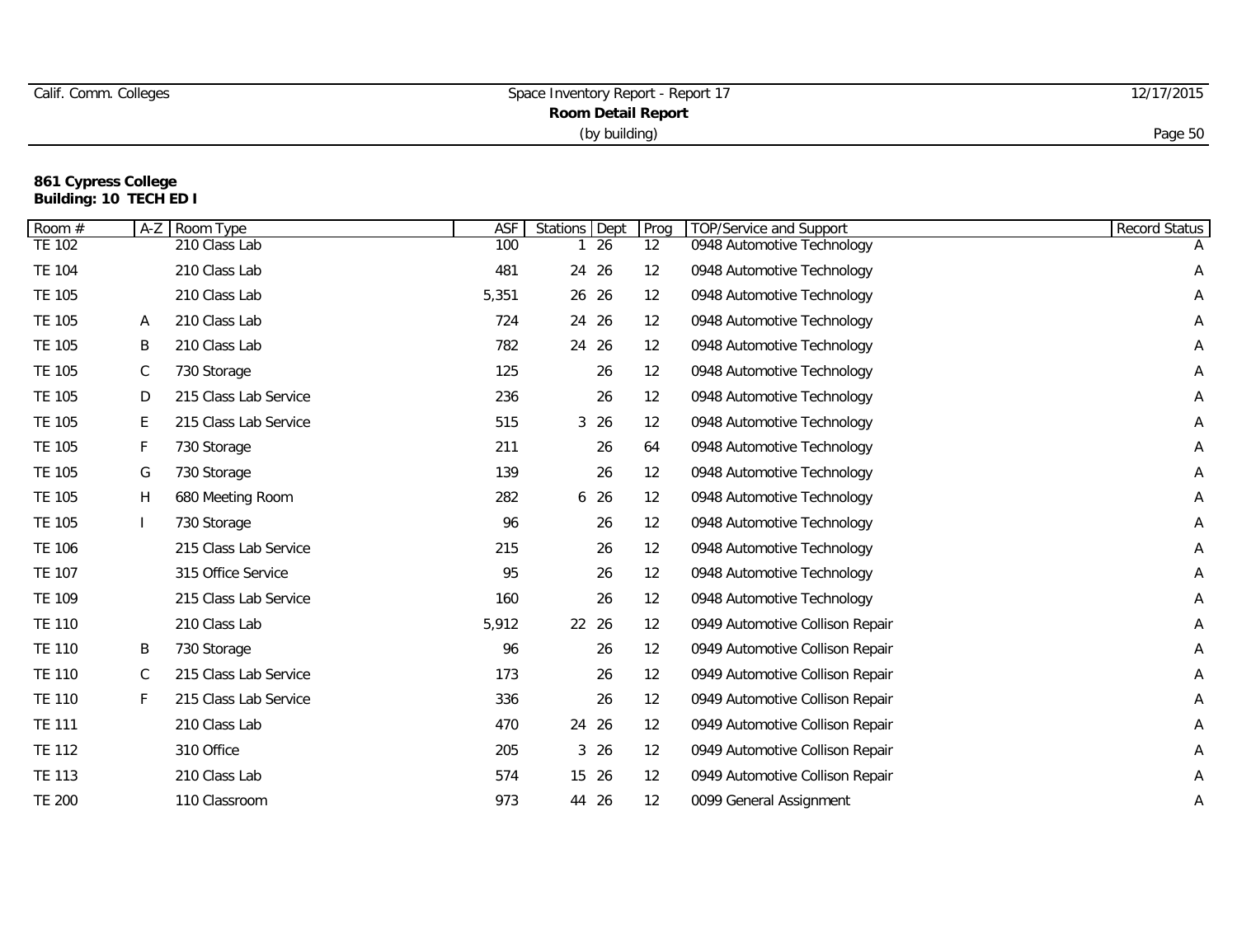| Calif. Comm. Colleges     | Space Inventory Report - Report 17 | 12/17/2015 |  |  |  |  |
|---------------------------|------------------------------------|------------|--|--|--|--|
| <b>Room Detail Report</b> |                                    |            |  |  |  |  |
|                           | (by building)                      | Page 5     |  |  |  |  |

#### **861 Cypress College Building: 10 TECH ED I**

| Room #        | $A-Z$ | Room Type                | <b>ASF</b> | <b>Stations</b> Dept |              | Prog | <b>TOP/Service and Support</b>            | Record Status |
|---------------|-------|--------------------------|------------|----------------------|--------------|------|-------------------------------------------|---------------|
| <b>TE 202</b> |       | 310 Office               | 529        |                      | 2 26         | 46   | 6010 Academic Administration              |               |
| <b>TE 203</b> |       | 310 Office               | 131        |                      | 126          | 46   | 6010 Academic Administration              | Α             |
| <b>TE 204</b> |       | 310 Office               | 139        |                      | 2 26         | 12   | 0099 General Assignment                   | A             |
| <b>TE 205</b> |       | 310 Office               | 150        |                      | $1 \quad 21$ | 53   | 6310 Counseling Services                  | А             |
| TE 206        |       | 310 Office               | 142        |                      | $1 \t21$     | 12   | 0099 General Assignment                   | Α             |
| <b>TE 207</b> |       | 310 Office               | 207        |                      | 126          | 46   | 6010 Academic Administration              | Α             |
| <b>TE 208</b> |       | 310 Office               | 139        |                      | 126          | 12   | 0099 General Assignment                   | Α             |
| <b>TE 209</b> |       | 310 Office               | 135        |                      | 2 26         | 12   | 0099 General Assignment                   | A             |
| <b>TE 210</b> |       | 310 Office               | 140        |                      | 2 26         | 12   | 0099 General Assignment                   | Α             |
| <b>TE 212</b> |       | 310 Office               | 181        |                      | 2 26         | 11   | 0099 General Assignment                   | Α             |
| <b>TE 214</b> |       | 210 Class Lab            | 690        |                      | 28 26        | 11   | 4900 Interdisciplinary Studies            | Α             |
| <b>TE 216</b> |       | 110 Classroom            | 584        |                      | 40 26        | 12   | 0099 General Assignment                   | Α             |
| <b>TE 217</b> |       | 730 Storage              | 124        |                      | 26           | 12   | 0950 Aeronautical and Aviation Technology | А             |
| <b>TE 218</b> |       | 210 Class Lab            | 456        |                      | 15 26        | 11   | 0950 Aeronautical and Aviation Technology | А             |
| <b>TE 220</b> |       | 110 Classroom            | 726        |                      | 45 26        | 12   | 0099 General Assignment                   | A             |
| <b>TE 222</b> |       | 210 Class Lab            | 876        |                      | 6 26         | 12   | 1012 Applied Photography                  | Α             |
| <b>TE 222</b> | A     | 215 Class Lab Service    | 180        |                      | 26           | 12   | 1012 Applied Photography                  | Α             |
| <b>TE 224</b> |       | 310 Office               | 300        |                      | 2 26         | 46   | 6010 Academic Administration              | А             |
| <b>TE 226</b> |       | 650 Lounge               | 283        |                      | 8 26         | 66   | 6750 Staff Development                    | Α             |
| <b>TE 229</b> |       | 310 Office               | 105        |                      | 126          | 11   | 0099 General Assignment                   | Α             |
| <b>TE 232</b> |       | 230 Individual Study Lab | 362        |                      | 6 26         | 12   | 1012 Applied Photography                  | Α             |
| <b>TE 233</b> |       | 230 Individual Study Lab | 500        |                      | 8 26         | 12   | 1012 Applied Photography                  | Α             |
| <b>TE 234</b> |       | 230 Individual Study Lab | 488        |                      | 8 26         | 12   | 1012 Applied Photography                  | Α             |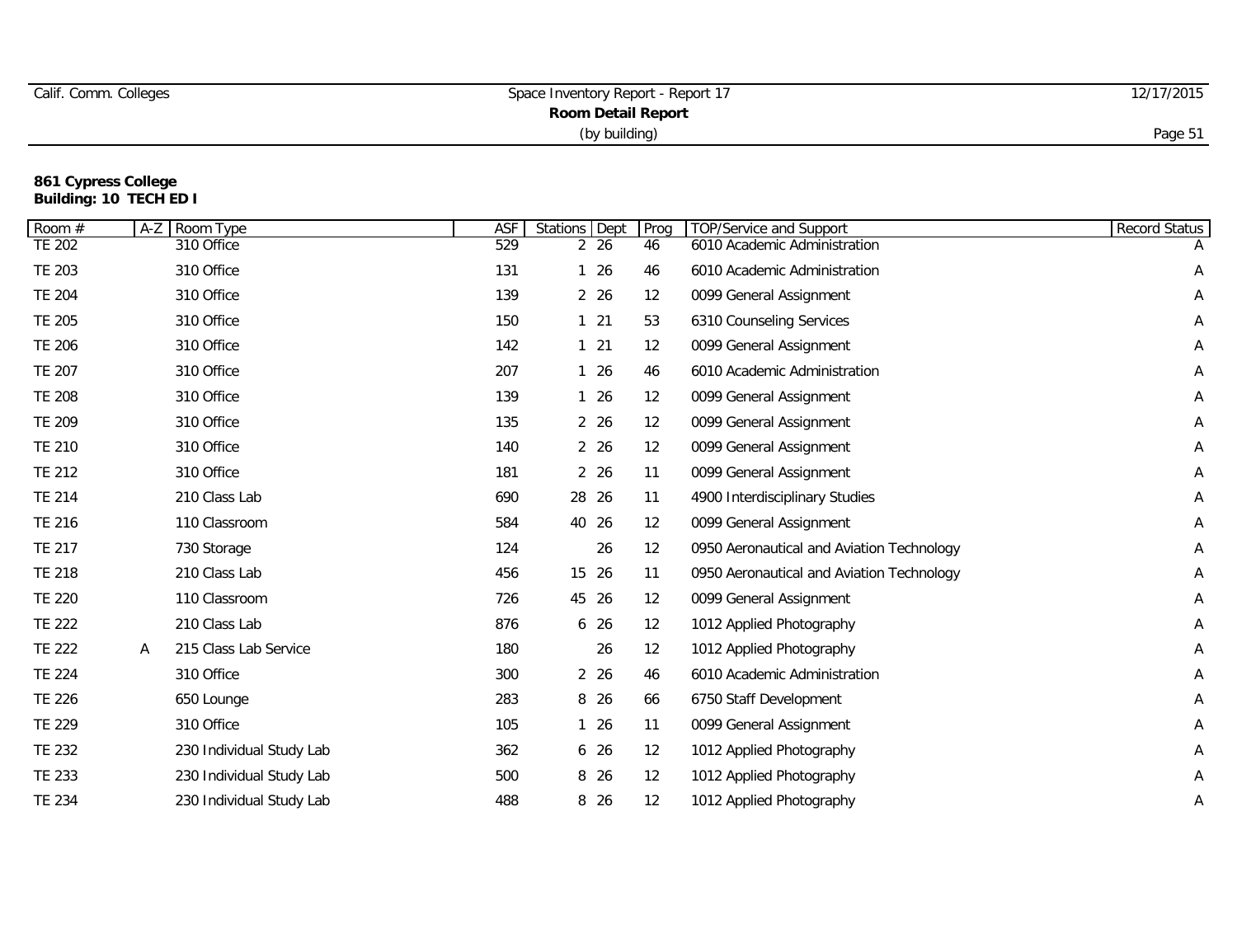| Calif. Comm. Colleges | Space Inventory Report - Report 17 | 12/17/2015 |
|-----------------------|------------------------------------|------------|
|                       | Room Detail Report                 |            |
|                       | (by building)                      | Page 52    |

## **861 Cypress College Building: 10 TECH ED I**

| Total Rooms: 64 |                            | 29,543     | 455           |      |                                |                      |
|-----------------|----------------------------|------------|---------------|------|--------------------------------|----------------------|
| <b>TE 254</b>   | 050 Inactive Area          | 84         | 26            | 71   | 9600 Unassigned                | A                    |
| <b>TE 253</b>   | 050 Inactive Area          | 84         | 26            | 71   | 9600 Unassigned                | Α                    |
| <b>TE 252</b>   | 230 Individual Study Lab   | 84         | 126           | 12   | 1012 Applied Photography       | A                    |
| <b>TE 251</b>   | 230 Individual Study Lab   | 84         | 126           | 12   | 1012 Applied Photography       | A                    |
| <b>TE 250</b>   | 230 Individual Study Lab   | 84         | 126           | 12   | 1012 Applied Photography       | A                    |
| <b>TE 248</b>   | 230 Individual Study Lab   | 43         | 126           | 12   | 1012 Applied Photography       | A                    |
| <b>TE 247</b>   | 230 Individual Study Lab   | 43         | 126           | 12   | 1012 Applied Photography       | A                    |
| <b>TE 246</b>   | 230 Individual Study Lab   | 43         | 126           | 12   | 1012 Applied Photography       | A                    |
| <b>TE 245</b>   | 230 Individual Study Lab   | 43         | 126           | 12   | 1012 Applied Photography       | A                    |
| <b>TE 244</b>   | 235 Individual Lab Service | 504        | 26            | 12   | 1012 Applied Photography       | A                    |
| <b>TE 243</b>   | 310 Office                 | 186        | 2 26          | 12   | 1012 Applied Photography       | A                    |
| <b>TE 242</b>   | 110 Classroom              | 775        | 30 26         | 12   | 0099 General Assignment        | A                    |
| <b>TE 241</b>   | 230 Individual Study Lab   | 347        | 126           | 12   | 1012 Applied Photography       | A                    |
| <b>TE 240</b>   | 230 Individual Study Lab   | 95         | 126           | 12   | 1012 Applied Photography       | A                    |
| <b>TE 239</b>   | 230 Individual Study Lab   | 93         | 126           | 12   | 1012 Applied Photography       | A                    |
| <b>TE 237</b>   | 230 Individual Study Lab   | 126        | 2 26          | 12   | 1012 Applied Photography       | Α                    |
| <b>TE 236</b>   | 230 Individual Study Lab   | 715        | 13 26         | 12   | 1012 Applied Photography       | Α                    |
| <b>TE 235</b>   | 235 Individual Lab Service | 292        | 26            | 12   | 1012 Applied Photography       |                      |
| Room $#$        | Room Type<br>$A-Z$         | <b>ASF</b> | Stations Dept | Prog | <b>TOP/Service and Support</b> | <b>Record Status</b> |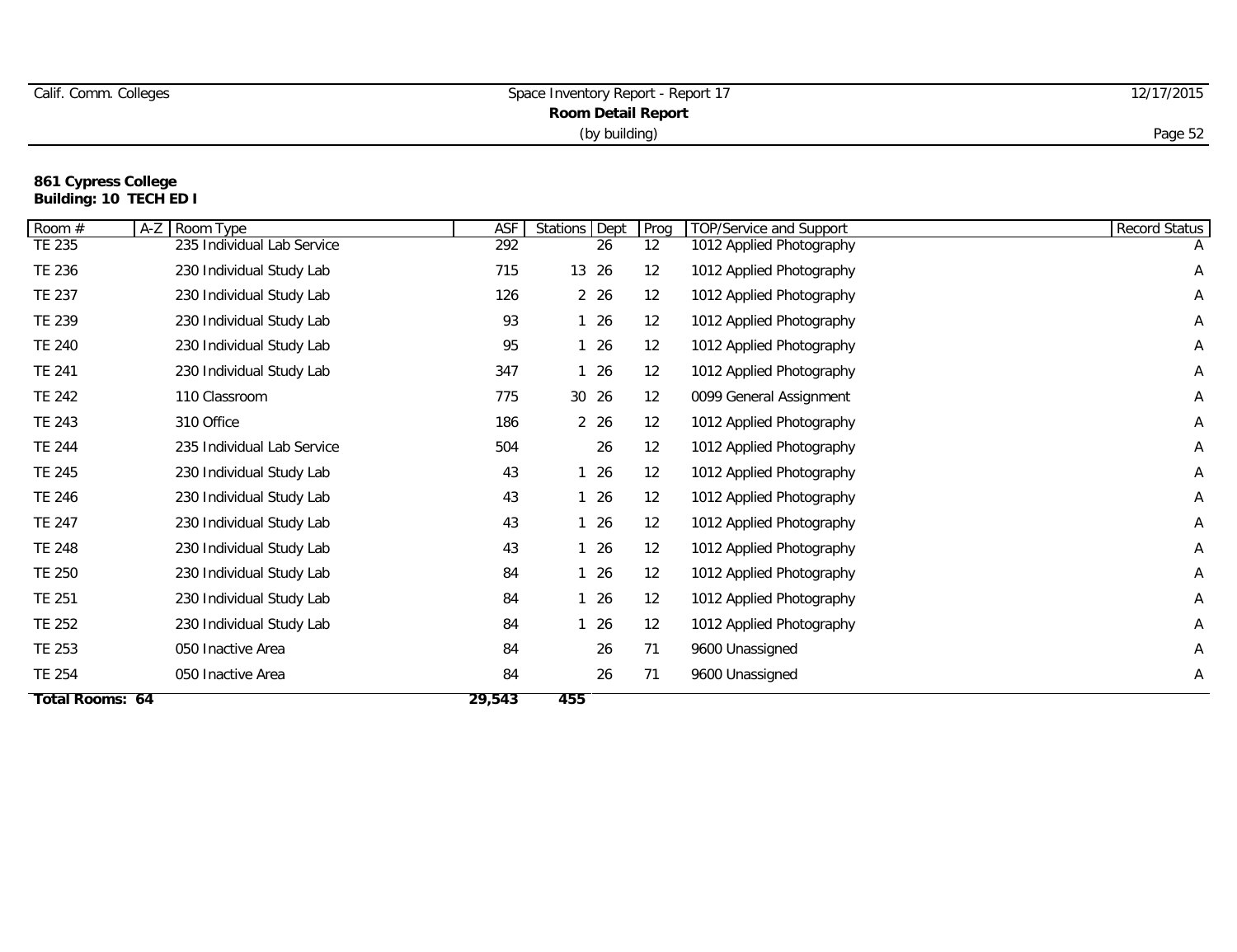| Calif. Comm. Colleges     | Space Inventory Report - Report 17 | 12/17/2015 |  |  |  |
|---------------------------|------------------------------------|------------|--|--|--|
| <b>Room Detail Report</b> |                                    |            |  |  |  |
|                           | (by building)                      | Page 53    |  |  |  |

### **861 Cypress College Building: 11 GYM II - MENS**

| Room #             | $A-Z$ | Room Type                        | ASF    | Stations Dept   |    | Prog | TOP/Service and Support      | Record Status |
|--------------------|-------|----------------------------------|--------|-----------------|----|------|------------------------------|---------------|
| G2 100             |       | 880 Public Waiting               | 140    | 5 21            |    | 55   | 6440 Health Services         |               |
| G <sub>2</sub> 101 |       | 895 Health Care Service          | 103    | 2 21            |    | 55   | 6440 Health Services         | Α             |
| G2 101             | A     | 310 Office                       | 115    | 2 <sub>21</sub> |    | 55   | 6440 Health Services         | Α             |
| G <sub>2</sub> 101 | Β     | 650 Lounge                       | 97     | 4 21            |    | 55   | 6440 Health Services         | Α             |
| G2 101             | C     | 850 Treatment                    | 92     | 121             |    | 55   | 6440 Health Services         | Α             |
| G2 101             | D     | 870 Supplies                     | 27     |                 | 21 | 55   | 6440 Health Services         | A             |
| G2 101             | E.    | 820 Patient Bath                 | 20     |                 | 21 | 55   | 6440 Health Services         | Α             |
| G2 101             | F     | 860 Service Laboratory           | 89     |                 | 21 | 55   | 6440 Health Services         | Α             |
| G <sub>2</sub> 101 | G     | 830 Nurse Station                | 89     | $1 \quad 21$    |    | 55   | 6440 Health Services         | Α             |
| G2 101             | H     | 850 Treatment                    | 137    | $1 \quad 21$    |    | 55   | 6440 Health Services         | Α             |
| G2 101             | J     | 850 Treatment                    | 137    | $1 \quad 21$    |    | 55   | 6440 Health Services         | Α             |
| G2 101             | K.    | 850 Treatment                    | 89     | $1 \quad 21$    |    | 55   | 6440 Health Services         | Α             |
| G2 103             |       | 525 Athletic/Physical Ed Service | 560    |                 | 25 | 12   | 0835 Physical Education      | Α             |
| G <sub>2</sub> 103 | Β     | 525 Athletic/Physical Ed Service | 90     |                 | 25 | 12   | 0835 Physical Education      | Α             |
| G2 107             |       | 310 Office                       | 2,800  | 20 25           |    | 12   | 0835 Physical Education      | Α             |
| G <sub>2</sub> 107 | A     | 310 Office                       | 135    | 1 25            |    | 53   | 6310 Counseling Services     | Α             |
| G <sub>2</sub> 107 | Β     | 525 Athletic/Physical Ed Service | 115    | 125             |    | 12   | 0835 Physical Education      | Α             |
| G2 107             | C     | 310 Office                       | 185    | 1 25            |    | 46   | 6010 Academic Administration | A             |
| G2 107             | D     | 315 Office Service               | 138    |                 | 25 | 12   | 0835 Physical Education      | A             |
| G <sub>2</sub> 121 |       | 525 Athletic/Physical Ed Service | 1,079  |                 | 25 | 12   | 0835 Physical Education      | Α             |
| G2 122             |       | 520 Athletics/Physical Education | 16,107 |                 | 25 | 12   | 0835 Physical Education      | Α             |
| G <sub>2</sub> 122 | A     | 525 Athletic/Physical Ed Service | 68     |                 | 25 | 12   | 0835 Physical Education      | Α             |
| G2 122             | Β     | 525 Athletic/Physical Ed Service | 62     |                 | 25 | 12   | 0835 Physical Education      | Α             |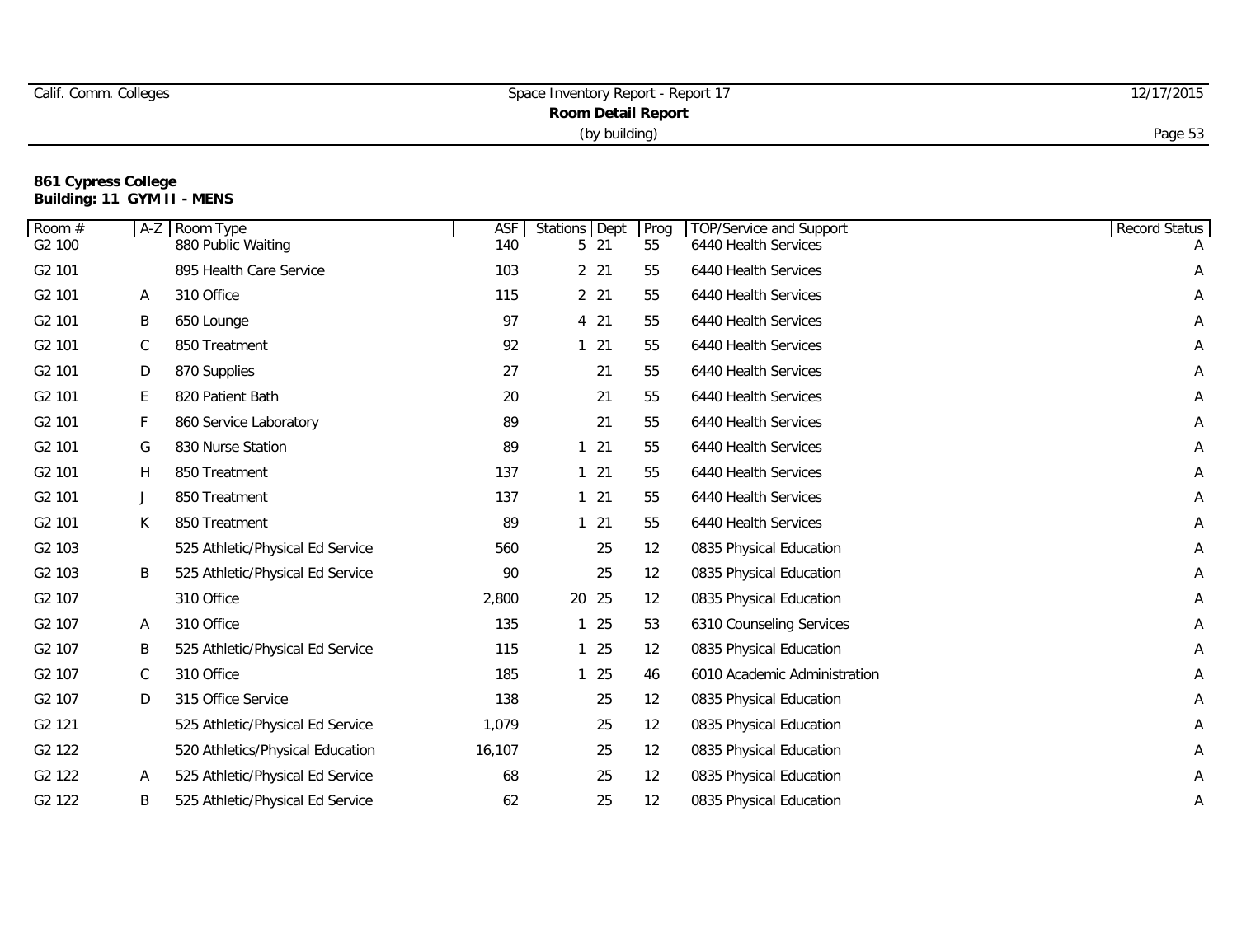| Calif. Comm. Colleges     | Space Inventory Report - Report 17 | 12/17/2015 |  |  |  |  |
|---------------------------|------------------------------------|------------|--|--|--|--|
| <b>Room Detail Report</b> |                                    |            |  |  |  |  |
|                           | (by building)                      | Page 54    |  |  |  |  |

#### **861 Cypress College Building: 11 GYM II - MENS**

| Room #             | $A-Z$ | Room Type                        | <b>ASF</b> | Stations Dept    | Prog              | <b>TOP/Service</b> and Support | <b>Record Status</b> |
|--------------------|-------|----------------------------------|------------|------------------|-------------------|--------------------------------|----------------------|
| G2 122             | C     | 525 Athletic/Physical Ed Service | 62         | $2\overline{25}$ | 12                | 0835 Physical Education        | A                    |
| G2 122             | D     | 525 Athletic/Physical Ed Service | 65         | 25               | 12                | 0835 Physical Education        | Α                    |
| G <sub>2</sub> 123 |       | 520 Athletics/Physical Education | 2,355      | 50<br>25         | $12 \overline{ }$ | 0835 Physical Education        | Α                    |
| G2 124             |       | 050 Inactive Area                | 4,353      | 0                | 71                | 9600 Unassigned                | A                    |
| G <sub>2</sub> 125 |       | 210 Class Lab                    | 1,954      | 33<br>24         | 11                | 1008 Dance                     | Α                    |
| G2 204             |       | 050 Inactive Area                | 432        | 21               | 71                | 9600 Unassigned                | Α                    |
| G2 205             |       | 110 Classroom                    | 680        | 34               | 11                | 0099 General Assignment        | A                    |
| G2 206             |       | 050 Inactive Area                | 870        | 43               | 71                | 9600 Unassigned                | Α                    |
| G2 207             |       | 050 Inactive Area                | 650        | 32               | 71                | 9600 Unassigned                | Α                    |
| G2 208             |       | 050 Inactive Area                | 470        | 23               | 71                | 9600 Unassigned                | A                    |
| G <sub>2</sub> 211 | A     | 050 Inactive Area                | 259        |                  | 71                | 9600 Unassigned                | Α                    |
| G <sub>2</sub> 211 | B     | 050 Inactive Area                | 102        |                  | 71                | 9600 Unassigned                | A                    |
| G <sub>2</sub> 211 | C     | 050 Inactive Area                | 17         |                  | 71                | 9600 Unassigned                | Α                    |
| G2 211             | D     | 050 Inactive Area                | 96         |                  | 71                | 9600 Unassigned                | A                    |
| G <sub>2</sub> 211 | E.    | 050 Inactive Area                | 985        |                  | 71                | 9600 Unassigned                | Α                    |
| G <sub>2</sub> 211 |       | 050 Inactive Area                | 61         | $\mathbf 0$      | 71                | 9600 Unassigned                | Α                    |
| G <sub>2</sub> 223 |       | 050 Inactive Area                | 800        | 40               | 71                | 9600 Unassigned                | A                    |
| Total Rooms: 40    |       |                                  | 36,685     | 298              |                   |                                |                      |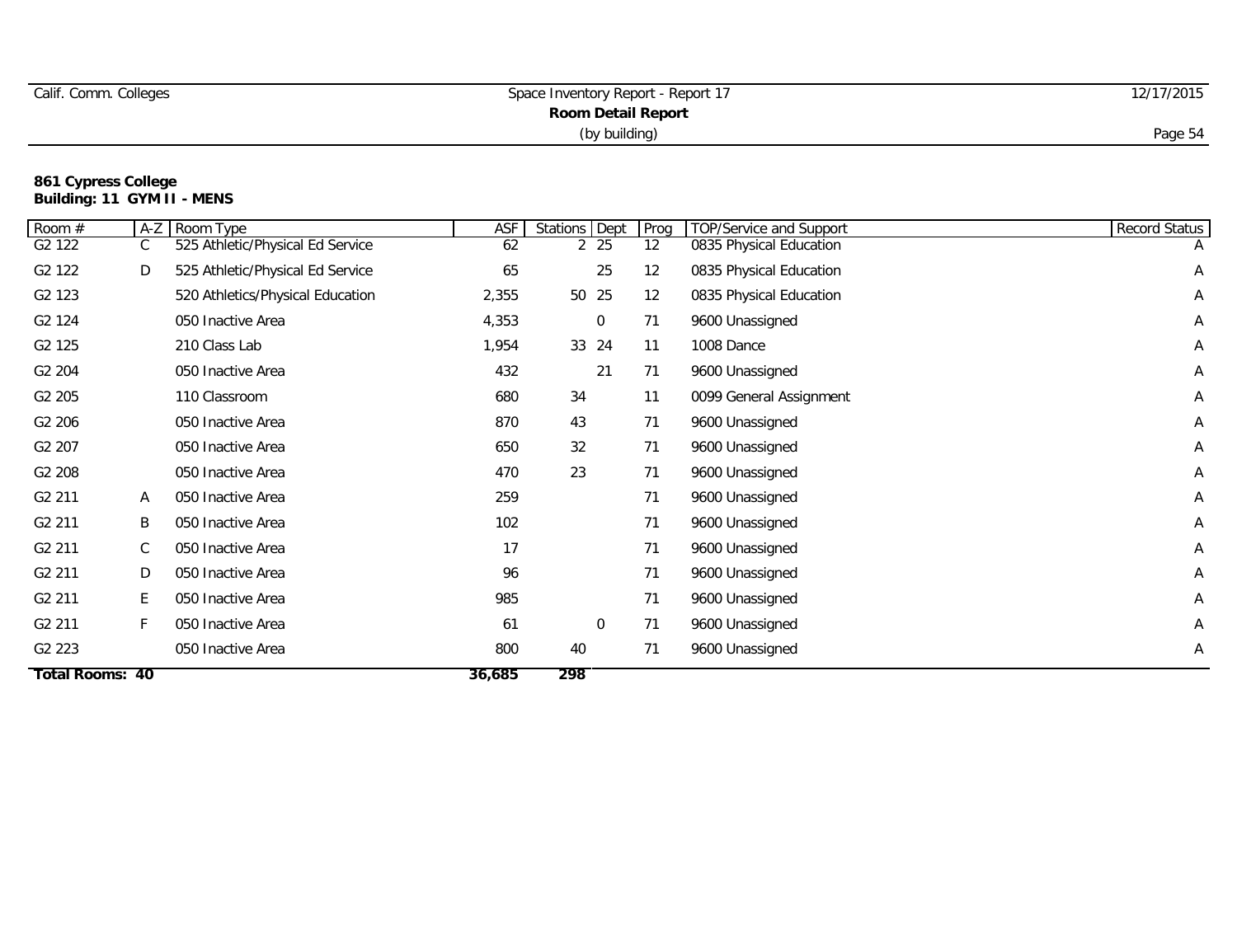| Calif. Comm. Colleges     | Space Inventory Report - Report 17 | 12/17/2015 |  |  |  |  |
|---------------------------|------------------------------------|------------|--|--|--|--|
| <b>Room Detail Report</b> |                                    |            |  |  |  |  |
|                           | (by building)                      | Page 55    |  |  |  |  |

## **861 Cypress College Building: 12 TECH ED II CYPRESS**

| <b>Total Rooms: 20</b>         |   |                                  | 14,127 | 42               |                   |                                |               |
|--------------------------------|---|----------------------------------|--------|------------------|-------------------|--------------------------------|---------------|
| T <sub>2</sub> 131             |   | 730 Storage                      | 248    |                  | 64                | 6770 Logistical Services       | A             |
| T <sub>2</sub> 127             |   | 525 Athletic/Physical Ed Service | 2,517  |                  | 12                | 0835 Physical Education        | Α             |
| T <sub>2</sub> 126             |   | 525 Athletic/Physical Ed Service | 2,603  |                  | $12 \overline{ }$ | 0835 Physical Education        | Α             |
| T2 125                         |   | 525 Athletic/Physical Ed Service | 461    |                  | 12                | 0835 Physical Education        | Α             |
| T <sub>2</sub> 124             |   | 525 Athletic/Physical Ed Service | 467    |                  | 12                | 0835 Physical Education        | Α             |
| T2 123                         |   | 525 Athletic/Physical Ed Service | 471    |                  | 12                | 0835 Physical Education        | Α             |
| T <sub>2</sub> 122             |   | 525 Athletic/Physical Ed Service | 471    |                  | $12 \overline{ }$ | 0835 Physical Education        | Α             |
| T2 121                         |   | 525 Athletic/Physical Ed Service | 472    |                  | 12                | 0835 Physical Education        | Α             |
| T <sub>2</sub> 120             |   | 525 Athletic/Physical Ed Service | 427    |                  | $12 \overline{ }$ | 0835 Physical Education        | Α             |
| T <sub>2</sub> 110             |   | 110 Classroom                    | 1,472  | 40 12            | 12                | 0099 General Assignment        | Α             |
| T <sub>2</sub> 109             |   | 525 Athletic/Physical Ed Service | 586    |                  | $12 \overline{ }$ | 0835 Physical Education        | Α             |
| T <sub>2</sub> 108             |   | 525 Athletic/Physical Ed Service | 473    | 25               | 12                | 0835 Physical Education        | A             |
| T <sub>2</sub> 107             |   | 525 Athletic/Physical Ed Service | 465    | 25               | 12                | 0835 Physical Education        | Α             |
| T <sub>2</sub> 106             |   | 525 Athletic/Physical Ed Service | 466    | 25               | 12                | 0835 Physical Education        | Α             |
| T2 105                         |   | 525 Athletic/Physical Ed Service | 479    |                  | 12                | 0835 Physical Education        | Α             |
| T <sub>2</sub> 104             |   | 525 Athletic/Physical Ed Service | 490    |                  | 12                | 0835 Physical Education        | Α             |
| T <sub>2</sub> 103             |   | 520 Athletics/Physical Education | 692    | 25               | 12                | 0835 Physical Education        | Α             |
| T2 102                         | Β | 525 Athletic/Physical Ed Service | 84     |                  | 12                | 0835 Physical Education        | Α             |
| T <sub>2</sub> 10 <sub>2</sub> | A | 525 Athletic/Physical Ed Service | 83     |                  | $12 \overline{ }$ | 0835 Physical Education        | Α             |
| T <sub>2</sub> 10 <sub>2</sub> |   | 525 Athletic/Physical Ed Service | 700    | 25               | 12                | 0835 Physical Education        |               |
| Room #                         |   | A-Z Room Type                    | ASF    | Stations<br>Dept | Prog              | <b>TOP/Service and Support</b> | Record Status |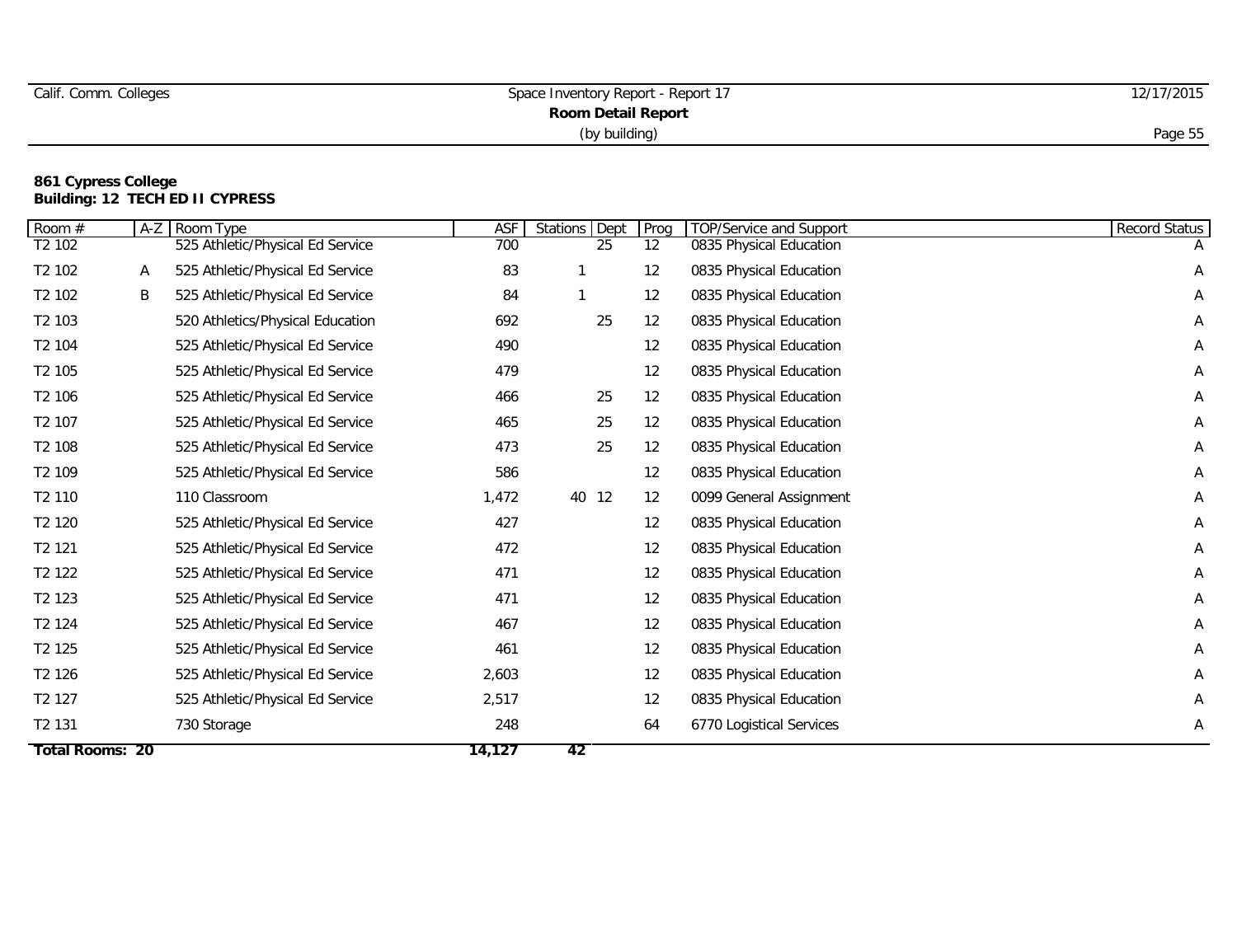| Room #             | $A-Z$ | Room Type             | <b>ASF</b> | Stations Dept |       | Prog              | TOP/Service and Support                      | <b>Record Status</b> |
|--------------------|-------|-----------------------|------------|---------------|-------|-------------------|----------------------------------------------|----------------------|
| T3 102             |       | 110 Classroom         | 1,436      |               | 64 26 | 11                | 0099 General Assignment                      |                      |
| T <sub>3</sub> 103 |       | 310 Office            | 89         |               | 126   | 11                | 0099 General Assignment                      | Α                    |
| T3 105             |       | 310 Office            | 89         |               | 126   | 11                | 0099 General Assignment                      | A                    |
| T3 107             | Α     | 310 Office            | 139        |               | 26    | 12                | 0946 Environmental Control Technology (HVAC) | Α                    |
| T3 107             | B     | 215 Class Lab Service | 133        |               | 26    | 12                | 0946 Environmental Control Technology (HVAC) | Α                    |
| T3 107             | C     | 215 Class Lab Service | 1,157      |               | 26    | 12                | 0946 Environmental Control Technology (HVAC) | Α                    |
| T3 107             | D     | 210 Class Lab         | 1,157      |               | 20 26 | 11                | 0946 Environmental Control Technology (HVAC) | A                    |
| T3 108             |       | 310 Office            | 87         |               | 126   | 11                | 0946 Environmental Control Technology (HVAC) | Α                    |
| T3 109             |       | 310 Office            | 94         |               | 126   | 11                | 0946 Environmental Control Technology (HVAC) | A                    |
| T3 110             |       | 210 Class Lab         | 3,363      |               | 26 26 | $12 \overline{ }$ | 0946 Environmental Control Technology (HVAC) | Α                    |
| T3 110             | A     | 310 Office            | 87         |               | 2 26  | 12                | 0946 Environmental Control Technology (HVAC) | Α                    |
| T <sub>3</sub> 111 |       | 210 Class Lab         | 1,160      |               | 9 26  | 12                | 0946 Environmental Control Technology (HVAC) | A                    |
| T3 112             |       | 210 Class Lab         | 1,061      |               | 5 26  | 12                | 0948 Automotive Technology                   | A                    |
| T3 112             | A     | 215 Class Lab Service | 283        |               | 26    | $12 \overline{ }$ | 0948 Automotive Technology                   | A                    |
| T3 113             |       | 210 Class Lab         | 1,167      |               | 6 26  | 12                | 0948 Automotive Technology                   | Α                    |
| T3 114             |       | 215 Class Lab Service | 280        |               | 26    | 12                | 0946 Environmental Control Technology (HVAC) | Α                    |
| T <sub>3</sub> 115 |       | 210 Class Lab         | 1,465      |               | 9 26  | 12                | 0948 Automotive Technology                   | Α                    |
| T3 117             |       | 215 Class Lab Service | 448        |               | 26    | 12                | 0948 Automotive Technology                   | A                    |
| T3 118             |       | 210 Class Lab         | 2,064      |               | 28 26 | 12                | 0948 Automotive Technology                   | A                    |
| T3 118             | A     | 215 Class Lab Service | 180        |               | 26    | 12                | 0948 Automotive Technology                   | Α                    |
| T3 120             |       | 210 Class Lab         | 1,452      |               | 7 26  | 12                | 0948 Automotive Technology                   | Α                    |
| T3 120             | X     | 210 Class Lab         | 211        | 2             |       | 12                | 0948 Automotive Technology                   | Α                    |
| T3 200             |       | 310 Office            | 3,284      |               | 32 27 | 12                | 1201 Health Occupations, General             | Α                    |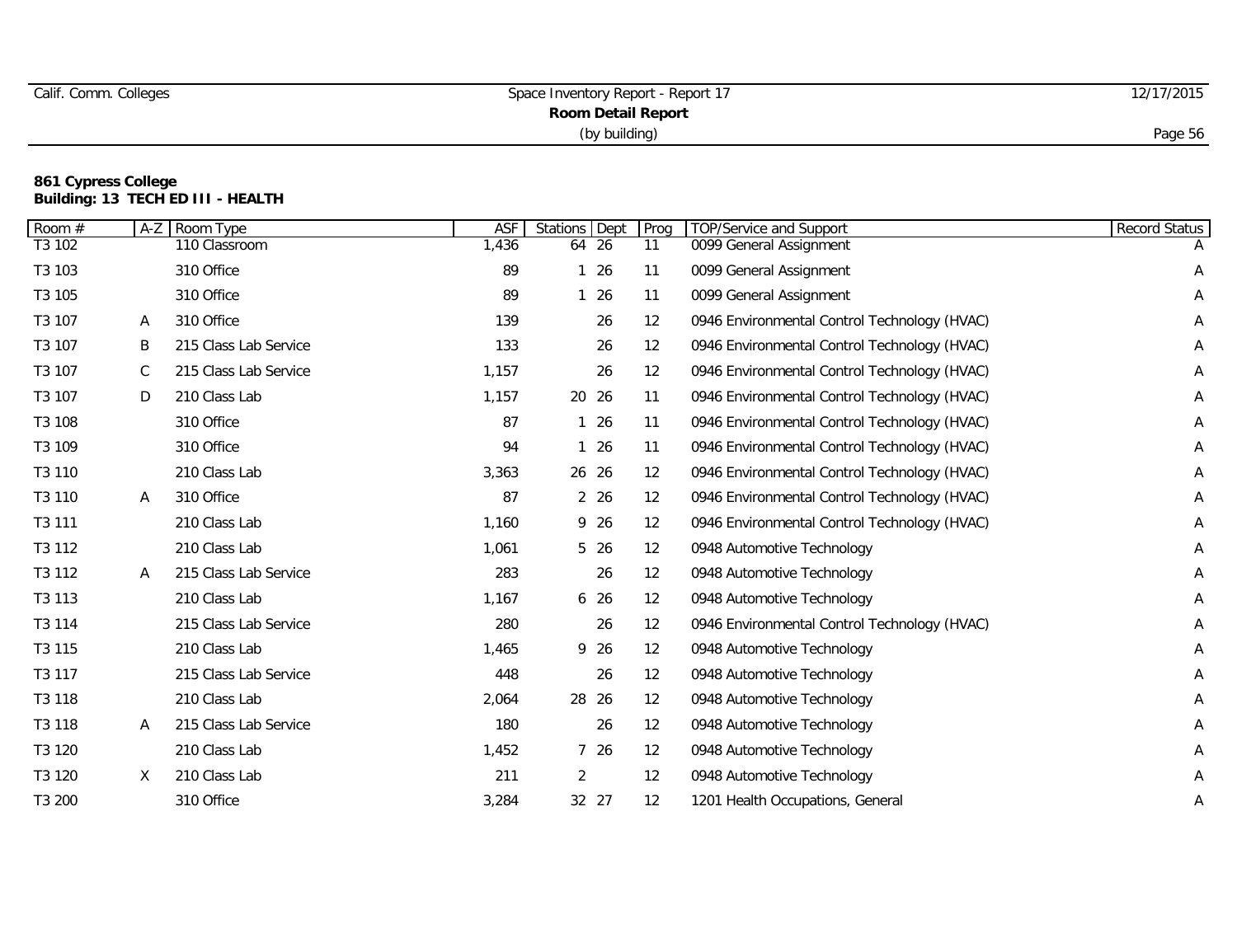| Room # | $A-Z$ | Room Type             | <b>ASF</b> | Stations Dept |              | Prog              | TOP/Service and Support                           | Record Status |
|--------|-------|-----------------------|------------|---------------|--------------|-------------------|---------------------------------------------------|---------------|
| T3 200 | A     | 310 Office            | 139        |               |              | 12                | 1201 Health Occupations, General                  |               |
| T3 200 | Β     | 310 Office            | 139        |               | $1 \t27$     | 46                | 6010 Academic Administration                      | Α             |
| T3 200 | C     | 310 Office            | 97         |               | 127          | $12 \overline{ }$ | 1201 Health Occupations, General                  | Α             |
| T3 200 | D     | 310 Office            | 96         |               | 127          | 12                | 1201 Health Occupations, General                  | Α             |
| T3 200 | E     | 310 Office            | 100        |               | 27           | 12                | 1201 Health Occupations, General                  | Α             |
| T3 200 | F     | 315 Office Service    | 20         |               | 27           | 12                | 1201 Health Occupations, General                  | Α             |
| T3 200 | G     | 315 Office Service    | 20         |               | 27           | 12                | 1201 Health Occupations, General                  | Α             |
| T3 200 | H     | 310 Office            | 113        |               | 27           | 12                | 1201 Health Occupations, General                  | Α             |
| T3 200 |       | 680 Meeting Room      | 176        |               | 8 27         | 63                | 6799 Other General Institutional Support Services | Α             |
| T3 200 | J     | 315 Office Service    | 168        |               | 8 27         | 12                | 1201 Health Occupations, General                  | Α             |
| T3 200 | K     | 680 Meeting Room      | 102        |               | 5 27         | 66                | 6799 Other General Institutional Support Services | Α             |
| T3 201 |       | 680 Meeting Room      | 285        | 12 21         |              | 66                | 6799 Other General Institutional Support Services | A             |
| T3 202 |       | 730 Storage           | 235        |               | 27           | 64                | 6770 Logistical Services                          | Α             |
| T3 203 |       | 110 Classroom         | 687        | 27 27         |              | 11                | 0099 General Assignment                           | Α             |
| T3 204 |       | 310 Office            | 90         |               | $1 \quad 21$ | 53                | 6310 Counseling Services                          | Α             |
| T3 205 |       | 310 Office            | 90         |               | $1 \quad 21$ | 53                | 6310 Counseling Services                          | Α             |
| T3 206 |       | 315 Office Service    | 90         | $1 \quad 21$  |              | 53                | 6310 Counseling Services                          | Α             |
| T3 208 |       | 310 Office            | 300        |               | 4 27         | $12 \overline{ }$ | 1201 Health Occupations, General                  | A             |
| T3 209 |       | 310 Office            | 96         |               | 127          | 12                | 1255 Mortuary Science                             | Α             |
| T3 210 |       | 210 Class Lab         | 526        | 15 27         |              | $12 \overline{ }$ | 1255 Mortuary Science                             | Α             |
| T3 211 |       | 210 Class Lab         | 690        | 14 27         |              | 12                | 1255 Mortuary Science                             | Α             |
| T3 211 | Α     | 215 Class Lab Service | 150        |               | 27           | 12                | 1255 Mortuary Science                             | Α             |
| T3 212 |       | 210 Class Lab         | 147        |               | 4 27         | 12                | 1255 Mortuary Science                             | Α             |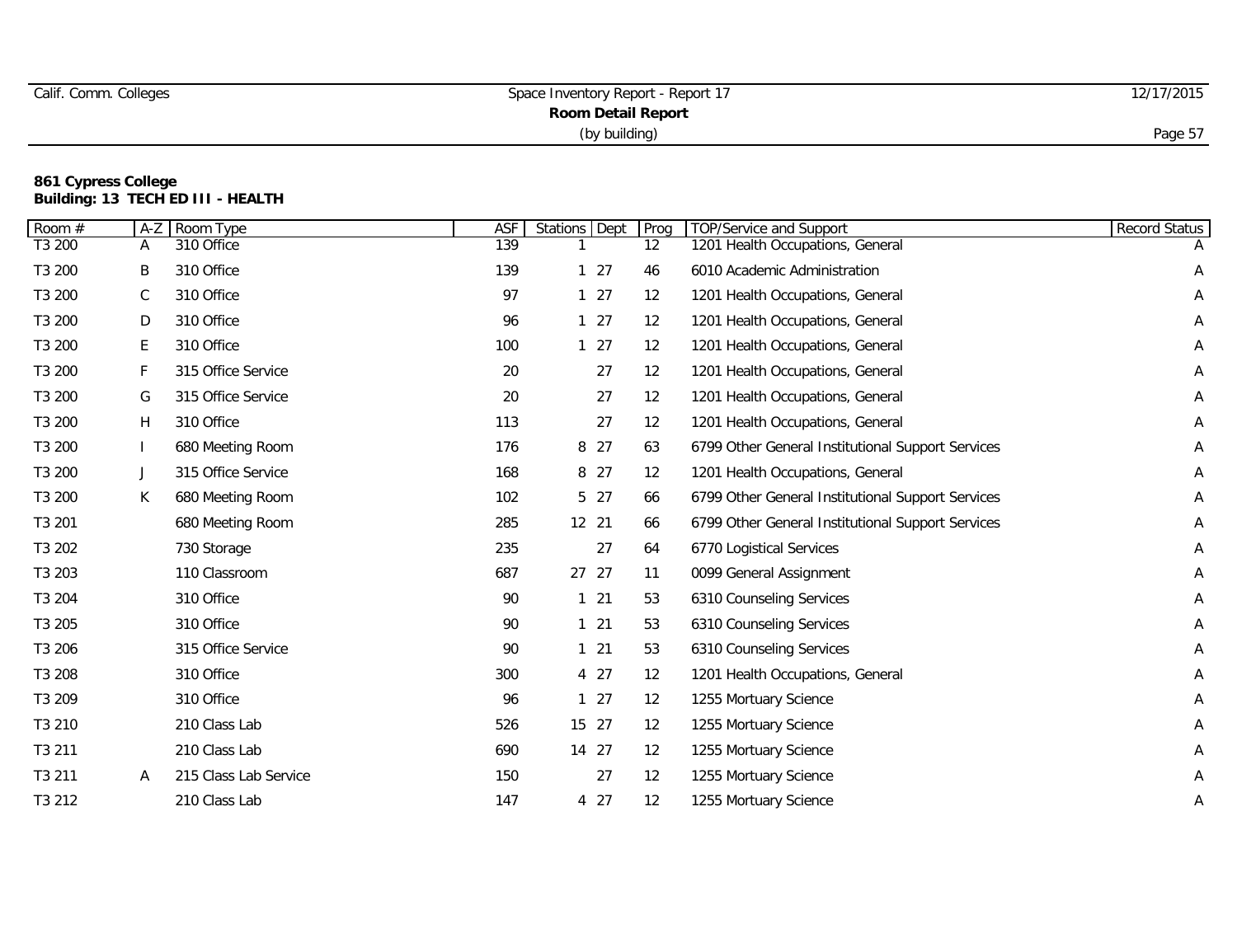|  | Calif. Comm. Colleges |
|--|-----------------------|
|  |                       |

| Room # | $A-Z$ | Room Type             | ASF   | Stations Dept  |                 | Prog | TOP/Service and Support            | Record Status |
|--------|-------|-----------------------|-------|----------------|-----------------|------|------------------------------------|---------------|
| T3 213 |       | 210 Class Lab         | 588   | 15             | $\overline{27}$ | 12   | 1255 Mortuary Science              |               |
| T3 213 | Α     | 215 Class Lab Service | 63    |                | 27              | 12   | 1255 Mortuary Science              | Α             |
| T3 213 | Β     | 215 Class Lab Service | 43    |                | 27              | 12   | 1255 Mortuary Science              | Α             |
| T3 213 | C     | 215 Class Lab Service | 54    |                | 27              | 12   | 1255 Mortuary Science              | Α             |
| T3 214 |       | 210 Class Lab         | 483   |                | 10 09           | 12   | 1201 Health Occupations, General   | Α             |
| T3 215 | A     | 310 Office            | 123   |                | $1 \quad 21$    | 12   | 1255 Mortuary Science              | Α             |
| T3 215 | B     | 310 Office            | 270   |                | 2 <sub>21</sub> | 12   | 1255 Mortuary Science              | Α             |
| T3 215 | C     | 215 Class Lab Service | 465   |                | 21              | 12   | 1255 Mortuary Science              | Α             |
| T3 215 | D     | 310 Office            | 183   |                | 21              | 12   | 1255 Mortuary Science              | Α             |
| T3 215 | E.    | 315 Office Service    | 156   |                | 21              | 12   | 1255 Mortuary Science              | Α             |
| T3 215 | F     | 310 Office            | 102   |                | $1 \quad 21$    | 11   | 0099 General Assignment            | A             |
| T3 215 | G     | 310 Office            | 102   |                | 127             | 11   | 0099 General Assignment            | Α             |
| T3 215 | H     | 310 Office            | 102   |                | 127             | 11   | 0099 General Assignment            | Α             |
| T3 215 | J     | 310 Office            | 84    |                | $1 \quad 21$    | 11   | 0099 General Assignment            | Α             |
| T3 216 |       | 210 Class Lab         | 890   |                | 22 27           | 12   | 1223 Health Information Technology | Α             |
| T3 216 | A     | 215 Class Lab Service | 50    |                | 27              | 11   | 1223 Health Information Technology | Α             |
| T3 217 |       | 310 Office            | 182   | $\overline{2}$ |                 | 53   | 6310 Counseling Services           | Α             |
| T3 218 |       | 110 Classroom         | 577   |                | 39 27           | 11   | 0099 General Assignment            | Α             |
| T3 222 |       | 110 Classroom         | 1,170 |                | 76 27           | 11   | 0099 General Assignment            | Α             |
| T3 222 | A     | 730 Storage           | 254   |                |                 | 64   | 6770 Logistical Services           | Α             |
| T3 302 |       | 210 Class Lab         | 910   |                | 23 27           | 12   | 1240 Dental Occupations            | Α             |
| T3 303 |       | 210 Class Lab         | 887   |                | 20 27           | 12   | 1240 Dental Occupations            | Α             |
| T3 304 |       | 215 Class Lab Service | 181   |                | 27              | 12   | 1240 Dental Occupations            | Α             |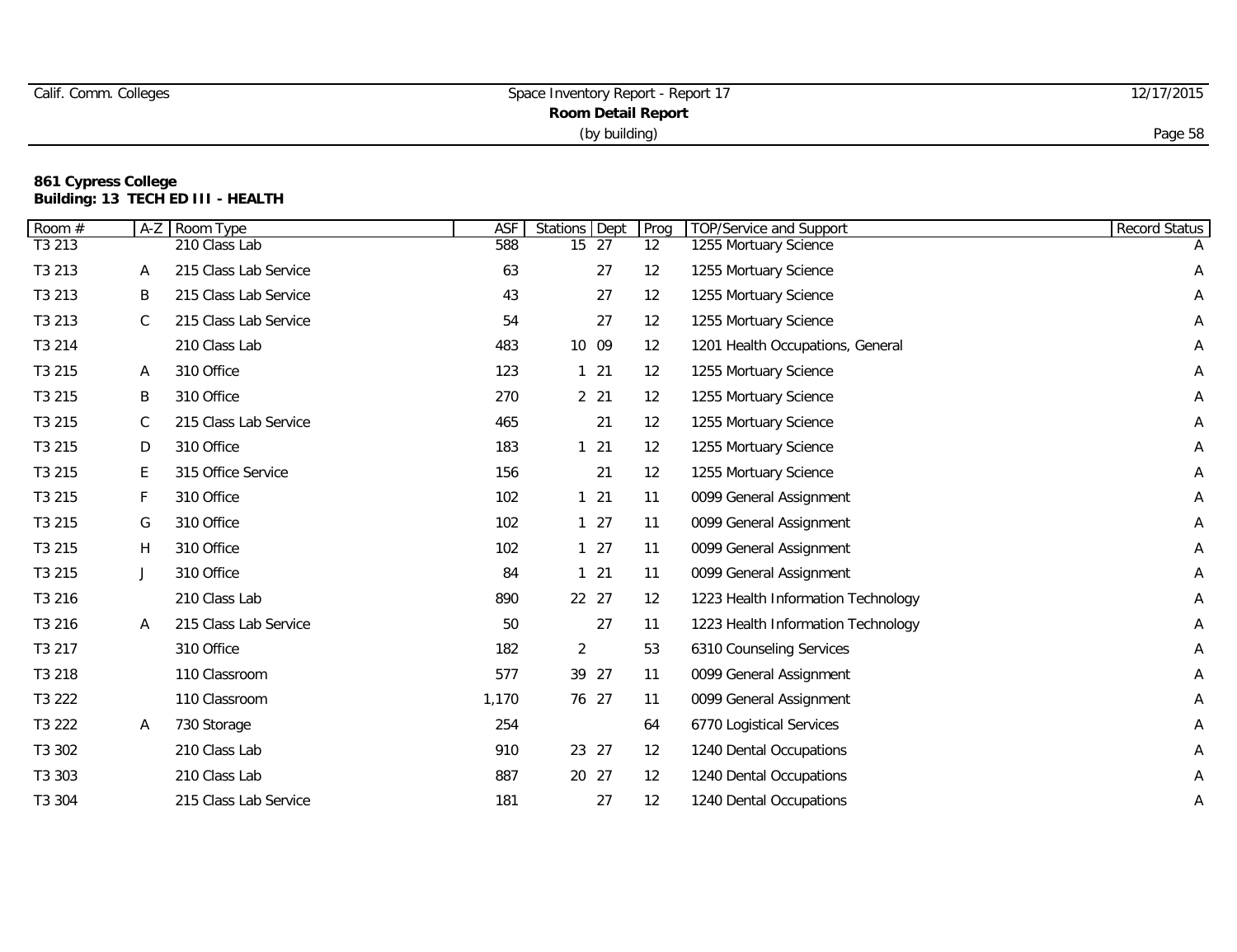| Calif. Comm. Colleges |  |
|-----------------------|--|
|                       |  |

| Room#  |           | A-Z Room Type         | <b>ASF</b> | Stations Dept |       | Prog              | TOP/Service and Support                           | Record Status |
|--------|-----------|-----------------------|------------|---------------|-------|-------------------|---------------------------------------------------|---------------|
| T3 305 |           | 210 Class Lab         | 1,468      |               | 9 27  | $12 \overline{ }$ | 1240 Dental Occupations                           |               |
| T3 305 | Α         | 310 Office            | 110        |               | 127   | 12                | 1240 Dental Occupations                           | Α             |
| T3 305 | Β         | 310 Office            | 74         |               | $127$ | 12                | 1240 Dental Occupations                           | A             |
| T3 305 | C         | 310 Office            | 72         |               | 127   | 12                | 1240 Dental Occupations                           | Α             |
| T3 305 | D         | 680 Meeting Room      | 113        | 4             |       | 66                | 6799 Other General Institutional Support Services | Α             |
| T3 305 | G         | 215 Class Lab Service | 62         |               | 27    | 12                | 1240 Dental Occupations                           | Α             |
| T3 305 | H.        | 215 Class Lab Service | 36         |               |       | 12                | 1240 Dental Occupations                           | A             |
| T3 305 | <b>WR</b> | 880 Public Waiting    | 485        |               | 27    | 12                | 1240 Dental Occupations                           | A             |
| T3 306 |           | 210 Class Lab         | 1,833      | 12 27         |       | 12                | 1240 Dental Occupations                           | A             |
| T3 306 | Α         | 310 Office            | 75         |               | 127   | 12                | 1240 Dental Occupations                           | Α             |
| T3 306 | Β         | 310 Office            | 75         |               | 127   | 12                | 1240 Dental Occupations                           | Α             |
| T3 306 | C         | 310 Office            | 74         |               | $127$ | 12                | 1240 Dental Occupations                           | A             |
| T3 306 | D         | 310 Office            | 92         |               | 27    | 12                | 1240 Dental Occupations                           | A             |
| T3 306 | E         | 215 Class Lab Service | 151        | 1             | 27    | 12                | 1240 Dental Occupations                           | A             |
| T3 306 | F         | 215 Class Lab Service | 72         |               | 27    | 12                | 1240 Dental Occupations                           | Α             |
| T3 306 | G         | 215 Class Lab Service | 162        |               | 27    | 12                | 1240 Dental Occupations                           | Α             |
| T3 306 | H         | 210 Class Lab         | 238        |               | 6 27  | 12                | 1240 Dental Occupations                           | Α             |
| T3 309 |           | 210 Class Lab         | 1,128      |               | 23 27 | $12 \overline{ }$ | 1225 Radiologic Technology                        | A             |
| T3 309 | A         | 215 Class Lab Service | 183        |               | 27    | 12                | 1225 Radiologic Technology                        | A             |
| T3 309 | B1        | 215 Class Lab Service | 109        |               | 27    | 12                | 1225 Radiologic Technology                        | A             |
| T3 309 | C         | 215 Class Lab Service | 192        |               | 27    | 12                | 1225 Radiologic Technology                        | Α             |
| T3 310 |           | 210 Class Lab         | 1,404      |               | 28 27 | 12                | 1230 Nursing                                      | Α             |
| T3 310 | Α         | 215 Class Lab Service | 55         |               | 27    | 12                | 1225 Radiologic Technology                        | Α             |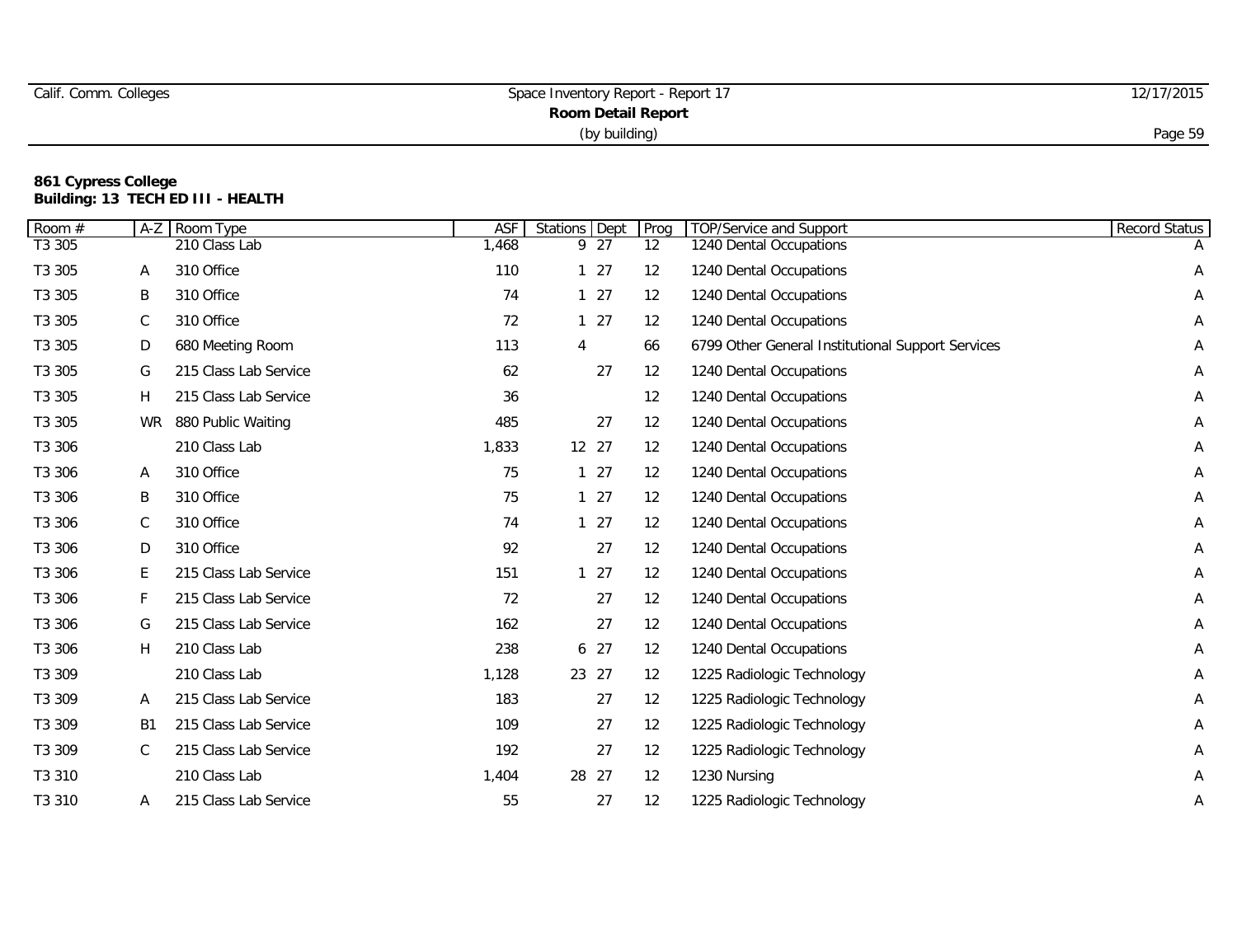| Calif. Comm. Colleges | Space Inventory Report - Report 17 | 12/17/2015 |
|-----------------------|------------------------------------|------------|
|                       |                                    |            |
|                       | (by building)                      | Page 60    |

| Room #                  | $A-Z$        | Room Type             | ASF    | Stations Dept |      | Prog | <b>TOP/Service and Support</b>       | <b>Record Status</b> |
|-------------------------|--------------|-----------------------|--------|---------------|------|------|--------------------------------------|----------------------|
| T3 311                  |              | 210 Class Lab         | 1,000  | 20 27         |      | 12   | 1227 Diagnostic Medical Sonography   | A                    |
| T <sub>3</sub> 311      | A            | 215 Class Lab Service | 6      |               | 27   | 12   | 1230 Nursing                         | $\mathsf{A}$         |
| T3 311                  | B            | 215 Class Lab Service | 6      |               | 27   | 12   | 1230 Nursing                         | A                    |
| T3 313                  |              | 215 Class Lab Service | 283    |               | 27   | 12   | 1230 Nursing                         | A                    |
| T3 314                  | A            | 210 Class Lab         | 515    | 15 27         |      | 12   | 1230 Nursing                         | A                    |
| T3 314                  | A1           | 215 Class Lab Service | 54     |               | 27   | 12   | 1230 Nursing                         | A                    |
| T3 314                  | B            | 210 Class Lab         | 734    | 15 27         |      | 12   | 1230 Nursing                         | A                    |
| T3 314                  | <b>B1</b>    | 215 Class Lab Service | 54     |               | 27   | 12   | 1230 Nursing                         | A                    |
| T3 314                  | $\mathsf{C}$ | 215 Class Lab Service | 40     |               | 27   | 12   | 1230 Nursing                         | $\mathsf{A}$         |
| T3 314                  | D            | 210 Class Lab         | 128    |               | 4 27 | 12   | 1230 Nursing                         | A                    |
| T3 315                  |              | 110 Classroom         | 737    | 49 27         |      | 11   | 0099 General Assignment              | A                    |
| T3 316                  |              | 110 Classroom         | 890    | 40 27         |      | 11   | 0099 General Assignment              | A                    |
| T3 317                  |              | 110 Classroom         | 731    | 48 27         |      | 11   | 0099 General Assignment              | A                    |
| T3 318                  |              | 680 Meeting Room      | 586    | 20 27         |      | 63   | 6791 General Administration Services | A                    |
| T3 319                  |              | 730 Storage           | 140    |               |      | 64   | 6770 Logistical Services             | A                    |
| <b>Total Rooms: 107</b> |              |                       | 47,528 | 835           |      |      |                                      |                      |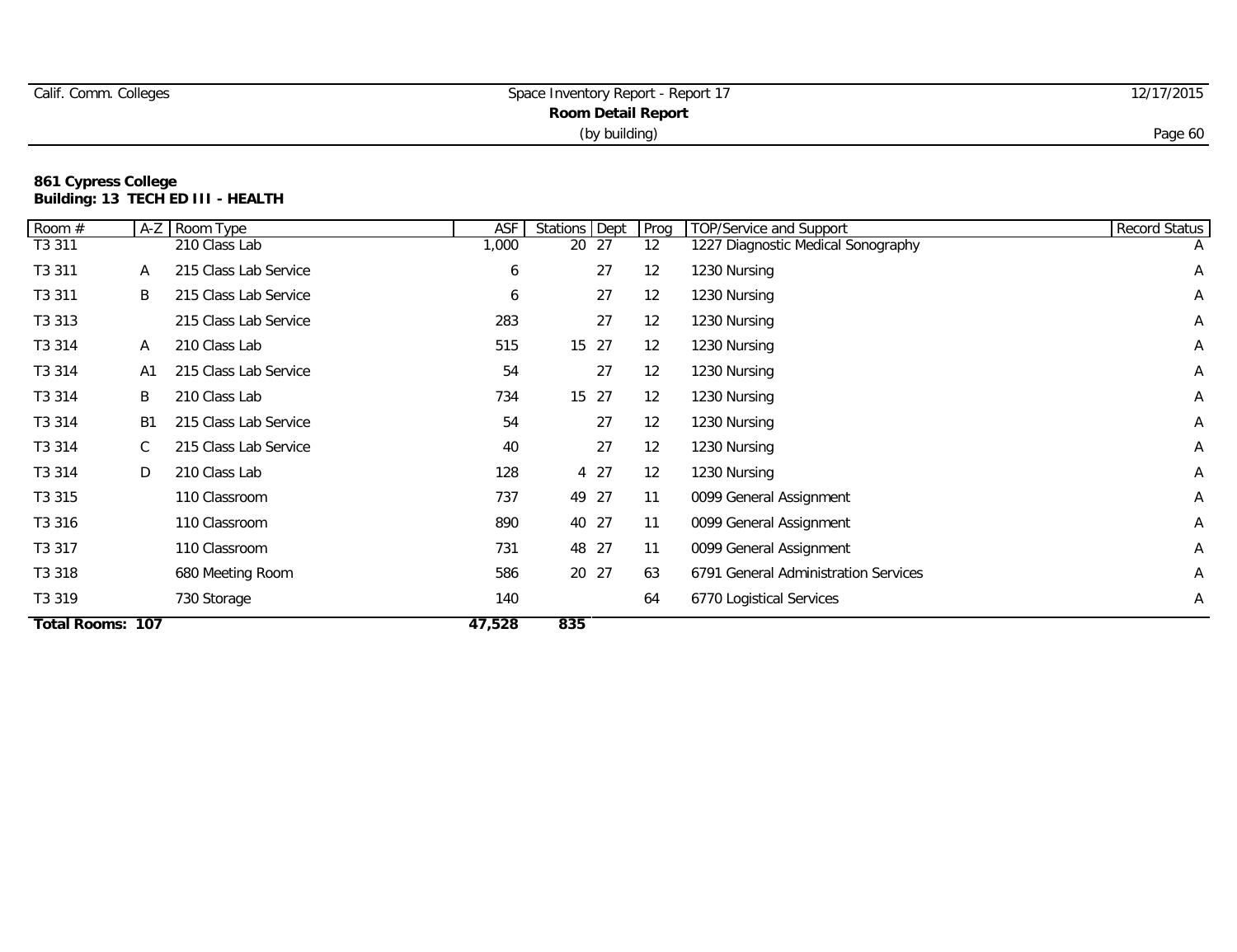|  | Calif. Comm. Colleges |
|--|-----------------------|
|  |                       |

# **861 Cypress College Building: 19 STUDENT CENTER**

| Room # | Room Type<br>$A-Z$          | <b>ASF</b> | Stations Dept | Prog | TOP/Service and Support                                 | <b>Record Status</b> |
|--------|-----------------------------|------------|---------------|------|---------------------------------------------------------|----------------------|
| 105    | 310 Office                  | 3,170      | 40 9          | 63   | 6210 Registrations, Transfers, Transcripts, Certificati |                      |
| 106    | 310 Office                  | 1,486      | 9 9           | 62   | 6720 Fiscal Operations                                  | Α                    |
| 107    | 310 Office                  | 108        | 19            | 53   | 6310 Counseling Services                                | Α                    |
| 108    | 310 Office                  | 65         | 19            | 63   | 6210 Registrations, Transfers, Transcripts, Certificati | Α                    |
| 109    | 310 Office                  | 162        | 19            | 63   | 6210 Registrations, Transfers, Transcripts, Certificati | A                    |
| 110    | 310 Office                  | 89         | 19            | 63   | 6210 Registrations, Transfers, Transcripts, Certificati | A                    |
| 111    | 315 Office Service          | 254        | 9             | 63   | 6210 Registrations, Transfers, Transcripts, Certificati | Α                    |
| 112    | 310 Office                  | 100        | 19            | 63   | 6210 Registrations, Transfers, Transcripts, Certificati | Α                    |
| 113    | 315 Office Service          | 251        | 9             | 63   | 6210 Registrations, Transfers, Transcripts, Certificati | Α                    |
| 114    | 650 Lounge                  | 202        | 9             | 63   | 6799 Other General Institutional Support Services       | A                    |
| 115    | 315 Office Service          | 211        | 9             | 62   | 6720 Fiscal Operations                                  | Α                    |
| 116    | 310 Office                  | 123        | 19            | 62   | 6720 Fiscal Operations                                  | Α                    |
| 118    | 315 Office Service          | 129        | 9             | 62   | 6720 Fiscal Operations                                  | Α                    |
| 123    | 635 Food Facilities Service | 1,920      | 21            | 55   | 6940 Food Services                                      | Α                    |
| 124    | 635 Food Facilities Service | 893        | 21            | 55   | 6940 Food Services                                      | Α                    |
| 125    | 630 Food Facilities         | 2,400      | 160 21        | 55   | 6940 Food Services                                      | Α                    |
| 128    | 635 Food Facilities Service | 60         | 21            | 55   | 6940 Food Services                                      | Α                    |
| 129    | 635 Food Facilities Service | 184        | 21            | 55   | 6940 Food Services                                      | Α                    |
| 130    | 635 Food Facilities Service | 259        | 21            | 55   | 6940 Food Services                                      | Α                    |
| 131    | 635 Food Facilities Service | 78         | 21            | 55   | 6940 Food Services                                      | Α                    |
| 132    | 635 Food Facilities Service | 34         | 21            | 55   | 6940 Food Services                                      | Α                    |
| 202    | 310 Office                  | 133        | 121           | 53   | 6310 Counseling Services                                | Α                    |
| 203    | 310 Office                  | 113        | $1 21$        | 53   | 6310 Counseling Services                                | Α                    |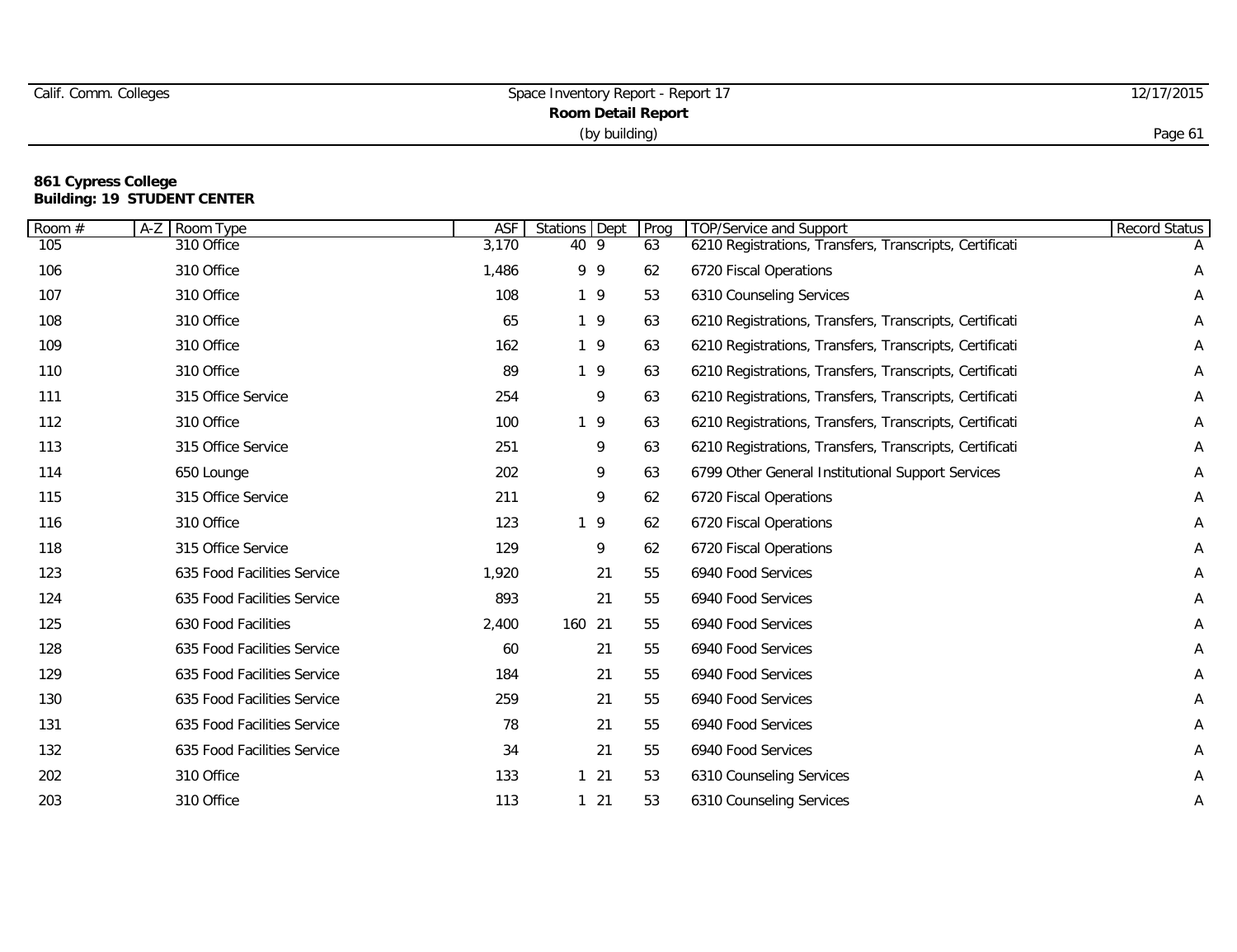| Calif. Comm. Colleges | Space Inventory Report - Report 17 | 12/17/2015 |
|-----------------------|------------------------------------|------------|
|                       |                                    |            |
|                       | (by building)                      | Page 62    |

#### **861 Cypress College Building: 19 STUDENT CENTER**

| Room # | $A-Z$ | Room Type           | <b>ASF</b> | Stations Dept |                 | Prog | TOP/Service and Support                         | Record Status |
|--------|-------|---------------------|------------|---------------|-----------------|------|-------------------------------------------------|---------------|
| 204    |       | 310 Office          | 114        |               | 21              | 53   | 6310 Counseling Services                        | A             |
| 205    |       | 310 Office          | 104        |               | $1 \quad 21$    | 53   | 6310 Counseling Services                        | Α             |
| 206    |       | 310 Office          | 123        |               | $1 21$          | 53   | 6310 Counseling Services                        | Α             |
| 207    |       | 310 Office          | 121        |               | 24              | 53   | 6310 Counseling Services                        | Α             |
| 208    |       | 315 Office Service  | 248        |               | 24              | 53   | 6310 Counseling Services                        | Α             |
| 209    |       | 310 Office          | 122        |               | $1 \quad 21$    | 53   | 6310 Counseling Services                        | Α             |
| 210    |       | 310 Office          | 123        |               | $1 \quad 21$    | 53   | 6310 Counseling Services                        | A             |
| 211    |       | 310 Office          | 121        |               | $1 \quad 21$    | 53   | 6310 Counseling Services                        | Α             |
| 212    |       | 310 Office          | 123        |               | $1 \quad 21$    | 53   | 6310 Counseling Services                        | A             |
| 213    |       | 310 Office          | 144        |               | $1 \quad 21$    | 53   | 6310 Counseling Services                        | Α             |
| 214    |       | 310 Office          | 129        |               | $1 \t21$        | 53   | 6310 Counseling Services                        | Α             |
| 215    |       | 310 Office          | 123        |               | $1 \quad 21$    | 53   | 6310 Counseling Services                        | Α             |
| 217    |       | 315 Office Service  | 101        |               | 21              | 53   | 6310 Counseling Services                        | Α             |
| 218    |       | 310 Office          | 116        |               | $1 \quad 21$    | 53   | 6310 Counseling Services                        | Α             |
| 219    |       | 310 Office          | 124        |               | $1 \quad 21$    | 53   | 6310 Counseling Services                        | A             |
| 220    |       | 310 Office          | 82         |               | $1 \t21$        | 53   | 6310 Counseling Services                        | Α             |
| 221    |       | 315 Office Service  | 110        |               | 24              | 53   | 6310 Counseling Services                        | Α             |
| 222    |       | 310 Office          | 113        |               | 24              | 53   | 6310 Counseling Services                        | A             |
| 223    |       | 410 Read/Study Room | 1,613      |               | 20 24           | 41   | 6110 Learning Center (Learning Resource Center) | A             |
| 223    | A     | 410 Read/Study Room | 61         |               | 21              | 41   | 6110 Learning Center (Learning Resource Center) | A             |
| 224    |       | 410 Read/Study Room | 1,626      |               | 20 21           | 41   | 6110 Learning Center (Learning Resource Center) | Α             |
| 225    |       | 250 Non-Class Lab   | 1,234      | 57 9          |                 | 11   | 4930 General Studies                            | Α             |
| 226    |       | 310 Office          | 514        |               | 2 <sub>21</sub> | 53   | 6310 Counseling Services                        | Α             |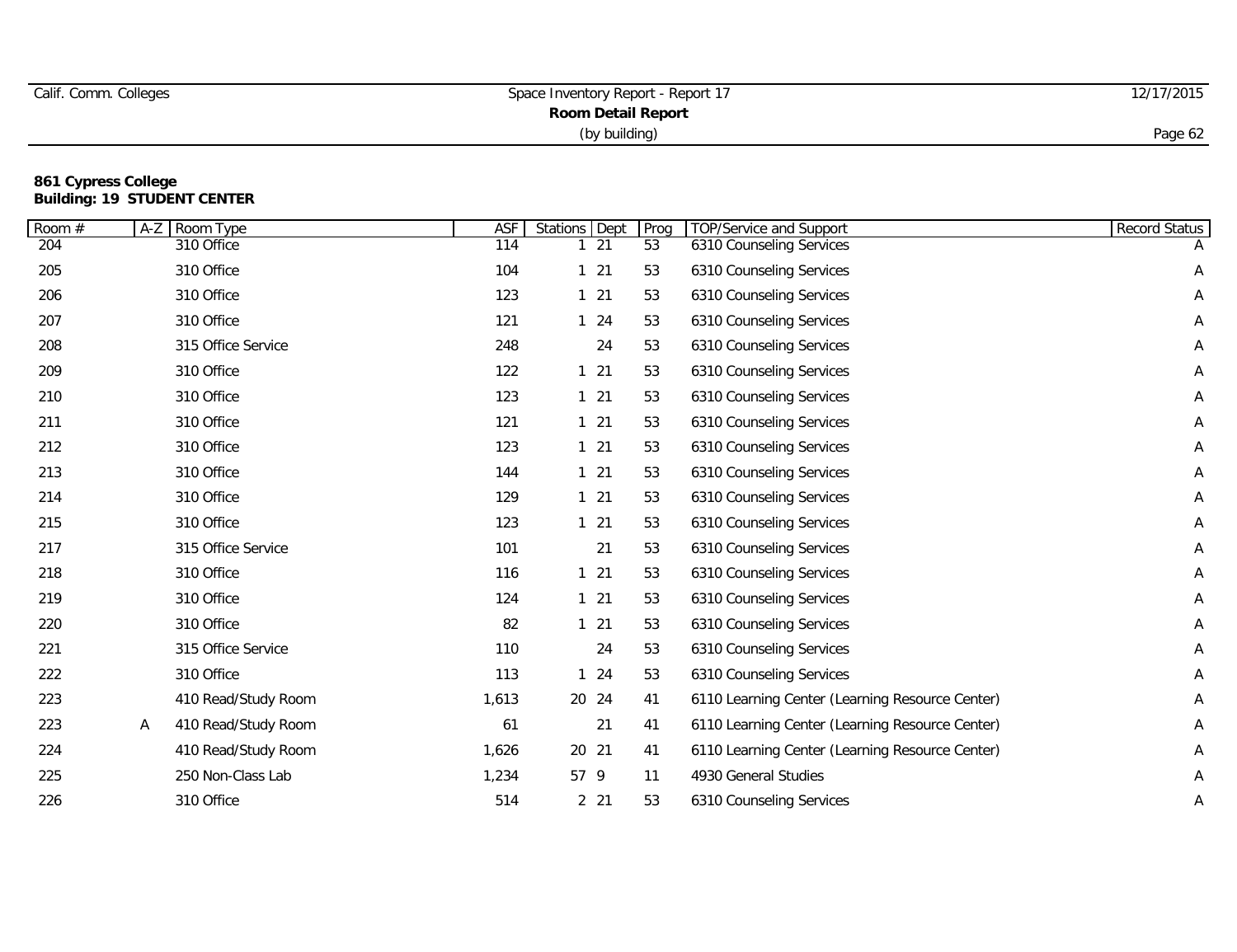| Calif. Comm. Colleges | Space Inventory Report - Report 17 | 12/17/2015 |
|-----------------------|------------------------------------|------------|
|                       |                                    |            |
|                       | (by building)                      | Page 63    |

#### **861 Cypress College Building: 19 STUDENT CENTER**

| 228             | 315 Office Service | 66     | 21  | 53 | 6310 Counseling Services | $\mathsf{A}$ |
|-----------------|--------------------|--------|-----|----|--------------------------|--------------|
| 229             | 250 Non-Class Lab  | 186    | 99  |    | 4930 General Studies     | $\mathsf{A}$ |
| 230             | 250 Non-Class Lab  | 131    |     |    | 4930 General Studies     | A            |
| Total Rooms: 50 |                    | 20,210 | 345 |    |                          |              |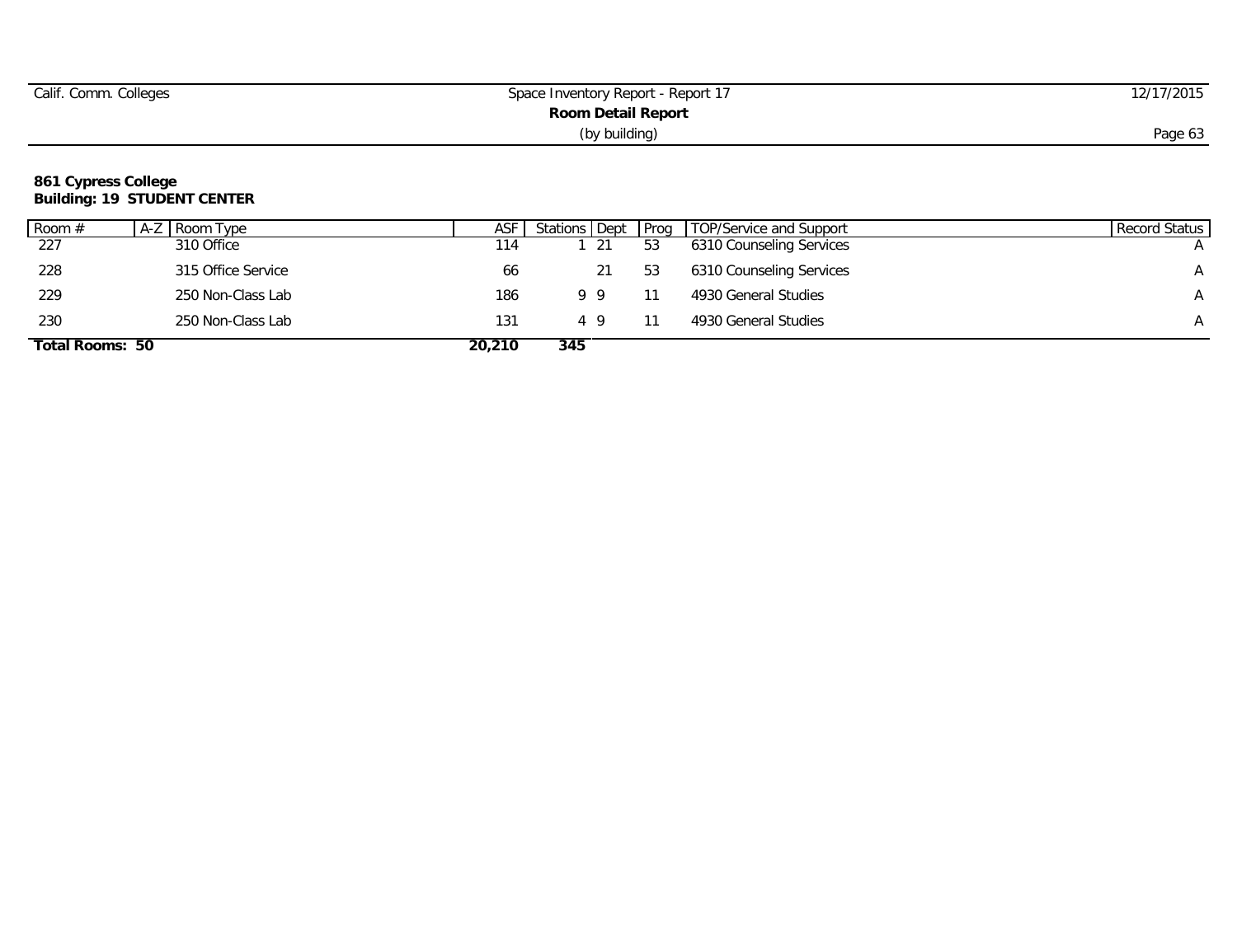| Calif. Comm. Colleges | Space Inventory Report - Report 17 | 12/17/2015 |
|-----------------------|------------------------------------|------------|
|                       |                                    |            |
|                       | (by building)                      | Page 64    |

## **861 Cypress College Building: 20 BOOKSTORE**

| Room #                 | $A-Z$ | Room Type                | ASF   | Stations Dept | Prog | <b>TOP/Service and Support</b> | <b>Record Status</b> |
|------------------------|-------|--------------------------|-------|---------------|------|--------------------------------|----------------------|
| 134                    |       | 310 Office               | 90    | 2 19          | 46   | 6010 Academic Administration   | $\mathsf{A}$         |
| 135                    |       | 660 Merchandise Facility | 2,438 |               | 55   | 6910 Bookstore                 | Α                    |
| 136                    |       | 660 Merchandise Facility | 184   |               | 55   | 6910 Bookstore                 | Α                    |
| 137                    |       | 660 Merchandise Facility | 2,140 |               | 55   | 6910 Bookstore                 | A                    |
| 138                    |       | 660 Merchandise Facility | 148   |               | 55   | 6910 Bookstore                 | Α                    |
| 140                    |       | 660 Merchandise Facility | 74    |               | 55   | 6910 Bookstore                 | Α                    |
| 142                    |       | 660 Merchandise Facility | 526   |               | 55   | 6910 Bookstore                 | Α                    |
| 142                    | B     | 660 Merchandise Facility | 100   |               | 55   | 6910 Bookstore                 | A                    |
| 143                    |       | 720 Shop                 | 100   |               | 64   | 6770 Logistical Services       | A                    |
| 144                    |       | 720 Shop                 | 297   |               | 64   | 6770 Logistical Services       | Α                    |
| 145                    |       | 720 Shop                 | 249   |               | 64   | 6770 Logistical Services       | Α                    |
| 146                    |       | 720 Shop                 | 295   |               | 64   | 6770 Logistical Services       | Α                    |
| 152                    |       | 660 Merchandise Facility | 46    |               | 55   | 6910 Bookstore                 | A                    |
| <b>Total Rooms: 13</b> |       |                          | 6,687 | 2             |      |                                |                      |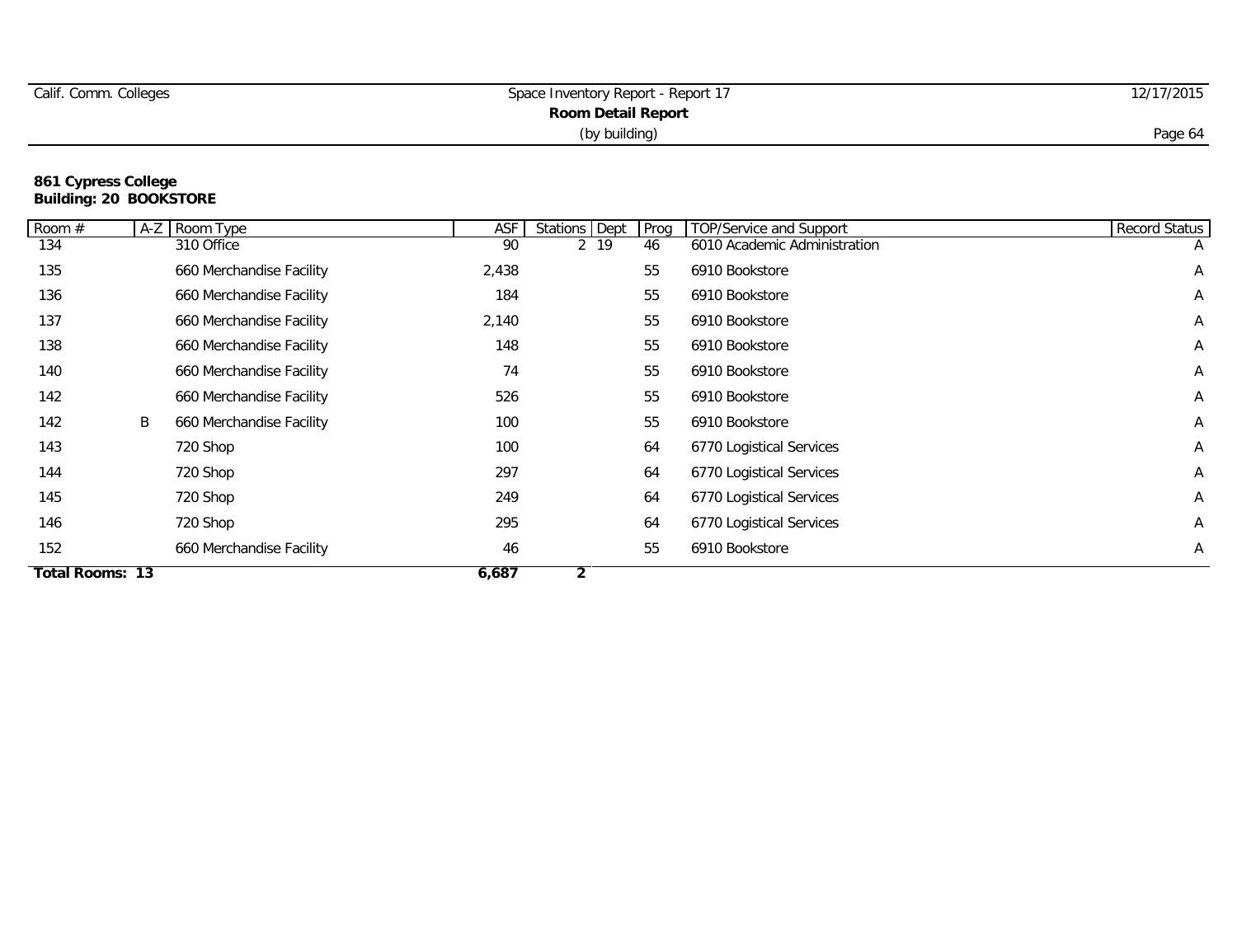| Calif. Comm. Colleges | Space Inventory Report - Report 17 | 12/17/2015 |
|-----------------------|------------------------------------|------------|
|                       |                                    |            |
|                       | (by building)                      | Page 65    |

#### **861 Cypress College Building: 21 DRAMA STORAGE**

| Room         | д. | I vpe<br><b>Room</b>     | ASF | Stations   Dept |          | Prog | TOP/Service and Support      | Record<br>. Status |
|--------------|----|--------------------------|-----|-----------------|----------|------|------------------------------|--------------------|
| <b>DS 33</b> |    | Assembly Service<br>Ass. | 795 |                 | <u>_</u> |      | 6810<br>Community Recreation |                    |
| Total Rooms: |    |                          | 795 |                 |          |      |                              |                    |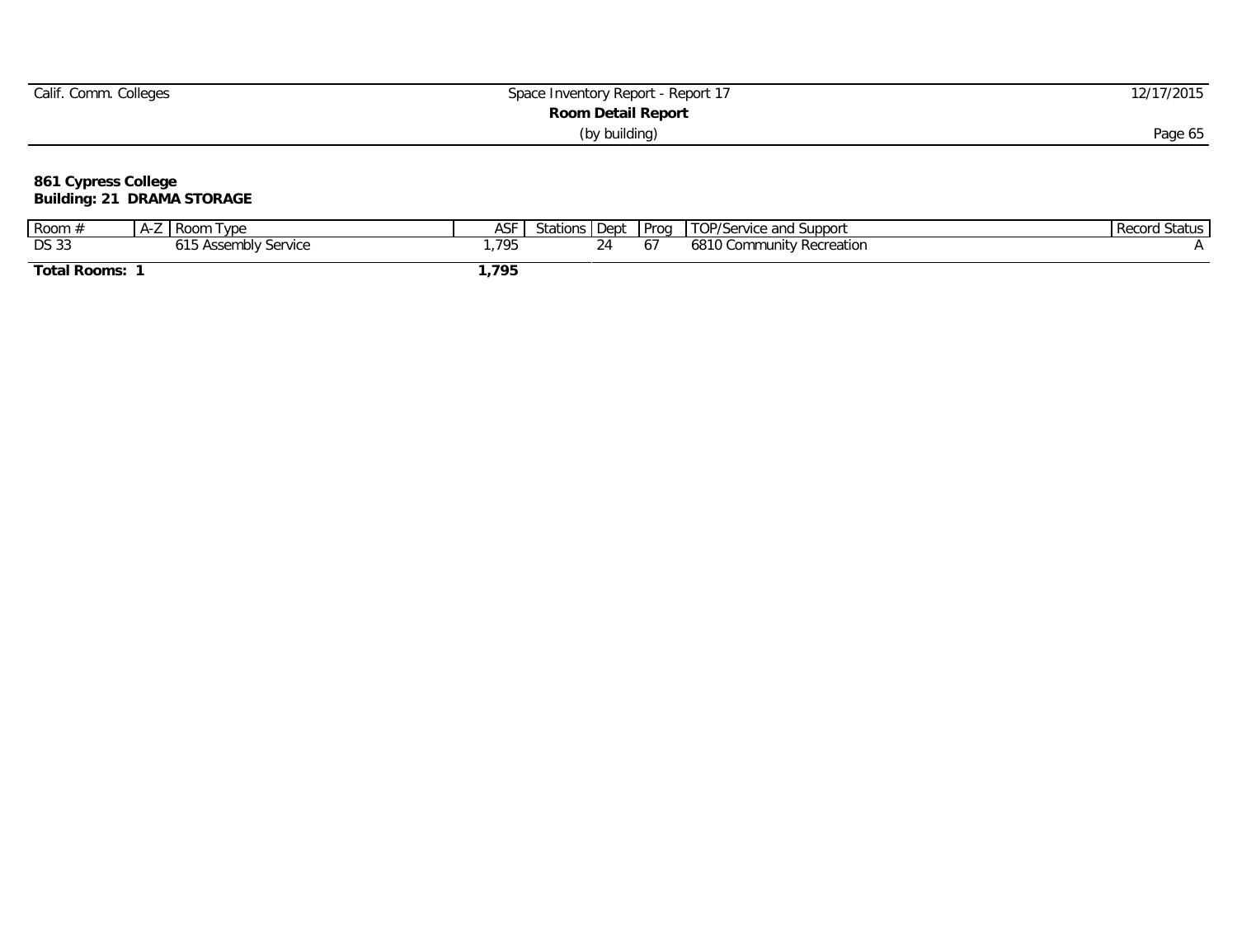| Calif. Comm. Colleges | Space Inventory Report - Report 17 | 12/17/2015 |
|-----------------------|------------------------------------|------------|
|                       |                                    |            |
|                       | (by building)                      | Page 66    |

## **861 Cypress College Building: 25 FIELD STORAGE NO 2**

| Room                | $\overline{ }$ | l vpe<br>I Room                                                                      | ASF | Stations | Dept | Prog | TOP/Service,<br>e and Support          | . Status<br>$D_{0}$<br><b>INGCOL</b> |
|---------------------|----------------|--------------------------------------------------------------------------------------|-----|----------|------|------|----------------------------------------|--------------------------------------|
| $\sim$              |                | detic/Physical<br>ו ה<br><sup>-</sup> Athletic <sub>/</sub> .<br>I Ed Service<br>,,, | 79  |          | --   |      | 083 <sup>L</sup><br>Physical Education |                                      |
| <b>Total Rooms:</b> |                |                                                                                      | 791 |          |      |      |                                        |                                      |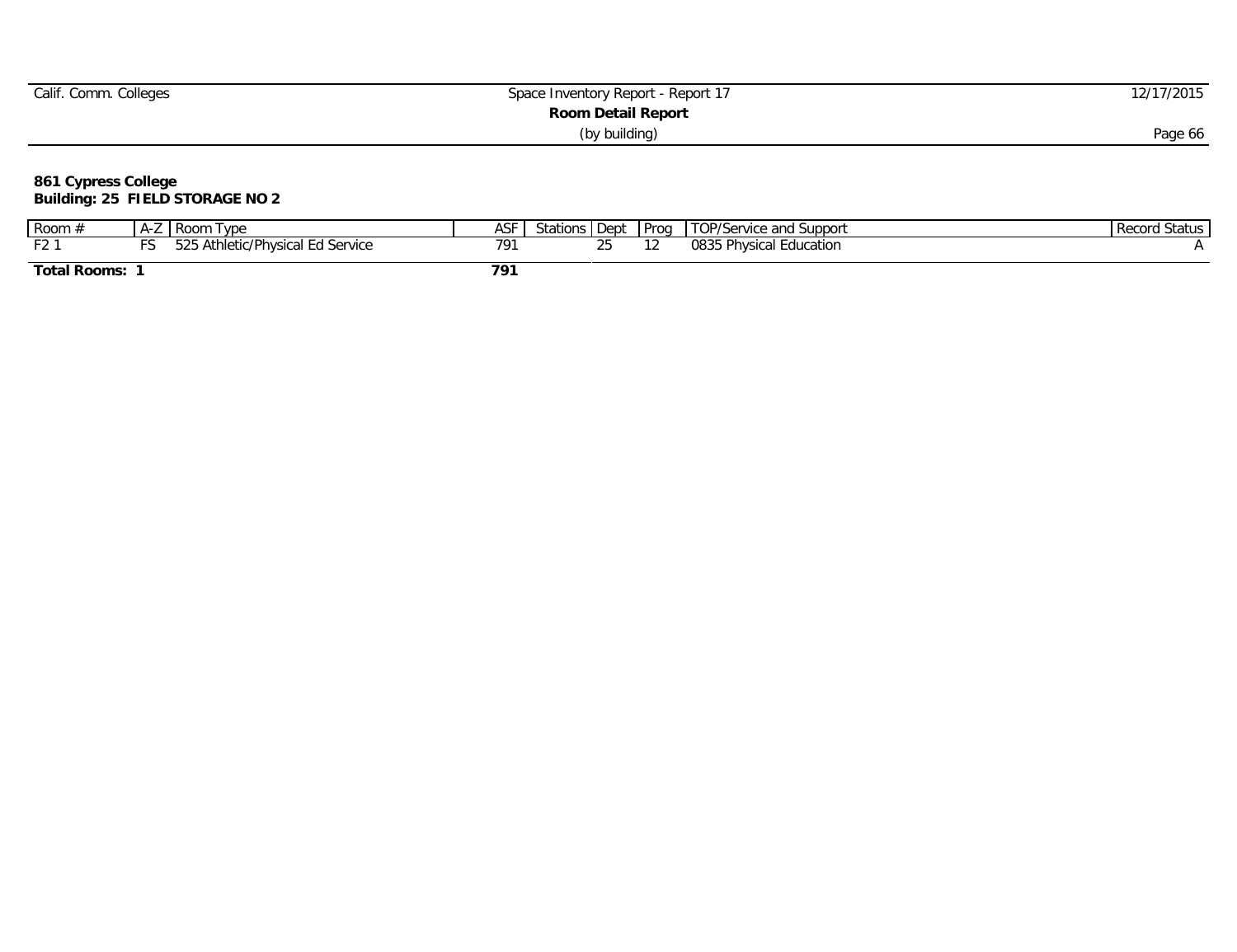| Calif. Comm. Colleges | Space Inventory Report - Report 17 | 12/17/2015 |
|-----------------------|------------------------------------|------------|
|                       |                                    |            |
|                       | (by building)                      | Page 6,    |

**861 Cypress College**

**Building: 26 SB FIELD - 1**

| Room $#$            | A-L | I Room<br>l vpe                            | ASF | Stations | l Dept | ' Prog | TOP/Service and Support                  | Status<br>Reco |
|---------------------|-----|--------------------------------------------|-----|----------|--------|--------|------------------------------------------|----------------|
| FS 101              |     | $F \cap F$<br>Athletic/Physical Ed Service | 210 |          |        |        | <b>Physical Education</b><br>U831<br>ハンシ |                |
| <b>Total Rooms:</b> |     |                                            | 219 |          |        |        |                                          |                |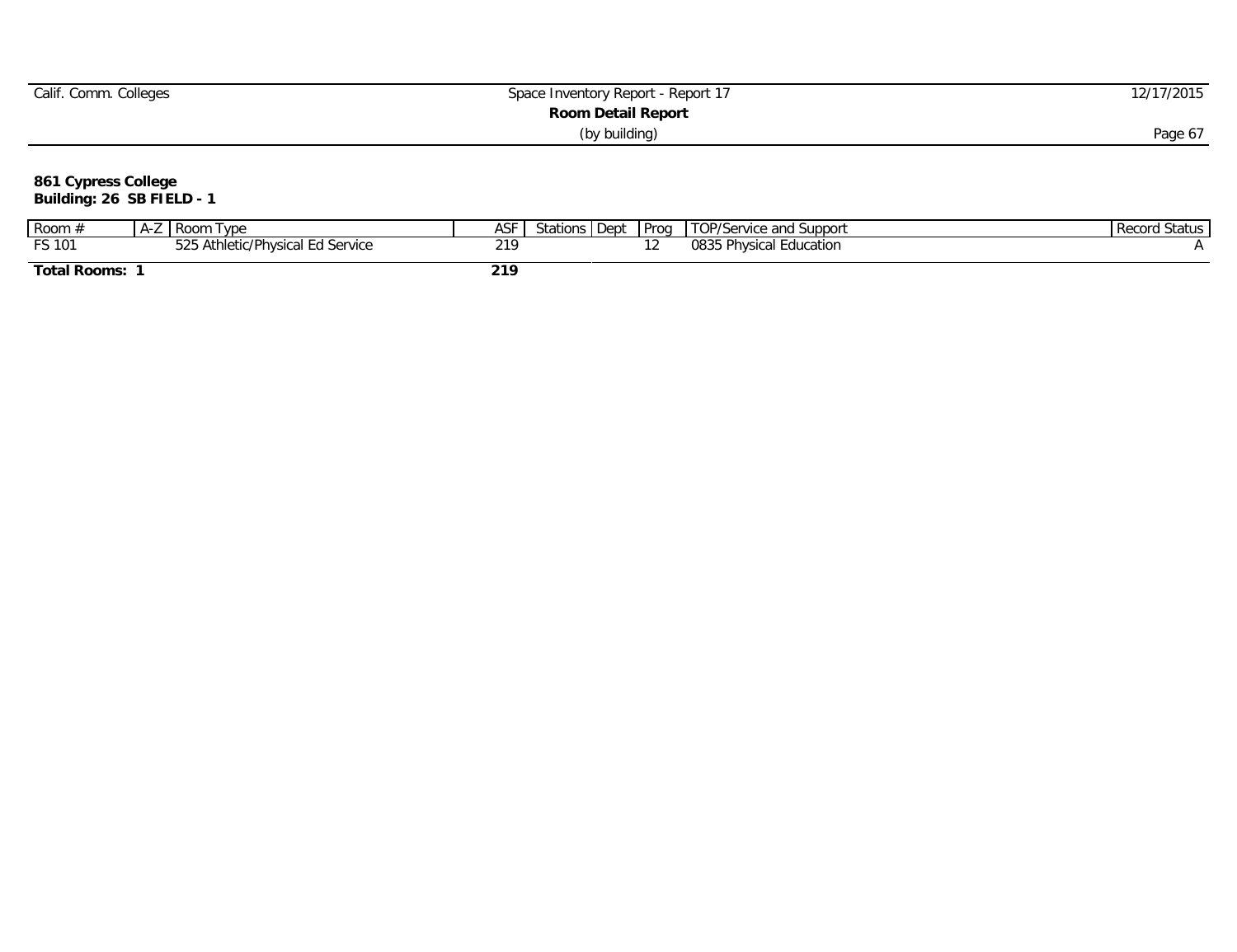| Calif. Comm. Colleges | Space Inventory Report - Report 17 | 12/17/2015 |
|-----------------------|------------------------------------|------------|
|                       | Room Detail Report                 |            |
|                       | (by building)                      | Page 68    |

## **861 Cypress College Building: 31 FIELD STORAGE NO 1**

| Room #         | A-Z   Room Type                  | ASF  | Stations Dept | <b>Prog</b> | TOP/Service and Support | Record Status |
|----------------|----------------------------------|------|---------------|-------------|-------------------------|---------------|
| F1 1           | 525 Athletic/Physical Ed Service | 704  | 25            |             | 0835 Physical Education |               |
| F1 2           | 310 Office                       | 275  |               |             | 0835 Physical Education |               |
| F13            | 525 Athletic/Physical Ed Service | 276  |               |             | 0835 Physical Education |               |
| Total Rooms: 3 |                                  | ,255 |               |             |                         |               |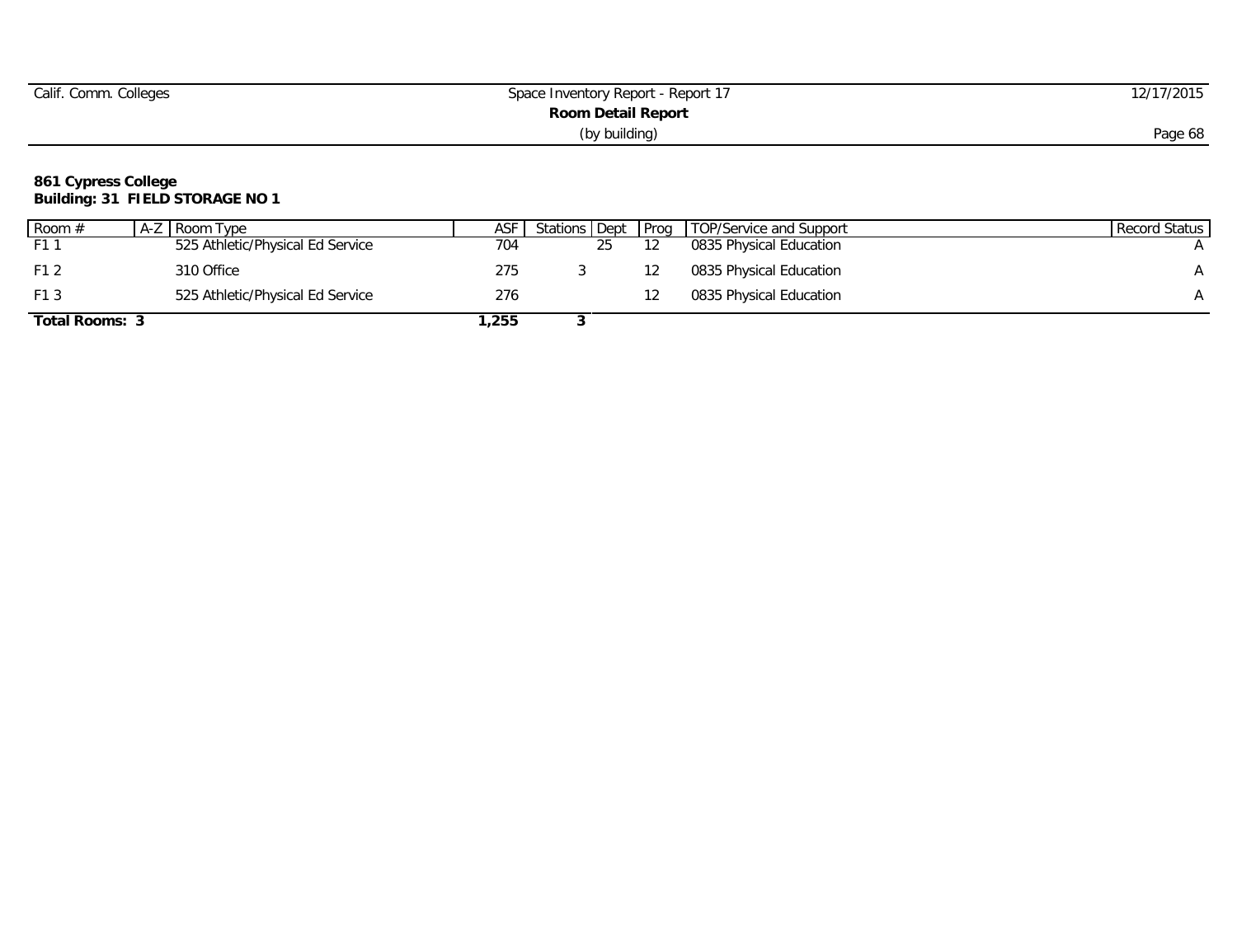|  | Calif. Comm. Colleges |
|--|-----------------------|
|  |                       |

## **861 Cypress College Building: 32 LIBRARY - LRC**

| Room # | Room Type<br>$A-Z$         | <b>ASF</b> | Stations Dept |          | Prog | TOP/Service and Support                         | Record Status |
|--------|----------------------------|------------|---------------|----------|------|-------------------------------------------------|---------------|
| 102    | 440 Processing Room        | 647        |               | 4 14     | 41   | 6110 Learning Center (Learning Resource Center) |               |
| 103    | 535 A/V, Radio, TV Service | 738        |               | 2 14     | 41   | 6110 Learning Center (Learning Resource Center) | Α             |
| 104    | 310 Office                 | 150        |               | $1 \t14$ | 41   | 6110 Learning Center (Learning Resource Center) | A             |
| 105    | 310 Office                 | 176        |               | 2 14     | 41   | 6110 Learning Center (Learning Resource Center) | Α             |
| 106    | 310 Office                 | 176        |               | 2 14     | 41   | 6110 Learning Center (Learning Resource Center) | A             |
| 108    | 410 Read/Study Room        | 210        |               | 10 14    | 41   | 6110 Learning Center (Learning Resource Center) | Α             |
| 110    | 250 Non-Class Lab          | 190        |               | 4 14     | 41   | 4900 Interdisciplinary Studies                  | A             |
| 111    | 410 Read/Study Room        | 5,600      | 154 14        |          | 41   | 6110 Learning Center (Learning Resource Center) | Α             |
| 112    | 250 Non-Class Lab          | 175        |               | 6 14     | 41   | 4900 Interdisciplinary Studies                  | A             |
| 113    | 250 Non-Class Lab          | 235        |               | 4 14     | 41   | 4900 Interdisciplinary Studies                  | Α             |
| 114    | 250 Non-Class Lab          | 175        |               | 4 14     | 41   | 4900 Interdisciplinary Studies                  | A             |
| 115    | 250 Non-Class Lab          | 175        |               | 4 14     | 41   | 4900 Interdisciplinary Studies                  | A             |
| 116    | 250 Non-Class Lab          | 250        |               | 8 14     | 41   | 4900 Interdisciplinary Studies                  | A             |
| 117    | 250 Non-Class Lab          | 120        |               | 4 14     | 41   | 4900 Interdisciplinary Studies                  | A             |
| 118    | 250 Non-Class Lab          | 120        |               | 4 14     | 41   | 4900 Interdisciplinary Studies                  | Α             |
| 119    | 250 Non-Class Lab          | 120        |               | 4 14     | 41   | 4900 Interdisciplinary Studies                  | Α             |
| 120    | 250 Non-Class Lab          | 120        |               | 4 14     | 41   | 4900 Interdisciplinary Studies                  | A             |
| 121    | 250 Non-Class Lab          | 120        |               | 4 14     | 41   | 4900 Interdisciplinary Studies                  | A             |
| 122    | 250 Non-Class Lab          | 120        |               | 4 14     | 41   | 4900 Interdisciplinary Studies                  | A             |
| 123    | 250 Non-Class Lab          | 120        |               | 4 14     | 41   | 4900 Interdisciplinary Studies                  | Α             |
| 126    | 250 Non-Class Lab          | 1,850      |               | 41 14    | 41   | 4900 Interdisciplinary Studies                  | Α             |
| 127    | 250 Non-Class Lab          | 2,200      |               | 49 14    | 41   | 4900 Interdisciplinary Studies                  | Α             |
| 128    | 250 Non-Class Lab          | 125        |               | 1 14     | 13   | 4900 Interdisciplinary Studies                  | Α             |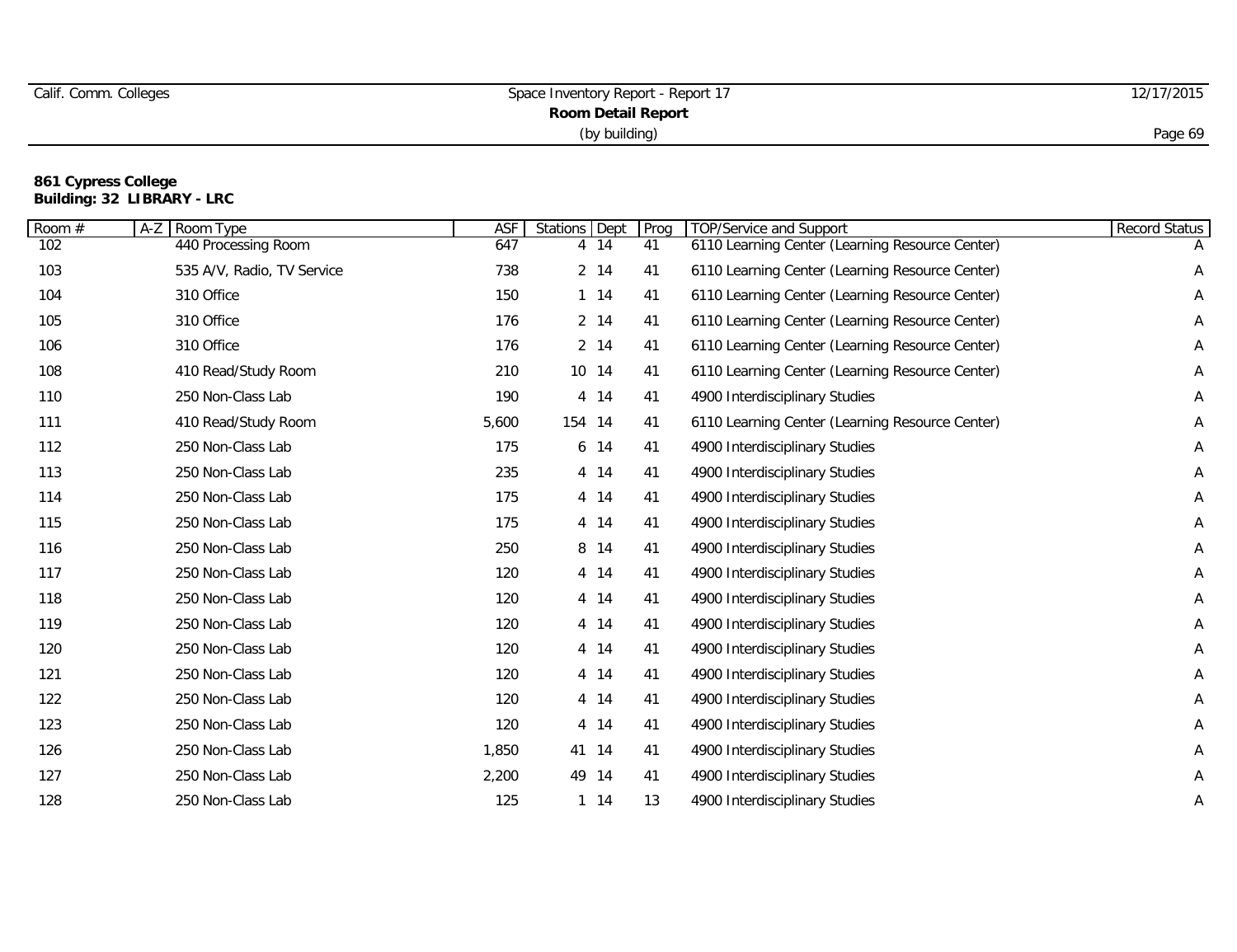# Calif. Comm. Colleges Space Inventory Report - Report 17 12/17/2015 **Room Detail Report** (by building) Page 70

### **861 Cypress College Building: 32 LIBRARY - LRC**

| Room # | Room Type<br>$A-Z$               | <b>ASF</b> | <b>Stations</b> Dept |          | Prog | TOP/Service and Support                         | Record Status |
|--------|----------------------------------|------------|----------------------|----------|------|-------------------------------------------------|---------------|
| 130    | 250 Non-Class Lab                | 1,000      |                      | 41 14    | 41   | 4900 Interdisciplinary Studies                  |               |
| 131    | 530 Audio/Visual, Radio, TV      | 1,080      |                      | 28 14    | 41   | 6110 Learning Center (Learning Resource Center) | Α             |
| 132    | 310 Office                       | 140        |                      | $1 \t14$ | 41   | 6110 Learning Center (Learning Resource Center) | A             |
| 133    | 535 A/V, Radio, TV Service       | 100        |                      | 14       | 41   | 6110 Learning Center (Learning Resource Center) | Α             |
| 134    | 530 Audio/Visual, Radio, TV      | 133        |                      | 5 14     | 41   | 6110 Learning Center (Learning Resource Center) | Α             |
| 135    | 310 Office                       | 200        |                      | $1 \t14$ | 41   | 6110 Learning Center (Learning Resource Center) | Α             |
| 136    | 310 Office                       | 130        |                      | $1 \t14$ | 41   | 6110 Learning Center (Learning Resource Center) | Α             |
| 137    | 535 A/V, Radio, TV Service       | 93         |                      | 14       | 41   | 6110 Learning Center (Learning Resource Center) | Α             |
| 146    | 535 A/V, Radio, TV Service       | 100        |                      | 14       | 41   | 6110 Learning Center (Learning Resource Center) | A             |
| 147    | 535 A/V, Radio, TV Service       | 100        |                      | 14       | 41   | 6110 Learning Center (Learning Resource Center) | Α             |
| 204    | 440 Processing Room              | 248        |                      | 4 23     | 41   | 6120 Library                                    | Α             |
| 205    | 440 Processing Room              | 440        |                      | 3 23     | 41   | 6120 Library                                    | A             |
| 206    | 310 Office                       | 140        |                      | 123      | 41   | 6120 Library                                    | A             |
| 207    | 440 Processing Room              | 353        |                      | 3 2 3    | 41   | 6120 Library                                    | A             |
| 208    | 440 Processing Room              | 353        |                      | 123      | 41   | 6120 Library                                    | A             |
| 209    | 420 Stack                        | 140        |                      | 23       | 41   | 6120 Library                                    | Α             |
| 210    | 410 Read/Study Room              | 7,404      | 144 23               |          | 41   | 6120 Library                                    | Α             |
| 211    | 410 Read/Study Room              | 470        |                      | 62 23    | 41   | 6120 Library                                    | A             |
| 212    | 430 Library - Electronic Carrels | 10,294     |                      | 23       | 41   | 6120 Library                                    | A             |
| 215    | 410 Read/Study Room              | 354        |                      | 8 23     | 41   | 6120 Library                                    | A             |
| 216    | 410 Read/Study Room              | 170        |                      | 4 23     | 41   | 6120 Library                                    | Α             |
| 217    | 410 Read/Study Room              | 170        |                      | 4 23     | 41   | 6120 Library                                    | Α             |
| 218    | 410 Read/Study Room              | 170        |                      | 4 23     | 41   | 6120 Library                                    | Α             |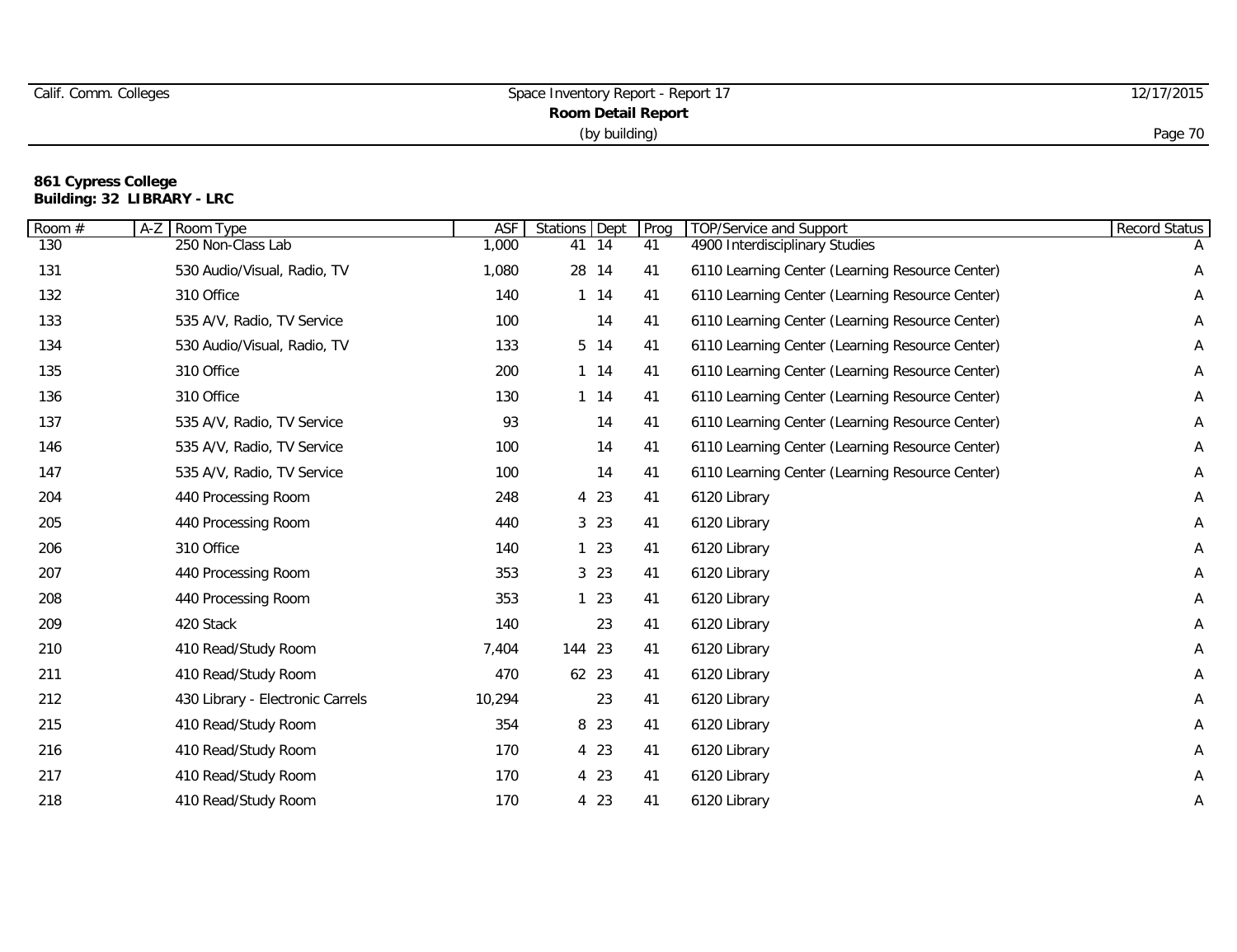| Calif. Comm. Colleges | Space Inventory Report - Report 17 | 12/17/2015 |
|-----------------------|------------------------------------|------------|
|                       | Room Detail Report                 |            |
|                       | (by building)                      | Page 7     |

## **861 Cypress College Building: 32 LIBRARY - LRC**

| Room #                 | Room Type<br>$A-Z$  | <b>ASF</b> | <b>Stations</b> Dept | Prog | <b>TOP/Service and Support</b>       | <b>Record Status</b> |
|------------------------|---------------------|------------|----------------------|------|--------------------------------------|----------------------|
| 219                    | 410 Read/Study Room | 125        | 8 <sup>23</sup>      | 41   | 6120 Library                         | A                    |
| 220                    | 410 Read/Study Room | 125        | 4 23                 | 41   | 6120 Library                         | A                    |
| 221                    | 410 Read/Study Room | 100        | 4 23                 | 41   | 6120 Library                         | A                    |
| 222                    | 410 Read/Study Room | 100        | 4 23                 | 41   | 6120 Library                         | Α                    |
| 226                    | 420 Stack           | 321        | 2 2 3                | 41   | 6120 Library                         | Α                    |
| 232                    | 455 Study Service   | 218        | 23                   | 41   | 6120 Library                         | A                    |
| 235                    | 455 Study Service   | 116        | 23                   | 41   | 6120 Library                         | Α                    |
| 236                    | 310 Office          | 120        | 123                  | 41   | 6120 Library                         | A                    |
| 237                    | 310 Office          | 121        | 123                  | 41   | 6120 Library                         | A                    |
| 238                    | 310 Office          | 120        | 123                  | 41   | 6120 Library                         | A                    |
| 239                    | 310 Office          | 199        | 123                  | 41   | 6120 Library                         | A                    |
| 240                    | 310 Office          | 110        | 123                  | 41   | 6120 Library                         | A                    |
| 243                    | 455 Study Service   | 60         | 23                   | 41   | 6120 Library                         | Α                    |
| 244                    | 310 Office          | 100        | 123                  | 41   | 6120 Library                         | A                    |
| 245                    | 410 Read/Study Room | 1,530      | 35 23                | 41   | 6120 Library                         | A                    |
| 246                    | 650 Lounge          | 500        | 8 23                 | 41   | 6120 Library                         | Α                    |
| 247                    | 455 Study Service   | 102        | 23                   | 41   | 6120 Library                         | Α                    |
| 248                    | 680 Meeting Room    | 594        | 14 23                | 63   | 6791 General Administration Services | A                    |
| 249                    | 440 Processing Room | 1,115      | $\mathfrak{Z}$       | 41   | 6120 Library                         | A                    |
| <b>Total Rooms: 65</b> |                     | 43,470     | 727                  |      |                                      |                      |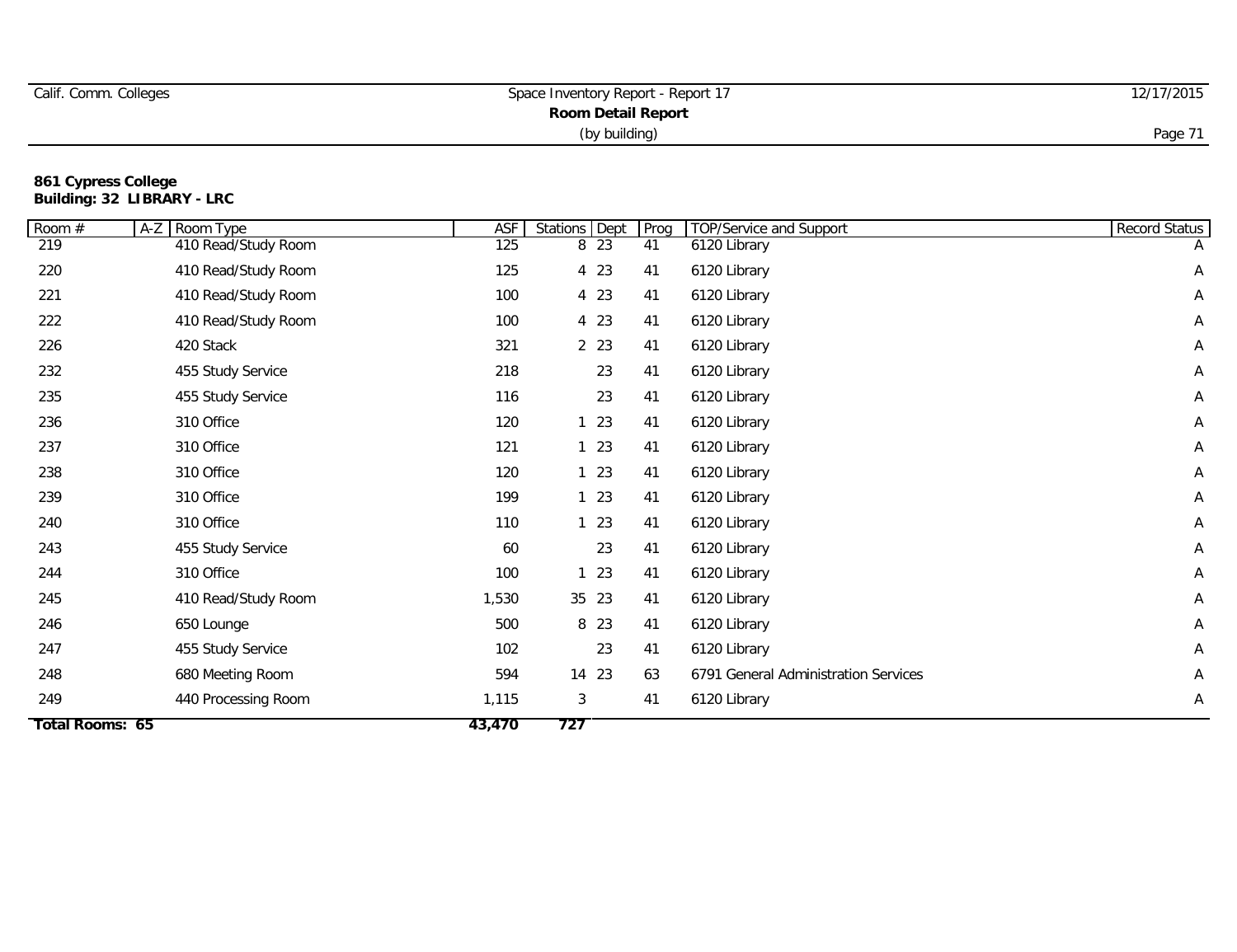|  | Calif. Comm. Colleges |
|--|-----------------------|
|  |                       |

## **861 Cypress College Building: 34 MAINT/OPERATIONS**

| Room $#$               |   | A-Z Room Type    | <b>ASF</b> | Stations Dept | Prog | TOP/Service and Support                         | <b>Record Status</b> |
|------------------------|---|------------------|------------|---------------|------|-------------------------------------------------|----------------------|
| 100                    |   | 730 Storage      | 2,021      | 12            | 64   | 6770 Logistical Services                        | $\mathsf{A}$         |
| 104                    |   | 310 Office       | 143        | $1\quad12$    | 65   | 6510 Building Maintenance and Operation Support | Α                    |
| 105                    |   | 310 Office       | 110        | 112           | 65   | 6510 Building Maintenance and Operation Support | Α                    |
| 106                    |   | 310 Office       | 566        | 4 12          | 65   | 6510 Building Maintenance and Operation Support | Α                    |
| 109                    |   | 725 Shop Service | 242        | 12            | 65   | 6510 Building Maintenance and Operation Support | Α                    |
| 110                    |   | 680 Meeting Room | 195        | 3 12          | 65   | 6510 Building Maintenance and Operation Support | Α                    |
| 114                    |   | 650 Lounge       | 306        | 5 12          | 65   | 6510 Building Maintenance and Operation Support | Α                    |
| 116                    |   | 720 Shop         | 1.190      | 12            | 65   | 6510 Building Maintenance and Operation Support | Α                    |
| 118                    |   | 720 Shop         | 2,897      | 12            | 65   | 6510 Building Maintenance and Operation Support | A                    |
| 126                    |   | 720 Shop         | 1,184      | 12            | 65   | 6510 Building Maintenance and Operation Support | A                    |
| 126                    | A | 725 Shop Service | 53         | 12            | 65   | 6510 Building Maintenance and Operation Support | Α                    |
| 128                    |   | 720 Shop         | 1,648      | 12            | 65   | 6550 Grounds Maintenance and Repairs            | Α                    |
| 130                    | X | 725 Shop Service | 215        | 12            | 65   | 6550 Grounds Maintenance and Repairs            | Α                    |
| <b>Total Rooms: 13</b> |   |                  | 10,770     | 14            |      |                                                 |                      |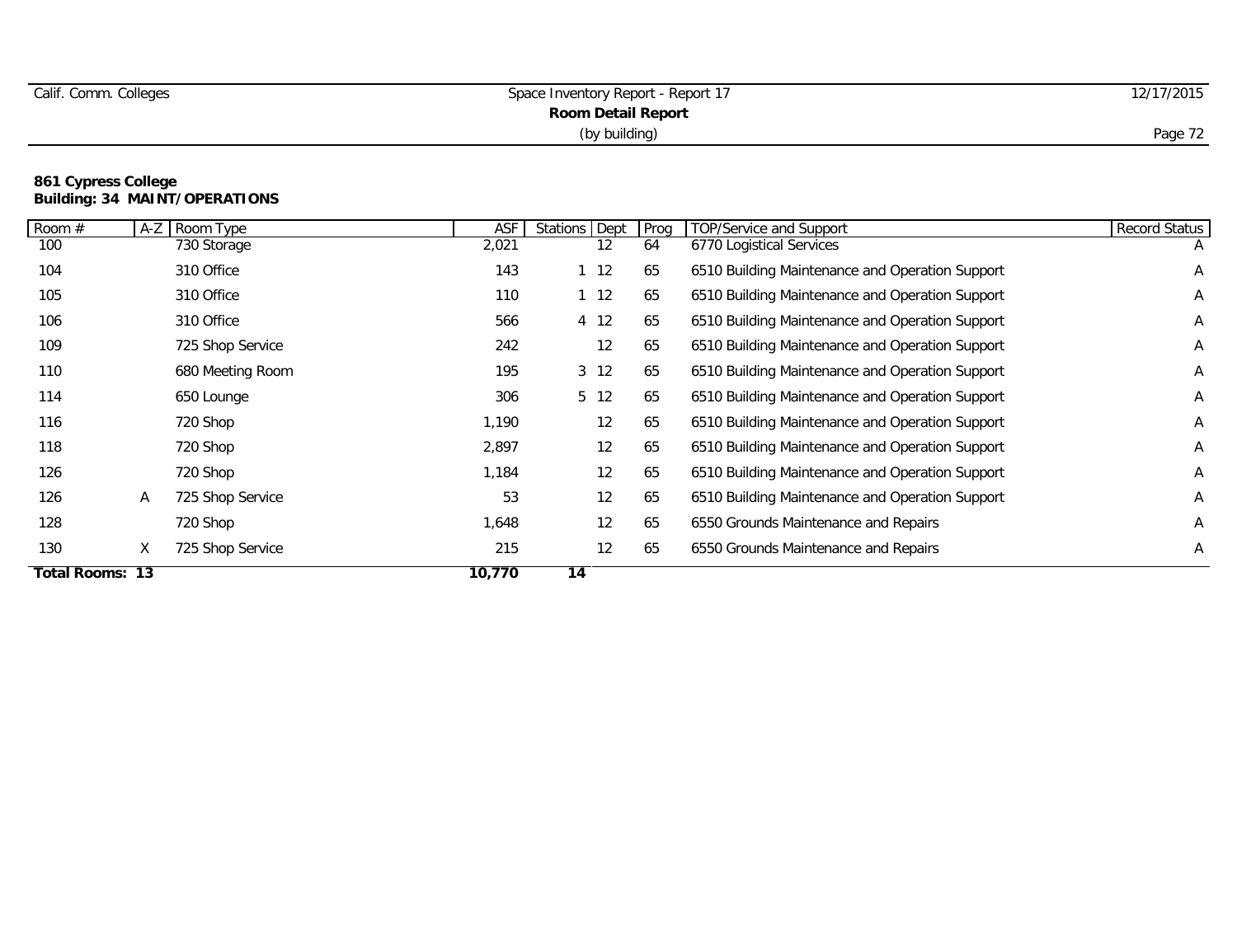| Calif. Comm. Colleges | Space Inventory Report - Report 17 | 12/17/2015 |
|-----------------------|------------------------------------|------------|
|                       | Room Detail Report                 |            |
|                       | (by building)                      | Page 7.    |

### **861 Cypress College Building: 59 POOL OFFICE**

| Room $#$              | A-Z Room Type                    | ASF |  | Stations Dept Prog TOP/Service and Support | Record Status |
|-----------------------|----------------------------------|-----|--|--------------------------------------------|---------------|
|                       | 525 Athletic/Physical Ed Service |     |  | 0835 Physical Education                    |               |
|                       | 310 Office                       | 128 |  | 0835 Physical Education                    |               |
| <b>Total Rooms: 2</b> |                                  | 259 |  |                                            |               |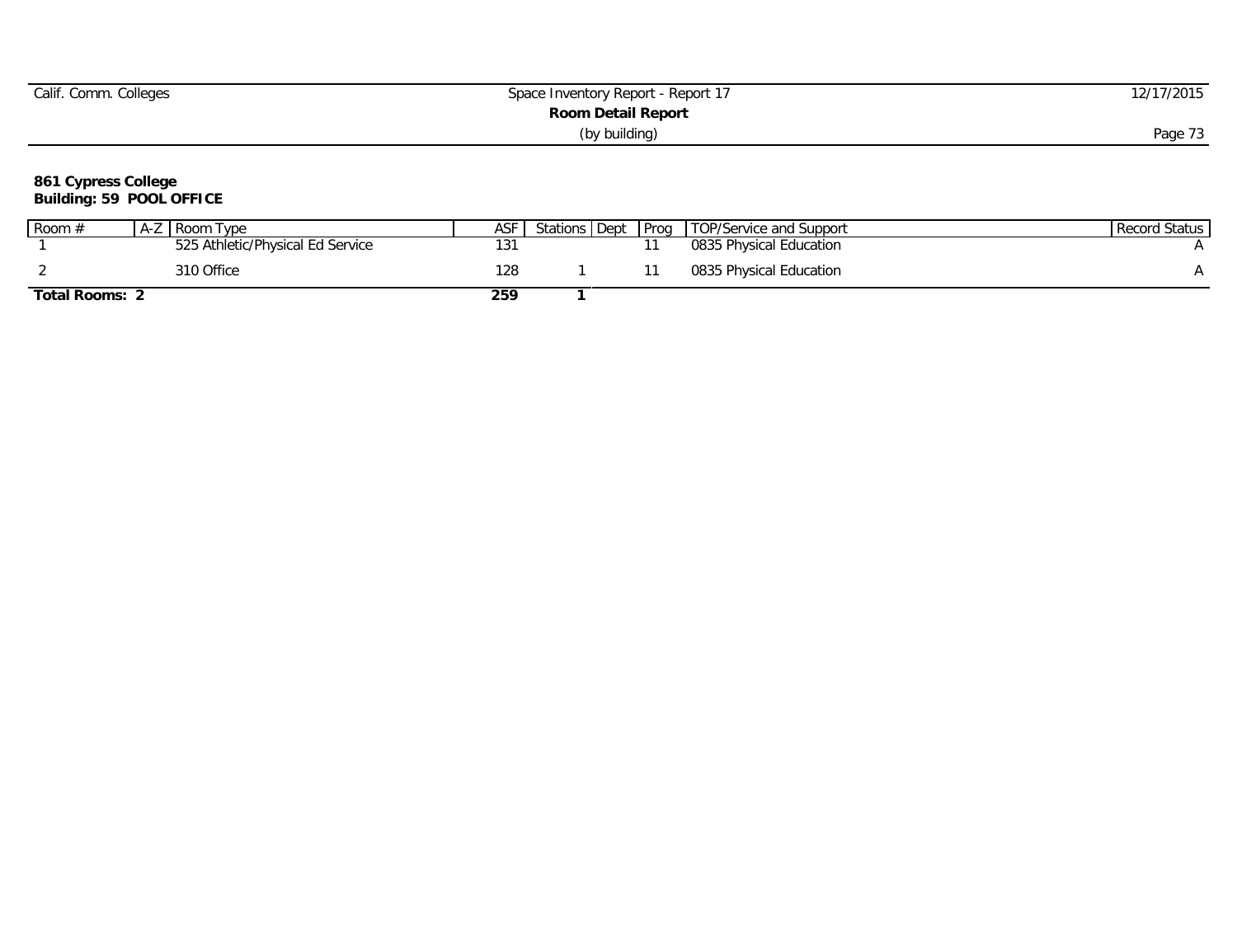| Calif. Comm. Colleges | Space Inventory Report -<br><sup>++</sup> - Report 1, | 12/17/2015 |
|-----------------------|-------------------------------------------------------|------------|
|                       |                                                       |            |
|                       | (by building)                                         | Page 74    |

## **862 Fullerton College Building: 100 ADMINISTRATION**

| Room# | $A-Z$          | Room Type                | ASF | <b>Stations</b> Dept |      | Prog | <b>TOP/Service and Support</b>       | Record Status |
|-------|----------------|--------------------------|-----|----------------------|------|------|--------------------------------------|---------------|
| 101   | K              | 650 Lounge               | 371 | $12$ 01              |      | 66   | 6750 Staff Development               |               |
| 101   | KS             | 655 Lounge Service       | 15  |                      | 01   | 66   | 6750 Staff Development               | Α             |
| 101   | S              | 730 Storage              | 87  |                      | 01   | 64   | 6770 Logistical Services             | Α             |
| 101   | S <sub>1</sub> | 730 Storage              | 860 |                      | 01   | 64   | 6770 Logistical Services             | Α             |
| 102   |                | 730 Storage              | 568 |                      | 02   | 64   | 6770 Logistical Services             | Α             |
| 103   |                | 730 Storage              | 821 |                      | 02   | 64   | 6770 Logistical Services             | Α             |
| 103   | S1             | 730 Storage              | 264 |                      | 01   | 64   | 6770 Logistical Services             | A             |
| 103   | S <sub>2</sub> | 730 Storage              | 135 |                      | 01   | 64   | 6770 Logistical Services             | Α             |
| 110   |                | 310 Office               | 363 |                      | 2 01 | 61   | 6010 Academic Administration         | Α             |
| 110   | A              | 680 Meeting Room         | 380 | 20 01                |      | 61   | 6010 Academic Administration         | Α             |
| 110   | B              | 680 Meeting Room         | 233 | 12 01                |      | 61   | 6010 Academic Administration         | Α             |
| 110   | K              | 685 Meeting Room Service | 18  |                      | 01   | 61   | 6010 Academic Administration         | A             |
| 110   | O <sub>1</sub> | 310 Office               | 338 |                      | 101  | 61   | 6010 Academic Administration         | A             |
| 110   | S <sub>1</sub> | 315 Office Service       | 21  |                      | 01   | 61   | 6010 Academic Administration         | Α             |
| 110   | S <sub>2</sub> | 315 Office Service       | 11  |                      | 01   | 61   | 6010 Academic Administration         | Α             |
| 111   |                | 310 Office               | 366 |                      | 4 01 | 63   | 6791 General Administration Services | Α             |
| 111   | 01             | 310 Office               | 224 |                      | 101  | 46   | 6010 Academic Administration         | Α             |
| 111   | O <sub>2</sub> | 310 Office               | 128 |                      | 101  | 46   | 6010 Academic Administration         | A             |
| 111   | P              | 310 Office               | 159 |                      | 101  | 62   | 6720 Fiscal Operations               | A             |
| 111   | P <sub>1</sub> | 315 Office Service       | 74  |                      | 01   | 63   | 6791 General Administration Services | Α             |
| 111   | S              | 315 Office Service       | 32  |                      | 01   | 63   | 6791 General Administration Services | Α             |
| 111   | $\vee$         | 315 Office Service       | 41  |                      | 01   | 63   | 6791 General Administration Services | Α             |
| 112   | P              | 310 Office               | 200 | 3                    |      | 63   | 6791 General Administration Services | Α             |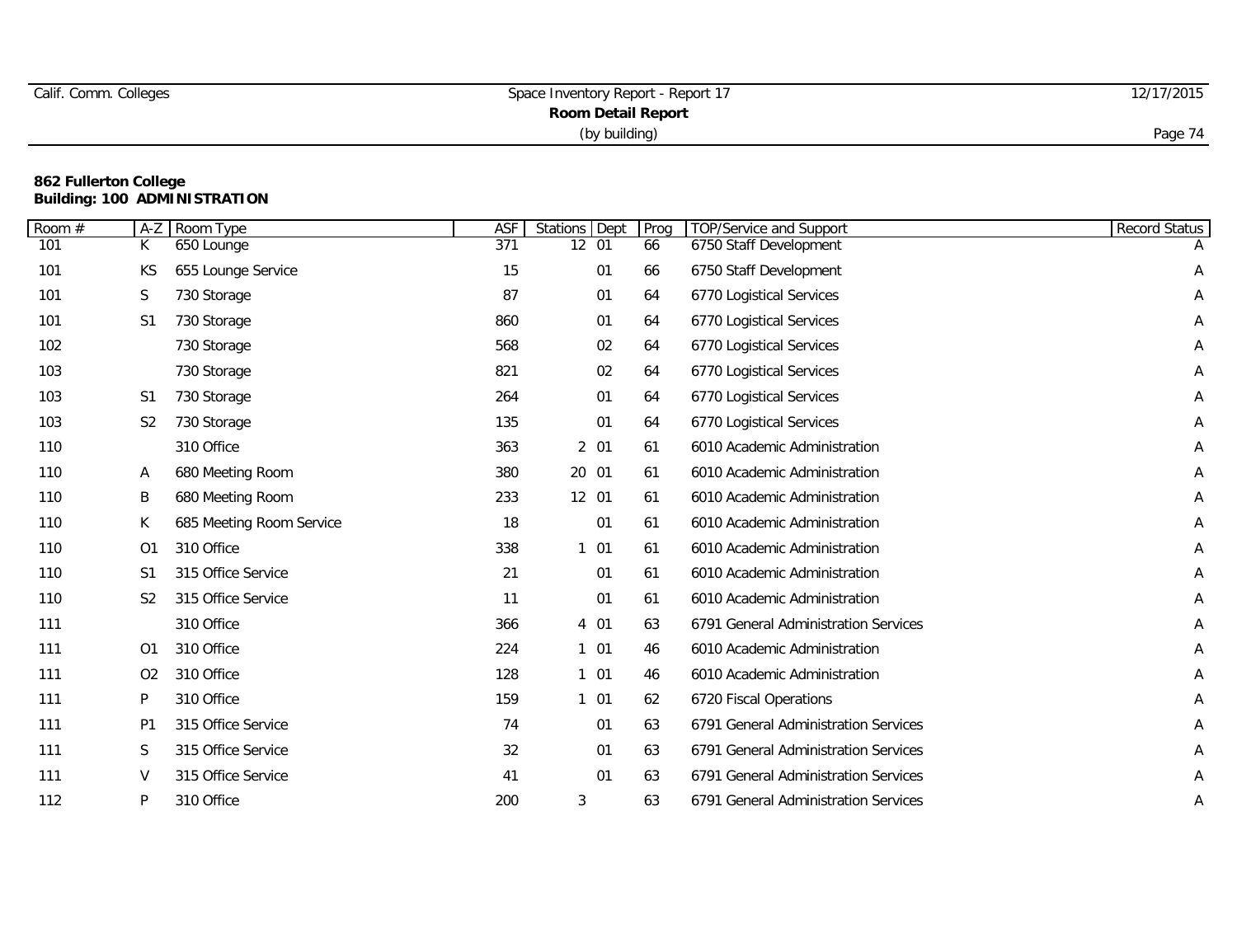|  | Calif. Comm. Colleges |
|--|-----------------------|
|  |                       |

# **862 Fullerton College Building: 100 ADMINISTRATION**

| Room # | $A-Z$          | Room Type          | ASF   | Stations Dept |       | Prog | TOP/Service and Support              | <b>Record Status</b> |
|--------|----------------|--------------------|-------|---------------|-------|------|--------------------------------------|----------------------|
| 112    | S.             | 315 Office Service | 9     |               |       | 63   | 6791 General Administration Services |                      |
| 112    |                | 310 Office         | 511   |               | 6 02  | 63   | 6791 General Administration Services | Α                    |
| 112    | B              | 310 Office         | 139   |               | 102   | 61   | 6010 Academic Administration         | Α                    |
| 112    | C              | 310 Office         | 206   |               | 102   | 61   | 6010 Academic Administration         | Α                    |
| 112    | K              | 315 Office Service | 115   |               | 01    | 54   | 6460 Financial Aid                   | Α                    |
| 112    | L              | 310 Office         | 116   |               | 102   | 54   | 6460 Financial Aid                   | A                    |
| 112    | N              | 310 Office         | 284   |               | 102   | 61   | 6620 Management Planning Functions   | Α                    |
| 112    | $\circ$        | 310 Office         | 135   |               | 102   | 61   | 6620 Management Planning Functions   | Α                    |
| 113    |                | 310 Office         | 179   |               | 101   | 63   | 6791 General Administration Services | Α                    |
| 113    | 0              | 310 Office         | 151   |               | 101   | 63   | 6791 General Administration Services | Α                    |
| 113    | 01             | 310 Office         | 149   |               | 101   | 63   | 6791 General Administration Services | Α                    |
| 113    | O <sub>2</sub> | 310 Office         | 83    |               | 101   | 63   | 6791 General Administration Services | A                    |
| 113    | O <sub>3</sub> | 310 Office         | 81    |               | 101   | 63   | 6791 General Administration Services | Α                    |
| 113    | O <sub>4</sub> | 310 Office         | 82    |               | 101   | 63   | 6791 General Administration Services | Α                    |
| 113    | O <sub>5</sub> | 310 Office         | 121   |               | 101   | 63   | 6791 General Administration Services | Α                    |
| 113    | S              | 310 Office         | 65    |               | 101   | 63   | 6791 General Administration Services | Α                    |
| 115    |                | 310 Office         | 758   |               | 5 02  | 54   | 6460 Financial Aid                   | A                    |
| 115    | E.             | 310 Office         | 77    |               | 102   | 54   | 6460 Financial Aid                   | Α                    |
| 115    | F              | 310 Office         | 157   |               | 102   | 54   | 6460 Financial Aid                   | A                    |
| 115    | H              | 310 Office         | 77    |               | 102   | 54   | 6460 Financial Aid                   | Α                    |
| 115    |                | 310 Office         | 81    |               | 101   | 54   | 6460 Financial Aid                   | Α                    |
| 115    | J              | 310 Office         | 160   |               | 2 02  | 54   | 6460 Financial Aid                   | Α                    |
| 117    |                | 110 Classroom      | 1,165 |               | 78 06 | 11   | 0099 General Assignment              | Α                    |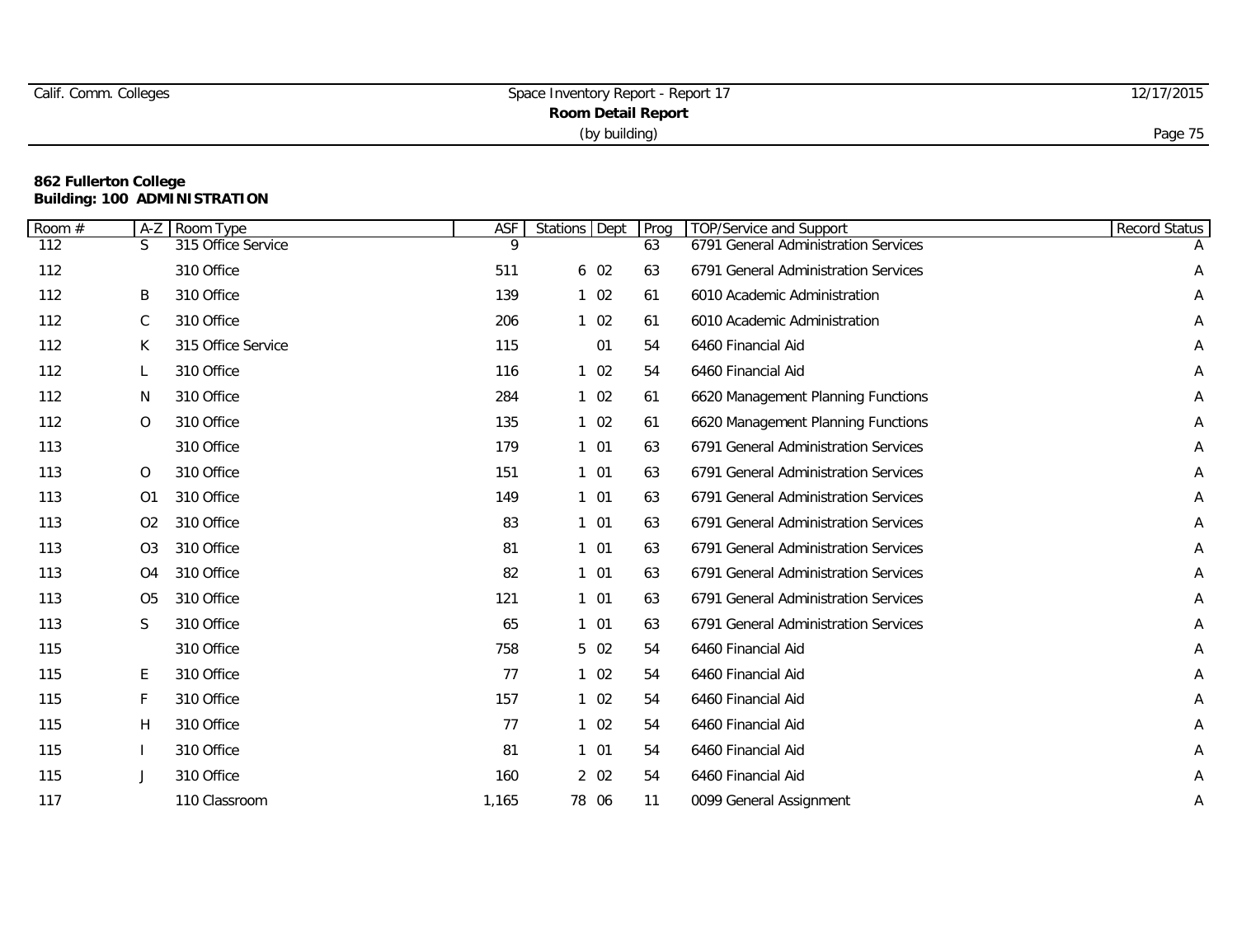| Calif. Comm. Colleges | Space Inventory Report - Report 17 | 12/17/2015 |
|-----------------------|------------------------------------|------------|
|                       | <b>Room Detail Report</b>          |            |
|                       | (by building)                      | Page 76    |

### **862 Fullerton College Building: 100 ADMINISTRATION**

| Room $#$        | $A-Z$        | Room Type             | <b>ASF</b> | Stations Dept | Prog | TOP/Service and Support     | <b>Record Status</b> |
|-----------------|--------------|-----------------------|------------|---------------|------|-----------------------------|----------------------|
| 119             |              | 110 Classroom         | ,203       | 80 06         | 11   | 0099 General Assignment     | $\mathsf{A}$         |
| 121             |              | 110 Classroom         | 737        | 47 06         | 11   | 0099 General Assignment     | А                    |
| 122             |              | 110 Classroom         | 728        | 47 06         | 11   | 0099 General Assignment     | Α                    |
| 122             | $\circ$      | 310 Office            | 109        | 1 06          | 11   | 0099 General Assignment     | A                    |
| 123             |              | 110 Classroom         | 702        | 47 06         | 11   | 0099 General Assignment     | Α                    |
| 124             | 01           | 310 Office            | 146        | 1 06          | 64   | 6610 Institutional Research | A                    |
| 124             | 02           | 310 Office            | 136        | 1 06          | 64   | 6610 Institutional Research | Α                    |
| 125             |              | 110 Classroom         | 585        | 35 06         | 11   | 0099 General Assignment     | Α                    |
| 125             | C            | 115 Classroom Service | 25         | 06            | 11   | 0099 General Assignment     | Α                    |
| 126             | A            | 115 Classroom Service | 9          |               | 11   | 0099 General Assignment     | A                    |
| 126             | B            | 115 Classroom Service | 9          |               | 11   | 0099 General Assignment     | Α                    |
| 126             |              | 110 Classroom         | 751        | 47<br>06      | 11   | 0099 General Assignment     | Α                    |
| 126             | $\mathsf{C}$ | 115 Classroom Service | 23         | 06            | 11   | 0099 General Assignment     | Α                    |
| 127             |              | 110 Classroom         | 727        | 47<br>06      | 11   | 0099 General Assignment     | Α                    |
| 127             | $\mathsf{C}$ | 115 Classroom Service | 28         | 06            | 11   | 0099 General Assignment     | Α                    |
| 128             |              | 310 Office            | 96         | 1 06          | 11   | 0099 General Assignment     | Α                    |
| Total Rooms: 62 |              |                       | 16,624     | 519           |      |                             |                      |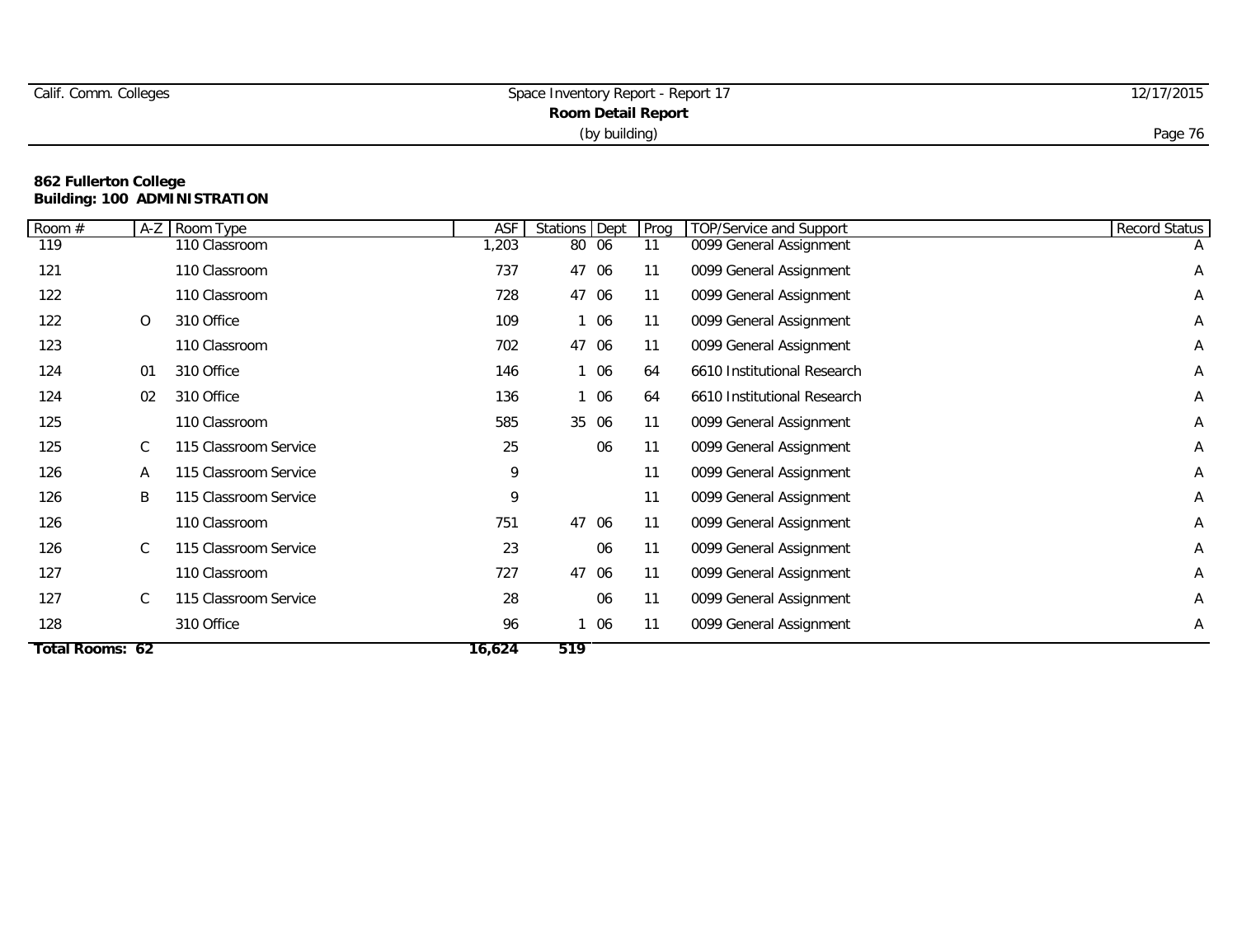|  | Calif. Comm. Colleges |
|--|-----------------------|
|  |                       |

# **862 Fullerton College Building: 200 COLLEGE CENTER**

| Room # | $A-Z$          | Room Type                   | <b>ASF</b> | Stations Dept | Prog | <b>TOP/Service and Support</b>             | <b>Record Status</b> |
|--------|----------------|-----------------------------|------------|---------------|------|--------------------------------------------|----------------------|
| 201    | D <sub>3</sub> | 670 Recreation              | 1,600      |               | 51   | 6960 Students and Co-curricular Activities |                      |
| 211    |                | 630 Food Facilities         | 6,145      | 400           | 55   | 6940 Food Services                         | Α                    |
| 212    |                | 410 Read/Study Room         | 1,016      | 35            | 52   | 6399 Other Counseling and Guidance         | Α                    |
| 212    | $-1$           | 315 Office Service          | 48         |               | 52   | 6399 Other Counseling and Guidance         | Α                    |
| 212    | A              | 310 Office                  | 70         |               | 52   | 6399 Other Counseling and Guidance         | A                    |
| 212    | B              | 310 Office                  | 76         |               | 52   | 6399 Other Counseling and Guidance         | Α                    |
| 212    | D              | 315 Office Service          | 56         |               | 52   | 6399 Other Counseling and Guidance         | Α                    |
| 212    | E              | 310 Office                  | 91         |               | 52   | 6399 Other Counseling and Guidance         | Α                    |
| 212    | F.             | 310 Office                  | 106        |               | 52   | 6399 Other Counseling and Guidance         | Α                    |
| 212    | G              | 310 Office                  | 121        |               | 52   | 6399 Other Counseling and Guidance         | Α                    |
| 213    |                | 635 Food Facilities Service | 4,310      |               | 55   | 6940 Food Services                         | Α                    |
| 214    |                | 650 Lounge                  | 2,268      | 60            | 51   | 6960 Students and Co-curricular Activities | Α                    |
| 214    | Α              | 670 Recreation              | 98         |               | 51   | 6960 Students and Co-curricular Activities | Α                    |
| 214    | B              | 670 Recreation              |            |               | 51   | 6960 Students and Co-curricular Activities | Α                    |
| 214    | C              | 670 Recreation              | 118        |               | 51   | 6960 Students and Co-curricular Activities | Α                    |
| 214    | D              | 670 Recreation              | 99         |               | 51   | 6960 Students and Co-curricular Activities | Α                    |
| 215    |                | 630 Food Facilities         | 629        | 35            | 55   | 6940 Food Services                         | Α                    |
| 217    |                | 635 Food Facilities Service | 525        |               | 55   | 6940 Food Services                         | Α                    |
| 217    | A              | 635 Food Facilities Service | 140        |               | 55   | 6940 Food Services                         | Α                    |
| 217    | B              | 635 Food Facilities Service | 48         |               | 55   | 6940 Food Services                         | Α                    |
| 217    | C              | 635 Food Facilities Service | 16         |               | 55   | 6940 Food Services                         | Α                    |
| 217    | H              | 635 Food Facilities Service | 144        |               | 55   | 6940 Food Services                         | Α                    |
| 217    |                | 635 Food Facilities Service | 38         |               | 55   | 6940 Food Services                         | Α                    |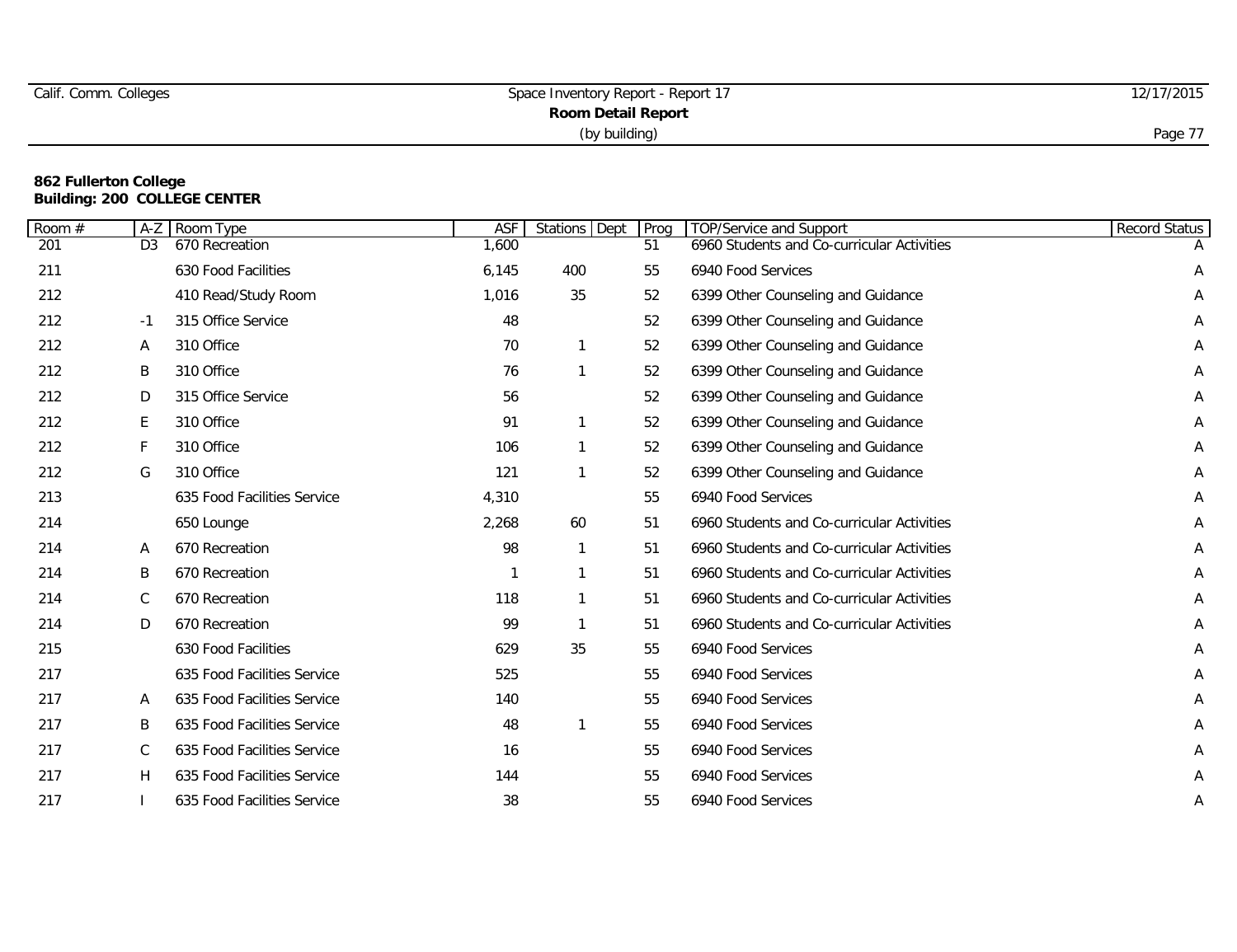|  | Calif. Comm. Colleges |
|--|-----------------------|
|  |                       |

## **862 Fullerton College Building: 200 COLLEGE CENTER**

| Room # | $A-Z$          | Room Type                   | <b>ASF</b> | <b>Stations</b><br>Dept | Prog | <b>TOP/Service and Support</b>                    | <b>Record Status</b> |
|--------|----------------|-----------------------------|------------|-------------------------|------|---------------------------------------------------|----------------------|
| 217    | W <sub>1</sub> | 635 Food Facilities Service | 54         |                         | 55   | 6940 Food Services                                |                      |
| 217    | W <sub>2</sub> | 635 Food Facilities Service | 54         |                         | 55   | 6940 Food Services                                | Α                    |
| 217    | W <sub>3</sub> | 635 Food Facilities Service | 54         |                         | 55   | 6940 Food Services                                | Α                    |
| 219    |                | 730 Storage                 | 70         |                         | 64   | 6770 Logistical Services                          | A                    |
| 220    |                | 310 Office                  | 596        | 10                      | 52   | 6492 Foreign Student Services                     | Α                    |
| 220    | Α              | 310 Office                  | 78         |                         | 52   | 6492 Foreign Student Services                     | Α                    |
| 220    | B              | 310 Office                  | 91         |                         | 52   | 6492 Foreign Student Services                     | Α                    |
| 220    | C              | 310 Office                  | 91         |                         | 52   | 6492 Foreign Student Services                     | A                    |
| 220    | D              | 315 Office Service          | 18         |                         | 52   | 6492 Foreign Student Services                     | Α                    |
| 221    |                | 680 Meeting Room            | 294        | 12                      | 66   | 6799 Other General Institutional Support Services | A                    |
| 222    |                | 315 Office Service          | 120        | 5                       | 51   | 6960 Students and Co-curricular Activities        | A                    |
| 222    | $-1$           | 310 Office                  | 150        | 2                       | 51   | 6960 Students and Co-curricular Activities        | А                    |
| 222    | $-2$           | 310 Office                  | 207        |                         | 51   | 6960 Students and Co-curricular Activities        | Α                    |
| 222    | -3             | 310 Office                  | 80         |                         | 51   | 6960 Students and Co-curricular Activities        | Α                    |
| 222    | -4             | 310 Office                  | 65         |                         | 51   | 6960 Students and Co-curricular Activities        | Α                    |
| 222    | -5             | 310 Office                  | 65         |                         | 51   | 6960 Students and Co-curricular Activities        | Α                    |
| 222    | -6             | 310 Office                  | 65         |                         | 51   | 6960 Students and Co-curricular Activities        | Α                    |
| 222    | Α              | 310 Office                  | 96         |                         | 51   | 6960 Students and Co-curricular Activities        | Α                    |
| 222    | B              | 670 Recreation              | 261        | 9                       | 51   | 6960 Students and Co-curricular Activities        | Α                    |
| 222    | C              | 675 Recreation Service      | 77         |                         | 51   | 6960 Students and Co-curricular Activities        | Α                    |
| 223    |                | 310 Office                  | 462        | 4                       | 51   | 6960 Students and Co-curricular Activities        | Α                    |
| 223    | -1             | 310 Office                  | 72         |                         | 51   | 6960 Students and Co-curricular Activities        | A                    |
| 223    | $-2$           | 310 Office                  | 72         |                         | 51   | 6960 Students and Co-curricular Activities        | A                    |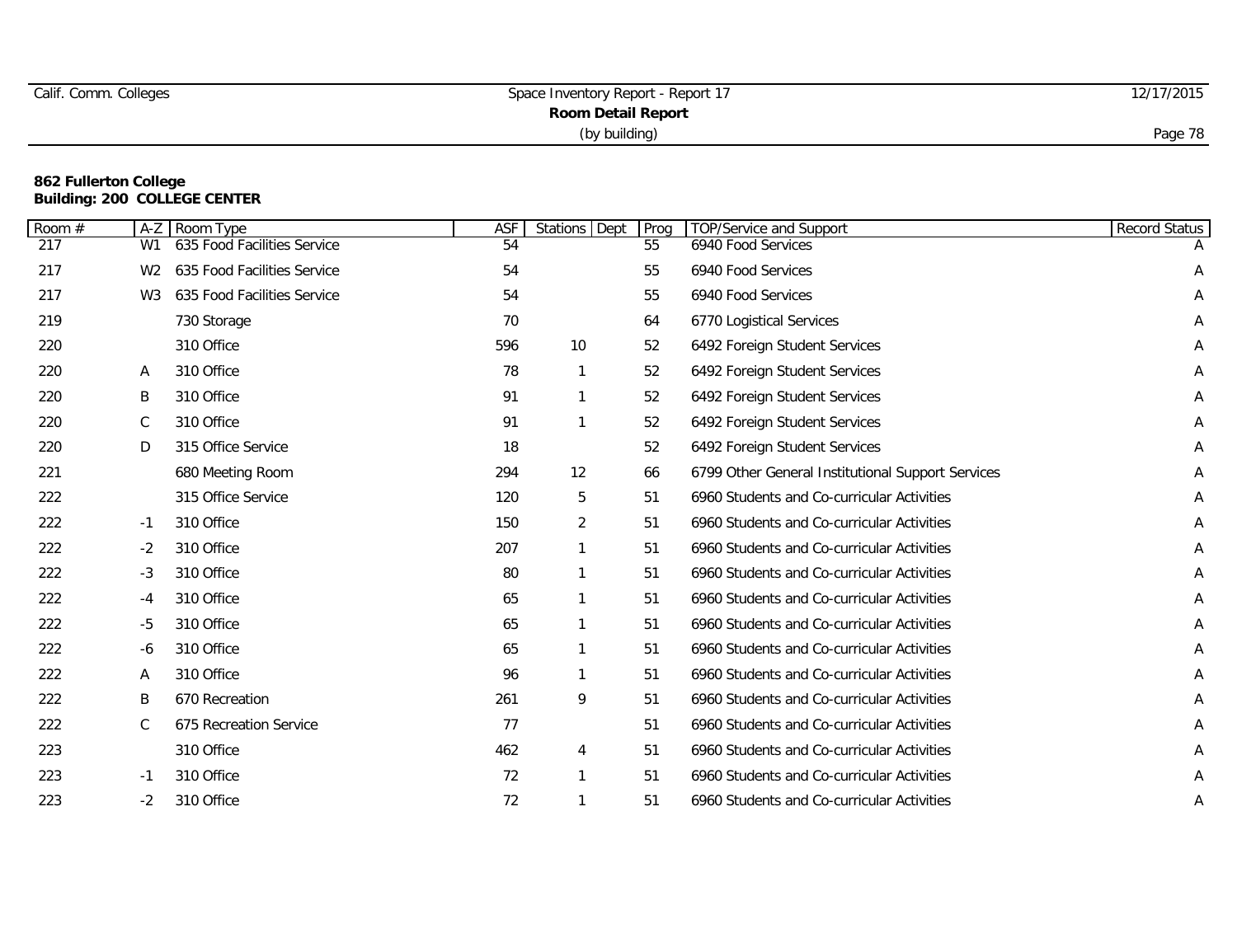|  | Calif. Comm. Colleges |
|--|-----------------------|
|  |                       |

# **862 Fullerton College Building: 200 COLLEGE CENTER**

| Room #                 |   | A-Z Room Type       | <b>ASF</b> | <b>Stations</b> Dept | Prog | TOP/Service and Support                           | <b>Record Status</b> |
|------------------------|---|---------------------|------------|----------------------|------|---------------------------------------------------|----------------------|
| 223                    | A | 315 Office Service  | 156        |                      | 51   | 6960 Students and Co-curricular Activities        | $\overline{A}$       |
| 223                    | B | 315 Office Service  | 100        |                      | 51   | 6960 Students and Co-curricular Activities        | A                    |
| 223                    | U | 310 Office          | 118        |                      | 51   | 6960 Students and Co-curricular Activities        | A                    |
| 223                    | D | 315 Office Service  | 222        |                      | 51   | 6960 Students and Co-curricular Activities        | Α                    |
| 224                    |   | 680 Meeting Room    | 1,137      | 65                   | 66   | 6799 Other General Institutional Support Services | Α                    |
| 225                    |   | 410 Read/Study Room | 988        | 14                   | 52   | 6199 Other Instructional Support Services         | A                    |
| 225                    | A | 310 Office          | 120        |                      | 52   | 6199 Other Instructional Support Services         | Α                    |
| 225                    | B | 315 Office Service  | 76         |                      | 52   | 6199 Other Instructional Support Services         | Α                    |
| 226                    |   | 680 Meeting Room    | 1,101      | 65                   | 66   | 6799 Other General Institutional Support Services | A                    |
| 227                    |   | 680 Meeting Room    | 1,030      | 65                   | 66   | 6799 Other General Institutional Support Services | Α                    |
| 228                    |   | 680 Meeting Room    | 1,148      | 65                   | 66   | 6799 Other General Institutional Support Services | A                    |
| 229                    |   | 680 Meeting Room    | 1,141      | 65                   | 66   | 6799 Other General Institutional Support Services | A                    |
| <b>Total Rooms: 58</b> |   |                     | 28,292     | 934                  |      |                                                   |                      |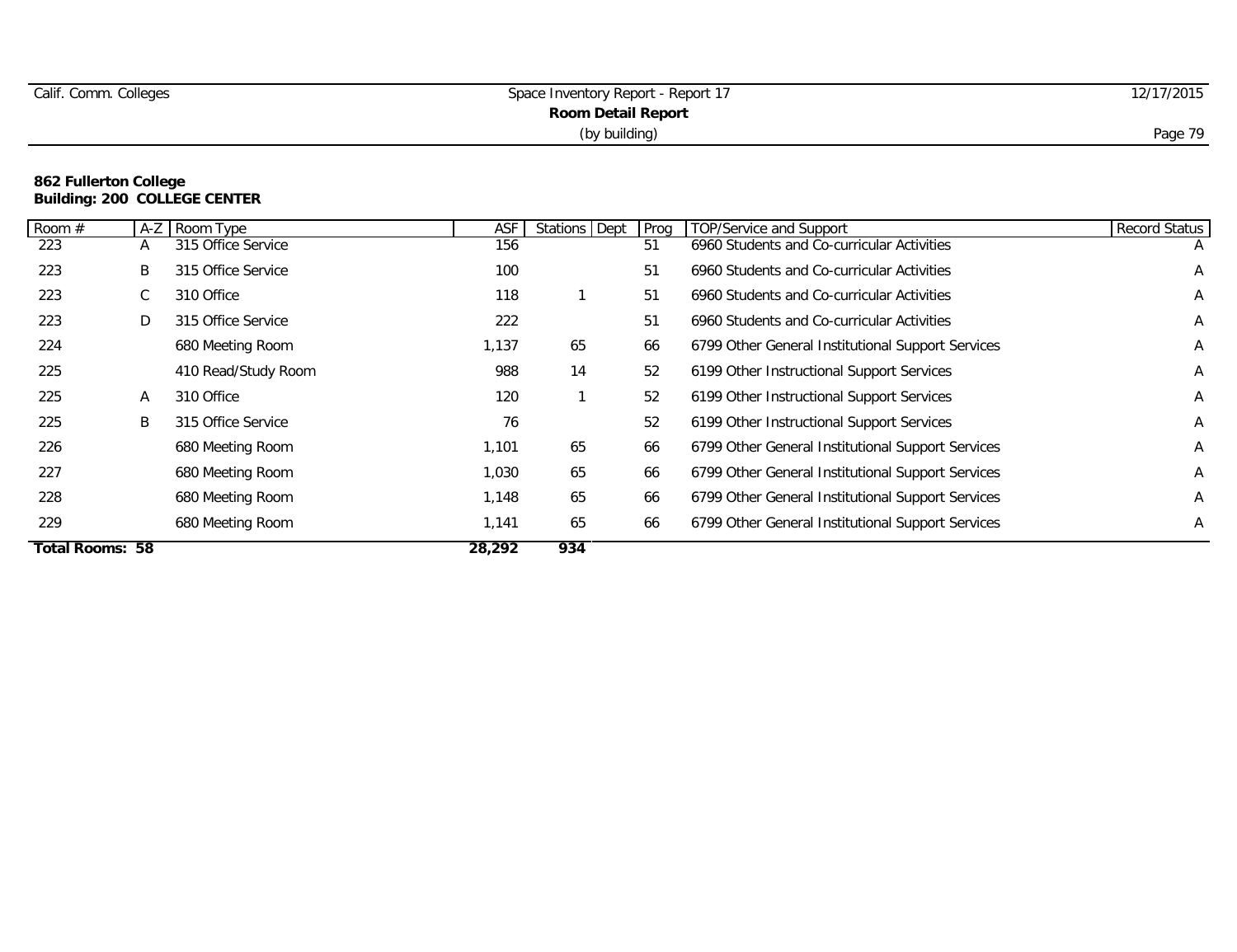|  | Calif. Comm. Colleges |
|--|-----------------------|
|  |                       |

## **862 Fullerton College Building: 300 BUSINESS & COMPUTER INFO**

| Room # | $A-Z$ | Room Type          | ASF   | Stations Dept |          | Prog | TOP/Service and Support                           | Record Status |
|--------|-------|--------------------|-------|---------------|----------|------|---------------------------------------------------|---------------|
| 310    |       | 310 Office         | 379   |               | 2 14     | 46   | 6010 Academic Administration                      |               |
| 310    |       | 310 Office         | 80    |               | $1 \t14$ | 11   | 0099 General Assignment                           | Α             |
| 310    | 2     | 315 Office Service | 80    |               | 14       | 46   | 6010 Academic Administration                      | Α             |
| 310    | 3     | 310 Office         | 135   |               | $1 \t14$ | 46   | 6010 Academic Administration                      | Α             |
| 310    | 4     | 310 Office         | 80    |               | $1 \t14$ | 11   | 0099 General Assignment                           | Α             |
| 310    | 5     | 310 Office         | 80    |               | 1 14     | 11   | 0099 General Assignment                           | Α             |
| 310    | P     | 650 Lounge         | 229   |               |          | 66   | 6799 Other General Institutional Support Services | Α             |
| 310    | S     | 310 Office         | 84    |               | $1 \t14$ | 46   | 6010 Academic Administration                      | Α             |
| 311    |       | 110 Classroom      | 489   | 30 14         |          | 11   | 0099 General Assignment                           | Α             |
| 312    |       | 250 Non-Class Lab  | 1,020 | 48 14         |          | 11   | 4930 General Studies                              | Α             |
| 313    |       | 110 Classroom      | 589   | 40 14         |          | 11   | 0099 General Assignment                           | Α             |
| 314    |       | 210 Class Lab      | 759   | 27 14         |          | 11   | 0701 Information Technology, General              | Α             |
| 315    |       | 210 Class Lab      | 808   | 30 14         |          | 11   | 0701 Information Technology, General              | Α             |
| 316    |       | 210 Class Lab      | 796   | 27 14         |          | 11   | 0701 Information Technology, General              | Α             |
| 317    |       | 250 Non-Class Lab  | 1,105 |               | 28 14    | 11   | 4930 General Studies                              | Α             |
| 318    |       | 110 Classroom      | 528   |               | 35 14    | 11   | 0099 General Assignment                           | Α             |
| 320    |       | 680 Meeting Room   | 480   |               | 12 14    | 66   | 6791 General Administration Services              | Α             |
| 320    |       | 310 Office         | 95    |               | 2 14     | 11   | 0099 General Assignment                           | A             |
| 320    | 2     | 310 Office         | 95    |               | 2 14     | 11   | 0099 General Assignment                           | Α             |
| 320    | 3     | 310 Office         | 95    |               | 2 14     | 11   | 0099 General Assignment                           | Α             |
| 320    | 4     | 310 Office         | 103   |               | 2 14     | 11   | 0099 General Assignment                           | Α             |
| 320    | 5     | 310 Office         | 103   |               | 2 14     | 11   | 0099 General Assignment                           | Α             |
| 320    | 6     | 310 Office         | 95    |               | 2 14     | 11   | 0099 General Assignment                           | Α             |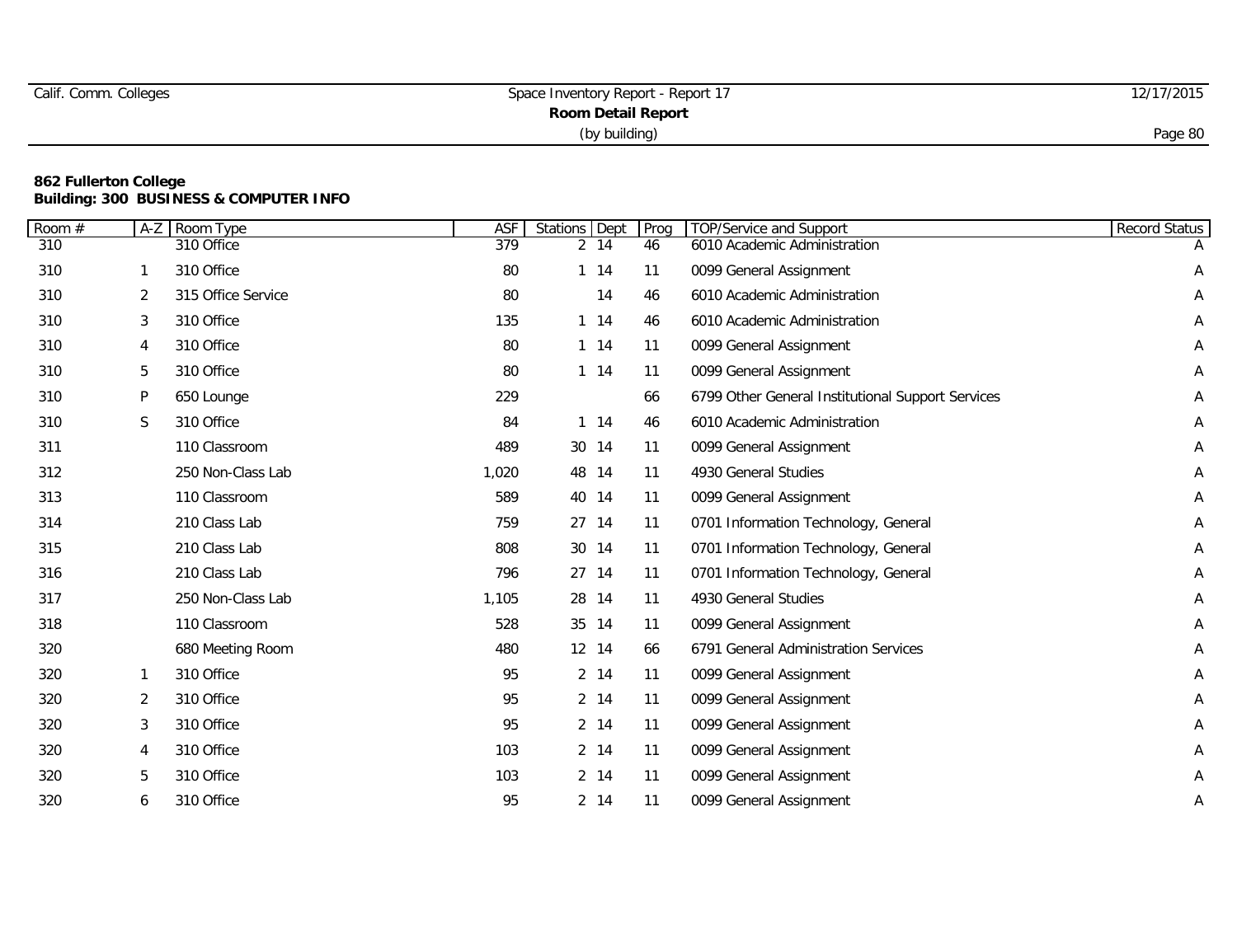| Calif. Comm. Colleges | Space Inventory Report - Report 17 | 12/17/2015          |
|-----------------------|------------------------------------|---------------------|
|                       | <b>Room Detail Report</b>          |                     |
|                       | (by building)                      | Page 8 <sup>1</sup> |

#### **862 Fullerton College Building: 300 BUSINESS & COMPUTER INFO**

| Room $#$               |   | A-Z Room Type | <b>ASF</b> | Stations Dept |       | Prog | <b>TOP/Service and Support</b>       | <b>Record Status</b> |
|------------------------|---|---------------|------------|---------------|-------|------|--------------------------------------|----------------------|
| 320                    | 8 | 310 Office    | 95         |               | 2 14  |      | 0099 General Assignment              | $\overline{A}$       |
| 320                    |   | 310 Office    | 95         |               | 2 14  |      | 0099 General Assignment              | $\mathsf{A}$         |
| 321                    |   | 210 Class Lab | 740        |               | 27 14 |      | 0701 Information Technology, General | A                    |
| 322                    |   | 210 Class Lab | 794        |               | 55 14 |      | 0701 Information Technology, General | Α                    |
| 323                    |   | 110 Classroom | 506        |               | 35 14 | 11   | 0099 General Assignment              | A                    |
| 324                    |   | 210 Class Lab | 796        |               | 35 14 |      | 0701 Information Technology, General | A                    |
| 325                    |   | 110 Classroom | 733        |               | 32 14 | 11   | 0099 General Assignment              | Α                    |
| 326                    |   | 110 Classroom | 867        | 40 14         |       |      | 0099 General Assignment              | A                    |
| 327                    |   | 110 Classroom | 659        | 42 14         |       | 11   | 0099 General Assignment              | A                    |
| 328                    |   | 210 Class Lab | 1,020      | 40 14         |       |      | 0701 Information Technology, General | A                    |
| <b>Total Rooms: 33</b> |   |               | 14,612     | 606           |       |      |                                      |                      |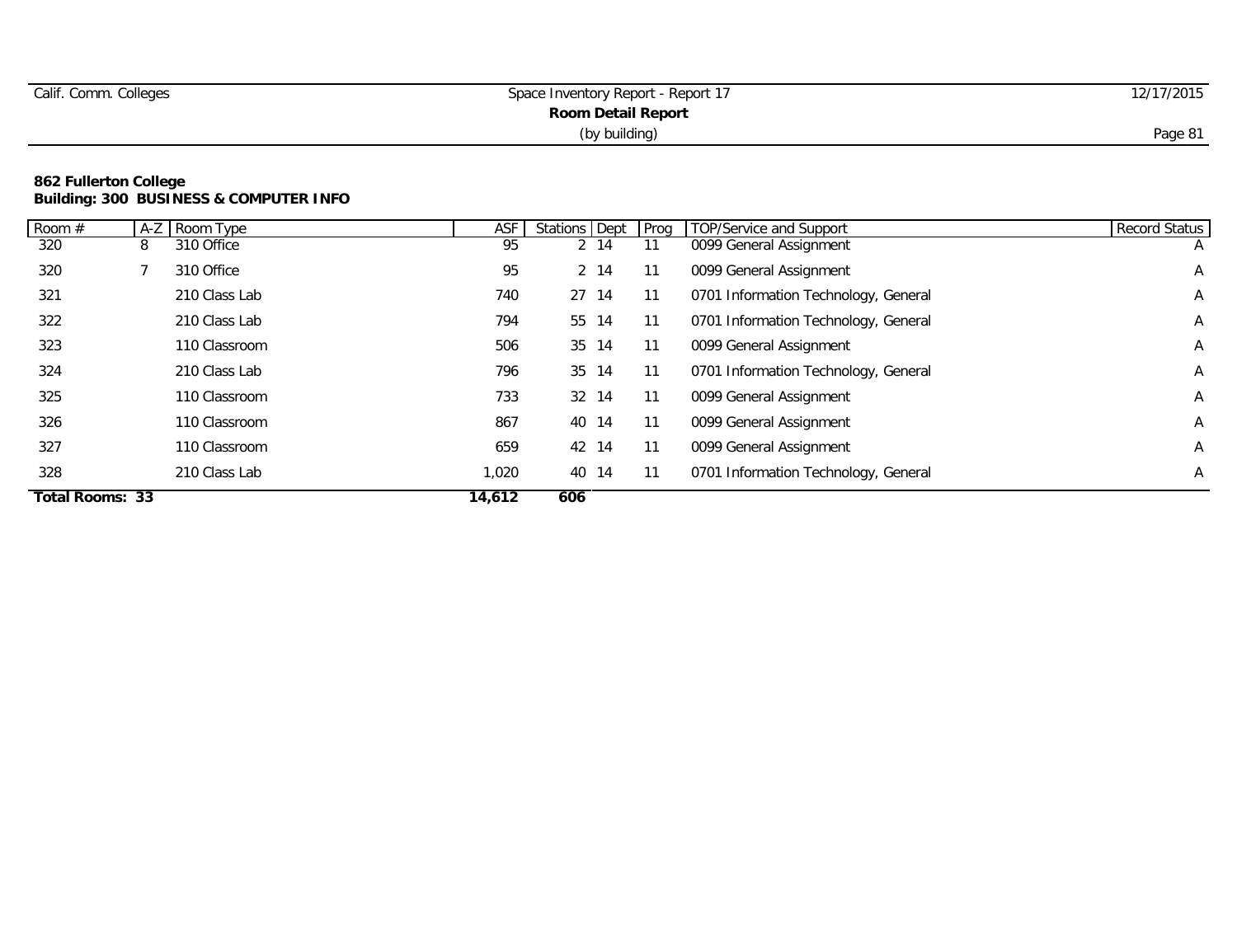| Calif. Comm. Colleges | Space Inventory Report - Report 17 | 12/17/2015 |
|-----------------------|------------------------------------|------------|
|                       | Room Detail Report                 |            |
|                       | (by building)                      | Page 82    |

| Room # | $A-Z$          | Room Type             | <b>ASF</b> | Stations Dept  | Prog | <b>TOP/Service and Support</b> | Record Status |
|--------|----------------|-----------------------|------------|----------------|------|--------------------------------|---------------|
| 400    | X              | 620 Exhibition        | 68         |                | 42   | 0400 Biological Sciences       |               |
| 402    | Α              | 215 Class Lab Service | 235        |                | 11   | 1919 Oceanography              | Α             |
| 405    | P              | 215 Class Lab Service | 183        |                | 11   | 1911 Astronomy                 | Α             |
| 410    |                | 110 Classroom         | 1,733      | 148            | 11   | 0099 General Assignment        | Α             |
| 410    | P              | 115 Classroom Service | 48         |                | 11   | 0099 General Assignment        | Α             |
| 411    |                | 310 Office            | 201        | $\overline{2}$ | 11   | 0099 General Assignment        | A             |
| 411    | $\mathbf{1}$   | 310 Office            | 168        | $\mathbf{1}$   | 11   | 0099 General Assignment        | Α             |
| 411    | $\overline{2}$ | 310 Office            | 132        | $\overline{2}$ | 11   | 0099 General Assignment        | A             |
| 411    | 3              | 310 Office            | 140        | $\overline{2}$ | 11   | 0099 General Assignment        | Α             |
| 411    | 4              | 310 Office            | 149        | $\overline{2}$ | 11   | 0099 General Assignment        | Α             |
| 411    | 5              | 310 Office            | 150        | 2              | 11   | 0099 General Assignment        | A             |
| 411    | 6              | 310 Office            | 153        | $\overline{2}$ | 11   | 0099 General Assignment        | A             |
| 411    | $\overline{7}$ | 310 Office            | 145        | $\overline{2}$ | 11   | 0099 General Assignment        | Α             |
| 411    | 8              | 310 Office            | 130        | $\overline{2}$ | 11   | 0099 General Assignment        | A             |
| 411    | 9              | 310 Office            | 145        | $\overline{2}$ | 11   | 0099 General Assignment        | Α             |
| 411    | 10             | 310 Office            | 148        | $\overline{2}$ | 11   | 0099 General Assignment        | Α             |
| 411    | 11             | 310 Office            | 145        | $\overline{2}$ | 11   | 0099 General Assignment        | Α             |
| 411    | 12             | 310 Office            | 140        | 2              | 11   | 0099 General Assignment        | A             |
| 411    | 13             | 310 Office            | 150        | $\overline{2}$ | 11   | 0099 General Assignment        | Α             |
| 411    | 14             | 310 Office            | 151        | $\overline{2}$ | 11   | 0099 General Assignment        | Α             |
| 411    | 15             | 310 Office            | 140        | $\overline{2}$ | 11   | 0099 General Assignment        | Α             |
| 411    | 16             | 310 Office            | 140        | $\overline{2}$ | 11   | 0099 General Assignment        | Α             |
| 411    | 17             | 310 Office            | 138        | 2              | 11   | 0099 General Assignment        | Α             |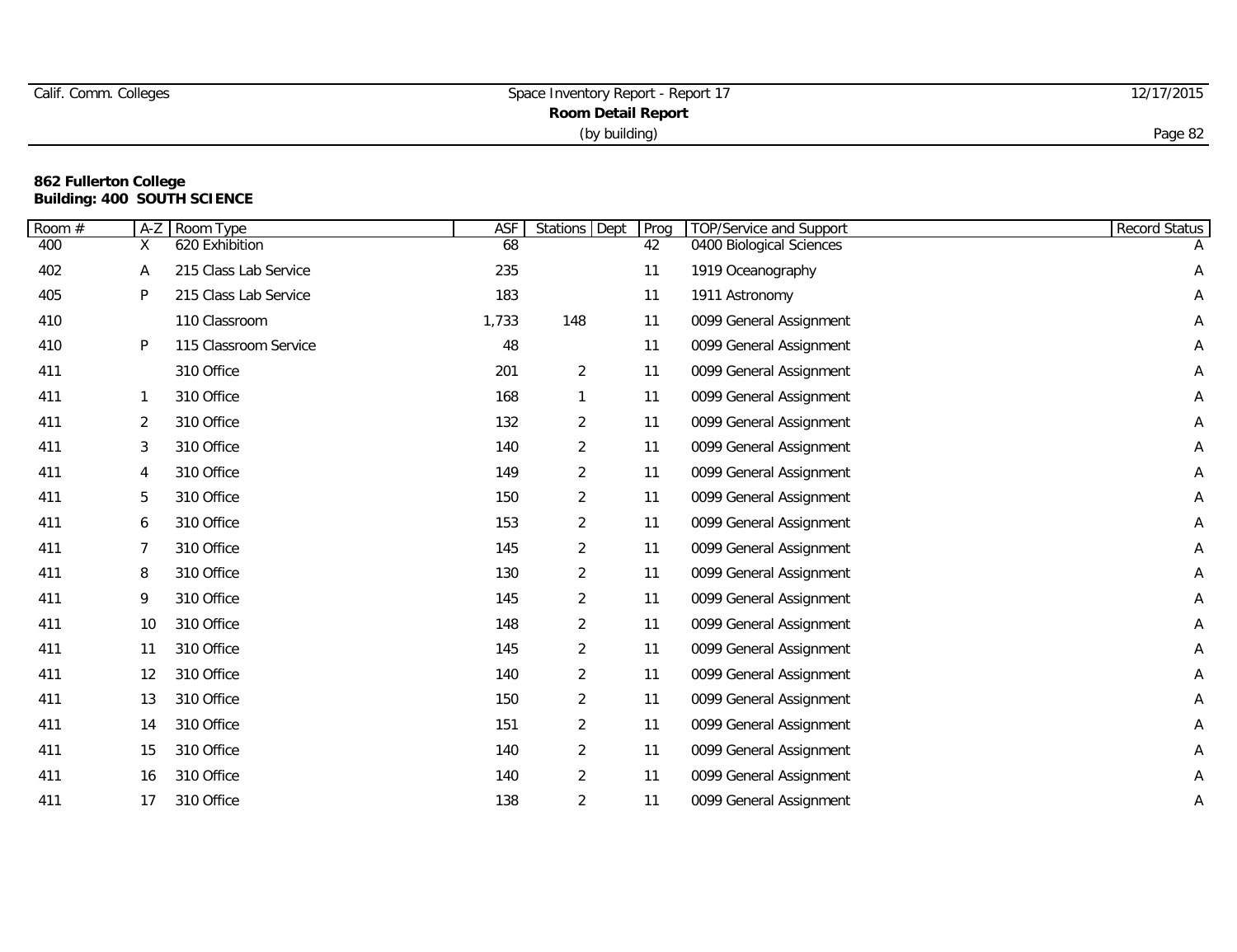|  | Calif. Comm. Colleges |
|--|-----------------------|
|  |                       |

| Room # | $A-Z$          | Room Type             | <b>ASF</b> | Stations Dept | Prog | TOP/Service and Support                           | Record Status |
|--------|----------------|-----------------------|------------|---------------|------|---------------------------------------------------|---------------|
| 411    | Β              | 315 Office Service    | 249        |               | 11   | 0099 General Assignment                           |               |
| 411    | $\mathsf{C}$   | 680 Meeting Room      | 308        | 10            | 66   | 6791 General Administration Services              | Α             |
| 411    | D              | 315 Office Service    | 80         | 8             | 11   | 0099 General Assignment                           | A             |
| 411    | E,             | 215 Class Lab Service | 40         | 2             | 11   | 0401 Biology, General                             | Α             |
| 411    | K              | 650 Lounge            | 149        |               | 66   | 6799 Other General Institutional Support Services | Α             |
| 412    |                | 110 Classroom         | 1,234      | 69            | 11   | 0099 General Assignment                           | Α             |
| 412    | P              | 115 Classroom Service | 22         |               | 11   | 0099 General Assignment                           | Α             |
| 413    |                | 210 Class Lab         | 1,165      | 24            | 11   | 1902 Physics, General                             | Α             |
| 413    | P              | 215 Class Lab Service | 150        |               | 11   | 1901 Physical Sciences, General                   | Α             |
| 413    | P <sub>1</sub> | 215 Class Lab Service | 1,073      |               | 11   | 1901 Physical Sciences, General                   | Α             |
| 414    | A              | 110 Classroom         | 494        | 26            | 11   | 0099 General Assignment                           | A             |
| 414    | AP             | 115 Classroom Service | 16         |               | 11   | 0099 General Assignment                           | Α             |
| 414    | B              | 110 Classroom         | 493        | 26            | 11   | 0099 General Assignment                           | Α             |
| 414    | <b>BP</b>      | 115 Classroom Service | 16         |               | 11   | 0099 General Assignment                           | Α             |
| 415    |                | 210 Class Lab         | 1,044      | 21            | 11   | 1902 Physics, General                             | Α             |
| 415    | P              | 215 Class Lab Service | 184        |               | 11   | 1902 Physics, General                             | Α             |
| 416    | A              | 210 Class Lab         | 528        | 27            | 11   | 1919 Oceanography                                 | A             |
| 416    | Β              | 210 Class Lab         | 530        | 27            | 11   | 0301 Environmental Science                        | A             |
| 417    |                | 210 Class Lab         | 1,086      | 22            | 11   | 1902 Physics, General                             | A             |
| 420    |                | 110 Classroom         | 1,358      | 68            | 11   | 0099 General Assignment                           | Α             |
| 420    | P              | 115 Classroom Service | 122        |               | 11   | 0099 General Assignment                           | Α             |
| 421    |                | 110 Classroom         | 1,027      | 53            | 11   | 0099 General Assignment                           | Α             |
| 421    | P              | 115 Classroom Service | 16         |               | 11   | 0099 General Assignment                           | Α             |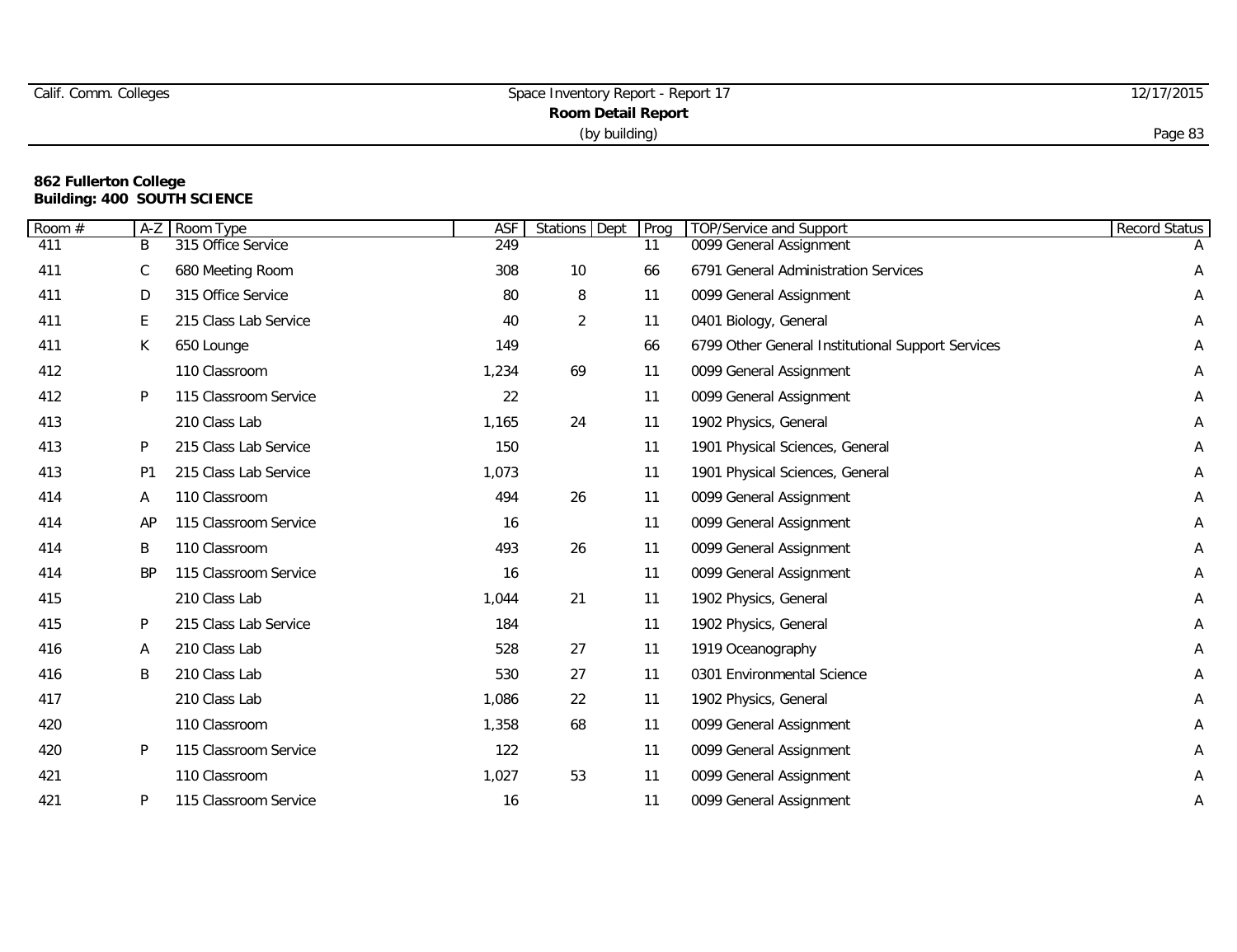| Calif. Comm. Colleges | Space Inventory Report - Report 17 | 12/17/2015 |
|-----------------------|------------------------------------|------------|
|                       | <b>Room Detail Report</b>          |            |
|                       | (by building)                      | Page 84    |

| Room # | $A-Z$          | Room Type             | ASF   | Stations Dept | Prog | TOP/Service and Support     | Record Status |
|--------|----------------|-----------------------|-------|---------------|------|-----------------------------|---------------|
| 422    |                | 210 Class Lab         | 1,045 | 21            | 11   | 0401 Biology, General       |               |
| 423    |                | 210 Class Lab         | 1,079 | 22            | 11   | 0403 Microbiology           | Α             |
| 423    | P              | 215 Class Lab Service | 90    |               | 11   | 0401 Biology, General       | A             |
| 423    | P <sub>1</sub> | 215 Class Lab Service | 120   |               | 11   | 0401 Biology, General       | Α             |
| 423    | P <sub>2</sub> | 215 Class Lab Service | 350   |               | 11   | 0401 Biology, General       | Α             |
| 423    | P <sub>3</sub> | 215 Class Lab Service | 350   |               | 11   | 0401 Biology, General       | A             |
| 423    | P4             | 310 Office            | 140   | 2             | 11   | 0401 Biology, General       | Α             |
| 423    | <b>P5</b>      | 215 Class Lab Service | 3,319 |               | 11   | 0401 Biology, General       | Α             |
| 423    | P6             | 215 Class Lab Service | 245   |               | 11   | 0401 Biology, General       | Α             |
| 424    |                | 210 Class Lab         | 1,072 | 22            | 11   | 0410 Anatomy and Physiology | Α             |
| 425    |                | 110 Classroom         | 1,001 | 51            | 11   | 0099 General Assignment     | Α             |
| 425    | P              | 115 Classroom Service | 16    |               | 11   | 0099 General Assignment     | Α             |
| 426    |                | 210 Class Lab         | 1,077 | 22            | 11   | 0410 Anatomy and Physiology | Α             |
| 427    |                | 210 Class Lab         | 1,112 | 23            | 11   | 0401 Biology, General       | Α             |
| 428    |                | 210 Class Lab         | 1,045 | 21            | 11   | 0401 Biology, General       | Α             |
| 429    |                | 210 Class Lab         | 1,078 | 22            | 11   | 0401 Biology, General       | Α             |
| 432    |                | 210 Class Lab         | 1,085 | 22            | 11   | 1905 Chemistry, General     | Α             |
| 432    | P              | 215 Class Lab Service | 329   |               | 11   | 1905 Chemistry, General     | A             |
| 433    |                | 210 Class Lab         | 1,099 | 22            | 11   | 1905 Chemistry, General     | A             |
| 433    | P              | 215 Class Lab Service | 88    |               | 11   | 1905 Chemistry, General     | A             |
| 433    | P <sub>1</sub> | 215 Class Lab Service | 236   |               | 11   | 1905 Chemistry, General     | Α             |
| 433    | P <sub>2</sub> | 215 Class Lab Service | 228   |               | 11   | 1905 Chemistry, General     | Α             |
| 433    | P <sub>3</sub> | 215 Class Lab Service | 150   |               | 11   | 1905 Chemistry, General     | Α             |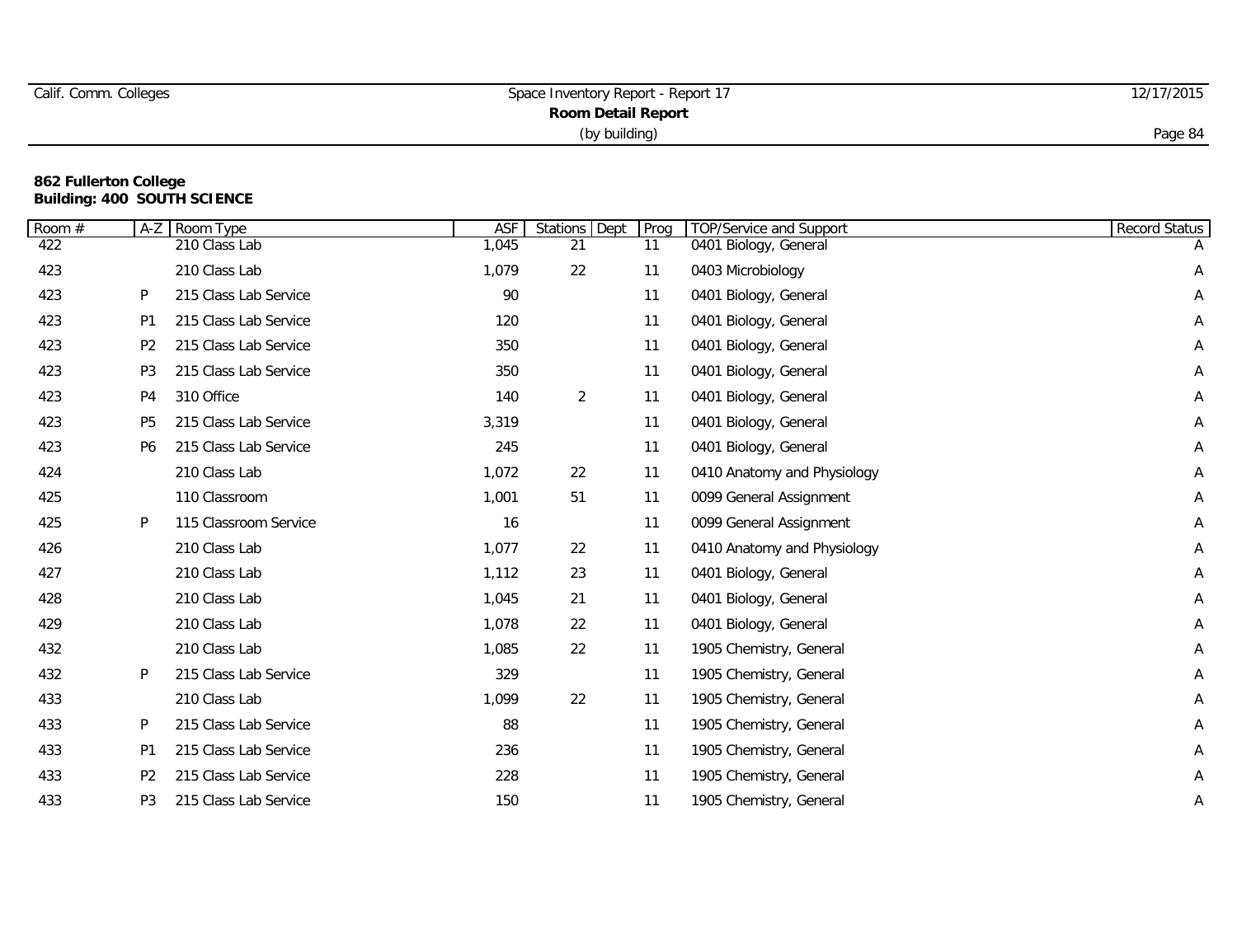| Calif. Comm. Colleges | Space Inventory Report - Report 17 | 12/17/2015 |
|-----------------------|------------------------------------|------------|
|                       | Room Detail Report                 |            |
|                       | (by building)                      | Page 85    |

| Room #          | $A-Z$          | Room Type             | <b>ASF</b> | Stations Dept | Prog | <b>TOP/Service and Support</b>  | Record Status |
|-----------------|----------------|-----------------------|------------|---------------|------|---------------------------------|---------------|
| 433             | P <sub>4</sub> | 215 Class Lab Service | 236        |               | 11   | 1905 Chemistry, General         | A             |
| 433             | P <sub>5</sub> | 215 Class Lab Service | 228        |               | 11   | 1905 Chemistry, General         | Α             |
| 433             | P6             | 215 Class Lab Service | 90         |               | 11   | 1905 Chemistry, General         | Α             |
| 434             |                | 210 Class Lab         | 1,079      | 22            | 11   | 1905 Chemistry, General         | Α             |
| 434             | P              | 215 Class Lab Service | 135        |               | 11   | 1905 Chemistry, General         | A             |
| 434             | P6             | 215 Class Lab Service | 35         |               | 11   | 1905 Chemistry, General         | Α             |
| 435             |                | 210 Class Lab         | 740        | 38            | 11   | 1905 Chemistry, General         | A             |
| 436             |                | 210 Class Lab         | 1,138      | 21            | 11   | 1905 Chemistry, General         | Α             |
| 437             |                | 210 Class Lab         | 722        | 37            | 11   | 1905 Chemistry, General         | Α             |
| 439             |                | 210 Class Lab         | 1,080      | 22            | 11   | 1905 Chemistry, General         | Α             |
| 439             | G              | 215 Class Lab Service | 315        |               | 11   | 1905 Chemistry, General         | Α             |
| 439             | P              | 215 Class Lab Service | 118        |               | 11   | 1905 Chemistry, General         | Α             |
| 4045            |                | 730 Storage           | 120        |               | 64   | 6770 Logistical Services        | Α             |
| 4055            |                | 215 Class Lab Service | 120        |               | 11   | 1901 Physical Sciences, General | Α             |
| 4055            | A              | 050 Inactive Area     | 125        |               | 71   | 9600 Unassigned                 | Α             |
| 4085            |                | 050 Inactive Area     | 100        |               | 71   | 9600 Unassigned                 | Α             |
| 4085            | A              | 050 Inactive Area     | 125        |               | 71   | 9600 Unassigned                 | A             |
| Total Rooms: 86 |                |                       | 39,176     | 956           |      |                                 |               |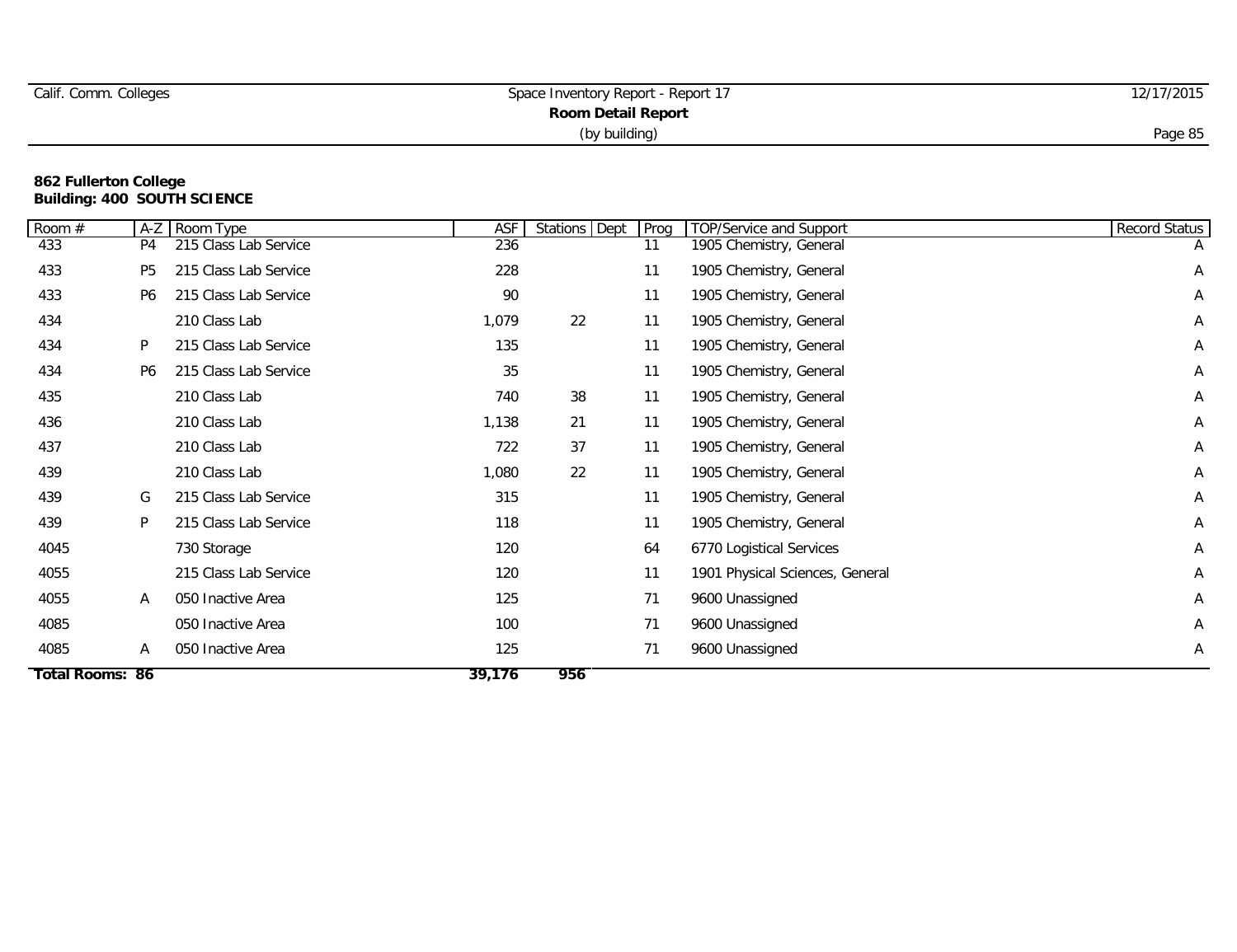| Space Inventory Report - Report 17 | 12/17/2015 |
|------------------------------------|------------|
| Room Detail Report                 |            |
| (by building)                      | Page 86    |
|                                    |            |

#### **862 Fullerton College Building: 401 BIOLOGICAL GREENHOUSE**

| Room #              | $AA - L$ | I vpe<br><b>Room</b>     | $\Delta$ SF | stations   Dept | Prog | TOP/Service and Support                    | Record Status |
|---------------------|----------|--------------------------|-------------|-----------------|------|--------------------------------------------|---------------|
| 10 <sub>1</sub>     |          | <b>EON</b><br>ireenhouse | 300         |                 |      | 0401<br><b>Biology</b> , G<br>General<br>ັ |               |
| <b>Total Rooms:</b> |          |                          | 300         |                 |      |                                            |               |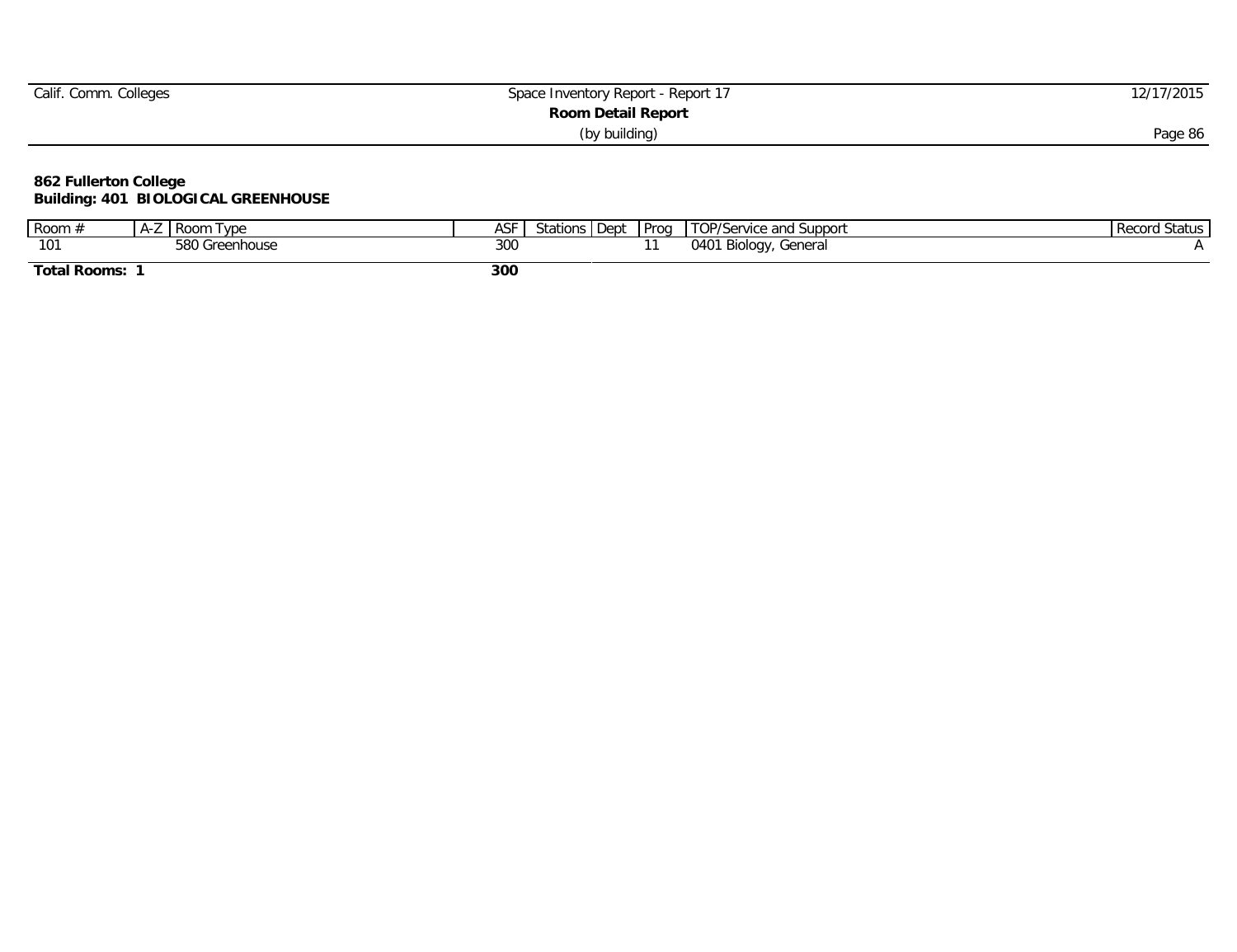|  | Calif. Comm. Colleges |
|--|-----------------------|
|  |                       |

| Room #         | $A-Z$          | Room Type                   | <b>ASF</b> | Stations Dept |          | Prog | <b>TOP/Service and Support</b>                    | Record Status |
|----------------|----------------|-----------------------------|------------|---------------|----------|------|---------------------------------------------------|---------------|
| $\overline{4}$ |                | 730 Storage                 | 25         |               |          | 65   | 6550 Grounds Maintenance and Repairs              |               |
| 510            |                | 210 Class Lab               | 1,177      |               | 53 14    | 11   | 0701 Information Technology, General              | Α             |
| 511            |                | 530 Audio/Visual, Radio, TV | 978        |               | 43 14    | 43   | 6130 Media Services                               | Α             |
| 511            | O1             | 310 Office                  | 123        |               | 2 14     | 11   | 0099 General Assignment                           | Α             |
| 511            | O <sub>2</sub> | 310 Office                  | 131        |               | 2 14     | 11   | 0099 General Assignment                           | Α             |
| 512            |                | 210 Class Lab               | 537        |               | 12 80    | 11   | 0602 Journalism                                   | Α             |
| 512            | 2              | 650 Lounge                  | 105        |               | 80       | 66   | 6799 Other General Institutional Support Services | Α             |
| 512            | Α              | 310 Office                  | 68         |               | 3 68     | 11   | 0602 Journalism                                   | Α             |
| 512            | B              | 310 Office                  | 68         |               | 3 80     | 11   | 0602 Journalism                                   | Α             |
| 512            | C              | 310 Office                  | 68         |               | 1 80     | 11   | 0602 Journalism                                   | Α             |
| 512            | D              | 310 Office                  | 89         |               | 1 80     | 11   | 0602 Journalism                                   | Α             |
| 512            | E              | 315 Office Service          | 83         |               | 80       | 11   | 0602 Journalism                                   | Α             |
| 512            | O <sub>1</sub> | 310 Office                  | 84         |               | 1 80     | 11   | 0602 Journalism                                   | Α             |
| 512            | S              | 315 Office Service          | 44         |               | 80       | 11   | 0602 Journalism                                   | Α             |
| 513            | $\circ$        | 310 Office                  | 103        |               | $1 \t14$ | 53   | 6399 Other Counseling and Guidance                | Α             |
| 513            |                | 590 Other                   | 513        |               | 24 14    | 53   | 6399 Other Counseling and Guidance                | Α             |
| 514            |                | 110 Classroom               | 1,154      |               | 50 14    | 11   | 0099 General Assignment                           | Α             |
| 514            | 0              | 310 Office                  | 121        |               | $1 \t14$ | 11   | 0601 Media and Communications, General            | A             |
| 514            | $\mathsf S$    | 215 Class Lab Service       | 156        |               | 14       | 12   | 1303 Fashion                                      | Α             |
| 514            | Υ              | 215 Class Lab Service       | 87         |               | 14       | 12   | 1303 Fashion                                      | Α             |
| 515            |                | 110 Classroom               | 1,250      |               | 96 14    | 11   | 0099 General Assignment                           | А             |
| 516            |                | 310 Office                  | 318        |               | 4 80     | 11   | 0601 Media and Communications, General            | Α             |
| 516            | O              | 310 Office                  | 246        |               | 1 80     | 11   | 0601 Media and Communications, General            | Α             |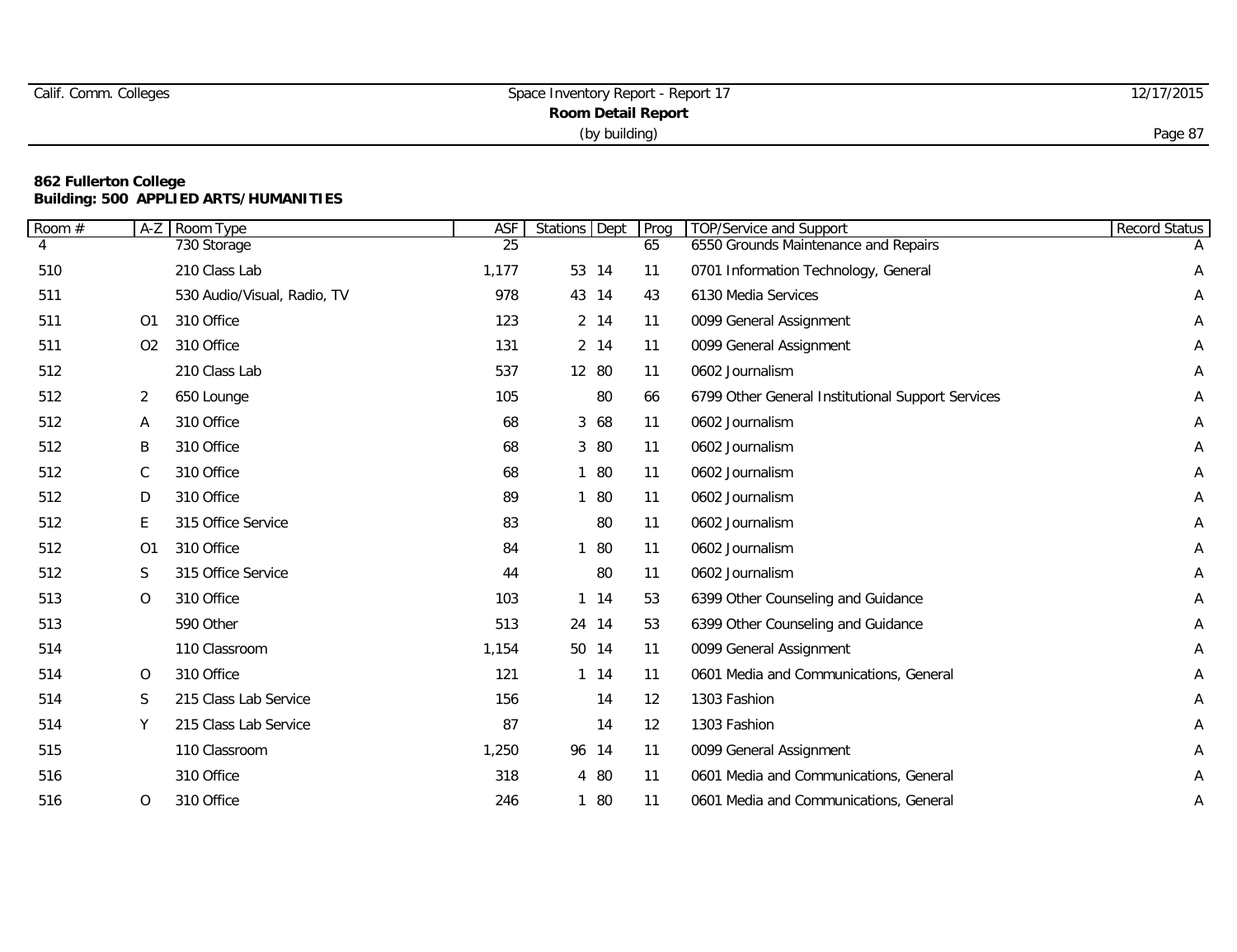|  | Calif. Comm. Colleges |
|--|-----------------------|
|  |                       |

# Space Inventory Report - Report 17 12/17/2015 **Room Detail Report** (by building) Page 88

| Room # | $A-Z$          | Room Type                  | <b>ASF</b> | Stations Dept     |        | Prog | TOP/Service and Support      | Record Status |
|--------|----------------|----------------------------|------------|-------------------|--------|------|------------------------------|---------------|
| 517    |                | 110 Classroom              | 635        | $30\overline{80}$ |        | 11   | 0099 General Assignment      |               |
| 517    | 0              | 310 Office                 | 123        |                   | 1 80   | 12   | 1011 Photography             | Α             |
| 518    |                | 310 Office                 | 812        |                   | 10 80  | 11   | 0099 General Assignment      | Α             |
| 519    | A              | 210 Class Lab              | 635        |                   | 10 80  | 12   | 1011 Photography             | Α             |
| 519    | Β              | 210 Class Lab              | 409        |                   | 18 80  | 12   | 1011 Photography             | Α             |
| 519    | B <sub>1</sub> | 215 Class Lab Service      | 68         |                   | 80     | 12   | 1011 Photography             | А             |
| 519    | B <sub>2</sub> | 215 Class Lab Service      | 131        |                   | 80     | 12   | 1011 Photography             | Α             |
| 519    | B <sub>3</sub> | 230 Individual Study Lab   | 36         |                   | 1 80   | 12   | 1011 Photography             | А             |
| 519    | B4             | 230 Individual Study Lab   | 38         |                   | 1 80   | 12   | 1011 Photography             | А             |
| 519    | B <sub>5</sub> | 230 Individual Study Lab   | 49         |                   | 80     | 12   | 1011 Photography             | Α             |
| 519    | B <sub>6</sub> | 230 Individual Study Lab   | 13         |                   | 80     | 12   | 1011 Photography             | Α             |
| 519    | B7             | 230 Individual Study Lab   | 13         |                   | 80     | 12   | 1011 Photography             | Α             |
| 519    | B <sub>8</sub> | 230 Individual Study Lab   | 13         |                   | 80     | 12   | 1011 Photography             | Α             |
| 519    | B <sub>9</sub> | 230 Individual Study Lab   | 13         |                   | 80     | 12   | 1011 Photography             | Α             |
| 519    | C              | 235 Individual Lab Service | 121        |                   | 80     | 12   | 1011 Photography             | Α             |
| 519    | DR             | 210 Class Lab              | 486        |                   | 4 80   | 12   | 1011 Photography             | Α             |
| 520    |                | 110 Classroom              | 780        | 35 21             |        | 11   | 0099 General Assignment      | А             |
| 521    |                | 110 Classroom              | 1,268      |                   | 88 06  | 11   | 0099 General Assignment      | А             |
| 521    | C              | 115 Classroom Service      | 177        |                   | 06     | 11   | 0099 General Assignment      | Α             |
| 521    | P <sub>2</sub> | 310 Office                 | 126        |                   | 4 06   | 11   | 0099 General Assignment      | Α             |
| 522    |                | 110 Classroom              | 773        | 47 21             |        | 11   | 0099 General Assignment      | Α             |
| 522    | 0              | 310 Office                 | 230        |                   | 2 21   | 46   | 6010 Academic Administration | A             |
| 522    | P              | 310 Office                 | 146        |                   | $1 21$ | 46   | 6010 Academic Administration | A             |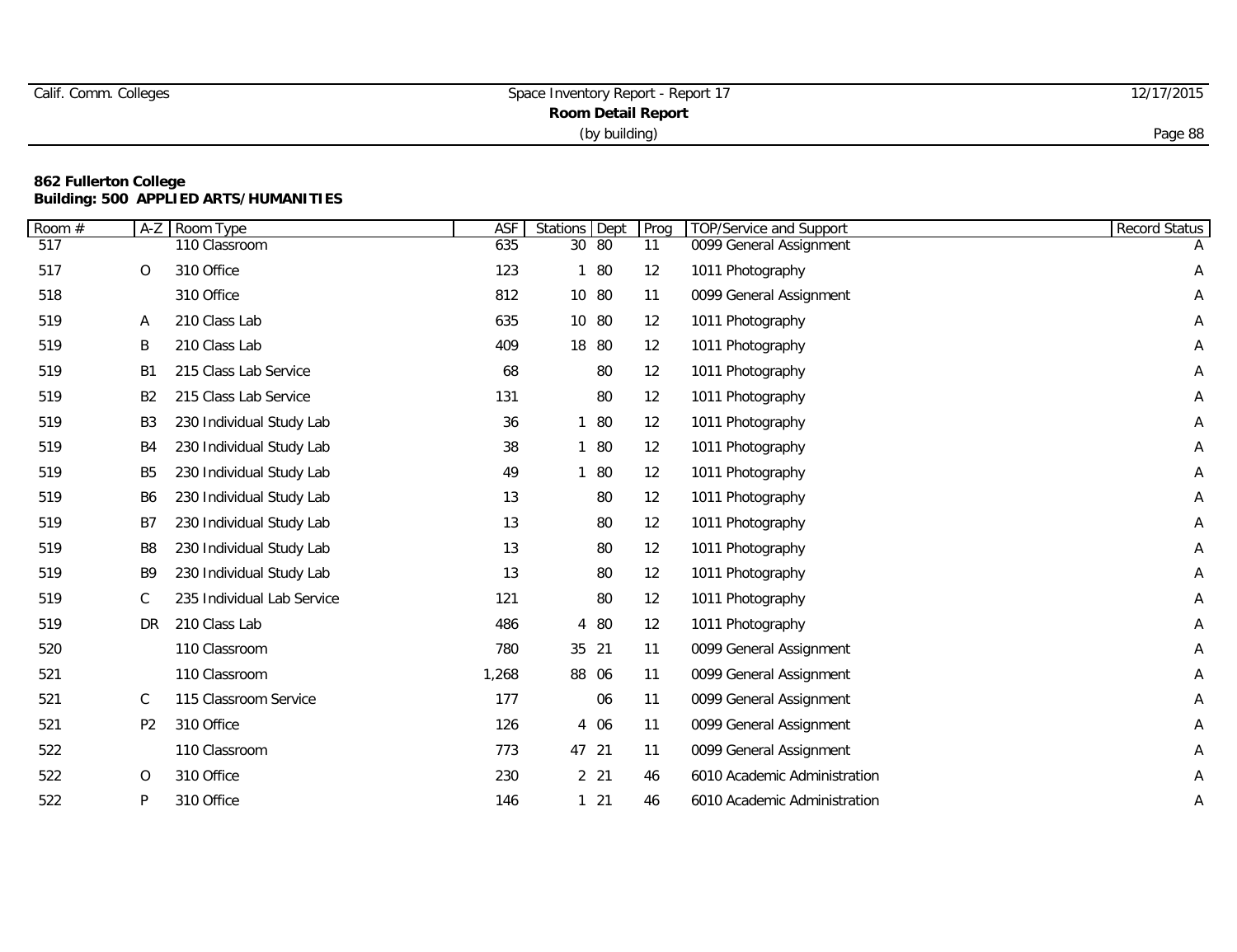| Calif. Comm. Colleges | Space Inventory Report - Report 17 | 12/17/2015 |
|-----------------------|------------------------------------|------------|
|                       |                                    |            |
|                       | (by building)                      | Page 89    |

| $\overline{Room}$ # | $A-Z$          | Room Type          | ASF | Stations Dept |                 | Prog | TOP/Service and Support              | Record Status |
|---------------------|----------------|--------------------|-----|---------------|-----------------|------|--------------------------------------|---------------|
| 523                 |                | 110 Classroom      | 693 |               | 42 06           | 11   | 0099 General Assignment              | A             |
| 523                 | A              | 110 Classroom      | 539 |               | 36 06           | 11   | 0099 General Assignment              | Α             |
| 523                 | 0              | 310 Office         | 116 |               | 2 06            | 11   | 0099 General Assignment              | Α             |
| 524                 | O <sub>2</sub> | 310 Office         | 86  |               | 1 06            | 11   | 0099 General Assignment              | Α             |
| 524                 | O <sub>3</sub> | 310 Office         | 127 |               | 2 06            | 11   | 0099 General Assignment              | Α             |
| 524                 | O <sub>4</sub> | 310 Office         | 127 |               | 2 06            | 11   | 0099 General Assignment              | Α             |
| 524                 | O <sub>1</sub> | 310 Office         | 85  |               | 1 06            | 11   | 0099 General Assignment              | Α             |
| 524                 | O <sub>5</sub> | 310 Office         | 86  |               | 1 06            | 11   | 0099 General Assignment              | Α             |
| 524                 | O <sub>6</sub> | 310 Office         | 85  |               | 1 06            | 11   | 0099 General Assignment              | А             |
| 525                 | O <sub>1</sub> | 310 Office         | 104 |               | 2 2 1           | 11   | 0099 General Assignment              | Α             |
| 525                 | O <sub>2</sub> | 310 Office         | 104 |               | $1 \t21$        | 11   | 0099 General Assignment              | Α             |
| 525                 | O <sub>4</sub> | 310 Office         | 74  |               | $1 \quad 21$    | 11   | 0099 General Assignment              | Α             |
| 525                 | O <sub>5</sub> | 310 Office         | 129 |               | 2 21            | 11   | 0099 General Assignment              | Α             |
| 525                 | O <sub>7</sub> | 310 Office         | 104 |               | $2 \t21$        | 11   | 0099 General Assignment              | Α             |
| 525                 | X              | 680 Meeting Room   | 346 |               | 10 21           | 66   | 6791 General Administration Services | Α             |
| 525                 | O <sub>3</sub> | 310 Office         | 129 |               | 2 2 1           | 11   | 0099 General Assignment              | Α             |
| 525                 | O <sub>6</sub> | 310 Office         | 104 |               | 2 <sub>21</sub> | 11   | 0099 General Assignment              | Α             |
| 526                 |                | 110 Classroom      | 674 | 41 21         |                 | 11   | 0099 General Assignment              | A             |
| 526                 | N              | 110 Classroom      | 665 | 41 21         |                 | 11   | 0099 General Assignment              | A             |
| 527                 |                | 110 Classroom      | 761 | 49 21         |                 | 11   | 0099 General Assignment              | Α             |
| 528                 | N              | 110 Classroom      | 673 |               | 35 21           | 11   | 0099 General Assignment              | Α             |
| 528                 | P              | 315 Office Service | 354 |               | 4 21            | 11   | 1101 Foreign Languages, General      | Α             |
| 528                 |                | 110 Classroom      | 673 |               | 35 21           | 11   | 0099 General Assignment              | Α             |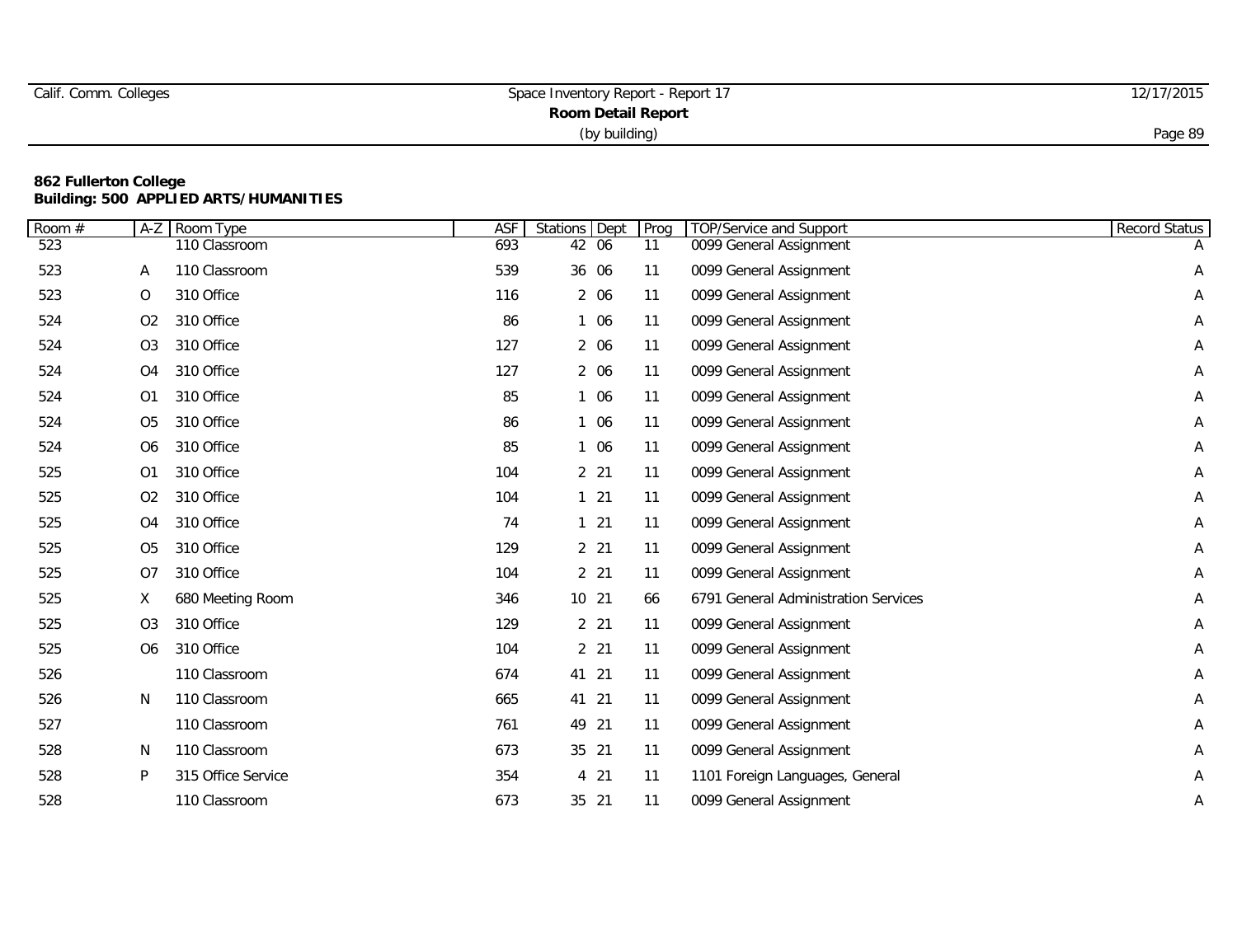| Calif. Comm. Colleges | Space Inventory Report - Report 17 | 12/17/2015 |
|-----------------------|------------------------------------|------------|
|                       | <b>Room Detail Report</b>          |            |
|                       | (by building)                      | Page 90    |

| Room                | A-L                | $I$ $Vnc$<br><b>Room</b><br>1 Y N G | AS'    | <b>Stations</b> | . Dept | Prog | TOP/Service and Support         | Record Status |
|---------------------|--------------------|-------------------------------------|--------|-----------------|--------|------|---------------------------------|---------------|
| 529                 |                    | 10<br>Classroom                     | 76,    | ΔC              |        |      | 0099<br>seneral<br>. Assignment |               |
| <b>Total Rooms:</b> | $\mathbf{z}$<br>70 |                                     | 22,228 | 915             |        |      |                                 |               |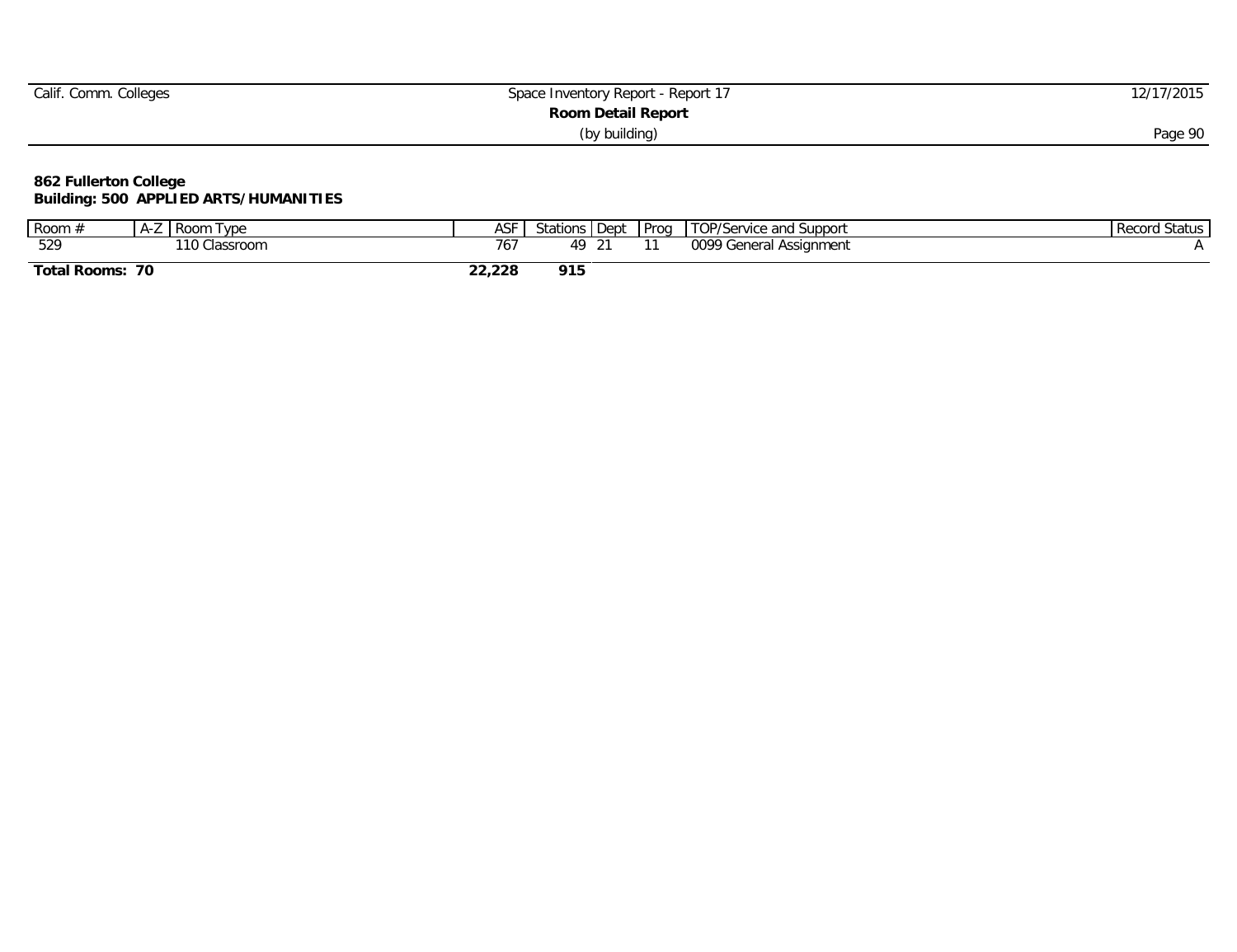| Calif. Comm. Colleges     | Space Inventory Report - Report 17 | 12/17/2015 |  |  |  |
|---------------------------|------------------------------------|------------|--|--|--|
| <b>Room Detail Report</b> |                                    |            |  |  |  |
|                           | (by building)                      | Page 91    |  |  |  |

| Room# | $A-Z$          | Room Type                     | <b>ASF</b> | Stations Dept  |       | Prog | TOP/Service and Support              | Record Status |
|-------|----------------|-------------------------------|------------|----------------|-------|------|--------------------------------------|---------------|
| 611   |                | 210 Class Lab                 | 1,392      |                | 52 76 | 11   | 0701 Information Technology, General |               |
| 611   | $\mathbf 1$    | 310 Office                    | 105        |                | 1 76  | 11   | 1701 Mathematics, General            | Α             |
| 611   | $\mathbb C$    | 110 Classroom                 | 819        |                | 30 76 | 11   | 0099 General Assignment              | Α             |
| 611   | $\circ$        | 310 Office                    | 256        |                | 1 76  | 11   | 1701 Mathematics, General            | Α             |
| 611   | O <sub>3</sub> | 310 Office                    | 165        |                | 3 76  | 11   | 1701 Mathematics, General            | Α             |
| 611   | S              | 225 Special Class Lab Service | 129        |                | 01    | 11   | 1701 Mathematics, General            | Α             |
| 611   | $\top$         | 730 Storage                   | 76         |                | 76    | 64   | 6770 Logistical Services             | A             |
| 611   | 01             | 310 Office                    | 105        |                | 2 76  | 11   | 1701 Mathematics, General            | Α             |
| 611   | O <sub>2</sub> | 310 Office                    | 107        |                | 2 76  | 11   | 1701 Mathematics, General            | Α             |
| 613   |                | 110 Classroom                 | 474        | 24             |       | 11   | 0099 General Assignment              | Α             |
| 613   | O <sub>1</sub> | 310 Office                    | 120        |                | 2 76  | 11   | 0099 General Assignment              | Α             |
| 613   | O <sub>2</sub> | 310 Office                    | 131        |                | 1 76  | 46   | 6010 Academic Administration         | Α             |
| 613   | P              | 315 Office Service            | 190        |                | 1 76  | 46   | 6010 Academic Administration         | A             |
| 613   | O <sub>3</sub> | 310 Office                    | 141        |                | 1 76  | 46   | 6010 Academic Administration         | Α             |
| 615   |                | 110 Classroom                 | 1,080      |                | 64 75 | 11   | 0099 General Assignment              | Α             |
| 615   | C              | 650 Lounge                    | 294        |                | 7 76  | 66   | 6750 Staff Development               | Α             |
| 616   |                | 110 Classroom                 | 719        |                | 35 76 | 11   | 0099 General Assignment              | Α             |
| 616   | S              | 315 Office Service            | 173        |                | 76    | 46   | 6010 Academic Administration         | A             |
| 617   |                | 110 Classroom                 | 878        |                | 48 21 | 11   | 0099 General Assignment              | A             |
| 617   | $\mathsf O$    | 310 Office                    | 190        | $\overline{2}$ |       | 11   | 0099 General Assignment              | A             |
| 618   |                | 110 Classroom                 | 719        |                | 40 76 | 11   | 0099 General Assignment              | Α             |
| 618   |                | 680 Meeting Room              | 215        |                | 10 66 | 66   | 6750 Staff Development               | Α             |
| 618   | 2              | 310 Office                    | 76         |                | 1 66  | 66   | 6750 Staff Development               | Α             |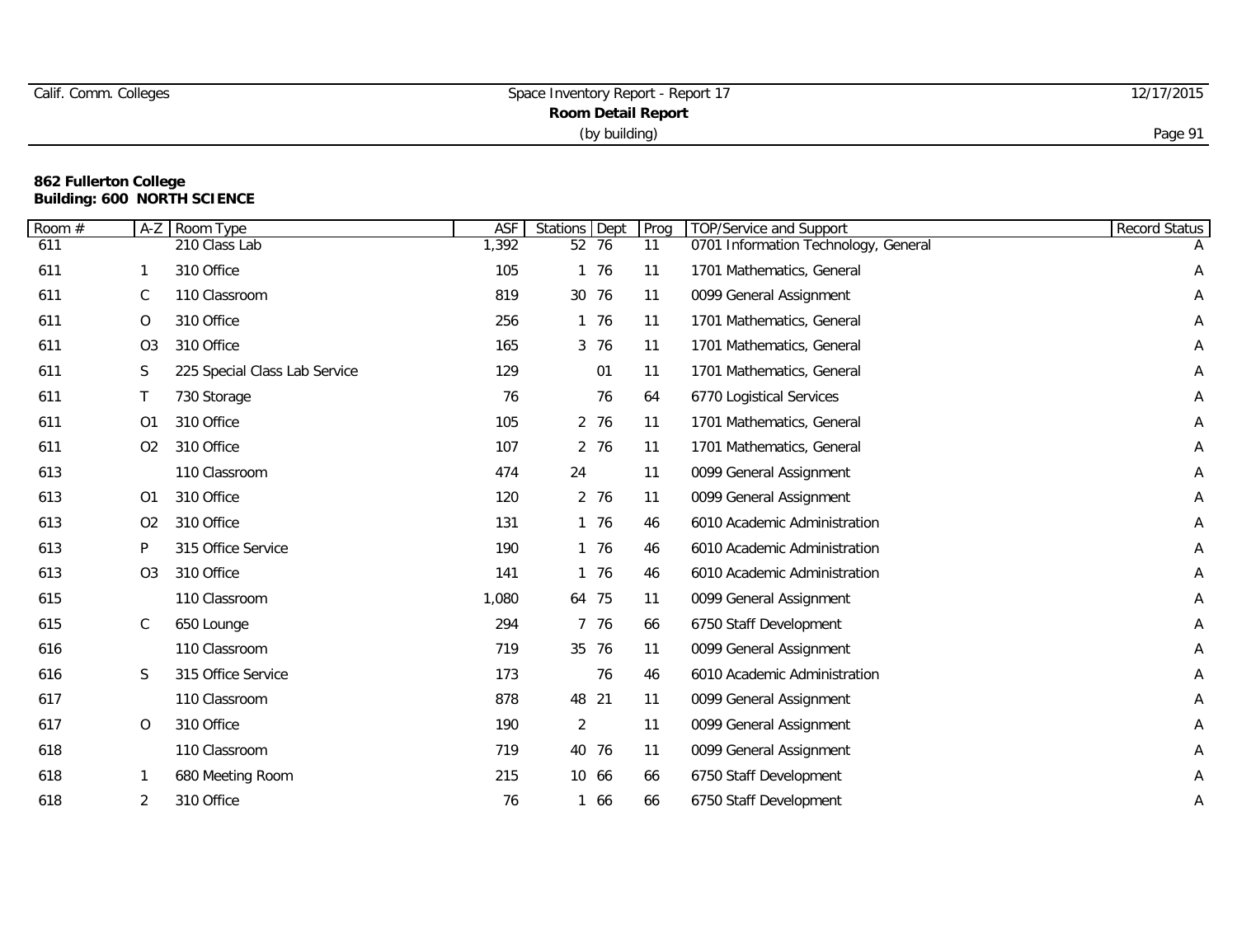| Calif. Comm. Colleges | Space Inventory Report - Report 17 | 12/17/2015 |  |  |  |  |
|-----------------------|------------------------------------|------------|--|--|--|--|
| Room Detail Report    |                                    |            |  |  |  |  |
|                       | (by building)                      | Page 92    |  |  |  |  |

| Room #          | $A-Z$          | Room Type             | <b>ASF</b> | Stations Dept |    | Prog | <b>TOP/Service and Support</b> | Record Status |
|-----------------|----------------|-----------------------|------------|---------------|----|------|--------------------------------|---------------|
| 618             | $\Omega$       | 310 Office            | 190        |               |    | 11   | 0099 General Assignment        |               |
| 618             | 3              | 310 Office            | 72         |               | 01 | 66   | 6750 Staff Development         | Α             |
| 620             |                | 110 Classroom         | 507        | 36 76         |    | 11   | 0099 General Assignment        | Α             |
| 621             |                | 110 Classroom         | 725        | 41<br>76      |    | 11   | 0099 General Assignment        | Α             |
| 622             | A              | 110 Classroom         | 428        | 30 21         |    | 11   | 0099 General Assignment        | Α             |
| 622             | B              | 110 Classroom         | 472        | 30 76         |    | 11   | 0099 General Assignment        | Α             |
| 623             |                | 110 Classroom         | 711        | 48 76         |    | 11   | 0099 General Assignment        | Α             |
| 624             |                | 110 Classroom         | 728        | 40 76         |    | 11   | 0099 General Assignment        | Α             |
| 625             |                | 680 Meeting Room      | 283        | 20 76         |    | 11   | 0099 General Assignment        | A             |
| 625             | O <sub>1</sub> | 310 Office            | 144        | 2 76          |    | 11   | 0099 General Assignment        | Α             |
| 625             | O <sub>2</sub> | 310 Office            | 126        | 2 76          |    | 11   | 0099 General Assignment        | Α             |
| 625             | O <sub>3</sub> | 310 Office            | 92         | 1 76          |    | 11   | 0099 General Assignment        | A             |
| 626             |                | 110 Classroom         | 469        | 30 77         |    | 11   | 0099 General Assignment        | Α             |
| 626             | $\circ$        | 310 Office            | 178        | 2 77          |    | 11   | 1914 Geology                   | Α             |
| 627             |                | 680 Meeting Room      | 264        | 8 76          |    | 11   | 0099 General Assignment        | Α             |
| 627             | O <sub>1</sub> | 310 Office            | 93         | 2 76          |    | 11   | 0099 General Assignment        | А             |
| 627             | O <sub>4</sub> | 310 Office            | 104        | 1 76          |    | 11   | 0099 General Assignment        | Α             |
| 627             | O <sub>2</sub> | 310 Office            | 95         | 1 76          |    | 11   | 0099 General Assignment        | A             |
| 627             | O <sub>3</sub> | 310 Office            | 128        | 2 76          |    | 11   | 0099 General Assignment        | Α             |
| 629             |                | 210 Class Lab         | 1,299      | 25 77         |    | 11   | 1914 Geology                   | Α             |
| 629             | S              | 215 Class Lab Service | 389        |               | 77 | 11   | 1914 Geology                   | A             |
| Total Rooms: 44 |                |                       | 16,051     | 651           |    |      |                                |               |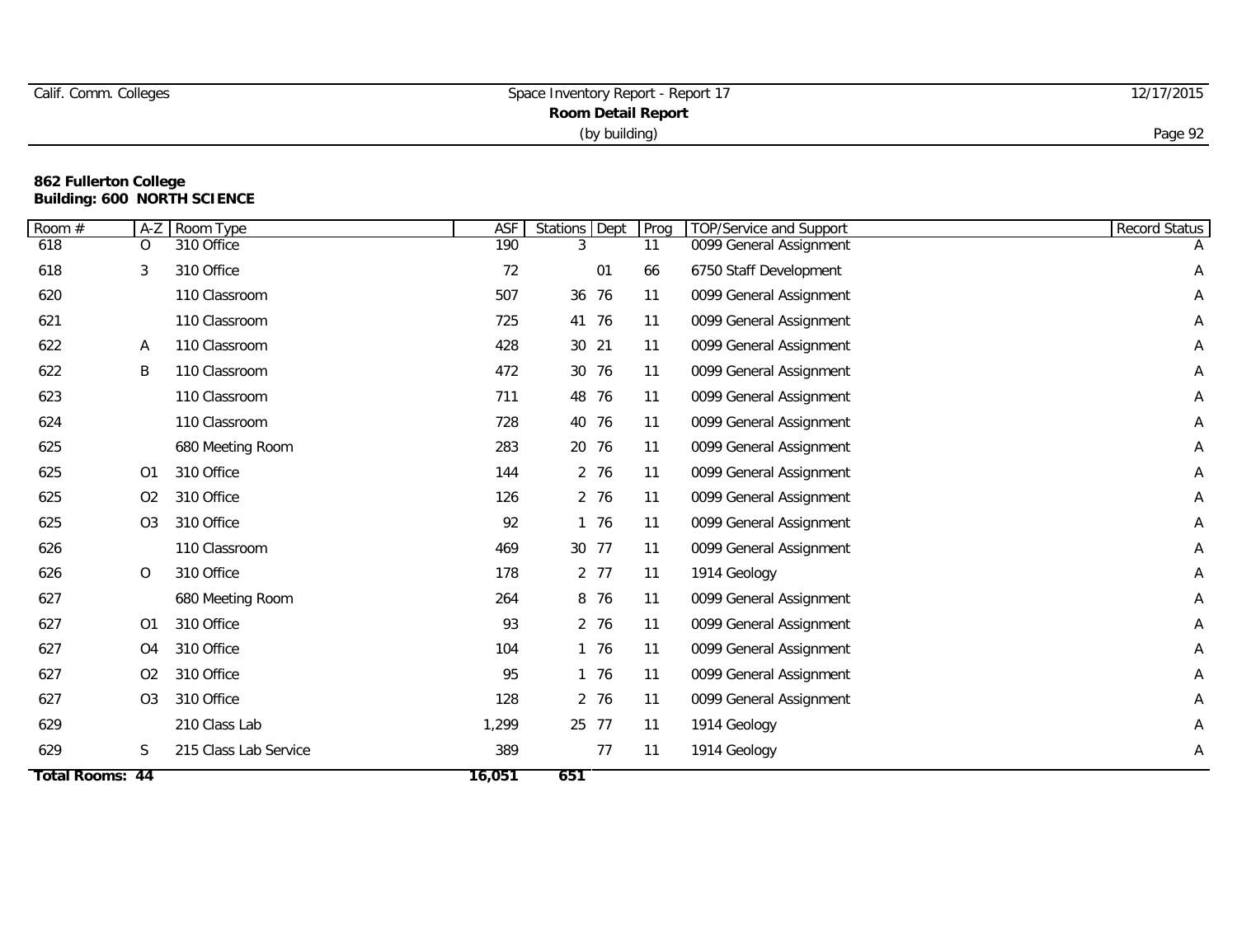| Calif. Comm. Colleges | Space Inventory Report - Report 17 | 12/17/2015 |  |  |  |
|-----------------------|------------------------------------|------------|--|--|--|
| Room Detail Report    |                                    |            |  |  |  |
|                       | (by building)                      | Page 93    |  |  |  |

| Room # | $A-Z$          | Room Type             | ASF   | Stations Dept  | Prog              | TOP/Service and Support                      | Record Status |
|--------|----------------|-----------------------|-------|----------------|-------------------|----------------------------------------------|---------------|
| 700    |                | 310 Office            | 365   | 3              | 46                | 6010 Academic Administration                 |               |
| 700    | -1             | 310 Office            | 143   | 2              | 11                | 0099 General Assignment                      | Α             |
| 700    | $-2$           | 310 Office            | 157   | $\overline{2}$ | 11                | 0099 General Assignment                      | А             |
| 700    | -3             | 310 Office            | 138   | $\overline{2}$ | 11                | 0099 General Assignment                      | Α             |
| 700    | -4             | 310 Office            | 121   | $\mathbf{1}$   | 11                | 0099 General Assignment                      | Α             |
| 700    | -5             | 310 Office            | 121   |                | 11                | 0099 General Assignment                      | Α             |
| 701    |                | 210 Class Lab         | 1,583 | 30             | 12                | 3007 Cosmetology and Barbering               | Α             |
| 702    |                | 210 Class Lab         | 1,192 | 24             | 12                | 3007 Cosmetology and Barbering               | А             |
| 703    |                | 210 Class Lab         | 3,279 | 20             | 12                | 0952 Construction Crafts Technology          | Α             |
| 703    | -1             | 310 Office            | 136   | 2              | 11                | 0099 General Assignment                      | Α             |
| 703    | A              | 215 Class Lab Service | 121   |                | 12                | 0952 Construction Crafts Technology          | Α             |
| 703    | Β              | 215 Class Lab Service | 223   |                | 12                | 0952 Construction Crafts Technology          | Α             |
| 703    | C              | 215 Class Lab Service | 423   |                | 12                | 0952 Construction Crafts Technology          | Α             |
| 703    | M <sub>1</sub> | 215 Class Lab Service | 633   |                | 12                | 0952 Construction Crafts Technology          | А             |
| 704    |                | 210 Class Lab         | 1,234 | 32             | $12 \overline{ }$ | 0934 Electronics and Electric Technology     | Α             |
| 705    |                | 210 Class Lab         | 2,931 | 18             | 12                | 0956 Manufacturing and Industrial Technology | Α             |
| 705    | -1             | 310 Office            | 179   | 3              | 12                | 0956 Manufacturing and Industrial Technology | A             |
| 705    | A              | 110 Classroom         | 483   | 24             | 11                | 0099 General Assignment                      | Α             |
| 705    | Β              | 215 Class Lab Service | 136   |                | 12                | 0956 Manufacturing and Industrial Technology | Α             |
| 705    | C              | 215 Class Lab Service | 68    |                | 12                | 0956 Manufacturing and Industrial Technology | A             |
| 705    | D              | 215 Class Lab Service | 77    |                | 12                | 0956 Manufacturing and Industrial Technology | Α             |
| 705    | E.             | 215 Class Lab Service | 61    |                | 12                | 0956 Manufacturing and Industrial Technology | Α             |
| 705    | M <sub>1</sub> | 215 Class Lab Service | 632   |                | 12                | 0956 Manufacturing and Industrial Technology | A             |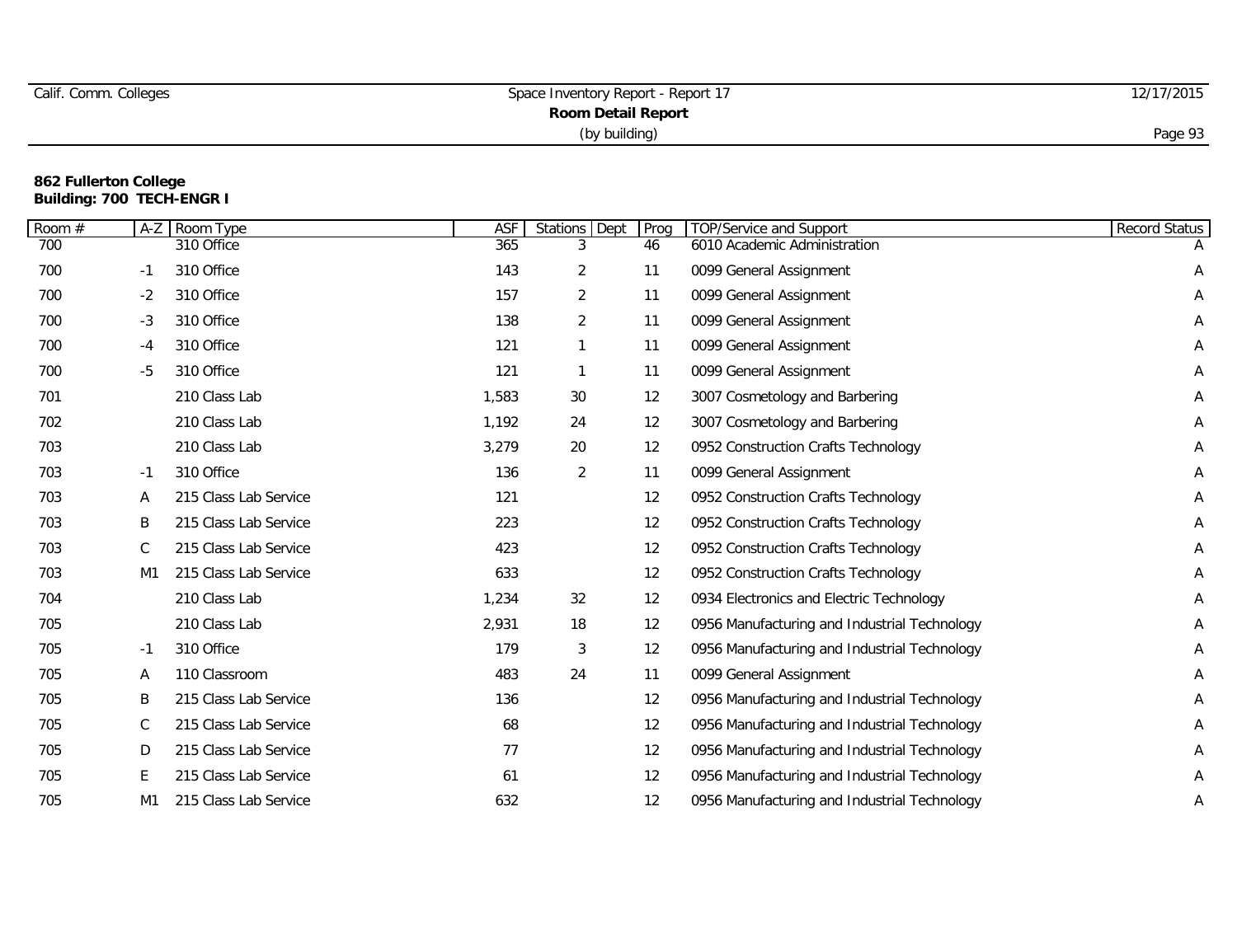|  | Calif. Comm. Colleges |
|--|-----------------------|
|  |                       |

| $\overline{Room}$ # | $A-Z$ | Room Type             | <b>ASF</b> | Stations Dept  | Prog            | TOP/Service and Support                      | Record Status |
|---------------------|-------|-----------------------|------------|----------------|-----------------|----------------------------------------------|---------------|
| 705                 | M2    | 215 Class Lab Service | 625        |                | 12 <sup>2</sup> | 0956 Manufacturing and Industrial Technology |               |
| 706                 |       | 210 Class Lab         | 745        | 12             | 12              | 0934 Electronics and Electric Technology     | Α             |
| 708                 |       | 210 Class Lab         | 951        | 14             | 12              | 0934 Electronics and Electric Technology     | Α             |
| 708                 | -1    | 310 Office            | 93         | $\mathbf{1}$   | 11              | 0099 General Assignment                      | Α             |
| 708                 | A     | 215 Class Lab Service | 164        |                | 12              | 0934 Electronics and Electric Technology     | Α             |
| 709                 |       | 210 Class Lab         | 2,716      | 18             | 12              | 0956 Manufacturing and Industrial Technology | Α             |
| 709                 | B     | 215 Class Lab Service | 97         |                | 12              | 0952 Construction Crafts Technology          | A             |
| 710                 |       | 210 Class Lab         | 1,897      | 12             | 12              | 0952 Construction Crafts Technology          | Α             |
| 710                 | D     | 215 Class Lab Service | 105        |                | 12              | 0952 Construction Crafts Technology          | Α             |
| 710                 | H     | 215 Class Lab Service | 432        |                | 12              | 0952 Construction Crafts Technology          | Α             |
| 710                 | M     | 215 Class Lab Service | 501        |                | 12              | 0952 Construction Crafts Technology          | Α             |
| 711                 |       | 210 Class Lab         | 492        | 10             | 12              | 3007 Cosmetology and Barbering               | A             |
| 711                 | $-1$  | 310 Office            | 150        | 2              | 11              | 0099 General Assignment                      | A             |
| 712                 |       | 210 Class Lab         | 2,066      | 40             | 12              | 3007 Cosmetology and Barbering               | Α             |
| 712                 | -1    | 310 Office            | 150        | $\overline{2}$ | 12              | 3007 Cosmetology and Barbering               | Α             |
| 712                 | A     | 315 Office Service    | 197        |                | 11              | 3007 Cosmetology and Barbering               | Α             |
| 712                 | B     | 215 Class Lab Service | 300        | 4              | 12              | 3007 Cosmetology and Barbering               | Α             |
| 712                 | C     | 215 Class Lab Service | 64         |                | 12              | 3007 Cosmetology and Barbering               | A             |
| 712                 | D     | 215 Class Lab Service | 70         |                | 12              | 3007 Cosmetology and Barbering               | Α             |
| 712                 | E     | 210 Class Lab         | 347        | 6              | 12              | 3007 Cosmetology and Barbering               | Α             |
| 712                 |       | 215 Class Lab Service | 92         |                | 12              | 3007 Cosmetology and Barbering               | Α             |
| 713                 |       | 210 Class Lab         | 1,277      | 22             | 12              | 3007 Cosmetology and Barbering               | Α             |
| 713                 | Α     | 210 Class Lab         | 500        | 2              | 12              | 3007 Cosmetology and Barbering               | Α             |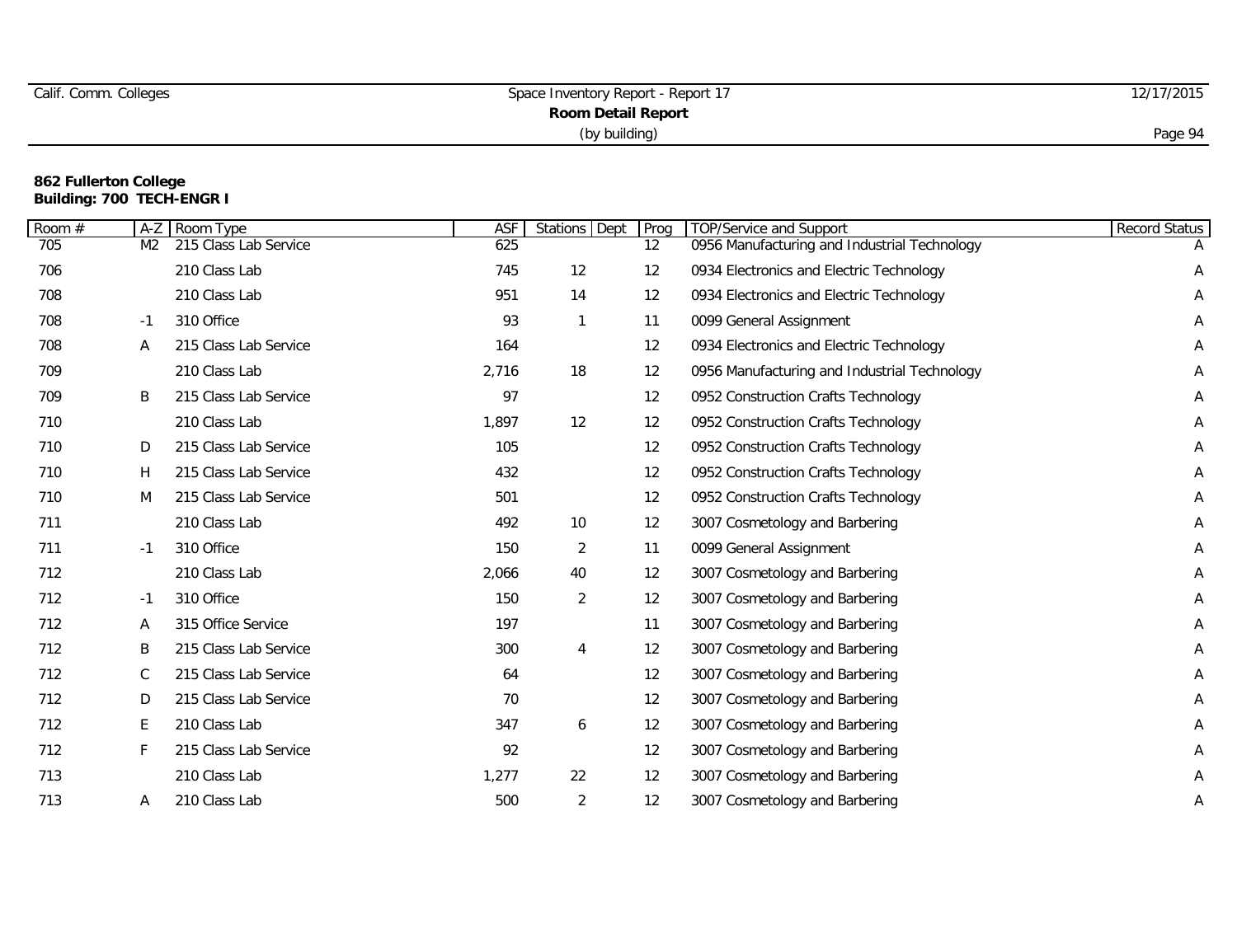|  |  | alif. Comm. Colleges |  |
|--|--|----------------------|--|
|--|--|----------------------|--|

# Calif. Comm. Colleges Space Inventory Report - Report 17 12/17/2015 **Room Detail Report** (by building) Page 95

| Room # | $A-Z$ | Room Type             | ASF   | Stations Dept  | Prog              | <b>TOP/Service and Support</b>                 | Record Status |
|--------|-------|-----------------------|-------|----------------|-------------------|------------------------------------------------|---------------|
| 713    | B     | 215 Class Lab Service | 655   |                | 12                | 3007 Cosmetology and Barbering                 |               |
| 714    |       | 210 Class Lab         | 1,094 | 20             | 12                | 3007 Cosmetology and Barbering                 | Α             |
| 714    | Α     | 215 Class Lab Service | 91    |                | 12                | 3007 Cosmetology and Barbering                 | Α             |
| 714    | Β     | 215 Class Lab Service | 58    |                | 12                | 3007 Cosmetology and Barbering                 | Α             |
| 715    |       | 210 Class Lab         | 877   | 20             | 11                | 0601 Media and Communications, General         | Α             |
| 715    | Α     | 210 Class Lab         | 75    | -1             | $12 \overline{ }$ | 0201 Architecture and Architectural Technology | Α             |
| 716    |       | 210 Class Lab         | 1,102 | 25             | 11                | 0601 Media and Communications, General         | Α             |
| 716    | A     | 210 Class Lab         | 66    |                | 11                | 0601 Media and Communications, General         | Α             |
| 717    | $-1$  | 310 Office            | 142   | $\overline{2}$ | 11                | 0099 General Assignment                        | Α             |
| 717    | $-2$  | 310 Office            | 142   | $\overline{2}$ | 11                | 0099 General Assignment                        | Α             |
| 717    | -3    | 310 Office            | 142   | 2              | 11                | 0099 General Assignment                        | Α             |
| 717    | $-4$  | 310 Office            | 155   | $\overline{2}$ | 11                | 0099 General Assignment                        | Α             |
| 717    | A     | 680 Meeting Room      | 287   | 10             | 63                | 6791 General Administration Services           | Α             |
| 719    |       | 110 Classroom         | 1,303 | 65             | 11                | 0099 General Assignment                        | Α             |
| 719    | -1    | 315 Office Service    | 413   |                | 11                | 0601 Media and Communications, General         | Α             |
| 719    | $-2$  | 310 Office            | 66    | -1             | 11                | 0601 Media and Communications, General         | Α             |
| 720    |       | 110 Classroom         | 532   | 27             | 11                | 0099 General Assignment                        | Α             |
| 721    |       | 110 Classroom         | 597   | 30             | 11                | 0099 General Assignment                        | Α             |
| 722    |       | 110 Classroom         | 670   | 34             | 11                | 0099 General Assignment                        | Α             |
| 723    | $-1$  | 310 Office            | 79    | -1             | 11                | 0099 General Assignment                        | Α             |
| 723    | $-2$  | 310 Office            | 88    |                | 11                | 0099 General Assignment                        | Α             |
| 723    | -3    | 310 Office            | 85    |                | 11                | 0099 General Assignment                        | Α             |
| 723    | -4    | 310 Office            | 95    |                | 11                | 0099 General Assignment                        | Α             |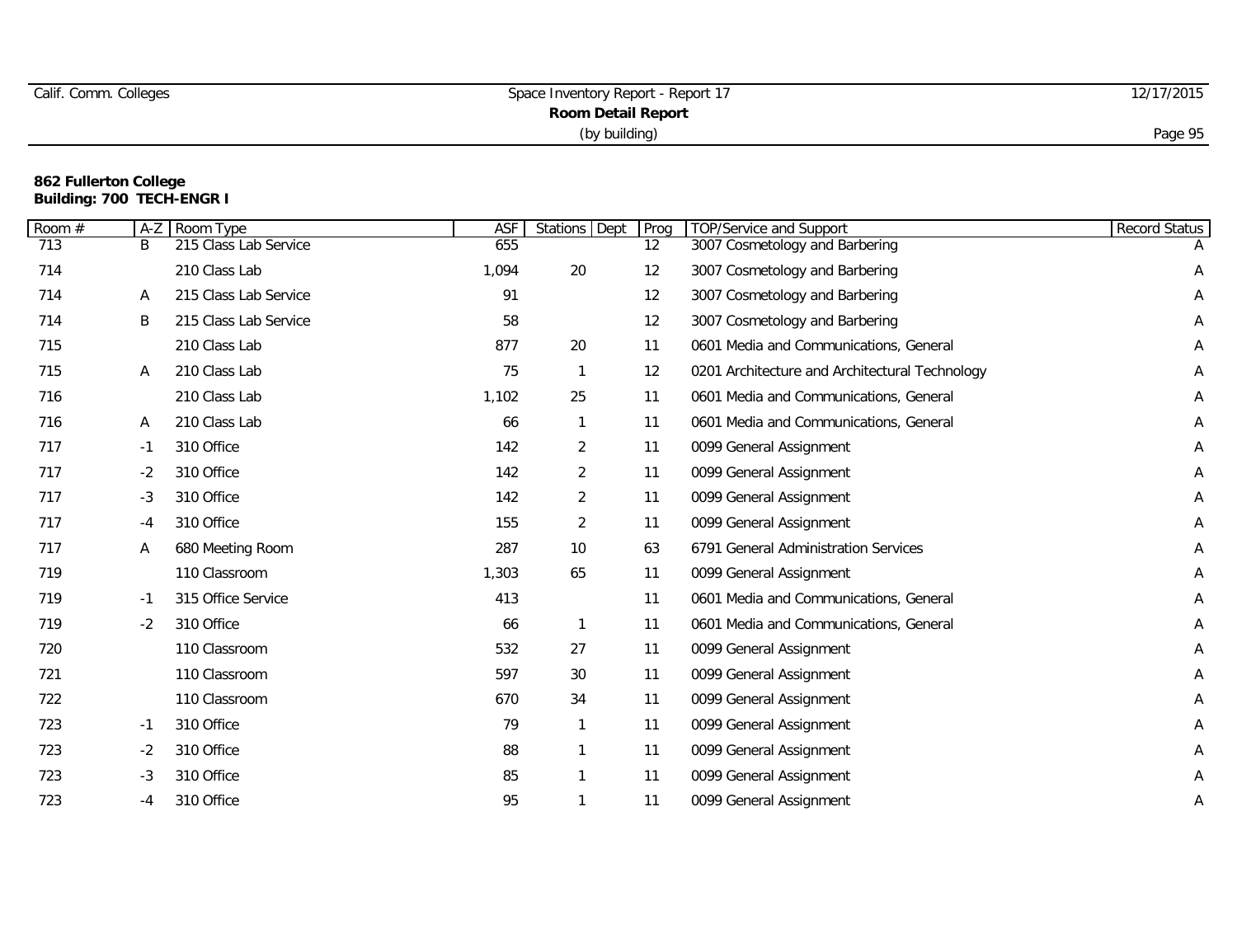| Calif. Comm. Colleges     | Space Inventory Report - Report 17 | 12/17/2015 |  |  |  |  |
|---------------------------|------------------------------------|------------|--|--|--|--|
| <b>Room Detail Report</b> |                                    |            |  |  |  |  |
|                           | (by building)                      | Page 96    |  |  |  |  |

| Room # | $A-Z$ | Room Type             | ASF   | Stations Dept  | Prog | TOP/Service and Support                        | Record Status |
|--------|-------|-----------------------|-------|----------------|------|------------------------------------------------|---------------|
| 723    | $-5$  | 310 Office            | 105   |                | 11   | 0099 General Assignment                        |               |
| 723    | -6    | 310 Office            | 101   |                | 11   | 0099 General Assignment                        | Α             |
| 723    | $-7$  | 310 Office            | 78    |                | 11   | 0099 General Assignment                        | Α             |
| 723    | -8    | 310 Office            | 128   |                | 11   | 0099 General Assignment                        | Α             |
| 724    |       | 110 Classroom         | 1,076 | 50             | 11   | 0099 General Assignment                        | Α             |
| 725    | $-1$  | 310 Office            | 215   | 2              | 11   | 0099 General Assignment                        | A             |
| 725    | Α     | 115 Classroom Service | 193   |                | 11   | 0099 General Assignment                        | Α             |
| 726    |       | 110 Classroom         | 1,185 | 55             | 11   | 0099 General Assignment                        | Α             |
| 727    |       | 310 Office            | 311   | 3              | 11   | 0099 General Assignment                        | Α             |
| 727    | -1    | 310 Office            | 106   |                | 11   | 0099 General Assignment                        | Α             |
| 727    | $-2$  | 310 Office            | 69    |                | 11   | 0099 General Assignment                        | Α             |
| 727    | -3    | 310 Office            | 77    |                | 11   | 0099 General Assignment                        | Α             |
| 727    | -4    | 310 Office            | 112   |                | 11   | 0099 General Assignment                        | A             |
| 727    | Α     | 315 Office Service    | 59    |                | 11   | 0099 General Assignment                        | Α             |
| 728    |       | 110 Classroom         | 1,544 | 60             | 11   | 0099 General Assignment                        | Α             |
| 728    | $-1$  | 310 Office            | 211   | 2              | 11   | 0099 General Assignment                        | Α             |
| 729    |       | 210 Class Lab         | 1,030 | 20             | 12   | 0201 Architecture and Architectural Technology | Α             |
| 729    | $-1$  | 310 Office            | 113   | 1              | 11   | 0099 General Assignment                        | Α             |
| 730    |       | 210 Class Lab         | 1,570 | 25             | 12   | 1302 Interior Design and Merchandising         | Α             |
| 730    | Α     | 215 Class Lab Service | 88    |                | 12   | 1302 Interior Design and Merchandising         | Α             |
| 730    | C     | 215 Class Lab Service | 132   |                | 12   | 1302 Interior Design and Merchandising         | Α             |
| 731    |       | 210 Class Lab         | 1,156 | 20             | 12   | 0201 Architecture and Architectural Technology | Α             |
| 731    | $-1$  | 310 Office            | 155   | $\overline{2}$ | 11   | 0099 General Assignment                        | Α             |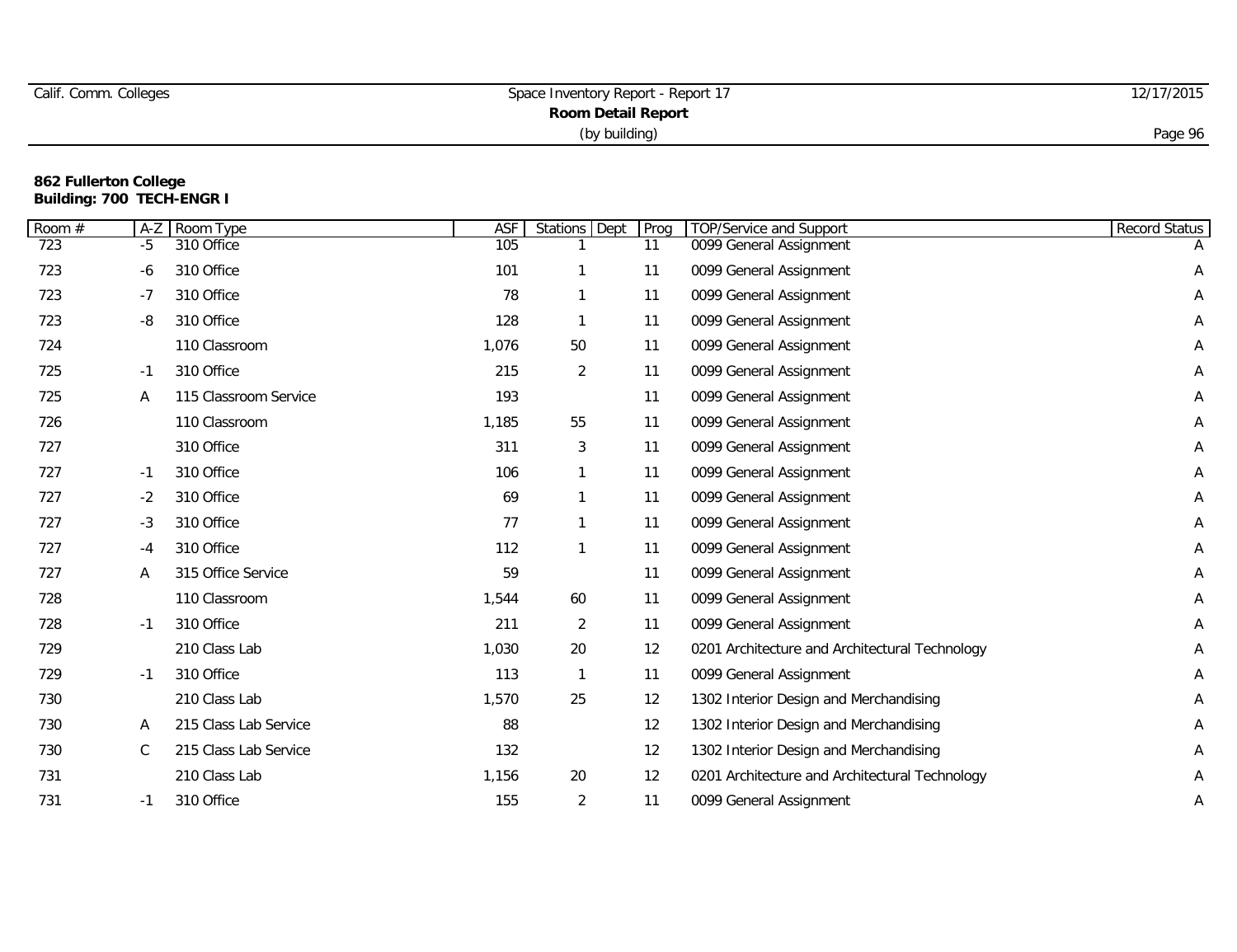| Calif. Comm. Colleges | Space Inventory Report - Report 17 | 12/17/2015 |
|-----------------------|------------------------------------|------------|
|                       | Room Detail Report                 |            |
|                       | (by building)                      | Page 97    |

| Room #           |   | A-Z Room Type         | ASF    | Stations Dept | <b>Prog</b> | TOP/Service and Support | Record Status  |
|------------------|---|-----------------------|--------|---------------|-------------|-------------------------|----------------|
| 733              |   | 210 Class Lab         | 2,071  | 25            | 12          | 1303 Fashion            | $\overline{A}$ |
| 733              | A | 215 Class Lab Service | 38     |               | 12          | 1303 Fashion            | A              |
| 734              |   | 110 Classroom         | 803    | 40            | 11          | 0099 General Assignment | A              |
| 735              |   | 210 Class Lab         | 711    | 10            | 12          | 1303 Fashion            | A              |
| 736              |   | 110 Classroom         | 782    | 39            | 11          | 0099 General Assignment | A              |
| 737              |   | 110 Classroom         | 703    | 35            | 11          | 0099 General Assignment | A              |
| 738              |   | 110 Classroom         | 668    | 34            | 11          | 0099 General Assignment | A              |
| 739              |   | 110 Classroom         | 668    | 34            | 11          | 0099 General Assignment | A              |
| Total Rooms: 100 |   |                       | 53,539 | 1.020         |             |                         |                |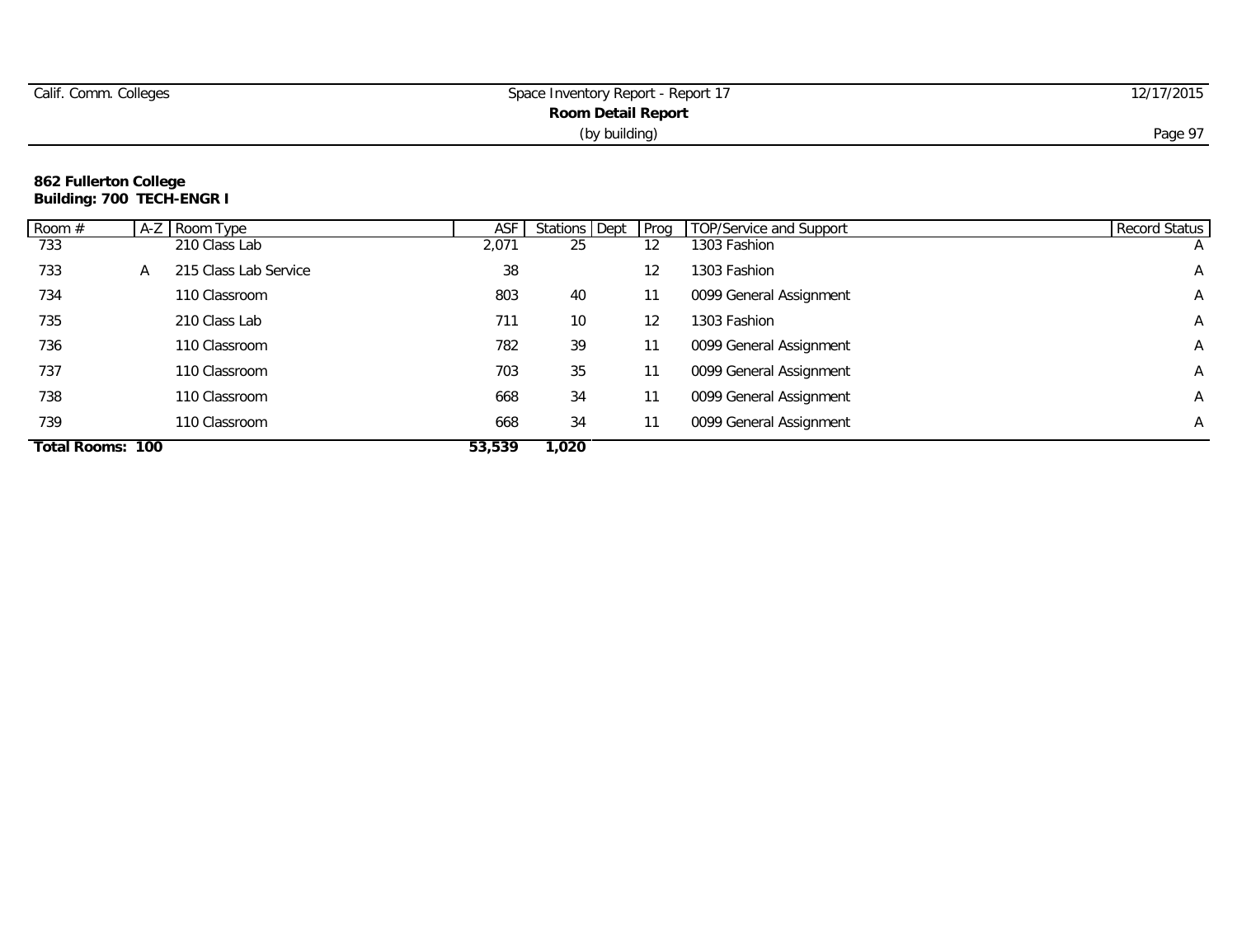|  | Calif. Comm. Colleges |
|--|-----------------------|
|  |                       |

| Room # | A-Z         | Room Type                   | ASF   | Stations Dept | Prog | TOP/Service and Support                   | Record Status |
|--------|-------------|-----------------------------|-------|---------------|------|-------------------------------------------|---------------|
| 800    |             | 530 Audio/Visual, Radio, TV | 300   | 14 39         | 43   | 6130 Media Services                       |               |
| 800    | A           | 310 Office                  | 200   | 1 39          | 43   | 6130 Media Services                       | Α             |
| 800    | B           | 310 Office                  | 200   | 1 39          | 43   | 6130 Media Services                       | Α             |
| 800    | $\mathsf C$ | 310 Office                  | 200   | 39            | 43   | 6130 Media Services                       | Α             |
| 800    | D           | 530 Audio/Visual, Radio, TV | 300   | 25 39         | 43   | 6130 Media Services                       | Α             |
| 801    |             | 250 Non-Class Lab           | 2,000 | 75 39         | 13   | 4900 Interdisciplinary Studies            | Α             |
| 801    | Α           | 310 Office                  | 130   | 39            | 43   | 6130 Media Services                       | Α             |
| 801    | B           | 255 Non-Class Lab Service   | 75    | 39            | 13   | 4900 Interdisciplinary Studies            | Α             |
| 801    | С           | 250 Non-Class Lab           | 800   | 32 39         | 13   | 4900 Interdisciplinary Studies            | Α             |
| 801    | D           | 250 Non-Class Lab           | 150   | 2 39          | 13   | 4900 Interdisciplinary Studies            | Α             |
| 801    | E           | 250 Non-Class Lab           | 200   | 5 39          | 13   | 4900 Interdisciplinary Studies            | Α             |
| 801    | F           | 255 Non-Class Lab Service   | 75    | 39            | 13   | 4900 Interdisciplinary Studies            | Α             |
| 801    | G           | 310 Office                  | 310   | 39            | 13   | 6199 Other Instructional Support Services | Α             |
| 801    | H           | 310 Office                  | 170   | 39            | 13   | 6199 Other Instructional Support Services | Α             |
| 803    |             | 255 Non-Class Lab Service   | 225   | 39            | 13   | 4900 Interdisciplinary Studies            | Α             |
| 804    |             | 250 Non-Class Lab           | 1,200 | 30 39         | 13   | 4900 Interdisciplinary Studies            | Α             |
| 804    | A           | 310 Office                  | 150   | 39            | 13   | 6199 Other Instructional Support Services | Α             |
| 804    | B           | 255 Non-Class Lab Service   | 75    | 39            | 13   | 4900 Interdisciplinary Studies            | Α             |
| 805    | Α           | 255 Non-Class Lab Service   | 130   | 39            | 13   | 4900 Interdisciplinary Studies            | Α             |
| 806    |             | 250 Non-Class Lab           | 600   | 48 39         | 13   | 4900 Interdisciplinary Studies            | Α             |
| 806    | A           | 250 Non-Class Lab           | 100   | 2 39          | 13   | 4900 Interdisciplinary Studies            | Α             |
| 806    | B           | 250 Non-Class Lab           | 100   | 2 39          | 13   | 4900 Interdisciplinary Studies            | Α             |
| 806    | C           | 250 Non-Class Lab           | 100   | 2 39          | 13   | 4900 Interdisciplinary Studies            | Α             |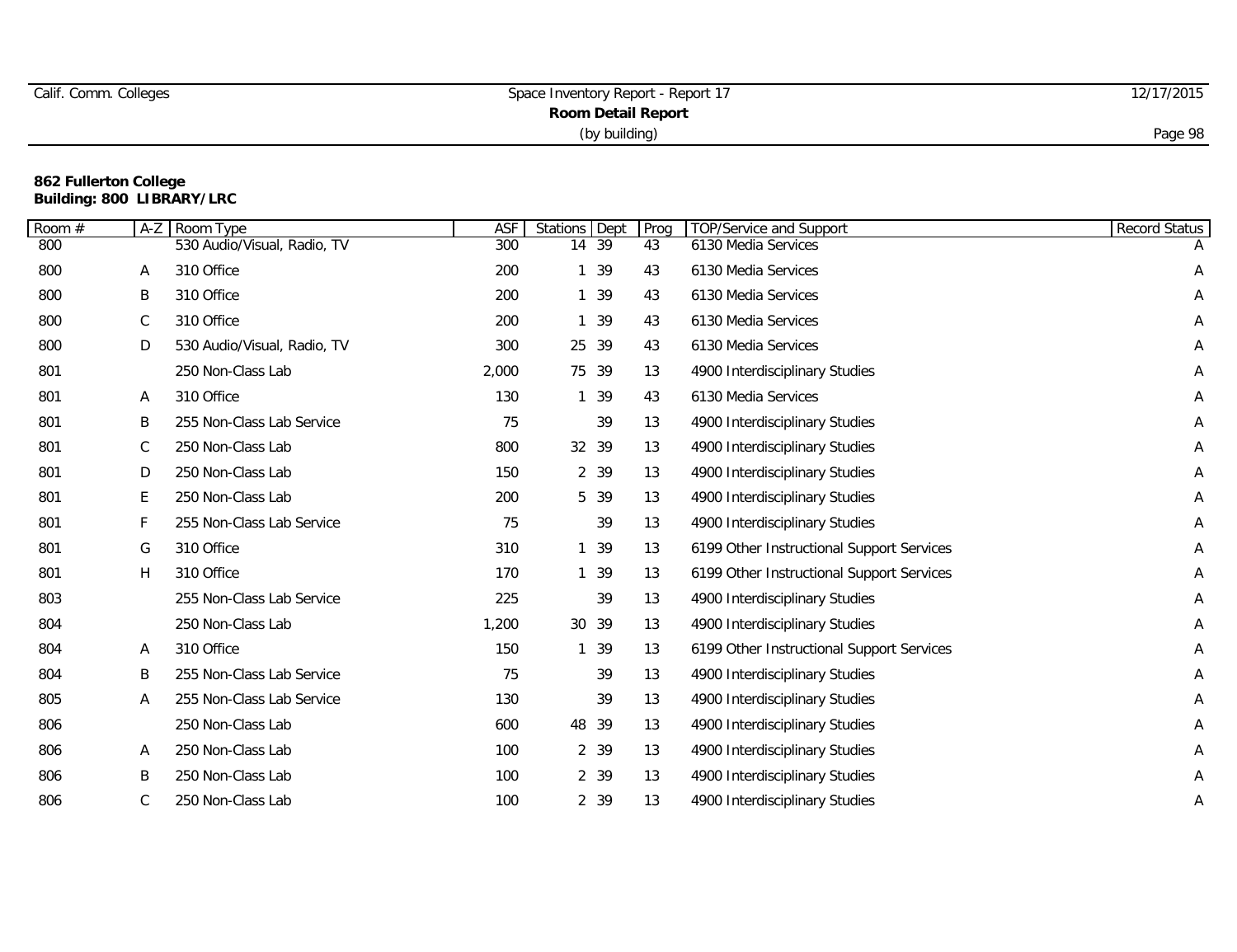|  | Calif. Comm. Colleges |
|--|-----------------------|
|  |                       |

| Room # | $A-Z$        | Room Type                 | ASF    | Stations Dept    |    | Prog | TOP/Service and Support                   | Record Status |
|--------|--------------|---------------------------|--------|------------------|----|------|-------------------------------------------|---------------|
| 806    | D            | 250 Non-Class Lab         | 100    | $2\overline{39}$ |    | 13   | 4900 Interdisciplinary Studies            |               |
| 806    | E.           | 250 Non-Class Lab         | 100    | 2 39             |    | 13   | 4900 Interdisciplinary Studies            | Α             |
| 806    | F            | 310 Office                | 130    | 1 39             |    | 13   | 6199 Other Instructional Support Services | Α             |
| 807    |              | 250 Non-Class Lab         | 2,185  | 79 39            |    | 13   | 4900 Interdisciplinary Studies            | Α             |
| 807    | A            | 250 Non-Class Lab         | 600    | 16 39            |    | 13   | 4900 Interdisciplinary Studies            | Α             |
| 807    | B            | 255 Non-Class Lab Service | 130    |                  | 39 | 13   | 4900 Interdisciplinary Studies            | Α             |
| 807    | C            | 310 Office                | 130    |                  | 39 | 13   | 6199 Other Instructional Support Services | Α             |
| 808    |              | 250 Non-Class Lab         | 950    | 35 39            |    | 13   | 4900 Interdisciplinary Studies            | A             |
| 808    | Α            | 250 Non-Class Lab         | 650    | 26 39            |    | 13   | 4900 Interdisciplinary Studies            | Α             |
| 810    | $\mathsf C$  | 420 Stack                 | 150    |                  | 39 | 41   | 6120 Library                              | Α             |
| 811    |              | 410 Read/Study Room       | 17,070 | 107 39           |    | 41   | 6120 Library                              | Α             |
| 811    | A            | 420 Stack                 | 360    |                  | 39 | 41   | 6120 Library                              | A             |
| 811    | Β            | 440 Processing Room       | 140    |                  | 39 | 41   | 6120 Library                              | A             |
| 811    | $\mathsf{C}$ | 310 Office                | 200    | 6 39             |    | 41   | 6120 Library                              | A             |
| 811    | D            | 310 Office                | 150    | 39               |    | 41   | 6120 Library                              | Α             |
| 812    |              | 440 Processing Room       | 2,630  |                  | 39 | 41   | 6120 Library                              | Α             |
| 812    | Α            | 440 Processing Room       | 500    |                  | 39 | 41   | 6120 Library                              | A             |
| 814    |              | 455 Study Service         | 210    |                  |    | 41   | 6120 Library                              | A             |
| 816    |              | 310 Office                | 175    | 1 39             |    | 41   | 6120 Library                              | Α             |
| 816    | A            | 310 Office                | 200    |                  | 39 | 41   | 6120 Library                              | А             |
| 820    |              | 420 Stack                 | 12,000 | 392 39           |    | 41   | 6120 Library                              | Α             |
| 820    | Β            | 410 Read/Study Room       | 100    | 4 39             |    | 41   | 6120 Library                              | Α             |
| 820    | С            | 410 Read/Study Room       | 100    | 4 39             |    | 41   | 6120 Library                              | Α             |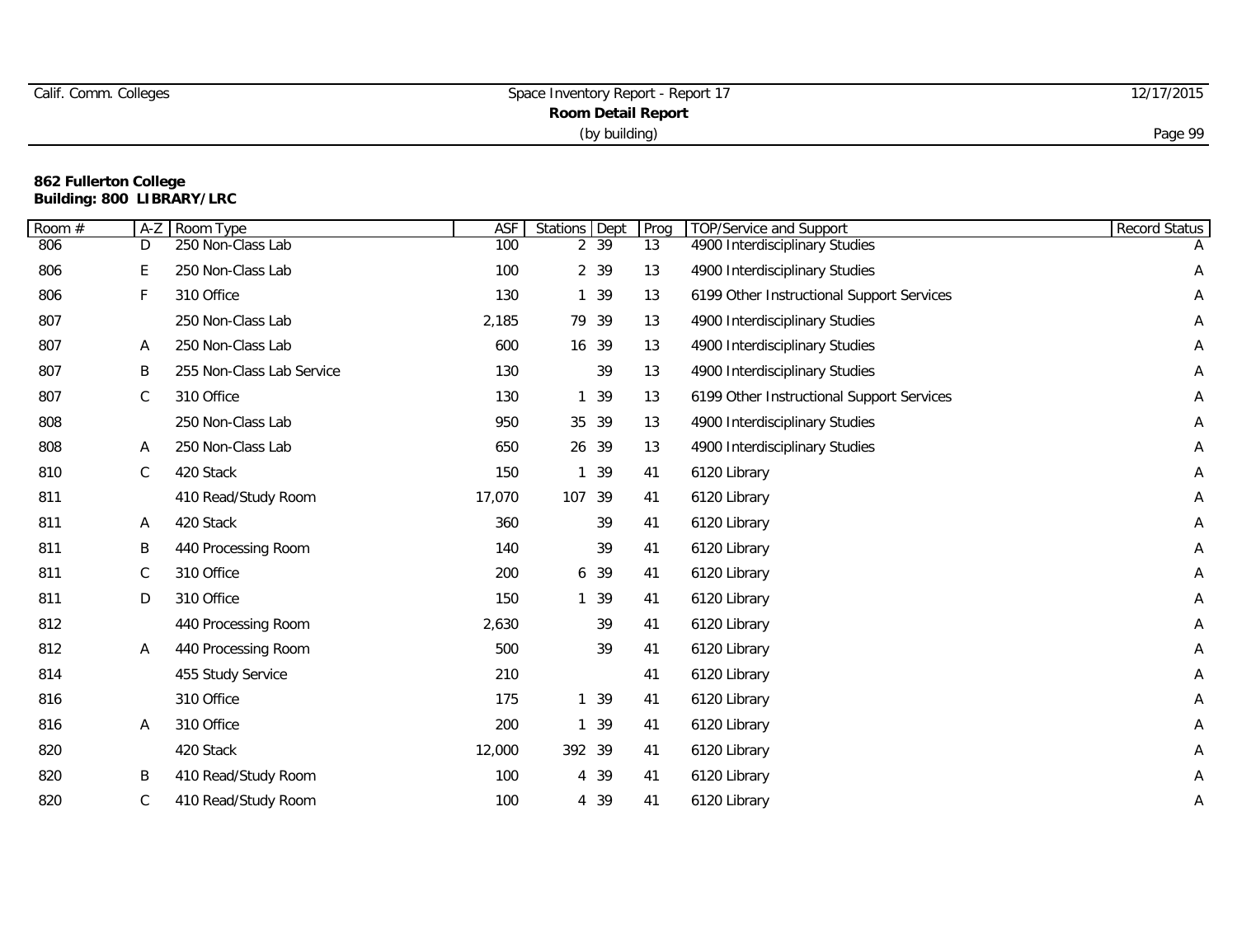| Calif. Comm. Colleges | Space Inventory Report - Report 17 | 12/17/2015 |
|-----------------------|------------------------------------|------------|
|                       |                                    |            |
|                       | (by building)                      | Page 100   |

| Room# | $A-Z$        | Room Type                  | <b>ASF</b> | Stations Dept | Prog | <b>TOP/Service and Support</b>                    | Record Status |
|-------|--------------|----------------------------|------------|---------------|------|---------------------------------------------------|---------------|
| 820   | D            | 410 Read/Study Room        | 100        | 4 39          | 41   | 6120 Library                                      | A             |
| 820   | E            | 410 Read/Study Room        | 100        | 4 39          | 41   | 6120 Library                                      | Α             |
| 820   | F            | 410 Read/Study Room        | 100        | 4 39          | 41   | 6120 Library                                      | Α             |
| 820   | G            | 410 Read/Study Room        | 100        | 4 39          | 41   | 6120 Library                                      | Α             |
| 820   | H            | 410 Read/Study Room        | 100        | 4 39          | 41   | 6120 Library                                      | Α             |
| 820   |              | 410 Read/Study Room        | 100        | 4 39          | 41   | 6120 Library                                      | A             |
| 820   | J            | 410 Read/Study Room        | 100        | 4 39          | 41   | 6120 Library                                      | A             |
| 820   | К            | 410 Read/Study Room        | 100        | 4 39          | 41   | 6120 Library                                      | A             |
| 820   | L            | 410 Read/Study Room        | 100        | 4 39          | 41   | 6120 Library                                      | Α             |
| 820   | N            | 410 Read/Study Room        | 400        | 8 3 9         | 41   | 6120 Library                                      | Α             |
| 820   | 0            | 410 Read/Study Room        | 400        | 8 39          | 41   | 6120 Library                                      | Α             |
| 820   | P            | 680 Meeting Room           | 375        | 12 39         | 41   | 6120 Library                                      | A             |
| 820   | $\mathsf{R}$ | 535 A/V, Radio, TV Service | 400        | 39            | 43   | 6130 Media Services                               | A             |
| 821   | Α            | 455 Study Service          | 75         | 39            | 41   | 6120 Library                                      | Α             |
| 822   |              | 680 Meeting Room           | 325        | 12 39         | 66   | 6799 Other General Institutional Support Services | Α             |
| 822   | A            | 650 Lounge                 | 325        | 10 39         | 66   | 6799 Other General Institutional Support Services | Α             |
| 823   |              | 315 Office Service         | 350        | 1 39          | 41   | 6120 Library                                      | Α             |
| 823   | A            | 310 Office                 | 240        | 1 39          | 41   | 6120 Library                                      | A             |
| 823   | B            | 310 Office                 | 140        | 39            | 41   | 6120 Library                                      | Α             |
| 823   | C            | 315 Office Service         | 140        | 39            | 41   | 6120 Library                                      | A             |
| 823   | D            | 310 Office                 | 140        | 39            | 41   | 6120 Library                                      | Α             |
| 823   | Ε            | 310 Office                 | 140        | 1 39          | 41   | 6120 Library                                      | Α             |
| 823   | F            | 310 Office                 | 140        | 39            | 41   | 6120 Library                                      | Α             |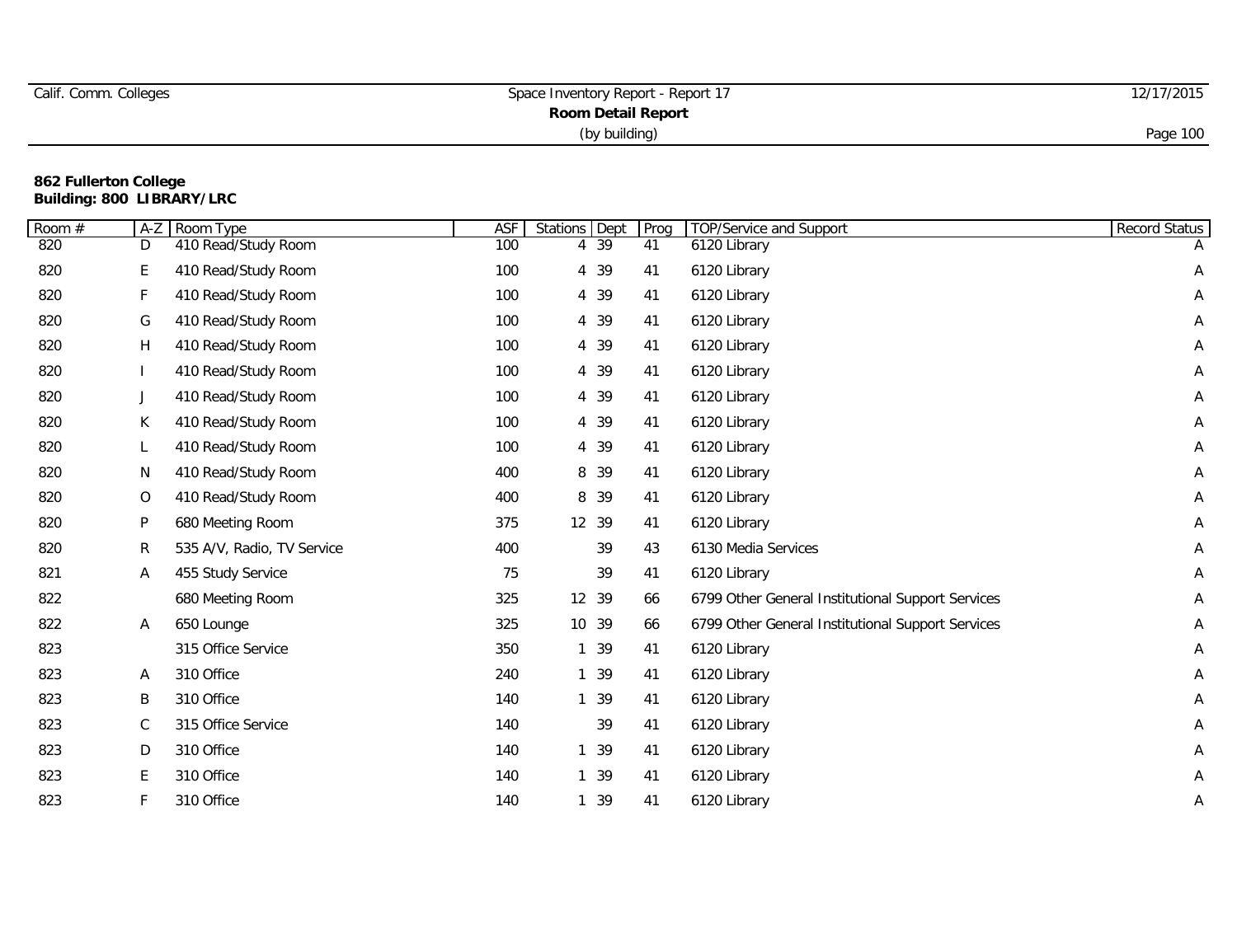| Calif. Comm. Colleges | Space Inventory Report - Report 17 | 12/17/2015 |
|-----------------------|------------------------------------|------------|
|                       | Room Detail Report                 |            |
|                       | (by building)                      | Page 101   |

| Room #                 | $A-Z$ | Room Type           | ASF    | Stations Dept Prog |    | TOP/Service and Support | Record Status  |
|------------------------|-------|---------------------|--------|--------------------|----|-------------------------|----------------|
| 823                    | G     | 310 Office          | 140    | - 39               | 41 | 6120 Library            | $\overline{A}$ |
| 825                    |       | 440 Processing Room | ,500   | - 39               | 41 | 6120 Library            | A              |
| 825                    | A     | 420 Stack           | 200    | - 39               | 41 | 6120 Library            | A              |
| 825                    | B     | 455 Study Service   | 75     | 39                 | 41 | 6120 Library            | A              |
| 825                    | C.    | 455 Study Service   | 150    | 39                 | 41 | 6120 Library            | A              |
| 827                    |       | 410 Read/Study Room | 1,325  | 33 39              | 41 | 6120 Library            | A              |
| <b>Total Rooms: 75</b> |       |                     | 54,630 | 1.051              |    |                         |                |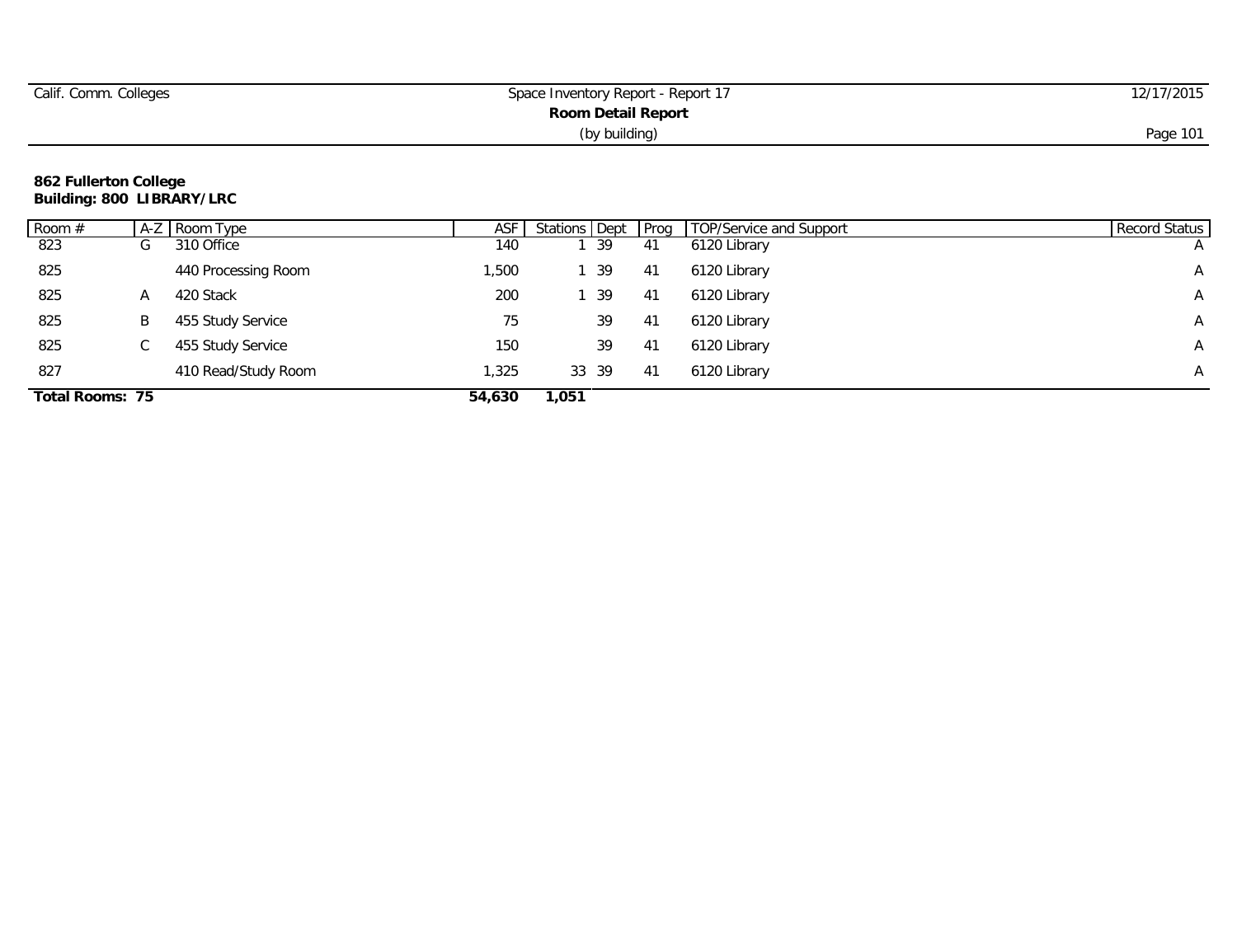|  | Calif. Comm. Colleges |
|--|-----------------------|
|  |                       |

# **862 Fullerton College Building: 840 CAMPUS SERVICES**

| Room #                 | $A-Z$          | Room Type                   | ASF   | <b>Stations</b> Dept |            | Prog | TOP/Service and Support                             | Record Status |
|------------------------|----------------|-----------------------------|-------|----------------------|------------|------|-----------------------------------------------------|---------------|
| 841                    |                | 720 Shop                    | 860   | $3 \quad 11$         |            | 64   | 6770 Logistical Services                            |               |
| 842                    |                | 250 Non-Class Lab           | 848   | 26 02                |            | 11   | 4930 General Studies                                | Α             |
| 842                    | Α              | 410 Read/Study Room         | 43    | 102                  |            | 52   | 6420 Disabled Students Programs and Services (DSPS) | Α             |
| 842                    | B              | 410 Read/Study Room         | 59    | 102                  |            | 52   | 6420 Disabled Students Programs and Services (DSPS) | A             |
| 842                    | C              | 410 Read/Study Room         | 55    |                      | 2 02       | 52   | 6420 Disabled Students Programs and Services (DSPS) | Α             |
| 842                    | D              | 310 Office                  | 328   | 3 02                 |            | 52   | 6420 Disabled Students Programs and Services (DSPS) | Α             |
| 842                    | D <sub>1</sub> | 310 Office                  | 136   | 102                  |            | 52   | 6420 Disabled Students Programs and Services (DSPS) | A             |
| 842                    | D <sub>2</sub> | 310 Office                  | 159   | $1\quad02$           |            | 52   | 6420 Disabled Students Programs and Services (DSPS) | Α             |
| 842                    | D <sub>3</sub> | 310 Office                  | 94    | 102                  |            | 52   | 6420 Disabled Students Programs and Services (DSPS) | Α             |
| 842                    | E              | 590 Other                   | 455   | 13 02                |            | 55   | 6420 Disabled Students Programs and Services (DSPS) | A             |
| 842                    | E <sub>1</sub> | 590 Other                   | 50    |                      | $1\quad02$ | 52   | 6420 Disabled Students Programs and Services (DSPS) | Α             |
| 842                    | E <sub>2</sub> | 590 Other                   | 465   |                      | 02         | 55   | 6420 Disabled Students Programs and Services (DSPS) | Α             |
| 842                    | S              | 410 Read/Study Room         | 60    |                      | $1\quad02$ | 52   | 6420 Disabled Students Programs and Services (DSPS) | Α             |
| 844                    |                | 630 Food Facilities         | 1,126 |                      | 02         | 55   | 6940 Food Services                                  | Α             |
| 845                    |                | 635 Food Facilities Service | 809   |                      | 02         | 55   | 6940 Food Services                                  | Α             |
| 845                    | $\circ$        | 635 Food Facilities Service | 56    |                      | 102        | 55   | 6940 Food Services                                  | Α             |
| 845                    | R              | 635 Food Facilities Service | 134   |                      | 02         | 55   | 6940 Food Services                                  | Α             |
| 845                    | S              | 635 Food Facilities Service | 268   |                      | 02         | 55   | 6940 Food Services                                  | Α             |
| 845                    | X              | 635 Food Facilities Service | 141   |                      | 02         | 55   | 6940 Food Services                                  | Α             |
| 846                    |                | 635 Food Facilities Service | 485   |                      | 02         | 55   | 6940 Food Services                                  | A             |
| 847                    |                | 630 Food Facilities         | 984   |                      | 02         | 55   | 6940 Food Services                                  | Α             |
| <b>Total Rooms: 21</b> |                |                             | 7,615 | 55                   |            |      |                                                     |               |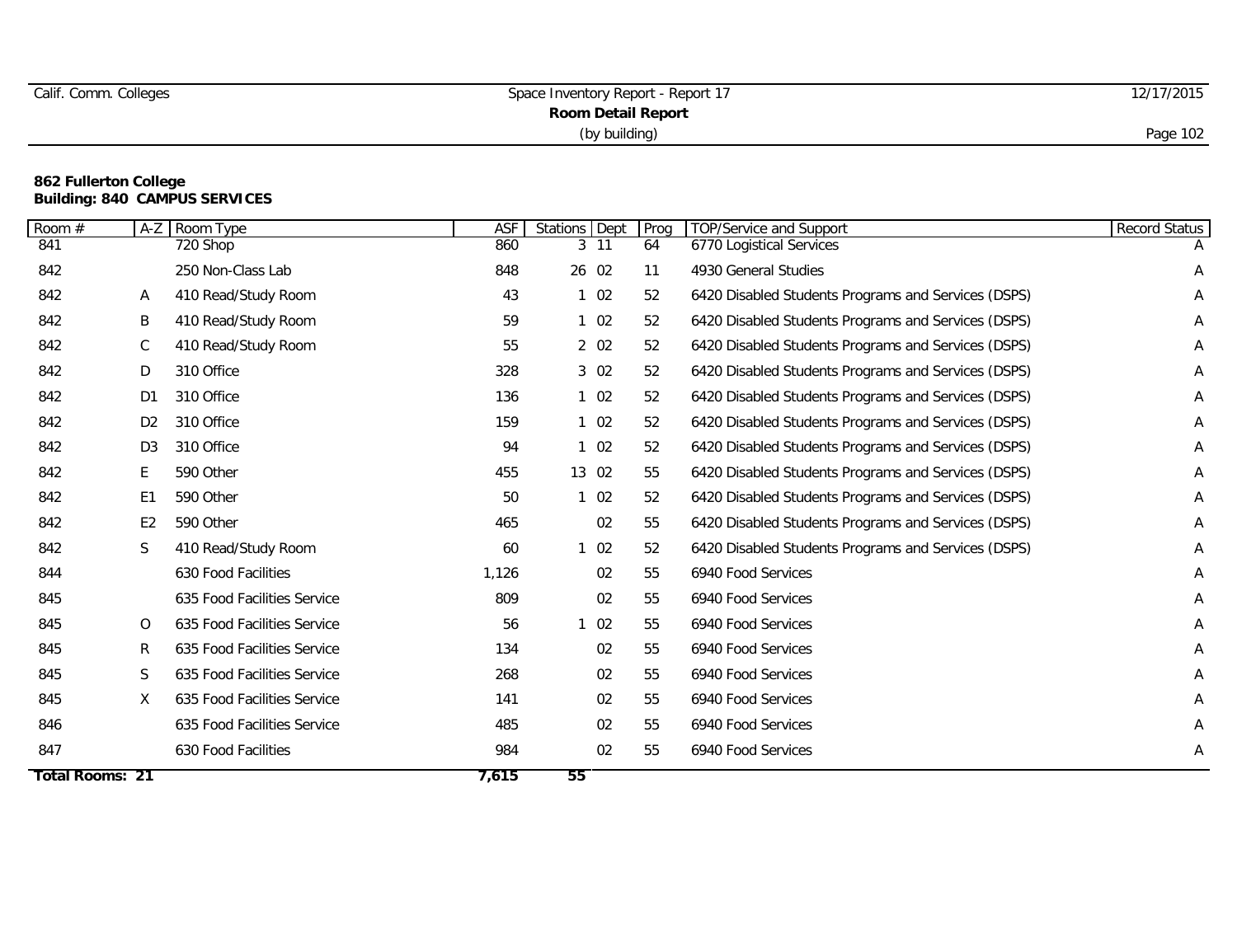| Calif. Comm. Colleges | Space Inventory Report - Report 17 | 12/17/2015 |
|-----------------------|------------------------------------|------------|
|                       |                                    |            |
|                       | (by building)                      | Page 103   |

| Room # | $A-Z$ | Room Type             | ASF   | Stations Dept  | Prog              | TOP/Service and Support                      | Record Status |
|--------|-------|-----------------------|-------|----------------|-------------------|----------------------------------------------|---------------|
| 900    | E.    | 215 Class Lab Service | 204   |                | 12                | 0936 Printing and Lithography                |               |
| 901    |       | 210 Class Lab         | 5,888 | 32             | 12                | 0936 Printing and Lithography                | Α             |
| 901    | $-1$  | 310 Office            | 150   | $\overline{2}$ | 12                | 0936 Printing and Lithography                | Α             |
| 901    | Β     | 210 Class Lab         | 442   | 6              | $12 \overline{ }$ | 0936 Printing and Lithography                | Α             |
| 901    | С     | 210 Class Lab         | 798   | 20             | 12                | 0936 Printing and Lithography                | Α             |
| 901    | D     | 215 Class Lab Service | 169   |                | 12                | 0936 Printing and Lithography                | Α             |
| 901    | F.    | 215 Class Lab Service | 128   |                | 12                | 0936 Printing and Lithography                | A             |
| 901    | G     | 215 Class Lab Service | 545   |                | 12                | 0936 Printing and Lithography                | Α             |
| 902    |       | 110 Classroom         | 642   | 32             | 11                | 0099 General Assignment                      | Α             |
| 903    |       | 110 Classroom         | 580   | 29             | 11                | 0099 General Assignment                      | Α             |
| 904    |       | 110 Classroom         | 348   | 15             | 11                | 0099 General Assignment                      | Α             |
| 905    |       | 210 Class Lab         | 4,481 | 35             | 12                | 0956 Manufacturing and Industrial Technology | Α             |
| 905    | $-1$  | 310 Office            | 153   | $\overline{2}$ | 12                | 0956 Manufacturing and Industrial Technology | A             |
| 905    | Α     | 210 Class Lab         | 360   | 4              | 12                | 0956 Manufacturing and Industrial Technology | Α             |
| 905    | Β     | 215 Class Lab Service | 276   |                | 12                | 0956 Manufacturing and Industrial Technology | Α             |
| 905    | C     | 210 Class Lab         | 419   | 5              | 12                | 0956 Manufacturing and Industrial Technology | Α             |
| 905    | D     | 210 Class Lab         | 368   | 3              | 12                | 0956 Manufacturing and Industrial Technology | A             |
| 905    | E     | 215 Class Lab Service | 238   |                | 12                | 0956 Manufacturing and Industrial Technology | Α             |
| 910    | $-1$  | 310 Office            | 153   | $\overline{2}$ | $12 \overline{ }$ | 0948 Automotive Technology                   | A             |
| 910    | $-2$  | 310 Office            | 153   | $\overline{2}$ | 12                | 0948 Automotive Technology                   | Α             |
| 910    | Α     | 310 Office            | 153   | $\overline{2}$ | 12                | 0948 Automotive Technology                   | Α             |
| 911    |       | 210 Class Lab         | 560   | 3              | $12 \overline{ }$ | 0948 Automotive Technology                   | Α             |
| 911    | A     | 215 Class Lab Service | 246   |                | 12                | 0948 Automotive Technology                   | Α             |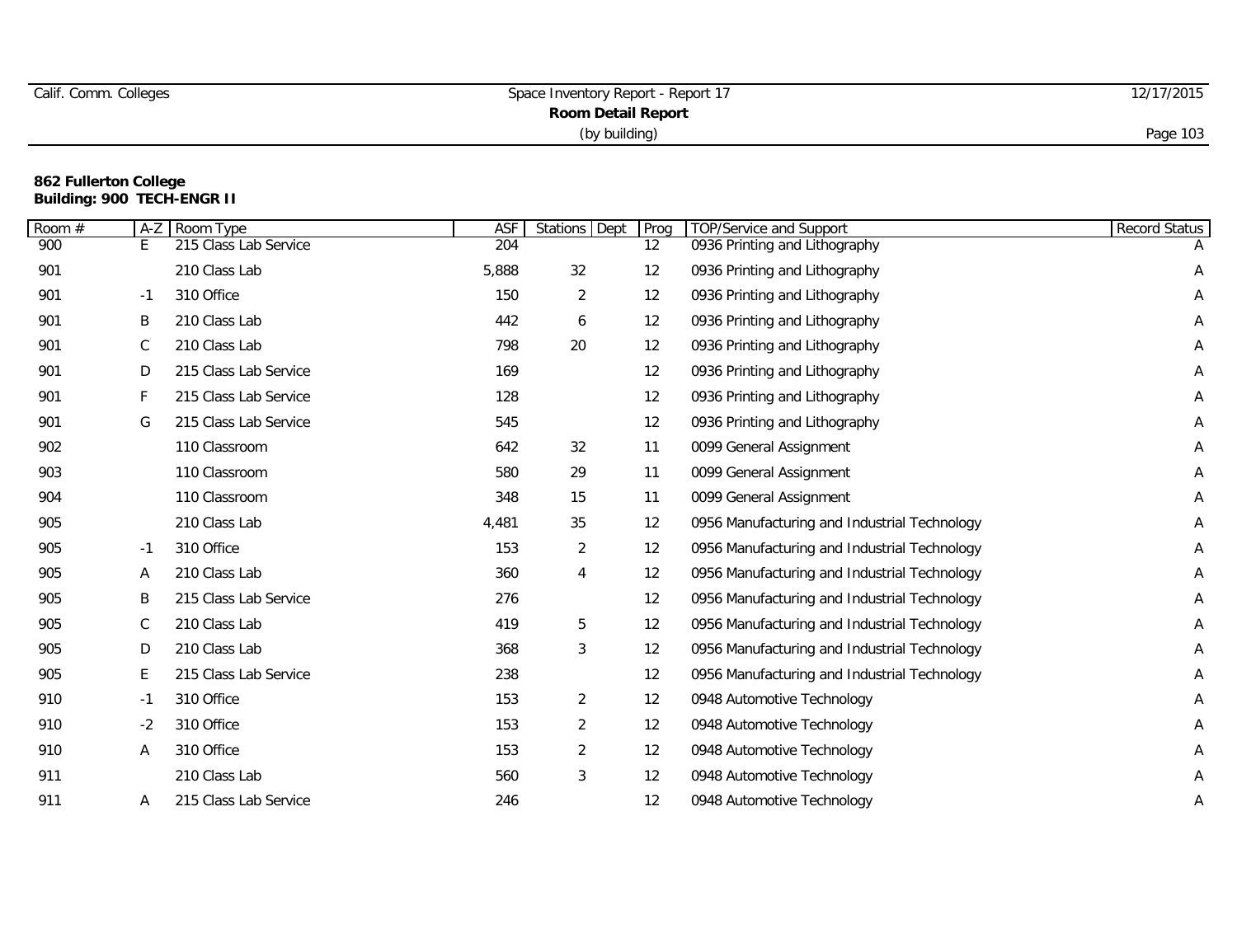| Calif. Comm. Colleges     | Space Inventory Report - Report 17 | 12/17/2015 |  |  |  |  |
|---------------------------|------------------------------------|------------|--|--|--|--|
| <b>Room Detail Report</b> |                                    |            |  |  |  |  |
|                           | (by building)                      | Page 104   |  |  |  |  |

| Room $#$        |   | A-Z Room Type         | ASF    | Stations Dept | <b>Prog</b> | TOP/Service and Support    | Record Status  |
|-----------------|---|-----------------------|--------|---------------|-------------|----------------------------|----------------|
| 912             |   | 210 Class Lab         | 3,310  | 10            | 12          | 0948 Automotive Technology | $\overline{A}$ |
| 912             | B | 210 Class Lab         | 60     |               | 12          | 0948 Automotive Technology | A              |
| 913             |   | 210 Class Lab         | 807    | 4             | 12          | 0948 Automotive Technology | A              |
| 913             | A | 215 Class Lab Service | 270    |               | 12          | 0948 Automotive Technology | A              |
| 914             |   | 210 Class Lab         | 557    |               | 12          | 0948 Automotive Technology | A              |
| 915             |   | 310 Office            | 131    |               |             | 0948 Automotive Technology | A              |
| 916             |   | 215 Class Lab Service | 297    |               | 12          | 0948 Automotive Technology | A              |
| Total Rooms: 30 |   |                       | 22,886 | 212           |             |                            |                |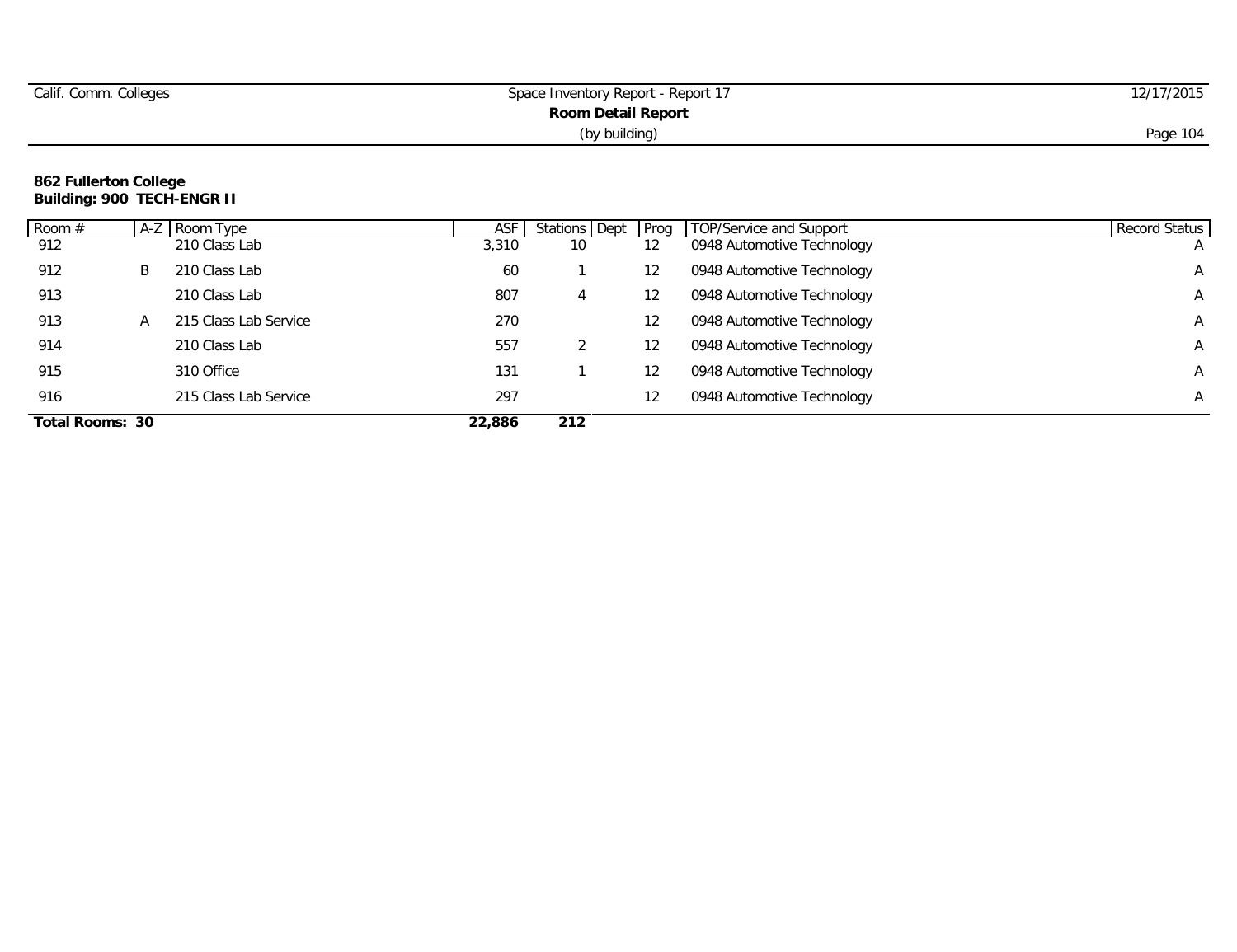| Calif. Comm. Colleges     | Space Inventory Report - Report 17 | 12/17/2015 |  |  |  |  |
|---------------------------|------------------------------------|------------|--|--|--|--|
| <b>Room Detail Report</b> |                                    |            |  |  |  |  |
|                           | (by building)                      | Page 105   |  |  |  |  |

#### **862 Fullerton College Building: 1000 FINE ARTS**

| Room $#$ | $A-Z$          | Room Type              | ASF   | <b>Stations</b> Dept |       | Prog | TOP/Service and Support                    | Record Status |
|----------|----------------|------------------------|-------|----------------------|-------|------|--------------------------------------------|---------------|
| 1001     |                | 210 Class Lab          | 1,255 | 15                   | 75    | 11   | 1002 Art (Painting, Drawing and Sculpture) |               |
| 1001     | H              | 210 Class Lab          | 522   |                      | 4 75  | 11   | 1002 Art (Painting, Drawing and Sculpture) | Α             |
| 1001     | $\circ$        | 310 Office             | 90    |                      | 1 75  | 11   | 1002 Art (Painting, Drawing and Sculpture) | Α             |
| 1001     | S <sub>2</sub> | 215 Class Lab Service  | 145   |                      | 75    | 11   | 1002 Art (Painting, Drawing and Sculpture) | Α             |
| 1001     | S <sub>3</sub> | 215 Class Lab Service  | 203   |                      | 75    | 11   | 1002 Art (Painting, Drawing and Sculpture) | A             |
| 1001     | S <sub>4</sub> | 215 Class Lab Service  | 84    |                      | 75    | 11   | 1002 Art (Painting, Drawing and Sculpture) | A             |
| 1001     | S <sub>5</sub> | 215 Class Lab Service  | 84    |                      | 75    | 11   | 1002 Art (Painting, Drawing and Sculpture) | Α             |
| 1001     | S <sub>6</sub> | 215 Class Lab Service  | 152   |                      | 75    | 11   | 1002 Art (Painting, Drawing and Sculpture) | Α             |
| 1001     | S7             | 215 Class Lab Service  | 98    |                      | 75    | 11   | 1002 Art (Painting, Drawing and Sculpture) | Α             |
| 1002     |                | 110 Classroom          | 986   | 65                   | 75    | 11   | 0099 General Assignment                    | Α             |
| 1004     |                | 620 Exhibition         | 1,677 |                      | 75    | 42   | 6140 Museums and Galleries                 | Α             |
| 1004     | E.             | 625 Exhibition Service | 58    |                      | 35    | 42   | 6140 Museums and Galleries                 | A             |
| 1004     | S              | 625 Exhibition Service | 64    |                      | 35    | 42   | 6140 Museums and Galleries                 | А             |
| 1005     | Α              | 310 Office             | 107   |                      | 2 35  | 11   | 0099 General Assignment                    | А             |
| 1005     | 0              | 310 Office             | 155   |                      | 1 35  | 46   | 6010 Academic Administration               | Α             |
| 1005     | O1             | 310 Office             | 202   |                      | 1 35  | 46   | 6010 Academic Administration               | Α             |
| 1005     | P              | 310 Office             | 303   |                      | 1 35  | 46   | 6010 Academic Administration               | Α             |
| 1005     | P <sub>1</sub> | 315 Office Service     | 151   |                      | 35    | 46   | 6010 Academic Administration               | А             |
| 1005     | S              | 315 Office Service     | 73    |                      | 35    | 46   | 6010 Academic Administration               | Α             |
| 1006     |                | 625 Exhibition Service | 430   |                      | 2 75  | 42   | 6140 Museums and Galleries                 | Α             |
| 1012     |                | 110 Classroom          | 665   |                      | 37 06 | 11   | 0099 General Assignment                    | Α             |
| 1013     | A              | 310 Office             | 672   | 1                    |       | 46   | 6010 Academic Administration               | Α             |
| 1013     | B              | 315 Office Service     | 132   |                      |       | 46   | 6010 Academic Administration               | Α             |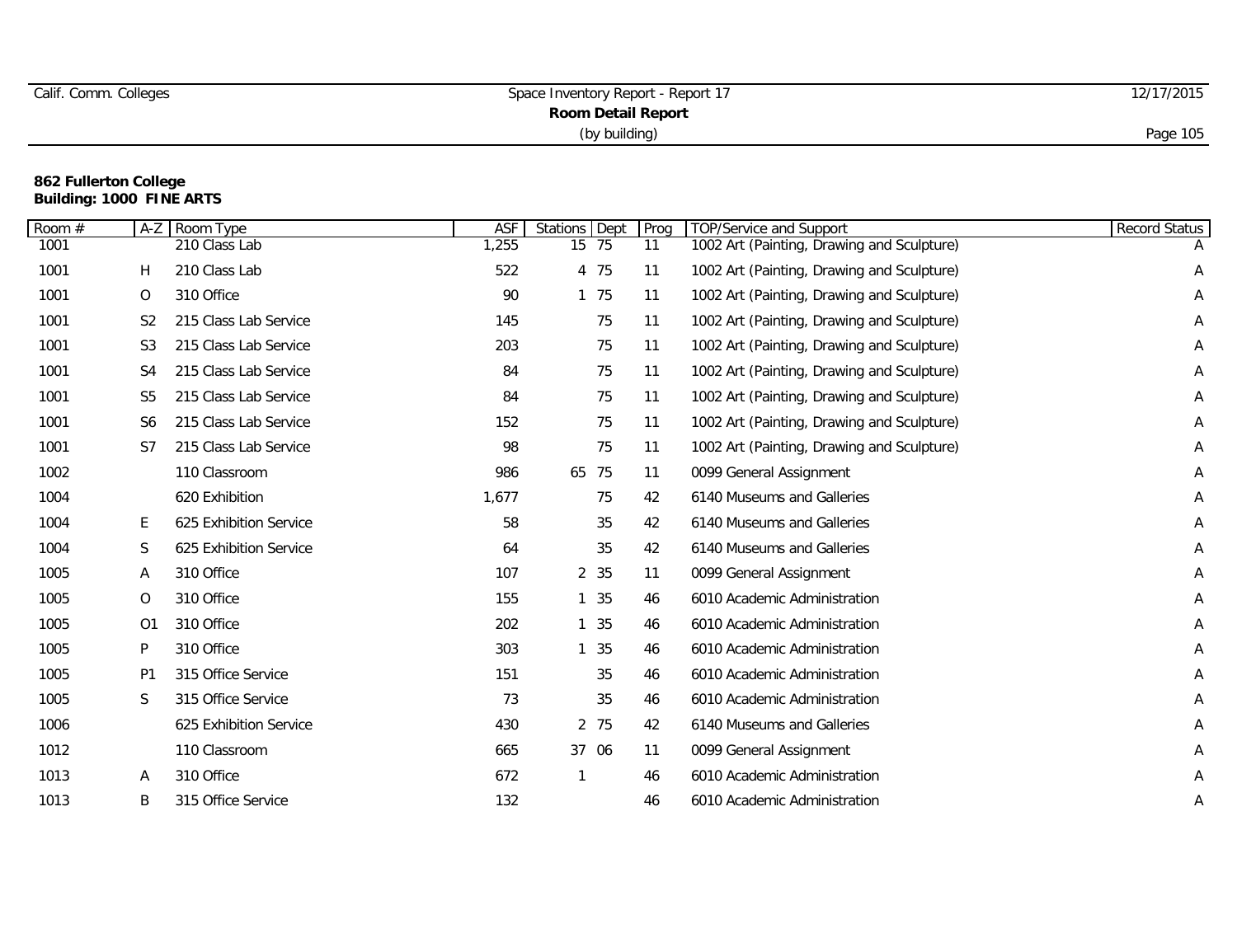| Calif. Comm. Colleges | Space Inventory Report - Report 17 | 12/17/2015 |
|-----------------------|------------------------------------|------------|
|                       |                                    |            |
|                       | (by building)                      | Page 106   |

#### **862 Fullerton College Building: 1000 FINE ARTS**

| Room # | $A-Z$          | Room Type             | ASF   | Stations Dept |       | Prog              | TOP/Service and Support                         | Record Status |
|--------|----------------|-----------------------|-------|---------------|-------|-------------------|-------------------------------------------------|---------------|
| 1013   |                | 110 Classroom         | 597   |               | 35 35 | 11                | 0099 General Assignment                         |               |
| 1013   | K              | 680 Meeting Room      | 316   |               | 10 35 | 11                | 0099 General Assignment                         | Α             |
| 1014   |                | 110 Classroom         | 658   |               | 34 35 | 11                | 0099 General Assignment                         | Α             |
| 1015   |                | 110 Classroom         | 1,123 | 25            | 35    | 11                | 0099 General Assignment                         | Α             |
| 1015   | P              | 215 Class Lab Service | 128   |               | 35    | 12                | 1306 Nutrition, Foods, and Culinary Arts        | Α             |
| 1015   | S              | 215 Class Lab Service | 160   |               | 35    | 12                | 1306 Nutrition, Foods, and Culinary Arts        | Α             |
| 1016   | Α              | 210 Class Lab         | 338   | 4             |       | 12                | 1305 Child Development/Early Care and Education | Α             |
| 1016   |                | 210 Class Lab         | 642   |               | 20 35 | 12                | 1305 Child Development/Early Care and Education | Α             |
| 1017   |                | 210 Class Lab         | 1,123 |               | 22 35 | 12                | 1306 Nutrition, Foods, and Culinary Arts        | Α             |
| 1017   | С              | 315 Office Service    | 6     |               | 35    | 12                | 1306 Nutrition, Foods, and Culinary Arts        | Α             |
| 1017   | $\circ$        | 310 Office            | 142   |               | 2 35  | 12                | 1306 Nutrition, Foods, and Culinary Arts        | Α             |
| 1018   |                | 110 Classroom         | 1,389 |               | 40 35 | 11                | 0099 General Assignment                         | Α             |
| 1020   |                | 210 Class Lab         | 2,085 |               | 25 75 | 12                | 1002 Art (Painting, Drawing and Sculpture)      | Α             |
| 1020   | Α              | 310 Office            | 513   |               | 2 75  | 11                | 0099 General Assignment                         | Α             |
| 1020   | D              | 215 Class Lab Service | 50    |               | 75    | 12                | 1002 Art (Painting, Drawing and Sculpture)      | Α             |
| 1020   | S              | 215 Class Lab Service | 280   |               | 75    | 12                | 1002 Art (Painting, Drawing and Sculpture)      | Α             |
| 1021   |                | 210 Class Lab         | 1,293 |               | 25 75 | 12                | 1002 Art (Painting, Drawing and Sculpture)      | Α             |
| 1021   | 01             | 310 Office            | 297   |               | 1 75  | $12 \overline{ }$ | 1002 Art (Painting, Drawing and Sculpture)      | A             |
| 1021   | O <sub>2</sub> | 310 Office            | 203   |               | 1 75  | 12                | 1002 Art (Painting, Drawing and Sculpture)      | Α             |
| 1021   | S1             | 315 Office Service    | 277   |               | 75    | 12                | 1002 Art (Painting, Drawing and Sculpture)      | Α             |
| 1021   | S <sub>2</sub> | 680 Meeting Room      | 604   |               | 12 75 | 12                | 1002 Art (Painting, Drawing and Sculpture)      | Α             |
| 1023   |                | 210 Class Lab         | 1,190 |               | 25 75 | 12                | 1002 Art (Painting, Drawing and Sculpture)      | Α             |
| 1024   | A              | 215 Class Lab Service | 499   |               | 75    | 11                | 1099 Other Fine and Applied Arts                | A             |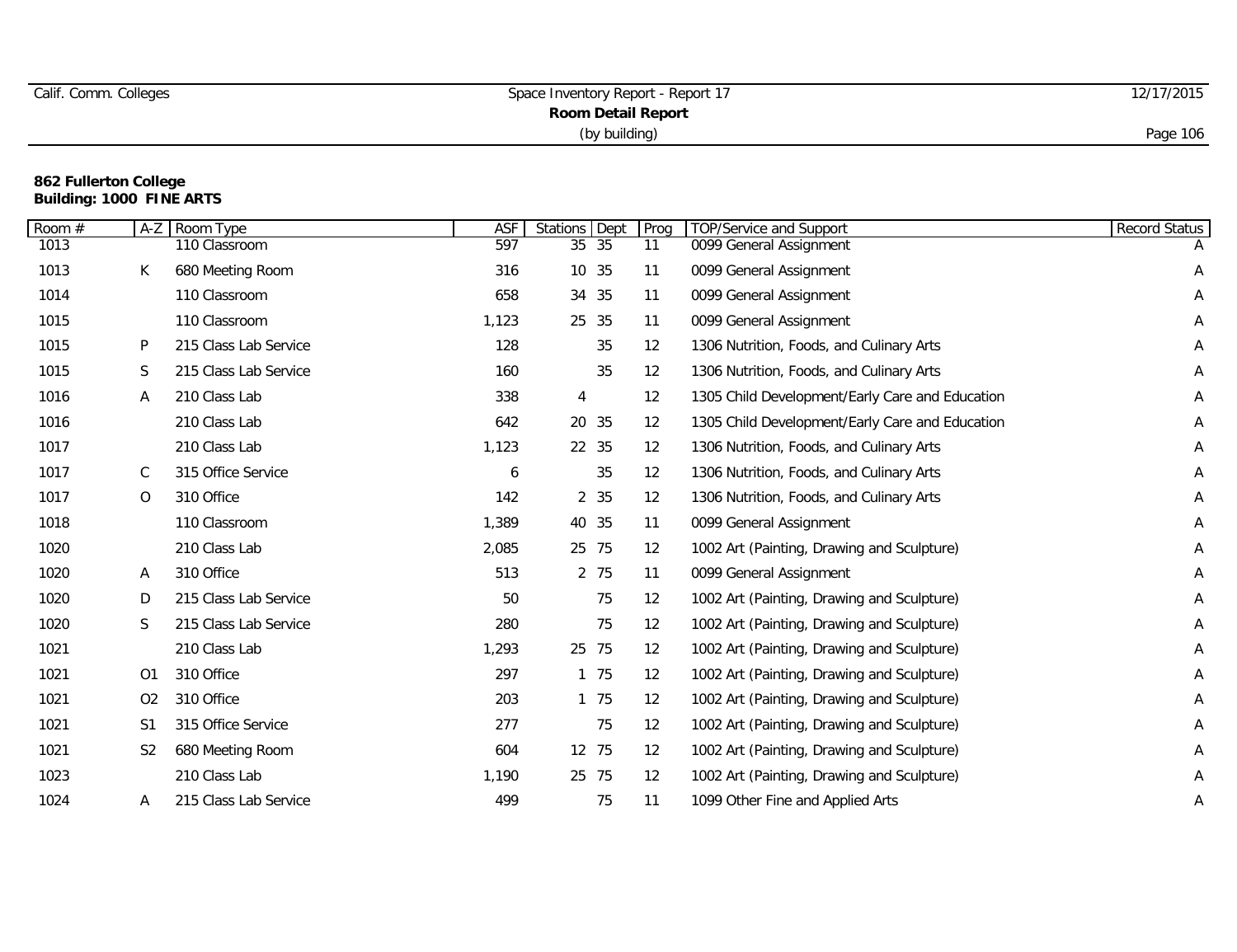| Calif. Comm. Colleges | Space Inventory Report - Report 17 | 12/17/2015 |  |  |  |  |
|-----------------------|------------------------------------|------------|--|--|--|--|
| Room Detail Report    |                                    |            |  |  |  |  |
|                       | (by building)                      | Page 107   |  |  |  |  |

#### **862 Fullerton College Building: 1000 FINE ARTS**

| Room #                 | $A-Z$   | Room Type             | ASF    | Stations Dept |      | Prog | <b>TOP/Service and Support</b>             | <b>Record Status</b> |
|------------------------|---------|-----------------------|--------|---------------|------|------|--------------------------------------------|----------------------|
| 1024                   |         | 210 Class Lab         | 1,476  | 25 35         |      |      | 1099 Other Fine and Applied Arts           | $\overline{A}$       |
| 1024                   | $\circ$ | 310 Office            | 82     |               | 1 35 | 12   | 1099 Other Fine and Applied Arts           | $\overline{A}$       |
| 1025                   |         | 210 Class Lab         | 865    | 25 75         |      | 11   | 1099 Other Fine and Applied Arts           | A                    |
| 1025                   | A       | 110 Classroom         | 423    | 25 75         |      | 11   | 0099 General Assignment                    | A                    |
| 1026                   |         | 210 Class Lab         | 825    | 22 35         |      | 11   | 0614 Digital Media                         | $\mathsf{A}$         |
| 1026                   | C       | 215 Class Lab Service | 32     |               | 35   |      | 0614 Digital Media                         | A                    |
| 1027                   |         | 110 Classroom         | 569    | 37 75         |      | 11   | 0099 General Assignment                    | A                    |
| 1028                   |         | 210 Class Lab         | 1,252  | 25 75         |      | 11   | 1002 Art (Painting, Drawing and Sculpture) | A                    |
| 1028                   | 0       | 310 Office            | 222    |               | 3 75 |      | 0099 General Assignment                    | A                    |
| 1029                   |         | 110 Classroom         | 689    | 35            | 75   | 11   | 0099 General Assignment                    | A                    |
| <b>Total Rooms: 56</b> |         |                       | 28,656 | 611           |      |      |                                            |                      |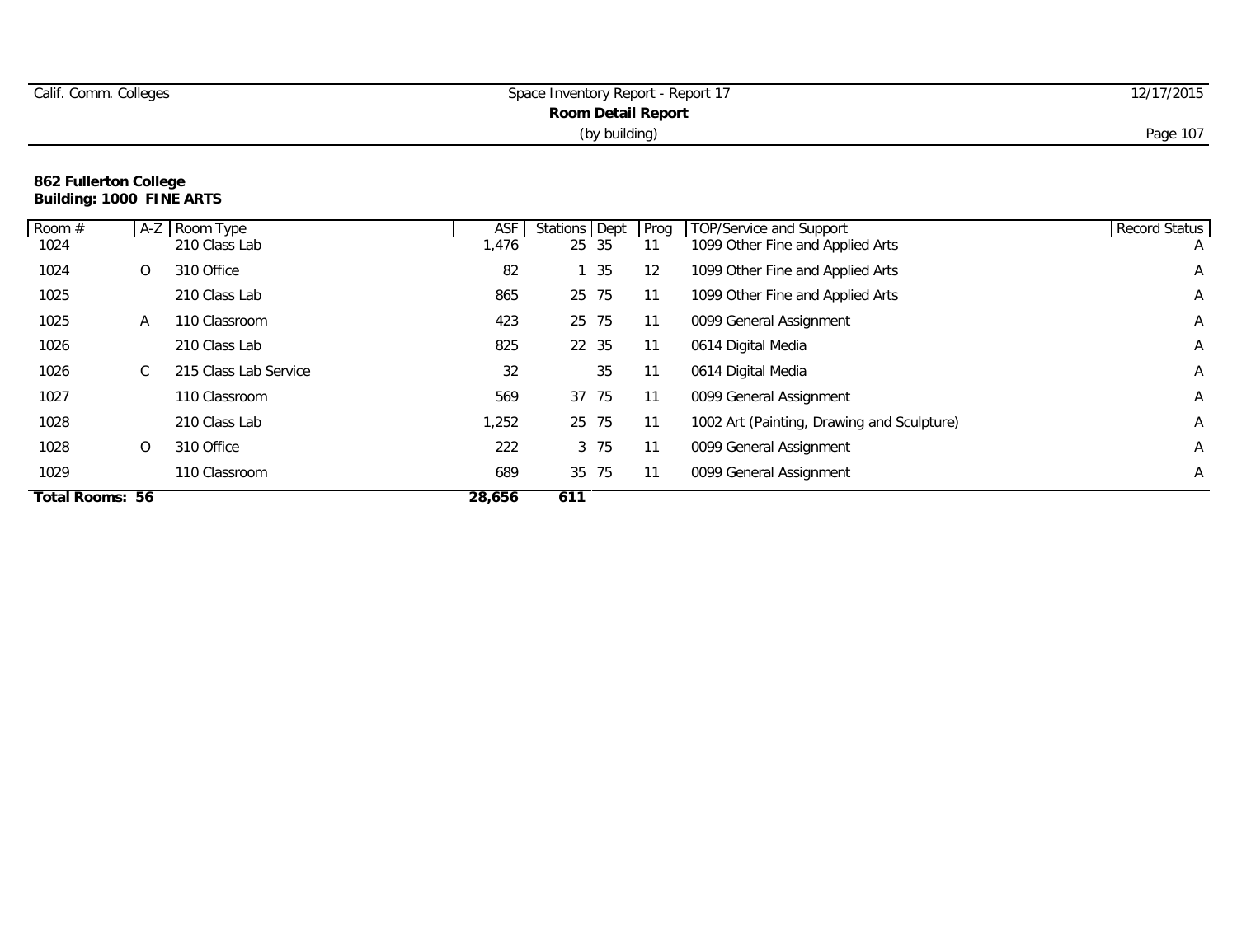| Calif. Comm. Colleges | Space Inventory Report - Report 17 | 12/17/2015 |
|-----------------------|------------------------------------|------------|
|                       |                                    |            |
|                       | (by building)                      | Page 108   |

## **862 Fullerton College Building: 1100 MUSIC**

| Room $#$ | $A-Z$          | Room Type                | <b>ASF</b> | <b>Stations</b> Dept | Prog | <b>TOP/Service and Support</b> | Record Status |
|----------|----------------|--------------------------|------------|----------------------|------|--------------------------------|---------------|
| 1110     |                | 210 Class Lab            | 2,837      | 60 75                | 11   | 1004 Music                     |               |
| 1110     | S              | 215 Class Lab Service    | 370        | 75                   | 11   | 1004 Music                     | A             |
| 1110     | R              | 210 Class Lab            | 242        | 6                    | 11   | 1004 Music                     | A             |
| 1111     |                | 210 Class Lab            | 2,970      | 68 75                | 11   | 1004 Music                     | A             |
| 1111     | S1             | 215 Class Lab Service    | 122        | 75                   | 11   | 1004 Music                     | A             |
| 1111     | S <sub>2</sub> | 215 Class Lab Service    | 122        | 75                   | 11   | 1004 Music                     | A             |
| 1111     | A              | 215 Class Lab Service    | 86         | 75                   | 11   | 1004 Music                     | A             |
| 1111     | B              | 215 Class Lab Service    | 86         | 75                   | 11   | 1004 Music                     | A             |
| 1112     |                | 210 Class Lab            | 1,332      | 22 75                | 11   | 1004 Music                     | A             |
| 1112     | A              | 230 Individual Study Lab | 57         | 1 75                 | 11   | 1004 Music                     | A             |
| 1112     | Β              | 230 Individual Study Lab | 58         | 1 75                 | 11   | 1004 Music                     | A             |
| 1112     | D              | 230 Individual Study Lab | 58         | 1 75                 | 11   | 1004 Music                     | A             |
| 1112     | E              | 230 Individual Study Lab | 57         | 1 75                 | 11   | 1004 Music                     | A             |
| 1112     | F              | 230 Individual Study Lab | 83         | 1 75                 | 11   | 1004 Music                     | A             |
| 1112     | $\mathsf C$    | 230 Individual Study Lab | 80         | 1 75                 | 11   | 1004 Music                     | A             |
| 1113     |                | 410 Read/Study Room      | 474        | 25 75                | 41   | 6120 Library                   | A             |
| 1113     | L              | 250 Non-Class Lab        | 294        | 8                    | 11   | 1004 Music                     | A             |
| 1113     | 0              | 310 Office               | 88         | 1 75                 | 11   | 1004 Music                     | A             |
| 1114     | A              | 230 Individual Study Lab | 58         | 1 75                 | 11   | 1004 Music                     | A             |
| 1114     | B              | 230 Individual Study Lab | 58         | 1 75                 | 11   | 1004 Music                     | A             |
| 1114     | C              | 230 Individual Study Lab | 94         | 2 75                 | 11   | 1004 Music                     | A             |
| 1114     | D              | 230 Individual Study Lab | 58         | 1 75                 | 11   | 1004 Music                     | A             |
| 1114     | E              | 230 Individual Study Lab | 58         | 1 75                 | 11   | 1004 Music                     | A             |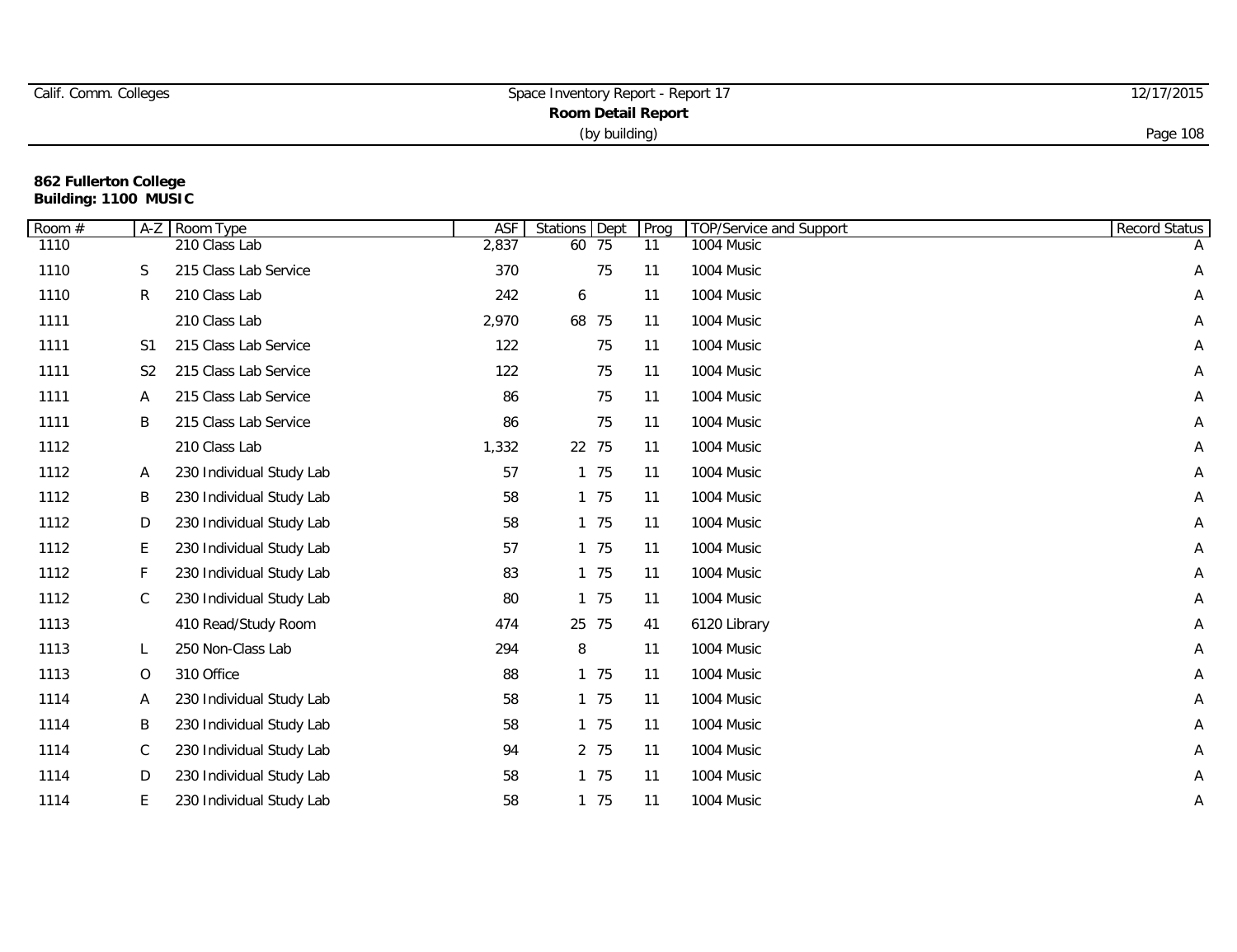| Calif. Comm. Colleges | Space Inventory Report - Report 17 | 12/17/2015 |
|-----------------------|------------------------------------|------------|
|                       | <b>Room Detail Report</b>          |            |
|                       | (by building)                      | Page 109   |

### **862 Fullerton College Building: 1100 MUSIC**

| Room $#$ | $A-Z$          | Room Type                | <b>ASF</b> | Stations Dept |      | Prog | <b>TOP/Service and Support</b> | Record Status |
|----------|----------------|--------------------------|------------|---------------|------|------|--------------------------------|---------------|
| 1114     |                | 230 Individual Study Lab | 58         |               | 75   | 11   | 1004 Music                     |               |
| 1114     | G              | 230 Individual Study Lab | 58         |               | 1 75 | 11   | 1004 Music                     | Α             |
| 1114     | H              | 230 Individual Study Lab | 94         |               | 2 75 | 11   | 1004 Music                     | Α             |
| 1114     |                | 230 Individual Study Lab | 50         |               | 1 75 | 11   | 1004 Music                     | Α             |
| 1114     | J              | 230 Individual Study Lab | 50         |               | 1 75 | 11   | 1004 Music                     | Α             |
| 1114     | K              | 230 Individual Study Lab | 50         |               | 1 75 | 11   | 1004 Music                     | Α             |
| 1114     |                | 230 Individual Study Lab | 50         |               | 1 75 | 11   | 1004 Music                     | Α             |
| 1114     | M              | 310 Office               | 116        |               | 2 75 | 11   | 1004 Music                     | Α             |
| 1114     | N              | 230 Individual Study Lab | 126        |               | 6 75 | 11   | 1004 Music                     | Α             |
| 1114     | P              | 230 Individual Study Lab | 116        |               | 6 75 | 11   | 1004 Music                     | Α             |
| 1114     | Q              | 230 Individual Study Lab | 126        |               | 6 75 | 11   | 1004 Music                     | Α             |
| 1115     | 05             | 310 Office               | 81         |               | 1 75 | 11   | 0099 General Assignment        | Α             |
| 1115     | 10             | 310 Office               | 81         |               | 1 75 | 11   | 0099 General Assignment        | Α             |
| 1115     | 11             | 310 Office               | 77         |               | 1 75 | 11   | 1004 Music                     | Α             |
| 1115     | 12             | 310 Office               | 83         |               | 1 75 | 11   | 0099 General Assignment        | Α             |
| 1115     | A              | 310 Office               | 325        |               | 2 75 | 46   | 6010 Academic Administration   | Α             |
| 1115     | O <sub>2</sub> | 310 Office               | 82         |               | 1 75 | 11   | 0099 General Assignment        | Α             |
| 1115     | O <sub>3</sub> | 310 Office               | 80         |               | 1 75 | 11   | 0099 General Assignment        | Α             |
| 1115     | O <sub>4</sub> | 310 Office               | 80         |               | 1 75 | 11   | 0099 General Assignment        | Α             |
| 1115     | O <sub>6</sub> | 310 Office               | 89         |               | 1 75 | 11   | 0099 General Assignment        | Α             |
| 1115     | O <sub>8</sub> | 310 Office               | 78         |               | 1 75 | 11   | 0099 General Assignment        | Α             |
| 1115     | S              | 315 Office Service       | 17         |               | 75   | 11   | 1001 Fine Arts, General        | Α             |
| 1115     | S <sub>2</sub> | 215 Class Lab Service    | 22         |               | 75   | 11   | 1001 Fine Arts, General        | Α             |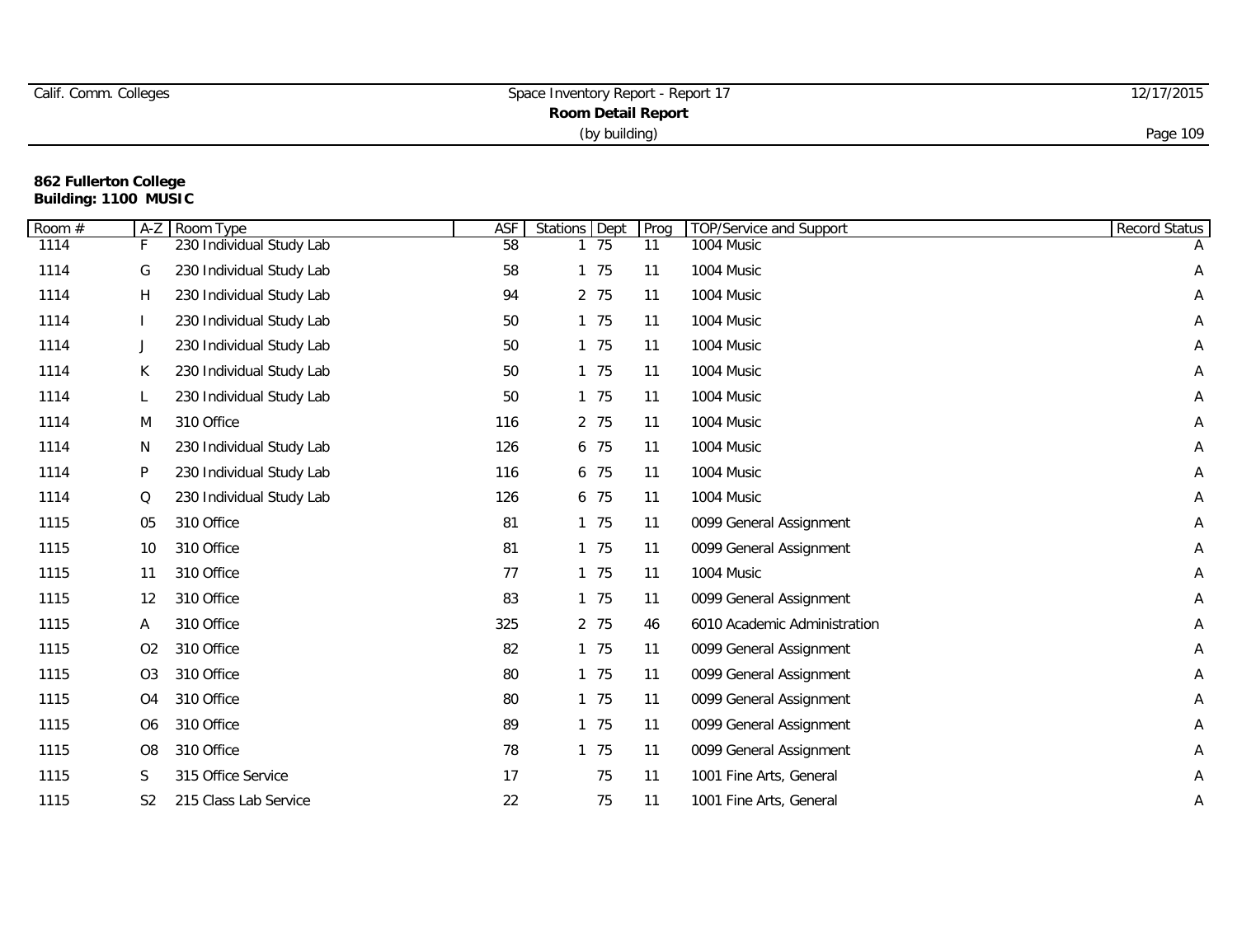| Calif. Comm. Colleges | Space Inventory Report - Report 17 | 12/17/2015 |
|-----------------------|------------------------------------|------------|
|                       | <b>Room Detail Report</b>          |            |
|                       | (by building)                      | Page 110   |

#### **862 Fullerton College Building: 1100 MUSIC**

| Room #          | $A-Z$          | Room Type             | <b>ASF</b> | <b>Stations</b> Dept | Prog | <b>TOP/Service and Support</b> | Record Status |
|-----------------|----------------|-----------------------|------------|----------------------|------|--------------------------------|---------------|
| 1115            | O <sub>1</sub> | 310 Office            | 132        | 75                   | 46   | 6010 Academic Administration   |               |
| 1115            | O <sub>7</sub> | 310 Office            | 70         | 1 75                 | 11   | 0099 General Assignment        | Α             |
| 1115            | O <sub>9</sub> | 310 Office            | 85         | 1 75                 | 11   | 0099 General Assignment        | Α             |
| 1120            |                | 210 Class Lab         | 777        | 12 75                | 11   | 1004 Music                     | Α             |
| 1120            | Α              | 210 Class Lab         | 208        | 10 75                | 11   | 1004 Music                     | Α             |
| 1120            | B              | 310 Office            | 151        | 2 75                 | 11   | 1004 Music                     | A             |
| 1120            | $\mathsf S$    | 210 Class Lab         | 119        | 2 75                 | 11   | 1004 Music                     | Α             |
| 1121            |                | 210 Class Lab         | 267        | 4 80                 | 11   | 1004 Music                     | Α             |
| 1121            | CR             | 210 Class Lab         | 182        | 3 75                 | 11   | 1004 Music                     | Α             |
| 1123            |                | 110 Classroom         | 735        | 34 75                | 11   | 0099 General Assignment        | Α             |
| 1123            | S              | 115 Classroom Service | 68         | 75                   | 11   | 0099 General Assignment        | Α             |
| 1124            |                | 110 Classroom         | 1,726      | 104 75               | 11   | 0099 General Assignment        | Α             |
| 1124            | Α              | 215 Class Lab Service | 30         |                      | 11   | 1004 Music                     | Α             |
| 1124            | S              | 115 Classroom Service | 30         | 75                   | 11   | 0099 General Assignment        | Α             |
| 1125            |                | 110 Classroom         | 897        | 25 75                | 11   | 0099 General Assignment        | Α             |
| 1126            |                | 110 Classroom         | 1,078      | 46 75                | 11   | 0099 General Assignment        | A             |
| 1127            | $\circ$        | 310 Office            | 156        | 2 21                 | 11   | 0099 General Assignment        | Α             |
| 1127            | P              | 310 Office            | 128        | 2 2 1                | 11   | 0099 General Assignment        | Α             |
| 1128            |                | 110 Classroom         | 926        | 32 75                | 11   | 0099 General Assignment        | Α             |
| 1129            |                | 110 Classroom         | 782        | 36 75                | 11   | 0099 General Assignment        | Α             |
| Total Rooms: 66 |                |                       | 20,278     | 558                  |      |                                |               |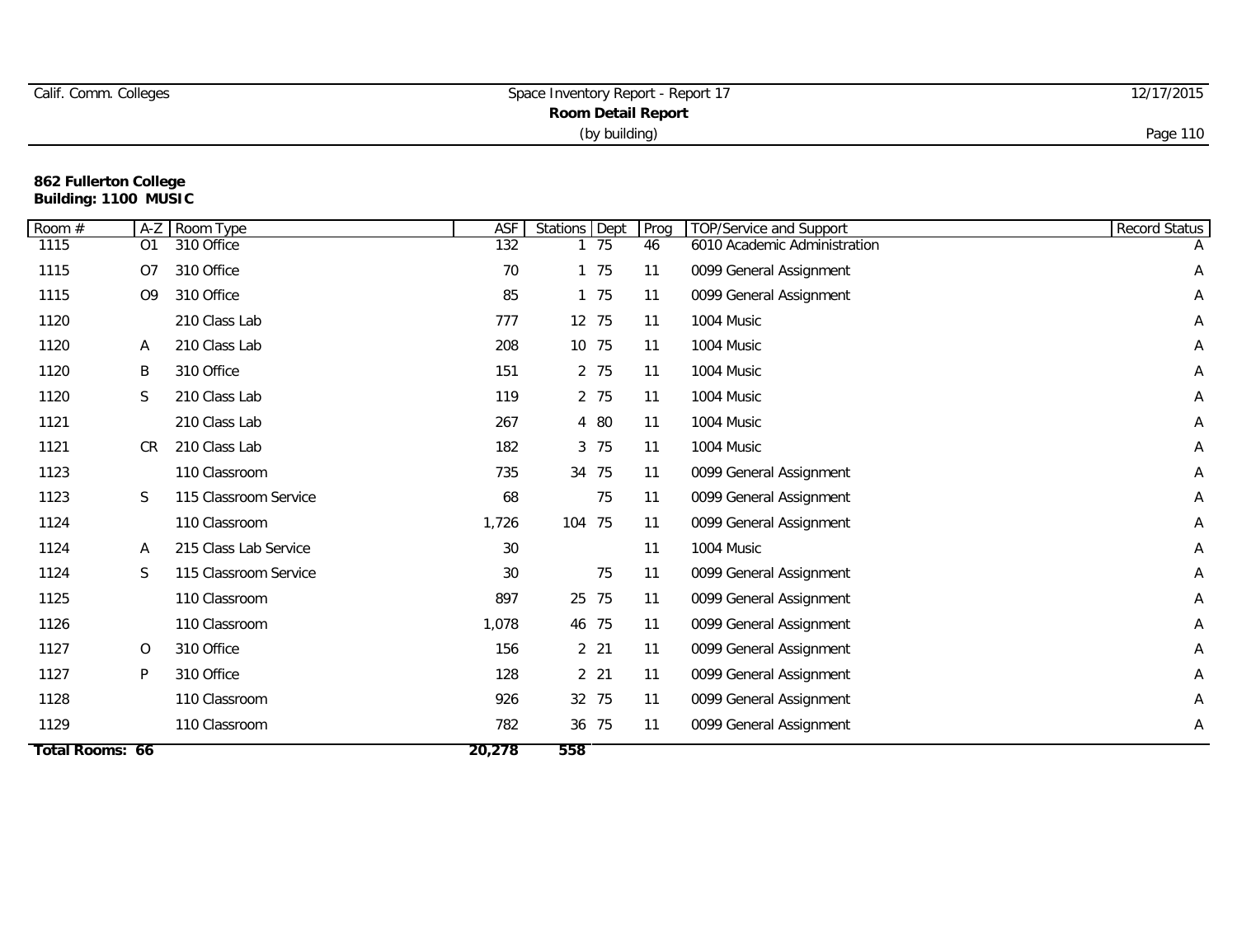| Calif. Comm. Colleges | Space Inventory Report - Report 17 | 12/17/2015 |
|-----------------------|------------------------------------|------------|
|                       |                                    |            |
|                       | (by building)                      | Page 11    |

| Room# | $A-Z$          | Room Type                        | <b>ASF</b> | Stations<br>Dept | Prog | TOP/Service and Support                           | Record Status |
|-------|----------------|----------------------------------|------------|------------------|------|---------------------------------------------------|---------------|
| 1201  |                | 520 Athletics/Physical Education | 11,300     | $\overline{32}$  | 12   | 0835 Physical Education                           |               |
| 1201  | Α              | 525 Athletic/Physical Ed Service | 205        | 32               | 12   | 0835 Physical Education                           | Α             |
| 1201  | B              | 525 Athletic/Physical Ed Service | 55         | 32               | 12   | 0835 Physical Education                           | Α             |
| 1201  | C              | 520 Athletics/Physical Education | 230        | 32               | 12   | 0835 Physical Education                           | Α             |
| 1204  |                | 880 Public Waiting               | 170        | 6 02             | 55   | 6440 Health Services                              | Α             |
| 1204  | 1A             | 895 Health Care Service          | 157        | $\overline{2}$   | 55   | 6440 Health Services                              | Α             |
| 1204  | $-1$           | 310 Office                       | 324        | 3 0 2            | 55   | 6440 Health Services                              | Α             |
| 1204  | $-2$           | 650 Lounge                       | 107        | 4 0 2            | 55   | 6440 Health Services                              | Α             |
| 1204  | Α              | 310 Office                       | 76         | 102              | 55   | 6440 Health Services                              | Α             |
| 1204  | B              | 310 Office                       | 84         |                  | 55   | 6440 Health Services                              | Α             |
| 1204  | C              | 850 Treatment                    | 103        | 102              | 55   | 6440 Health Services                              | Α             |
| 1204  | D              | 850 Treatment                    | 81         | $\mathbf 1$      | 55   | 6440 Health Services                              | Α             |
| 1204  | E              | 850 Treatment                    | 89         |                  | 55   | 6440 Health Services                              | Α             |
| 1204  | F              | 820 Patient Bath                 | 40         | 02               | 55   | 6440 Health Services                              | Α             |
| 1204  | G              | 680 Meeting Room                 | 205        | 8 0 2            | 66   | 6799 Other General Institutional Support Services | Α             |
| 1204  | H              | 895 Health Care Service          | 153        | 102              | 55   | 6440 Health Services                              | Α             |
| 1204  | H1             | 870 Supplies                     | 81         |                  | 55   | 6440 Health Services                              | Α             |
| 1205  |                | 110 Classroom                    | 751        | 45 11            | 11   | 0099 General Assignment                           | Α             |
| 1206  |                | 310 Office                       | 580        | 3 3 2            | 12   | 0835 Physical Education                           | Α             |
| 1206  | O <sub>1</sub> | 310 Office                       | 200        | $1 \quad 32$     | 12   | 0835 Physical Education                           | Α             |
| 1206  | O <sub>2</sub> | 310 Office                       | 85         | $1 \quad 32$     | 12   | 0835 Physical Education                           | Α             |
| 1206  | O <sub>3</sub> | 310 Office                       | 100        | $1 \quad 32$     | 12   | 0835 Physical Education                           | Α             |
| 1206  | O <sub>4</sub> | 310 Office                       | 85         | $1 \quad 32$     | 12   | 0835 Physical Education                           | Α             |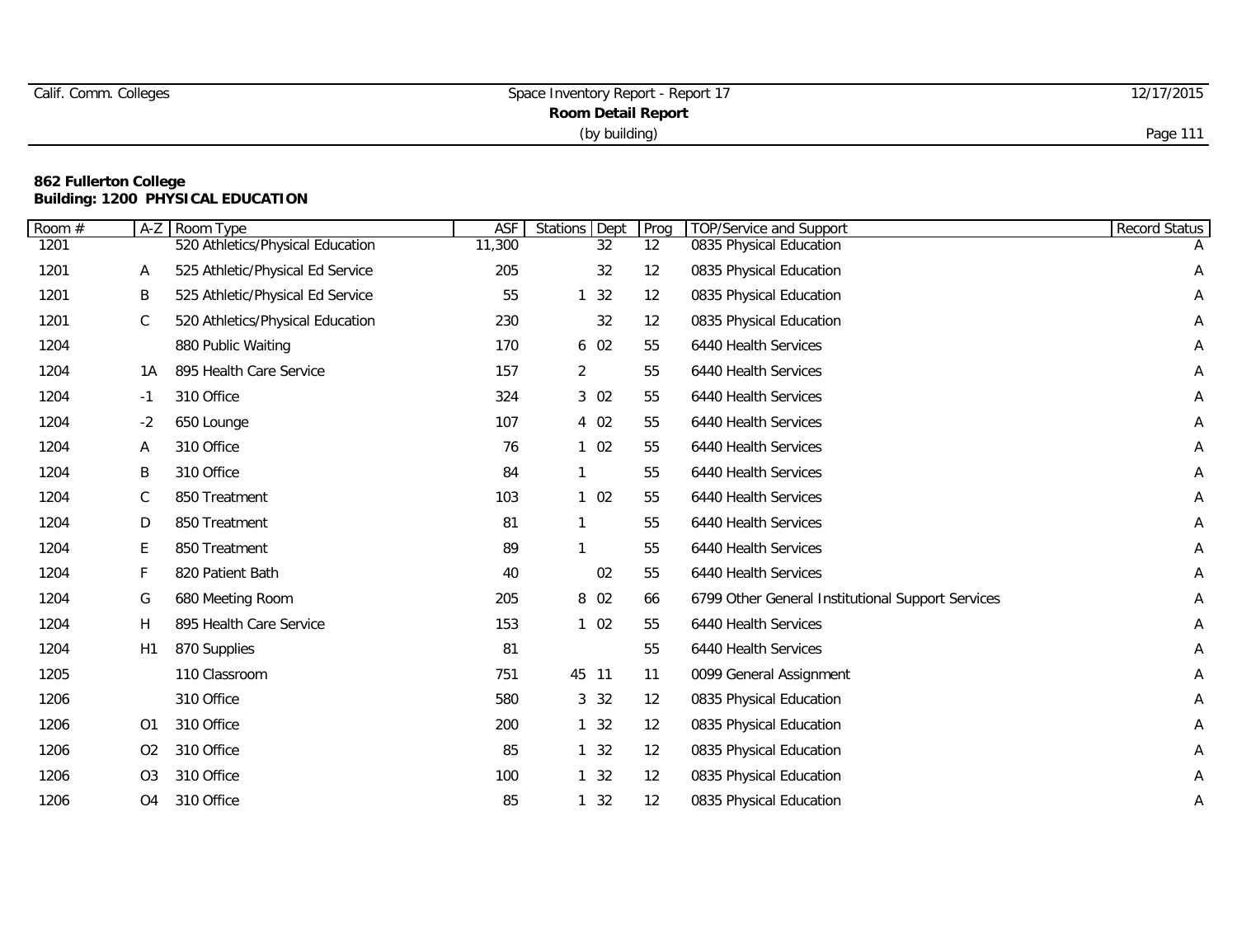|  | Calif. Comm. Colleges |
|--|-----------------------|
|  |                       |

# Space Inventory Report - Report 17 12/17/2015 **Room Detail Report** (by building) Page 112

| Room # | $A-Z$          | Room Type                        | <b>ASF</b> | Stations Dept | Prog | <b>TOP/Service and Support</b> | Record Status |
|--------|----------------|----------------------------------|------------|---------------|------|--------------------------------|---------------|
| 1206   | O <sub>5</sub> | 310 Office                       | 230        | 32<br>8       | 12   | 0835 Physical Education        |               |
| 1206   | S              | 525 Athletic/Physical Ed Service | 25         | 32            | 12   | 0835 Physical Education        | Α             |
| 1207   |                | 110 Classroom                    | 762        | 32<br>45      | 11   | 0099 General Assignment        | Α             |
| 1208   |                | 520 Athletics/Physical Education | 2,010      | 40 32         | 12   | 0835 Physical Education        | Α             |
| 1208   | A              | 525 Athletic/Physical Ed Service | 60         | 32            | 12   | 0835 Physical Education        | Α             |
| 1208   | S1             | 525 Athletic/Physical Ed Service | 115        | 32            | 12   | 0835 Physical Education        | A             |
| 1208   | S <sub>2</sub> | 525 Athletic/Physical Ed Service | 80         | 32            | 12   | 0835 Physical Education        | Α             |
| 1209   | Α              | 525 Athletic/Physical Ed Service | 80         | 32            | 12   | 0835 Physical Education        | Α             |
| 1209   | No             | 520 Athletics/Physical Education | 2,100      | 32<br>40      | 12   | 0835 Physical Education        | А             |
| 1209   | S              | 525 Athletic/Physical Ed Service | 165        | 32            | 12   | 0835 Physical Education        | Α             |
| 1209   | So             | 520 Athletics/Physical Education | 2,060      | 40 32         | 12   | 0835 Physical Education        | A             |
| 1210   |                | 520 Athletics/Physical Education | 2,065      | 40 32         | 12   | 0835 Physical Education        | Α             |
| 1210   | Α              | 525 Athletic/Physical Ed Service | 420        | 32            | 12   | 0835 Physical Education        | Α             |
| 1210   | B              | 525 Athletic/Physical Ed Service | 430        | 32            | 12   | 0835 Physical Education        | Α             |
| 1210   | С              | 525 Athletic/Physical Ed Service | 310        | 32            | 12   | 0835 Physical Education        | А             |
| 1210   | S <sub>1</sub> | 525 Athletic/Physical Ed Service | 340        | 32            | 12   | 0835 Physical Education        | Α             |
| 1210   | S <sub>2</sub> | 525 Athletic/Physical Ed Service | 245        | 32            | 12   | 0835 Physical Education        | Α             |
| 1211   |                | 525 Athletic/Physical Ed Service | 870        | 32            | 12   | 0835 Physical Education        | Α             |
| 1211   | O1             | 310 Office                       | 120        | 32            | 12   | 0835 Physical Education        | Α             |
| 1212   |                | 520 Athletics/Physical Education | 3,160      | 40 32         | 12   | 0835 Physical Education        | Α             |
| 1217   |                | 525 Athletic/Physical Ed Service | 2,355      | 32            | 12   | 0835 Physical Education        | Α             |
| 1217   | 0              | 310 Office                       | 119        | 32            | 12   | 0835 Physical Education        | Α             |
| 1217   | S              | 525 Athletic/Physical Ed Service | 354        | 32            | 12   | 0835 Physical Education        | Α             |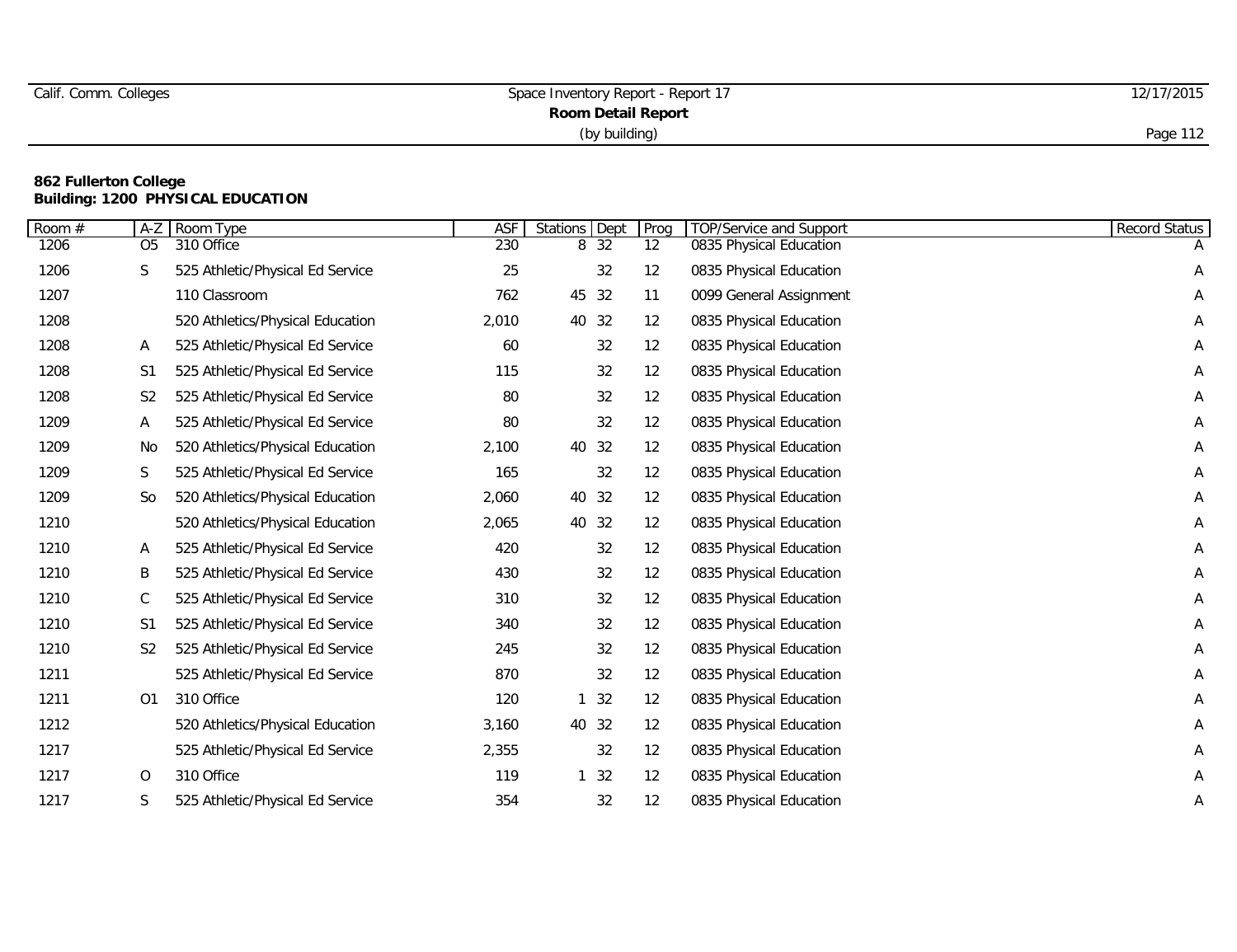| Calif. Comm. Colleges | Space Inventory Report - Report 17 | 12/17/2015 |
|-----------------------|------------------------------------|------------|
|                       |                                    |            |
|                       | (by building)                      | Page 113   |

| Room # | $A-Z$          | Room Type                        | ASF   | Stations<br>Dept | Prog              | <b>TOP/Service and Support</b>       | Record Status |
|--------|----------------|----------------------------------|-------|------------------|-------------------|--------------------------------------|---------------|
| 1217   | S <sub>1</sub> | 525 Athletic/Physical Ed Service | 366   | 32               | 12                | 0835 Physical Education              |               |
| 1217   | S <sub>2</sub> | 525 Athletic/Physical Ed Service | 863   | 32               | 12                | 0835 Physical Education              | Α             |
| 1220   | O <sub>1</sub> | 310 Office                       | 100   | 102              | 12                | 0835 Physical Education              | Α             |
| 1220   | O <sub>2</sub> | 310 Office                       | 110   | $1 \t32$         | $12 \overline{ }$ | 0835 Physical Education              | Α             |
| 1220   | O <sub>3</sub> | 310 Office                       | 65    | $1 \quad 32$     | 12                | 0835 Physical Education              | Α             |
| 1220   | O <sub>4</sub> | 310 Office                       | 75    | 132              | 12                | 0835 Physical Education              | Α             |
| 1220   | O <sub>5</sub> | 310 Office                       | 110   | $1 \quad 32$     | 12                | 0835 Physical Education              | Α             |
| 1220   | O <sub>6</sub> | 310 Office                       | 100   | $1 \quad 32$     | 12                | 0835 Physical Education              | Α             |
| 1220   | O <sub>7</sub> | 310 Office                       | 60    | $1 \quad 32$     | 12                | 0835 Physical Education              | Α             |
| 1220   | O <sub>8</sub> | 310 Office                       | 55    | $1 \quad 32$     | 12                | 0835 Physical Education              | Α             |
| 1220   | O <sub>9</sub> | 310 Office                       | 60    | 132              | 12                | 0835 Physical Education              | Α             |
| 1220   | S <sub>1</sub> | 525 Athletic/Physical Ed Service | 65    | 32               | 12                | 0835 Physical Education              | Α             |
| 1221   |                | 680 Meeting Room                 | 280   | 10               | 63                | 6791 General Administration Services | Α             |
| 1221   | O <sub>1</sub> | 310 Office                       | 80    | 132              | $12 \overline{ }$ | 0835 Physical Education              | Α             |
| 1221   | O <sub>2</sub> | 310 Office                       | 80    | $1 \quad 32$     | 12                | 0835 Physical Education              | Α             |
| 1221   | O <sub>3</sub> | 310 Office                       | 200   | 2 3 2            | 12                | 0835 Physical Education              | Α             |
| 1222   |                | 525 Athletic/Physical Ed Service | 370   | 32               | 12                | 0835 Physical Education              | Α             |
| 1222   | O <sub>1</sub> | 525 Athletic/Physical Ed Service | 60    | 32               | 12                | 0835 Physical Education              | Α             |
| 1223   |                | 525 Athletic/Physical Ed Service | 345   | 32               | 12                | 0835 Physical Education              | Α             |
| 1223   | O <sub>1</sub> | 525 Athletic/Physical Ed Service | 60    | 32               | 12                | 0835 Physical Education              | Α             |
| 1224   |                | 525 Athletic/Physical Ed Service | 2,965 | 32               | 12                | 0835 Physical Education              | Α             |
| 1224   | S1             | 525 Athletic/Physical Ed Service | 830   | 32               | 12                | 0835 Physical Education              | Α             |
| 1224   | S <sub>4</sub> | 525 Athletic/Physical Ed Service | 375   | 32               | 12                | 0835 Physical Education              | Α             |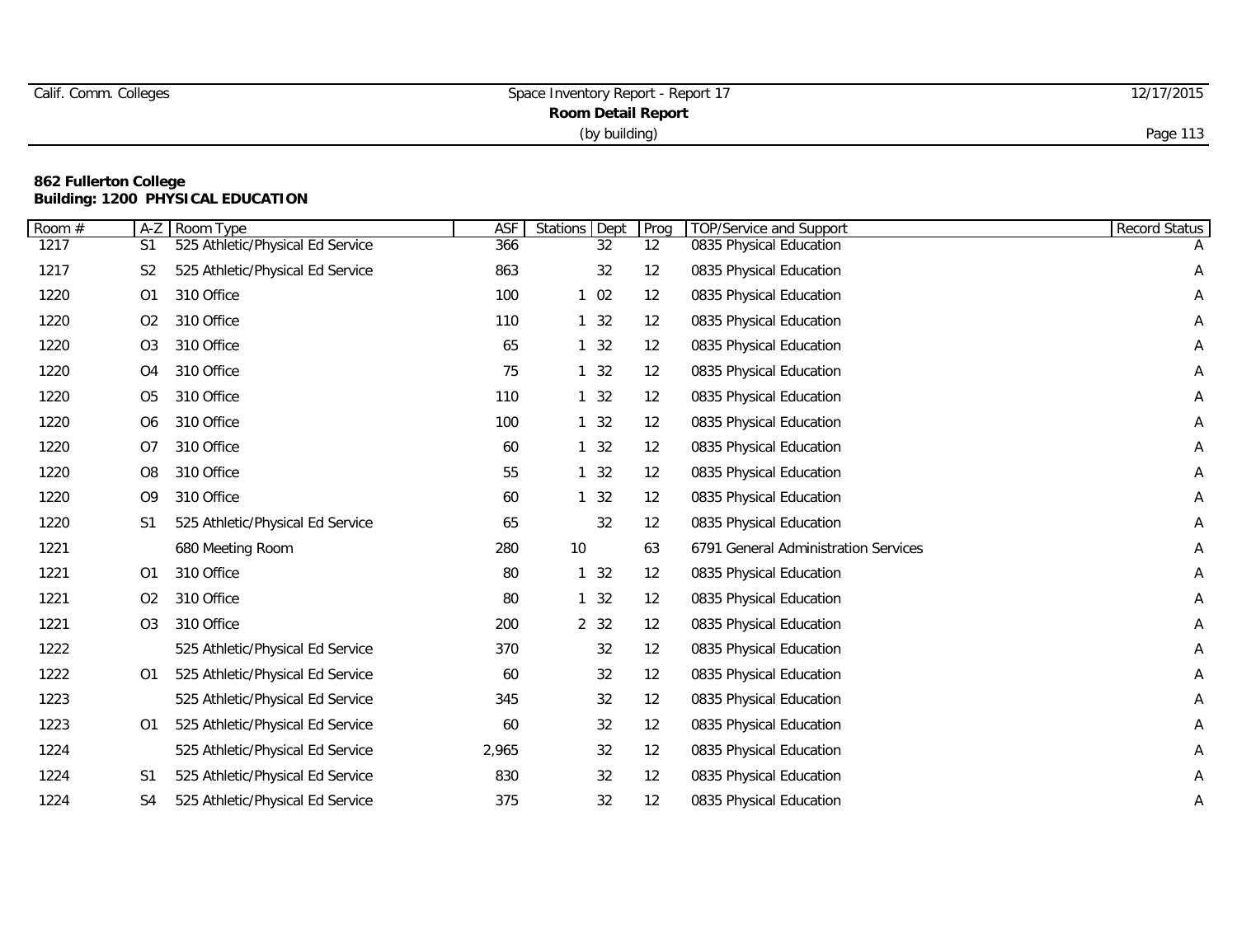|  | Calif. Comm. Colleges |
|--|-----------------------|
|  |                       |

# Space Inventory Report - Report 17 12/17/2015 **Room Detail Report** (by building) Page 114

| Room # | $A-Z$          | Room Type                        | ASF    | Stations Dept        | Prog | TOP/Service and Support                           | Record Status |
|--------|----------------|----------------------------------|--------|----------------------|------|---------------------------------------------------|---------------|
| 1224   | S <sub>5</sub> | 525 Athletic/Physical Ed Service | 120    | 32                   | 12   | 0835 Physical Education                           |               |
| 1225   |                | 520 Athletics/Physical Education | 10,765 | 32                   | 12   | 0835 Physical Education                           | Α             |
| 1230   |                | 210 Class Lab                    | 5,010  | 32<br>40             | 12   | 1008 Dance                                        | Α             |
| 1230   | A              | 525 Athletic/Physical Ed Service | 295    | 32                   | 12   | 0835 Physical Education                           | Α             |
| 1230   | B              | 525 Athletic/Physical Ed Service | 100    | 32                   | 12   | 0835 Physical Education                           | Α             |
| 1230   | C              | 525 Athletic/Physical Ed Service | 170    | 32                   | 12   | 0835 Physical Education                           | Α             |
| 1230   | D              | 525 Athletic/Physical Ed Service | 35     | 32                   | 12   | 0835 Physical Education                           | Α             |
| 1230   | E              | 525 Athletic/Physical Ed Service | 180    | 32                   | 12   | 0835 Physical Education                           | Α             |
| 1230   | $\mathsf S$    | 525 Athletic/Physical Ed Service | 275    | 32                   | 12   | 0835 Physical Education                           | Α             |
| 1246   |                | 680 Meeting Room                 | 1,106  | 30<br>$\overline{1}$ | 66   | 6799 Other General Institutional Support Services | Α             |
| 1246   | К              | 685 Meeting Room Service         | 130    | 01                   | 66   | 6799 Other General Institutional Support Services | Α             |
| 1248   |                | 650 Lounge                       | 302    | 6 01                 | 66   | 6750 Staff Development                            | Α             |
| 1250   | C              | 315 Office Service               | 6      | 75                   | 11   | 0099 General Assignment                           | Α             |
| 1250   | 01             | 310 Office                       | 105    | 35                   | 11   | 0099 General Assignment                           | Α             |
| 1250   | O <sub>2</sub> | 310 Office                       | 100    | 2 35                 | 11   | 0099 General Assignment                           | Α             |
| 1250   | O <sub>3</sub> | 310 Office                       | 110    | 2 06                 | 11   | 0099 General Assignment                           | Α             |
| 1250   | O <sub>4</sub> | 310 Office                       | 105    | 2 06                 | 11   | 0099 General Assignment                           | Α             |
| 1250   | O <sub>5</sub> | 310 Office                       | 98     | 2 35                 | 11   | 0099 General Assignment                           | Α             |
| 1250   | O <sub>6</sub> | 310 Office                       | 105    | 2 06                 | 11   | 0099 General Assignment                           | Α             |
| 1252   | $\mathsf C$    | 315 Office Service               | 10     | 06                   | 11   | 0099 General Assignment                           | Α             |
| 1252   | O <sub>1</sub> | 310 Office                       | 95     | 06                   | 11   | 0099 General Assignment                           | Α             |
| 1252   | O <sub>2</sub> | 310 Office                       | 105    | 2 06                 | 11   | 0099 General Assignment                           | A             |
| 1252   | O <sub>3</sub> | 310 Office                       | 105    | 2 06                 | 11   | 0099 General Assignment                           | A             |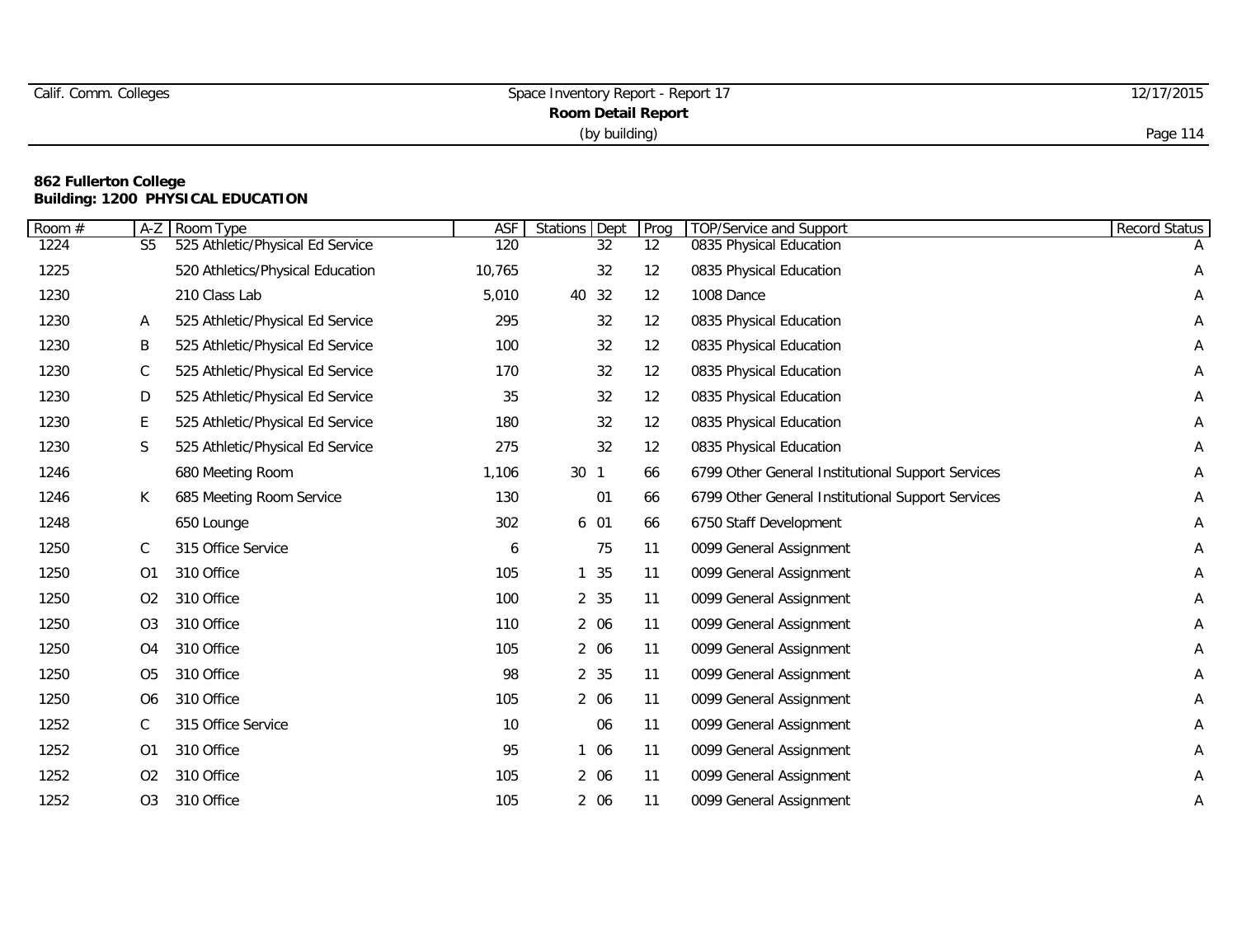| Calif. Comm. Colleges     | Space Inventory Report - Report 17 | 12/17/2015 |  |  |  |  |
|---------------------------|------------------------------------|------------|--|--|--|--|
| <b>Room Detail Report</b> |                                    |            |  |  |  |  |
|                           | (by building)                      | Page 115   |  |  |  |  |

| Room $#$                |                | A-Z Room Type      | <b>ASF</b> | Stations Dept | Prog | TOP/Service and Support | <b>Record Status</b> |
|-------------------------|----------------|--------------------|------------|---------------|------|-------------------------|----------------------|
| 1252                    | O4             | 310 Office         | 108        | 2 06          | 11   | 0099 General Assignment | $\overline{A}$       |
| 1252                    | O5             | 310 Office         | 95         | 2 06          | 11   | 0099 General Assignment | $\mathsf{A}$         |
| 1252                    | O6             | 310 Office         | 101        | 2 06          | 11   | 0099 General Assignment | A                    |
| 1254                    | O1             | 310 Office         | 102        | 2 35          | 11   | 0099 General Assignment | A                    |
| 1254                    | 02             | 310 Office         | 99         | 2 06          | 11   | 0099 General Assignment | A                    |
| 1254                    | O <sub>3</sub> | 310 Office         | 101        | 2 06          | 11   | 0099 General Assignment | A                    |
| 1254                    | O <sub>4</sub> | 310 Office         | 104        | 2 75          | 11   | 0099 General Assignment | A                    |
| 1254                    | O5             | 310 Office         | 100        | 2 14          | 11   | 0099 General Assignment | $\mathsf{A}$         |
| 1254                    | 06             | 310 Office         | 96         | 2 75          | 11   | 0099 General Assignment | A                    |
| 1254                    | S              | 315 Office Service | 54         | 21            | 66   | 6750 Staff Development  | A                    |
| <b>Total Rooms: 102</b> |                |                    | 61,802     | 470           |      |                         |                      |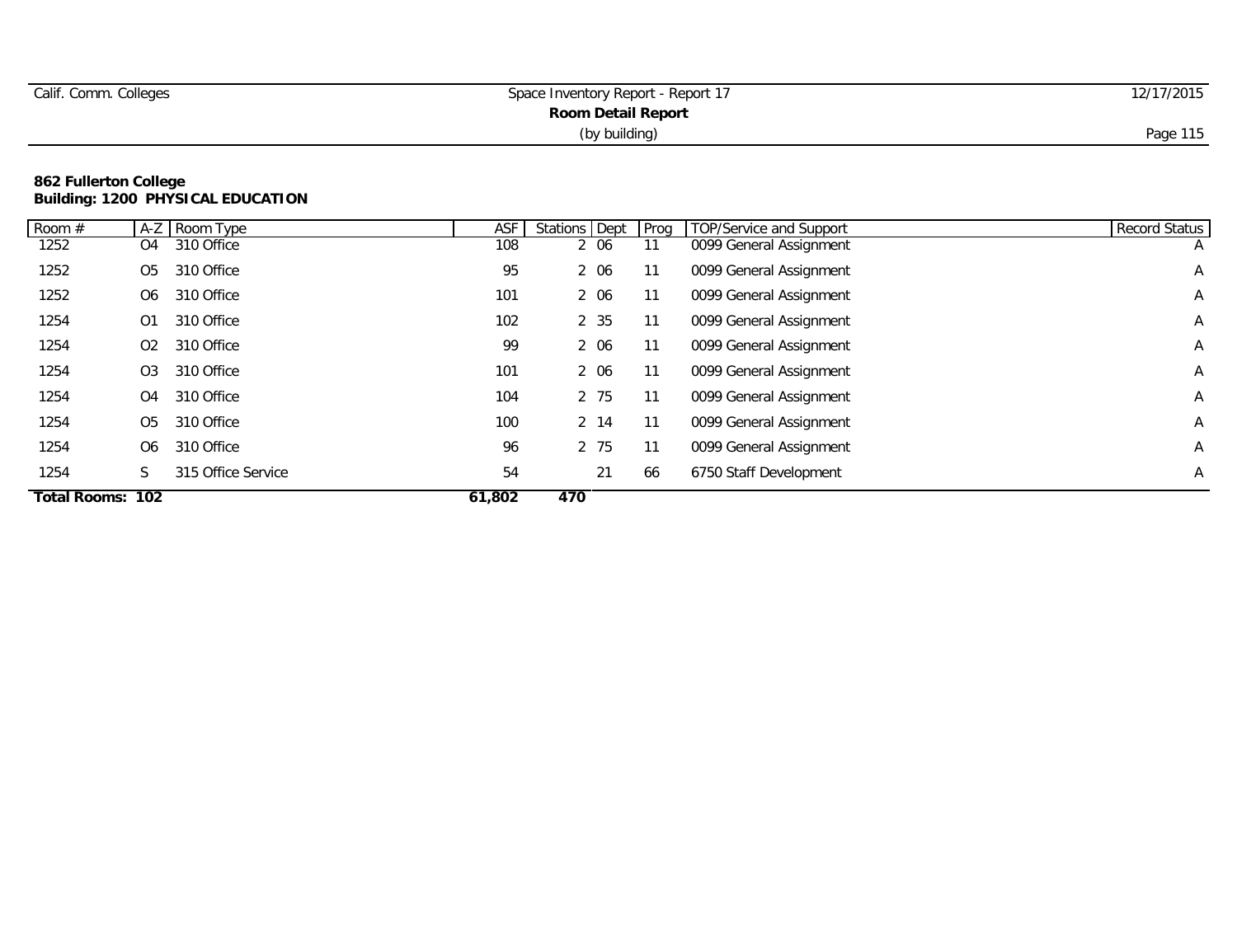| Calif. Comm. Colleges     | Space Inventory Report - Report 17 | 12/17/2015 |  |  |  |
|---------------------------|------------------------------------|------------|--|--|--|
| <b>Room Detail Report</b> |                                    |            |  |  |  |
|                           | (by building)                      | Page 116   |  |  |  |

#### **862 Fullerton College Building: 1300 THEATER ARTS**

| Room# | $A-Z$          | Room Type                   | <b>ASF</b> | Stations Dept | Prog | <b>TOP/Service and Support</b> | Record Status |
|-------|----------------|-----------------------------|------------|---------------|------|--------------------------------|---------------|
| 1301  |                | 615 Assembly Service        | 2,710      | 75            | 11   | 1007 Dramatic Arts             |               |
| 1301  | S              | 615 Assembly Service        | 102        | 75            | 11   | 1007 Dramatic Arts             | Α             |
| 1310  |                | 210 Class Lab               | 840        | 34 75         | 11   | 1007 Dramatic Arts             | А             |
| 1311  | A              | 610 Assembly                | 5,567      | 533 75        | 11   | 1007 Dramatic Arts             | А             |
| 1311  | Β              | 610 Assembly                | 2,761      | 75            | 11   | 1007 Dramatic Arts             | Α             |
| 1311  | CR             | 615 Assembly Service        | 100        | 75            | 11   | 1007 Dramatic Arts             | A             |
| 1311  | P              | 615 Assembly Service        | 50         |               | 11   | 1007 Dramatic Arts             | А             |
| 1311  | TB             | 615 Assembly Service        | 180        | 75            | 11   | 1007 Dramatic Arts             | Α             |
| 1312  |                | 210 Class Lab               | 274        | 4 80          | 11   | 0604 Radio and Television      | А             |
| 1313  |                | 210 Class Lab               | 2,291      | 24 75         | 11   | 1007 Dramatic Arts             | Α             |
| 1313  | $\circ$        | 310 Office                  | 117        | 1 75          | 11   | 1007 Dramatic Arts             | А             |
| 1314  |                | 530 Audio/Visual, Radio, TV | 251        | 80            | 43   | 6130 Media Services            | А             |
| 1314  | 1              | 530 Audio/Visual, Radio, TV | 106        | 80            | 43   | 6130 Media Services            | A             |
| 1314  | $\overline{2}$ | 530 Audio/Visual, Radio, TV | 72         | 80            | 43   | 6130 Media Services            | А             |
| 1314  | 4              | 530 Audio/Visual, Radio, TV | 65         | 75            | 43   | 6130 Media Services            | Α             |
| 1314  | 5              | 530 Audio/Visual, Radio, TV | 66         | 80            | 43   | 6130 Media Services            | Α             |
| 1314  | 0              | 530 Audio/Visual, Radio, TV | 110        | 43            | 43   | 6130 Media Services            | Α             |
| 1314  | 3              | 530 Audio/Visual, Radio, TV | 68         | 80            | 43   | 6130 Media Services            | А             |
| 1316  | Α              | 310 Office                  | 80         | 1 75          | 11   | 0099 General Assignment        | А             |
| 1316  | O <sub>1</sub> | 310 Office                  | 80         | 1 75          | 11   | 0099 General Assignment        | А             |
| 1316  | O <sub>2</sub> | 310 Office                  | 80         | 1 75          | 11   | 0099 General Assignment        | Α             |
| 1316  | O <sub>3</sub> | 310 Office                  | 128        | 2 75          | 11   | 0099 General Assignment        | Α             |
| 1316  | P              | 310 Office                  | 110        | 2 75          | 11   | 1007 Dramatic Arts             | Α             |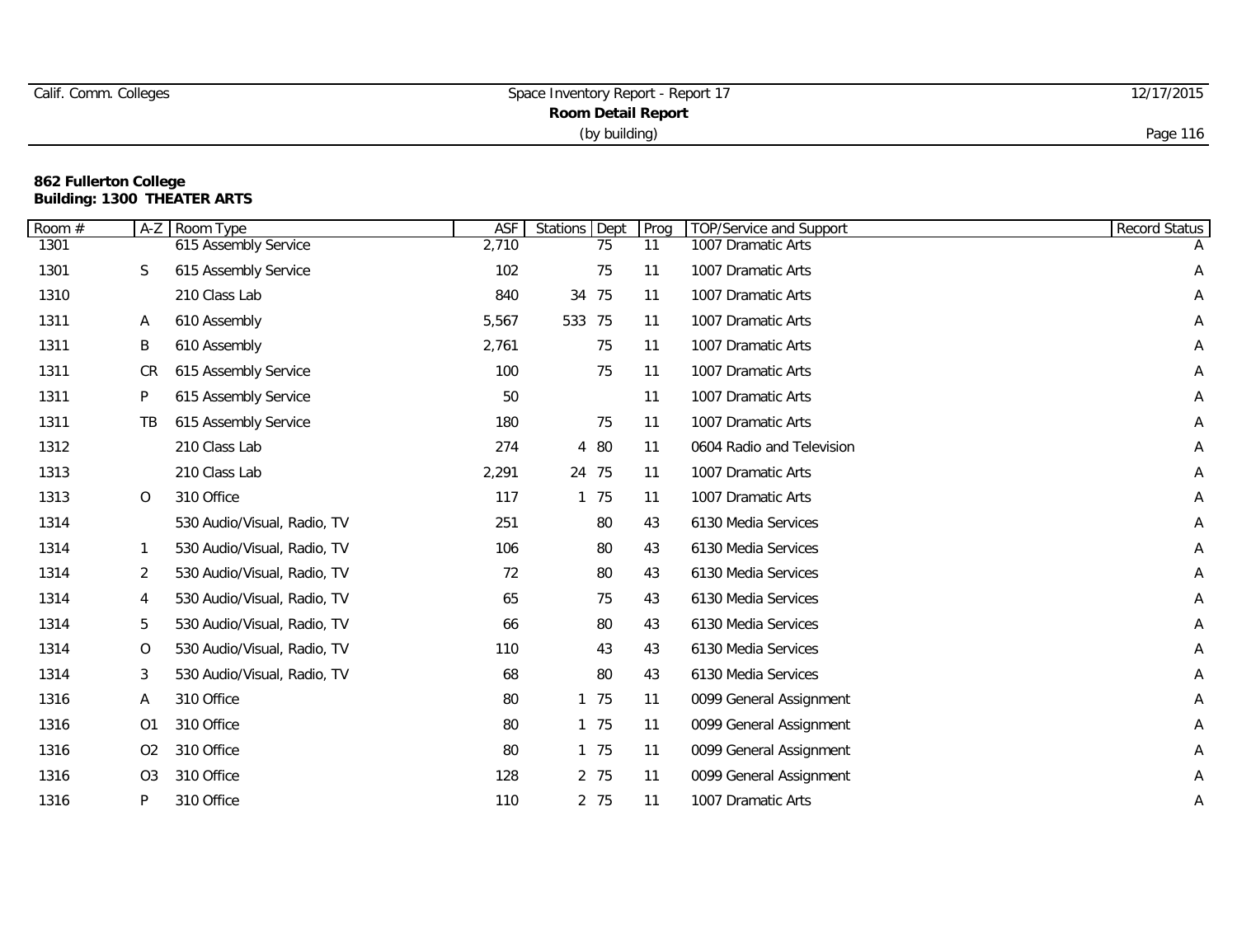| Calif. Comm. Colleges | Space Inventory Report - Report 17 | 12/17/2015 |  |  |  |
|-----------------------|------------------------------------|------------|--|--|--|
| Room Detail Report    |                                    |            |  |  |  |
|                       | (by building)                      | Page,      |  |  |  |

#### **862 Fullerton College Building: 1300 THEATER ARTS**

| Room# | $A-Z$          | Room Type             | ASF   | Stations Dept |                 | Prog | <b>TOP/Service and Support</b> | Record Status |
|-------|----------------|-----------------------|-------|---------------|-----------------|------|--------------------------------|---------------|
| 1317  |                | 210 Class Lab         | 693   | 30            | 75              | 11   | 1007 Dramatic Arts             |               |
| 1317  | <b>WD</b>      | 215 Class Lab Service | 165   |               | 75              | 11   | 1007 Dramatic Arts             | Α             |
| 1317  | MD             | 215 Class Lab Service | 165   |               | 75              | 11   | 1007 Dramatic Arts             | Α             |
| 1318  | O <sub>1</sub> | 310 Office            | 82    |               | $1 \t14$        | 11   | 0099 General Assignment        | Α             |
| 1318  | O <sub>2</sub> | 310 Office            | 82    |               | 2 14            | 11   | 0099 General Assignment        | Α             |
| 1318  | O <sub>3</sub> | 310 Office            | 82    |               | 2 21            | 11   | 0099 General Assignment        | А             |
| 1318  | O <sub>4</sub> | 310 Office            | 82    |               | $1 \t14$        | 11   | 0099 General Assignment        | Α             |
| 1318  | O <sub>5</sub> | 310 Office            | 166   |               | 3 14            | 11   | 0099 General Assignment        | Α             |
| 1318  | $\mathsf C$    | 315 Office Service    | 5     |               | 14              | 11   | 0099 General Assignment        | Α             |
| 1319  |                | 210 Class Lab         | 2,637 | 24 75         |                 | 11   | 1007 Dramatic Arts             | Α             |
| 1319  | CR             | 215 Class Lab Service | 156   |               | 2 75            | 11   | 1007 Dramatic Arts             | А             |
| 1319  | S              | 215 Class Lab Service | 51    |               | 75              | 11   | 1007 Dramatic Arts             | Α             |
| 1319  | D              | 215 Class Lab Service | 59    |               | 75              | 11   | 1007 Dramatic Arts             | Α             |
| 1320  | O <sub>3</sub> | 310 Office            | 151   |               | $2 \t21$        | 11   | 0099 General Assignment        | А             |
| 1320  | O <sub>4</sub> | 310 Office            | 151   |               | 2 <sub>21</sub> | 11   | 0099 General Assignment        | Α             |
| 1320  | O <sub>5</sub> | 310 Office            | 86    |               | $1 \quad 21$    | 11   | 0099 General Assignment        | Α             |
| 1320  | O <sub>6</sub> | 310 Office            | 83    |               | $1 \quad 21$    | 11   | 0099 General Assignment        | Α             |
| 1320  | O <sub>1</sub> | 310 Office            | 83    |               | $1 21$          | 11   | 0099 General Assignment        | Α             |
| 1320  | O <sub>2</sub> | 310 Office            | 86    |               | 21              | 11   | 0099 General Assignment        | А             |
| 1321  |                | 615 Assembly Service  | 599   |               | 75              | 11   | 1007 Dramatic Arts             | Α             |
| 1321  | A              | 615 Assembly Service  | 132   |               |                 | 11   | 1007 Dramatic Arts             | Α             |
| 1321  | CR             | 615 Assembly Service  | 288   |               |                 | 11   | 1007 Dramatic Arts             | Α             |
| 1321  |                | 615 Assembly Service  | 224   |               |                 | 11   | 1007 Dramatic Arts             | Α             |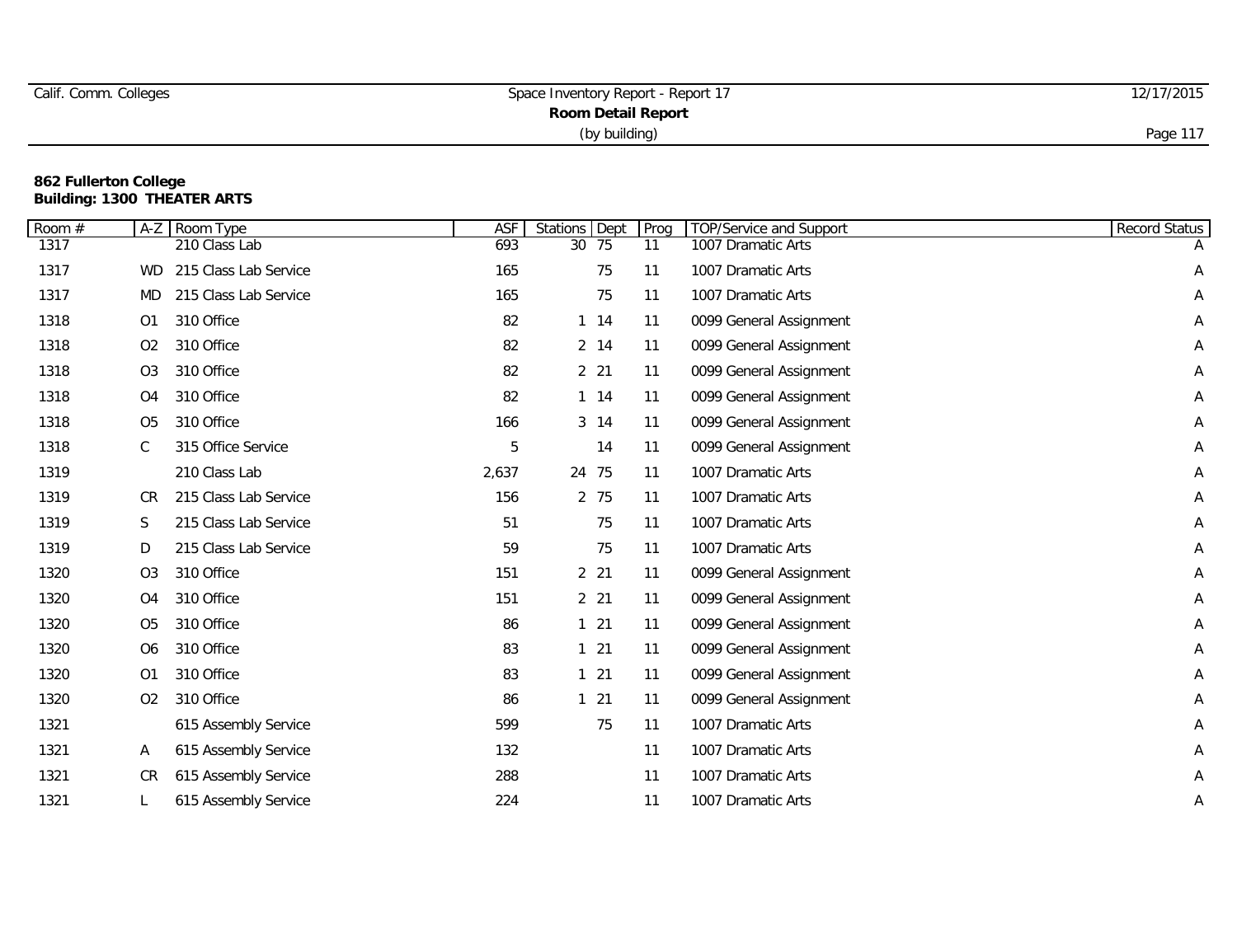| Calif. Comm. Colleges     | Space Inventory Report - Report 17 | 12/17/2015 |  |  |  |  |
|---------------------------|------------------------------------|------------|--|--|--|--|
| <b>Room Detail Report</b> |                                    |            |  |  |  |  |
|                           | (by building)                      | Page 118   |  |  |  |  |

### **862 Fullerton College Building: 1300 THEATER ARTS**

| Room $#$               | $A-Z$          | Room Type            | <b>ASF</b>      | <b>Stations</b><br>Dept | Prog | <b>TOP/Service and Support</b> | Record Status |
|------------------------|----------------|----------------------|-----------------|-------------------------|------|--------------------------------|---------------|
| 1321                   | S              | 615 Assembly Service | $\overline{92}$ | 75                      | 11   | 1007 Dramatic Arts             | A             |
| 1322                   | O <sub>1</sub> | 315 Office Service   | 84              | 21                      | 11   | 0099 General Assignment        | Α             |
| 1322                   | O <sub>2</sub> | 310 Office           | 84              | $1 \quad 21$            | 11   | 0099 General Assignment        | Α             |
| 1322                   | O <sub>4</sub> | 310 Office           | 112             | $2^{2}$                 | 11   | 0099 General Assignment        | Α             |
| 1322                   | O <sub>5</sub> | 310 Office           | 112             | $2^{2}$                 | 11   | 0099 General Assignment        | Α             |
| 1322                   | O <sub>6</sub> | 680 Meeting Room     | 84              | 4 21                    | 11   | 0099 General Assignment        | Α             |
| 1322                   | O7             | 310 Office           | 84              | $1 21$                  | 11   | 0099 General Assignment        | Α             |
| 1322                   | O <sub>8</sub> | 310 Office           | 84              | $1 21$                  | 11   | 0099 General Assignment        | Α             |
| 1322                   | O <sub>3</sub> | 310 Office           | 84              | $121$                   | 11   | 0099 General Assignment        | Α             |
| 1323                   | 0              | 315 Office Service   | 34              | 21                      | 11   | 0099 General Assignment        | Α             |
| 1324                   | O <sub>4</sub> | 310 Office           | 100             | $2^{2}$                 | 11   | 0099 General Assignment        | Α             |
| 1324                   | O <sub>5</sub> | 310 Office           | 100             | $2^{2}$                 | 11   | 0099 General Assignment        | Α             |
| 1324                   | O7             | 310 Office           | 57              | $1 21$                  | 11   | 0099 General Assignment        | Α             |
| 1324                   | O <sub>1</sub> | 310 Office           | 75              | $1 21$                  | 11   | 0099 General Assignment        | Α             |
| 1324                   | O <sub>2</sub> | 310 Office           | 75              | $1 21$                  | 11   | 0099 General Assignment        | Α             |
| 1324                   | O <sub>3</sub> | 310 Office           | 75              | $1 \quad 21$            | 11   | 0099 General Assignment        | Α             |
| 1324                   | O <sub>6</sub> | 310 Office           | 81              | $1 21$                  | 11   | 0099 General Assignment        | Α             |
| 1329                   |                | 210 Class Lab        | 1,407           | 30 75                   | 11   | 1007 Dramatic Arts             | Α             |
| 1329                   | S              | 615 Assembly Service | 318             | 75                      | 11   | 1007 Dramatic Arts             | Α             |
| <b>Total Rooms: 65</b> |                |                      | 25,658          | 727                     |      |                                |               |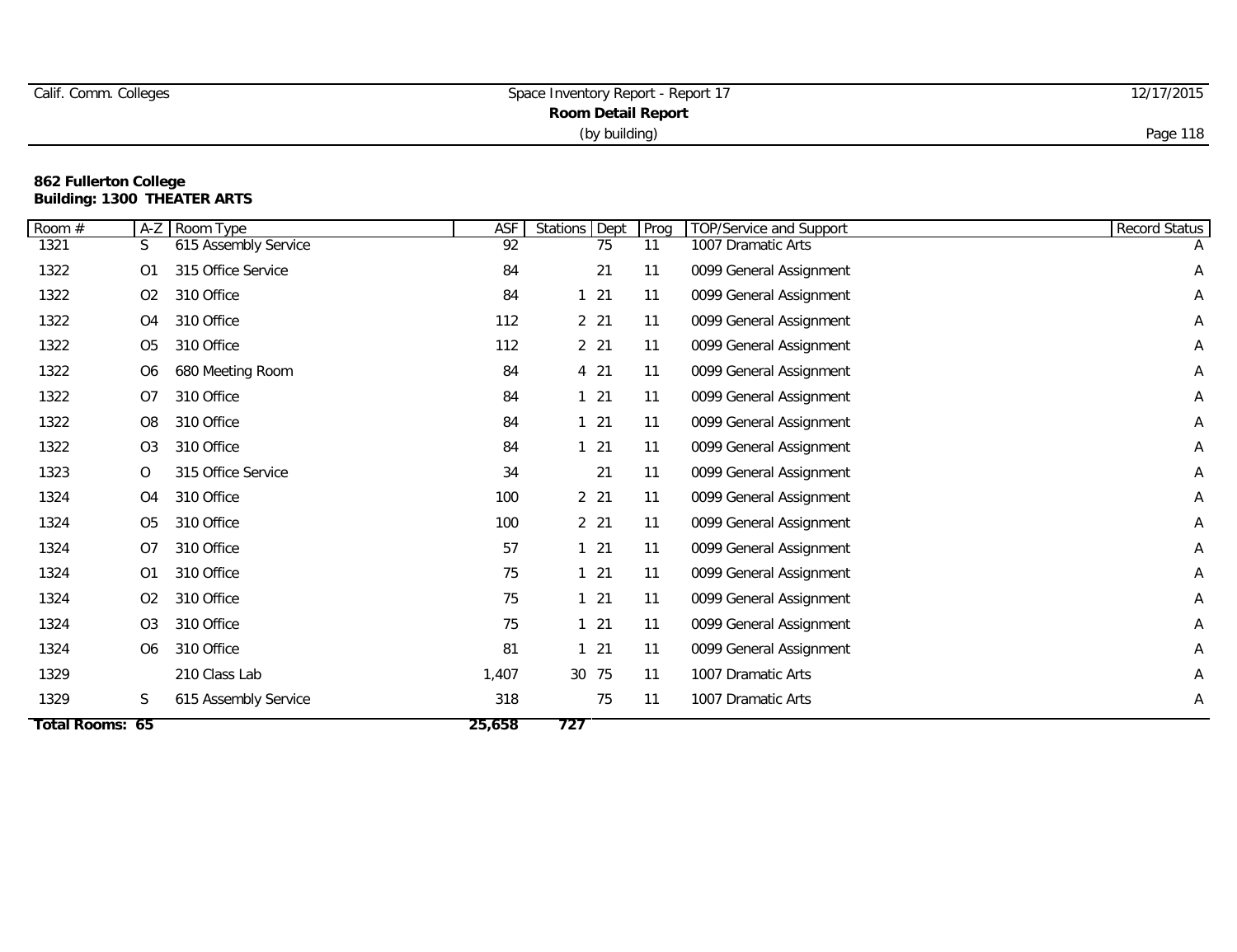| Calif. Comm. Colleges     | Space Inventory Report - Report 17 | 12/17/2015 |  |  |  |  |
|---------------------------|------------------------------------|------------|--|--|--|--|
| <b>Room Detail Report</b> |                                    |            |  |  |  |  |
|                           | (by building)                      | Page 119   |  |  |  |  |

### **862 Fullerton College Building: 1400 CLASSROOM OFFICE BLDG**

| Room $#$ | $A-Z$          | Room Type             | <b>ASF</b> | Stations | Dept  | Prog | TOP/Service and Support                | Record Status |
|----------|----------------|-----------------------|------------|----------|-------|------|----------------------------------------|---------------|
| 1410     |                | 210 Class Lab         | 1,289      |          | 30 39 | 11   | 4930 General Studies                   |               |
| 1410     | Α              | 215 Class Lab Service | 127        |          | 2 39  | 11   | 4930 General Studies                   | Α             |
| 1410     | B              | 310 Office            | 139        |          | 39    | 11   | 0099 General Assignment                | Α             |
| 1411     | Α              | 110 Classroom         | 593        |          | 30 39 | 11   | 0099 General Assignment                | Α             |
| 1411     | B              | 110 Classroom         | 593        |          | 30 39 | 11   | 0099 General Assignment                | Α             |
| 1412     | O <sub>1</sub> | 310 Office            | 150        |          | 2 39  | 11   | 0099 General Assignment                | A             |
| 1412     | O <sub>2</sub> | 310 Office            | 151        |          | 2 06  | 11   | 0099 General Assignment                | Α             |
| 1412     | O <sub>3</sub> | 310 Office            | 156        |          | 2 06  | 11   | 0099 General Assignment                | Α             |
| 1412     | O <sub>4</sub> | 310 Office            | 150        |          | 2 06  | 11   | 0099 General Assignment                | Α             |
| 1413     |                | 110 Classroom         | 1,731      |          | 90 06 | 11   | 0099 General Assignment                | Α             |
| 1414     | O1             | 310 Office            | 157        |          | 2 06  | 11   | 0099 General Assignment                | Α             |
| 1414     | O <sub>2</sub> | 310 Office            | 160        |          | 2 06  | 11   | 0100 Agriculture and Natural Resources | Α             |
| 1414     | O <sub>3</sub> | 310 Office            | 151        |          | 2 06  | 11   | 0099 General Assignment                | A             |
| 1414     | O <sub>4</sub> | 310 Office            | 150        |          | 2 06  | 11   | 0099 General Assignment                | Α             |
| 1415     |                | 310 Office            | 978        |          | 2 35  | 46   | 6010 Academic Administration           | Α             |
| 1415     | Α              | 680 Meeting Room      | 204        |          | 12 35 | 46   | 6010 Academic Administration           | Α             |
| 1415     | B              | 315 Office Service    | 219        |          | 35    | 46   | 6010 Academic Administration           | Α             |
| 1415     | $\mathsf C$    | 315 Office Service    | 101        |          | 35    | 46   | 6010 Academic Administration           | Α             |
| 1415     | D              | 315 Office Service    | 211        |          | 35    | 46   | 6010 Academic Administration           | A             |
| 1415     | E              | 310 Office            | 166        |          | 46    | 46   | 6010 Academic Administration           | Α             |
| 1416     |                | 210 Class Lab         | 1,312      |          | 45 06 | 11   | 4930 General Studies                   | Α             |
| 1417     |                | 110 Classroom         | 914        |          | 45 06 | 11   | 0099 General Assignment                | Α             |
| 1418     |                | 110 Classroom         | 1,285      |          | 68 06 | 11   | 0099 General Assignment                | Α             |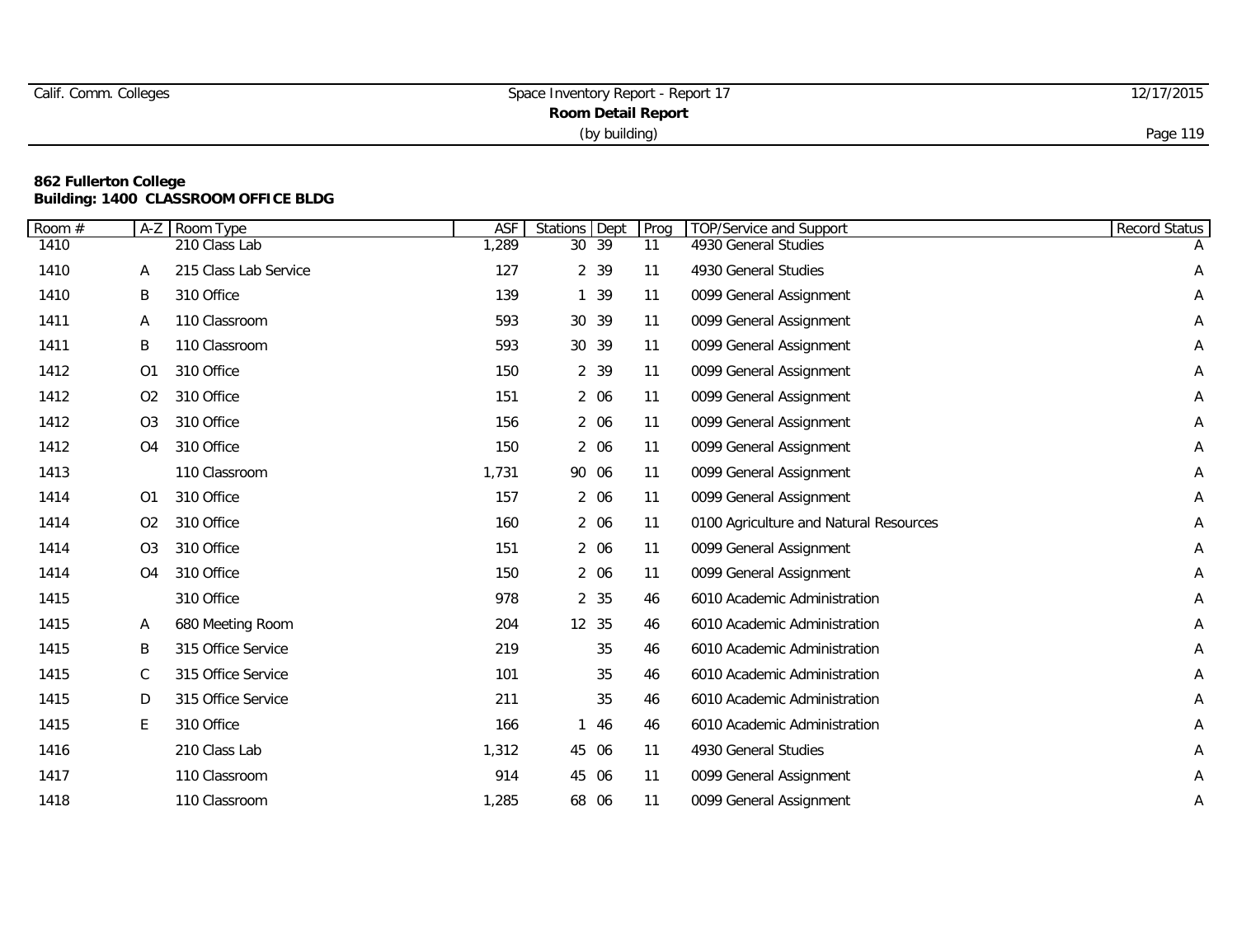|  | Calif. Comm. Colleges |
|--|-----------------------|
|  |                       |

# Space Inventory Report - Report 17 12/17/2015 **Room Detail Report** (by building) Page 120

## **862 Fullerton College Building: 1400 CLASSROOM OFFICE BLDG**

| Room # | $A-Z$          | Room Type          | <b>ASF</b> | <b>Stations</b> Dept |       | Prog | <b>TOP/Service and Support</b>         | Record Status |
|--------|----------------|--------------------|------------|----------------------|-------|------|----------------------------------------|---------------|
| 1419   |                | 110 Classroom      | 567        |                      | 30 06 | 11   | 0099 General Assignment                |               |
| 1420   |                | 110 Classroom      | 1,230      |                      | 68 06 | 11   | 0099 General Assignment                | Α             |
| 1421   |                | 110 Classroom      | 1,230      |                      | 68 06 | 11   | 0100 Agriculture and Natural Resources | Α             |
| 1422   | O <sub>1</sub> | 310 Office         | 150        |                      | 2 06  | 11   | 0099 General Assignment                | Α             |
| 1422   | O <sub>2</sub> | 310 Office         | 151        |                      | 2 06  | 11   | 0099 General Assignment                | Α             |
| 1422   | O <sub>3</sub> | 310 Office         | 151        |                      | 2 06  | 11   | 0099 General Assignment                | Α             |
| 1422   | O <sub>4</sub> | 310 Office         | 150        |                      | 2 06  | 11   | 0099 General Assignment                | Α             |
| 1423   | O <sub>1</sub> | 310 Office         | 154        |                      | 2 06  | 11   | 0099 General Assignment                | Α             |
| 1423   | O <sub>2</sub> | 310 Office         | 151        |                      | 2 06  | 11   | 0099 General Assignment                | А             |
| 1423   | O <sub>3</sub> | 310 Office         | 154        |                      | 2 06  | 11   | 0099 General Assignment                | Α             |
| 1423   | O <sub>4</sub> | 310 Office         | 151        |                      | 2 06  | 11   | 0099 General Assignment                | А             |
| 1424   | O <sub>1</sub> | 310 Office         | 151        |                      | 2 06  | 11   | 0099 General Assignment                | А             |
| 1424   | O <sub>2</sub> | 310 Office         | 158        |                      | 2 06  | 11   | 0099 General Assignment                | Α             |
| 1424   | O <sub>3</sub> | 310 Office         | 151        |                      | 2 06  | 11   | 0099 General Assignment                | Α             |
| 1424   | O <sub>4</sub> | 310 Office         | 150        |                      | 2 06  | 11   | 0099 General Assignment                | Α             |
| 1424   | O <sub>5</sub> | 315 Office Service | 365        |                      | 06    | 11   | 0099 General Assignment                | Α             |
| 1425   | O <sub>1</sub> | 310 Office         | 146        |                      | 2 06  | 11   | 0099 General Assignment                | Α             |
| 1425   | O <sub>2</sub> | 310 Office         | 152        |                      | 2 06  | 11   | 0099 General Assignment                | Α             |
| 1425   | O <sub>3</sub> | 310 Office         | 172        |                      | 2 06  | 11   | 0099 General Assignment                | А             |
| 1425   | O <sub>4</sub> | 310 Office         | 150        |                      | 2 06  | 11   | 0099 General Assignment                | Α             |
| 1426   |                | 110 Classroom      | 778        |                      | 30 06 | 11   | 0099 General Assignment                | Α             |
| 1427   |                | 110 Classroom      | 883        |                      | 45 06 | 11   | 0099 General Assignment                | А             |
| 1428   |                | 110 Classroom      | 883        |                      | 45 06 | 11   | 0099 General Assignment                | А             |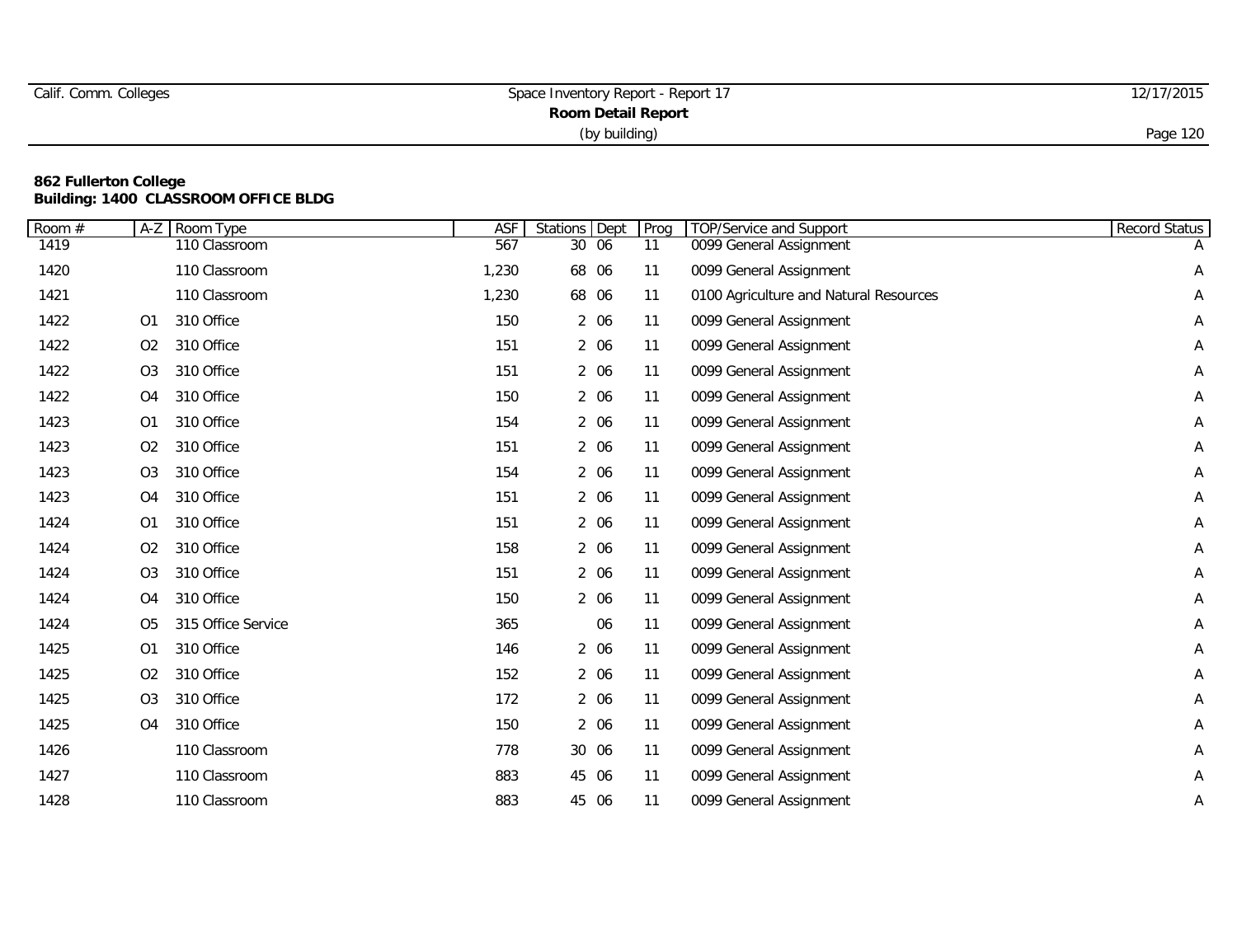| Calif. Comm. Colleges | Space Inventory Report - Report 17 | 12/17/2015 |
|-----------------------|------------------------------------|------------|
|                       |                                    |            |
|                       | (by building)                      | Page 121   |

#### **862 Fullerton College Building: 1400 CLASSROOM OFFICE BLDG**

| Room #          | A-Z Room Type | ASF    | Stations Dept Prog |  | TOP/Service and Support | Record Status |
|-----------------|---------------|--------|--------------------|--|-------------------------|---------------|
| 1429            | 110 Classroom | 911    | 45 06              |  | 0099 General Assignment |               |
| 1430            | 110 Classroom | 911    | 45 06              |  | 0099 General Assignment |               |
| 1440            | 110 Classroom | 3.300  | 135 06             |  | 0099 General Assignment |               |
| Total Rooms: 49 |               | 24,587 | 915                |  |                         |               |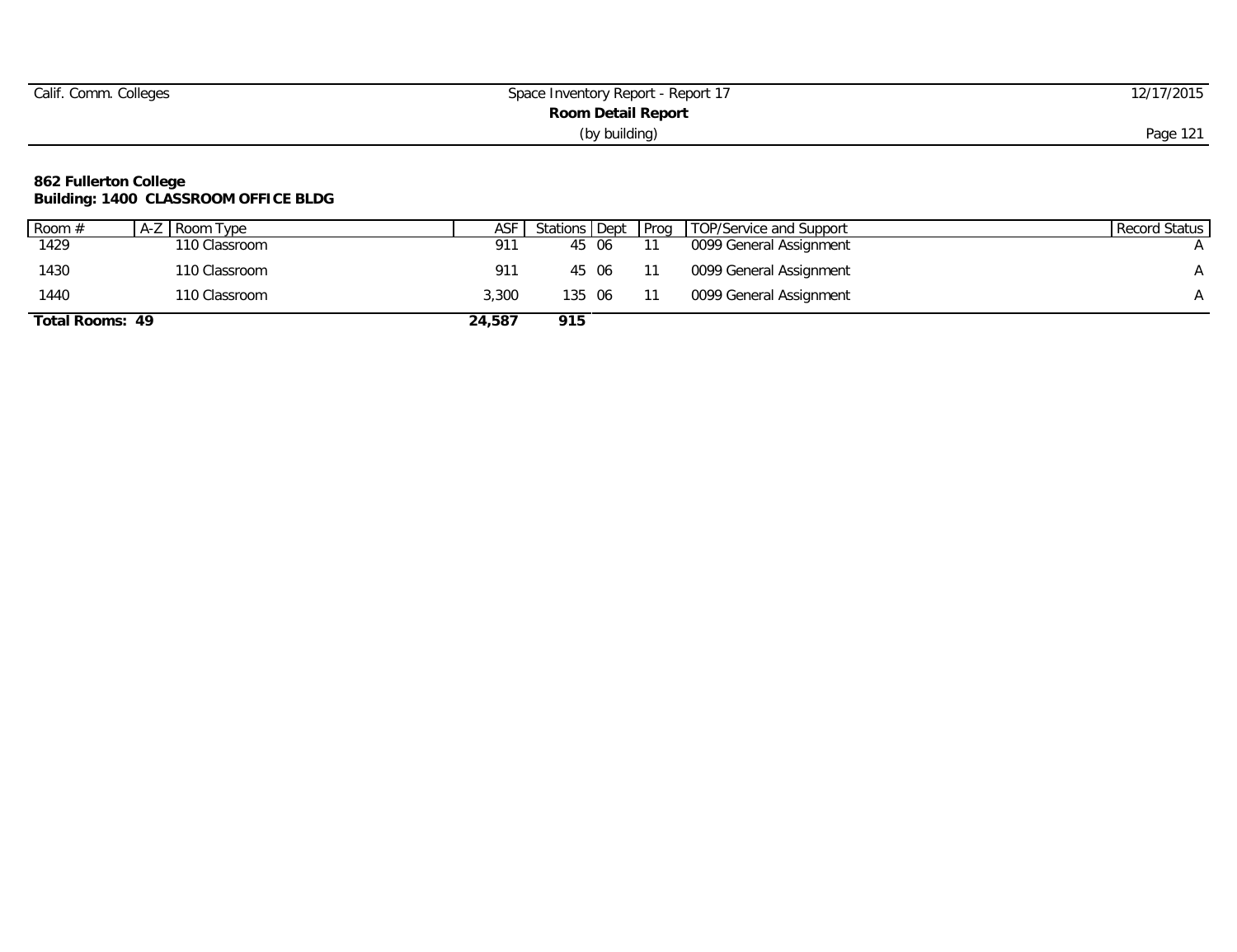| Calif. Comm. Colleges | Space Inventory Report - Report 17 | 12/17/2015 |
|-----------------------|------------------------------------|------------|
|                       |                                    |            |
|                       | (by building)                      | Page 122   |

#### **862 Fullerton College Building: 1500 SECURITY BUILDING**

| Room $#$       | $A-Z$ | Room Type  | <b>ASF</b> | Stations Dept Prog |    | TOP/Service and Support  | Record Status  |
|----------------|-------|------------|------------|--------------------|----|--------------------------|----------------|
| 1501           |       | 310 Office | 206        |                    | 64 | 6770 Logistical Services | $\overline{A}$ |
| 1502           |       | 310 Office | 131        |                    | 64 | 6770 Logistical Services | A              |
| 1502           | A     | 310 Office | 100        |                    | 64 | 6770 Logistical Services | A              |
| 1503           |       | 310 Office | 80         |                    | 64 | 6770 Logistical Services | A              |
| 1504           |       | 310 Office | 92         |                    | 64 | 6770 Logistical Services | A              |
| 1506           |       | 650 Lounge | 182        |                    | 64 | 6770 Logistical Services | $\mathsf{A}$   |
| Total Rooms: 6 |       |            | 791        | n                  |    |                          |                |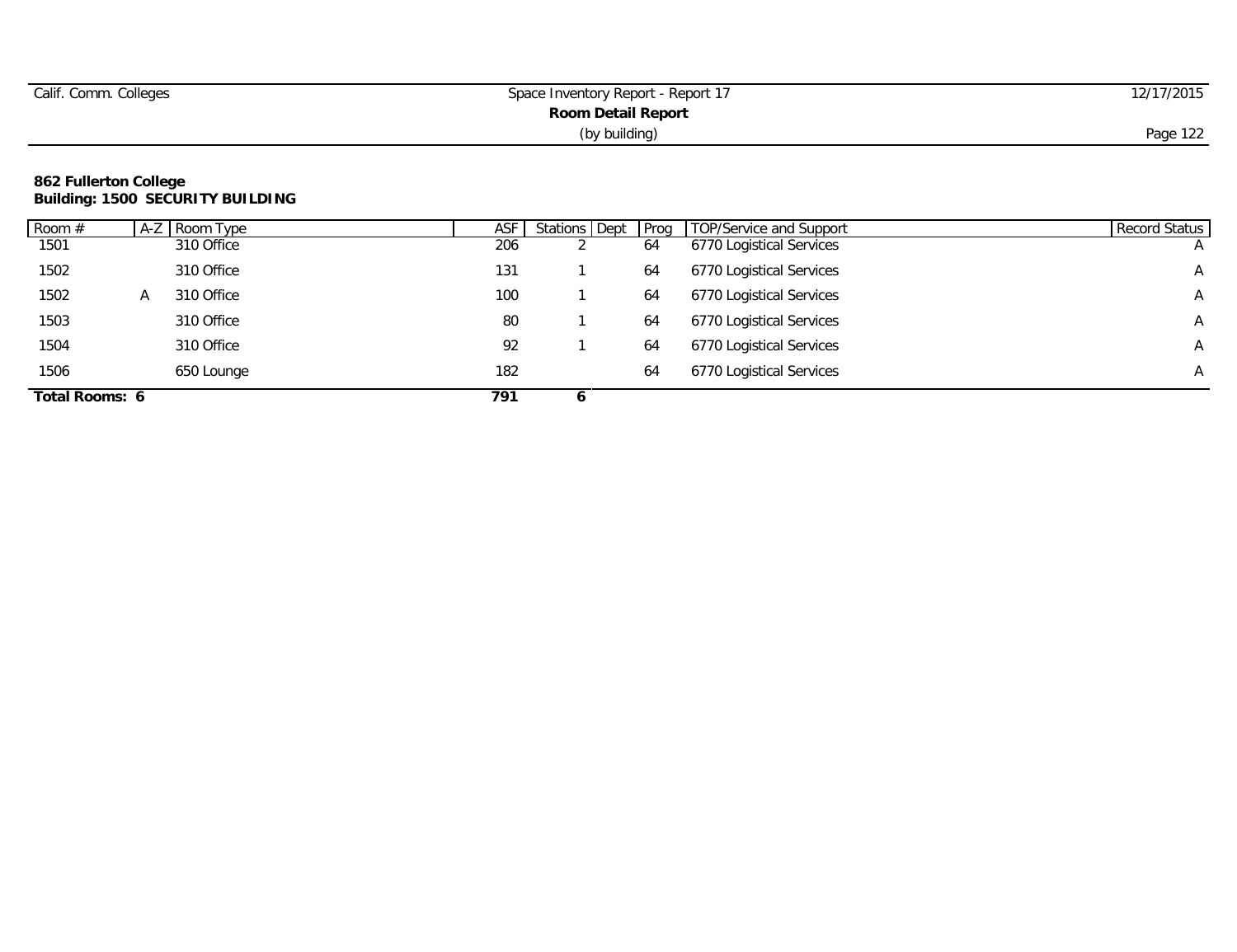| Calif. Comm. Colleges | Space Inventory Report - Report 17 | 12/17/2015 |
|-----------------------|------------------------------------|------------|
|                       | <b>Room Detail Report</b>          |            |
|                       | (by building)                      | Page 123   |

#### **862 Fullerton College Building: 1600 HORTICULTURE - MAIN**

| Room #                | $A-Z$          | Room Type             | ASF   | Stations Dept Prog |      |    | TOP/Service and Support                         | Record Status |
|-----------------------|----------------|-----------------------|-------|--------------------|------|----|-------------------------------------------------|---------------|
| 1601                  |                | 210 Class Lab         | 923   | 25                 |      | 12 | 0109 Horticulture                               |               |
| 1602                  |                | 310 Office            | 278   |                    | 1 11 | 12 | 0109 Horticulture                               | $\mathsf{A}$  |
| 1602                  | 01             | 310 Office            | 84    |                    | l 11 | 12 | 0109 Horticulture                               | $\mathsf{A}$  |
| 1602                  | O <sub>2</sub> | 310 Office            | 84    |                    | 111  | 12 | 0109 Horticulture                               | $\mathsf{A}$  |
| 1603                  |                | 210 Class Lab         | 886   | 20                 | -11  | 12 | 0109 Horticulture                               | $\mathsf{A}$  |
| 1603                  | S1             | 215 Class Lab Service | 143   |                    | 11   | 12 | 0101 Agriculture Technology & Sciences, General | A             |
| 1603                  | S <sub>2</sub> | 215 Class Lab Service | 61    |                    | 11   | 12 | 0101 Agriculture Technology & Sciences, General | A             |
| <b>Total Rooms: 7</b> |                |                       | 2.459 | 48                 |      |    |                                                 |               |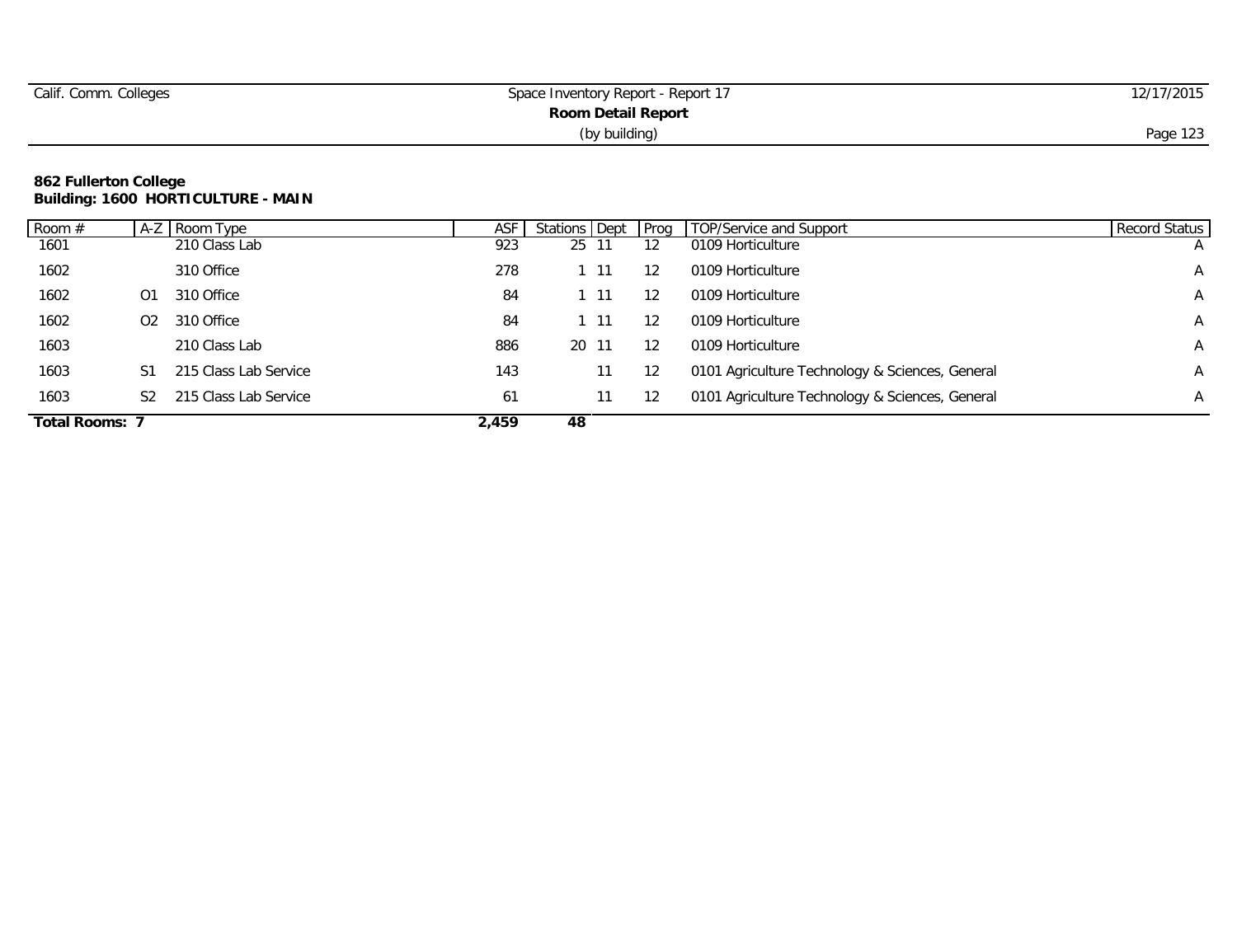| Space Inventory Report - Report 17 | 2/17/2015 |
|------------------------------------|-----------|
| <b>Room Detail Report</b>          |           |
| (by building)                      | Page 124  |
|                                    |           |

#### **862 Fullerton College Building: 1607 HORTICULTURE - AG LAB**

| Room $#$            | $A - L$ | : I Room Type         | ASF  | Stations Dept | <b>Prog</b> TOP/Service and Support             | Record Status |
|---------------------|---------|-----------------------|------|---------------|-------------------------------------------------|---------------|
| 1607                |         | 210 Class Lab         | 804  |               | 0101 Agriculture Technology & Sciences, General |               |
| 1607                |         | 215 Class Lab Service | 548  |               | 0101 Agriculture Technology & Sciences, General |               |
| <b>Total Rooms:</b> |         |                       | ,352 | 24            |                                                 |               |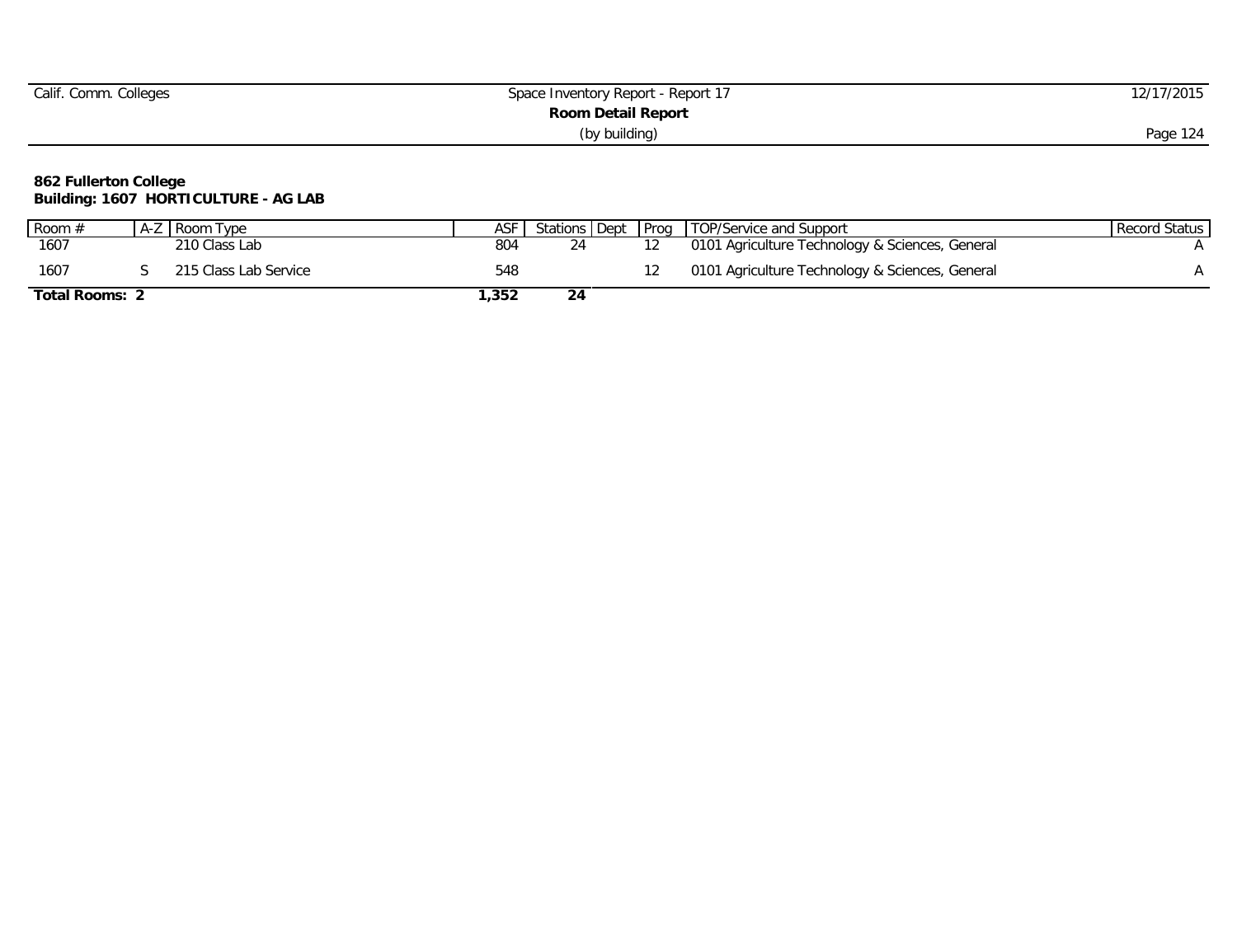| Calif. Comm. Colleges | Space Inventory Report - Report 17 | 12/17/2015 |
|-----------------------|------------------------------------|------------|
|                       | <b>Room Detail Report</b>          |            |
|                       | (by building)                      | Page 125   |

#### **862 Fullerton College Building: 1608 HORTICULTURE PROPAGATION**

| Room $#$            | A-Z | I Room<br>Type    | ASE<br>v | stations. | . ∎Dept | Prog | TOP/Service and Support | . Status<br>Record |
|---------------------|-----|-------------------|----------|-----------|---------|------|-------------------------|--------------------|
| 1608                |     | ≧Class Lab<br>210 | ,332     | ົ<br>∠∪   |         |      | 0109<br>Horticulture    |                    |
| <b>Total Rooms:</b> |     |                   | , 332    | 20        |         |      |                         |                    |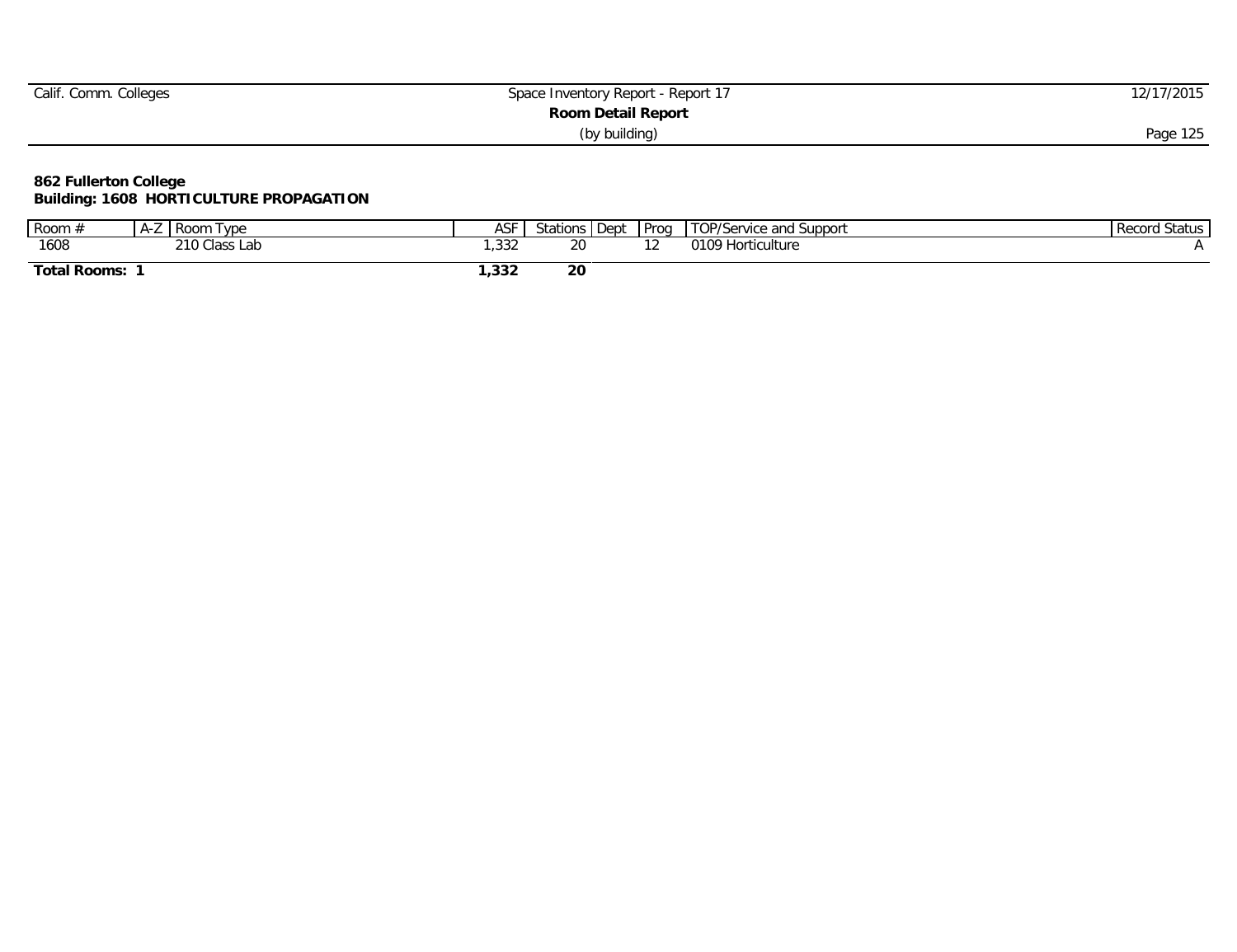| Space Inventory Report - Report 17 | 2/17/2015 |
|------------------------------------|-----------|
| <b>Room Detail Report</b>          |           |
| (by building)                      | Page 126  |
|                                    |           |

### **862 Fullerton College Building: 1609 HORTICULTURE GH 1**

| Room $\neq$         | A-Z | VDE<br>Room | 21<br>Ηэ | stations <b>P</b> | -Dept | Prog | ™OP/Service and J.<br>Suppor | l Status<br>Record |
|---------------------|-----|-------------|----------|-------------------|-------|------|------------------------------|--------------------|
| 1609                |     | ireenhouse  | 18C      |                   |       |      | 2109 Horticum<br>iculture    |                    |
| <b>Total Rooms:</b> |     |             | 180      |                   |       |      |                              |                    |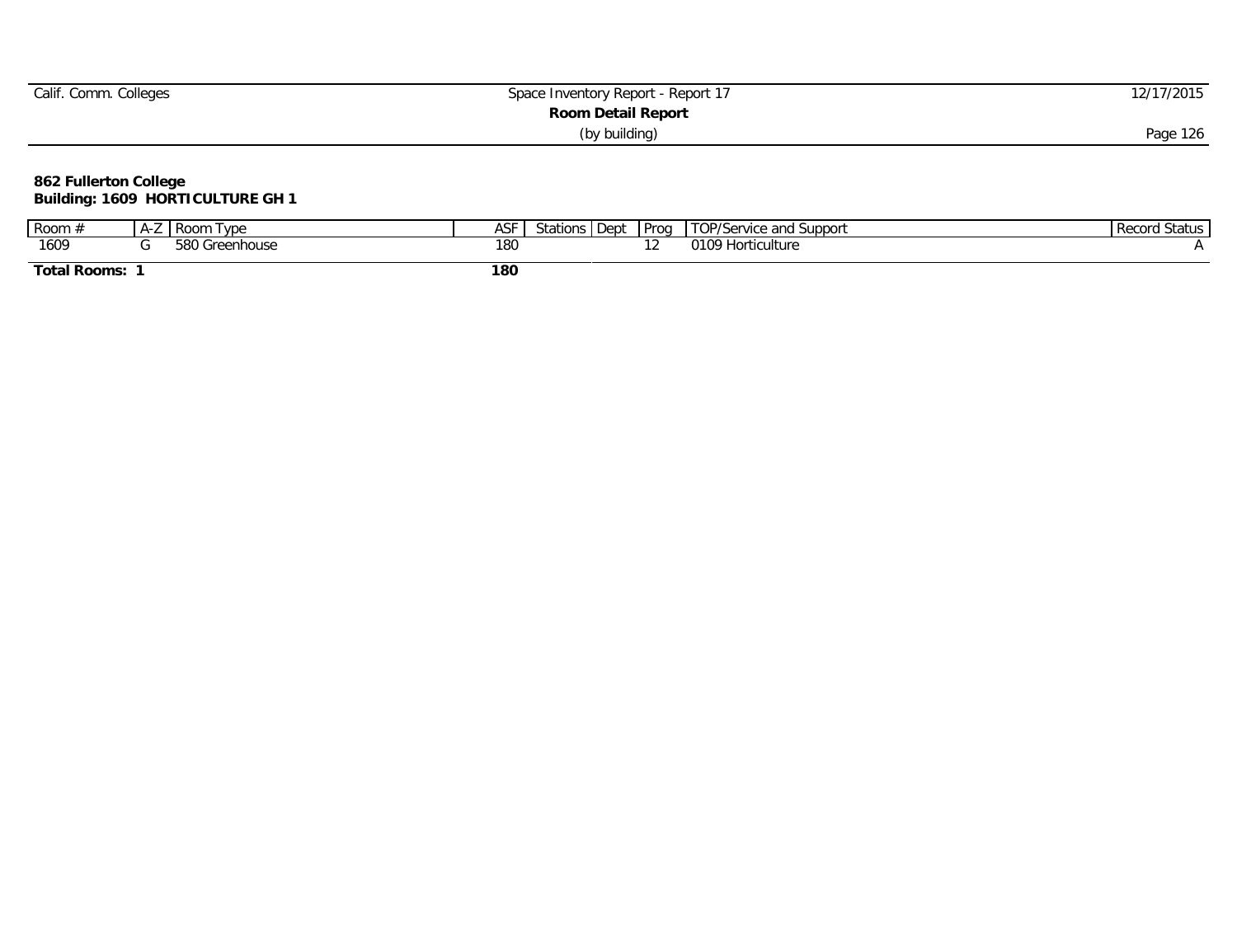| Calif. Comm. Colleges | Space Inventory Report - Report 17 | 12/17/2015 |
|-----------------------|------------------------------------|------------|
|                       |                                    |            |
|                       | (by building)                      | Page 127   |

### **862 Fullerton College Building: 1610 HORTICULTURE GH 2**

| Room $\neq$         | A-L | VDE<br>Room | l C<br>Ηэ | Stations | . Dept | Prog | TOP/Service a<br>and<br>Suppor | l Status<br>Record |
|---------------------|-----|-------------|-----------|----------|--------|------|--------------------------------|--------------------|
| 1610                |     | `reenhouse  | 18C       |          |        |      | 2109 Horticum<br>iculture      |                    |
| <b>Total Rooms:</b> |     |             | 180       |          |        |      |                                |                    |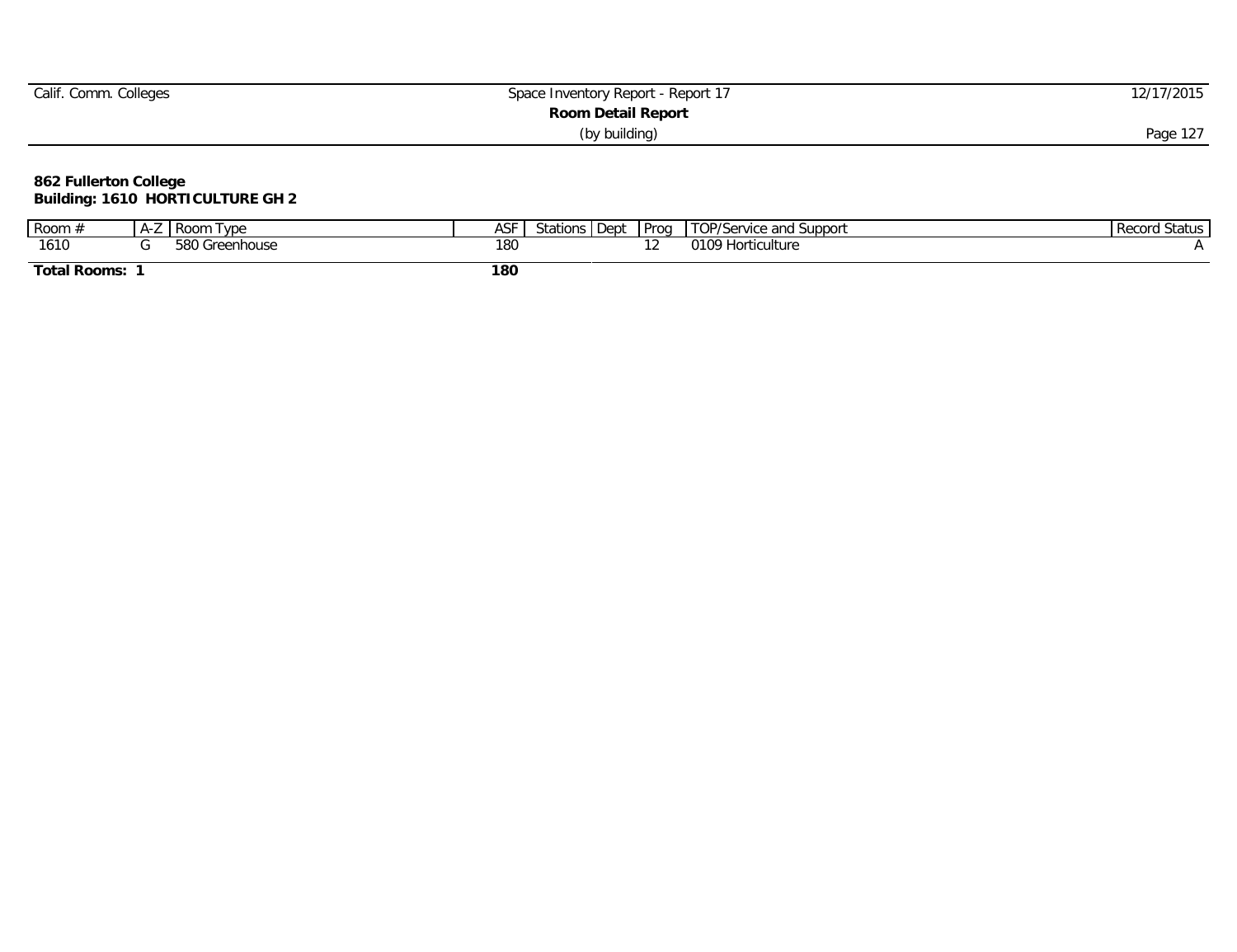| Calif. Comm. Colleges | Space Inventory Report - Report 17 | 12/17/2015 |
|-----------------------|------------------------------------|------------|
|                       |                                    |            |
|                       | (by building)                      | Page 128   |

### **862 Fullerton College Building: 1611 HORTICULTURE GH 3**

| Room $#$            | A-Z | VDE<br>Room       | VC.<br>HJ.           | Stations | Dept | Prog | TOP/Service and<br>Suppor              | Record<br>. Status |
|---------------------|-----|-------------------|----------------------|----------|------|------|----------------------------------------|--------------------|
| 161                 |     | ireenhouse<br>ואי | $\neg \wedge$<br>/UU |          |      |      | ∩1∩Q<br>Hort <sup>:</sup><br>ticulture |                    |
| <b>Total Rooms:</b> |     |                   | 700                  |          |      |      |                                        |                    |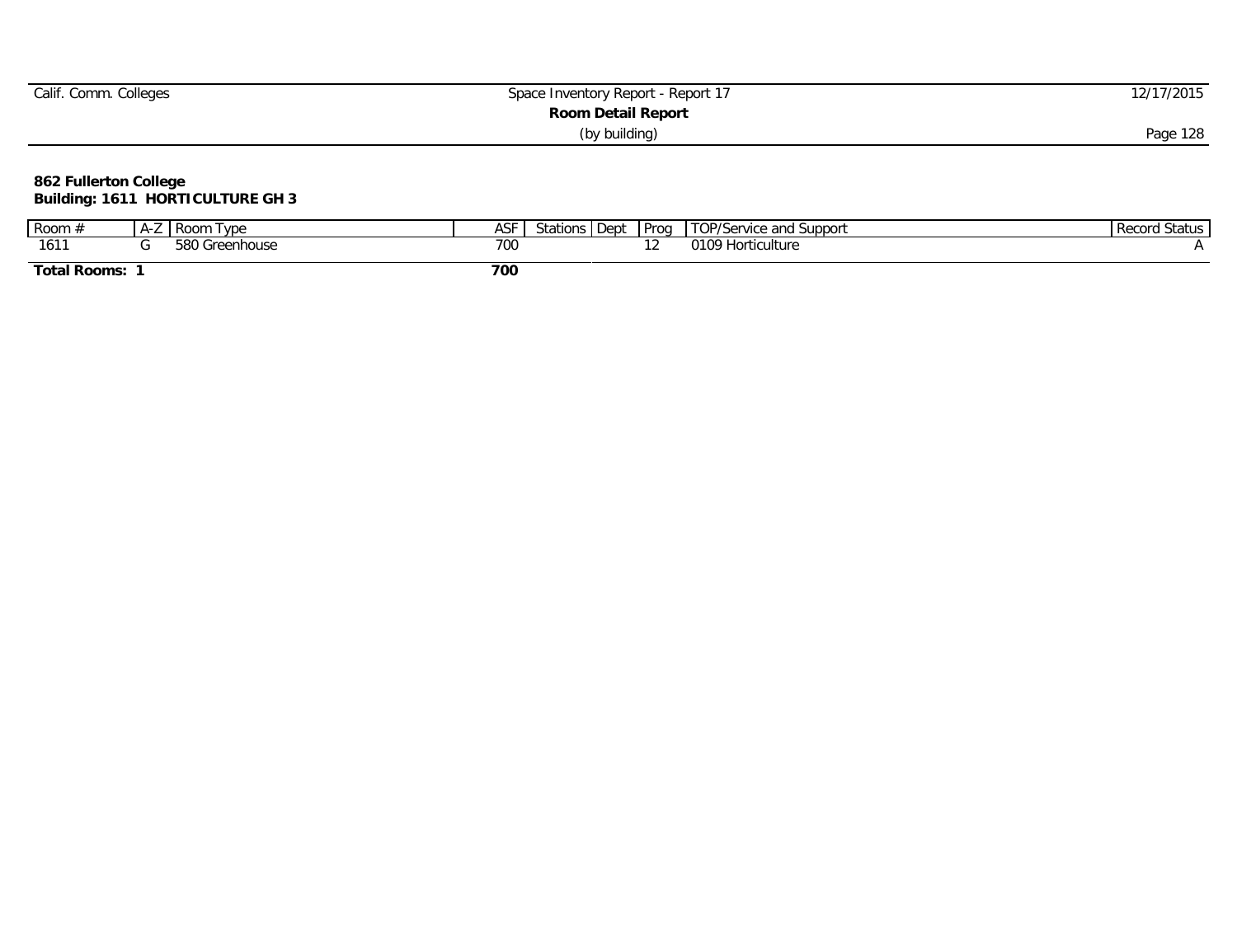| Calif. Comm. Colleges | Space Inventory Report - Report 17 | 12/17/2015 |
|-----------------------|------------------------------------|------------|
|                       | <b>Room Detail Report</b>          |            |
|                       | (by building)                      | Page 129   |

#### **862 Fullerton College Building: 1612 HORTICULTURE LATH HOUSE**

| Room #              | А- | l Room<br>I ype     | ΔSΓ<br>w | ,I Dept<br>Stations | Prog   | TOP/Service au<br>service and Support<br>v | . Status<br>, Record |
|---------------------|----|---------------------|----------|---------------------|--------|--------------------------------------------|----------------------|
| 1612                |    | 580 G<br>Greenhouse | 785      |                     | $\sim$ | 01001<br><b>Horticulture</b><br>UIV        |                      |
| <b>Total Rooms:</b> |    |                     | ,785     |                     |        |                                            |                      |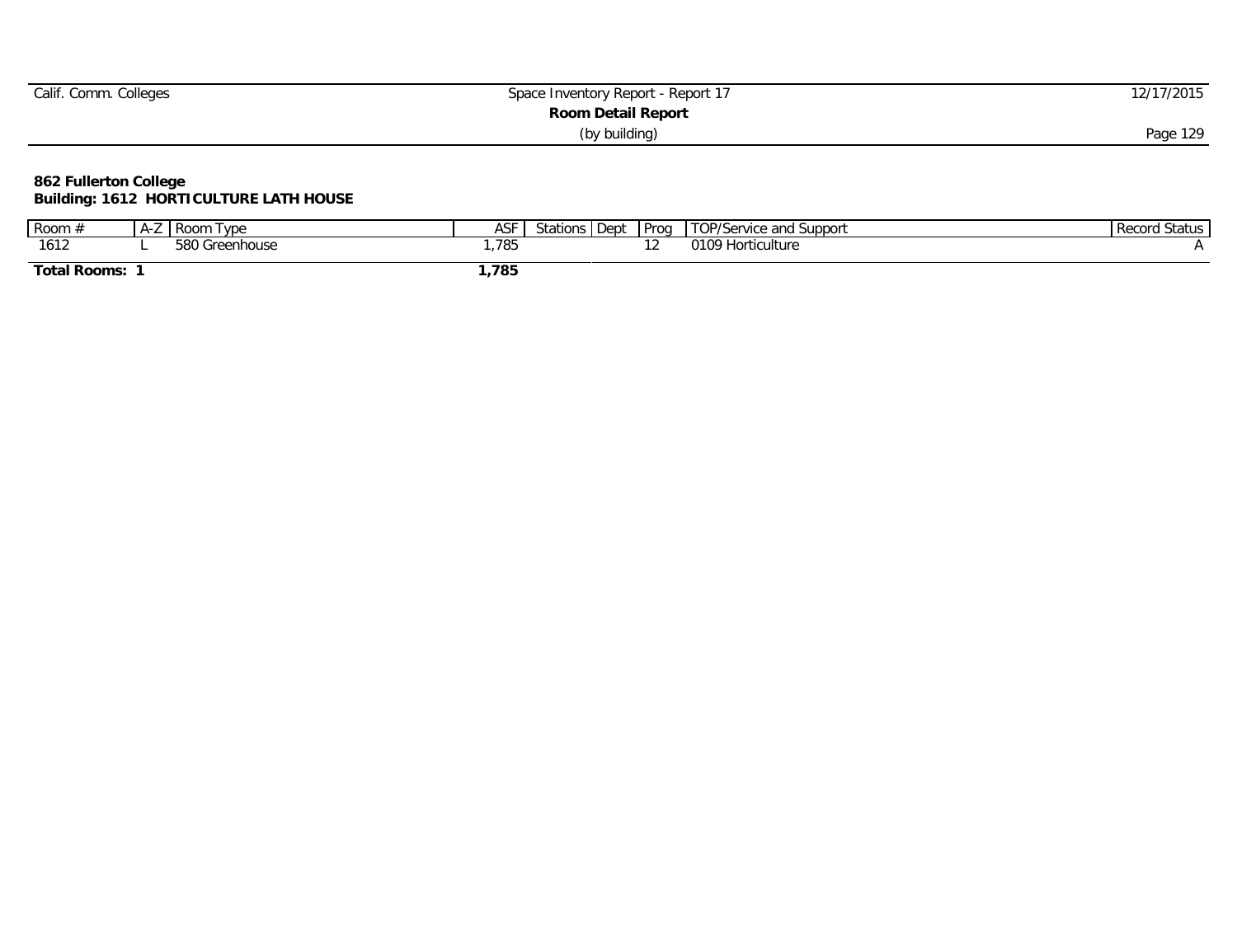| Calif. Comm. Colleges | Space Inventory Report - Report 17 | 2/17/2015 |
|-----------------------|------------------------------------|-----------|
|                       | <b>Room Detail Report</b>          |           |
|                       | (by building)                      | Page 130  |

### **862 Fullerton College Building: 1613 HORTICULTURE GH 4**

| Room $\neq$         | A-Z | VDF<br>' Room | 21<br>Ηэ | Stations | -Dept | Prog | TOP/Service a<br>and<br>Suppor | . Status<br>Record |
|---------------------|-----|---------------|----------|----------|-------|------|--------------------------------|--------------------|
| 1110<br>1013        |     | `reenhouse    | 2,000    |          |       |      | 2109 Horticums<br>iculture     |                    |
| <b>Total Rooms:</b> |     |               | 2,000    |          |       |      |                                |                    |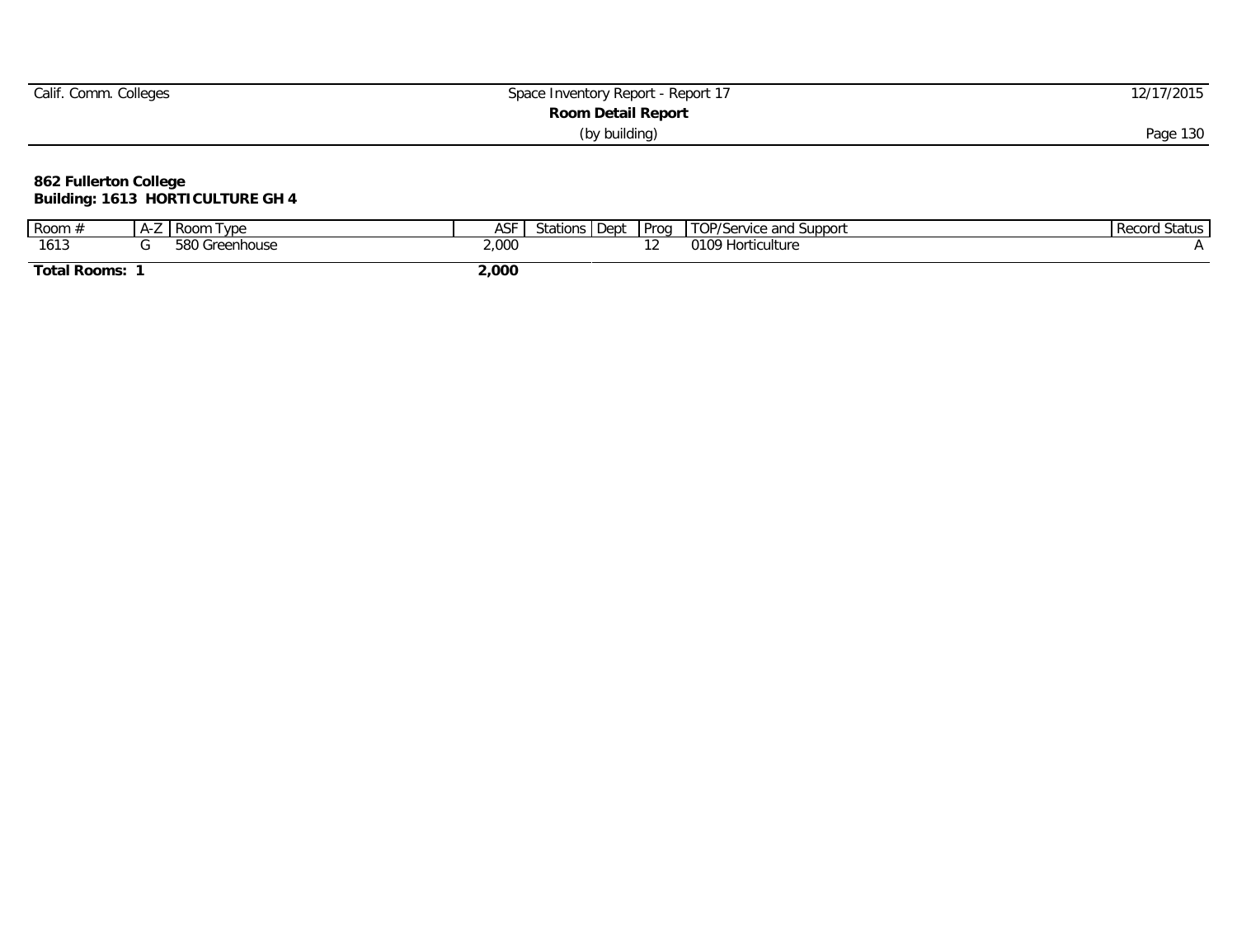| Calif. Comm. Colleges | Space Inventory Report - Report 17 | 12/17/2015 |
|-----------------------|------------------------------------|------------|
|                       |                                    |            |
|                       | (by building)                      | Page 13    |

### **862 Fullerton College Building: 1614 HORTICULTURE GH 5**

| Room $#$     | A-L | VDE<br>Room       | VC.<br>HJ. | Stations | Dept. | Prog | TOP/Service and<br>Support | Record<br>. Status |
|--------------|-----|-------------------|------------|----------|-------|------|----------------------------|--------------------|
| 1604         |     | ireenhouse<br>ואי | 600        |          |       |      | ∩1∩Q<br>Horti<br>ticulture |                    |
| Total Rooms: |     |                   | 600        |          |       |      |                            |                    |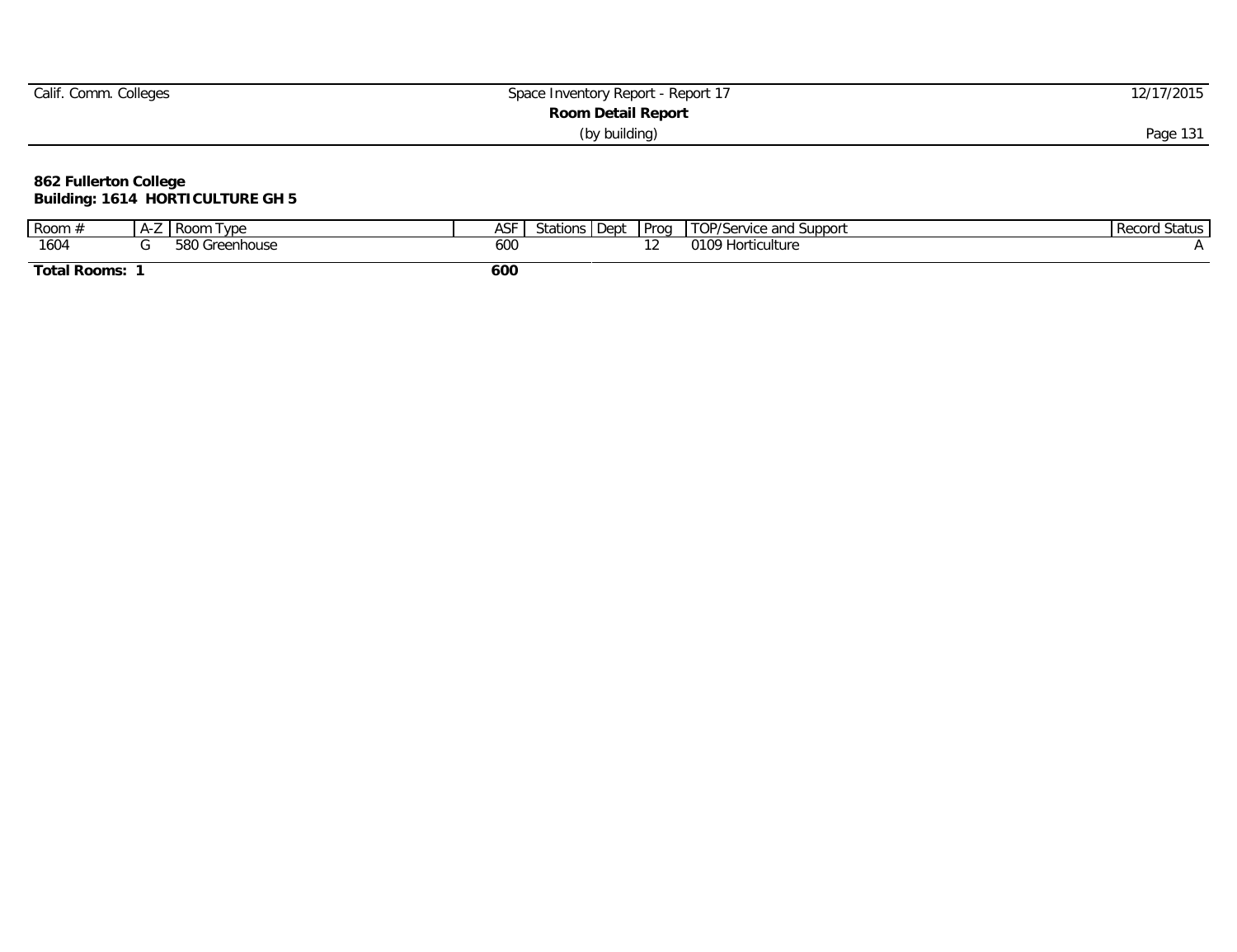| Calif. Comm. Colleges | Space Inventory Report - Report 17 | 12/17/2015 |
|-----------------------|------------------------------------|------------|
|                       | <b>Room Detail Report</b>          |            |
|                       | (by building)                      | Page 132   |

### **862 Fullerton College Building: 1615 HORTICULTURE GH 6**

| Room $#$     | H-L | vpe <sup>1</sup><br>I Room | નુ. | . Dept<br>Stations | Prog | TOP/Service and<br>l Suppor       | Record<br>. Status |
|--------------|-----|----------------------------|-----|--------------------|------|-----------------------------------|--------------------|
| 1615         |     | 580<br>ireenhouse          | 600 |                    |      | 7109 <sub>1</sub><br>Horticulture |                    |
| Total Rooms: |     |                            | 600 |                    |      |                                   |                    |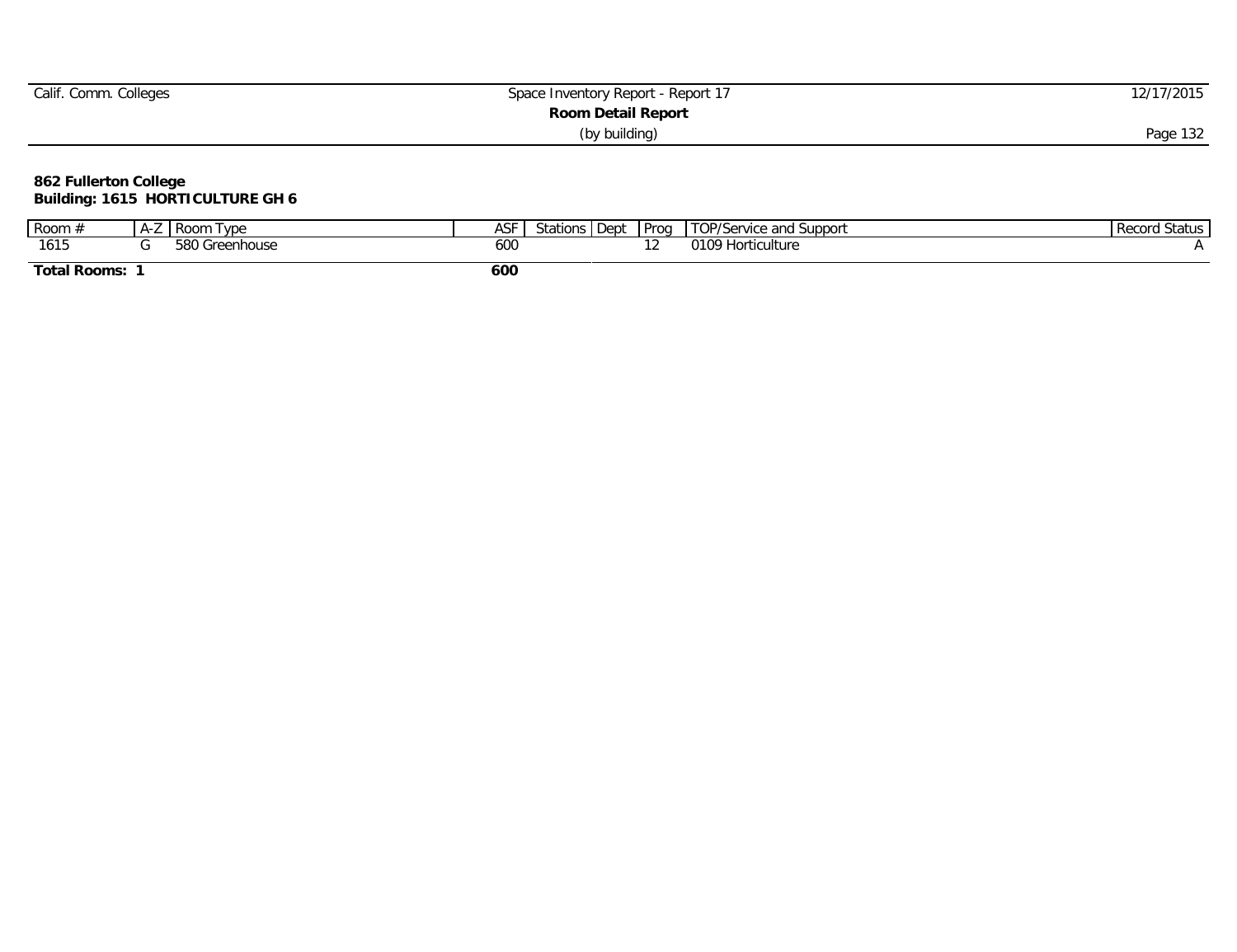| Calif. Comm. Colleges | Space Inventory Report - Report 17 | 12/17/2015 |
|-----------------------|------------------------------------|------------|
|                       | Room Detail Report                 |            |
|                       | (by building)                      | Page 133   |

### **862 Fullerton College Building: 1616 HORTICULTURE GH 7**

| Room $\neq$         | A-L | VDE<br>Room | 21<br>Ηэ | stations <b>P</b> | . Dept | Prog | ™OP/Service and J.<br>Suppor         | l Status<br>Record |
|---------------------|-----|-------------|----------|-------------------|--------|------|--------------------------------------|--------------------|
| 1616                |     | `reenhouse  | 678      |                   |        |      | <sup>2109</sup> Horticum<br>iculture |                    |
| <b>Total Rooms:</b> |     |             | 678      |                   |        |      |                                      |                    |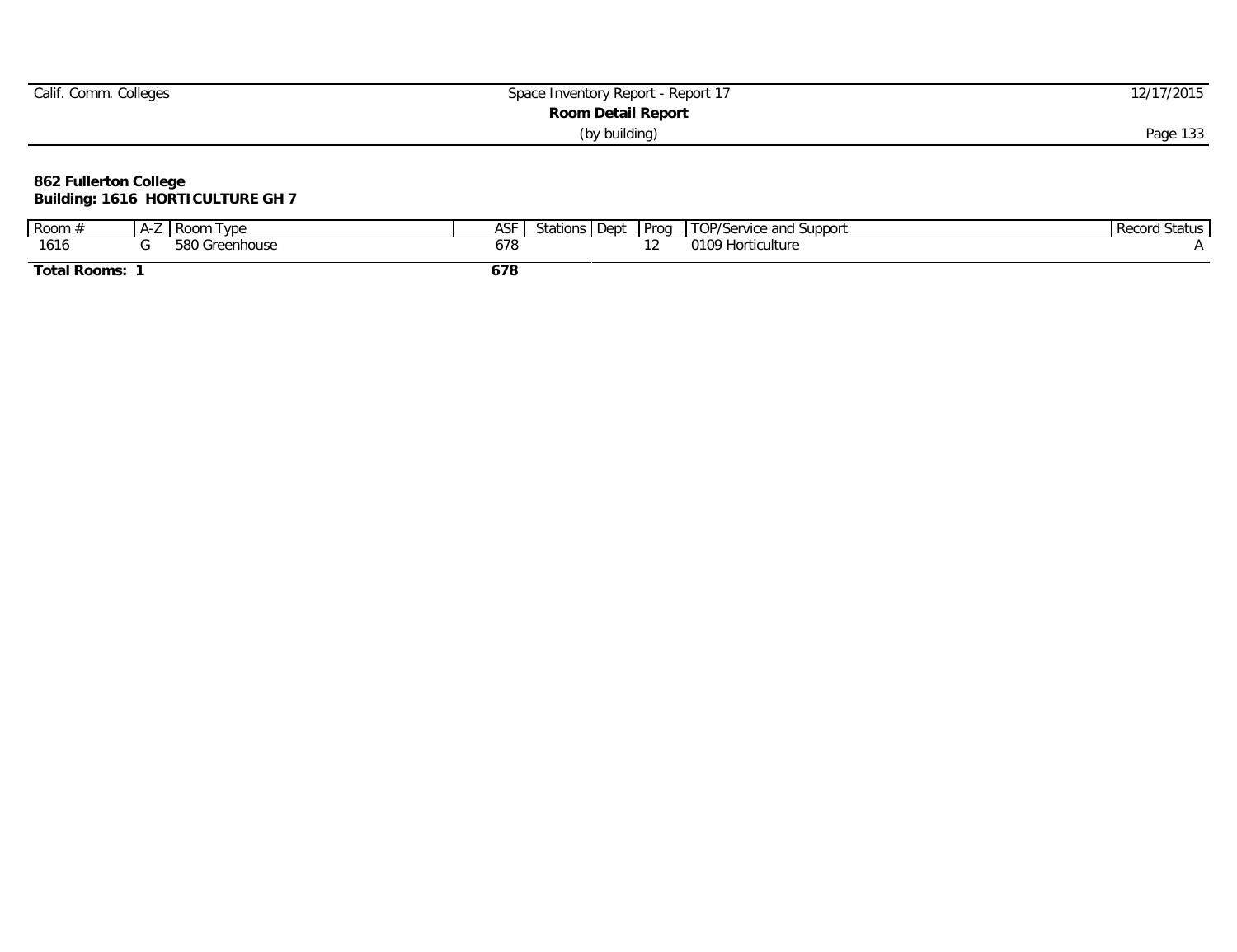| Calif. Comm. Colleges     | Space Inventory Report - Report 17 | 12/17/2015 |  |  |  |
|---------------------------|------------------------------------|------------|--|--|--|
| <b>Room Detail Report</b> |                                    |            |  |  |  |
|                           | (by building)                      | Page 134   |  |  |  |

#### **862 Fullerton College Building: 1700 FIELD HOUSE**

| Room # | $A-Z$       | Room Type                        | ASF   | Dept<br>Stations | Prog | <b>TOP/Service and Support</b> | Record Status |
|--------|-------------|----------------------------------|-------|------------------|------|--------------------------------|---------------|
| 1701   |             | 525 Athletic/Physical Ed Service | 238   | 32               | 12   | 0835 Physical Education        |               |
| 1701   | Α           | 525 Athletic/Physical Ed Service | 79    | 32               | 12   | 0835 Physical Education        | Α             |
| 1702   |             | 525 Athletic/Physical Ed Service | 130   | 32               | 12   | 0835 Physical Education        | A             |
| 1703   |             | 525 Athletic/Physical Ed Service | 374   | 32               | 12   | 0835 Physical Education        | Α             |
| 1704   |             | 525 Athletic/Physical Ed Service | 224   | 32               | 12   | 0835 Physical Education        | Α             |
| 1705   |             | 525 Athletic/Physical Ed Service | 615   | 32               | 12   | 0835 Physical Education        | A             |
| 1706   |             | 525 Athletic/Physical Ed Service | 89    | 32               | 12   | 0835 Physical Education        | Α             |
| 1708   |             | 525 Athletic/Physical Ed Service | 50    | 32               | 12   | 0835 Physical Education        | Α             |
| 1709   |             | 525 Athletic/Physical Ed Service | 155   | 32               | 12   | 0835 Physical Education        | A             |
| 1709   | A           | 525 Athletic/Physical Ed Service | 75    | 32               | 12   | 0835 Physical Education        | Α             |
| 1709   | B           | 525 Athletic/Physical Ed Service | 80    | 32               | 12   | 0835 Physical Education        | A             |
| 1709   | $\mathsf C$ | 525 Athletic/Physical Ed Service | 76    | 32               | 12   | 0835 Physical Education        | A             |
| 1710   |             | 525 Athletic/Physical Ed Service | 2,033 | 32               | 12   | 0835 Physical Education        | A             |
| 1710   | A           | 525 Athletic/Physical Ed Service | 217   | 32               | 12   | 0835 Physical Education        | A             |
| 1711   | Α           | 525 Athletic/Physical Ed Service | 14    | 32               | 12   | 0835 Physical Education        | A             |
| 1711   | B           | 525 Athletic/Physical Ed Service | 19    | 32               | 12   | 0835 Physical Education        | Α             |
| 1712   |             | 525 Athletic/Physical Ed Service | 280   | 32               | 12   | 0835 Physical Education        | Α             |
| 1713   |             | 525 Athletic/Physical Ed Service | 375   | 32               | 12   | 0835 Physical Education        | A             |
| 1713   | A           | 525 Athletic/Physical Ed Service | 160   | 32               | 12   | 0835 Physical Education        | A             |
| 1713   | B           | 525 Athletic/Physical Ed Service | 16    | 32               | 12   | 0835 Physical Education        | A             |
| 1715   |             | 525 Athletic/Physical Ed Service | 342   | 32               | 12   | 0835 Physical Education        | Α             |
| 1715   | A           | 525 Athletic/Physical Ed Service | 91    | 32               | 12   | 0835 Physical Education        | Α             |
| 1717   |             | 525 Athletic/Physical Ed Service | 695   | 32               | 12   | 0835 Physical Education        | Α             |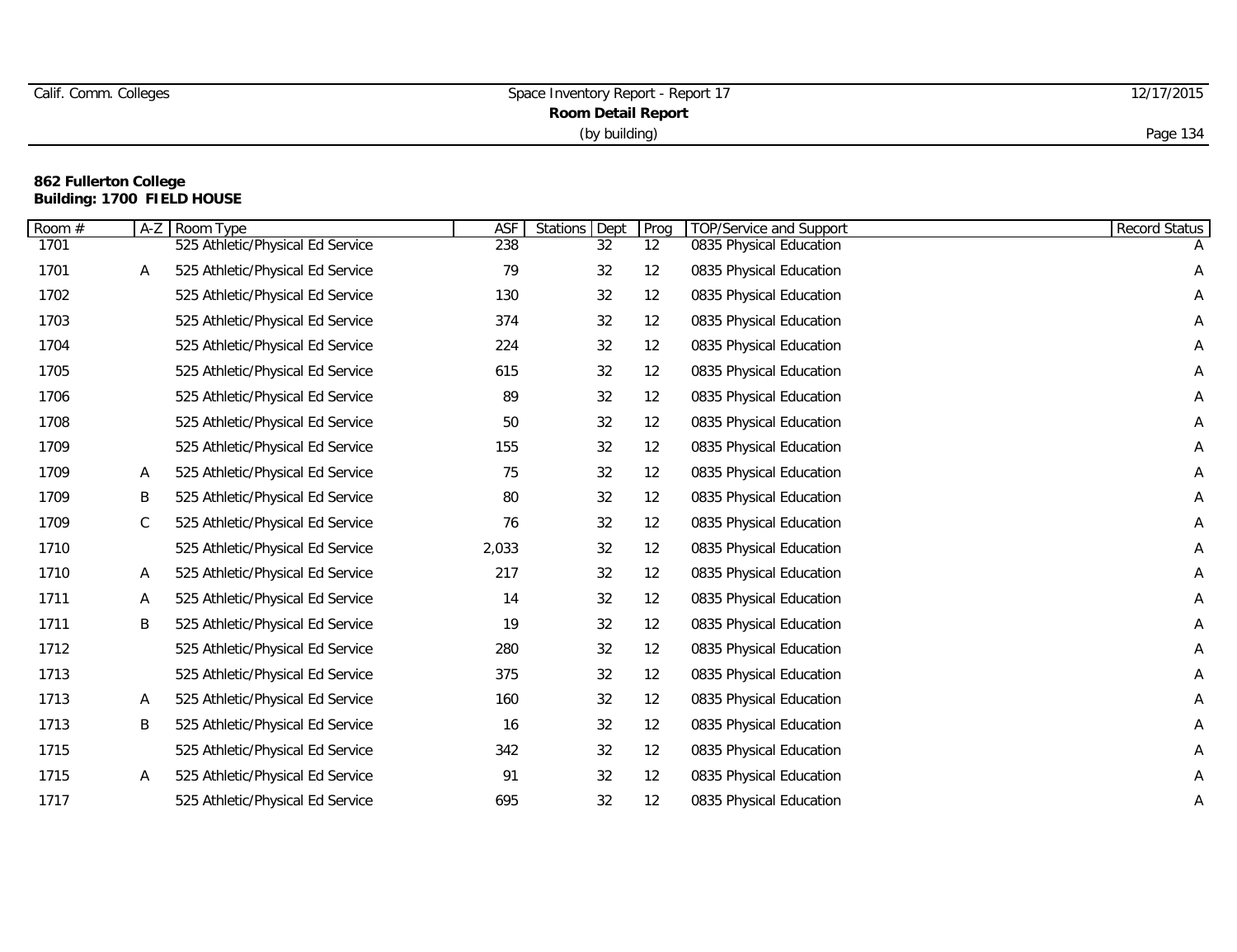| Calif. Comm. Colleges     | Space Inventory Report - Report 17 | 12/17/2015 |  |  |  |
|---------------------------|------------------------------------|------------|--|--|--|
| <b>Room Detail Report</b> |                                    |            |  |  |  |
|                           | (by building)                      | Page 135   |  |  |  |

#### **862 Fullerton College Building: 1700 FIELD HOUSE**

| Room # | $A-Z$          | Room Type                        | ASF | Stations<br>Dept | Prog              | TOP/Service and Support              | Record Status |
|--------|----------------|----------------------------------|-----|------------------|-------------------|--------------------------------------|---------------|
| 1717   | Α              | 525 Athletic/Physical Ed Service | 105 | 32               | $12 \overline{ }$ | 0835 Physical Education              |               |
| 1717   | B              | 525 Athletic/Physical Ed Service | 225 | 32               | 12                | 0835 Physical Education              | A             |
| 1719   |                | 525 Athletic/Physical Ed Service | 698 | 32               | 12                | 0835 Physical Education              | Α             |
| 1719   | A              | 525 Athletic/Physical Ed Service | 20  | 32               | $12 \overline{ }$ | 0835 Physical Education              | Α             |
| 1719   | B              | 525 Athletic/Physical Ed Service | 226 | 32               | 12                | 0835 Physical Education              | Α             |
| 1720   |                | 110 Classroom                    | 792 | 45 32            | 11                | 0099 General Assignment              | Α             |
| 1721   |                | 110 Classroom                    | 846 | 45 32            | 11                | 0099 General Assignment              | Α             |
| 1722   |                | 110 Classroom                    | 945 | 45 32            | 11                | 0099 General Assignment              | Α             |
| 1723   | Α              | 525 Athletic/Physical Ed Service | 214 | 32               | 12                | 0835 Physical Education              | Α             |
| 1723   | Β              | 525 Athletic/Physical Ed Service | 195 | 32               | 12                | 0835 Physical Education              | Α             |
| 1723   | C              | 525 Athletic/Physical Ed Service | 27  | 32               | 12                | 0835 Physical Education              | Α             |
| 1726   |                | 310 Office                       | 782 | 7 32             | 12                | 0835 Physical Education              | Α             |
| 1726   | 10             | 310 Office                       | 113 | 132              | $12 \overline{ }$ | 0835 Physical Education              | Α             |
| 1726   | Α              | 680 Meeting Room                 | 219 | 8 32             | 66                | 6791 General Administration Services | Α             |
| 1726   | B              | 315 Office Service               | 32  | 32               | 12                | 0835 Physical Education              | Α             |
| 1726   | С              | 315 Office Service               | 113 | 32               | 12                | 0835 Physical Education              | Α             |
| 1726   | O <sub>1</sub> | 310 Office                       | 104 | $1 \quad 32$     | 12                | 0835 Physical Education              | Α             |
| 1726   | O <sub>2</sub> | 310 Office                       | 104 | $1 \quad 32$     | 12                | 0835 Physical Education              | Α             |
| 1726   | O <sub>3</sub> | 310 Office                       | 104 | 132              | 12                | 0835 Physical Education              | Α             |
| 1726   | O <sub>4</sub> | 310 Office                       | 104 | $1 \quad 32$     | 12                | 0835 Physical Education              | Α             |
| 1726   | O <sub>5</sub> | 310 Office                       | 104 | 132              | 12                | 0835 Physical Education              | Α             |
| 1726   | O6             | 310 Office                       | 104 | 132              | $12 \overline{ }$ | 0835 Physical Education              | Α             |
| 1726   | O <sub>7</sub> | 310 Office                       | 104 | $1 \quad 32$     | 12                | 0835 Physical Education              | Α             |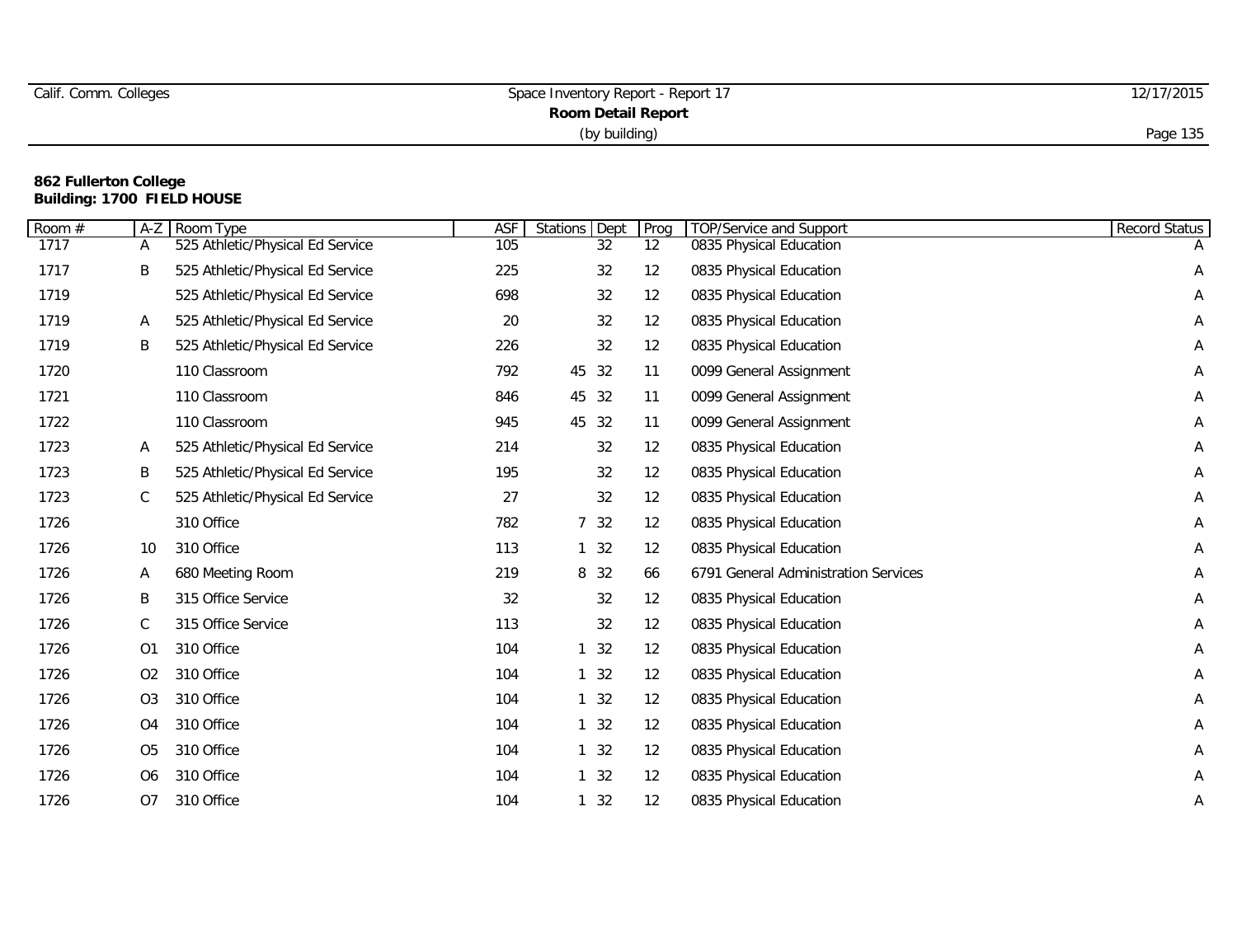| Calif. Comm. Colleges | Space Inventory Report - Report 17 | 12/17/2015 |
|-----------------------|------------------------------------|------------|
|                       | <b>Room Detail Report</b>          |            |
|                       | (by building)                      | Page 136   |
|                       |                                    |            |

#### **862 Fullerton College Building: 1700 FIELD HOUSE**

| Room $#$        | A-Z Room Type    | ASF    | Stations Dept | Prog | TOP/Service and Support | Record Status |
|-----------------|------------------|--------|---------------|------|-------------------------|---------------|
| 1726            | 310 Office<br>O8 | 104    |               |      | 0835 Physical Education |               |
| 1726            | 310 Office<br>Ο9 | 113    |               |      | 0835 Physical Education |               |
| Total Rooms: 48 |                  | 12,924 | 160           |      |                         |               |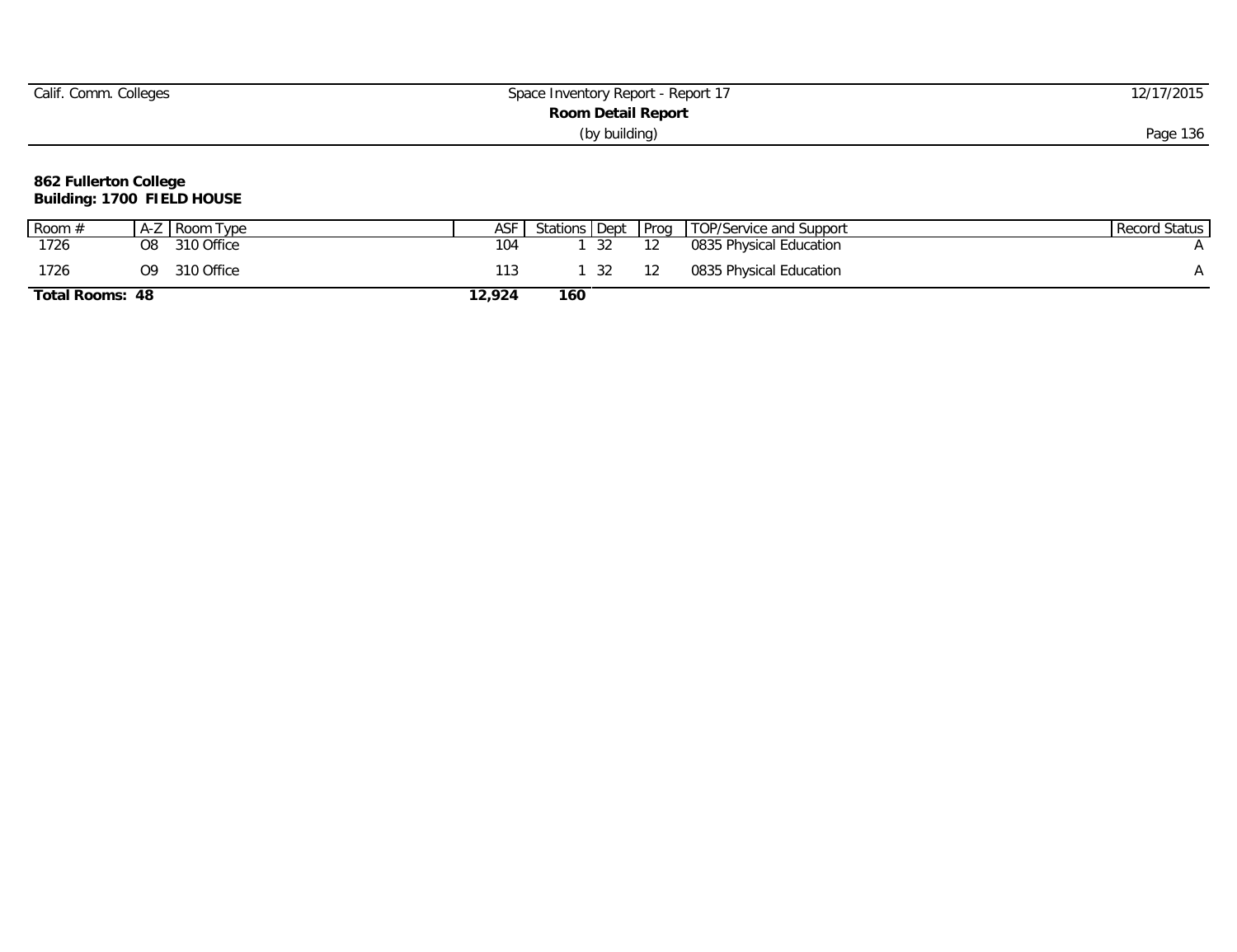| Calif. Comm. Colleges | Space Inventory Report - Report 17 | 12/17/2015 |
|-----------------------|------------------------------------|------------|
|                       |                                    |            |
|                       | (by building)                      | Page 137   |

#### **862 Fullerton College Building: 1800 CHILD CARE**

| Room #         | A-Z Room Type                    | ASF   | Stations Dept | Prog | TOP/Service and Support | Record Status |
|----------------|----------------------------------|-------|---------------|------|-------------------------|---------------|
| 1801           | 520 Athletics/Physical Education | 988   | 15 02         |      | 0835 Physical Education |               |
| 1801           | 310 Office                       | 90    |               |      | 0835 Physical Education | A             |
| 1802           | 520 Athletics/Physical Education | 857   | 15            |      | 0835 Physical Education | A             |
| 1803           | 520 Athletics/Physical Education | ,007  | 15            |      | 0835 Physical Education | A             |
| 1804           | 525 Athletic/Physical Ed Service | 264   |               |      | 0835 Physical Education | A             |
| 1805           | 525 Athletic/Physical Ed Service | 600   |               |      | 0835 Physical Education | $\mathsf{A}$  |
| Total Rooms: 6 |                                  | 3,806 | 46            |      |                         |               |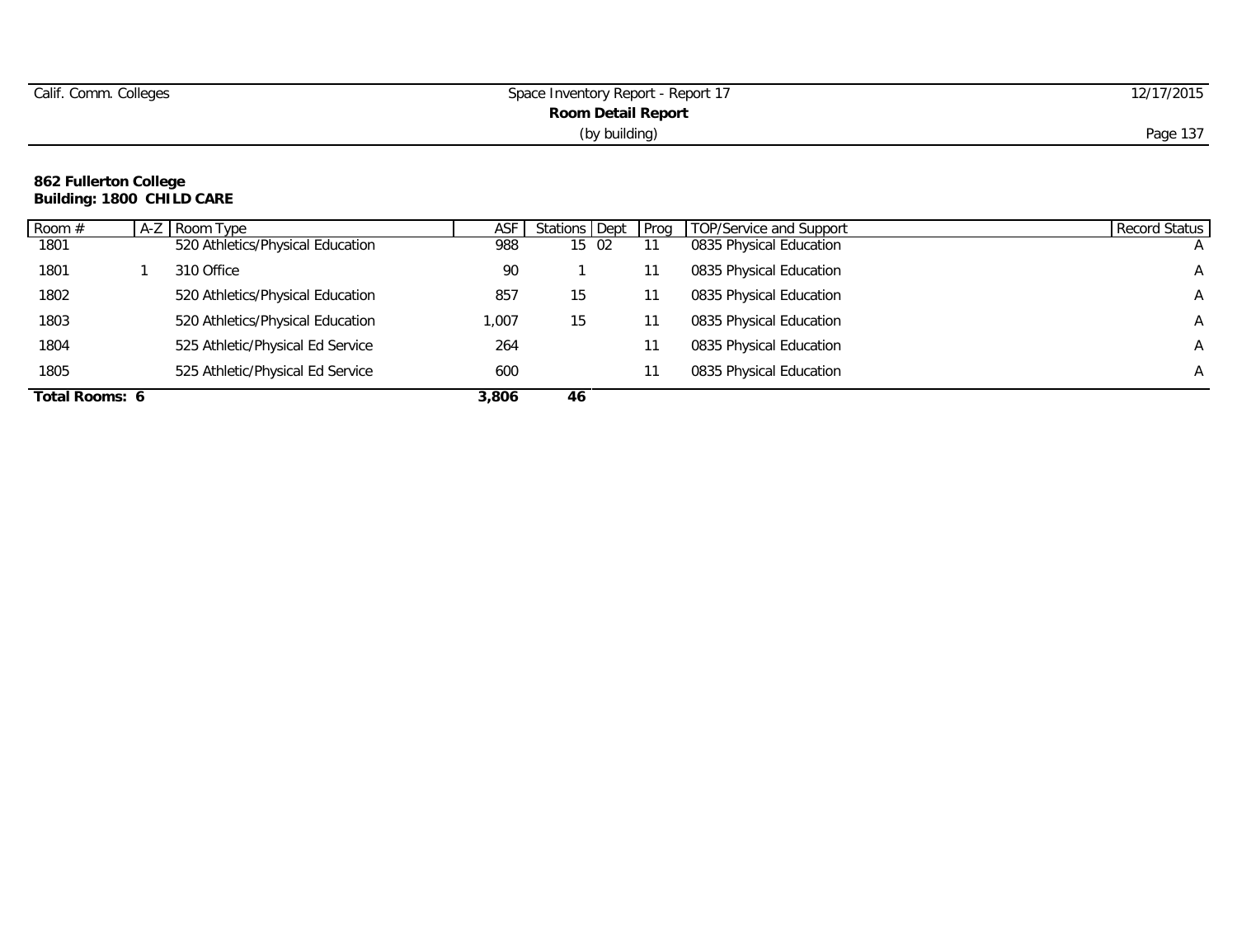| Calif. Comm. Colleges | Space Inventory Report - Report 17 | 2/17/2015 |
|-----------------------|------------------------------------|-----------|
|                       |                                    |           |
|                       | (by building)                      | Page 138  |

#### **862 Fullerton College Building: 1810 CHILD CARE 2**

| Room $#$              | A-Z | Room Type         | ASF  |    | Stations Dept Prog TOP/Service and Support | Record Status |
|-----------------------|-----|-------------------|------|----|--------------------------------------------|---------------|
| 100                   |     | 050 Inactive Area | 959  |    | 9600 Unassigned                            |               |
| 100                   |     | 050 Inactive Area | 91   |    | 9600 Unassigned                            | $\mathsf{A}$  |
| 101                   |     | 050 Inactive Area | 92   |    | 9600 Unassigned                            | A             |
| 101                   |     | 050 Inactive Area | 79   | 71 | 9600 Unassigned                            | $\mathsf{A}$  |
| 101                   |     | 050 Inactive Area | 85   |    | 9600 Unassigned                            | $\mathsf{A}$  |
| <b>Total Rooms: 5</b> |     |                   | ,306 |    |                                            |               |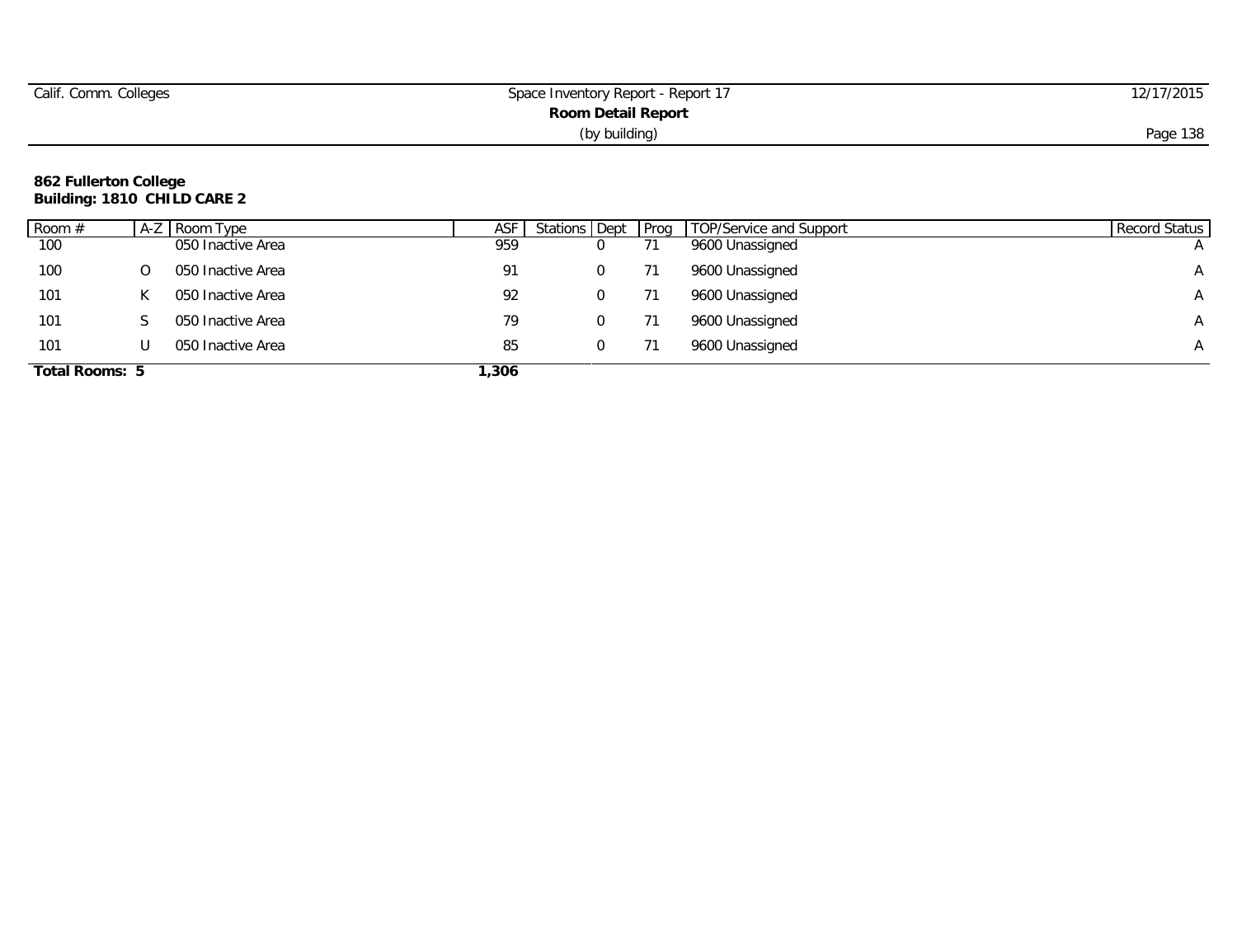| Space Inventory Report - Report 17 | 2/17/2015 |
|------------------------------------|-----------|
| Room Detail Report                 |           |
| (by building)                      | Page 139  |
|                                    |           |

### **862 Fullerton College Building: 1820 CHILD CARE 3**

| Room #         | A-Z Room Type                  | ASF  | Stations Dept Prog | TOP/Service and Support       | Record Status |
|----------------|--------------------------------|------|--------------------|-------------------------------|---------------|
| 200            | 550 Demonstration (Child Care) | 959  | 24                 | 6999 Other Ancillary Services |               |
| 200            | 555 Demonstration Service      | 75   |                    | 6999 Other Ancillary Services |               |
| -201           | 555 Demonstration Service      | 102  |                    | 6999 Other Ancillary Services |               |
| Total Rooms: 3 |                                | .136 | 31                 |                               |               |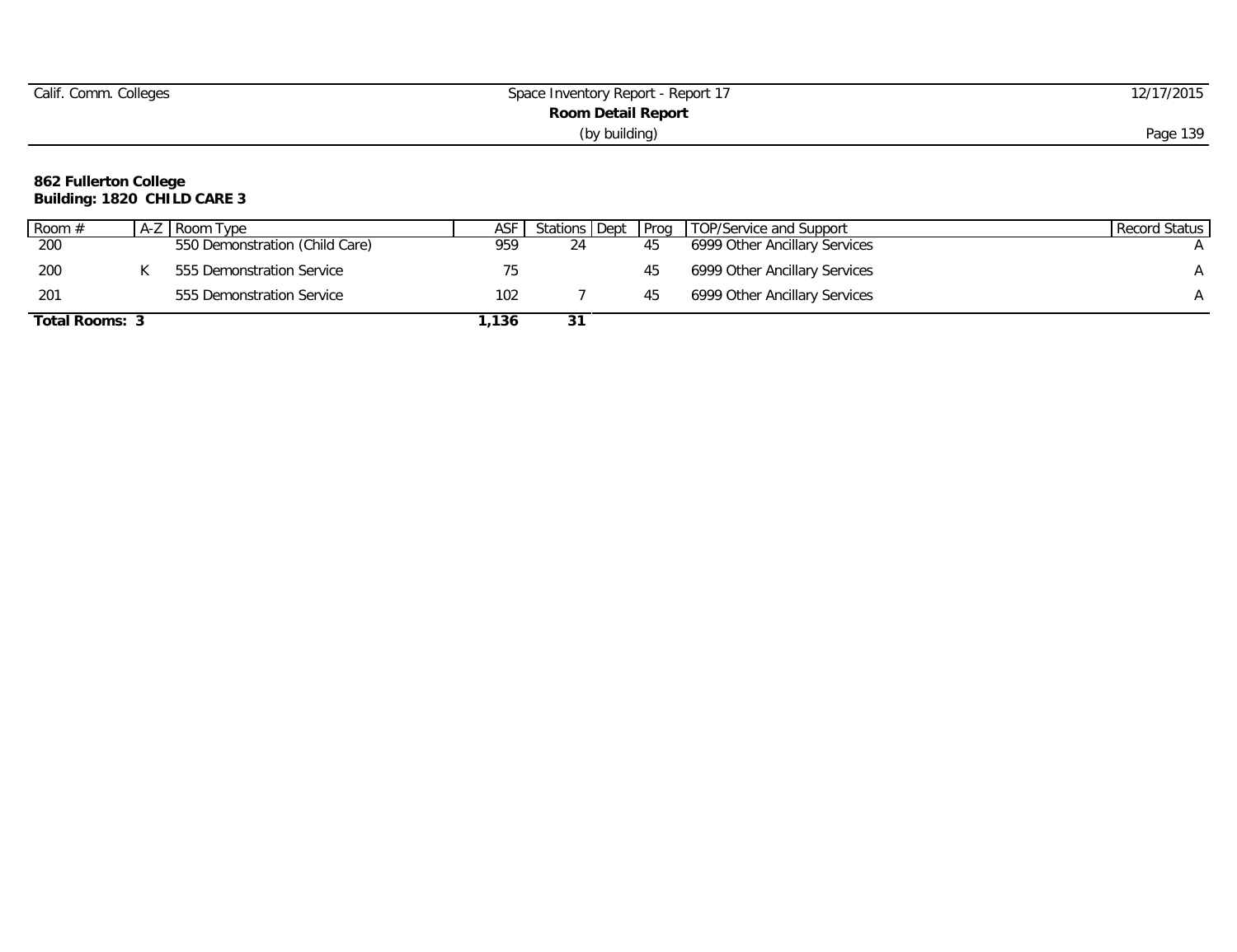| Calif. Comm. Colleges | Space Inventory Report - Report 17 | 12/17/2015 |
|-----------------------|------------------------------------|------------|
|                       |                                    |            |
|                       | (by building)                      | Page 140   |

#### **862 Fullerton College Building: 1830 CHILD CARE 4**

| Room #                 | $A-Z$        | Room Type                      | ASF   | Stations Dept  | Prog | TOP/Service and Support       | <b>Record Status</b> |
|------------------------|--------------|--------------------------------|-------|----------------|------|-------------------------------|----------------------|
| 1831                   |              | 550 Demonstration (Child Care) | 599   | 16 02          | 45   | 6999 Other Ancillary Services | $\overline{A}$       |
| 1831                   | ΟB           | 555 Demonstration Service      | 67    | 3 <sup>2</sup> | 45   | 6999 Other Ancillary Services | $\mathsf{A}$         |
| 1832                   |              | 550 Demonstration (Child Care) | 650   | 16 02          | 45   | 6999 Other Ancillary Services | A                    |
| 1833                   |              | 550 Demonstration (Child Care) | 626   | 16 02          | 45   | 6999 Other Ancillary Services | A                    |
| 1834                   |              | 550 Demonstration (Child Care) | 969   | 24 02          | 45   | 6999 Other Ancillary Services | Α                    |
| 1834                   | A            | 555 Demonstration Service      | 86    | 2              | 45   | 6999 Other Ancillary Services | Α                    |
| 1835                   |              | 310 Office                     | 100   | $1\quad2$      | 45   | 6999 Other Ancillary Services | Α                    |
| 1835                   | $\mathsf{A}$ | 310 Office                     | 230   | $1\quad02$     | 45   | 6999 Other Ancillary Services | A                    |
| 1835                   | B            | 315 Office Service             | 61    | 02             | 45   | 6999 Other Ancillary Services | Α                    |
| 1835                   | C.           | 310 Office                     | 69    | 02             | 45   | 6999 Other Ancillary Services | A                    |
| 1835                   | D            | 555 Demonstration Service      | 178   | 02             | 45   | 6999 Other Ancillary Services | A                    |
| 1835                   | E.           | 650 Lounge                     | 194   | 2              | 45   | 6999 Other Ancillary Services | A                    |
| <b>Total Rooms: 12</b> |              |                                | 3,829 | 78             |      |                               |                      |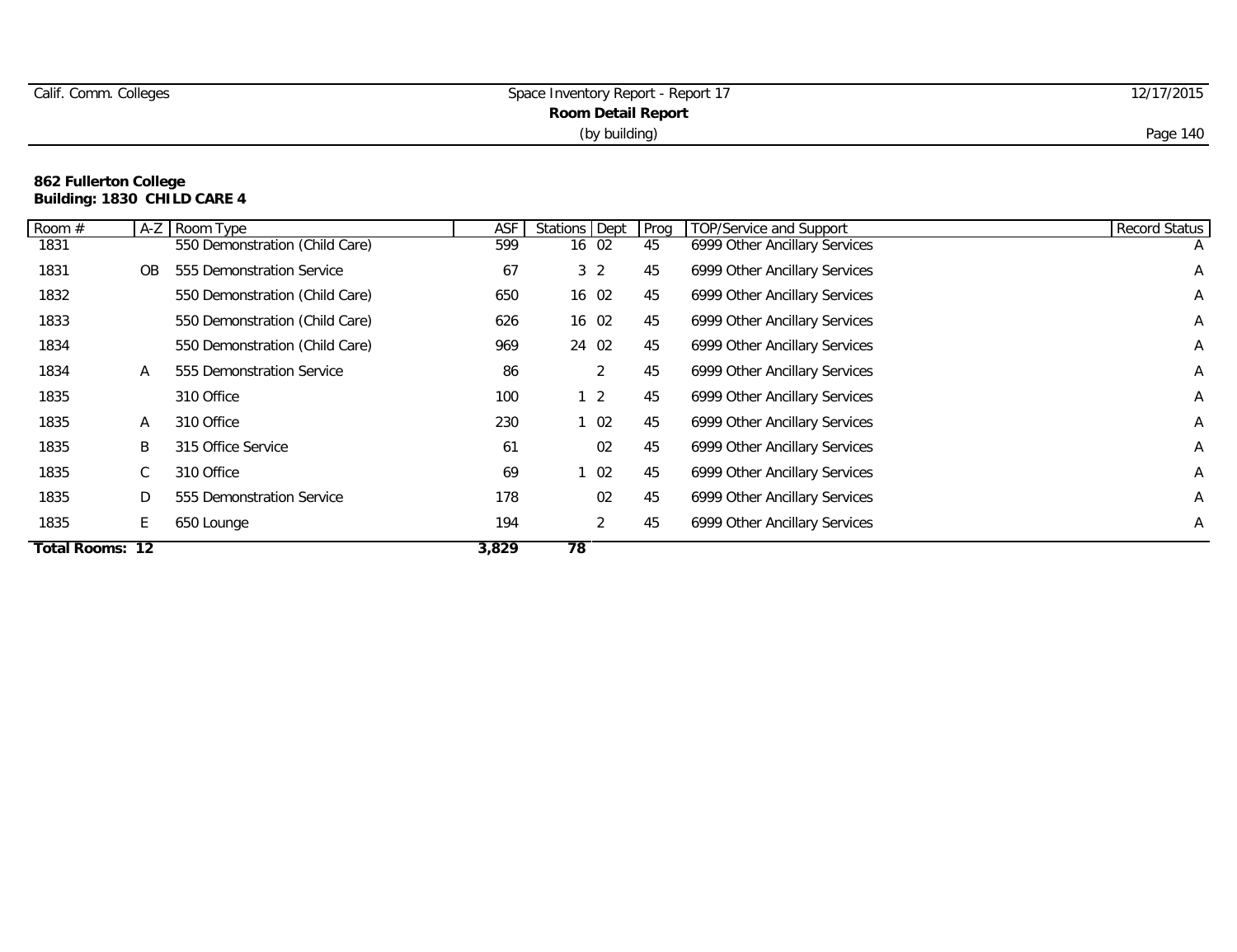| Calif. Comm. Colleges     | Space Inventory Report - Report 17 | 12/17/2015 |  |  |  |  |
|---------------------------|------------------------------------|------------|--|--|--|--|
| <b>Room Detail Report</b> |                                    |            |  |  |  |  |
|                           | (by building)                      | Page 14    |  |  |  |  |

#### **Building: 1901 Classroom**

| Room               | $\mathbf{H}$ | ⊺vpe<br>I Room           | ASF            | Stations | <b>I</b> Dept | Prog | TOP/Service and Support           | . Status<br>Record |
|--------------------|--------------|--------------------------|----------------|----------|---------------|------|-----------------------------------|--------------------|
| 1901               |              | $1^{\circ}$<br>:lassroom | $-1$<br>. ا ل. | οc       |               |      | 0099<br>General Assignment<br>. . |                    |
| Total,<br>' Rooms. |              |                          | 575<br>, J , J | 60       |               |      |                                   |                    |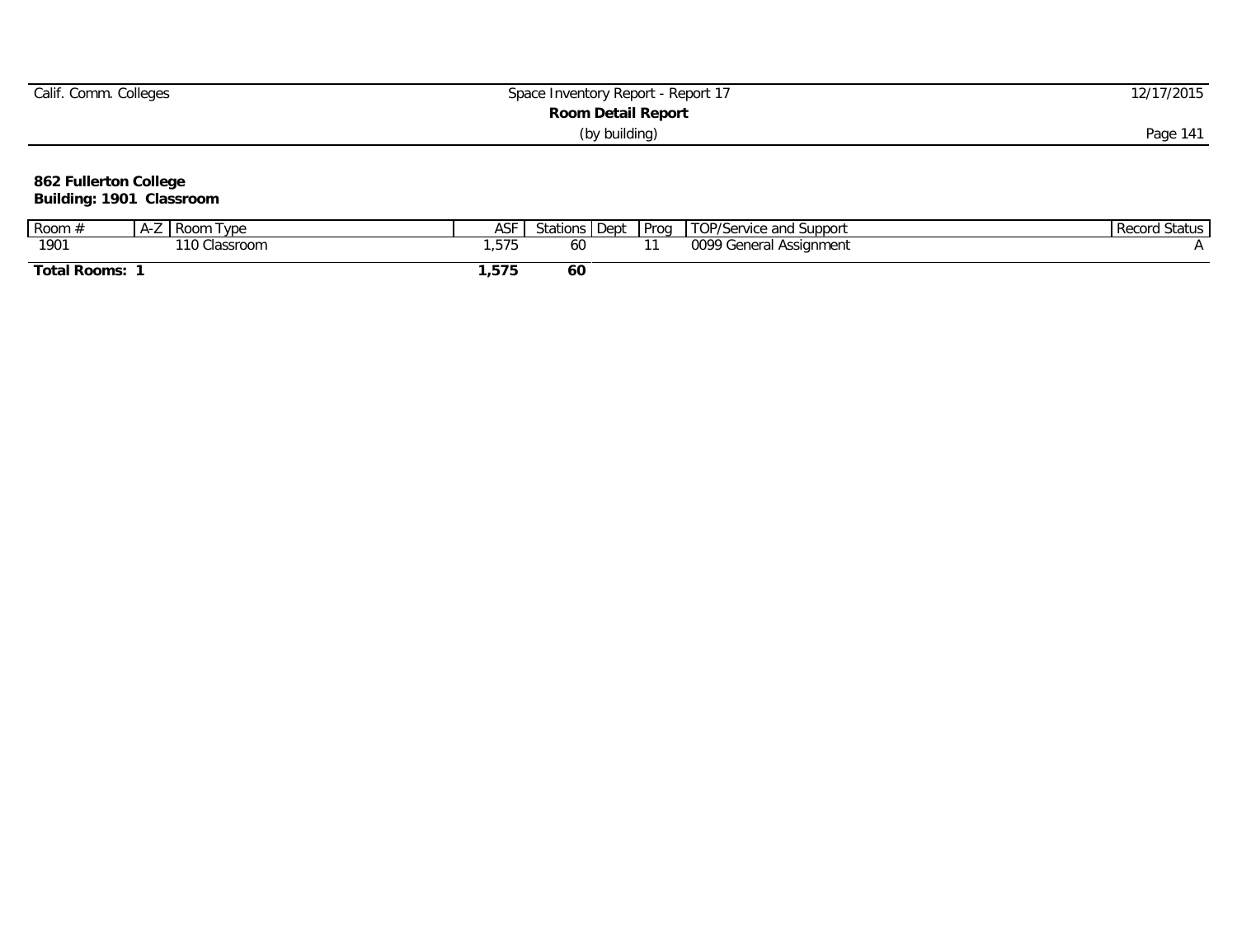| Space Inventory Report - Report 17 | 12/17/2015 |  |  |  |  |  |
|------------------------------------|------------|--|--|--|--|--|
| <b>Room Detail Report</b>          |            |  |  |  |  |  |
| (by building)                      | Page 142   |  |  |  |  |  |
|                                    |            |  |  |  |  |  |

**Building: 1902 Classroom**

| Room                | $A -$ | l Room<br>I vpe      | ASF | Stations | Dept | Prog | TOP/Service and Support | Record Status |
|---------------------|-------|----------------------|-----|----------|------|------|-------------------------|---------------|
| 1902                |       | 110C<br>10 Classroom | 898 |          |      |      | 0099 General Assignment |               |
| <b>Total Rooms:</b> |       |                      | 898 | 40       |      |      |                         |               |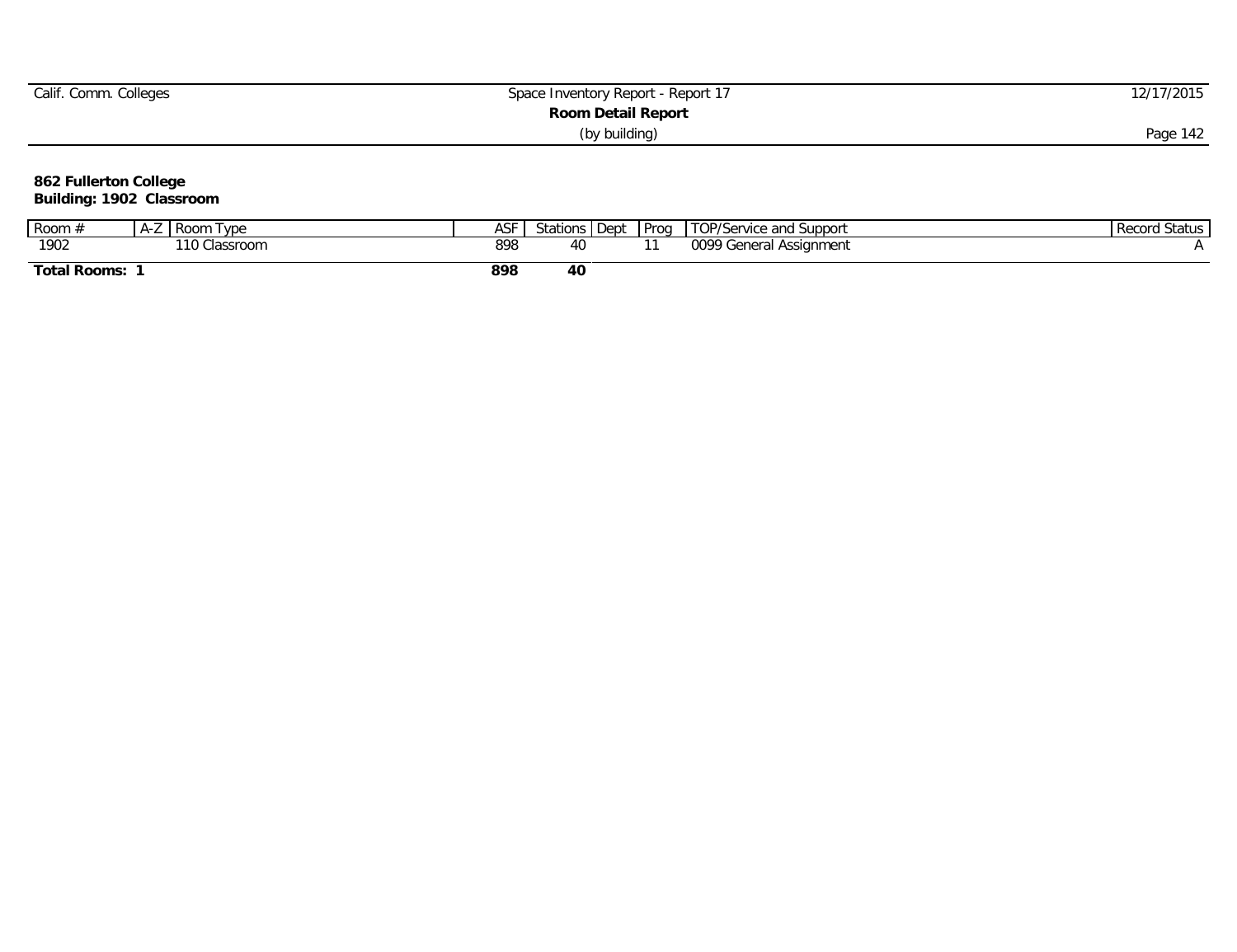| Calif. Comm. Colleges | Space Inventory Report - Report 17 | 2/17/2015 |
|-----------------------|------------------------------------|-----------|
|                       |                                    |           |
|                       | (by building)                      | Page 14   |

#### **Building: 1903 Classroom**

| Room                | $H -$ | Tvpe<br>I Room                 | $\sim$<br>ASF | stations | i Dept | Prog | TOP/Service and<br>l Suppor | Record<br>. Status |
|---------------------|-------|--------------------------------|---------------|----------|--------|------|-----------------------------|--------------------|
| 1903                |       | $\sim$ 110 $\sim$<br>Classroom | 898           |          |        |      | 0099<br>General Assignment  |                    |
| <b>Total Rooms:</b> |       |                                | 898           | 40       |        |      |                             |                    |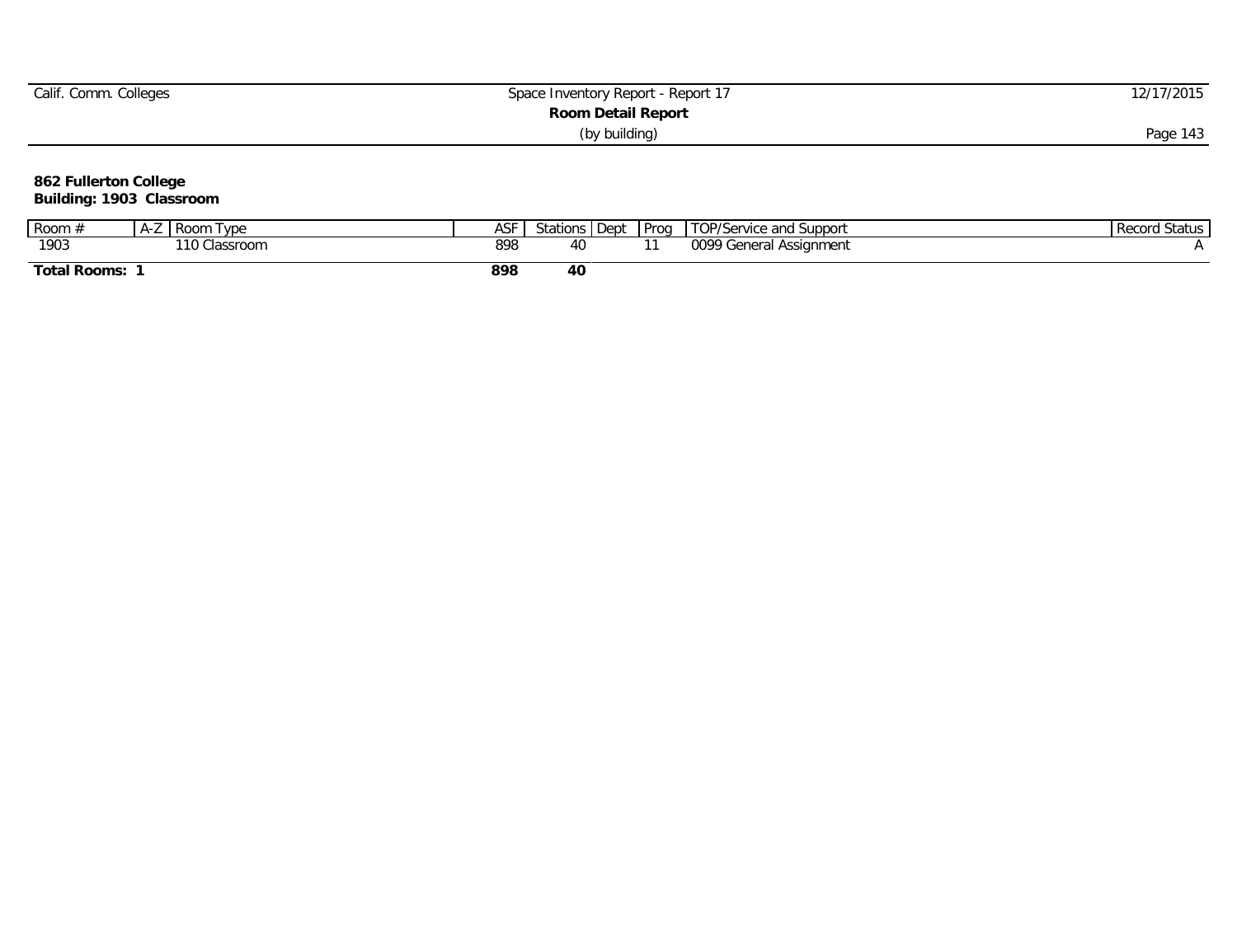| Space Inventory Report - Report 17 | 12/17/2015 |
|------------------------------------|------------|
| Room Detail Report                 |            |
| (by building)                      | Page 144   |
|                                    |            |

#### **Building: 1904 Classroom**

| Room ·            | $A - L$ | <b>Tvpe</b><br>I Room | $\sim$<br>า∪ | <b>Stations</b> | . Dept. | Prog | TOP/Service and Support    | . Status<br>Record |
|-------------------|---------|-----------------------|--------------|-----------------|---------|------|----------------------------|--------------------|
| 1904              |         | 110 Classroom         | 898          | 41              |         |      | 0099<br>General Assignment |                    |
| Total<br>' Rooms: |         |                       | 898          | 40              |         |      |                            |                    |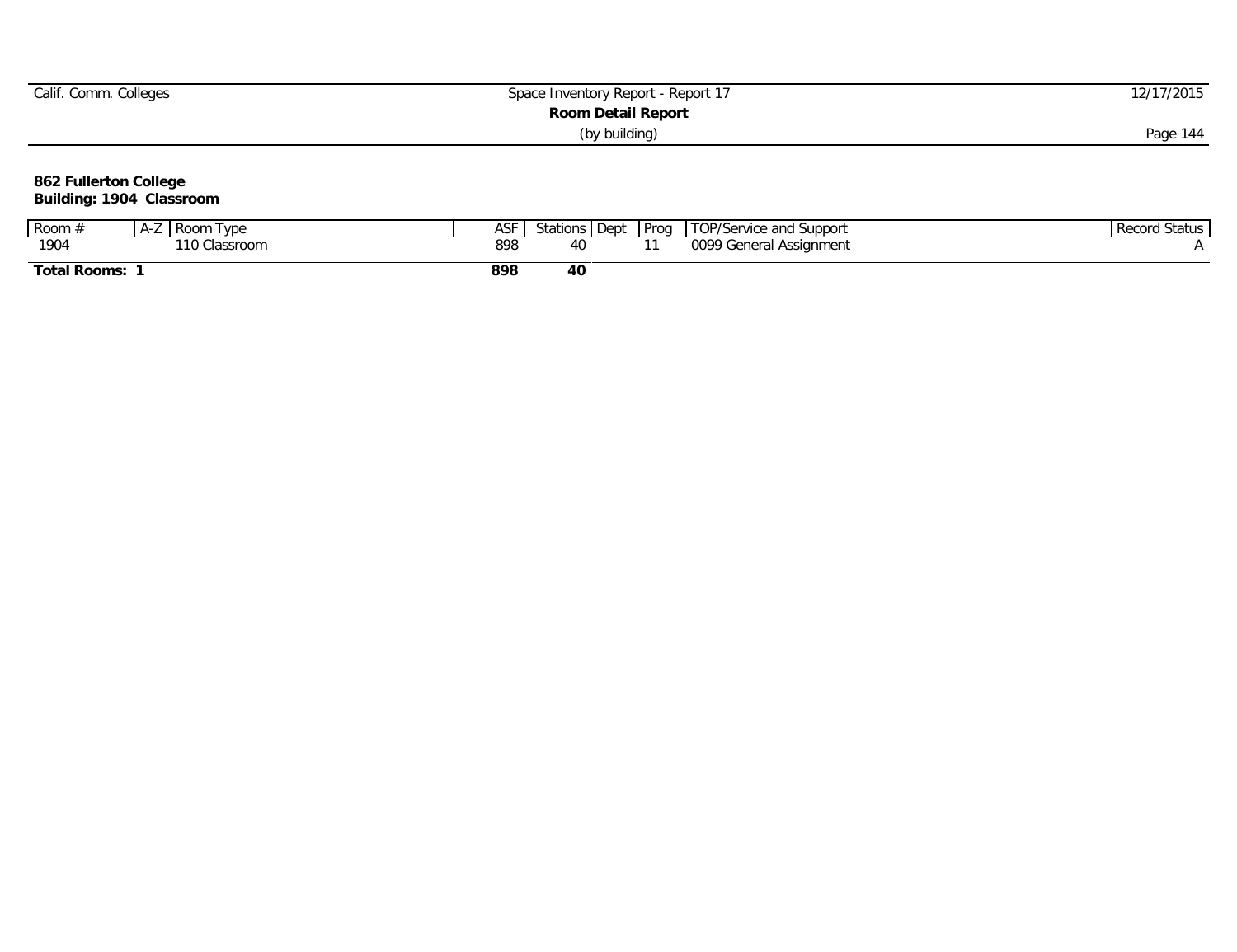| Calif. Comm. Colleges | Space Inventory Report - Report 17 | 2/17/2015 |  |  |  |  |
|-----------------------|------------------------------------|-----------|--|--|--|--|
| Room Detail Report    |                                    |           |  |  |  |  |
|                       | (by building)                      | Page 145  |  |  |  |  |

**Building: 1956 Classroom**

| Room         | $\mathbf{H}$ | l vpe<br><b>Room</b> | ASF  | Stations | Dept | Prog | TOP/Service and Support      | Status<br>Record |
|--------------|--------------|----------------------|------|----------|------|------|------------------------------|------------------|
| 1956         |              | 10<br>Classroom      | 796  | οU       |      |      | 0099 General<br>l Assignment |                  |
| Total Rooms: |              |                      | ,796 | 60       |      |      |                              |                  |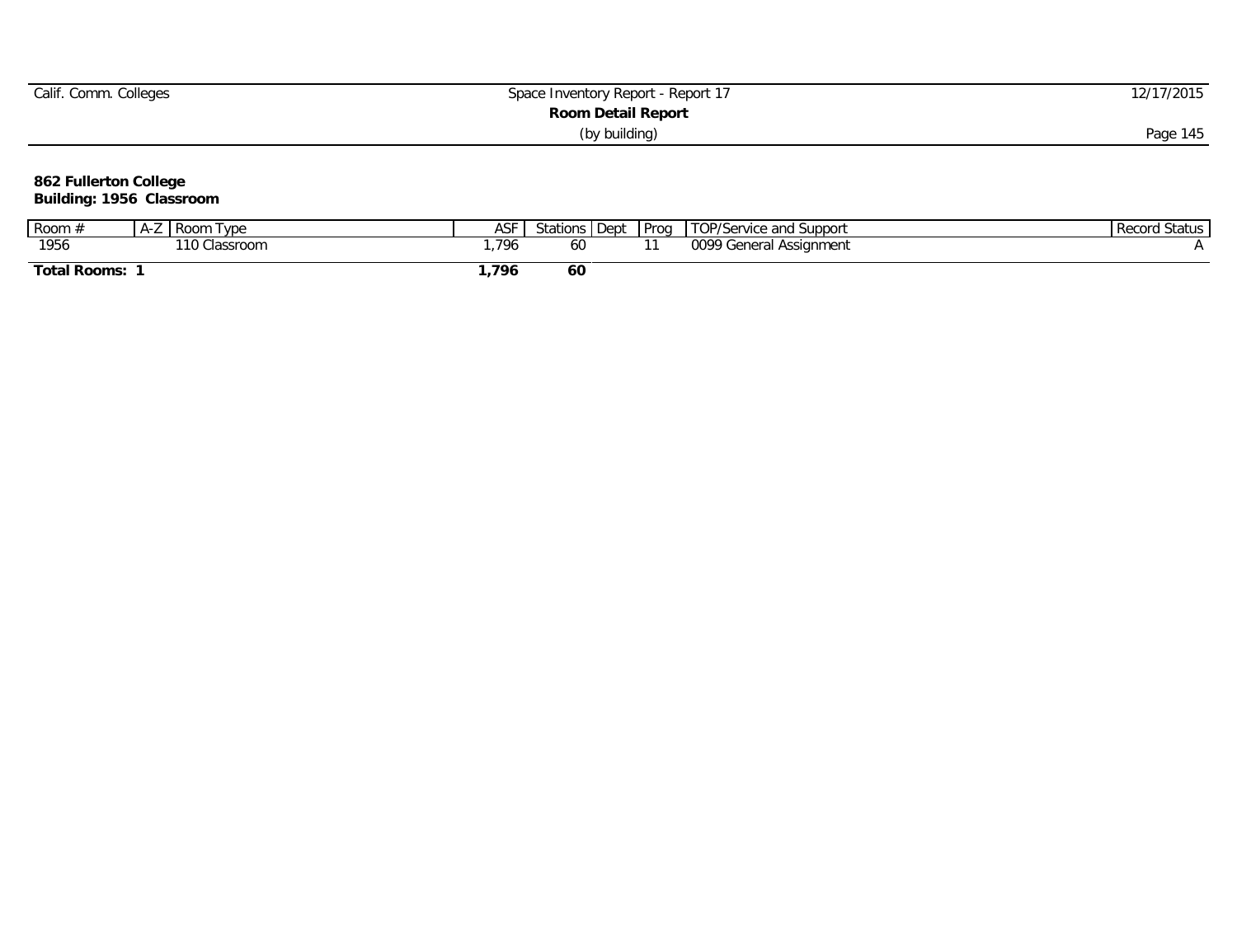| Calif. Comm. Colleges | Space Inventory Report - Report 17 | 2/17/2015 |  |  |  |  |
|-----------------------|------------------------------------|-----------|--|--|--|--|
| Room Detail Report    |                                    |           |  |  |  |  |
|                       | (by building)                      | Page 146  |  |  |  |  |

**Building: 1957 Classroom**

| Room                | $\mathbf{H}$ | l vpe<br><b>Room</b> | ASF | Stations | Dept | Prog | TOP/Service and Support | <b>Record Status</b> |
|---------------------|--------------|----------------------|-----|----------|------|------|-------------------------|----------------------|
| 1957                |              | $\sim$<br>Classroom  | 796 | οu       |      |      | 0099 General Assignment |                      |
| <b>Total Rooms:</b> |              |                      | 796 | -60      |      |      |                         |                      |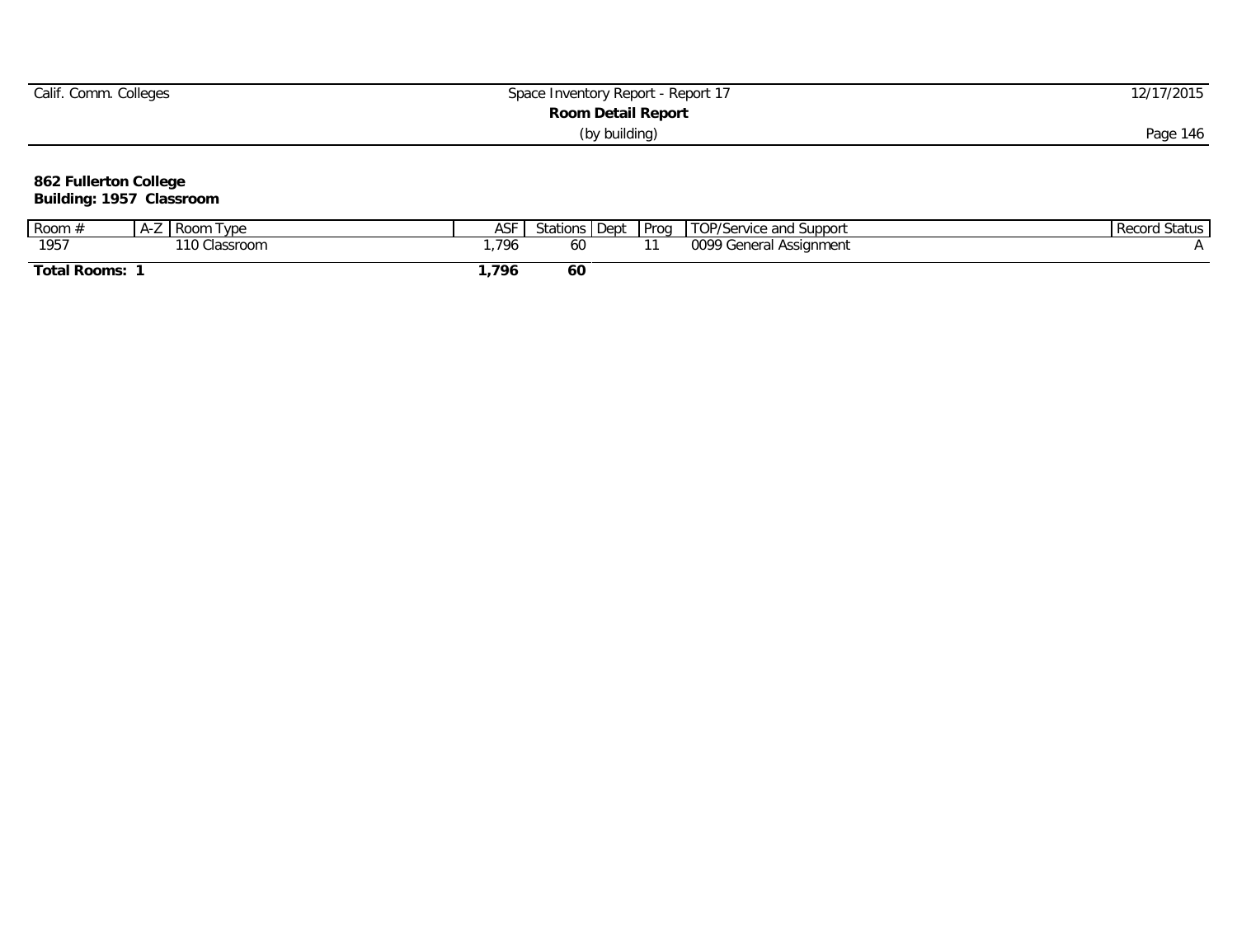| Calif. Comm. Colleges | Space Inventory Report - Report 17 | 2/17/2015 |  |  |  |  |
|-----------------------|------------------------------------|-----------|--|--|--|--|
| Room Detail Report    |                                    |           |  |  |  |  |
|                       | (by building)                      | Page 14.  |  |  |  |  |

#### **Building: 1958 Classroom**

| Room,             | H-L | ' ype<br>I ROOM | AJ. | Stations | Dept | Prog | TOP/Service and Support         | . Status<br>Record |
|-------------------|-----|-----------------|-----|----------|------|------|---------------------------------|--------------------|
| 1958              |     | 110 Classroom   | 898 | 40       |      |      | 0099<br>General<br>l Assignment |                    |
| া Rooms:<br>Total |     |                 | 898 | 40       |      |      |                                 |                    |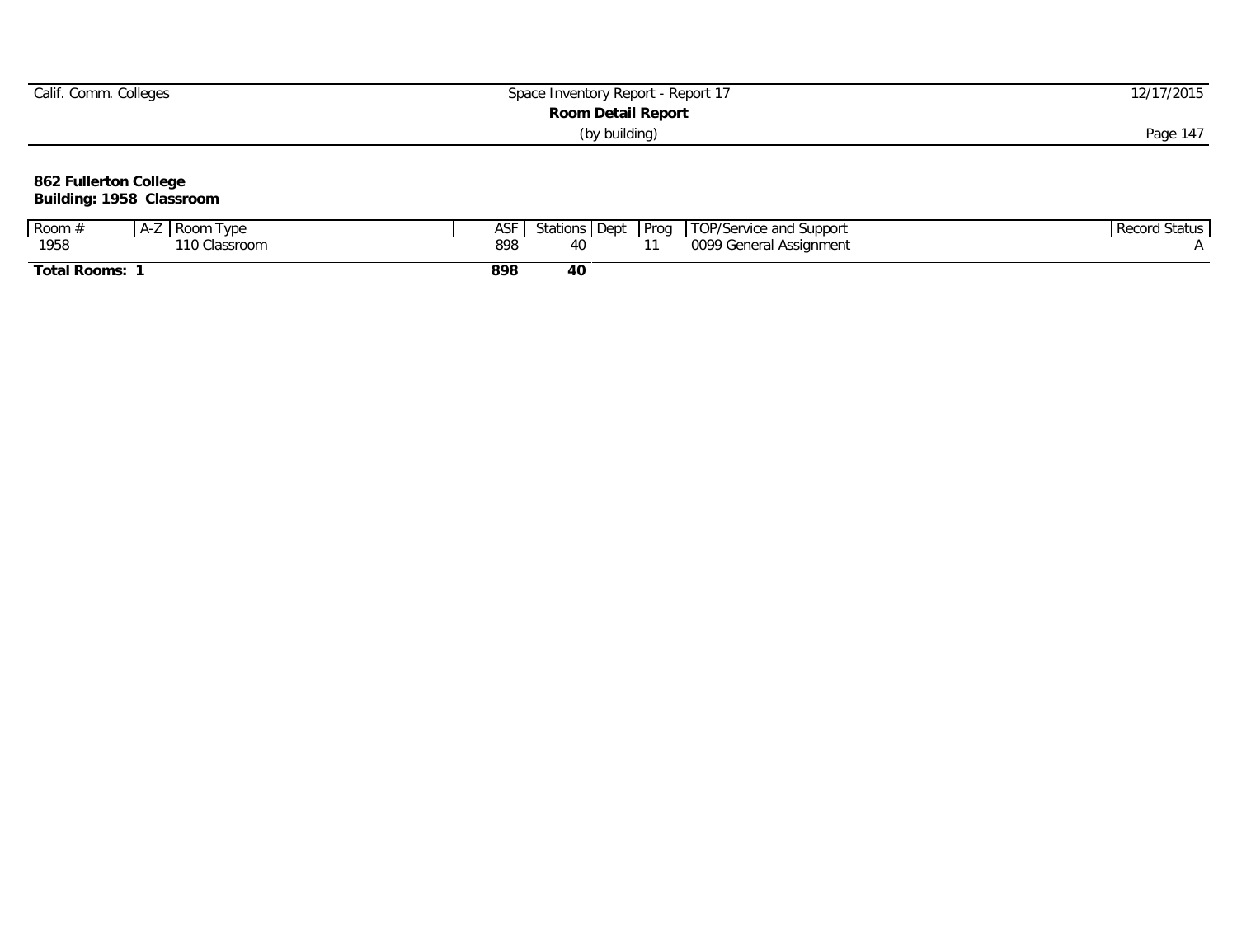| Space Inventory Report - Report 17 | 2/17/2015 |  |  |  |  |  |
|------------------------------------|-----------|--|--|--|--|--|
| Room Detail Report                 |           |  |  |  |  |  |
| (by building)                      | Page 148  |  |  |  |  |  |
|                                    |           |  |  |  |  |  |

#### **Building: 1959 Classroom**

| Room                   | $A - L$ | <b>Type</b><br>I Room | $\sim$<br>า∪ | <b>Stations</b> | . Dept | Prog | TOP/Service and Support    | Record<br>. Status |
|------------------------|---------|-----------------------|--------------|-----------------|--------|------|----------------------------|--------------------|
| 1959                   |         | 110 Classroom         | 898          | 41              |        |      | 0099<br>General Assignment |                    |
| Total<br><b>Rooms:</b> |         |                       | 898          | 40              |        |      |                            |                    |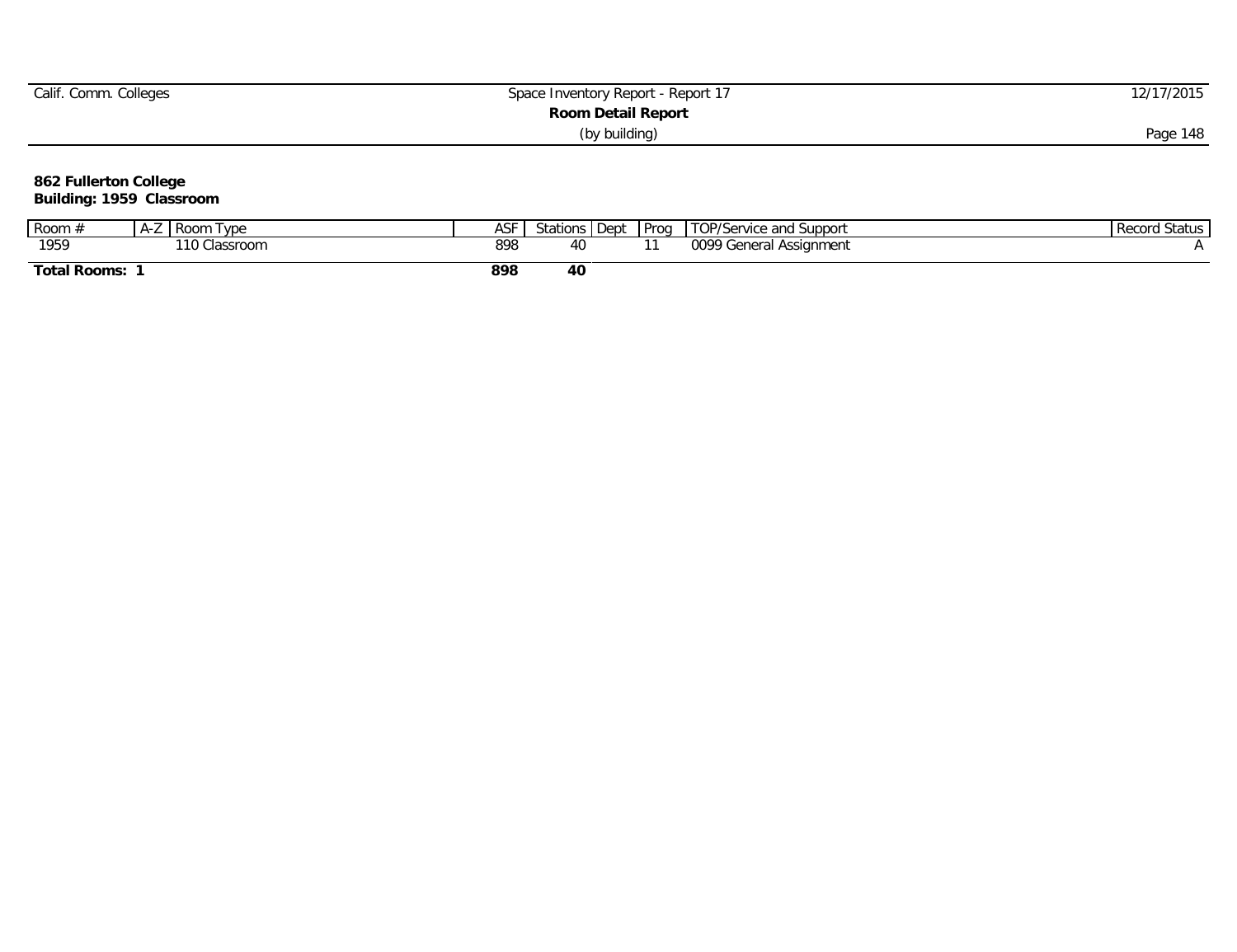| Space Inventory Report - Report 17 | 2/17/2015 |  |  |  |  |  |
|------------------------------------|-----------|--|--|--|--|--|
| Room Detail Report                 |           |  |  |  |  |  |
| (by building)                      | Page 149  |  |  |  |  |  |
|                                    |           |  |  |  |  |  |

**Building: 1960 Classroom**

| Room                | $A -$ | l Room<br>I vpe      | ASF | Stations | Dept | Prog | TOP/Service and Support | Record Status |
|---------------------|-------|----------------------|-----|----------|------|------|-------------------------|---------------|
| 1960                |       | 110C<br>10 Classroom | 898 |          |      |      | 0099 General Assignment |               |
| <b>Total Rooms:</b> |       |                      | 898 | 40       |      |      |                         |               |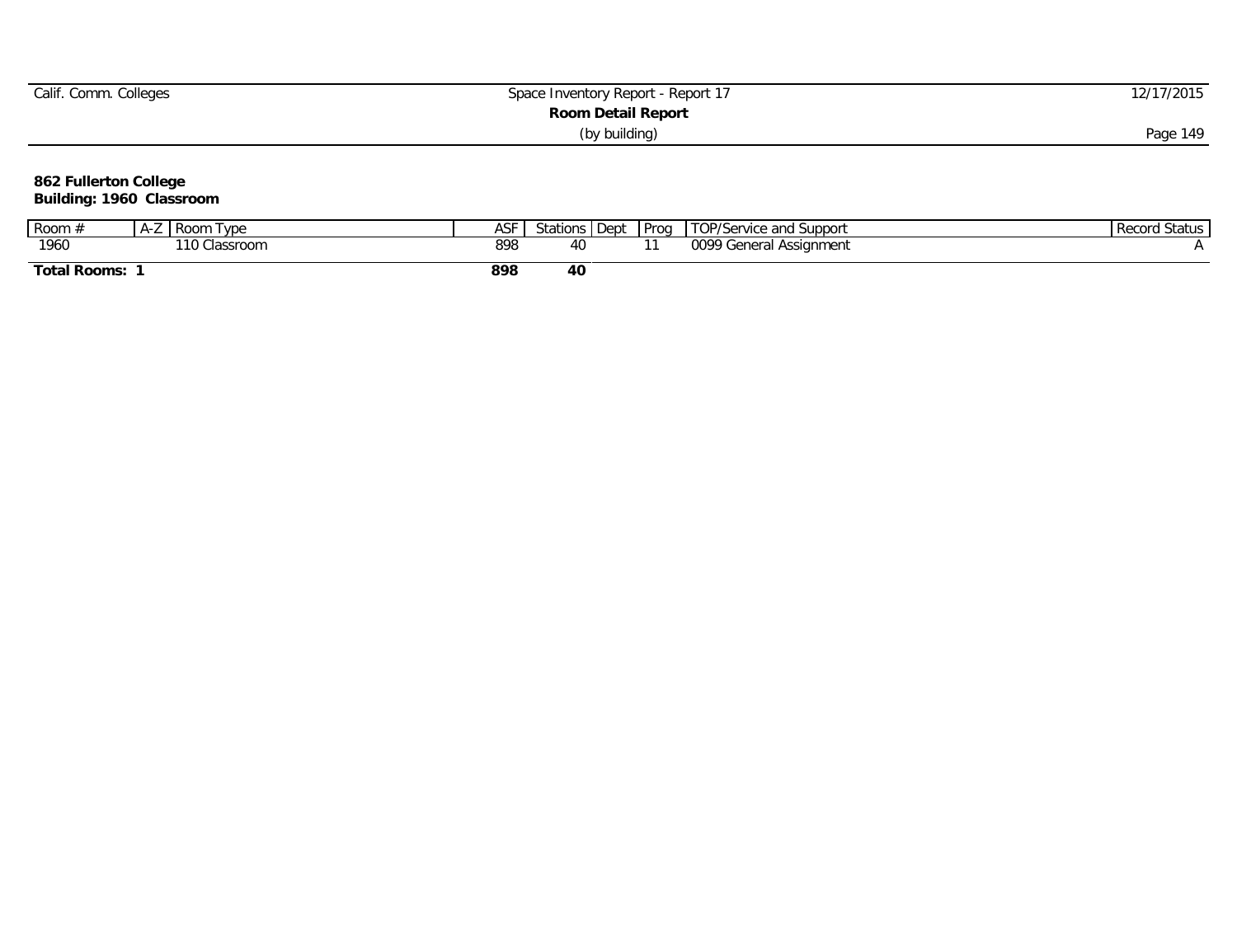|  | Calif. Comm. Colleges |
|--|-----------------------|
|  |                       |

| Room # | $A-Z$          | Room Type                   | ASF | Stations Dept |       | Prog | TOP/Service and Support                                 | <b>Record Status</b> |
|--------|----------------|-----------------------------|-----|---------------|-------|------|---------------------------------------------------------|----------------------|
| 2001   |                | 310 Office                  | 401 |               | 3 39  | 43   | 6130 Media Services                                     |                      |
| 2001   | СA             | 310 Office                  | 216 |               | 1 39  | 43   | 6130 Media Services                                     | Α                    |
| 2001   | СB             | 310 Office                  | 221 |               | 1 39  | 43   | 6130 Media Services                                     | Α                    |
| 2001   | E <sub>1</sub> | 530 Audio/Visual, Radio, TV | 139 |               | 1 39  | 43   | 6130 Media Services                                     | Α                    |
| 2001   | E <sub>2</sub> | 530 Audio/Visual, Radio, TV | 131 |               | 1 39  | 43   | 6130 Media Services                                     | A                    |
| 2001   | O <sub>1</sub> | 310 Office                  | 109 |               | 1 39  | 43   | 6130 Media Services                                     | Α                    |
| 2001   | O <sub>2</sub> | 530 Audio/Visual, Radio, TV | 86  |               | 102   | 43   | 6130 Media Services                                     | A                    |
| 2001   | O <sub>3</sub> | 310 Office                  | 123 |               | 1 39  | 43   | 6130 Media Services                                     | Α                    |
| 2001   | P              | 535 A/V, Radio, TV Service  | 202 |               | 1 39  | 43   | 6130 Media Services                                     | Α                    |
| 2001   | S.             | 315 Office Service          | 85  |               | 39    | 46   | 6210 Registrations, Transfers, Transcripts, Certificati | Α                    |
| 2001   | SA             | 530 Audio/Visual, Radio, TV | 798 |               | 11 39 | 43   | 6130 Media Services                                     | Α                    |
| 2001   | <b>SB</b>      | 535 A/V, Radio, TV Service  | 656 |               | 39    | 43   | 6130 Media Services                                     | A                    |
| 2001   | SS             | 535 A/V, Radio, TV Service  | 650 |               | 39    | 43   | 6130 Media Services                                     | Α                    |
| 2001   | <b>TV</b>      | 535 A/V, Radio, TV Service  | 230 |               | 39    | 43   | 6130 Media Services                                     | Α                    |
| 2002   |                | 310 Office                  | 500 |               | 4 0 2 | 53   | 6499 Other Student Services                             | Α                    |
| 2002   | $-1$           | 315 Office Service          | 309 |               | 02    | 11   | 0099 General Assignment                                 | Α                    |
| 2004   |                | 310 Office                  | 159 |               | 2 02  | 46   | 6210 Registrations, Transfers, Transcripts, Certificati | Α                    |
| 2004   | 01             | 310 Office                  | 91  |               | 102   | 46   | 6210 Registrations, Transfers, Transcripts, Certificati | A                    |
| 2004   | O <sub>2</sub> | 310 Office                  | 87  |               | 102   | 46   | 6210 Registrations, Transfers, Transcripts, Certificati | A                    |
| 2004   | S1             | 315 Office Service          | 78  |               | 02    | 46   | 6210 Registrations, Transfers, Transcripts, Certificati | Α                    |
| 2004   | S <sub>2</sub> | 310 Office                  | 204 |               | 102   | 46   | 6210 Registrations, Transfers, Transcripts, Certificati | Α                    |
| 2004   | V              | 315 Office Service          | 133 |               | 02    | 46   | 6210 Registrations, Transfers, Transcripts, Certificati | A                    |
| 2005   | O <sub>3</sub> | 310 Office                  | 280 | 5             |       | 46   | 6210 Registrations, Transfers, Transcripts, Certificati | A                    |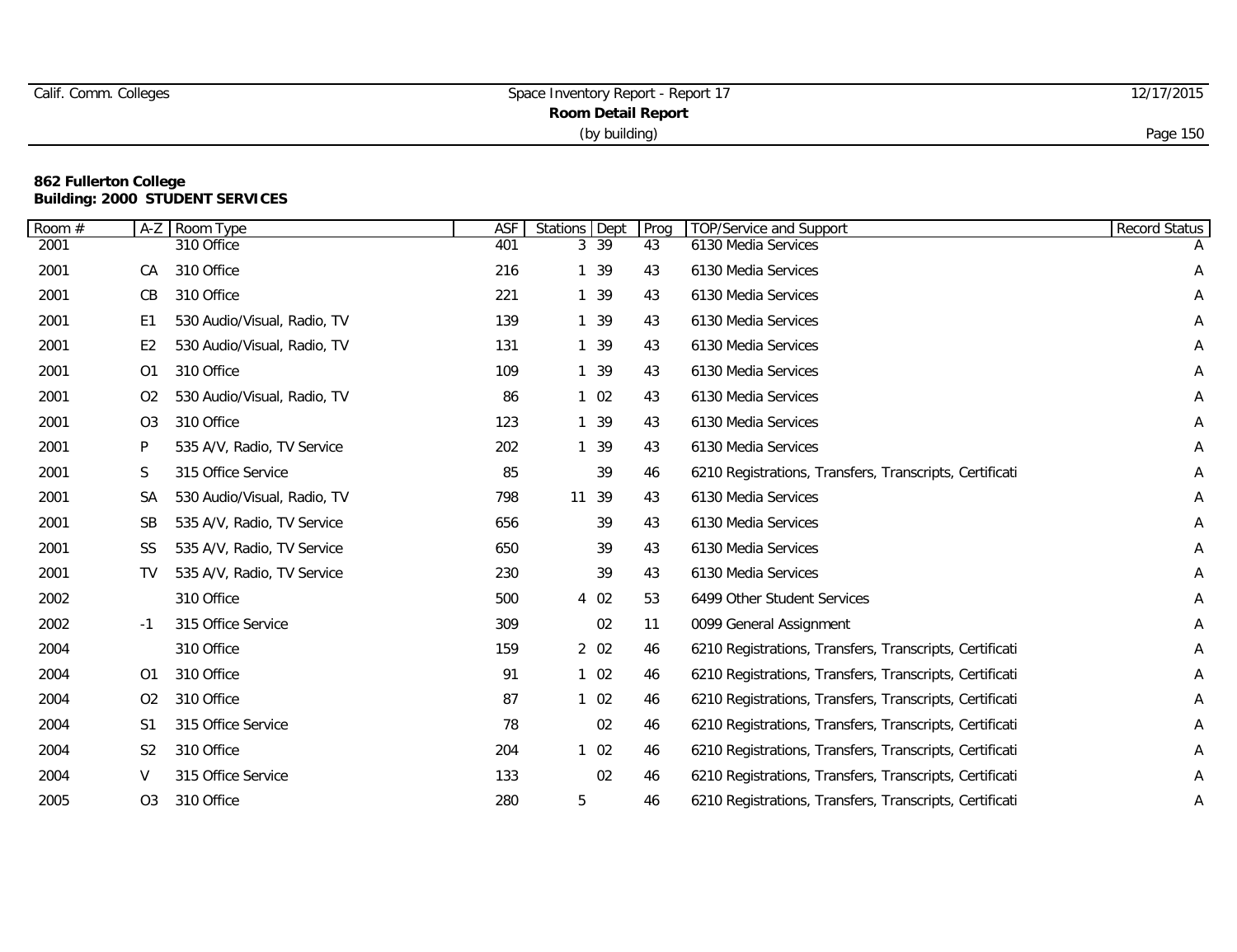# Calif. Comm. Colleges Space Inventory Report - Report 17 12/17/2015 **Room Detail Report** (by building) Page 151

| Room # | $A-Z$          | Room Type                        | ASF   | Stations Dept | Prog | TOP/Service and Support                                 | <b>Record Status</b> |
|--------|----------------|----------------------------------|-------|---------------|------|---------------------------------------------------------|----------------------|
| 2005   |                | 310 Office                       | 1,010 | 18            | 46   | 6210 Registrations, Transfers, Transcripts, Certificati |                      |
| 2005   |                | 310 Office                       | 330   | 3 02          | 46   | 6210 Registrations, Transfers, Transcripts, Certificati | Α                    |
| 2005   | O1             | 310 Office                       | 127   |               | 46   | 6210 Registrations, Transfers, Transcripts, Certificati |                      |
| 2005   | O <sub>2</sub> | 310 Office                       | 123   |               | 46   | 6210 Registrations, Transfers, Transcripts, Certificati |                      |
| 2005   | V              | 315 Office Service               | 411   | 02            | 46   | 6210 Registrations, Transfers, Transcripts, Certificati |                      |
| 2006   |                | 665 Merchandise Facility Service | 1,695 | 02            | 55   | 6910 Bookstore                                          | Α                    |
| 2008   |                | 660 Merchandise Facility         | 4,039 | 02            | 55   | 6910 Bookstore                                          | Α                    |
| 2008   |                | 665 Merchandise Facility Service | 131   | 102           | 55   | 6910 Bookstore                                          | Α                    |
| 2008   | 2              | 665 Merchandise Facility Service | 93    | 102           | 55   | 6910 Bookstore                                          | Α                    |
| 2008   | 3              | 665 Merchandise Facility Service | 92    | 2 02          | 55   | 6910 Bookstore                                          | Α                    |
| 2008   | 4              | 660 Merchandise Facility         | 132   |               | 55   | 6910 Bookstore                                          | Α                    |
| 2020   |                | 310 Office                       | 235   | 4 02          | 55   | 6430 Extended Opportunity Programs and Services (EOPS)  | Α                    |
| 2020   | 2              | 310 Office                       | 85    | 1 39          | 55   | 6430 Extended Opportunity Programs and Services (EOPS)  | Α                    |
| 2020   | 3              | 310 Office                       | 84    | 102           | 55   | 6430 Extended Opportunity Programs and Services (EOPS)  | Α                    |
| 2020   | 4              | 310 Office                       | 141   | 102           | 55   | 6430 Extended Opportunity Programs and Services (EOPS)  | Α                    |
| 2020   | 5              | 310 Office                       | 88    | 1 39          | 55   | 6430 Extended Opportunity Programs and Services (EOPS)  | Α                    |
| 2020   | 6              | 310 Office                       | 91    | 102           | 55   | 6430 Extended Opportunity Programs and Services (EOPS)  | Α                    |
| 2020   | 7              | 310 Office                       | 89    |               | 55   | 6430 Extended Opportunity Programs and Services (EOPS)  | Α                    |
| 2020   | 8              | 315 Office Service               | 87    | 02            | 55   | 6430 Extended Opportunity Programs and Services (EOPS)  | A                    |
| 2020   | 9              | 310 Office                       | 90    | 2 02          | 55   | 6430 Extended Opportunity Programs and Services (EOPS)  | Α                    |
| 2020   | 10             | 310 Office                       | 87    | 2 02          | 55   | 6430 Extended Opportunity Programs and Services (EOPS)  | Α                    |
| 2020   | 11             | 310 Office                       | 90    | 1 39          | 55   | 6430 Extended Opportunity Programs and Services (EOPS)  | Α                    |
| 2020   | P              | 310 Office                       | 380   | 2 39          | 55   | 6430 Extended Opportunity Programs and Services (EOPS)  | Α                    |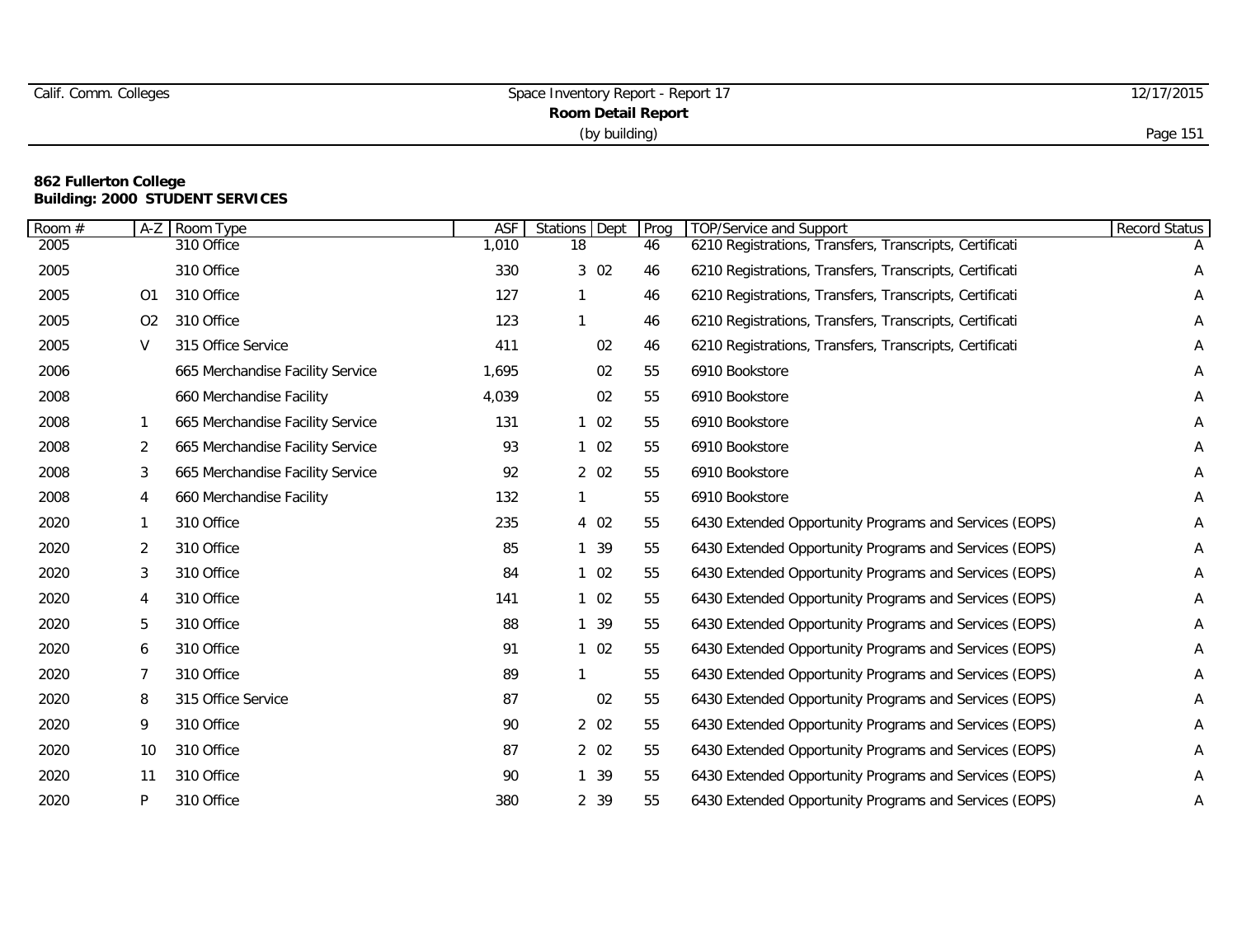| Calif. Comm. Colleges | Space Inventory Report - Report 17 | 12/17/2015 |
|-----------------------|------------------------------------|------------|
|                       | <b>Room Detail Report</b>          |            |
|                       | (by building)                      | Page 152   |

| Room # | $A-Z$          | Room Type          | <b>ASF</b> | Stations Dept | Prog | <b>TOP/Service</b> and Support     | Record Status |
|--------|----------------|--------------------|------------|---------------|------|------------------------------------|---------------|
| 2022   |                | 310 Office         | 821        | 11            | 53   | 6310 Counseling Services           | A             |
| 2022   | $\mathbf{1}$   | 310 Office         | 90         | 102           | 53   | 6310 Counseling Services           | Α             |
| 2022   | $\overline{2}$ | 310 Office         | 136        | 102           | 46   | 6010 Academic Administration       | Α             |
| 2022   | 3              | 310 Office         | 96         | 102           | 53   | 6310 Counseling Services           | Α             |
| 2022   | 4              | 310 Office         | 94         | 102           | 53   | 6310 Counseling Services           | Α             |
| 2022   | 5              | 310 Office         | 94         | 102           | 53   | 6310 Counseling Services           | Α             |
| 2022   | 6              | 310 Office         | 96         | 102           | 53   | 6310 Counseling Services           | A             |
| 2022   | 7              | 310 Office         | 98         | 102           | 53   | 6310 Counseling Services           | A             |
| 2022   | 8              | 310 Office         | 90         | 102           | 53   | 6310 Counseling Services           | Α             |
| 2022   | 9              | 310 Office         | 80         | $1\quad02$    | 53   | 6310 Counseling Services           | Α             |
| 2022   | 10             | 310 Office         | 85         | $1\quad02$    | 53   | 6310 Counseling Services           | Α             |
| 2022   | 11             | 310 Office         | 93         | 102           | 53   | 6310 Counseling Services           | Α             |
| 2022   | 12             | 310 Office         | 81         | 102           | 53   | 6310 Counseling Services           | A             |
| 2022   | 13             | 310 Office         | 80         | 102           | 53   | 6310 Counseling Services           | A             |
| 2022   | 14             | 310 Office         | 88         | 102           | 53   | 6310 Counseling Services           | Α             |
| 2022   | 15             | 310 Office         | 91         | 102           | 53   | 6310 Counseling Services           | Α             |
| 2022   | 16             | 310 Office         | 85         | $1\quad02$    | 53   | 6310 Counseling Services           | Α             |
| 2022   | P <sub>3</sub> | 310 Office         | 561        | 4 39          | 53   | 6399 Other Counseling and Guidance | Α             |
| 2022   | S              | 315 Office Service | 71         | 02            | 53   | 6310 Counseling Services           | A             |
| 2023   | O <sub>1</sub> | 310 Office         | 79         | 1 39          | 11   | 0099 General Assignment            | Α             |
| 2023   | O <sub>2</sub> | 310 Office         | 148        | 2 39          | 11   | 0099 General Assignment            | Α             |
| 2023   | O <sub>3</sub> | 310 Office         | 116        |               | 11   | 0099 General Assignment            | Α             |
| 2023   | O <sub>4</sub> | 310 Office         | 116        |               | 11   | 0099 General Assignment            | Α             |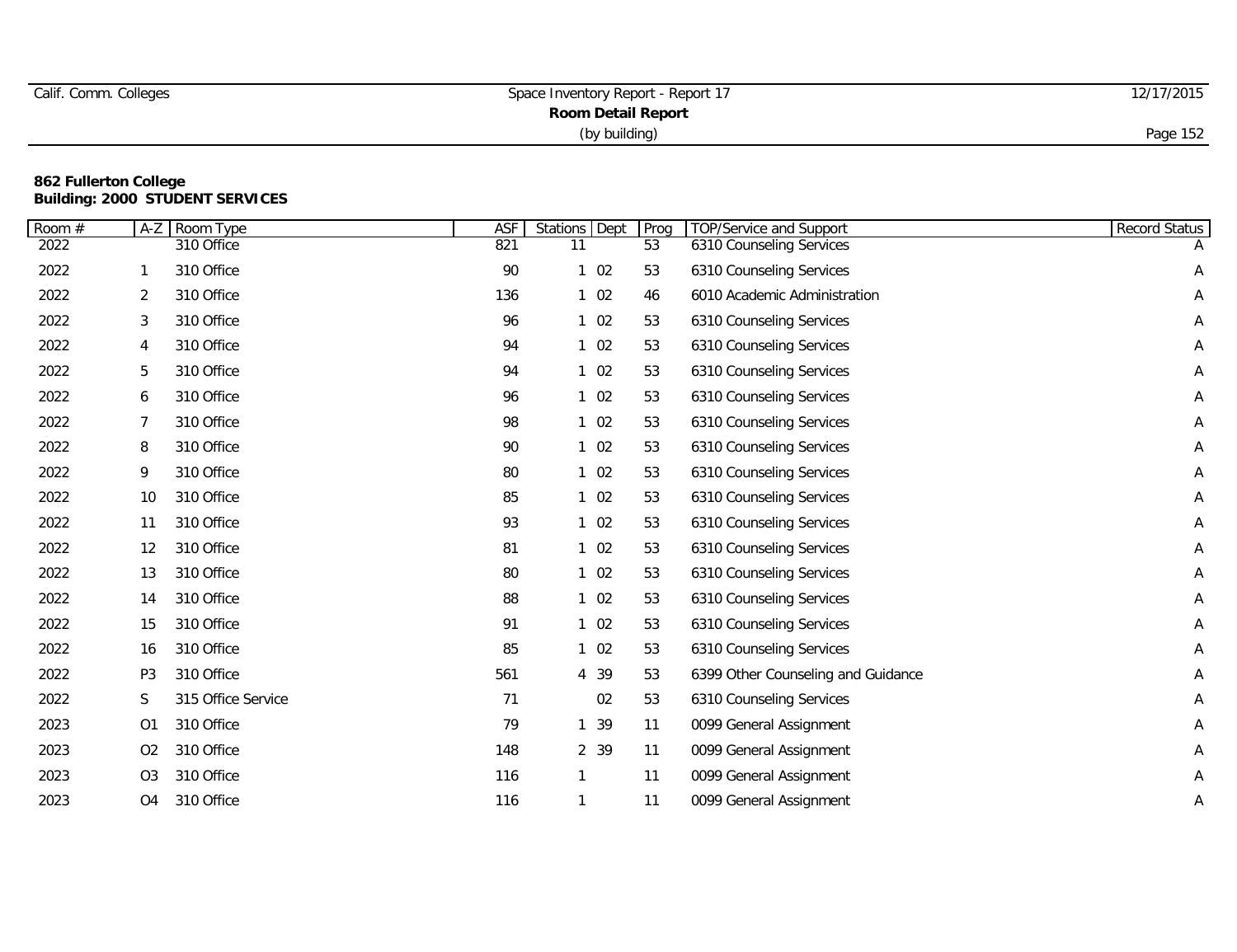|  | Calif. Comm. Colleges |
|--|-----------------------|
|  |                       |

| Room $#$               | A-Z            | Room Type                | <b>ASF</b> | Stations Dept | Prog | TOP/Service and Support            | <b>Record Status</b> |
|------------------------|----------------|--------------------------|------------|---------------|------|------------------------------------|----------------------|
| 2023                   | O <sub>5</sub> | 310 Office               | 90         |               | 11   | 0099 General Assignment            | A                    |
| 2023                   | P              | 315 Office Service       | 242        | 39            | 11   | 4930 General Studies               | Α                    |
| 2023                   | P <sub>1</sub> | 230 Individual Study Lab | 775        | 50 39         | 11   | 4930 General Studies               | Α                    |
| 2023                   | P <sub>2</sub> | 230 Individual Study Lab | 871        | 34 39         | 11   | 4930 General Studies               | Α                    |
| 2023                   | P <sub>3</sub> | 310 Office               | 561        | 2 39          | 55   | 6399 Other Counseling and Guidance | Α                    |
| 2023                   | R              | 315 Office Service       | 21         | 39            | 11   | 0099 General Assignment            | Α                    |
| 2023                   | R <sub>1</sub> | 310 Office               | 142        | 2 39          | 11   | 0099 General Assignment            | Α                    |
| 2023                   | R <sub>2</sub> | 310 Office               | 147        | 2 39          | 11   | 0099 General Assignment            | Α                    |
| 2023                   | R3             | 310 Office               | 151        | 2 39          | 11   | 0099 General Assignment            | Α                    |
| 2023                   | R4             | 310 Office               | 138        | 2 39          | 11   | 0099 General Assignment            | Α                    |
| 2023                   | S <sub>1</sub> | 315 Office Service       | 59         | 39            | 11   | 0099 General Assignment            | Α                    |
| 2023                   | S <sub>2</sub> | 310 Office               | 106        | 1 39          | 53   | 6310 Counseling Services           | Α                    |
| 2024                   |                | 110 Classroom            | 561        | 30 39         | 11   | 0099 General Assignment            | Α                    |
| 2025                   |                | 110 Classroom            | 553        | 30 39         | 11   | 0099 General Assignment            | Α                    |
| 2026                   |                | 110 Classroom            | 571        | 30 39         | 11   | 0099 General Assignment            | Α                    |
| 2027                   |                | 110 Classroom            | 563        | 35 39         | 11   | 0099 General Assignment            | Α                    |
| 2028                   |                | 110 Classroom            | 581        | 30 39         | 11   | 0099 General Assignment            | A                    |
| <b>Total Rooms: 86</b> |                |                          | 25,139     | 368           |      |                                    |                      |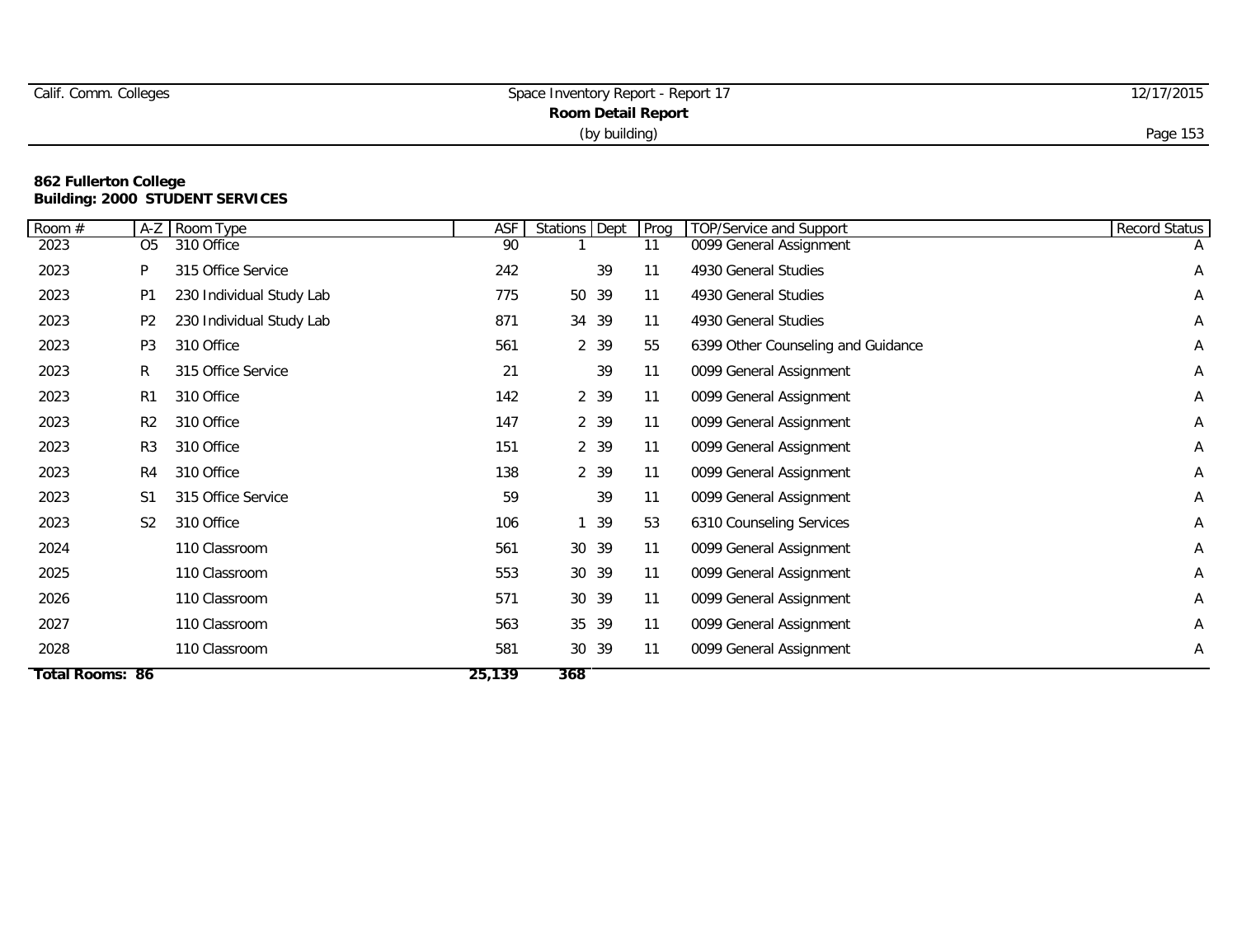|  | Calif. Comm. Colleges |
|--|-----------------------|
|  |                       |

#### **862 Fullerton College Building: 2100 WILSHIRE AUDITORIUM**

| Room #                 | $A-Z$          | Room Type             | <b>ASF</b> | Stations Dept | Prog              | TOP/Service and Support                    | Record Status |
|------------------------|----------------|-----------------------|------------|---------------|-------------------|--------------------------------------------|---------------|
| 300                    |                | 610 Assembly          | 4,811      | 99<br>425     | 67                | 6830 Community Use of Facilities           |               |
| 301                    | TB             | 615 Assembly Service  | 42         | 99            | 67                | 6830 Community Use of Facilities           | Α             |
| 303                    | 2              | 615 Assembly Service  | 123        | 99            | 67                | 6830 Community Use of Facilities           | Α             |
| 303                    | 3              | 615 Assembly Service  | 123        | 99            | 67                | 6830 Community Use of Facilities           | Α             |
| 304                    |                | 615 Assembly Service  | 36         |               | 67                | 6830 Community Use of Facilities           | Α             |
| 321                    | 4              | 615 Assembly Service  | 394        | 99            | 67                | 6830 Community Use of Facilities           | A             |
| 321                    | CR             | 615 Assembly Service  | 188        | 99            | 67                | 6830 Community Use of Facilities           | A             |
| 2110                   |                | 210 Class Lab         | 570        | 20 75         | 31                | 1002 Art (Painting, Drawing and Sculpture) | А             |
| 2110                   | $\mathbf{1}$   | 310 Office            | 58         | 1 75          | 12                | 1002 Art (Painting, Drawing and Sculpture) | Α             |
| 2110                   | 2              | 215 Class Lab Service | 83         | 75            | 12                | 1002 Art (Painting, Drawing and Sculpture) | Α             |
| 2110                   | C1             | 315 Office Service    | -7         |               | 12                | 1002 Art (Painting, Drawing and Sculpture) | A             |
| 2110                   | C <sub>2</sub> | 215 Class Lab Service | 22         |               | 12                | 1002 Art (Painting, Drawing and Sculpture) | А             |
| 2112                   |                | 210 Class Lab         | 578        | 8 75          | 12                | 1002 Art (Painting, Drawing and Sculpture) | Α             |
| 2115                   |                | 210 Class Lab         | 934        | 20 75         | $12 \overline{ }$ | 1002 Art (Painting, Drawing and Sculpture) | А             |
| 2115                   | C1             | 315 Office Service    | 20         | 75            | 12                | 1002 Art (Painting, Drawing and Sculpture) | Α             |
| 2115                   | C <sub>2</sub> | 315 Office Service    | 23         | 75            | 12                | 1002 Art (Painting, Drawing and Sculpture) | Α             |
| 2115                   | C <sub>3</sub> | 315 Office Service    | 6          | 99            | 12                | 1002 Art (Painting, Drawing and Sculpture) | A             |
| 2115                   | $\circ$        | 310 Office            | 79         | 1 75          | 12                | 1002 Art (Painting, Drawing and Sculpture) | A             |
| 2115                   | S              | 215 Class Lab Service | 46         | 75            | 12                | 1002 Art (Painting, Drawing and Sculpture) | А             |
| 2119                   |                | 215 Class Lab Service | 201        | 75            | 12                | 1002 Art (Painting, Drawing and Sculpture) | Α             |
| 2130                   |                | 110 Classroom         | 340        | 17            | 31                | 0099 General Assignment                    | A             |
| 2131                   |                | 615 Assembly Service  | 120        |               | 32                | 6830 Community Use of Facilities           | A             |
| <b>Total Rooms: 22</b> |                |                       | 8,804      | 492           |                   |                                            |               |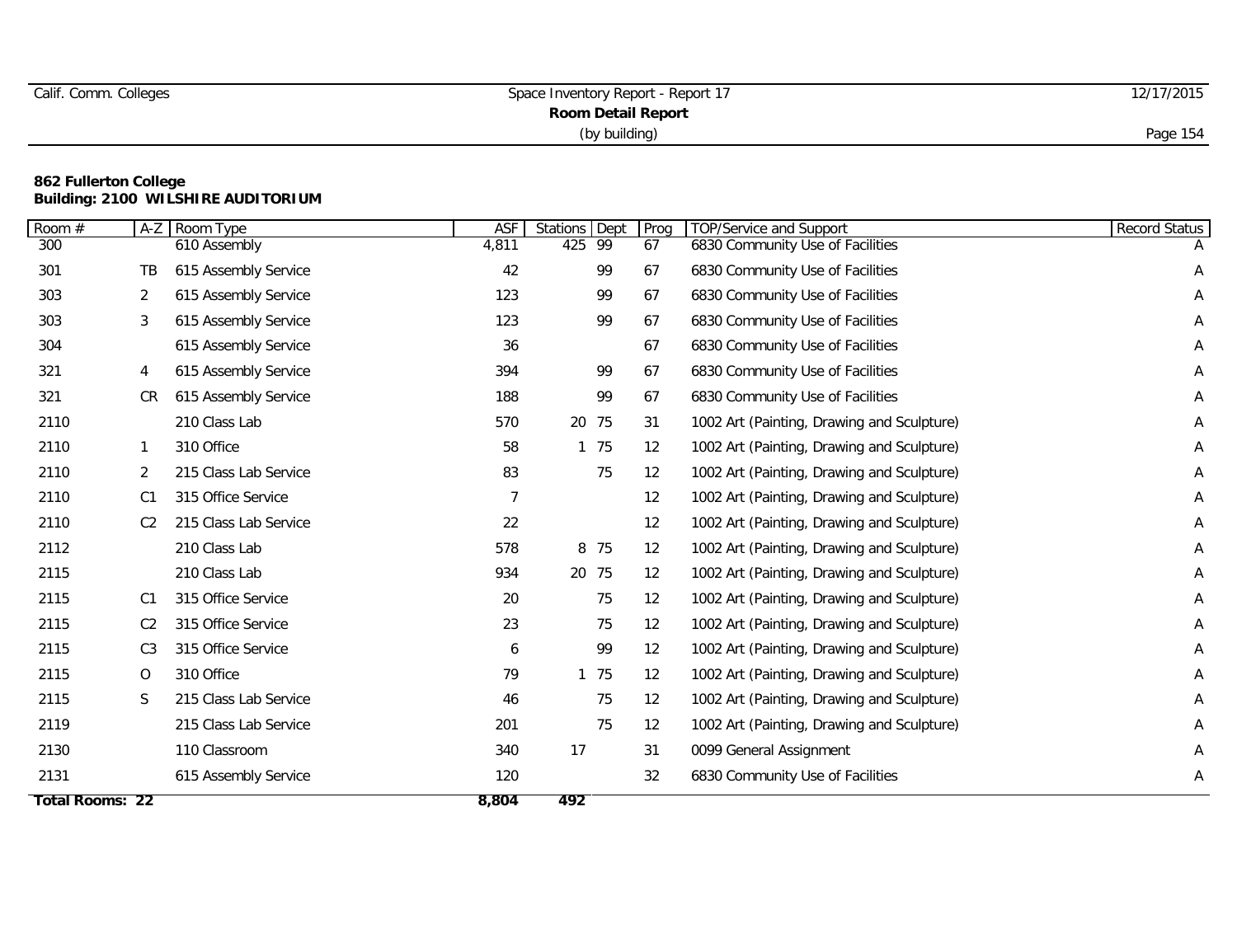| Calif. Comm. Colleges | Space Inventory Report - Report 17 | 12/17/2015 |  |  |  |  |
|-----------------------|------------------------------------|------------|--|--|--|--|
|                       | Room Detail Report                 |            |  |  |  |  |
|                       | (by building)                      | Page 155   |  |  |  |  |

#### **862 Fullerton College Building: 2200 T-7**

| Room $#$       |                | A-Z Room Type     | ASF   | Stations Dept<br>Prog | TOP/Service and Support | Record Status  |
|----------------|----------------|-------------------|-------|-----------------------|-------------------------|----------------|
|                |                | 050 Inactive Area | 679   |                       | 9600 Unassigned         | $\overline{A}$ |
|                | A1             | 050 Inactive Area | 103   |                       | 9600 Unassigned         | $\mathsf{A}$   |
| T <sub>7</sub> | B              | 050 Inactive Area | 693   |                       | 9600 Unassigned         | A              |
| T <sub>7</sub> | O <sub>1</sub> | 050 Inactive Area | 88    |                       | 9600 Unassigned         | A              |
| T 7            | O <sub>2</sub> | 050 Inactive Area | 144   |                       | 9600 Unassigned         | A              |
|                | O <sub>3</sub> | 050 Inactive Area | 126   |                       | 9600 Unassigned         | A              |
| Total Rooms: 6 |                |                   | 1,833 |                       |                         |                |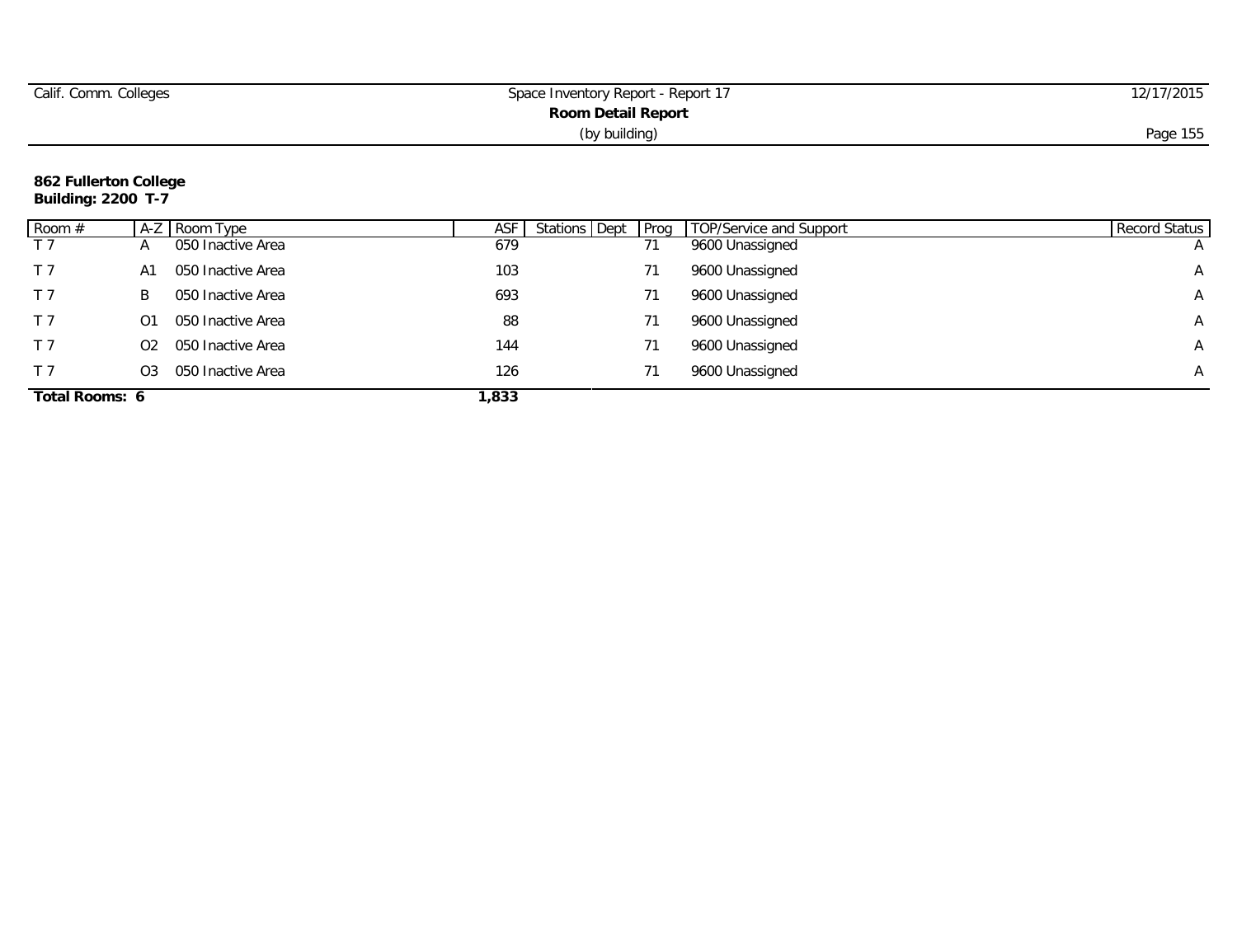| Calif. Comm. Colleges | Space Inventory Report - Report 17 | 12/17/2015 |
|-----------------------|------------------------------------|------------|
|                       | Room Detail Report                 |            |
|                       | (by building)                      | Page 156   |

#### **862 Fullerton College Building: 2300 T - 5 BUILDING**

| Room $#$        |                | A-Z Room Type              | ASF   | Stations Dept | Prog | <b>TOP/Service and Support</b>                  | <b>Record Status</b> |
|-----------------|----------------|----------------------------|-------|---------------|------|-------------------------------------------------|----------------------|
| T <sub>5</sub>  | Ŀ.             | 720 Shop                   | 522   | 7 14          | 64   | 6770 Logistical Services                        | $\overline{A}$       |
| T <sub>5</sub>  | EA             | 725 Shop Service           | 160   | 14            | 64   | 6770 Logistical Services                        | $\mathsf{A}$         |
| T <sub>5</sub>  | EB             | 310 Office                 | 82    | 2 14          | 64   | 6770 Logistical Services                        | A                    |
| T <sub>5</sub>  | EO             | 310 Office                 | 87    | 14            | 64   | 6770 Logistical Services                        | A                    |
| T <sub>5</sub>  |                | 535 A/V, Radio, TV Service | 838   | 39            | 43   | 6130 Media Services                             | A                    |
| T <sub>5</sub>  | F1             | 310 Office                 | 49    | -39           | 43   | 6130 Media Services                             | Α                    |
| T <sub>5</sub>  | F <sub>2</sub> | 310 Office                 | 49    |               | 43   | 6130 Media Services                             | A                    |
| T <sub>5</sub>  | G              | 720 Shop                   | 590   | 3 01          | 65   | 6510 Building Maintenance and Operation Support | A                    |
| T <sub>5</sub>  | H              | 110 Classroom              | 599   | 32 01         | 11   | 0099 General Assignment                         | A                    |
| T <sub>5</sub>  |                | 110 Classroom              | 586   | 32 01         | 11   | 0099 General Assignment                         | A                    |
| Total Rooms: 10 |                |                            | 3,562 | 79            |      |                                                 |                      |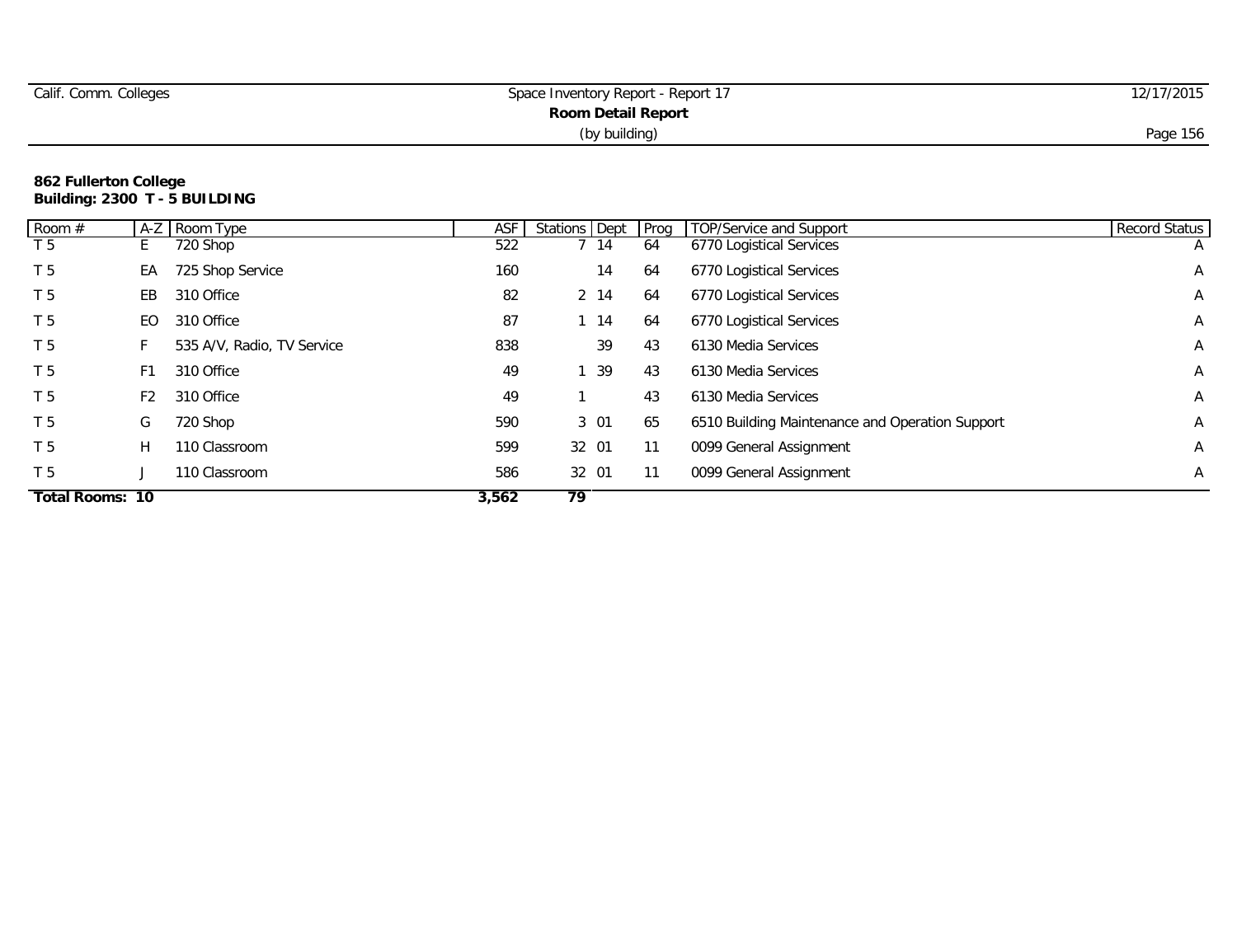| 12/17/2015 |
|------------|
|            |
| Page 157   |
|            |

#### **862 Fullerton College Building: 2400 CLASSROOM TEMP.**

| Room $#$              | A-Z Room Type | ASF  | Stations   Dept |  | <b>Prog</b> TOP/Service and Support | Record Status |
|-----------------------|---------------|------|-----------------|--|-------------------------------------|---------------|
|                       | 110 Classroom | 914  | 53 32           |  | 0099 General Assignment             |               |
|                       | 110 Classroom | 931  | 53 32           |  | 0099 General Assignment             |               |
| <b>Total Rooms: 2</b> |               | ,845 | 106             |  |                                     |               |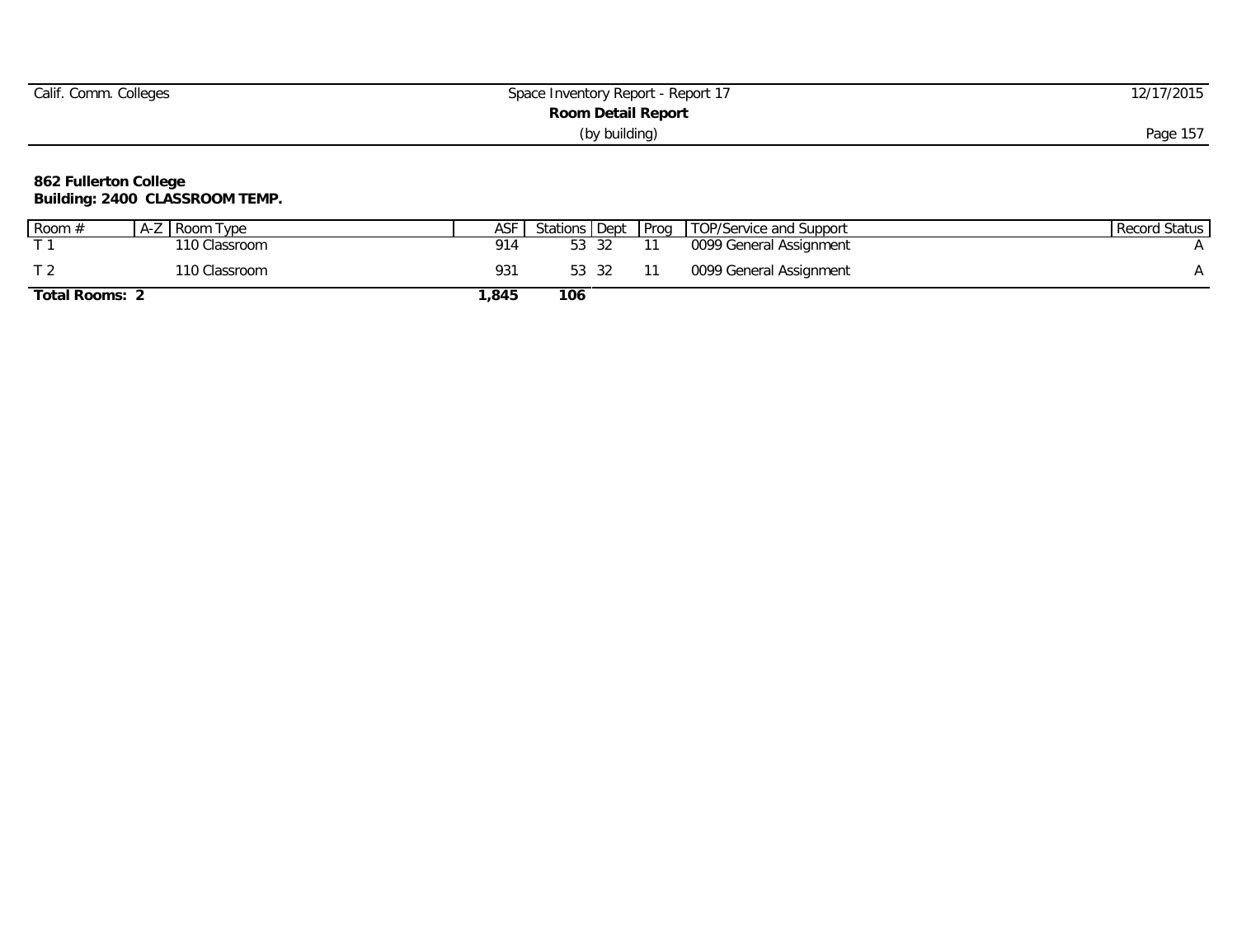| Calif. Comm. Colleges | Space Inventory Report - Report 17 | 12/17/2015 |
|-----------------------|------------------------------------|------------|
|                       | <b>Room Detail Report</b>          |            |
|                       | (by building)                      | Page 158   |

#### **862 Fullerton College Building: 2500 CHAPMAN/NEWELL COMPLEX**

| Room $#$     | ' A-∠ | Room<br>I ype                | ASF   | Dept<br>Stations <b>I</b> | Prog | TOP/Service a<br>and Suppor: ؛ | . Status<br>Record |
|--------------|-------|------------------------------|-------|---------------------------|------|--------------------------------|--------------------|
|              |       | ctive Area<br>Inactive<br>υо |       |                           |      | 960<br>Jnassigned<br>ີ         |                    |
| Total Rooms: |       |                              | 0,214 |                           |      |                                |                    |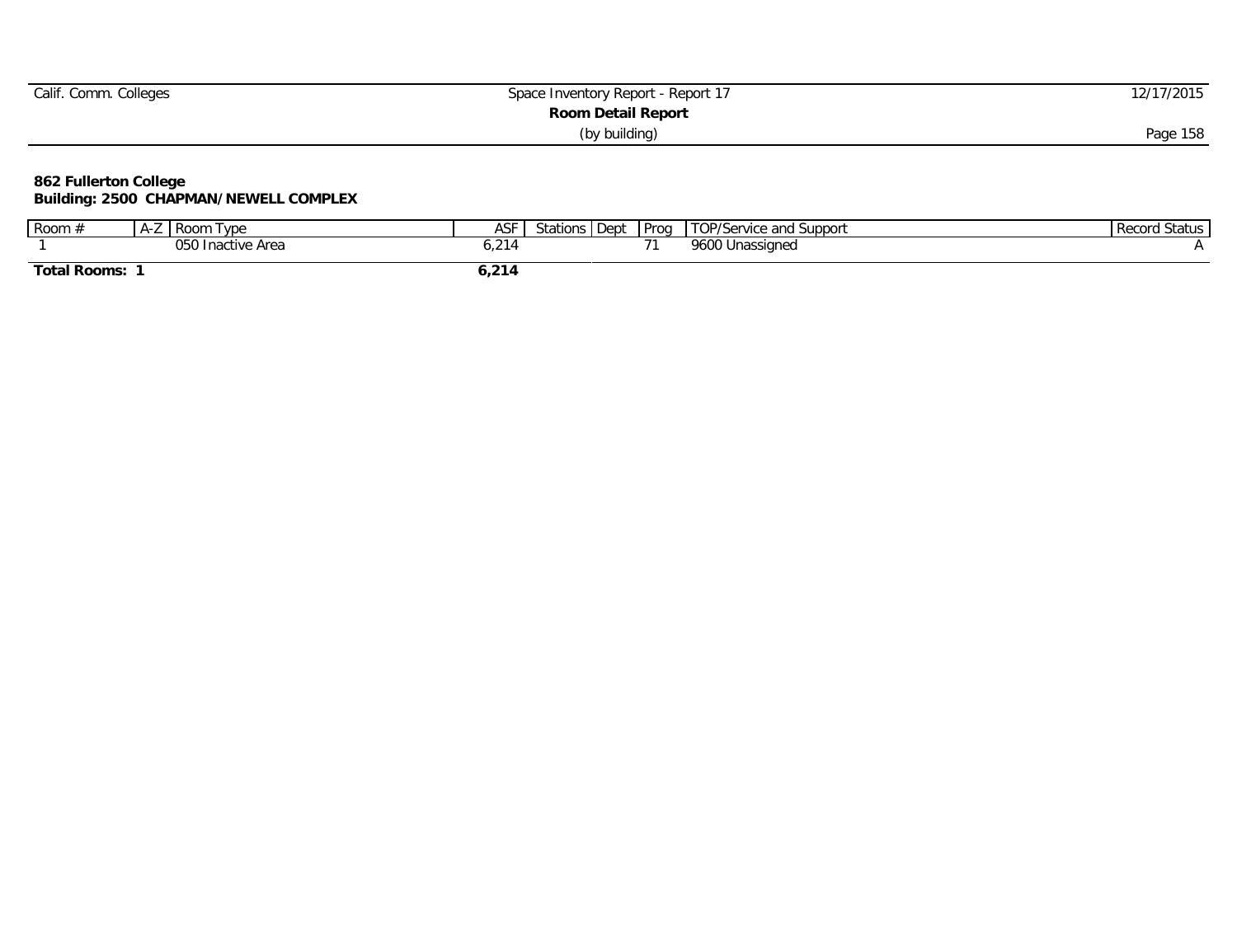|  |  |  | Calif. Comm. Colleges |
|--|--|--|-----------------------|
|--|--|--|-----------------------|

#### **862 Fullerton College Building: 3000 BERKELEY CENTER A**

| Room # | $A-Z$          | Room Type          | ASF   | Stations Dept | Prog | TOP/Service and Support                           | <b>Record Status</b> |
|--------|----------------|--------------------|-------|---------------|------|---------------------------------------------------|----------------------|
| 3001   |                | 310 Office         | 183   |               | 65   | 6510 Building Maintenance and Operation Support   |                      |
| 3002   |                | 315 Office Service | 119   |               | 65   | 6510 Building Maintenance and Operation Support   | Α                    |
| 3003   |                | 310 Office         | 208   |               | 65   | 6510 Building Maintenance and Operation Support   | А                    |
| 3004   |                | 310 Office         | 153   |               | 65   | 6510 Building Maintenance and Operation Support   | Α                    |
| 3005   |                | 725 Shop Service   | 352   |               | 65   | 6510 Building Maintenance and Operation Support   | A                    |
| 3006   |                | 310 Office         | 188   |               | 65   | 6510 Building Maintenance and Operation Support   | A                    |
| 3008   |                | 310 Office         | 285   |               | 65   | 6510 Building Maintenance and Operation Support   | Α                    |
| 3010   |                | 110 Classroom      | 846   | 60            | 11   | 0099 General Assignment                           | Α                    |
| 3010   | K              | 655 Lounge Service | 86    |               | 66   | 6799 Other General Institutional Support Services | Α                    |
| 3011   |                | 720 Shop           | 1,175 |               | 65   | 6510 Building Maintenance and Operation Support   | A                    |
| 3012   | A              | 730 Storage        | 63    |               | 65   | 6510 Building Maintenance and Operation Support   | Α                    |
| 3012   |                | 720 Shop           | 1,004 |               | 65   | 6510 Building Maintenance and Operation Support   | Α                    |
| 3013   |                | 110 Classroom      | 1,019 | 48            | 11   | 0099 General Assignment                           | Α                    |
| 3014   |                | 720 Shop           | 1,118 |               | 65   | 6510 Building Maintenance and Operation Support   | Α                    |
| 3014   | A              | 725 Shop Service   | 204   |               | 65   | 6510 Building Maintenance and Operation Support   | A                    |
| 3015   |                | 650 Lounge         | 1,022 | 10            | 66   | 6799 Other General Institutional Support Services | Α                    |
| 3020   | 01             | 730 Storage        | 345   |               | 64   | 6770 Logistical Services                          | Α                    |
| 3020   | O <sub>2</sub> | 720 Shop           | 224   |               | 65   | 6599 Other Maintenance and Operation of Plant     | Α                    |
| 3020   | O <sub>3</sub> | 720 Shop           | 96    |               | 65   | 6599 Other Maintenance and Operation of Plant     | Α                    |
| 3020   | O <sub>4</sub> | 725 Shop Service   | 194   |               | 65   | 6599 Other Maintenance and Operation of Plant     | A                    |
| 3020   | V              | 315 Office Service | 260   |               | 11   | 0099 General Assignment                           | A                    |
| 3021   |                | 110 Classroom      | 1,221 | 70            | 11   | 0099 General Assignment                           | A                    |
| 3022   |                | 210 Class Lab      | 892   | 20            | 12   | 1260 Health Professions, Transfer Core Curriculum | Α                    |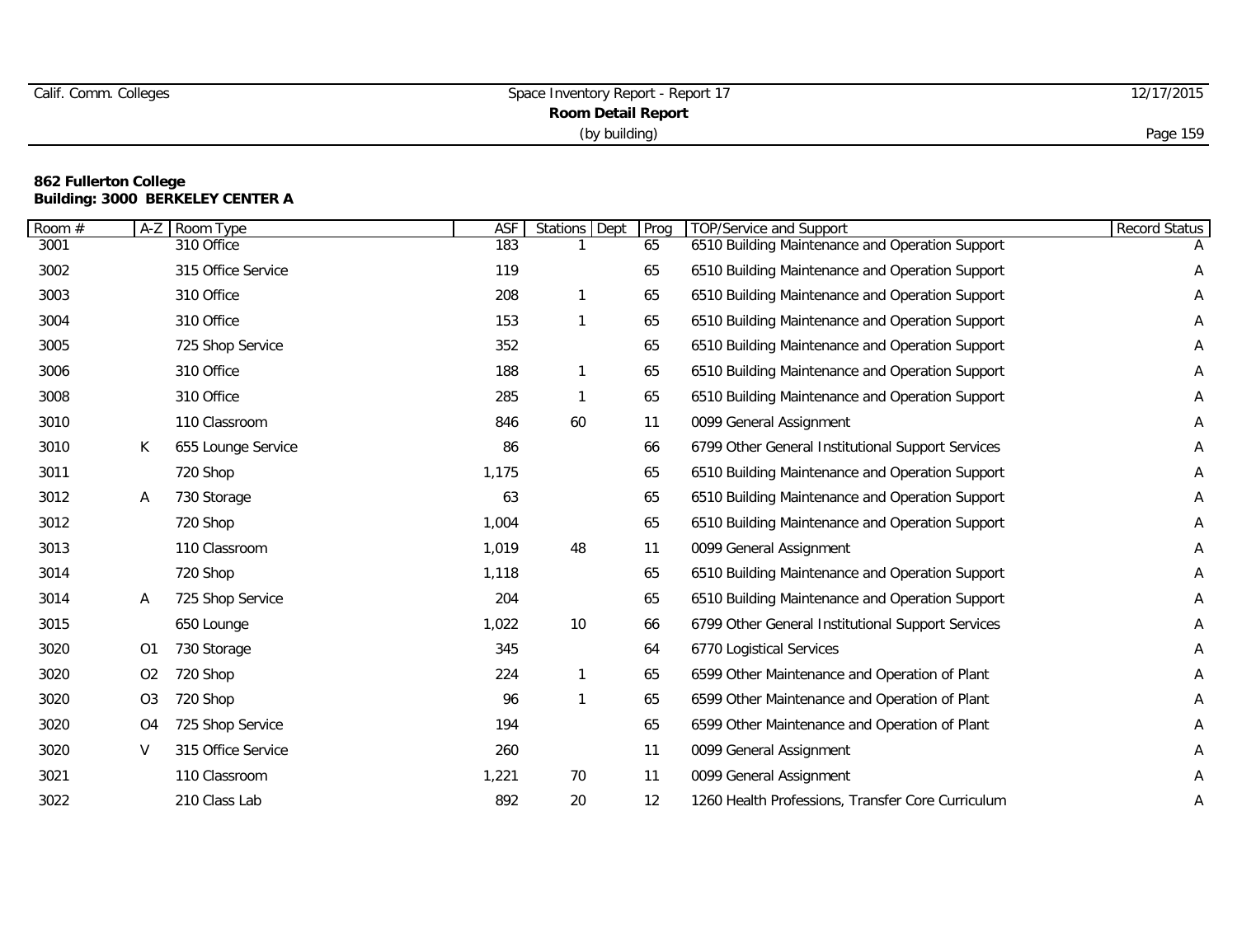| Calif. Comm. Colleges | Space Inventory Report - Report 17 | 12/17/2015 |
|-----------------------|------------------------------------|------------|
|                       | <b>Room Detail Report</b>          |            |
|                       | (by building)                      | Page 160   |

#### **862 Fullerton College Building: 3000 BERKELEY CENTER A**

| Room #          | $A-Z$          | Room Type             | ASF    | Stations Dept Prog |    | TOP/Service and Support                           | Record Status |
|-----------------|----------------|-----------------------|--------|--------------------|----|---------------------------------------------------|---------------|
| 3023            |                | 210 Class Lab         | 458    |                    |    | 1260 Health Professions, Transfer Core Curriculum |               |
| 3023            | 01             | 220 Spec Class Lab    | 130    |                    |    | 1260 Health Professions, Transfer Core Curriculum | $\mathsf{A}$  |
| 3023            | O <sub>2</sub> | 220 Spec Class Lab    | 101    |                    |    | 1260 Health Professions, Transfer Core Curriculum | $\mathsf{A}$  |
| 3023            | O <sub>3</sub> | 220 Spec Class Lab    | 155    |                    |    | 1260 Health Professions, Transfer Core Curriculum | A             |
| 3023            | $\Omega$       | 215 Class Lab Service | 237    |                    | 12 | 1260 Health Professions, Transfer Core Curriculum | A             |
| 3023            | O5.            | 310 Office            | 109    |                    |    | 0099 General Assignment                           | A             |
| Total Rooms: 29 |                |                       | 12,447 | 222                |    |                                                   |               |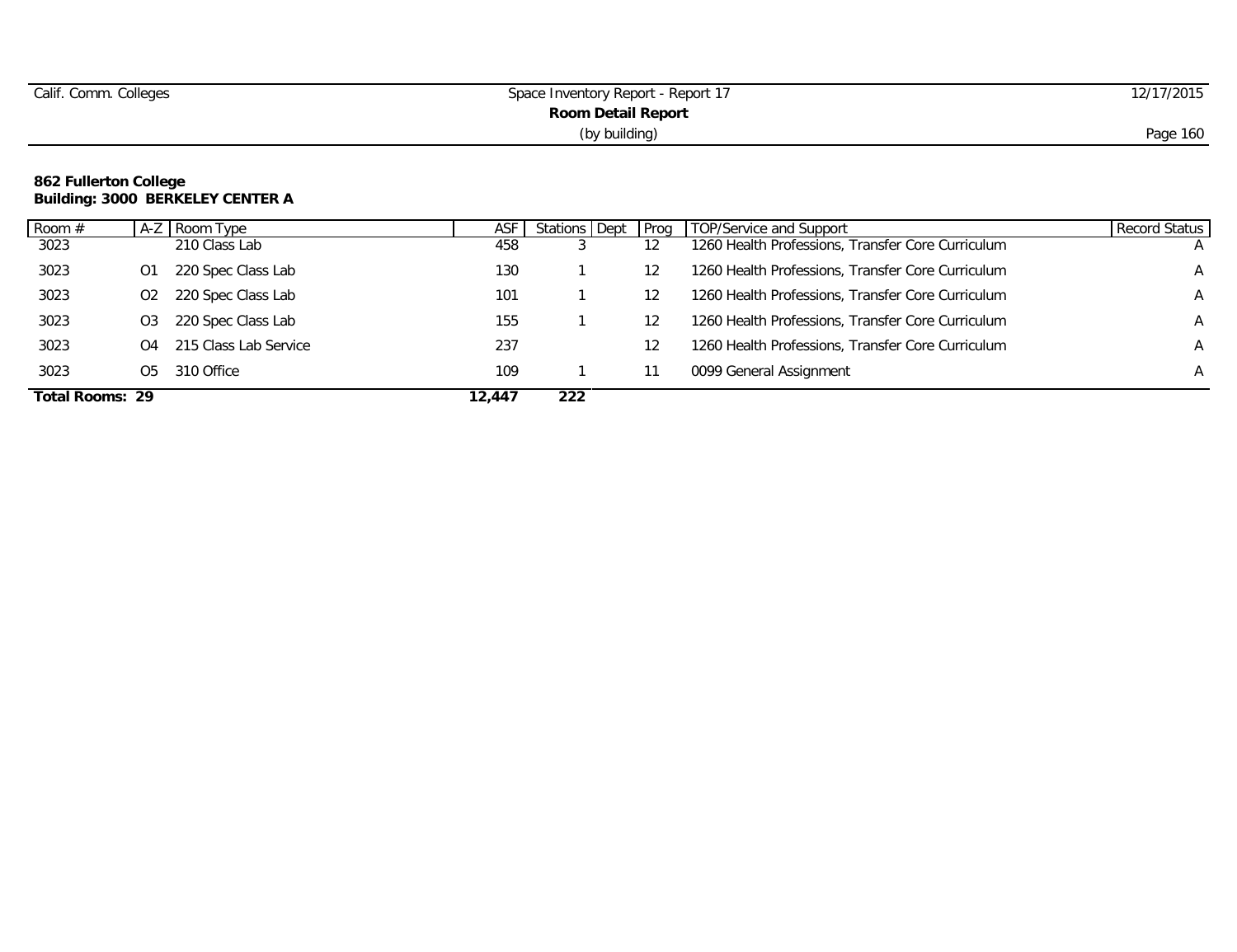|  | Calif. Comm. Colleges |
|--|-----------------------|
|  |                       |

#### **862 Fullerton College Building: 3100 ACADEMIC COMPUTING**

| Room #                 |                | A-Z Room Type                | ASF   | Stations Dept   | Prog | <b>TOP/Service and Support</b>       | Record Status |
|------------------------|----------------|------------------------------|-------|-----------------|------|--------------------------------------|---------------|
| 3100                   |                | 310 Office                   | 207   |                 | 62   | 6780 Management Information Services | A             |
| 3100                   | 2              | 310 Office                   | 217   | 2               | 62   | 6780 Management Information Services | Α             |
| 3100                   |                | 310 Office                   | 416   | 3               | 62   | 6780 Management Information Services | Α             |
| 3101                   |                | 310 Office                   | 237   | 2               | 62   | 6780 Management Information Services | Α             |
| 3102                   |                | 310 Office                   | 151   |                 | 62   | 6780 Management Information Services | Α             |
| 3103                   |                | 310 Office                   | 93    |                 | 62   | 6780 Management Information Services | Α             |
| 3104                   |                | 310 Office                   | 94    |                 | 62   | 6780 Management Information Services | Α             |
| 3105                   |                | 310 Office                   | 139   |                 | 62   | 6780 Management Information Services | Α             |
| 3108                   |                | 710 Data Processing/Computer | 1,100 |                 | 62   | 6780 Management Information Services | Α             |
| 3108                   | A              | 710 Data Processing/Computer | 156   |                 | 62   | 6780 Management Information Services | Α             |
| 3108                   | A <sub>1</sub> | 710 Data Processing/Computer | 125   |                 | 62   | 6780 Management Information Services | Α             |
| 3108                   | B              | 310 Office                   | 467   | 4               | 62   | 6780 Management Information Services | Α             |
| 3109                   |                | 310 Office                   | 102   |                 | 62   | 6780 Management Information Services | Α             |
| 3110                   |                | 310 Office                   | 146   |                 | 62   | 6780 Management Information Services | A             |
| 3110                   | A              | 310 Office                   | 88    |                 | 62   | 6780 Management Information Services | Α             |
| <b>Total Rooms: 15</b> |                |                              | 3,738 | $\overline{20}$ |      |                                      |               |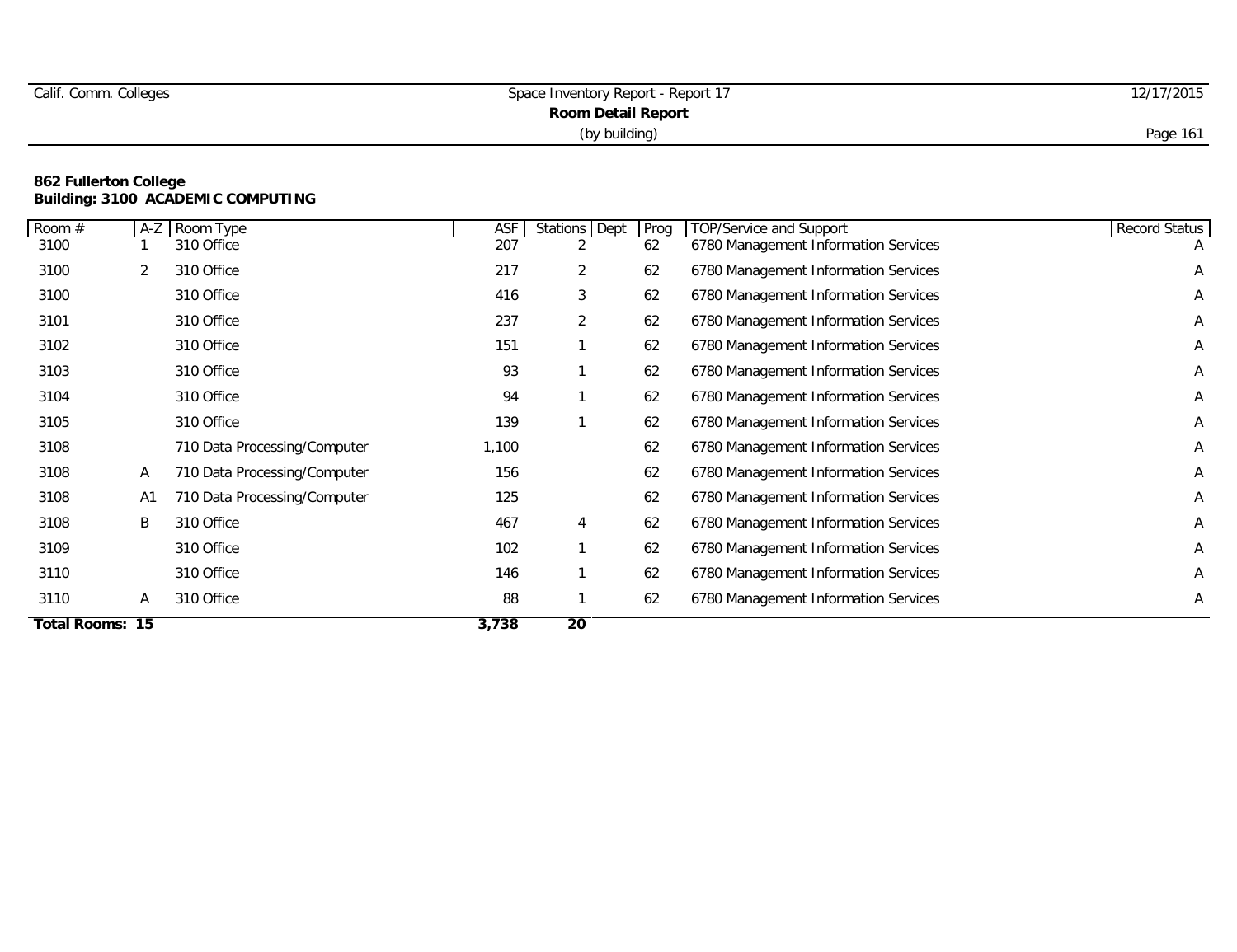| Calif. Comm. Colleges | Space Inventory Report - Report 17 | 12/17/2015 |
|-----------------------|------------------------------------|------------|
|                       | <b>Room Detail Report</b>          |            |
|                       | (by building)                      | Page 162   |

#### **862 Fullerton College Building: 3104 BIOLOGICAL STUDIES CLASSROOMS**

| Room #              | $AA - L$ | ∣ Room<br>I ype   | ASF             | Stations Dept | Prog | TOP/Service a<br>and Suppor                                 | . Status<br>Record |
|---------------------|----------|-------------------|-----------------|---------------|------|-------------------------------------------------------------|--------------------|
| 101                 |          | ∩lacci<br>Service | 40 <sub>C</sub> |               |      | 1905<br>Chem<br>General<br>$i$ $\sim$ $i$ $\sim$ $i$<br>. . |                    |
| <b>Total Rooms:</b> |          |                   | 400             |               |      |                                                             |                    |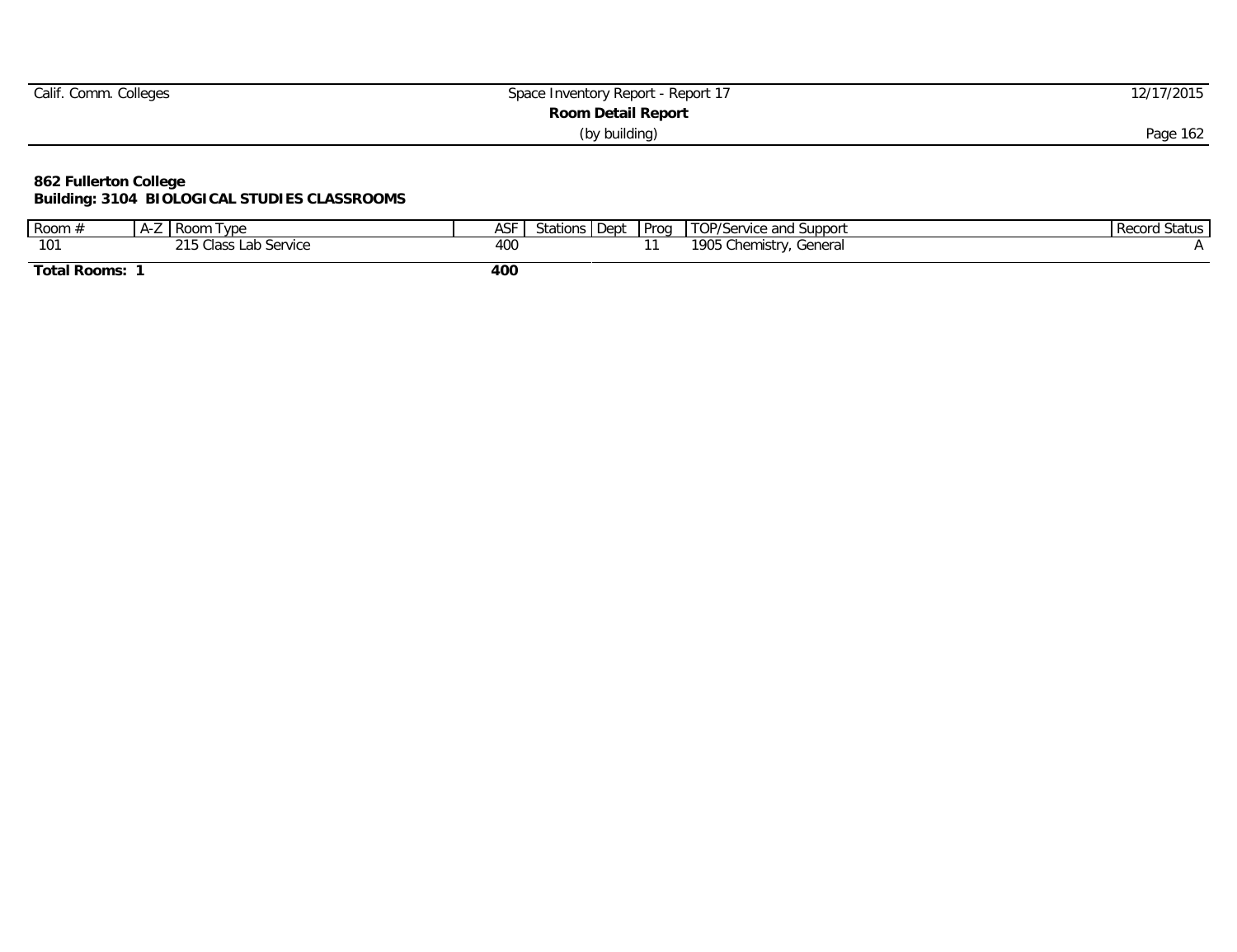|  | Calif. Comm. Colleges |
|--|-----------------------|
|  |                       |

#### **863 School of Continuing Education Building: 12 TECH ED II SCE**

| Room $#$ | $A-Z$ | Room Type             | ASF   | Stations<br>Dept | Prog | <b>TOP/Service and Support</b> | Record Status |
|----------|-------|-----------------------|-------|------------------|------|--------------------------------|---------------|
| 200      |       | 210 Class Lab         | 949   | 30               | 11   | 4930 General Studies           |               |
| 200      | Α     | 210 Class Lab         | 102   | $\overline{2}$   | 11   | 4930 General Studies           | Α             |
| 201      |       | 110 Classroom         | 542   | 28               | 11   | 0099 General Assignment        | Α             |
| 202      |       | 210 Class Lab         | 134   | $\overline{2}$   | 11   | 4930 General Studies           | Α             |
| 203      |       | 210 Class Lab         | 1,200 | 37               | 11   | 4930 General Studies           | Α             |
| 204      |       | 210 Class Lab         | 1,479 | 43               | 11   | 4930 General Studies           | Α             |
| 205      |       | 210 Class Lab         | 1,949 | 70               | 11   | 4930 General Studies           | Α             |
| 206      |       | 310 Office            | 118   |                  | 11   | 4930 General Studies           | Α             |
| 207      |       | 310 Office            | 600   | 12               | 53   | 6310 Counseling Services       | Α             |
| 207      | Α     | 310 Office            | 102   |                  | 53   | 6310 Counseling Services       | A             |
| 207      | Β     | 310 Office            | 102   |                  | 53   | 6310 Counseling Services       | Α             |
| 208      |       | 110 Classroom         | 827   | 39               | 11   | 0099 General Assignment        | Α             |
| 209      |       | 210 Class Lab         | 947   | 35               | 11   | 4930 General Studies           | Α             |
| 209      | A     | 215 Class Lab Service | 135   |                  | 11   | 4930 General Studies           | Α             |
| 210      |       | 210 Class Lab         | 1,007 | 37               | 11   | 4930 General Studies           | Α             |
| 211      |       | 210 Class Lab         | 968   | 43               | 11   | 4930 General Studies           | Α             |
| 215      |       | 110 Classroom         | 855   | 39               | 11   | 0099 General Assignment        | A             |
| 215      | Α     | 115 Classroom Service | 73    |                  | 11   | 0099 General Assignment        | A             |
| 217      |       | 110 Classroom         | 765   | 37               | 11   | 0099 General Assignment        | A             |
| 217      | Α     | 115 Classroom Service | 64    |                  | 11   | 0099 General Assignment        | Α             |
| 219      |       | 110 Classroom         | 882   | 50               | 11   | 0099 General Assignment        | Α             |
| 221      |       | 110 Classroom         | 881   | 56               | 11   | 0099 General Assignment        | Α             |
| 223      |       | 110 Classroom         | 857   | 38               | 11   | 0099 General Assignment        | Α             |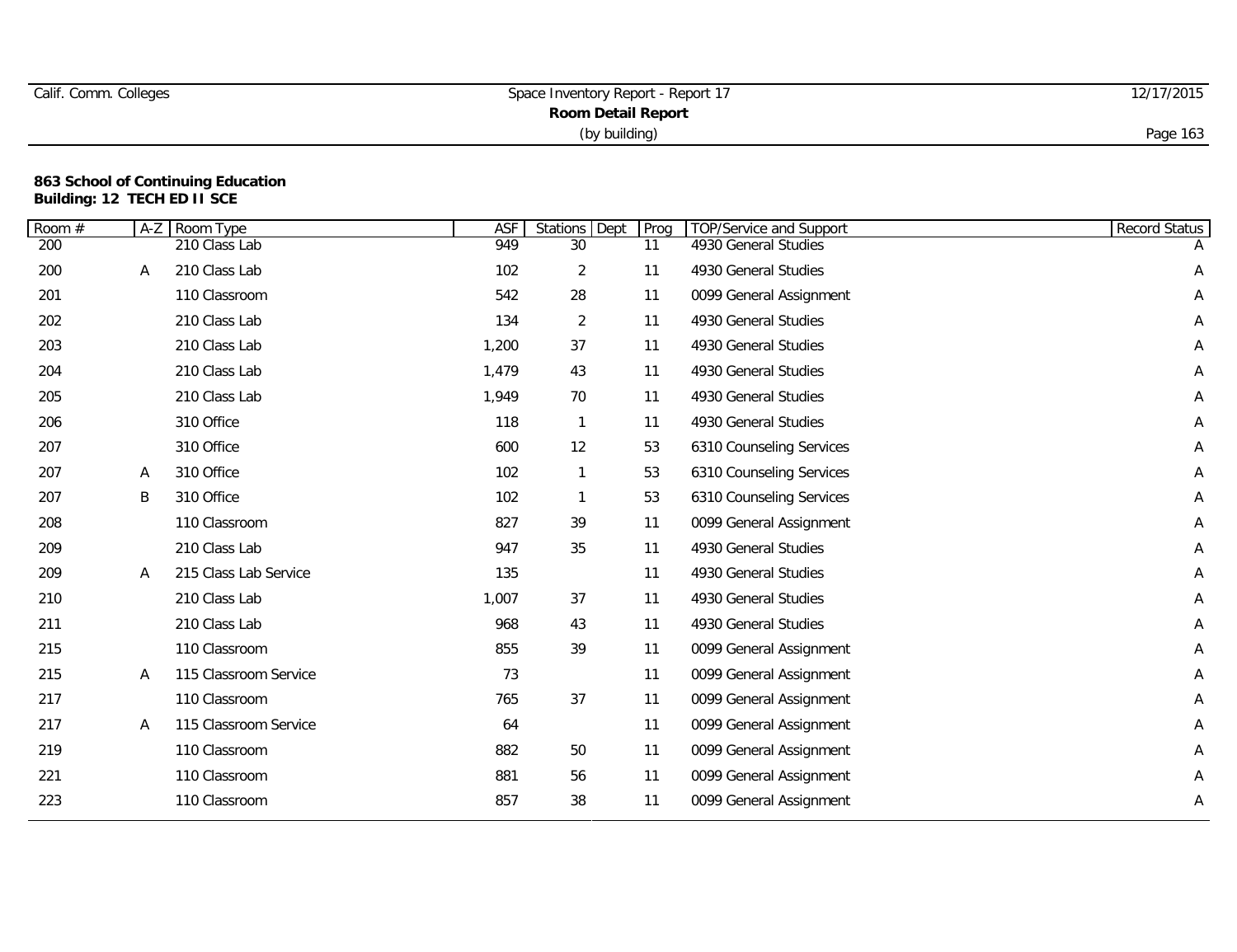| Calif. Comm. Colleges | Space Inventory Report - Report 17 | 12/17/2015 |
|-----------------------|------------------------------------|------------|
|                       | <b>Room Detail Report</b>          |            |
|                       | (by building)                      | Page 164   |
|                       |                                    |            |

**863 School of Continuing Education Building: 12 TECH ED II SCE** 

| Room                           | $\mathbf{A}$ | $\sim$<br>* / EK00m = | l vpe | ASF                    | stations.    | . Dept | Proq | TOP/S<br>Support<br>'Service<br>and<br>, , , , , | Record<br>. Status |
|--------------------------------|--------------|-----------------------|-------|------------------------|--------------|--------|------|--------------------------------------------------|--------------------|
| Tota <sub>1</sub><br>າI Rooms: | ~~<br>- 4    |                       |       | ---<br>.5,538<br>$  -$ | $60^{\circ}$ |        |      |                                                  |                    |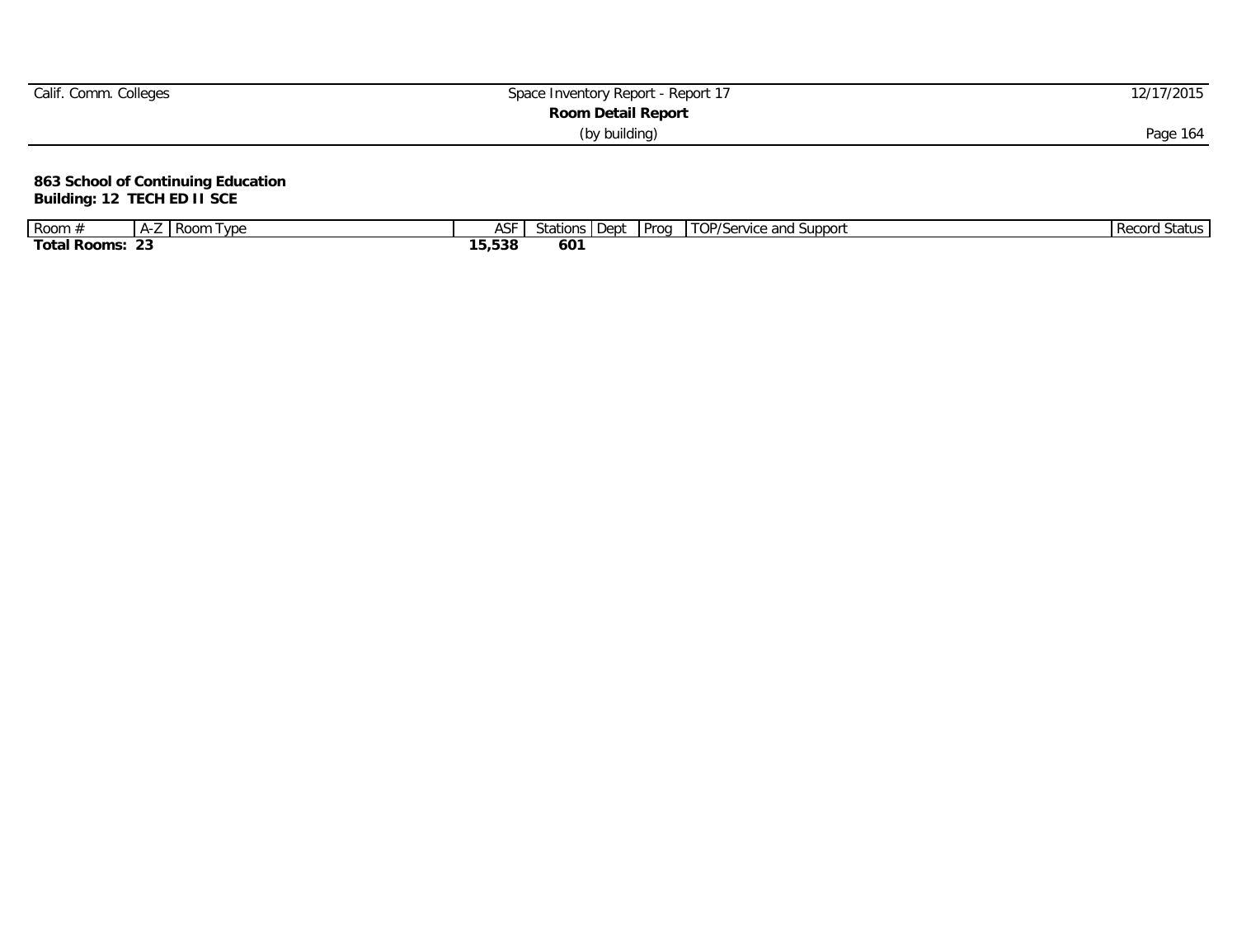# Calif. Comm. Colleges Space Inventory Report - Report 17 12/17/2015 **Room Detail Report** (by building) Page 165

### **863 School of Continuing Education Building: 18 SCE CYPRESS**

| Room #          | $A-Z$ | Room Type             | <b>ASF</b> | <b>Stations</b><br>Dept | Prog | <b>TOP/Service and Support</b>                      | Record Status |
|-----------------|-------|-----------------------|------------|-------------------------|------|-----------------------------------------------------|---------------|
| 100             |       | 310 Office            | 1,299      | 8                       | 46   | 6010 Academic Administration                        |               |
| 100             | Β     | 310 Office            | 122        |                         | 46   | 6010 Academic Administration                        | A             |
| 100             | C     | 310 Office            | 154        |                         | 46   | 6010 Academic Administration                        | Α             |
| 100             | D     | 315 Office Service    | 133        |                         | 46   | 6010 Academic Administration                        | Α             |
| 100             | E.    | 680 Meeting Room      | 307        | 10                      | 63   | 6791 General Administration Services                | Α             |
| 100             | F.    | 310 Office            | 151        | 4                       | 46   | 6010 Academic Administration                        | Α             |
| 101             |       | 315 Office Service    | 334        |                         | 52   | 6420 Disabled Students Programs and Services (DSPS) | Α             |
| 101             | B     | 315 Office Service    | 189        |                         | 52   | 6420 Disabled Students Programs and Services (DSPS) | Α             |
| 101             | C     | 310 Office            | 173        |                         | 52   | 6420 Disabled Students Programs and Services (DSPS) | Α             |
| 101             | D     | 310 Office            | 121        |                         | 52   | 6420 Disabled Students Programs and Services (DSPS) | Α             |
| 101             | E.    | 310 Office            | 105        |                         | 52   | 6420 Disabled Students Programs and Services (DSPS) | Α             |
| 101             | F     | 310 Office            | 149        |                         | 52   | 6420 Disabled Students Programs and Services (DSPS) | Α             |
| 103             |       | 110 Classroom         | 1,008      | 36                      | 11   | 0099 General Assignment                             | Α             |
| 104             |       | 210 Class Lab         | 456        | 12                      | 11   | 4930 General Studies                                | Α             |
| 105             |       | 310 Office            | 215        | 3                       | 52   | 6420 Disabled Students Programs and Services (DSPS) | Α             |
| 107             |       | 110 Classroom         | 919        | 39                      | 11   | 0099 General Assignment                             | Α             |
| 115             |       | 310 Office            | 289        |                         | 11   | 0099 General Assignment                             | Α             |
| 115             | Α     | 315 Office Service    | 61         |                         | 11   | 0099 General Assignment                             | Α             |
| 117             |       | 210 Class Lab         | 877        | 40                      | 11   | 4930 General Studies                                | Α             |
| 117             | A     | 215 Class Lab Service | 46         |                         | 11   | 4930 General Studies                                | Α             |
| 118             |       | 210 Class Lab         | 1,133      | 32                      | 11   | 4930 General Studies                                | Α             |
| 118             | A     | 215 Class Lab Service | 52         |                         | 11   | 4930 General Studies                                | Α             |
| Total Rooms: 22 |       |                       | 8,293      | 192                     |      |                                                     |               |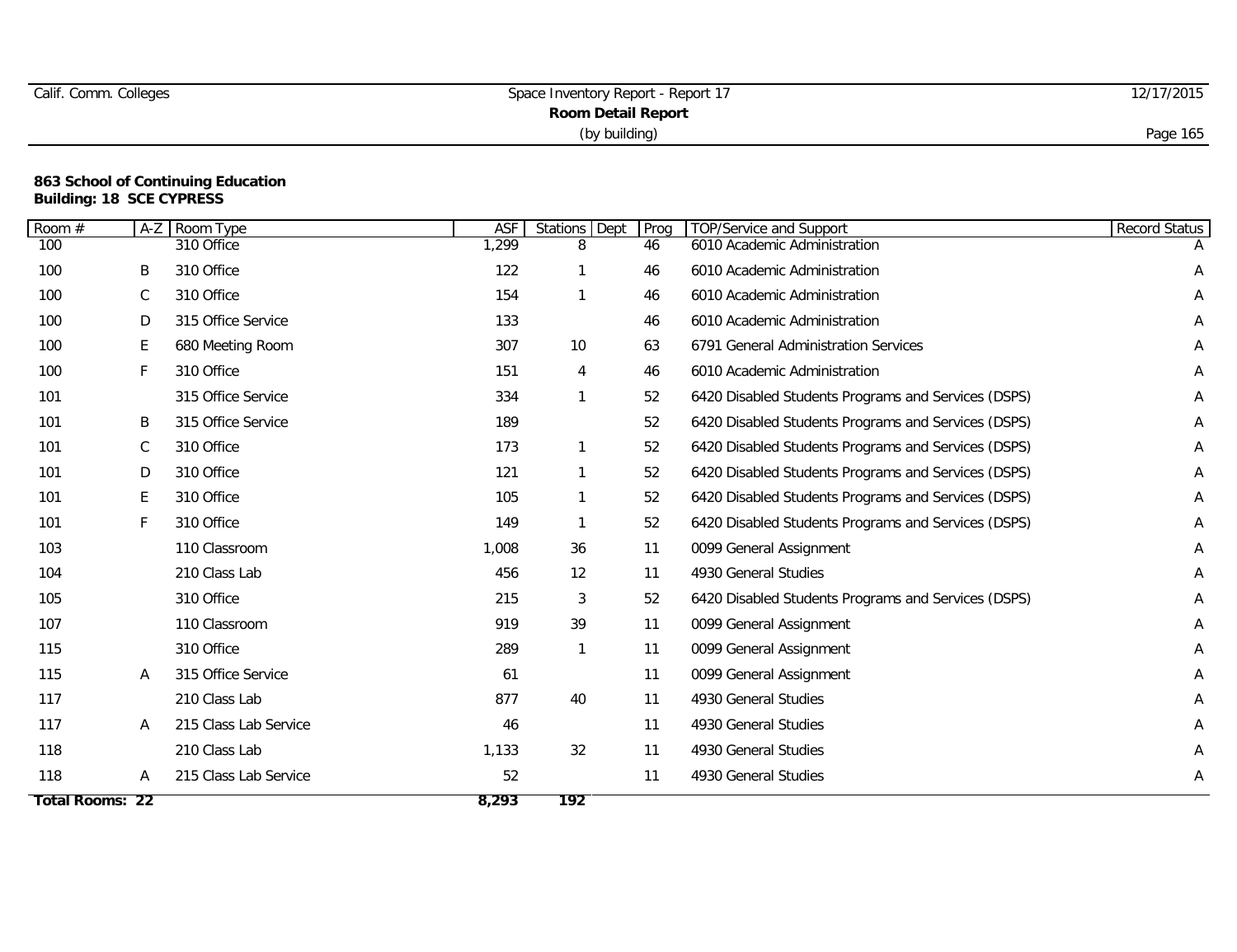| Calif. Comm. Colleges | Space Inventory Report - Report 1                                                                                                            | 12/17/2015 |
|-----------------------|----------------------------------------------------------------------------------------------------------------------------------------------|------------|
|                       | <b>Room Detail Report</b><br>the contract of the contract of the contract of the contract of the contract of the contract of the contract of |            |

(by building) Page 166

#### **863 School of Continuing Education Building: 232 WILSHIRE ADULT ED 100**

| Room $#$               |   | A-Z Room Type      | <b>ASF</b> | Stations Dept | Prog | TOP/Service and Support            | <b>Record Status</b> |
|------------------------|---|--------------------|------------|---------------|------|------------------------------------|----------------------|
| CE 106                 |   | 110 Classroom      | ,248       | 44            | 11   | 0099 General Assignment            | $\overline{A}$       |
| CE 108                 |   | 110 Classroom      | 573        | 18            | 11   | 0099 General Assignment            | $\mathsf{A}$         |
| CE 110                 |   | 110 Classroom      | 830        | 30            | 11   | 0099 General Assignment            | A                    |
| CE 111                 |   | 220 Spec Class Lab | 190        | 9             | 11   | 4930 General Studies               | $\mathsf{A}$         |
| CE 112                 | A | 315 Office Service | 520        |               | 53   | 6399 Other Counseling and Guidance | A                    |
| CE 113                 |   | 315 Office Service | 88         |               | 53   | 6399 Other Counseling and Guidance | A                    |
| CE 114                 |   | 315 Office Service | 92         |               | 53   | 6399 Other Counseling and Guidance | A                    |
| CE 115                 |   | 315 Office Service | 94         |               | 53   | 6399 Other Counseling and Guidance | A                    |
| CE 117                 |   | 110 Classroom      | 1,107      | 43            | 11   | 0099 General Assignment            | A                    |
| CE 118                 |   | 110 Classroom      | 346        | 14            | 12   | 0099 General Assignment            | A                    |
| CE 119                 |   | 315 Office Service | 78         |               | 53   | 6399 Other Counseling and Guidance | A                    |
| <b>Total Rooms: 11</b> |   |                    | 5,166      | 158           |      |                                    |                      |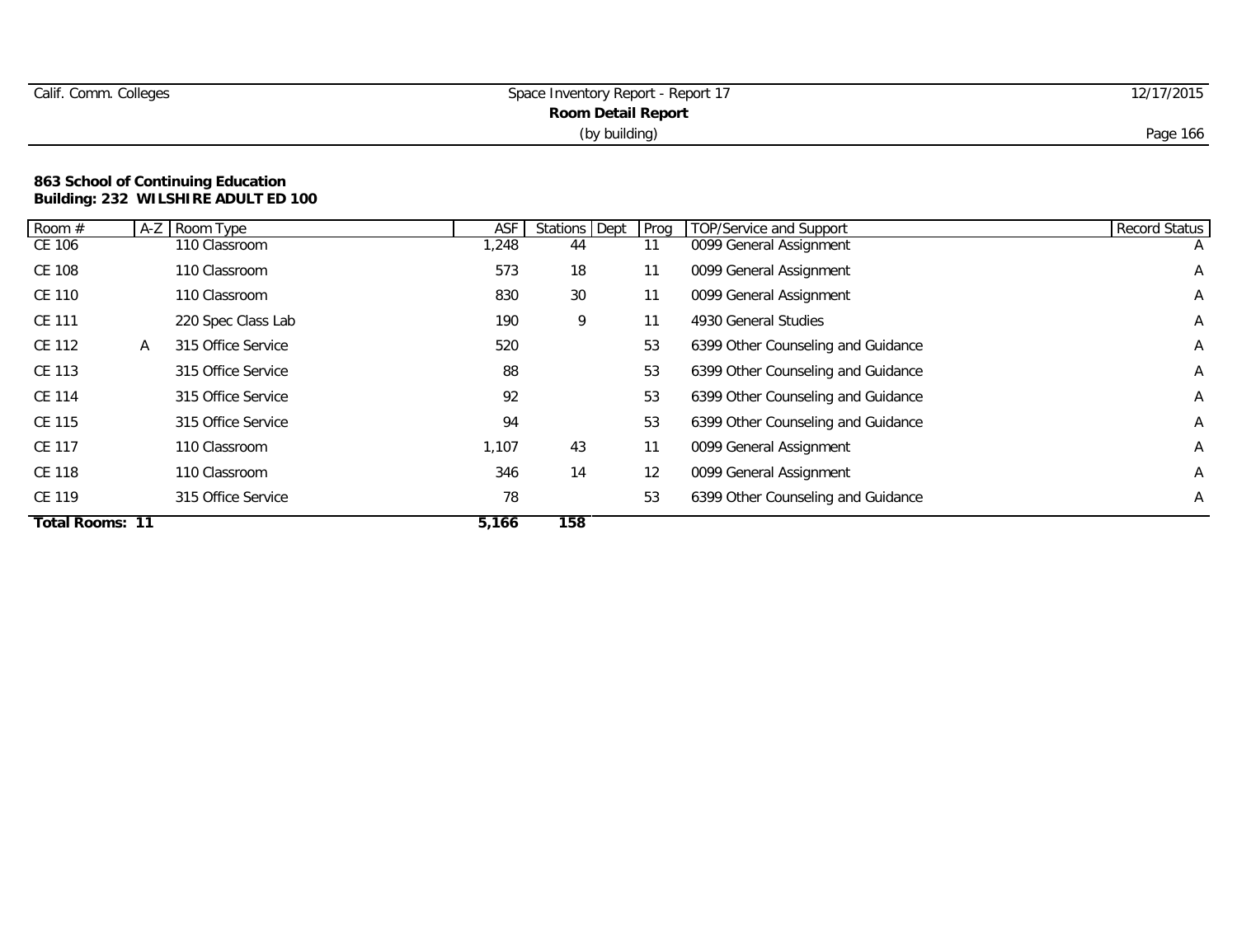| Calif. Comm. Colleges | Space Inventory Report - Report 17 | 12/17/2015 |
|-----------------------|------------------------------------|------------|
|                       | <b>Room Detail Report</b>          |            |
|                       | (by building)                      | Page 167   |

#### **863 School of Continuing Education Building: 233 WILSHIRE ADULT ED 200**

| Room #          | A-Z Room Type      | ASF   | Stations Dept | Prog | TOP/Service and Support | <b>Record Status</b> |
|-----------------|--------------------|-------|---------------|------|-------------------------|----------------------|
| CE 201          | 110 Classroom      | 827   | 32            | 11   | 0099 General Assignment | $\mathsf{A}$         |
| CE 202          | 110 Classroom      | 779   | 46            | 11   | 0099 General Assignment | A                    |
| CE 203          | 110 Classroom      | 808   | 46            | 11   | 0099 General Assignment | Α                    |
| CE 204          | 110 Classroom      | 987   | 28            | 11   | 0099 General Assignment | Α                    |
| CE 205          | 315 Office Service | 172   |               | 11   | 0099 General Assignment | A                    |
| CE 206          | 315 Office Service | 110   |               | 11   | 0099 General Assignment | A                    |
| CE 207          | 110 Classroom      | 835   | 27            | 11   | 0099 General Assignment | Α                    |
| CE 208          | 310 Office         | 167   | 3             | 11   | 0099 General Assignment | A                    |
| CE 214          | 110 Classroom      | 860   | 48            | 11   | 0099 General Assignment | Α                    |
| CE 215          | 110 Classroom      | 1,167 | 50            | 11   | 0099 General Assignment | A                    |
| CE 216          | 110 Classroom      | 852   | 36            | 11   | 0099 General Assignment | A                    |
| CE 217          | 110 Classroom      | 739   | 48            | 11   | 0099 General Assignment | A                    |
| CE 218          | 110 Classroom      | 826   | 48            | 11   | 0099 General Assignment | Α                    |
| CE 219          | 110 Classroom      | 828   | 48            | 11   | 0099 General Assignment | A                    |
| Total Rooms: 14 |                    | 9,957 | 460           |      |                         |                      |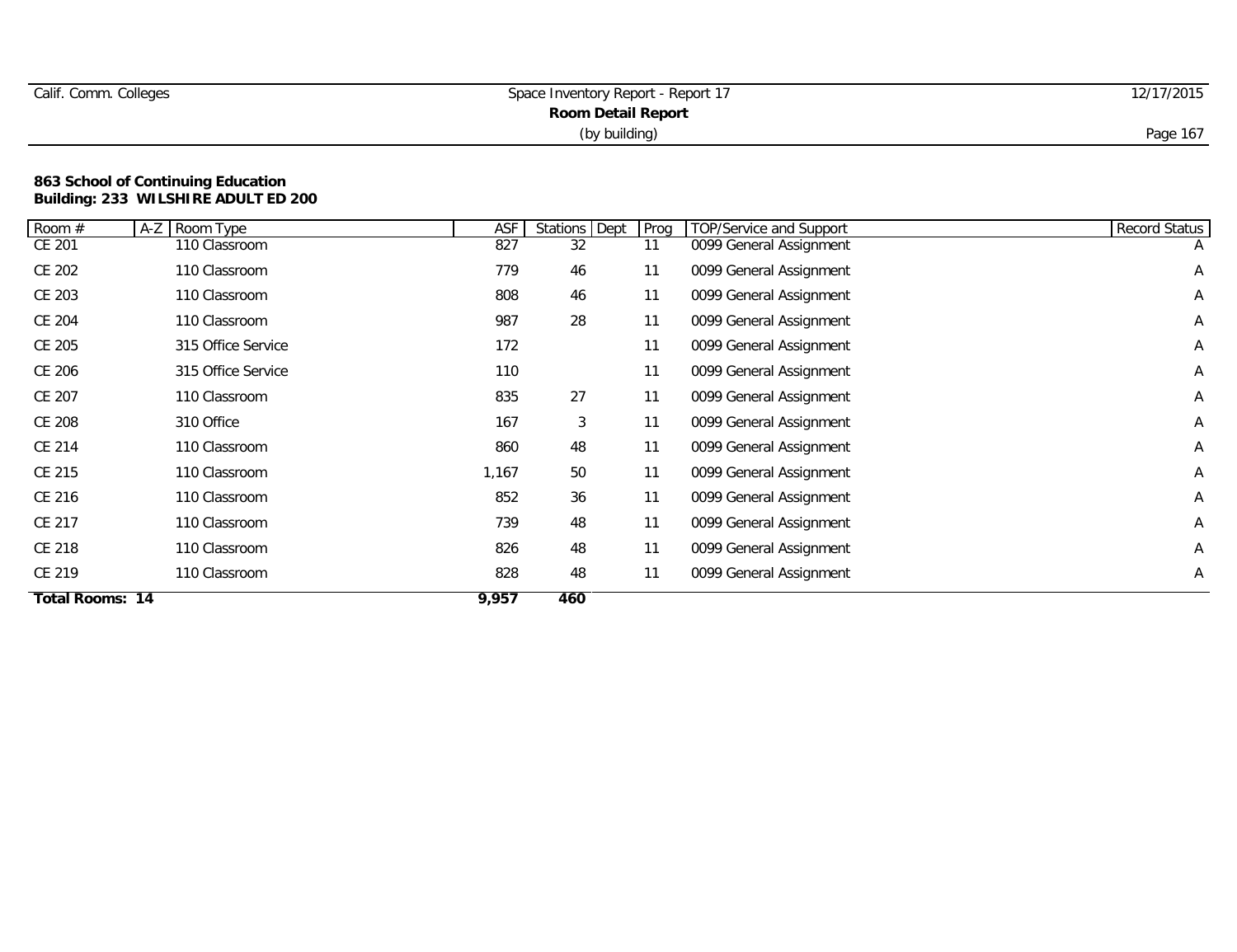|  | Calif. Comm. Colleges |
|--|-----------------------|
|  |                       |

#### **863 School of Continuing Education Building: 234 WILSHIRE ADULT ED 300**

| Room $#$               | A-Z Room Type | <b>ASF</b> | Stations Dept | Prog | TOP/Service and Support                                 | <b>Record Status</b> |
|------------------------|---------------|------------|---------------|------|---------------------------------------------------------|----------------------|
| 301                    | 310 Office    | 502        |               | 63   | 6210 Registrations, Transfers, Transcripts, Certificati | $\overline{A}$       |
| 302                    | 310 Office    | 754        | 8             | 31   | 6099 Other Instructional Administration                 | A                    |
| 303                    | 650 Lounge    | 548        | 20            | 66   | 6799 Other General Institutional Support Services       | A                    |
| 311                    | 730 Storage   | 188        |               | 64   | 6770 Logistical Services                                | A                    |
| 312                    | 310 Office    | 155        |               | 31   | 6099 Other Instructional Administration                 | A                    |
| 313                    | 310 Office    | 129        |               | 31   | 6099 Other Instructional Administration                 | A                    |
| 314                    | 310 Office    | 338        | 4             | 31   | 6099 Other Instructional Administration                 | A                    |
| 315                    | 310 Office    | 155        |               | 31   | 6099 Other Instructional Administration                 | A                    |
| 316                    | 310 Office    | 280        | 3             | 31   | 6099 Other Instructional Administration                 | A                    |
| 325                    | 730 Storage   | 122        |               | 64   | 6770 Logistical Services                                | A                    |
| <b>Total Rooms: 10</b> |               | 3,171      | 41            |      |                                                         |                      |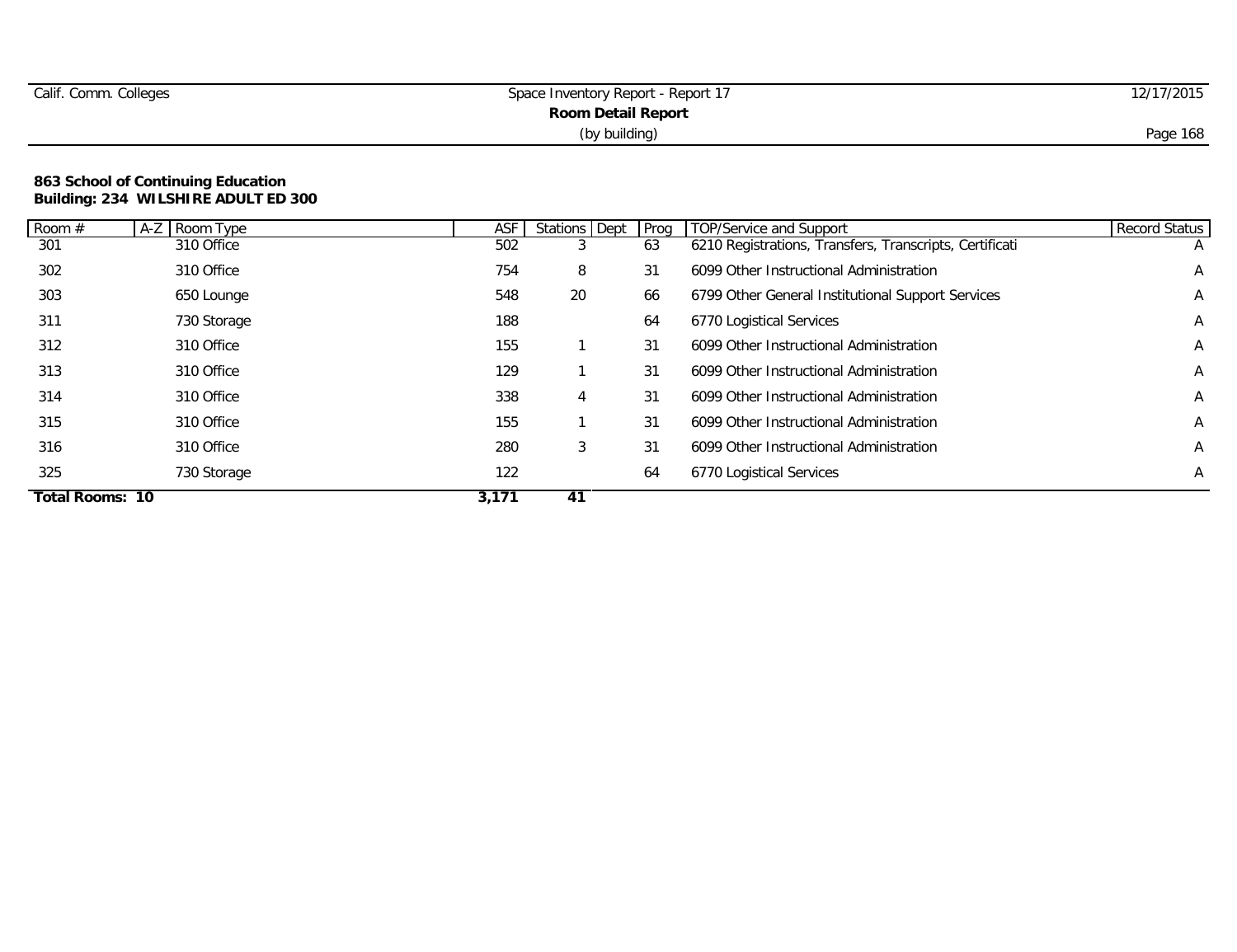| Calif. Comm. Colleges | Space Inventory Report - Report 17 | 12/17/2015 |
|-----------------------|------------------------------------|------------|
|                       | Room Detail Report                 |            |
|                       | (by building)                      | Page 169   |
|                       |                                    |            |

**864 District Office at Anaheim\***

**Building: 5 MUSEUM**

| Room                | I vpe<br><b>Room</b><br>$\overline{H}$ | ASF    | Dept<br>Stations | Prog          | TOP/Service and Support | Status<br><b>Recor</b> |
|---------------------|----------------------------------------|--------|------------------|---------------|-------------------------|------------------------|
|                     | 0501<br>' Inactive Area<br>טטע         | 3,245  |                  | $\sim$ $\sim$ | 9600 Ur<br>'Jnassigned  |                        |
| <b>Total Rooms:</b> |                                        | 13,245 |                  |               |                         |                        |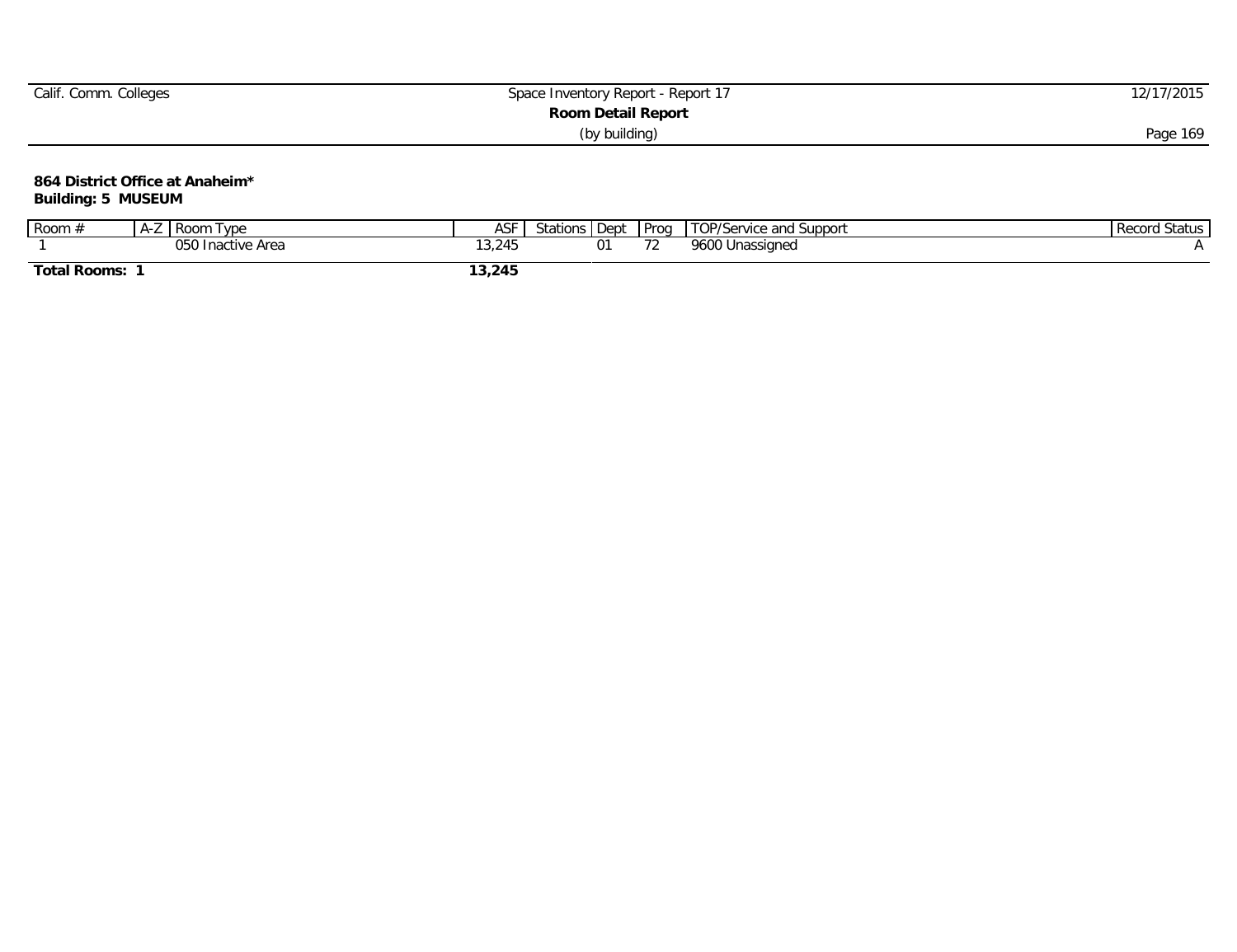| Calif. Comm. Colleges | Space Inventory Report - Report 17 | 12/17/2015 |
|-----------------------|------------------------------------|------------|
|                       | <b>Room Detail Report</b>          |            |
|                       | (by building)                      | Page 170   |

### **864 District Office at Anaheim\* Building: 6 BEN FRANKLIN HOUSE**

| Room #                 | $A-Z$ | Room Type          | ASF   | <b>Stations</b> Dept | Prog | <b>TOP/Service and Support</b> | <b>Record Status</b> |
|------------------------|-------|--------------------|-------|----------------------|------|--------------------------------|----------------------|
| 2                      |       | 680 Meeting Room   | 358   | 20                   | 71   | 7010 Auxiliary Classes         | $\overline{A}$       |
| 3                      |       | 310 Office         | 65    |                      | 71   | 7010 Auxiliary Classes         | A                    |
| 4                      |       | 310 Office         | 215   | $\overline{2}$       | 71   | 7010 Auxiliary Classes         | Α                    |
| 5                      |       | 310 Office         | 216   | 3                    | 71   | 7010 Auxiliary Classes         | Α                    |
| 6                      |       | 310 Office         | 108   |                      | 71   | 7010 Auxiliary Classes         | Α                    |
|                        |       | 310 Office         | 66    |                      | 71   | 7010 Auxiliary Classes         | A                    |
| 8                      |       | 310 Office         | 160   | $\overline{2}$       | 71   | 7010 Auxiliary Classes         | A                    |
| 9                      |       | 650 Lounge         | 144   |                      | 71   | 7010 Auxiliary Classes         | Α                    |
| 10                     |       | 315 Office Service | 95    |                      | 71   | 7010 Auxiliary Classes         | A                    |
| 10                     | A     | 315 Office Service | 6     |                      | 71   | 7010 Auxiliary Classes         | Α                    |
| 10                     | B     | 315 Office Service | 24    |                      | 71   | 7010 Auxiliary Classes         | Α                    |
| 12                     |       | 315 Office Service | 94    |                      | 71   | 7010 Auxiliary Classes         | A                    |
| 13                     |       | 730 Storage        | 428   |                      | 64   | 6770 Logistical Services       | Α                    |
| <b>Total Rooms: 13</b> |       |                    | 1,979 | 30                   |      |                                |                      |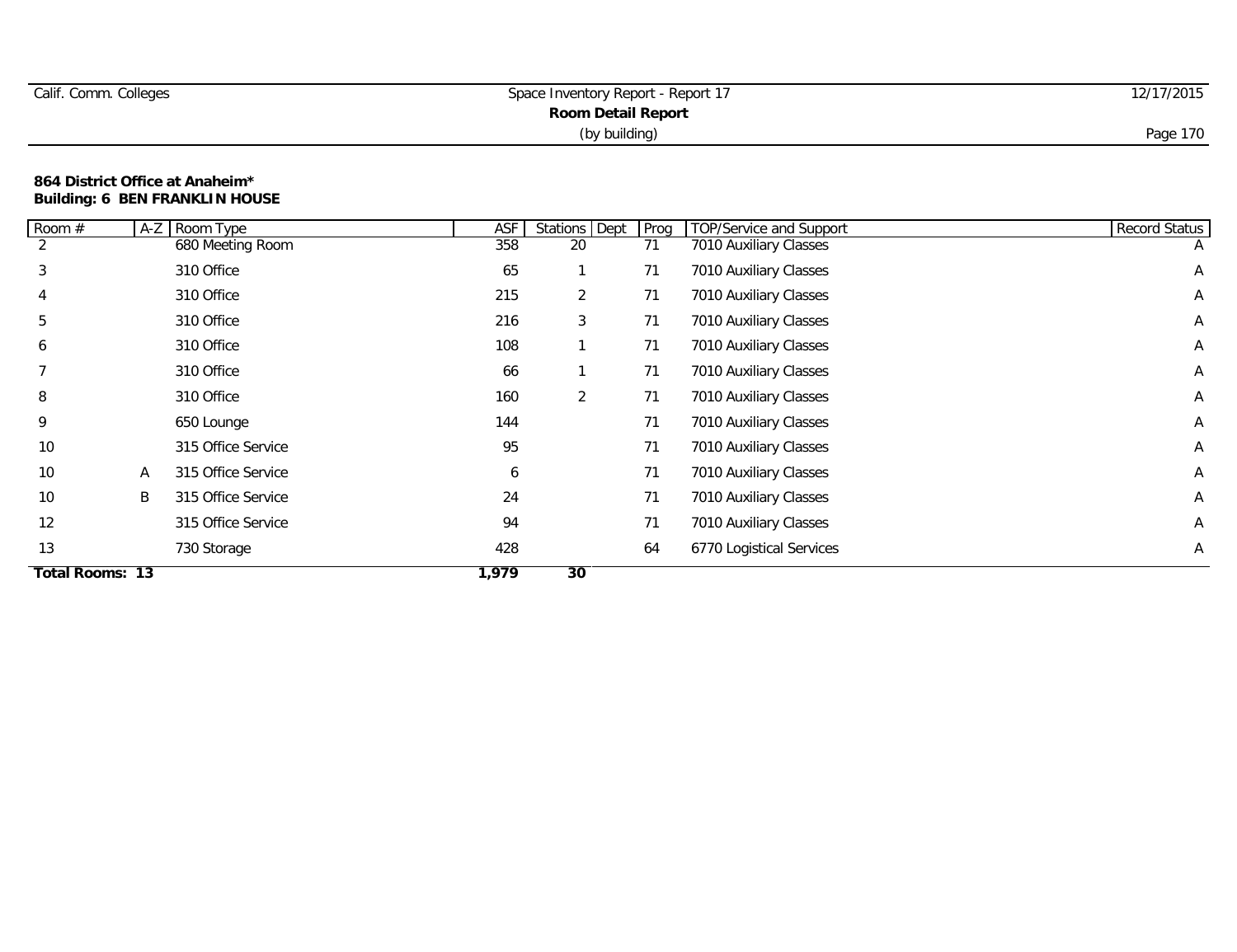|  | Calif. Comm. Colleges |
|--|-----------------------|
|  |                       |

| Room $#$ | $A-Z$ | Room Type                | ASF   | <b>Stations</b><br>Dept | Prog | TOP/Service and Support                           | Record Status |
|----------|-------|--------------------------|-------|-------------------------|------|---------------------------------------------------|---------------|
| 100      |       | 685 Meeting Room Service | 96    |                         | 63   | 6791 General Administration Services              |               |
| 100      | Α     | 680 Meeting Room         | 326   | 10                      | 67   | 6830 Community Use of Facilities                  | Α             |
| 100      | A1    | 685 Meeting Room Service | 60    |                         | 67   | 6830 Community Use of Facilities                  | Α             |
| 100      | AT    | 315 Office Service       | 56    |                         | 63   | 6791 General Administration Services              | A             |
| 100      | B     | 680 Meeting Room         | 552   | 18                      | 67   | 6830 Community Use of Facilities                  | Α             |
| 100      | D     | 310 Office               | 96    |                         | 66   | 6799 Other General Institutional Support Services | Α             |
| 100      | E     | 310 Office               | 77    |                         | 66   | 6799 Other General Institutional Support Services | Α             |
| 100      | F     | 310 Office               | 84    |                         | 66   | 6799 Other General Institutional Support Services | Α             |
| M 100    |       | 310 Office               | 951   | 9                       | 64   | 6780 Management Information Services              | Α             |
| 101      |       | 680 Meeting Room         | 2,240 | 152                     | 61   | 6620 Management Planning Functions                | Α             |
| 101      | A     | 680 Meeting Room         | 589   | 10                      | 61   | 6620 Management Planning Functions                | Α             |
| 101      | B     | 685 Meeting Room Service | 180   |                         | 61   | 6620 Management Planning Functions                | Α             |
| M 101    |       | 310 Office               | 157   |                         | 64   | 6780 Management Information Services              | Α             |
| 102      |       | 650 Lounge               | 1,477 | 55                      | 55   | 6499 Other Student Services                       | Α             |
| 102      | A     | 310 Office               | 196   | $\overline{2}$          | 53   | 6399 Other Counseling and Guidance                | Α             |
| 102      | C     | 680 Meeting Room         | 318   | 10                      | 66   | 6799 Other General Institutional Support Services | Α             |
| M 102    |       | 310 Office               | 325   |                         | 64   | 6780 Management Information Services              | Α             |
| 103      |       | 310 Office               | 734   | 5                       | 11   | 4930 General Studies                              | Α             |
| 103      | Α     | 310 Office               | 90    |                         | 11   | 4930 General Studies                              | Α             |
| 103      | B     | 650 Lounge               | 90    | 2                       | 66   | 6799 Other General Institutional Support Services | Α             |
| 103      | C     | 315 Office Service       | 90    |                         | 11   | 4930 General Studies                              | A             |
| M 103    |       | 310 Office               | 99    |                         | 64   | 6780 Management Information Services              | Α             |
| 104      |       | 110 Classroom            | 733   | 40                      | 11   | 0099 General Assignment                           | Α             |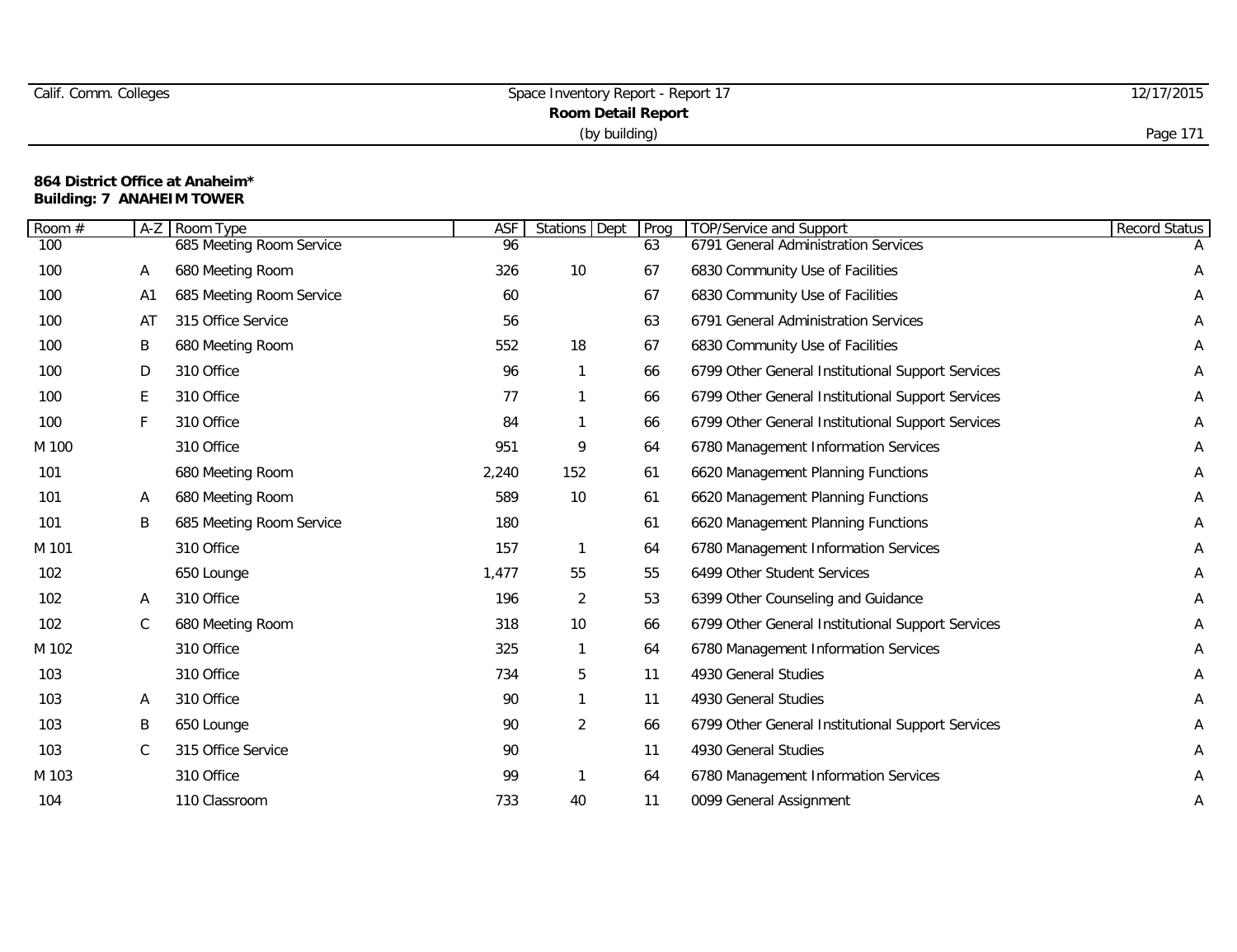|  | Calif. Comm. Colleges |
|--|-----------------------|
|  |                       |

| Room $#$ | $A-Z$ | Room Type                    | ASF   | <b>Stations</b><br>Dept | Prog | TOP/Service and Support              | <b>Record Status</b> |
|----------|-------|------------------------------|-------|-------------------------|------|--------------------------------------|----------------------|
| 105      |       | 680 Meeting Room             | 1,110 | 45                      | 67   | 6830 Community Use of Facilities     |                      |
| 105      | B     | 730 Storage                  | 272   |                         | 64   | 6770 Logistical Services             | Α                    |
| 105      | Α     | 535 A/V, Radio, TV Service   | 144   |                         | 43   | 6130 Media Services                  | Α                    |
| M 105    |       | 310 Office                   | 96    | -1                      | 64   | 6780 Management Information Services | Α                    |
| 106      |       | 110 Classroom                | 733   | 40                      | 11   | 0099 General Assignment              | A                    |
| M 106    |       | 310 Office                   | 90    |                         | 64   | 6780 Management Information Services | A                    |
| 107      |       | 680 Meeting Room             | 1,110 | 45                      | 67   | 6830 Community Use of Facilities     | Α                    |
| M 107    |       | 310 Office                   | 176   |                         | 64   | 6780 Management Information Services | А                    |
| 108      |       | 110 Classroom                | 675   | 30                      | 11   | 0099 General Assignment              | Α                    |
| M 108    |       | 650 Lounge                   | 108   |                         | 64   | 6780 Management Information Services | Α                    |
| M 109    |       | 310 Office                   | 104   |                         | 64   | 6780 Management Information Services | Α                    |
| M 109    | Α     | 310 Office                   | 165   | $\overline{2}$          | 64   | 6780 Management Information Services | Α                    |
| 110      |       | 110 Classroom                | 636   | 36                      | 11   | 0099 General Assignment              | А                    |
| 112      |       | 110 Classroom                | 830   | 45                      | 11   | 0099 General Assignment              | Α                    |
| M 112    |       | 715 DP/Computer Service      | 542   | 4                       | 64   | 6780 Management Information Services | Α                    |
| M 112    | A     | 715 DP/Computer Service      | 243   |                         | 64   | 6780 Management Information Services | A                    |
| M 112    | B     | 715 DP/Computer Service      | 381   |                         | 64   | 6780 Management Information Services | Α                    |
| M 113    |       | 310 Office                   | 104   |                         | 64   | 6780 Management Information Services | Α                    |
| 114      |       | 110 Classroom                | 733   | 32                      | 11   | 0099 General Assignment              | Α                    |
| M 114    |       | 710 Data Processing/Computer | 1,204 |                         | 64   | 6780 Management Information Services | Α                    |
| M 114    | A     | 310 Office                   | 104   |                         | 64   | 6780 Management Information Services | Α                    |
| M 114    | B     | 310 Office                   | 104   |                         | 64   | 6780 Management Information Services | Α                    |
| M 115    |       | 310 Office                   | 190   |                         | 64   | 6780 Management Information Services | Α                    |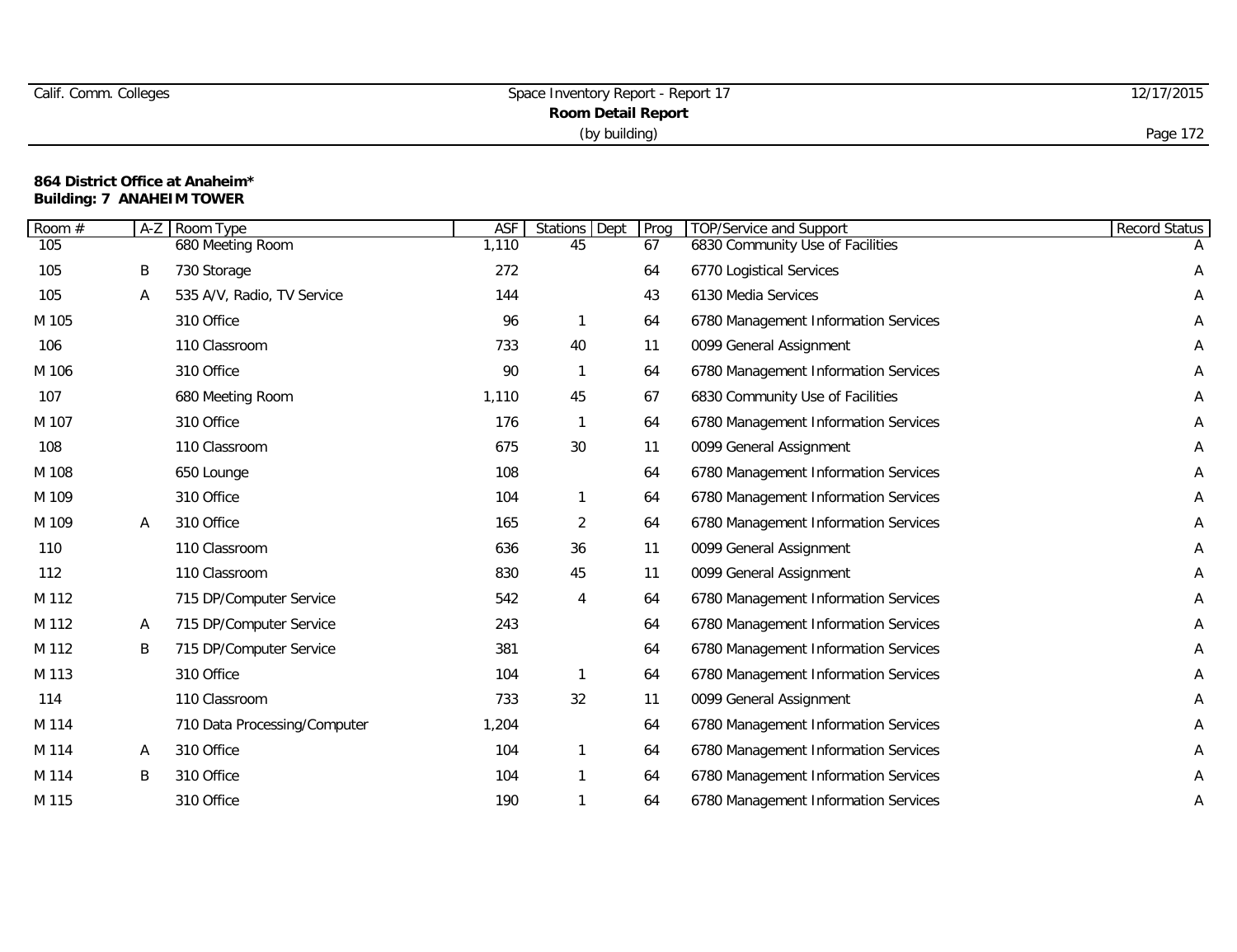|  | Calif. Comm. Colleges |
|--|-----------------------|
|  |                       |

| Room # | $A-Z$ | Room Type                        | ASF   | Stations Dept  | Prog | TOP/Service and Support                         | Record Status |
|--------|-------|----------------------------------|-------|----------------|------|-------------------------------------------------|---------------|
| 116    |       | 110 Classroom                    | 733   | 27             | 11   | 0099 General Assignment                         |               |
| M 116  |       | 715 DP/Computer Service          | 256   | 9              | 64   | 6780 Management Information Services            | Α             |
| 117    |       | 110 Classroom                    | 669   | 38             | 11   | 0099 General Assignment                         | Α             |
| M 117  |       | 310 Office                       | 180   |                | 64   | 6780 Management Information Services            | Α             |
| 118    |       | 110 Classroom                    | 796   | 28             | 11   | 0099 General Assignment                         | Α             |
| 119    |       | 110 Classroom                    | 552   | 27             | 11   | 0099 General Assignment                         | Α             |
| 120    |       | 110 Classroom                    | 565   | 31             | 11   | 0099 General Assignment                         | A             |
| 121    |       | 210 Class Lab                    | 1,086 | 35             | 11   | 4930 General Studies                            | A             |
| 122    |       | 110 Classroom                    | 831   | 28             | 11   | 0099 General Assignment                         | Α             |
| 124    |       | 110 Classroom                    | 585   | 32             | 11   | 0099 General Assignment                         | Α             |
| 126    |       | 110 Classroom                    | 585   | 35             | 11   | 0099 General Assignment                         | A             |
| 128    |       | 110 Classroom                    | 593   | 33             | 11   | 0099 General Assignment                         | Α             |
| 130    |       | 110 Classroom                    | 596   | 35             | 11   | 0099 General Assignment                         | Α             |
| 132    |       | 110 Classroom                    | 674   | 30             | 11   | 0099 General Assignment                         | Α             |
| 134    |       | 520 Athletics/Physical Education | 2,128 | 49             | 11   | 0835 Physical Education                         | Α             |
| 136    |       | 110 Classroom                    | 611   | 24             | 11   | 0099 General Assignment                         | Α             |
| 138    |       | 110 Classroom                    | 615   | 25             | 11   | 0099 General Assignment                         | A             |
| 139    |       | 210 Class Lab                    | 1,590 | 42             | 11   | 4900 Interdisciplinary Studies                  | A             |
| 139    | Α     | 310 Office                       | 176   | $\overline{2}$ | 11   | 4900 Interdisciplinary Studies                  | Α             |
| 140    |       | 410 Read/Study Room              | 595   | 16             | 41   | 6110 Learning Center (Learning Resource Center) | Α             |
| 141    |       | 110 Classroom                    | 712   | 27             | 11   | 0099 General Assignment                         | Α             |
| 142    |       | 410 Read/Study Room              | 456   | 16             | 41   | 6110 Learning Center (Learning Resource Center) | Α             |
| 150    |       | 050 Inactive Area                | 160   |                | 71   | 9600 Unassigned                                 | Α             |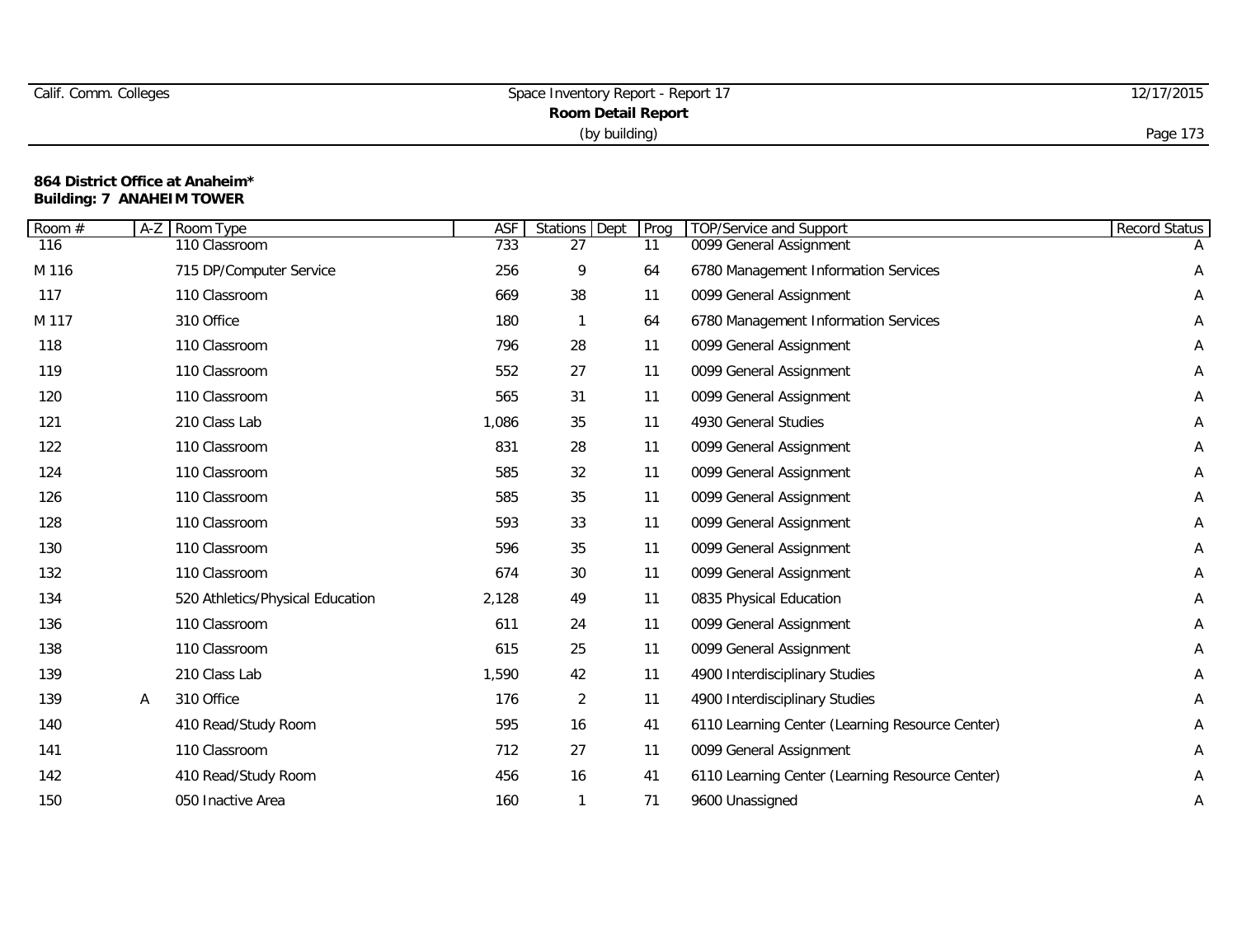| Calif. Comm. Colleges | Space Inventory Report - Report 17 | 12/17/2015 |
|-----------------------|------------------------------------|------------|
|                       |                                    |            |
|                       | (by building)                      | Page 1,    |

| Room $#$ | $A-Z$          | Room Type                | <b>ASF</b> | <b>Stations</b><br>Dept | Prog | <b>TOP/Service and Support</b>  | Record Status |
|----------|----------------|--------------------------|------------|-------------------------|------|---------------------------------|---------------|
| 151      |                | 050 Inactive Area        | 1,008      |                         | 71   | 9600 Unassigned                 |               |
| 152      |                | 050 Inactive Area        | 144        | $\mathbf{1}$            | 71   | 9600 Unassigned                 | Α             |
| 154      |                | 050 Inactive Area        | 761        |                         | 71   | 9600 Unassigned                 | Α             |
| 154      | B              | 050 Inactive Area        | 135        |                         | 71   | 9600 Unassigned                 | Α             |
| 155      |                | 050 Inactive Area        | 144        | 1                       | 71   | 9600 Unassigned                 | Α             |
| 156      |                | 050 Inactive Area        | 581        |                         | 71   | 9600 Unassigned                 | Α             |
| 157      |                | 050 Inactive Area        | 477        |                         | 71   | 9600 Unassigned                 | А             |
| 158      |                | 050 Inactive Area        | 304        |                         | 71   | 9600 Unassigned                 | Α             |
| 160      |                | 310 Office               | 80         | 1                       | 64   | 6770 Logistical Services        | Α             |
| 160      | Α              | 310 Office               | 230        | $\overline{1}$          | 64   | 6770 Logistical Services        | Α             |
| 160      | B              | 720 Shop                 | 403        | 4                       | 64   | 6770 Logistical Services        | A             |
| 160      | B <sub>1</sub> | 720 Shop                 | 434        |                         | 64   | 6770 Logistical Services        | Α             |
| 160      | C              | 310 Office               | 130        | 1                       | 64   | 6770 Logistical Services        | А             |
| 160      | $\mathsf D$    | 680 Meeting Room         | 140        | $\overline{4}$          | 64   | 6770 Logistical Services        | Α             |
| 160      | E              | 720 Shop                 | 360        |                         | 64   | 6770 Logistical Services        | Α             |
| 160      | F              | 650 Lounge               | 140        |                         | 66   | 6750 Staff Development          | Α             |
| 161      |                | 720 Shop                 | 3,236      |                         | 64   | 6770 Logistical Services        | А             |
| 161      | Α              | 720 Shop                 | 544        |                         | 64   | 6770 Logistical Services        | Α             |
| 162      |                | 730 Storage              | 5,763      |                         | 64   | 6770 Logistical Services        | Α             |
| 162      | Α              | 310 Office               | 169        | $\mathbf{1}$            | 64   | 6770 Logistical Services        | А             |
| 171      |                | 660 Merchandise Facility | 84         |                         | 45   | 7099 Other Auxiliary Operations | Α             |
| 173      |                | 630 Food Facilities      | 746        | 32                      | 55   | 6940 Food Services              | Α             |
| 174      |                | 630 Food Facilities      | 2,548      | 90                      | 55   | 6940 Food Services              | Α             |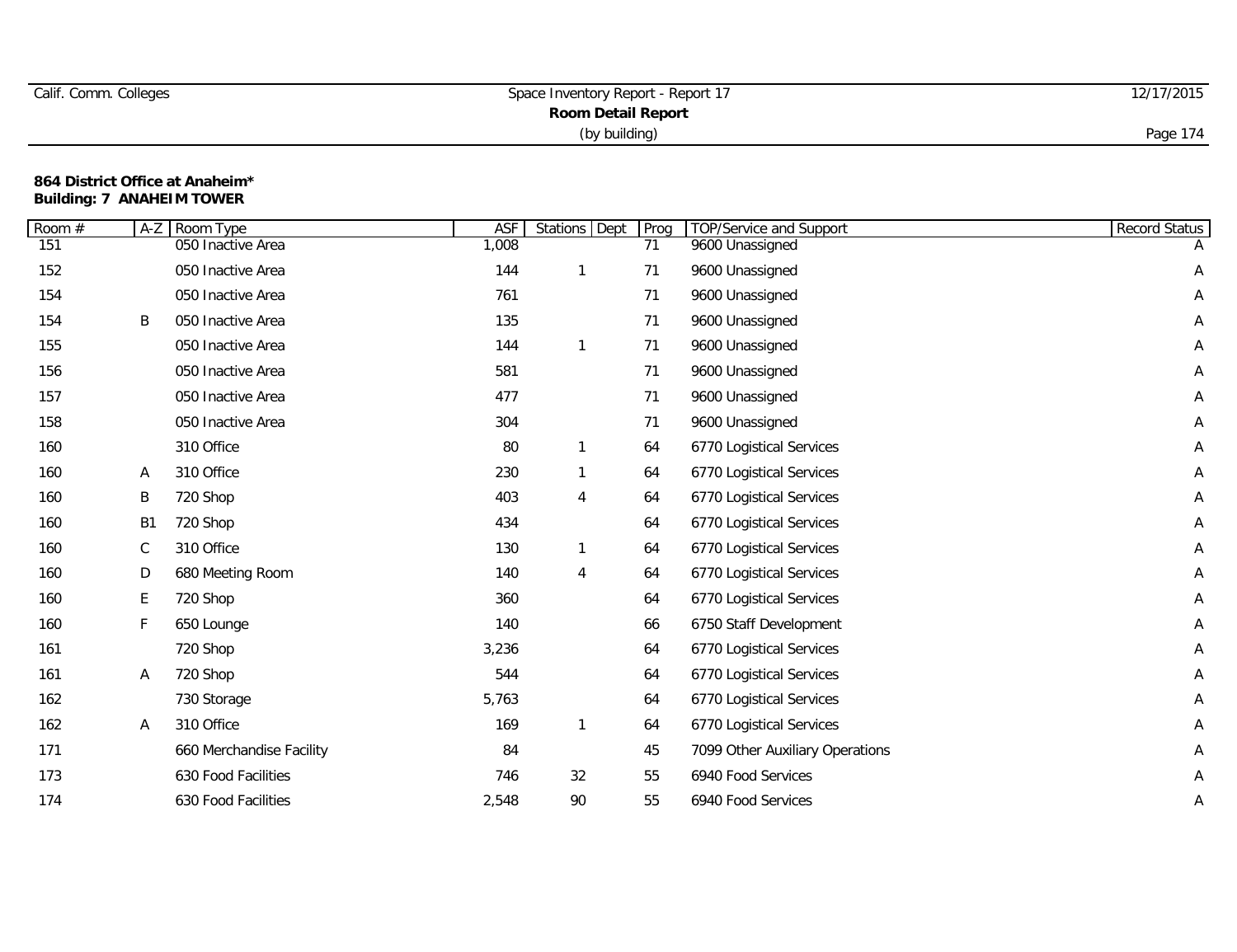# Calif. Comm. Colleges Space Inventory Report - Report 17 12/17/2015 **Room Detail Report** (by building) Page 175

# **864 District Office at Anaheim\***

# **Building: 7 ANAHEIM TOWER**

| Room # | $A-Z$          | Room Type                   | <b>ASF</b> | Stations Dept | Prog              | <b>TOP/Service and Support</b>                          | Record Status |
|--------|----------------|-----------------------------|------------|---------------|-------------------|---------------------------------------------------------|---------------|
| 174    | A              | 635 Food Facilities Service | 520        |               | 55                | 6940 Food Services                                      |               |
| 175    |                | 210 Class Lab               | 3,672      | 42            | 12                | 1306 Nutrition, Foods, and Culinary Arts                | A             |
| 175    | A              | 690 Locker Room             | 105        |               | 12                | 1306 Nutrition, Foods, and Culinary Arts                |               |
| 175    | B              | 690 Locker Room             | 72         |               | $12 \overline{ }$ | 1306 Nutrition, Foods, and Culinary Arts                |               |
| 175    | С              | 310 Office                  | 75         |               | 12                | 1306 Nutrition, Foods, and Culinary Arts                | Α             |
| 175    | C1             | 310 Office                  | 104        | $\mathbf{1}$  | $12 \overline{ }$ | 1306 Nutrition, Foods, and Culinary Arts                | A             |
| 175    | D              | 310 Office                  | 372        | 5             | 12                | 1306 Nutrition, Foods, and Culinary Arts                | Α             |
| 175    | D <sub>1</sub> | 310 Office                  | 196        | 2             | 12                | 1306 Nutrition, Foods, and Culinary Arts                | A             |
| 175    | E.             | 215 Class Lab Service       | 104        |               | 12                | 1306 Nutrition, Foods, and Culinary Arts                |               |
| 175    |                | 215 Class Lab Service       | 364        |               | $12 \overline{ }$ | 1306 Nutrition, Foods, and Culinary Arts                |               |
| 175    | F1             | 215 Class Lab Service       | 91         |               | 12                | 1306 Nutrition, Foods, and Culinary Arts                | Α             |
| 175    | G              | 215 Class Lab Service       | 36         |               | $12 \overline{ }$ | 1306 Nutrition, Foods, and Culinary Arts                | Α             |
| 175    | H              | 310 Office                  | 168        | 2             | 12                | 1306 Nutrition, Foods, and Culinary Arts                | A             |
| 175    |                | 310 Office                  | 210        | $\mathbf{1}$  | 12                | 1306 Nutrition, Foods, and Culinary Arts                | A             |
| 175    |                | 215 Class Lab Service       | 64         |               | 12                | 1306 Nutrition, Foods, and Culinary Arts                |               |
| 175    | K.             | 215 Class Lab Service       | 493        |               | 12                | 1306 Nutrition, Foods, and Culinary Arts                | A             |
| 176    |                | 110 Classroom               | 729        | 36            | 11                | 0099 General Assignment                                 | A             |
| 177    |                | 110 Classroom               | 747        | 38            | 11                | 0099 General Assignment                                 | Α             |
| 200    |                | 310 Office                  | 627        | 5             | 63                | 6210 Registrations, Transfers, Transcripts, Certificati | A             |
| 200    | Β              | 590 Other                   | 316        | 9             | 63                | 6210 Registrations, Transfers, Transcripts, Certificati | A             |
| 200    | A              | 590 Other                   | 104        | $\mathbf{1}$  | 64                | 6770 Logistical Services                                |               |
| 201    |                | 660 Merchandise Facility    | 506        |               | 55                | 6910 Bookstore                                          | Α             |
| 202    |                | 310 Office                  | 231        |               | 46                | 6010 Academic Administration                            | A             |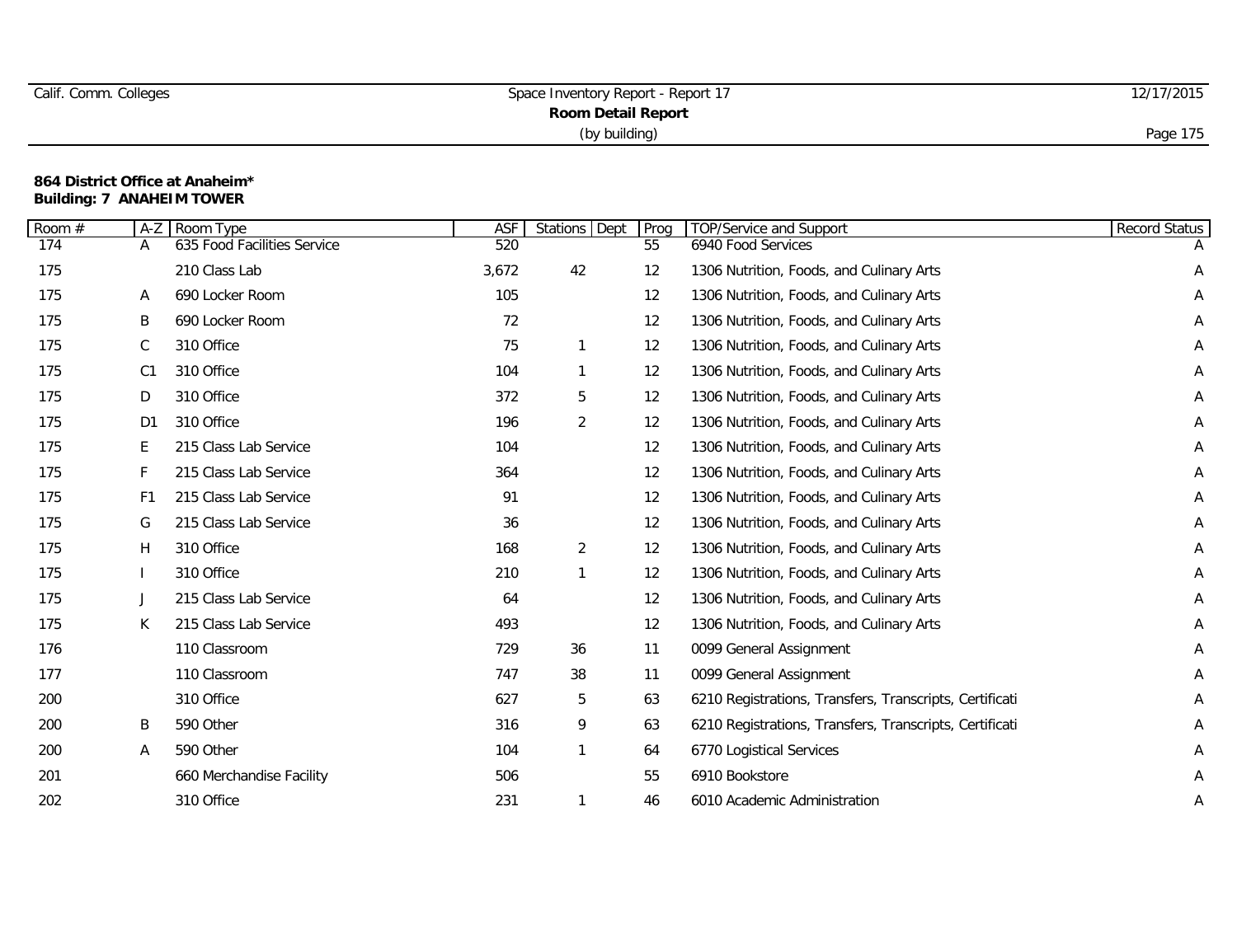| Calif. Comm. Colleges | Space Inventory Report - Report 17 | 12/17/2015 |
|-----------------------|------------------------------------|------------|
|                       |                                    |            |
|                       | (by building)                      | Page 176   |

| Room# | $A-Z$       | Room Type           | ASF   | <b>Stations</b> Dept | Prog | <b>TOP/Service and Support</b>                      | Record Status |
|-------|-------------|---------------------|-------|----------------------|------|-----------------------------------------------------|---------------|
| 203   |             | 310 Office          | 132   |                      | 67   | 6710 Community Relations                            |               |
| 204   |             | 310 Office          | 132   |                      | 62   | 6720 Fiscal Operations                              | Α             |
| 205   |             | 310 Office          | 154   |                      | 67   | 6710 Community Relations                            | Α             |
| 206   |             | 310 Office          | 250   | 2                    | 61   | 6620 Management Planning Functions                  | Α             |
| 206   | Α           | 310 Office          | 275   |                      | 61   | 6620 Management Planning Functions                  | Α             |
| 207   |             | 310 Office          | 176   | 2                    | 62   | 6720 Fiscal Operations                              | Α             |
| 209   |             | 310 Office          | 176   |                      | 62   | 6720 Fiscal Operations                              | Α             |
| 210   |             | 310 Office          | 176   |                      | 67   | 6610 Institutional Research                         | Α             |
| 211   |             | 310 Office          | 176   |                      | 53   | 6399 Other Counseling and Guidance                  | Α             |
| 212   | Α           | 310 Office          | 134   |                      | 53   | 6310 Counseling Services                            | Α             |
| 212   | B           | 310 Office          | 157   |                      | 53   | 6310 Counseling Services                            | Α             |
| 212   | $\mathbb C$ | 310 Office          | 120   |                      | 53   | 6310 Counseling Services                            | Α             |
| 215   |             | 410 Read/Study Room | 1,460 | 26                   | 53   | 6470 Job Placement Services                         | Α             |
| 215   | A           | 220 Spec Class Lab  | 373   | 15                   | 11   | 4900 Interdisciplinary Studies                      | Α             |
| 215   | B           | 455 Study Service   | 187   |                      | 53   | 6470 Job Placement Services                         | А             |
| 301   |             | 210 Class Lab       | 583   | 22                   | 12   | 0514 Office Technology/Office Computer Applications | Α             |
| 302   |             | 210 Class Lab       | 686   | 30                   | 12   | 0514 Office Technology/Office Computer Applications | A             |
| 303   |             | 210 Class Lab       | 594   | 23                   | 12   | 0514 Office Technology/Office Computer Applications | Α             |
| 304   |             | 210 Class Lab       | 1,083 | 29                   | 12   | 0514 Office Technology/Office Computer Applications | A             |
| 305   |             | 720 Shop            | 250   | 4                    | 64   | 6770 Logistical Services                            | Α             |
| 307   | $-1$        | 310 Office          | 226   | $\overline{2}$       | 66   | 6750 Staff Development                              | А             |
| 307   | $-2$        | 680 Meeting Room    | 584   | 20                   | 66   | 6750 Staff Development                              | Α             |
| 308   |             | 210 Class Lab       | 699   | 24                   | 12   | 0514 Office Technology/Office Computer Applications | A             |
|       |             |                     |       |                      |      |                                                     |               |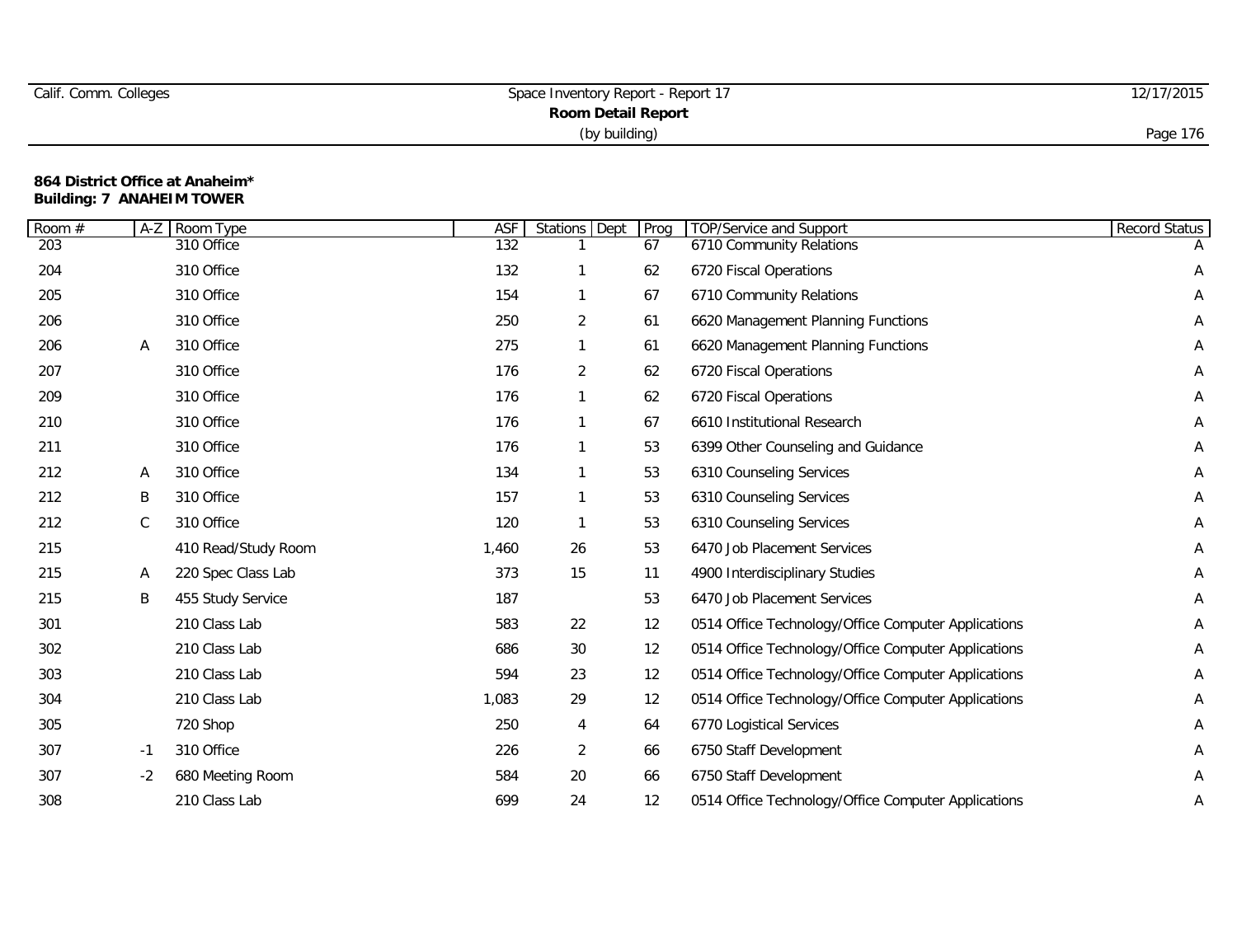| Calif. Comm. Colleges | Space Inventory Report - Report 17 | 12/17/2015     |
|-----------------------|------------------------------------|----------------|
|                       | Room Detail Report                 |                |
|                       | (by building)                      | $-1$<br>Page : |

| 0514 Office Technology/Office Computer Applications<br>310<br>210 Class Lab<br>566<br>21<br>$12 \overline{ }$<br>27<br>312<br>210 Class Lab<br>691<br>12<br>0514 Office Technology/Office Computer Applications<br>210 Class Lab<br>313<br>675<br>25<br>12<br>0514 Office Technology/Office Computer Applications<br>402<br>210 Class Lab<br>935<br>28<br>1002 Art (Painting, Drawing and Sculpture)<br>$12 \overline{ }$<br>A<br>402<br>210 Class Lab<br>34<br>1303 Fashion<br>Β<br>864<br>12<br>402<br>66<br>730 Storage<br>64<br>6770 Logistical Services<br>$-1$<br>35<br>402<br>6770 Logistical Services<br>$-2$<br>730 Storage<br>64<br>66<br>402<br>730 Storage<br>6770 Logistical Services<br>-3<br>64<br>31<br>403<br>210 Class Lab<br>756<br>12<br>0514 Office Technology/Office Computer Applications<br>403<br>730 Storage<br>66<br>64<br>6770 Logistical Services<br>$-1$<br>22<br>404<br>110 Classroom<br>636<br>11<br>0099 General Assignment<br>310 Office<br>65<br>404<br>11<br>0099 General Assignment<br>1<br>$-1$<br>210 Class Lab<br>804<br>0514 Office Technology/Office Computer Applications<br>405<br>35<br>12<br>310 Office<br>405<br>65<br>0099 General Assignment<br>$-1$<br>11<br>1<br>310 Office<br>204<br>3<br>406<br>46<br>6010 Academic Administration<br>407<br>310 Office<br>154<br>$\mathbf{1}$<br>6010 Academic Administration<br>46<br>407<br>66<br>730 Storage<br>64<br>6770 Logistical Services<br>$-1$<br>407<br>310 Office<br>100<br>46<br>6010 Academic Administration<br>$-2$<br>408<br>210 Class Lab<br>838<br>28<br>$12 \overline{ }$<br>1221 Pharmacy Technology<br>210 Class Lab<br>92<br>408<br>12<br>1221 Pharmacy Technology<br>1<br>$-1$<br>408<br>310 Office<br>12<br>$-2$<br>66<br>1221 Pharmacy Technology<br>1<br>409<br>173<br>6770 Logistical Services<br>730 Storage<br>64<br>35<br>410<br>110 Classroom<br>786<br>11<br>0099 General Assignment | Room # | $A-Z$ | Room Type | <b>ASF</b> | Stations Dept | Prog | <b>TOP/Service</b> and Support | Record Status |
|-------------------------------------------------------------------------------------------------------------------------------------------------------------------------------------------------------------------------------------------------------------------------------------------------------------------------------------------------------------------------------------------------------------------------------------------------------------------------------------------------------------------------------------------------------------------------------------------------------------------------------------------------------------------------------------------------------------------------------------------------------------------------------------------------------------------------------------------------------------------------------------------------------------------------------------------------------------------------------------------------------------------------------------------------------------------------------------------------------------------------------------------------------------------------------------------------------------------------------------------------------------------------------------------------------------------------------------------------------------------------------------------------------------------------------------------------------------------------------------------------------------------------------------------------------------------------------------------------------------------------------------------------------------------------------------------------------------------------------------------------------------------------------------------------------------------------------------------------------------------------------------------------------------|--------|-------|-----------|------------|---------------|------|--------------------------------|---------------|
|                                                                                                                                                                                                                                                                                                                                                                                                                                                                                                                                                                                                                                                                                                                                                                                                                                                                                                                                                                                                                                                                                                                                                                                                                                                                                                                                                                                                                                                                                                                                                                                                                                                                                                                                                                                                                                                                                                             |        |       |           |            |               |      |                                | A             |
|                                                                                                                                                                                                                                                                                                                                                                                                                                                                                                                                                                                                                                                                                                                                                                                                                                                                                                                                                                                                                                                                                                                                                                                                                                                                                                                                                                                                                                                                                                                                                                                                                                                                                                                                                                                                                                                                                                             |        |       |           |            |               |      |                                | A             |
|                                                                                                                                                                                                                                                                                                                                                                                                                                                                                                                                                                                                                                                                                                                                                                                                                                                                                                                                                                                                                                                                                                                                                                                                                                                                                                                                                                                                                                                                                                                                                                                                                                                                                                                                                                                                                                                                                                             |        |       |           |            |               |      |                                | Α             |
|                                                                                                                                                                                                                                                                                                                                                                                                                                                                                                                                                                                                                                                                                                                                                                                                                                                                                                                                                                                                                                                                                                                                                                                                                                                                                                                                                                                                                                                                                                                                                                                                                                                                                                                                                                                                                                                                                                             |        |       |           |            |               |      |                                | A             |
|                                                                                                                                                                                                                                                                                                                                                                                                                                                                                                                                                                                                                                                                                                                                                                                                                                                                                                                                                                                                                                                                                                                                                                                                                                                                                                                                                                                                                                                                                                                                                                                                                                                                                                                                                                                                                                                                                                             |        |       |           |            |               |      |                                | Α             |
|                                                                                                                                                                                                                                                                                                                                                                                                                                                                                                                                                                                                                                                                                                                                                                                                                                                                                                                                                                                                                                                                                                                                                                                                                                                                                                                                                                                                                                                                                                                                                                                                                                                                                                                                                                                                                                                                                                             |        |       |           |            |               |      |                                | Α             |
|                                                                                                                                                                                                                                                                                                                                                                                                                                                                                                                                                                                                                                                                                                                                                                                                                                                                                                                                                                                                                                                                                                                                                                                                                                                                                                                                                                                                                                                                                                                                                                                                                                                                                                                                                                                                                                                                                                             |        |       |           |            |               |      |                                | A             |
|                                                                                                                                                                                                                                                                                                                                                                                                                                                                                                                                                                                                                                                                                                                                                                                                                                                                                                                                                                                                                                                                                                                                                                                                                                                                                                                                                                                                                                                                                                                                                                                                                                                                                                                                                                                                                                                                                                             |        |       |           |            |               |      |                                | Α             |
|                                                                                                                                                                                                                                                                                                                                                                                                                                                                                                                                                                                                                                                                                                                                                                                                                                                                                                                                                                                                                                                                                                                                                                                                                                                                                                                                                                                                                                                                                                                                                                                                                                                                                                                                                                                                                                                                                                             |        |       |           |            |               |      |                                | Α             |
|                                                                                                                                                                                                                                                                                                                                                                                                                                                                                                                                                                                                                                                                                                                                                                                                                                                                                                                                                                                                                                                                                                                                                                                                                                                                                                                                                                                                                                                                                                                                                                                                                                                                                                                                                                                                                                                                                                             |        |       |           |            |               |      |                                | A             |
|                                                                                                                                                                                                                                                                                                                                                                                                                                                                                                                                                                                                                                                                                                                                                                                                                                                                                                                                                                                                                                                                                                                                                                                                                                                                                                                                                                                                                                                                                                                                                                                                                                                                                                                                                                                                                                                                                                             |        |       |           |            |               |      |                                | Α             |
|                                                                                                                                                                                                                                                                                                                                                                                                                                                                                                                                                                                                                                                                                                                                                                                                                                                                                                                                                                                                                                                                                                                                                                                                                                                                                                                                                                                                                                                                                                                                                                                                                                                                                                                                                                                                                                                                                                             |        |       |           |            |               |      |                                | Α             |
|                                                                                                                                                                                                                                                                                                                                                                                                                                                                                                                                                                                                                                                                                                                                                                                                                                                                                                                                                                                                                                                                                                                                                                                                                                                                                                                                                                                                                                                                                                                                                                                                                                                                                                                                                                                                                                                                                                             |        |       |           |            |               |      |                                | Α             |
|                                                                                                                                                                                                                                                                                                                                                                                                                                                                                                                                                                                                                                                                                                                                                                                                                                                                                                                                                                                                                                                                                                                                                                                                                                                                                                                                                                                                                                                                                                                                                                                                                                                                                                                                                                                                                                                                                                             |        |       |           |            |               |      |                                | A             |
|                                                                                                                                                                                                                                                                                                                                                                                                                                                                                                                                                                                                                                                                                                                                                                                                                                                                                                                                                                                                                                                                                                                                                                                                                                                                                                                                                                                                                                                                                                                                                                                                                                                                                                                                                                                                                                                                                                             |        |       |           |            |               |      |                                | Α             |
|                                                                                                                                                                                                                                                                                                                                                                                                                                                                                                                                                                                                                                                                                                                                                                                                                                                                                                                                                                                                                                                                                                                                                                                                                                                                                                                                                                                                                                                                                                                                                                                                                                                                                                                                                                                                                                                                                                             |        |       |           |            |               |      |                                | Α             |
|                                                                                                                                                                                                                                                                                                                                                                                                                                                                                                                                                                                                                                                                                                                                                                                                                                                                                                                                                                                                                                                                                                                                                                                                                                                                                                                                                                                                                                                                                                                                                                                                                                                                                                                                                                                                                                                                                                             |        |       |           |            |               |      |                                | A             |
|                                                                                                                                                                                                                                                                                                                                                                                                                                                                                                                                                                                                                                                                                                                                                                                                                                                                                                                                                                                                                                                                                                                                                                                                                                                                                                                                                                                                                                                                                                                                                                                                                                                                                                                                                                                                                                                                                                             |        |       |           |            |               |      |                                | Α             |
|                                                                                                                                                                                                                                                                                                                                                                                                                                                                                                                                                                                                                                                                                                                                                                                                                                                                                                                                                                                                                                                                                                                                                                                                                                                                                                                                                                                                                                                                                                                                                                                                                                                                                                                                                                                                                                                                                                             |        |       |           |            |               |      |                                | A             |
|                                                                                                                                                                                                                                                                                                                                                                                                                                                                                                                                                                                                                                                                                                                                                                                                                                                                                                                                                                                                                                                                                                                                                                                                                                                                                                                                                                                                                                                                                                                                                                                                                                                                                                                                                                                                                                                                                                             |        |       |           |            |               |      |                                | Α             |
|                                                                                                                                                                                                                                                                                                                                                                                                                                                                                                                                                                                                                                                                                                                                                                                                                                                                                                                                                                                                                                                                                                                                                                                                                                                                                                                                                                                                                                                                                                                                                                                                                                                                                                                                                                                                                                                                                                             |        |       |           |            |               |      |                                | Α             |
|                                                                                                                                                                                                                                                                                                                                                                                                                                                                                                                                                                                                                                                                                                                                                                                                                                                                                                                                                                                                                                                                                                                                                                                                                                                                                                                                                                                                                                                                                                                                                                                                                                                                                                                                                                                                                                                                                                             |        |       |           |            |               |      |                                | Α             |
|                                                                                                                                                                                                                                                                                                                                                                                                                                                                                                                                                                                                                                                                                                                                                                                                                                                                                                                                                                                                                                                                                                                                                                                                                                                                                                                                                                                                                                                                                                                                                                                                                                                                                                                                                                                                                                                                                                             |        |       |           |            |               |      |                                | Α             |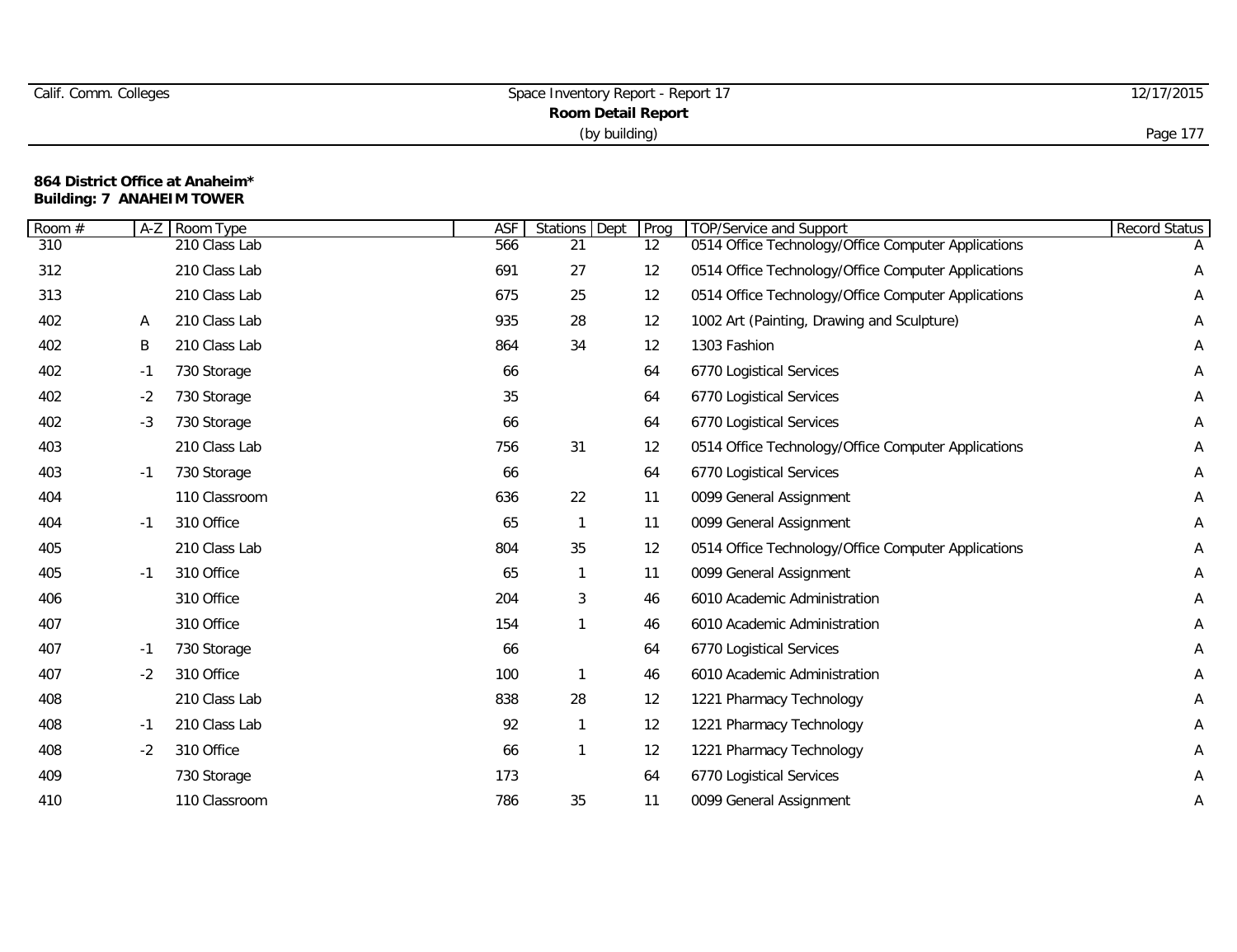| Calif. Comm. Colleges | Space Inventory Report - Report 17 | 12/17/2015 |
|-----------------------|------------------------------------|------------|
|                       | <b>Room Detail Report</b>          |            |
|                       | (by building)                      | Page 178   |

| Room# | $A-Z$ | Room Type             | <b>ASF</b> | Stations Dept | Prog | <b>TOP/Service and Support</b>                    | Record Status |
|-------|-------|-----------------------|------------|---------------|------|---------------------------------------------------|---------------|
| 410   | $-1$  | 730 Storage           | 66         |               | 64   | 6770 Logistical Services                          |               |
| 411   |       | 310 Office            | 69         | 1             | 11   | 0099 General Assignment                           | Α             |
| 502   |       | 310 Office            | 111        | $\mathbf{1}$  | 11   | 0099 General Assignment                           | Α             |
| 503   |       | 730 Storage           | 343        |               | 64   | 6770 Logistical Services                          | Α             |
| 504   | A     | 110 Classroom         | 786        | 28            | 11   | 0099 General Assignment                           | Α             |
| 504   | B     | 110 Classroom         | 535        | 23            | 11   | 0099 General Assignment                           | A             |
| 505   | A     | 110 Classroom         | 801        | 46            | 11   | 0099 General Assignment                           | A             |
| 505   | B     | 115 Classroom Service | 588        |               | 11   | 0099 General Assignment                           | Α             |
| 506   |       | 680 Meeting Room      | 528        | 12            | 66   | 6799 Other General Institutional Support Services | Α             |
| 508   |       | 310 Office            | 523        | 5             | 11   | 0099 General Assignment                           | Α             |
| 508   | $-1$  | 310 Office            | 114        | $\mathbf{1}$  | 11   | 0099 General Assignment                           | Α             |
| 510   |       | 210 Class Lab         | 823        | 24            | 12   | 1208 Medical Assisting                            | Α             |
| 512   | $-1$  | 315 Office Service    | 110        |               | 11   | 0099 General Assignment                           | A             |
| 512   | $-2$  | 310 Office            | 113        | $\mathbf{1}$  | 11   | 0099 General Assignment                           | Α             |
| 512   | $-3$  | 310 Office            | 99         | $\mathbf{1}$  | 11   | 0099 General Assignment                           | Α             |
| 512   | $-4$  | 650 Lounge            | 83         |               | 66   | 6750 Staff Development                            | Α             |
| 513   |       | 310 Office            | 274        | $\mathbf{1}$  | 11   | 0099 General Assignment                           | Α             |
| 513   | -1    | 730 Storage           | 129        |               | 64   | 6770 Logistical Services                          | A             |
| 514   |       | 310 Office            | 129        | $\mathbf{1}$  | 11   | 0099 General Assignment                           | A             |
| 515   |       | 310 Office            | 138        | $\mathbf{1}$  | 11   | 0099 General Assignment                           | Α             |
| 516   |       | 310 Office            | 146        | $\mathbf{1}$  | 11   | 0099 General Assignment                           | Α             |
| 517   |       | 310 Office            | 382        | 3             | 11   | 0099 General Assignment                           | Α             |
| 518   |       | 310 Office            | 295        | 3             | 11   | 0099 General Assignment                           | Α             |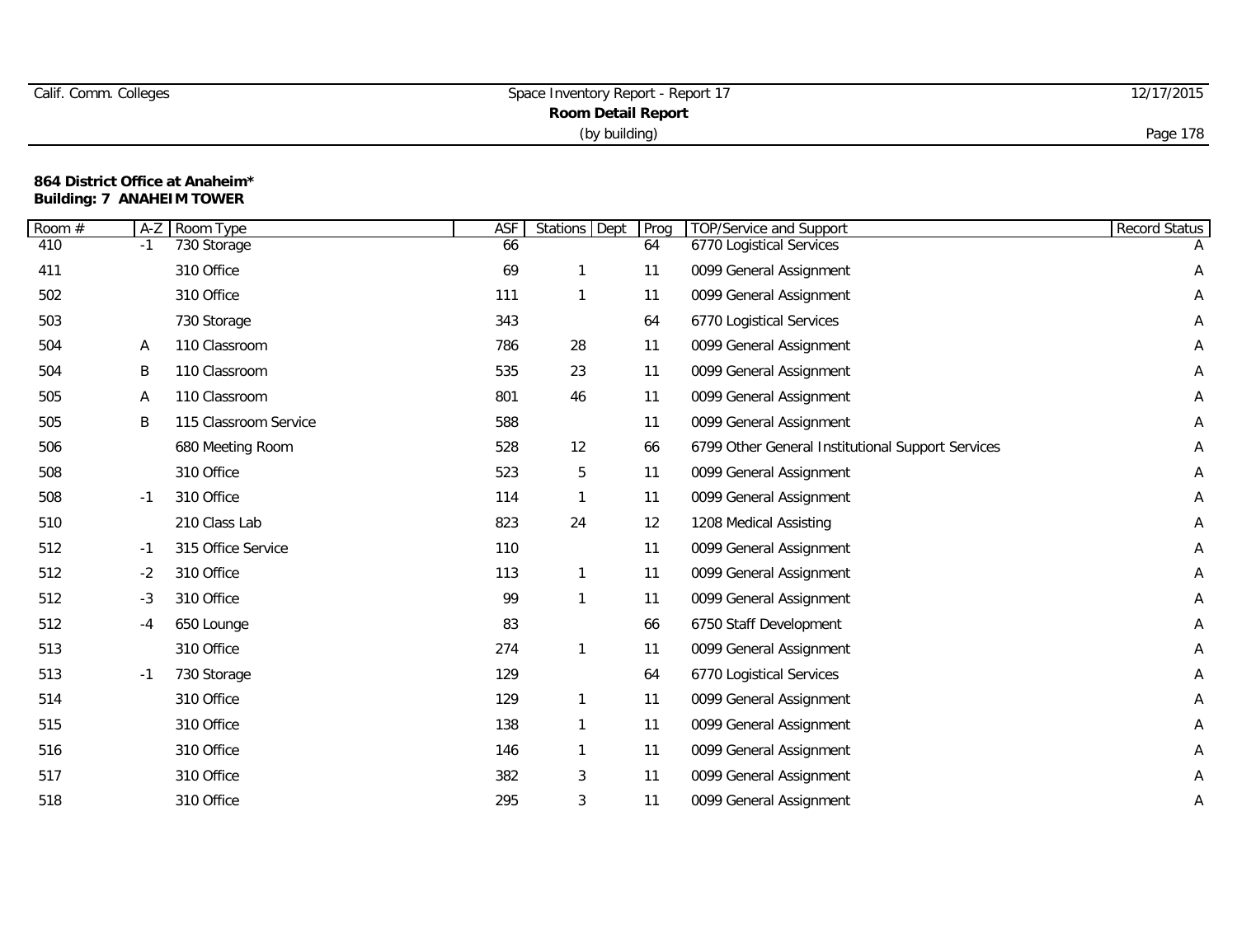|  | Calif. Comm. Colleges |
|--|-----------------------|
|  |                       |

| Room # | $A-Z$          | Room Type          | <b>ASF</b> | Stations Dept  | Prog | <b>TOP/Service and Support</b>                    | Record Status |
|--------|----------------|--------------------|------------|----------------|------|---------------------------------------------------|---------------|
| 602    | Α              | 110 Classroom      | 822        | 20             | 11   | 0099 General Assignment                           |               |
| 602    | B              | 110 Classroom      | 560        | 22             | 11   | 0099 General Assignment                           | Α             |
| 604    |                | 650 Lounge         | 185        | 8              | 66   | 6750 Staff Development                            | Α             |
| 605    |                | 680 Meeting Room   | 372        | 6              | 63   | 6799 Other General Institutional Support Services | Α             |
| 606    | A              | 110 Classroom      | 881        | 29             | 11   | 0099 General Assignment                           | Α             |
| 606    | B              | 110 Classroom      | 586        | 23             | 11   | 0099 General Assignment                           | A             |
| 606    | B <sub>1</sub> | 730 Storage        | 51         |                | 64   | 6770 Logistical Services                          | Α             |
| 607    |                | 110 Classroom      | 962        | 34             | 11   | 0099 General Assignment                           | A             |
| 607    | $-1$           | 310 Office         | 62         | $\mathbf{1}$   | 11   | 0099 General Assignment                           | Α             |
| 608    |                | 310 Office         | 237        | 4              | 11   | 0099 General Assignment                           | Α             |
| 608    | $-1$           | 310 Office         | 87         | $\mathbf{1}$   | 11   | 0099 General Assignment                           | Α             |
| 609    |                | 315 Office Service | 161        |                | 11   | 0099 General Assignment                           | A             |
| 610    |                | 110 Classroom      | 656        | 30             | 11   | 0099 General Assignment                           | Α             |
| 610    | $-1$           | 315 Office Service | 62         | $\mathbf{1}$   | 11   | 0099 General Assignment                           | Α             |
| 611    |                | 110 Classroom      | 1,353      | 46             | 11   | 0099 General Assignment                           | Α             |
| 700    |                | 050 Inactive Area  | 7,050      |                | 71   | 9600 Unassigned                                   | Α             |
| 800    | A              | 310 Office         | 192        | 2              | 64   | 6770 Logistical Services                          | Α             |
| 800    | B              | 310 Office         | 445        | 4              | 64   | 6770 Logistical Services                          | Α             |
| 801    |                | 310 Office         | 202        | $\mathbf{1}$   | 64   | 6770 Logistical Services                          | A             |
| 802    |                | 315 Office Service | 182        |                | 64   | 6770 Logistical Services                          | Α             |
| 803    |                | 315 Office Service | 154        |                | 64   | 6770 Logistical Services                          | Α             |
| 804    |                | 310 Office         | 165        | $\mathbf{1}$   | 64   | 6770 Logistical Services                          | Α             |
| 805    |                | 310 Office         | 165        | $\overline{2}$ | 62   | 6720 Fiscal Operations                            | Α             |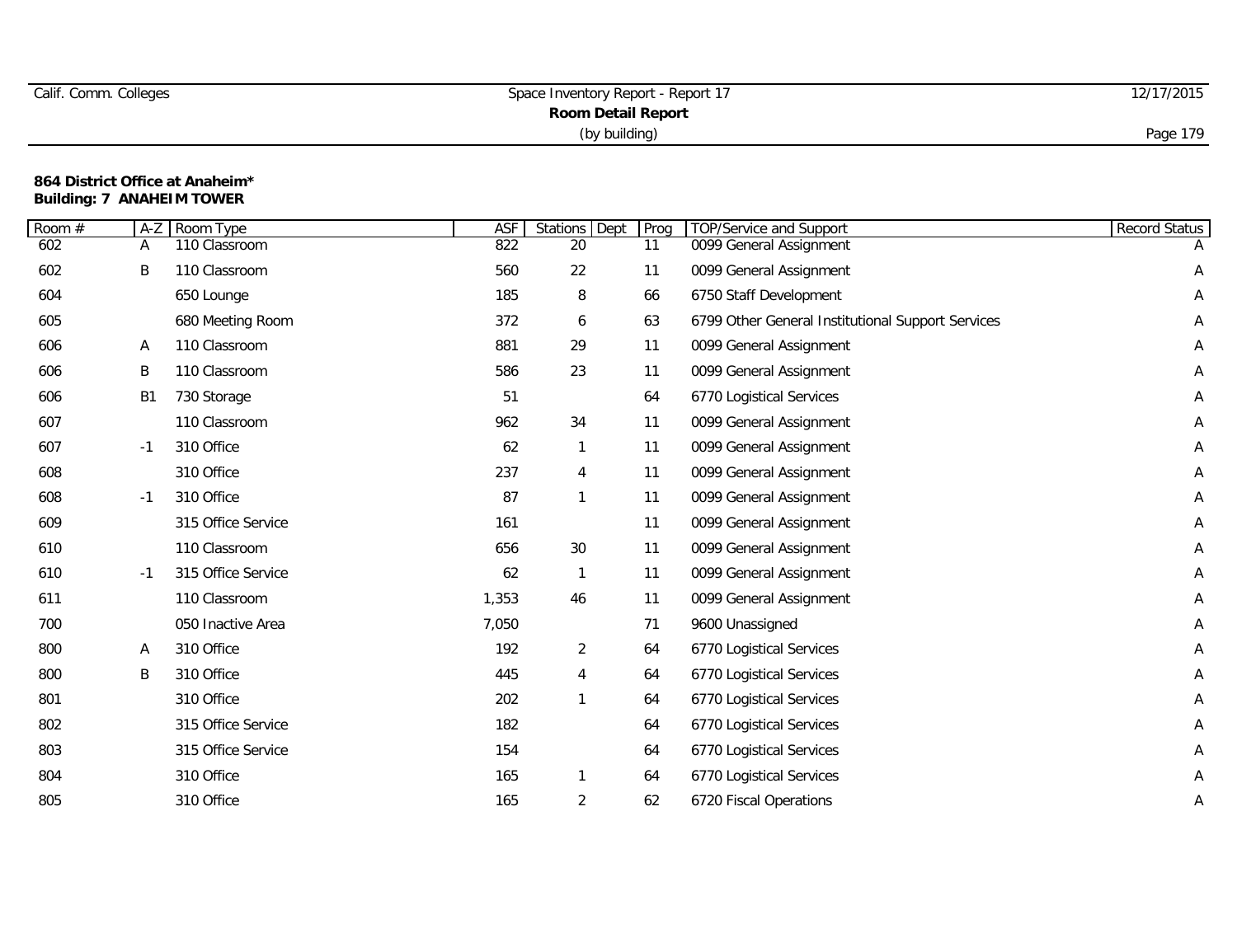| Calif. Comm. Colleges | Space Inventory Report - Report 17 | 12/17/2015 |  |  |
|-----------------------|------------------------------------|------------|--|--|
|                       | <b>Room Detail Report</b>          |            |  |  |
|                       | (by building)                      | Page 180   |  |  |

| Room # | $A-Z$          | Room Type          | <b>ASF</b> | Stations Dept  | Prog | <b>TOP/Service and Support</b>                    | Record Status |
|--------|----------------|--------------------|------------|----------------|------|---------------------------------------------------|---------------|
| 805    | A              | 310 Office         | 202        |                | 62   | 6720 Fiscal Operations                            |               |
| 805    | B              | 315 Office Service | 225        |                | 62   | 6720 Fiscal Operations                            | Α             |
| 805    | B <sub>1</sub> | 315 Office Service | 22         |                | 62   | 6720 Fiscal Operations                            | Α             |
| 806    |                | 310 Office         | 442        | 5              | 62   | 6720 Fiscal Operations                            | Α             |
| 807    |                | 650 Lounge         | 126        |                | 66   | 6750 Staff Development                            | Α             |
| 808    |                | 680 Meeting Room   | 205        | 8              | 66   | 6799 Other General Institutional Support Services | Α             |
| 809    |                | 310 Office         | 165        |                | 62   | 6720 Fiscal Operations                            | Α             |
| 810    | B              | 315 Office Service | 81         |                | 61   | 6620 Management Planning Functions                | Α             |
| 810    |                | 310 Office         | 180        |                | 61   | 6620 Management Planning Functions                | Α             |
| 810    | A              | 310 Office         | 327        |                | 61   | 6620 Management Planning Functions                | Α             |
| 811    |                | 310 Office         | 316        | 2              | 62   | 6720 Fiscal Operations                            | Α             |
| 813    |                | 310 Office         | 176        |                | 62   | 6720 Fiscal Operations                            | Α             |
| 814    |                | 310 Office         | 236        | $\overline{2}$ | 62   | 6720 Fiscal Operations                            | Α             |
| 815    |                | 310 Office         | 176        |                | 62   | 6720 Fiscal Operations                            | Α             |
| 816    |                | 310 Office         | 1,030      | $\overline{7}$ | 62   | 6720 Fiscal Operations                            | Α             |
| 816    | A              | 680 Meeting Room   | 247        | 6              | 66   | 6799 Other General Institutional Support Services | Α             |
| 816    | A <sub>1</sub> | 310 Office         | 215        |                | 62   | 6720 Fiscal Operations                            | Α             |
| 816    | A2             | 310 Office         | 124        |                | 62   | 6720 Fiscal Operations                            | Α             |
| 816    | B              | 315 Office Service | 103        |                | 62   | 6720 Fiscal Operations                            | Α             |
| 820    |                | 310 Office         | 721        | 6              | 62   | 6720 Fiscal Operations                            | Α             |
| 820    | Α              | 310 Office         | 170        |                | 62   | 6720 Fiscal Operations                            | Α             |
| 900    |                | 310 Office         | 426        | 3              | 62   | 6720 Fiscal Operations                            | Α             |
| 901    |                | 650 Lounge         | 139        |                | 66   | 6750 Staff Development                            | Α             |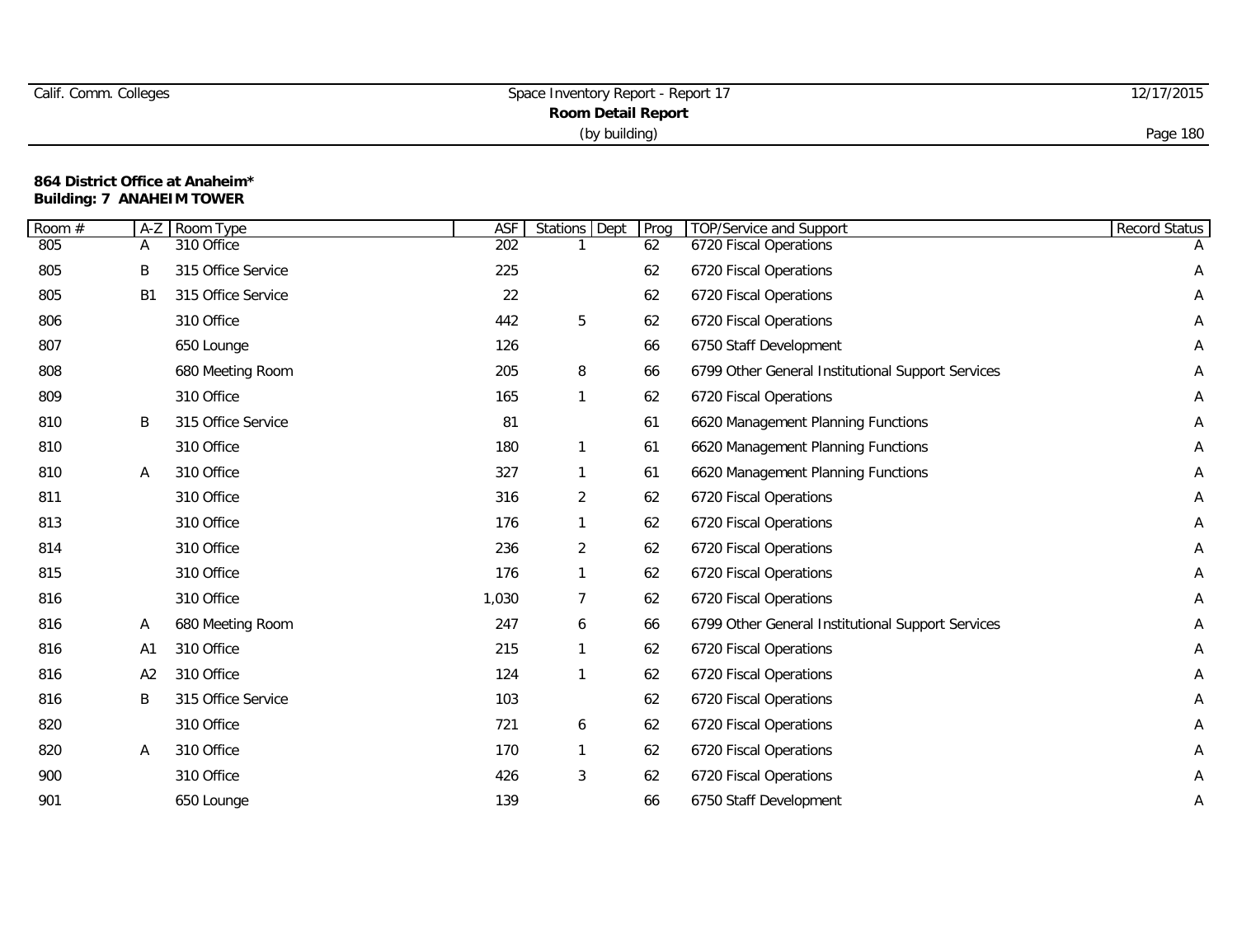|  | Calif. Comm. Colleges |
|--|-----------------------|
|  |                       |

# Space Inventory Report - Report 17 12/17/2015 **Room Detail Report** (by building) Page 181

## **864 District Office at Anaheim\* Building: 7 ANAHEIM TOWER**

| $\overline{\text{Room}}$ # | $A-Z$          | Room Type                | <b>ASF</b> | Stations Dept | Prog | TOP/Service and Support                           | Record Status |
|----------------------------|----------------|--------------------------|------------|---------------|------|---------------------------------------------------|---------------|
| 902                        |                | 310 Office               | 170        |               | 63   | 6730 Human Resources Management                   |               |
| 903                        | A              | 310 Office               | 445        | 3             | 63   | 6730 Human Resources Management                   | Α             |
| 903                        |                | 310 Office               | 175        |               | 62   | 6720 Fiscal Operations                            | Α             |
| 904                        |                | 315 Office Service       | 112        |               | 62   | 6720 Fiscal Operations                            | Α             |
| 905                        |                | 310 Office               | 172        | $\mathbf{1}$  | 63   | 6730 Human Resources Management                   | A             |
| 905                        | Α              | 310 Office               | 218        |               | 63   | 6730 Human Resources Management                   | Α             |
| 906                        |                | 310 Office               | 178        | $\mathbf{1}$  | 61   | 6620 Management Planning Functions                | Α             |
| 906                        | Α              | 310 Office               | 349        | $\mathbf{1}$  | 61   | 6620 Management Planning Functions                | А             |
| 906                        | A <sub>1</sub> | 315 Office Service       | 81         |               | 61   | 6620 Management Planning Functions                | Α             |
| 907                        |                | 315 Office Service       | 393        |               | 64   | 6770 Logistical Services                          | Α             |
| 908                        |                | 685 Meeting Room Service | 147        |               | 66   | 6799 Other General Institutional Support Services | Α             |
| 908                        | A              | 680 Meeting Room         | 131        | 5             | 66   | 6799 Other General Institutional Support Services | A             |
| 909                        |                | 315 Office Service       | 143        |               | 64   | 6770 Logistical Services                          | Α             |
| 910                        |                | 680 Meeting Room         | 654        | 20            | 66   | 6799 Other General Institutional Support Services | Α             |
| 911                        |                | 310 Office               | 246        | 1             | 67   | 6710 Community Relations                          | Α             |
| 913                        |                | 310 Office               | 126        | $\mathbf{1}$  | 67   | 6710 Community Relations                          | Α             |
| 913                        | Α              | 310 Office               | 232        |               | 67   | 6710 Community Relations                          | Α             |
| 914                        |                | 315 Office Service       | 187        |               | 61   | 6620 Management Planning Functions                | A             |
| 914                        | Α              | 310 Office               | 166        | 1             | 61   | 6620 Management Planning Functions                | Α             |
| 914                        | A <sub>1</sub> | 310 Office               | 115        | 1             | 61   | 6620 Management Planning Functions                | Α             |
| 914                        | B              | 310 Office               | 390        |               | 61   | 6620 Management Planning Functions                | Α             |
| 914                        | <b>B1</b>      | 315 Office Service       | 87         |               | 61   | 6620 Management Planning Functions                | Α             |
| 914                        | С              | 310 Office               | 170        |               | 61   | 6620 Management Planning Functions                | Α             |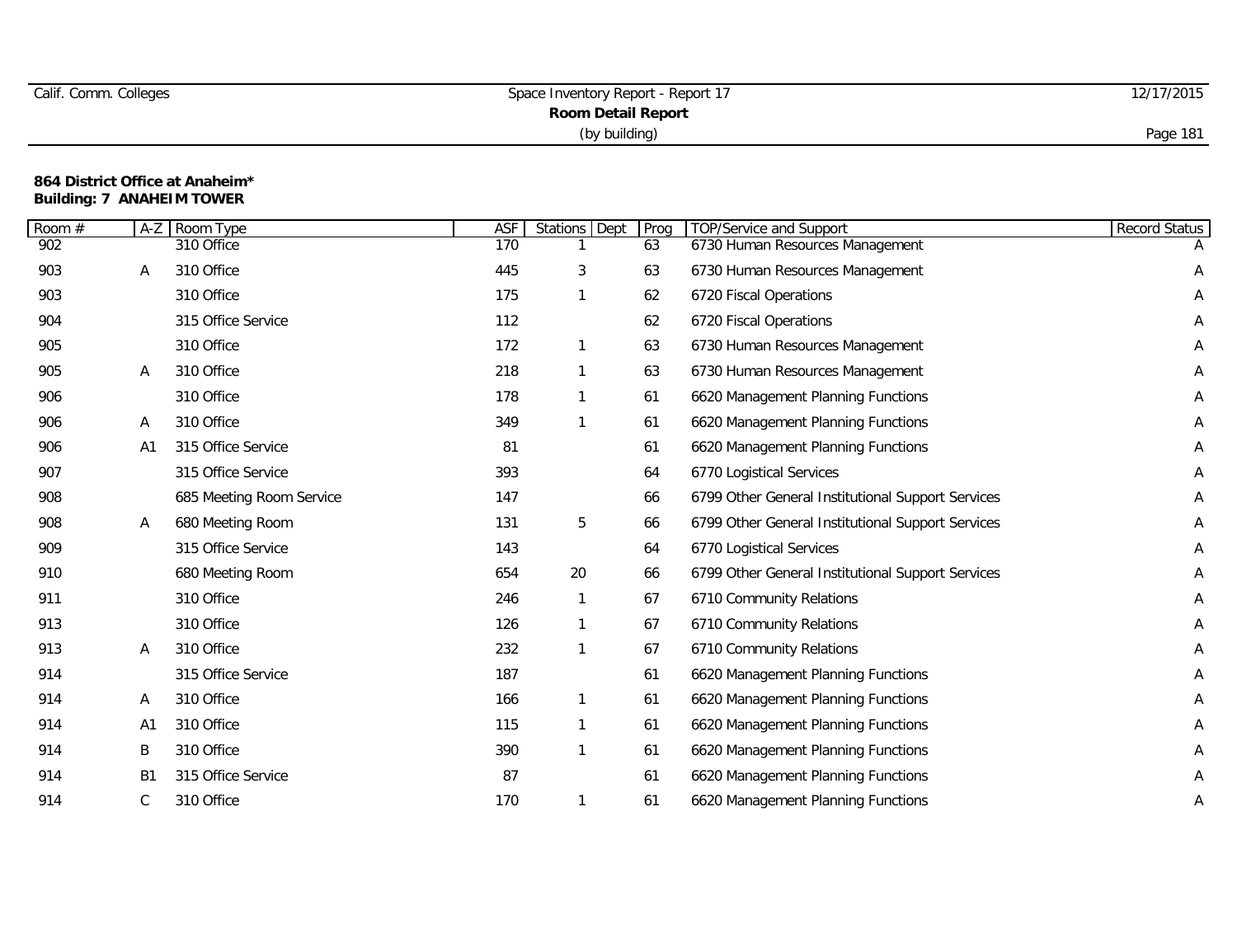| Calif. Comm. Colleges | Space Inventory Report - Report 17 | 12/17/2015 |
|-----------------------|------------------------------------|------------|
|                       | Room Detail Report                 |            |
|                       | (by building)                      | Page 182   |

## **864 District Office at Anaheim\* Building: 7 ANAHEIM TOWER**

| Room $#$                |      | A-Z Room Type      | ASF     | Stations Dept | Prog | TOP/Service and Support            | Record Status |
|-------------------------|------|--------------------|---------|---------------|------|------------------------------------|---------------|
| 914                     | C1   | 315 Office Service | 281     |               | 61   | 6620 Management Planning Functions | A             |
| 918                     |      | 310 Office         | 1,447   | 11            | 63   | 6730 Human Resources Management    | Α             |
| 918                     | A    | 540 Clinic St Care | 121     |               | 63   | 6730 Human Resources Management    | Α             |
| 1000                    |      | 310 Office         | 95      |               | 11   | 4930 General Studies               | Α             |
| 1003                    |      | 310 Office         | 158     |               | 11   | 4930 General Studies               | Α             |
| 1004                    |      | 310 Office         | 653     | 6             | 11   | 4930 General Studies               | A             |
| 1005                    |      | 310 Office         | 156     |               | 11   | 4930 General Studies               | Α             |
| 1006                    |      | 310 Office         | 651     | 5             | 11   | 4930 General Studies               | Α             |
| 1007                    |      | 315 Office Service | 160     |               | 11   | 4930 General Studies               | A             |
| 1008                    |      | 730 Storage        | 573     |               | 64   | 6770 Logistical Services           | A             |
| 1009                    |      | 310 Office         | 159     |               | 11   | 4930 General Studies               | Α             |
| 1010                    |      | 730 Storage        | 594     |               | 64   | 6770 Logistical Services           | Α             |
| 1010                    | $-1$ | 730 Storage        | 487     |               | 64   | 6770 Logistical Services           | Α             |
| 1012                    |      | 730 Storage        | 458     |               | 64   | 6770 Logistical Services           | Α             |
| 1014                    |      | 050 Inactive Area  | 3,000   |               | 71   | 9600 Unassigned                    | Α             |
| <b>Total Rooms: 268</b> |      |                    | 124,144 | 2,486         |      |                                    |               |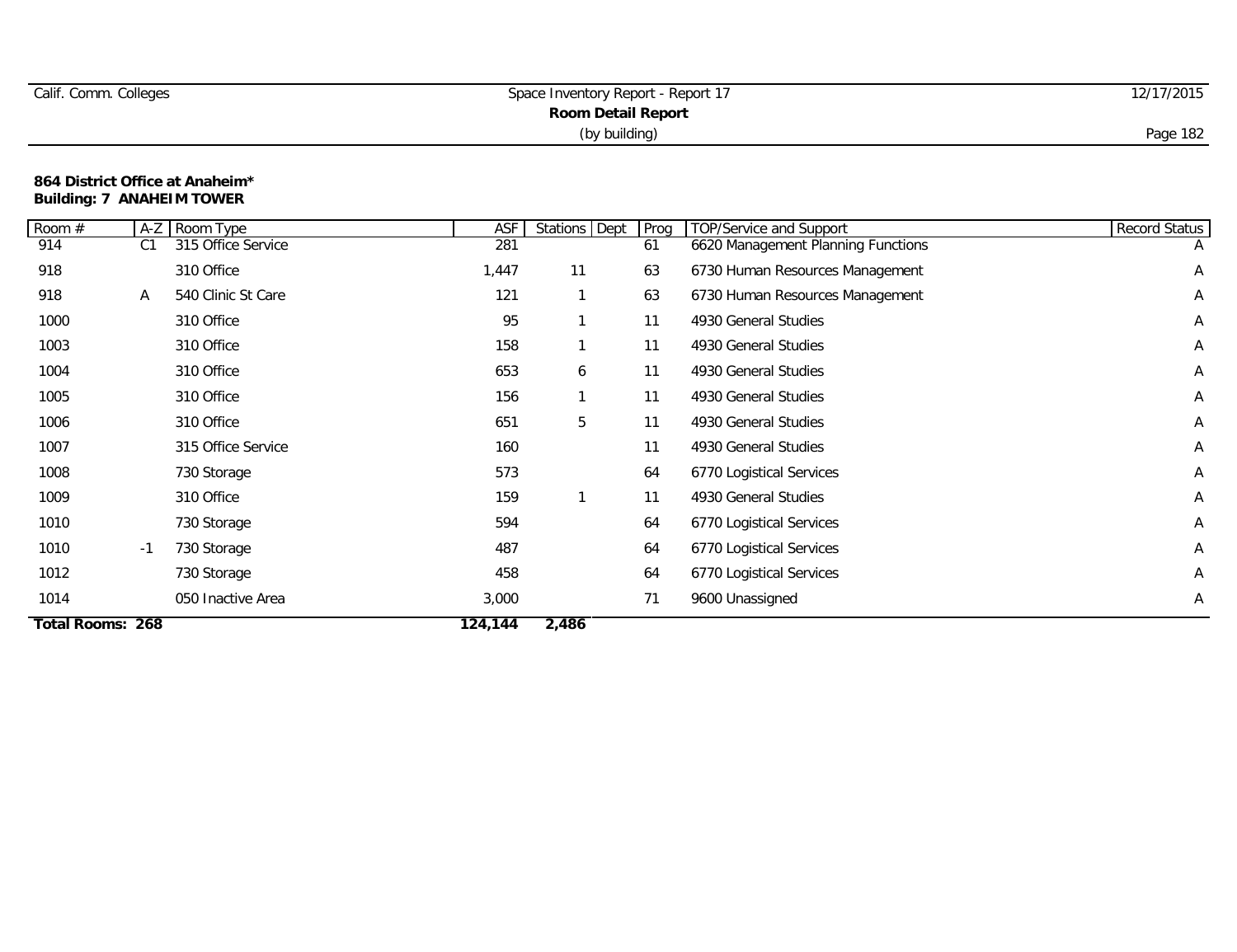| Calif. Comm. Colleges | Space Inventory Report - Report 17 | 12/17/2015 |
|-----------------------|------------------------------------|------------|
|                       | <b>Room Detail Report</b>          |            |
|                       | (by building)                      | Page 183   |

### **864 District Office at Anaheim\* Building: 8 ANAHEIM PLANT**

| Room #                | $A-Z$ | Room Type                 | ASF    | Stations Dept | Prog | TOP/Service and Support                         | Record Status  |
|-----------------------|-------|---------------------------|--------|---------------|------|-------------------------------------------------|----------------|
| 101                   |       | 770 Central Utility Plant | 5,836  |               | 65   | 6510 Building Maintenance and Operation Support | $\overline{A}$ |
| 102                   |       | 720 Shop                  | 2,370  |               | 65   | 6510 Building Maintenance and Operation Support | A              |
| 104                   |       | 650 Lounge                | 120    |               | 66   | 6791 General Administration Services            | A              |
| 105                   |       | 310 Office                | 162    |               | 65   | 6510 Building Maintenance and Operation Support | A              |
| 201                   |       | 310 Office                | 156    |               | 65   | 6510 Building Maintenance and Operation Support | A              |
| 202                   |       | 730 Storage               | 200    |               | 64   | 6770 Logistical Services                        | A              |
| 202                   | A     | 730 Storage               | 255    |               | 64   | 6770 Logistical Services                        | A              |
| 202                   | B     | 730 Storage               | 302    |               | 64   | 6770 Logistical Services                        | A              |
| 203                   |       | 730 Storage               | 686    |               | 64   | 6770 Logistical Services                        | A              |
| <b>Total Rooms: 9</b> |       |                           | 10,087 |               |      |                                                 |                |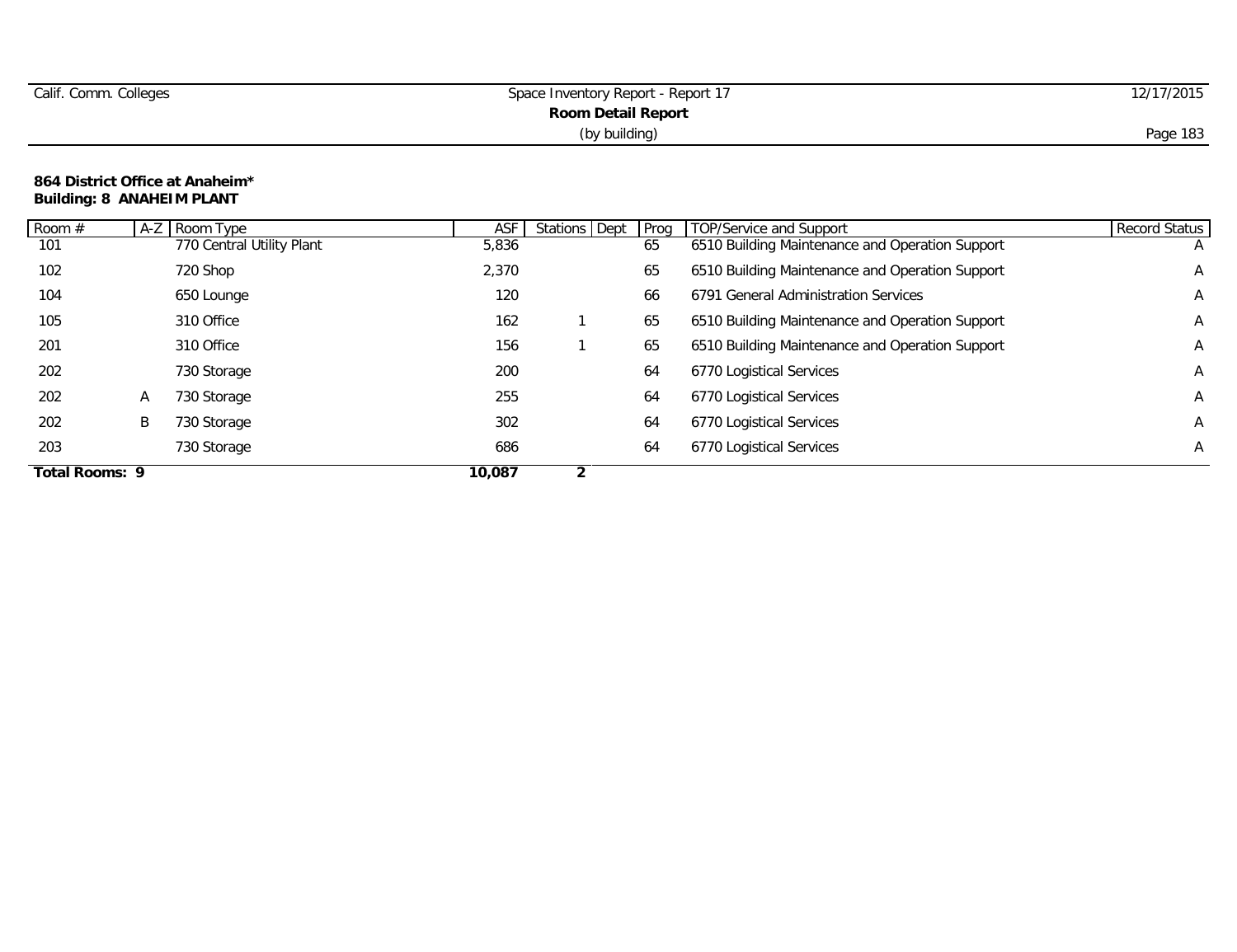| Calif. Comm. Colleges | Space Inventory Report - Report 17 | 12/17/2015 |
|-----------------------|------------------------------------|------------|
|                       | <b>Room Detail Report</b>          |            |
|                       | (by building)                      | Page 184   |

### **864 District Office at Anaheim\* Building: 9 ANAHEIM BLDG A**

| Room $#$              | Room Type<br>A-Z   | ASF  | Stations Dept | l Prog | TOP/Service and Support                         | Record Status  |
|-----------------------|--------------------|------|---------------|--------|-------------------------------------------------|----------------|
| 100                   | 310 Office         | 74   |               | 65     | 6510 Building Maintenance and Operation Support |                |
| 101                   | 310 Office         | 130  |               | 65     | 6510 Building Maintenance and Operation Support |                |
| 102                   | 310 Office         | 166  |               | 65     | 6510 Building Maintenance and Operation Support | $\mathsf{A}$   |
| 103                   | 315 Office Service | 119  |               | 65     | 6510 Building Maintenance and Operation Support | A              |
| 105                   | 310 Office         | 128  |               | 65     | 6510 Building Maintenance and Operation Support | A              |
| 106                   | 680 Meeting Room   | 269  |               | 65     | 6510 Building Maintenance and Operation Support | A              |
| 107                   | 310 Office         | 258  |               | 65     | 6510 Building Maintenance and Operation Support | $\overline{A}$ |
| <b>Total Rooms: 7</b> |                    | .144 |               |        |                                                 |                |